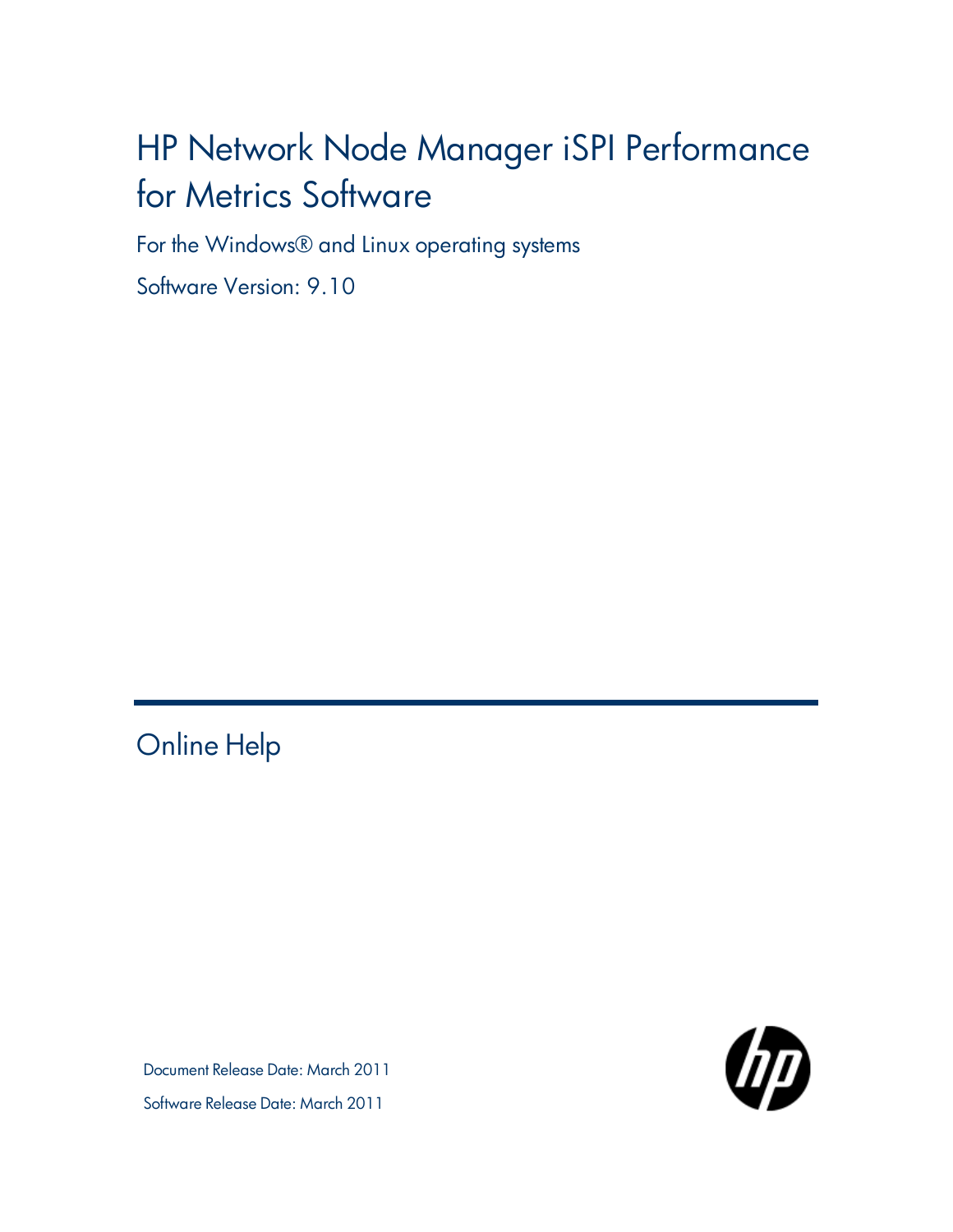# **Legal Notices**

# **Warranty**

The only warranties for HP products and services are set forth in the express warranty statements accompanying such products and services. Nothing herein should be construed as constituting an additional warranty. HP shall not be liable for technical or editorial errors or omissions contained herein.

The information contained herein is subject to change without notice.

# **Restricted Rights Legend**

Confidential computer software. Valid license from HP required for possession, use or copying. Consistent with FAR 12.211 and 12.212, Commercial Computer Software, Computer Software Documentation, and Technical Data for Commercial Items are licensed to the U.S. Government under vendor's standard commercial license.

# **Copyright Notice**

© Copyright 2009 - 2011 Hewlett-Packard Development Company, L.P.

# **Trademark Notices**

Java is a registered trademark of Oracle and/or its affiliates.

Microsoft®, Windows® and Windows® XP are U.S. registered trademarks of Microsoft Corporation.

UNIX® is a registered trademark of The Open Group.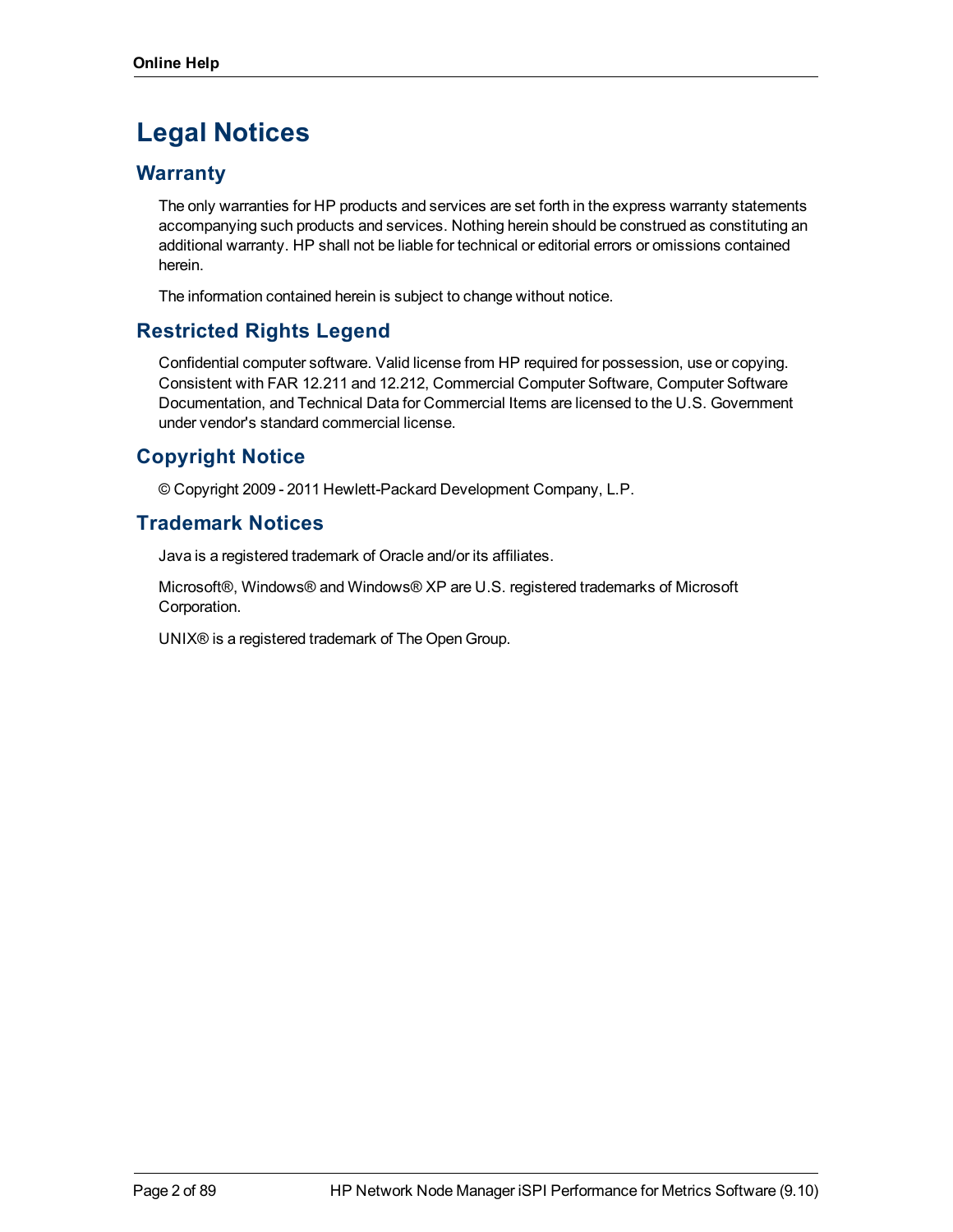# <span id="page-2-0"></span>**Acknowledgements**

This product includes libjpeg library. This software is copyright (C) 1991-1998, Thomas G. Lane. The Graphics Interchange Format(c) is the Copyright property of CompuServe Incorporated. GIF(sm) is a Service Mark property of CompuServe Incorporated.

This product includes libxml2 library. Copyright (C) 1998-2003 Daniel Veillard. All Rights Reserved.

This product includes libxp library. Copyright © 2001,2003 Keith Packard.

--------------------------------------------------------------------------------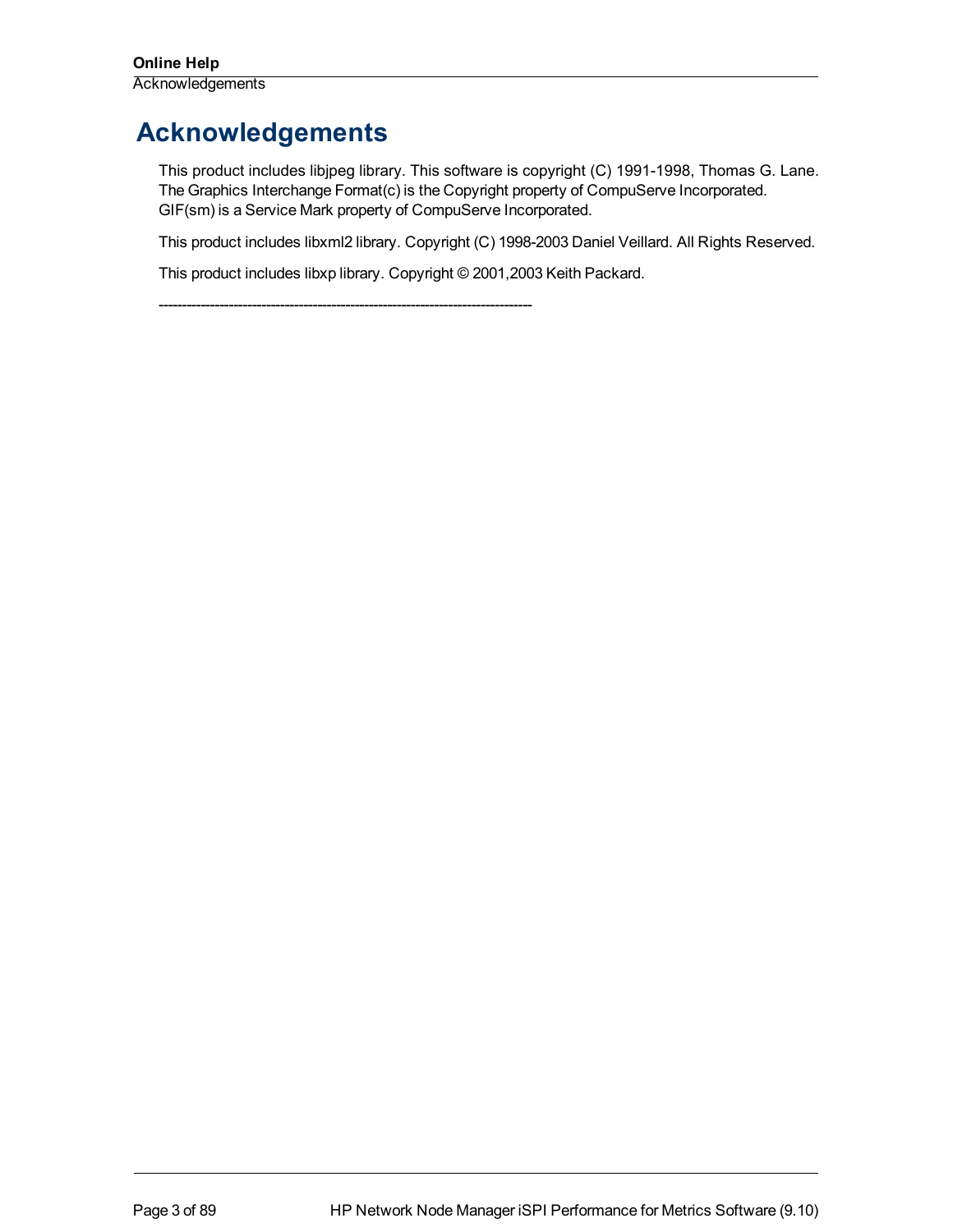# **Documentation Updates**

The title page of this document contains the following identifying information:

- Software Version number, which indicates the software version.
- Document Release Date, which changes each time the document is updated.
- Software Release Date, which indicates the release date of this version of the software.

To check for recent updates or to verify that you are using the most recent edition of a document, go to:

#### **http://h20230.www2.hp.com/selfsolve/manuals**

This site requires that you register for an HP Passport and sign in. To register for an HP Passport ID, go to:

#### **http://h20229.www2.hp.com/passport-registration.html**

Or click the **New users - please register** link on the HP Passport login page.

You will also receive updated or new editions if you subscribe to the appropriate product support service. Contact your HP sales representative for details.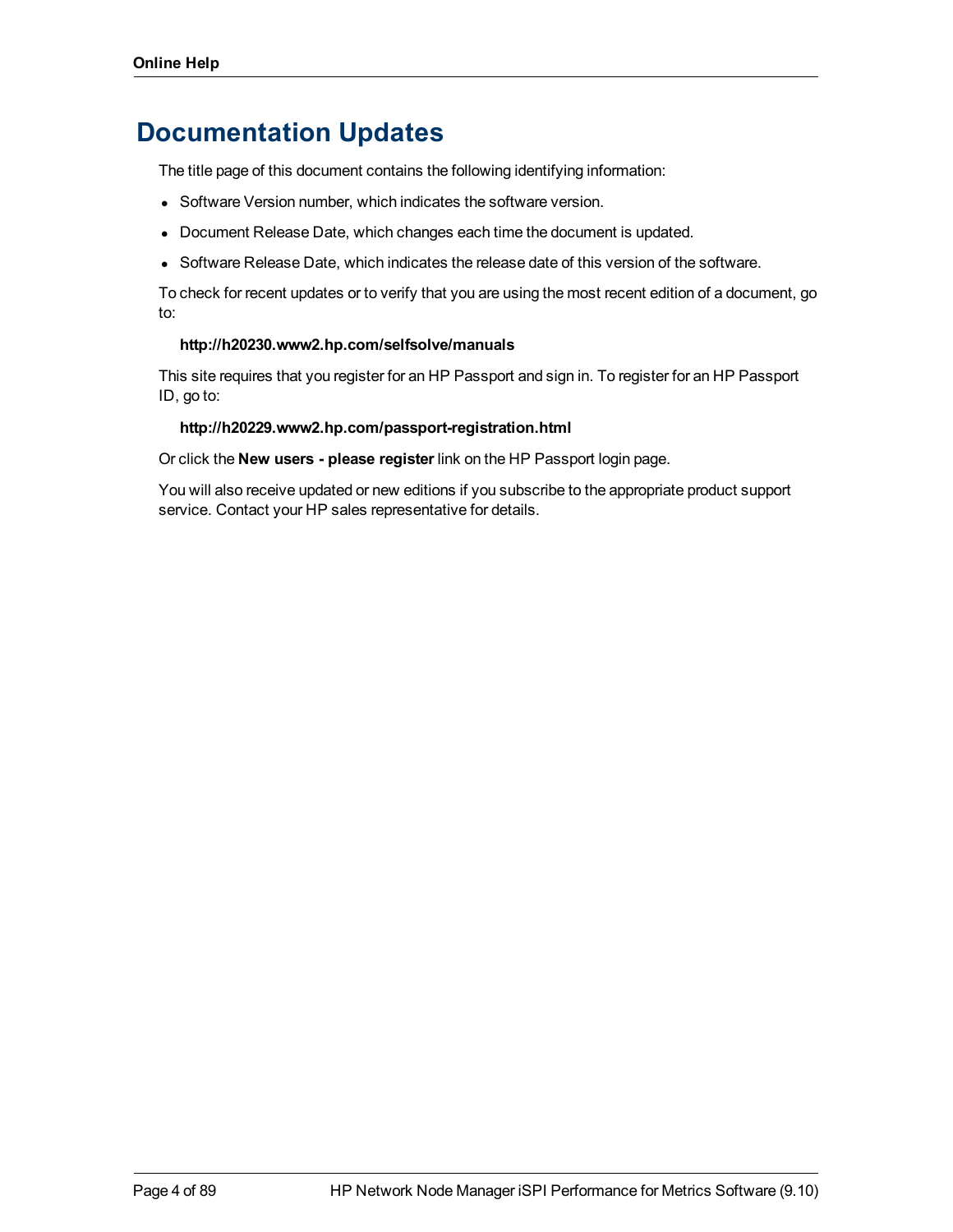# **Support**

Visit the HP Software Support Online web site at:

#### **http://www.hp.com/go/hpsoftwaresupport**

This web site provides contact information and details about the products, services, and support that HP Software offers.

HP Software online support provides customer self-solve capabilities. It provides a fast and efficient way to access interactive technical support tools needed to manage your business. As a valued support customer, you can benefit by using the support web site to:

- Search for knowledge documents of interest
- Submit and track support cases and enhancement requests
- Download software patches
- Manage support contracts
- Look up HP support contacts
- Review information about available services
- Enter into discussions with other software customers
- Research and register for software training

Most of the support areas require that you register as an HP Passport user and sign in. Many also require a support contract. To register for an HP Passport ID, go to:

#### **http://h20229.www2.hp.com/passport-registration.html**

To find more information about access levels, go to:

**http://h20230.www2.hp.com/new\_access\_levels.jsp**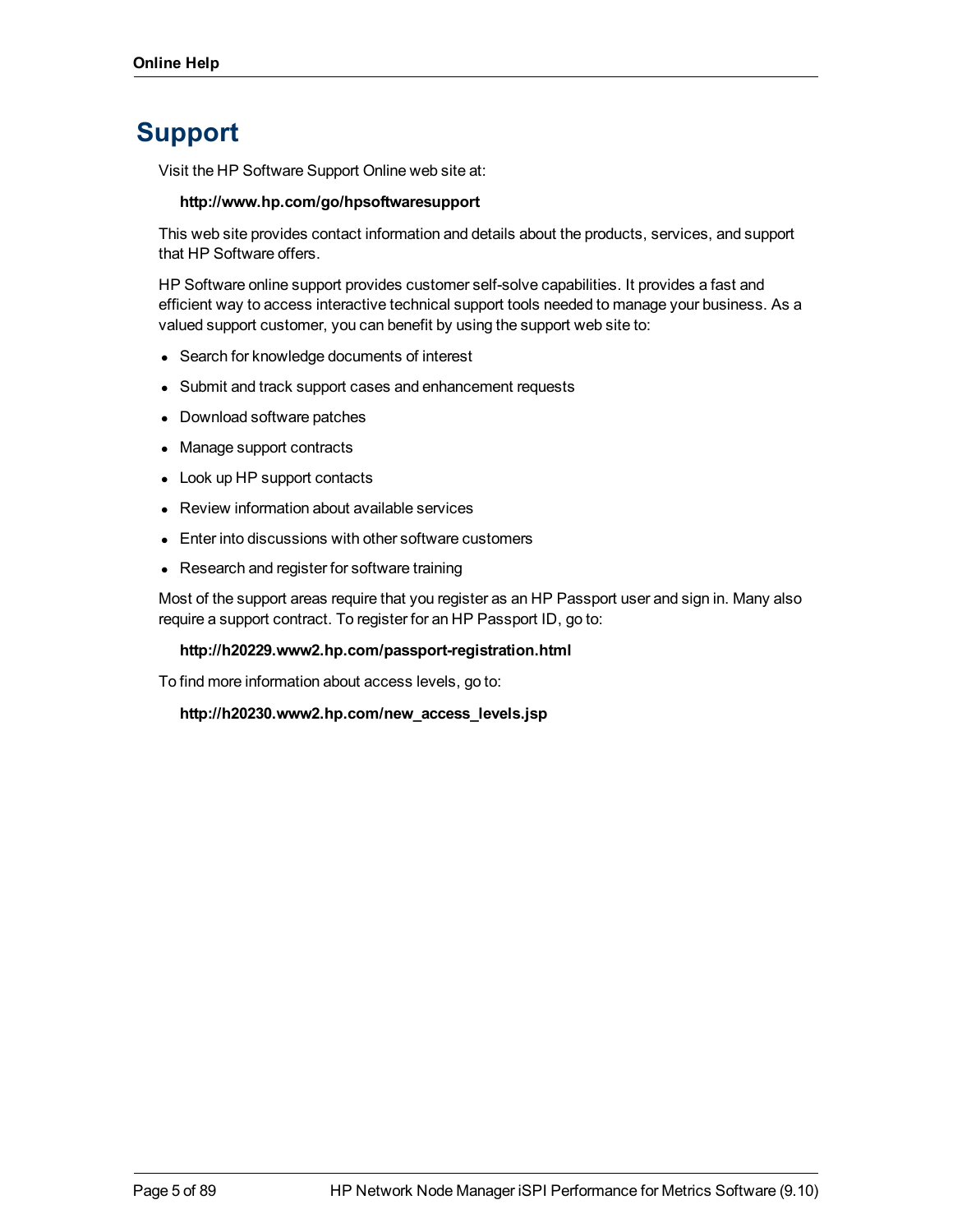# **Disclaimer for PDF Version of Online Help**

This document is a PDF version of the online help. This PDF file is provided so you can easily print multiple topics from the help information or read the online help in PDF format.

**Note**: Some topics do not convert properly to PDF, causing format problems. Some elements of online help are completely removed from the PDF version. Those problem topics can be successfully printed from within the online help.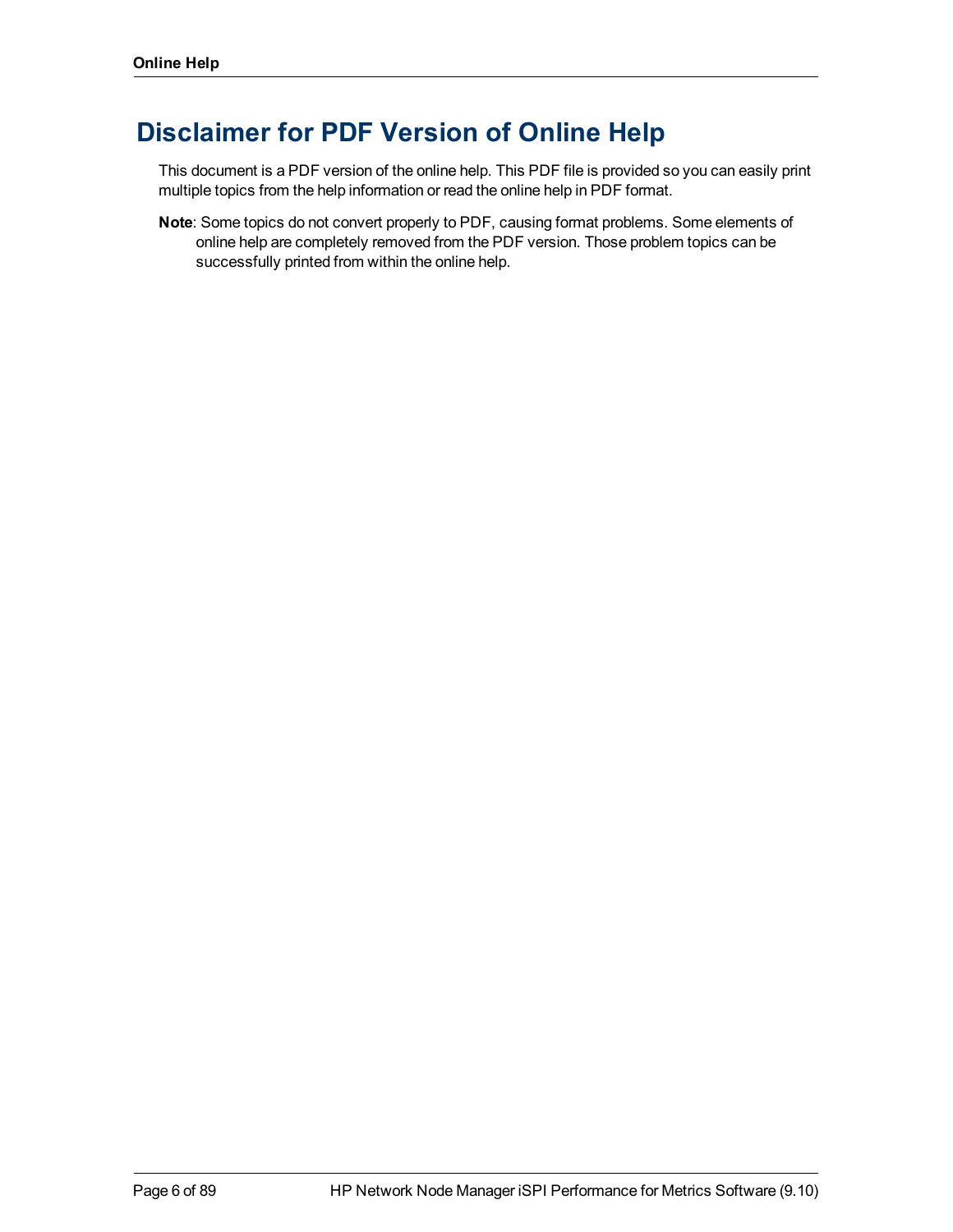# <span id="page-6-0"></span>**Contents**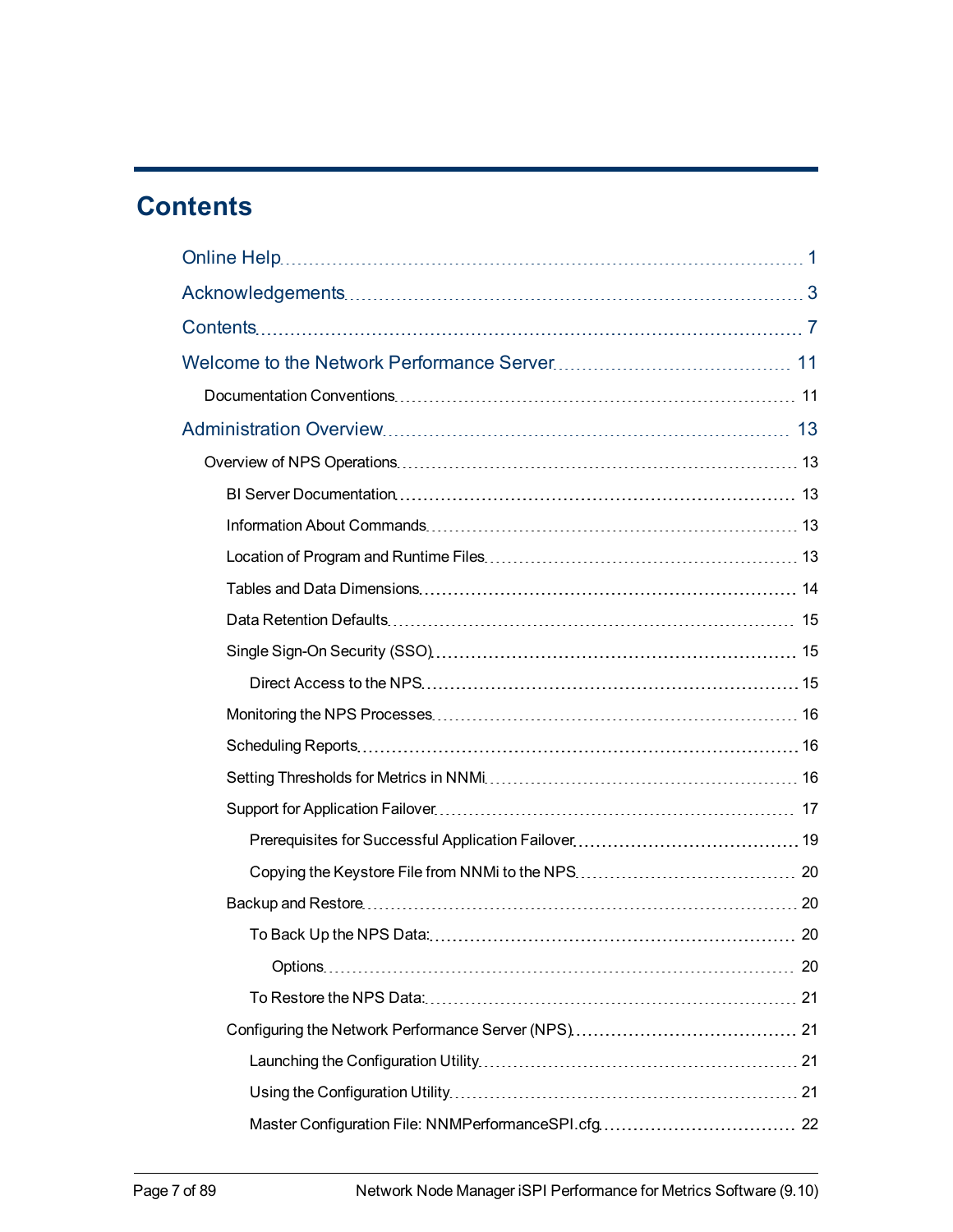| Checking the Validity of NNM iSPI Performance for Metrics Configurations 25        |    |
|------------------------------------------------------------------------------------|----|
|                                                                                    |    |
|                                                                                    |    |
|                                                                                    |    |
|                                                                                    |    |
|                                                                                    |    |
|                                                                                    |    |
|                                                                                    |    |
|                                                                                    |    |
| Warnings, Errors, and Other Notifications in NNM iSPI Performance for Metrics      |    |
|                                                                                    |    |
|                                                                                    |    |
|                                                                                    |    |
| Using the Chainsaw Message Interface for NNM ISPI Performance for Metrics 29       |    |
|                                                                                    |    |
|                                                                                    |    |
|                                                                                    |    |
| Launching the HP NNM iSPI Performance for Metrics BI Server Portal 31              |    |
| Logging in to the HP NNM iSPI Performance for Metrics BI Server Portal as ErsAdmin | 32 |
| Change Report Format Using HP NNM iSPI Performance for Metrics BI Server Portal    | 32 |
|                                                                                    |    |
|                                                                                    |    |
|                                                                                    |    |
|                                                                                    |    |
|                                                                                    |    |
|                                                                                    |    |
|                                                                                    |    |
|                                                                                    |    |
|                                                                                    |    |
|                                                                                    |    |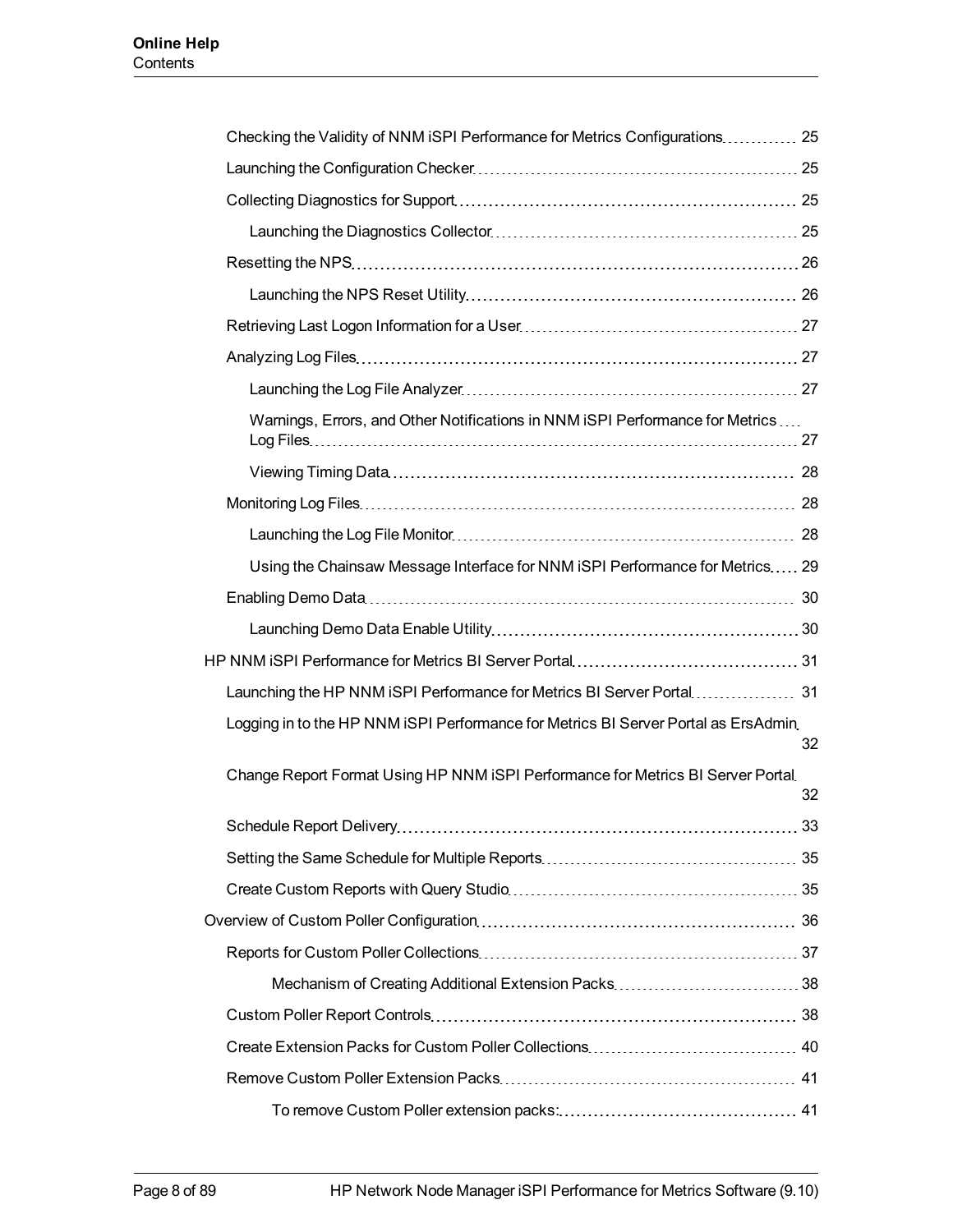| Modifying Topology Attribute Values and Group Memberships from NNMi 41        |  |
|-------------------------------------------------------------------------------|--|
|                                                                               |  |
|                                                                               |  |
|                                                                               |  |
|                                                                               |  |
| Integrating NNM iSPI Performance with Other iSPIs 47                          |  |
|                                                                               |  |
|                                                                               |  |
| Baseline Exceptions Generated by NNM iSPI Performance Software51              |  |
| Baseline Exceptions Used by NNM iSPI Performance for Metrics 51               |  |
|                                                                               |  |
|                                                                               |  |
| Creating Custom Dashboard Using HP NNM iSPI Performance for Metrics BI Server |  |
|                                                                               |  |
|                                                                               |  |
|                                                                               |  |
|                                                                               |  |
|                                                                               |  |
|                                                                               |  |
|                                                                               |  |
|                                                                               |  |
|                                                                               |  |
|                                                                               |  |
|                                                                               |  |
|                                                                               |  |
|                                                                               |  |
|                                                                               |  |
|                                                                               |  |
|                                                                               |  |
|                                                                               |  |
|                                                                               |  |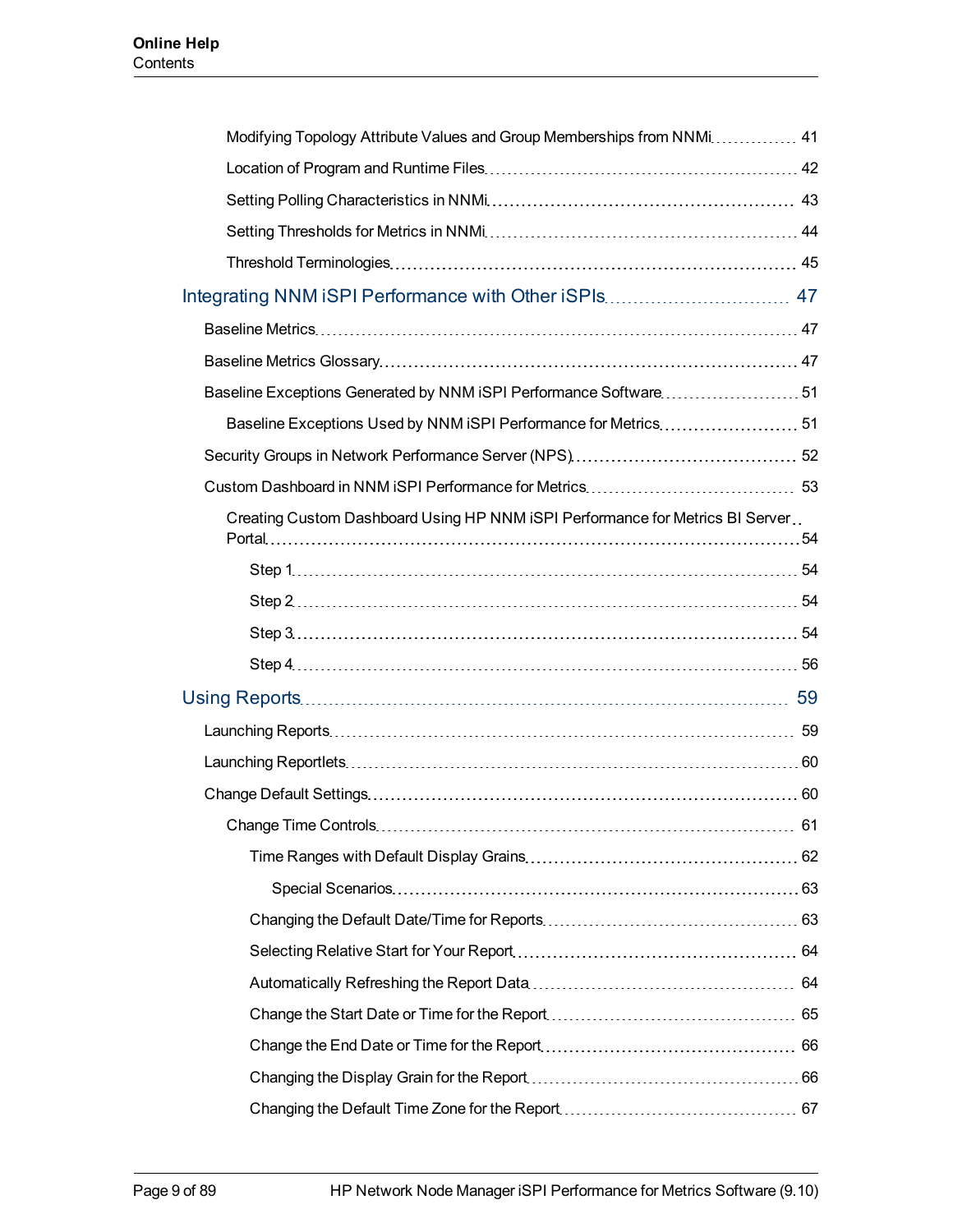| Problem: User Needs to Re-Login while Navigating from NNMi to a NNM iSPI     |  |
|------------------------------------------------------------------------------|--|
|                                                                              |  |
| Problem: NNMi Console Action Menu Has No Link to Reporting - Report menu  84 |  |
| Error: NNMi Is Not Polling One or More Objects for Performance Data 84       |  |
|                                                                              |  |
|                                                                              |  |
|                                                                              |  |
|                                                                              |  |
|                                                                              |  |
|                                                                              |  |
|                                                                              |  |
|                                                                              |  |
|                                                                              |  |
|                                                                              |  |
|                                                                              |  |
|                                                                              |  |
|                                                                              |  |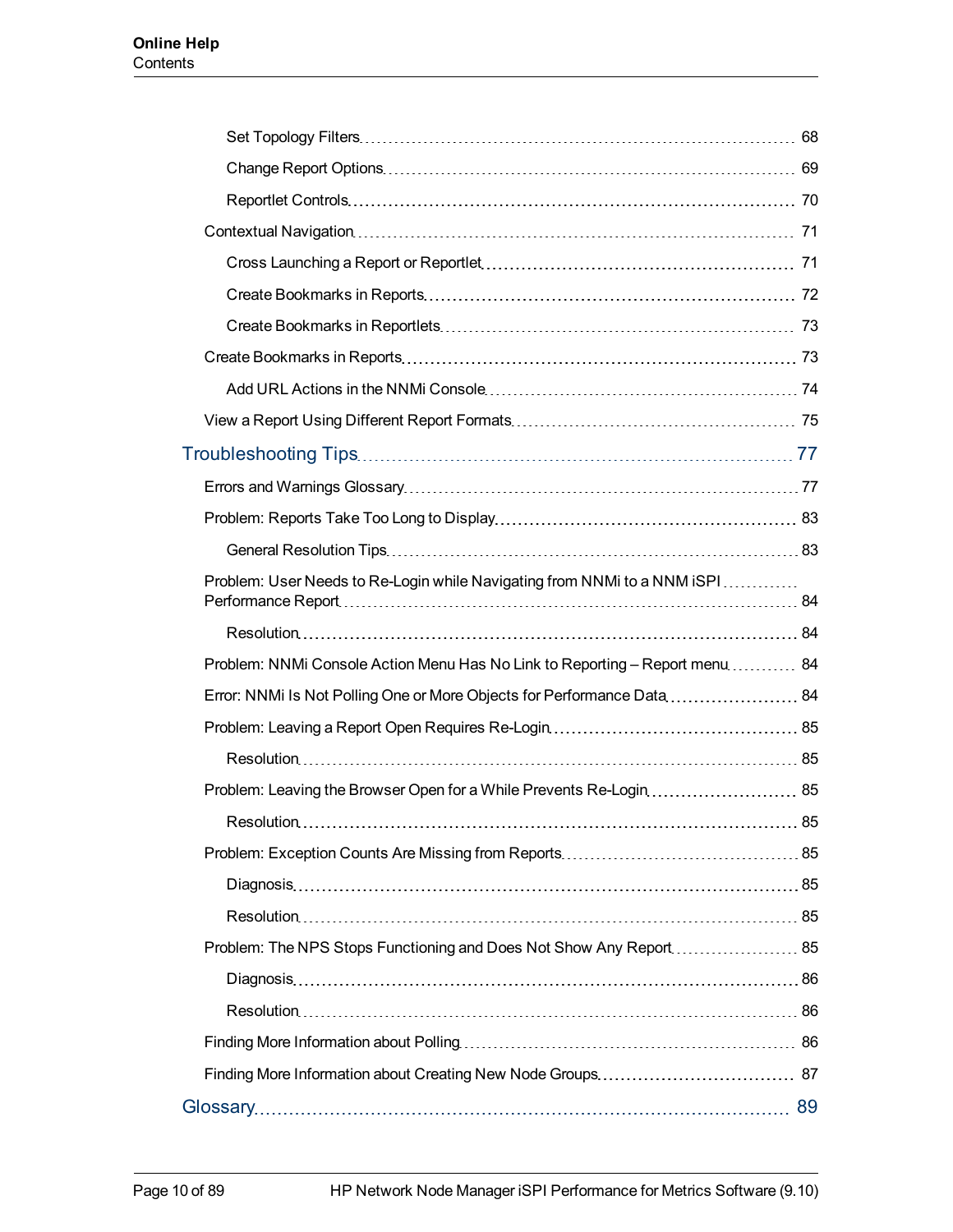# <span id="page-10-0"></span>**Welcome to the Network Performance Server**

The Network Performance Server (**NPS**) enhances NNMi's network management capabilities by introducing a foundation for network performance management.

With the infrastructure provided by the NPS, you can use add-in products like the NNM iSPI Performance for Metrics (**NNM iSPI Performance for Metrics**) to view context-specific reports that help you understand performance bottlenecks in the network.

At the core of the foundation provided by the NPS is the **column-based** database management system (DBMS), which enables you to effectively store, access, and track the network performance data.

Different **extension packs** introduced by NNM iSPI products add rules and definitions to the NPS deployment to generate reports. These rules and definitions, enable the business intelligence component—the **BI Server**—to generate rich and elaborate reports.

#### **Related Topics:**

[Launching](#page-58-1) [Reports](#page-58-1)

<span id="page-10-1"></span>[Documentation](#page-10-1) [Conventions](#page-10-1)

# **Documentation Conventions**

The HP Network Node Manager i Software Smart Plug-in documentation uses the following conventions:

| <b>Symbol</b>          | <b>Meaning</b>                                                                                                                                                                                                                                                                   |
|------------------------|----------------------------------------------------------------------------------------------------------------------------------------------------------------------------------------------------------------------------------------------------------------------------------|
| %nnminstalldir%        | Windows only. The environment variable for the NNMi application directory.<br>This variable is automatically created by the NNMi installer. If you install the<br>NNM iSPI on an NNMi (Windows) management server, all application files<br>of the iSPI are placed here.         |
| %nnmdatadir%           | Windows only. The environment variable for the NNMi data directory. This<br>variable is automatically created by the NNMi installer. If you install the<br>NNM iSPI on an NNMi (Windows) management server, all the data and<br>configuration files of the iSPI are placed here. |
| <i>%NPSInstallDir%</i> | Windows only. The NNM iSPI application directory. When you install the<br>iSPI on the NNMi management server, the iSPI installer uses<br>%nnminstalldir% as the application directory for the iSPI.                                                                              |
| %NPSDataDir%           | Windows only. The NNM iSPI data directory. This directory contains all the<br>configuration and data files used by the NNM iSPI. When you install the<br>iSPI on the NNMi management server, the iSPI installer uses<br>%nnmdatadir% as the data directory for the iSPI.         |

On Linux, the NNM iSPI installer directly installs the necessary files into the following directories:

- Application files:  $\sqrt{\mathrm{opt}/\mathrm{OV}}$
- Data and configuration files:  $/var/opt/ov$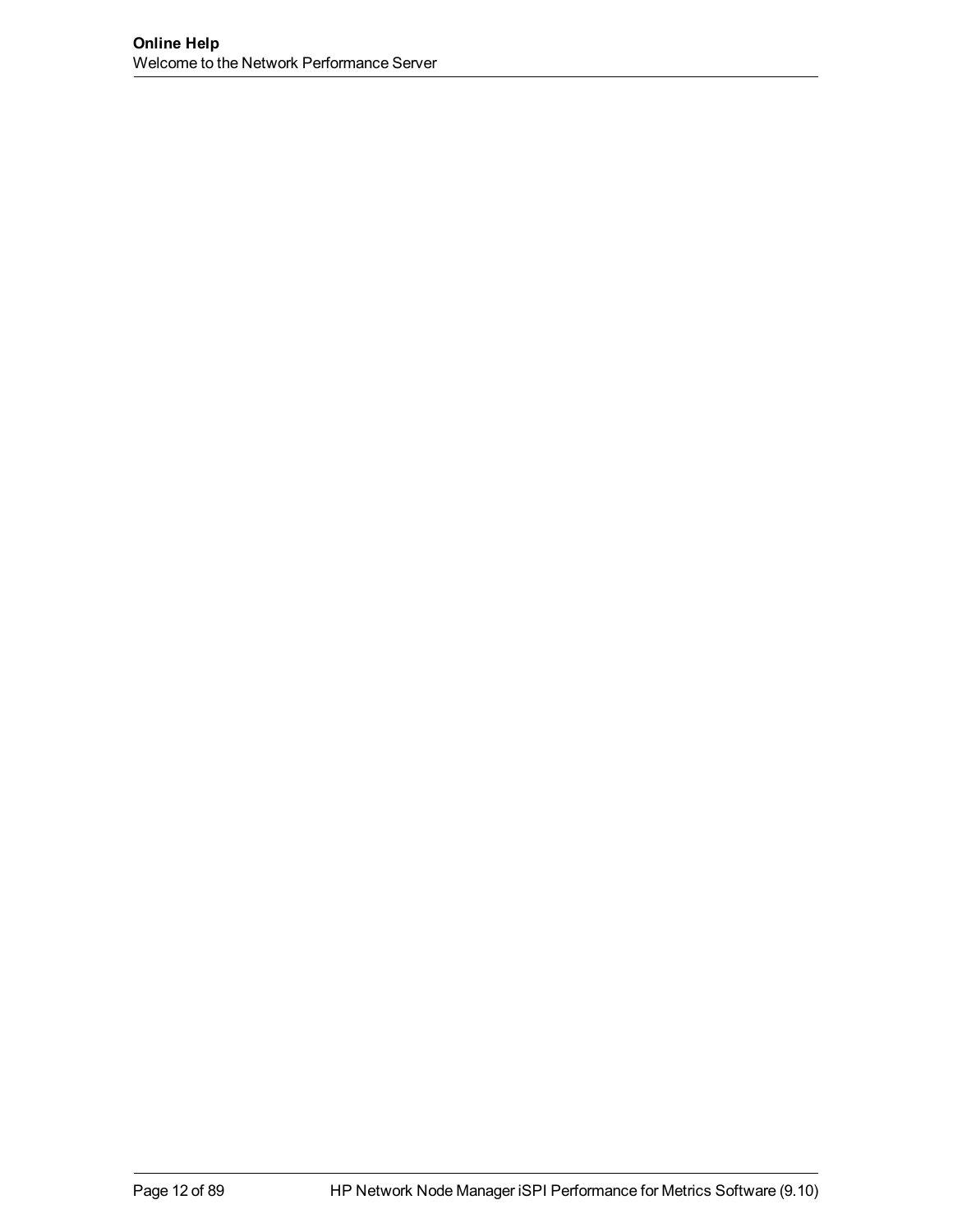# <span id="page-12-0"></span>**Administration Overview**

The NNMi administrator is also an administrator for the NNM iSPI Performance. The NNM iSPI Performance accommodates one administrator at a time. This restriction avoids conflicts and satisfies OEM licensing requirements. Since administrator permissions are broad, and potentially hazardous in the wrong hands, anyone with administrator access to the HP NNM iSPI Performance for Metrics BI Server Portal must be familiar with BI Server tutorials and BI Server documentation.

To run a report, or to access the ad hoc query features available from the HP NNM iSPI Performance for Metrics BI Server Portal, you must be logged on to NNMi. When you launch NNMi, use the Fully-Qualified Domain Name (FQDN). This way of launching NNMi enables a security function known as [Single](#page-14-1) [Sign-On](#page-14-1) [\(SSO\)](#page-14-1). When SSO is enabled, you need not log on a second time when you move from NNMi to a report.

# <span id="page-12-1"></span>**Overview of NPS Operations**

This section contains background information, procedures for maintaining the NPS, and information about tasks that may be necessary from time to time.

# <span id="page-12-2"></span>**BI Server Documentation**

To access the BI Server documentation, on the [HP](#page-30-0) [NNM](#page-30-0) [iSPI](#page-30-0) [Performance](#page-30-0) [for](#page-30-0) [Metrics](#page-30-0) [BI](#page-30-0) [Server](#page-30-0) [Portal](#page-30-0) click **Help**.

# <span id="page-12-3"></span>**Information About Commands**

On the NNMi console, click **Help > NNMi Documentation Library :> Reference Pages** to open a list of command links. On Windows, many of the commands listed on this page are Start menu options. Click the link to open a reference page. The reference page provides the following information about each command:

- Name
- Synopsis
- Description
- Author

# <span id="page-12-4"></span>**Location of Program and Runtime Files**

Network Performance Server (NPS) consists of static application software files and dynamic runtime files.

The default path for static application software is:

- **Windows: C:\Program Files(x86)\HP\HP BTO Software**
- Linux: /opt/0V

The NNMPerformanceSPI directory contains the following folders:

- $\bullet$  bin
- $\bullet$  config
- $\bullet$  Docs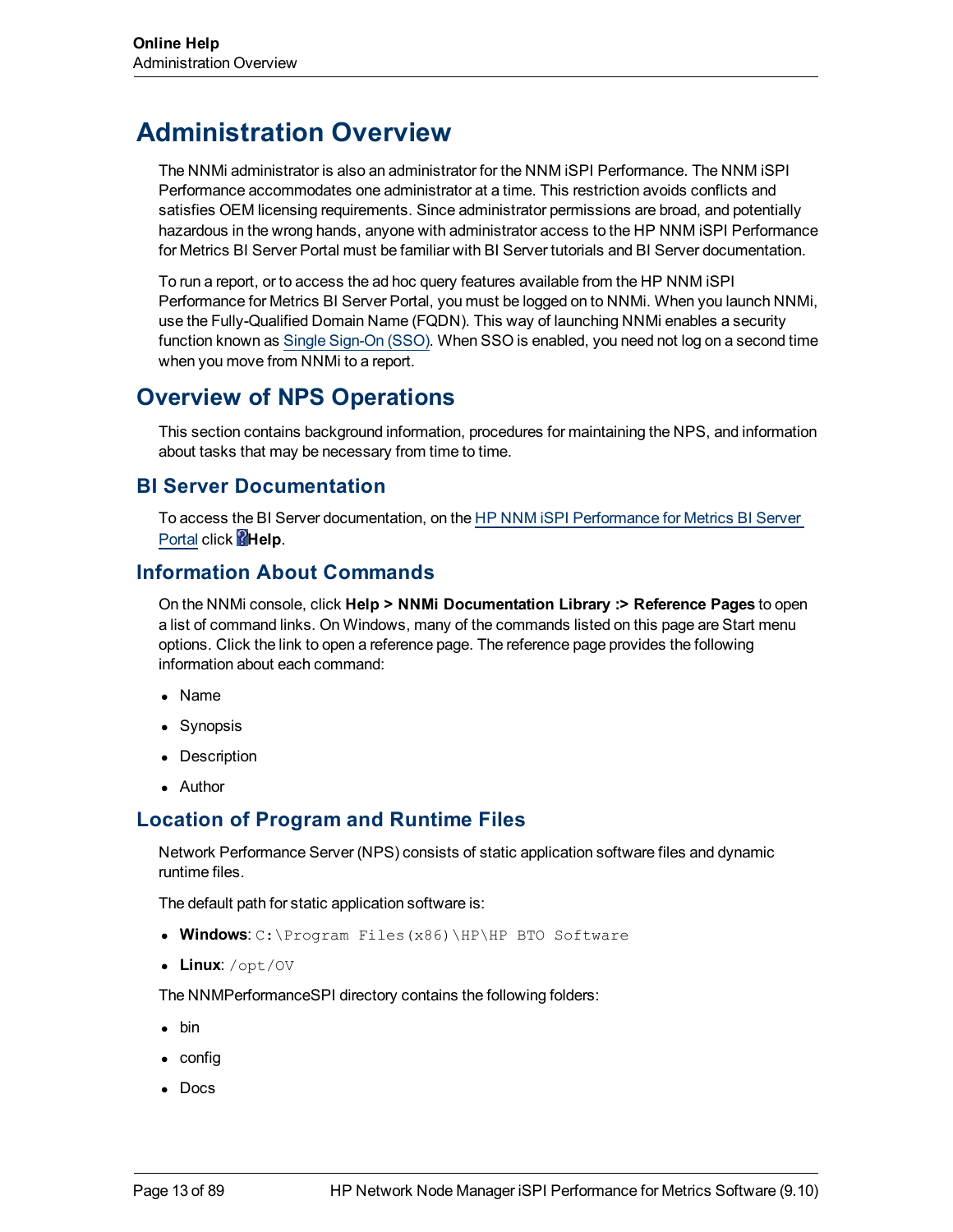- extensionpacks
- **Installation**
- java
- $\bullet$  L10N
- $\bullet$  lib

The default path for the dynamic runtime files is:

- <sup>l</sup> **Windows**: C:\ProgramData\HP\HP BTO Software
- Linux:/var/opt/OV

The performance of NPS depends on the I/O performance of the disk subsystem where this directory resides. We strongly recommend that this data location is hosted on a high-performance file system, such as a local multi-disk RAID0/5 array.

The NNMPerformanceSPI directory contains the following folders:

- $\bullet$  contentstore
- database
- nnmappfailover
- $\bullet$  L10N
- $\bullet$  logs
- PerfSPI Diagnostics
- $\bullet$  rconfig
- **Component\_Health: Only if NNM iSPI Performance for Metrics is installed.**
- **Interface\_Health: Only if NNM iSPI Performance for Metrics is installed.**

The above folders are placed by the default NPS installation. Additional folders may be present if additional extensionPacks (for example, Metrics customPoll, or Traffic extensionPacks) are present.

## <span id="page-13-0"></span>**Tables and Data Dimensions**

NPS uses the following kinds of data tables to store data:

- Aggregate
- Live
- $\bullet$  Archive tables

The BI Server automatically picks the appropriate table based on the selected granularity of the data and its time span.

- If you are looking for data with one hour grain and above, it picks the **aggregate table**
- If you are looking for data less than one hour grain and within last two days it picks the **live table**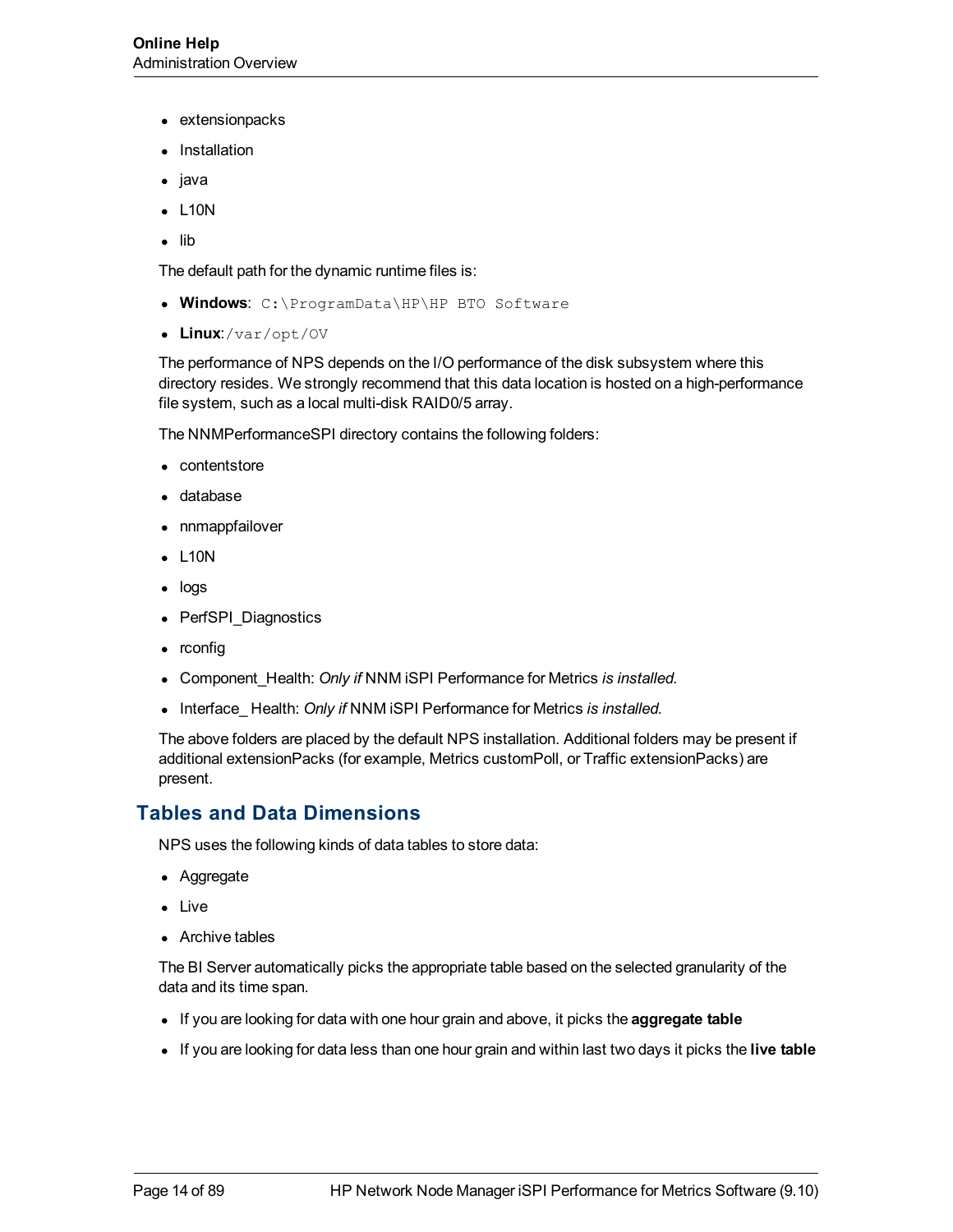• If you are looking for data less than one hour grain and more than two days ago it picks the **archive table**

The retention period for data in the aggregate table and the live table is not configurable; the retention period for archive data table is configurable. The default retention period for archive data is 14 days. To adjust the default, use the [Configuration](#page-20-1) [Utility](#page-20-1).

Increasing the retention of detail data enables longer online access to the fine-grained data, which is useful for forensic network analysis. However, this approach requires more disk space and computing resource when querying.

Each table is partitioned. Each partition is stored in multiple files, and the file format is proprietary. A measure, sometimes referred to as a fact, is a numeric value stored in a table. Every measure is defined in terms of multiple dimensions. For example, *bytesIn* is a measure. Without context, for example, without an interface and a time period, this measure has no meaning. Each table is defined by multiple dimensions.

# <span id="page-14-0"></span>**Data Retention Defaults**

Data retention varies from table to table. Retention per-table is as follows:

- The live table retains data for 1 day
- The aggregate table retains data for 70 days
- The detail archive table retains data for 14 days

<span id="page-14-1"></span>If you want to modify the default detail archive retention, use the [Configuration](#page-20-1) [Utility](#page-20-1).

# **Single Sign-On Security (SSO)**

Network Performance Server (NPS) enables you to use a security function known as Single Signon (SSO). SSO allows NPS to recognize the same usernames and passwords that the NNMi Console recognizes. When SSO is enabled, a user who is already logged in to NNMi can move from NNMi to a report without having to log in again.

For SSO to operate, the following conditions must be met:

- The NNM system and the NPS system must be configured with fully qualified domain names.
- The user must use the fully-qualified domain (not "localhost" or the machine name without the domain) when launching the NNMi console.

A fully-qualified domain name (FQDN) has the following format:

http://*<fully-qualified-hostname>*/nnm

If the user launches NNMi using an unqualified host name, the SSO servlet will open a login window and force the user to log in again.

**Note:** If the address, or the domain, of the NNMi management server or the NPS system changes after you install NPS, you should re-run the enablement script on NNMi. Rerunning the enablement script configures NNMi with updated location information.

#### <span id="page-14-2"></span>**Direct Access to the NPS**

You can access NPS directly, without going through NNMi, by pointing your browser at: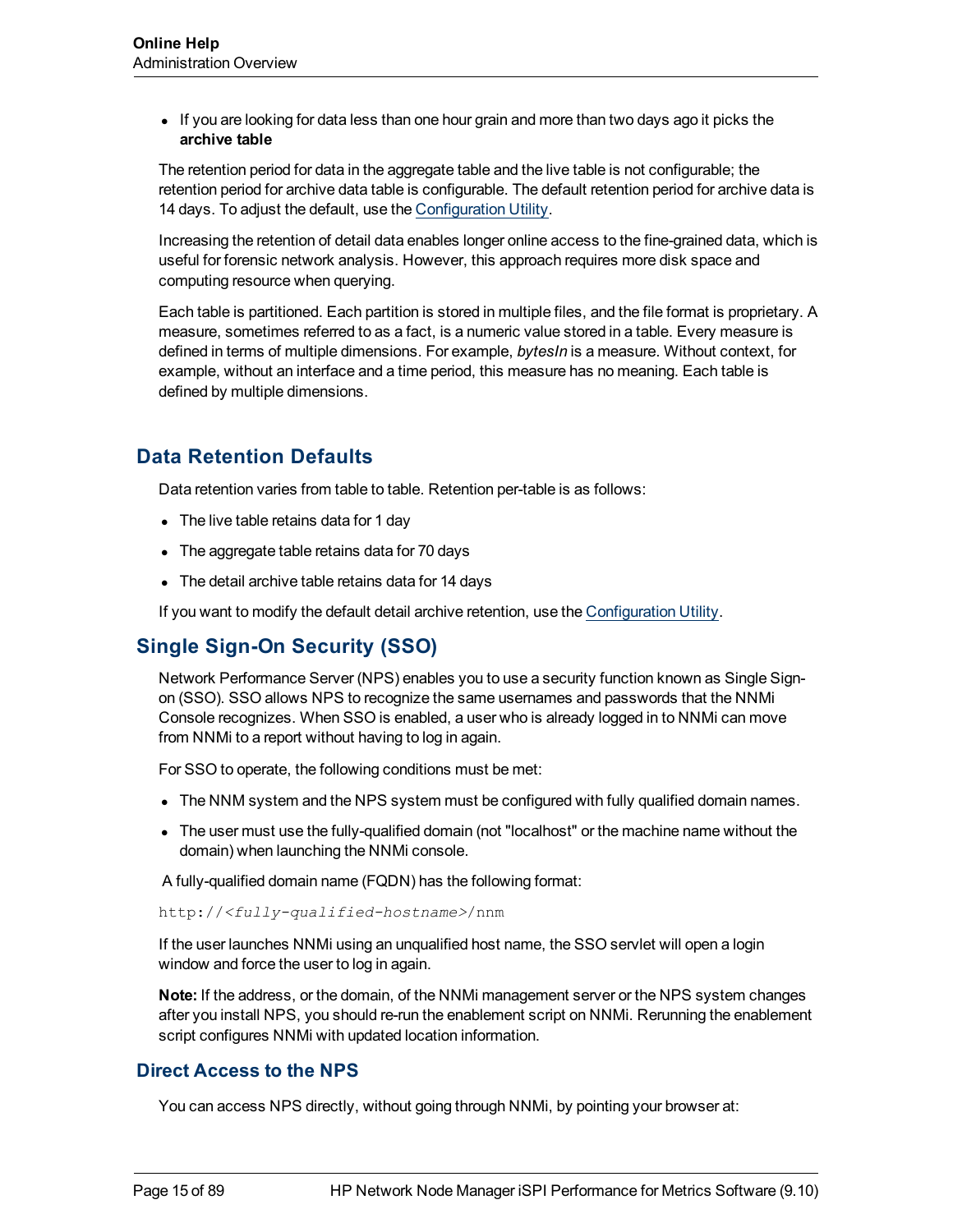http://<*fully-Qualified-serverName*>:9300/PerfSpi/login

When the login window opens, enter the same username and password you use to launch NNMi. After you are authenticated, the NPS Home Page opens.

### <span id="page-15-0"></span>**Monitoring the NPS Processes**

NPS includes reports that enable you to monitor NPS processes.

To view the available reports:

- 1. [Log](#page-14-1) [in](#page-14-1) [to](#page-14-1) [NPS.](#page-14-1)
- 2. In the NPS Home Page, click the **Reports** tab.
- 3. Select **Self Monitoring > Self diagnostics > DiagnosticMetrics**.

<span id="page-15-1"></span>See Self Diagnostics for details

### **Scheduling Reports**

To schedule a report:

- 1. Log in to the [HP](#page-30-1) [NNM](#page-30-1) [iSPI](#page-30-1) [Performance](#page-30-1) [for](#page-30-1) [Metrics](#page-30-1) [BI](#page-30-1) [Server](#page-30-1) [Portal](#page-30-1).
- 2. Open the report folder that contains the report you want to schedule.
- 3. Under the Actions column, click the **Schedule** icon.

The Schedule form opens.

- 4. In the Frequency field, select one of the following options:
	- a. By Day
	- b. By Week
	- c. By Month
	- d. By Year
	- e. By Trigger
- 5. Select a start date and time.
- 6. Select an end date and time.
- 7. Click **OK**.

For more information about each of these actions, see *IBM Cognos 8 Administration and Security Guide*.

**Tip:** To open the IBM Cognos 8 Administration and Security Guide, click **Help** in the Schedule form.

## <span id="page-15-2"></span>**Setting Thresholds for Metrics in NNMi**

Until you set the thresholds for the extension pack metrics, the reports in that extension pack do not track exception counts.

NNMi does not set thresholds for performance metrics for you, automatically. You must set the thresholds for the NNM iSPI Performance for Metrics metrics manually using the Thresholds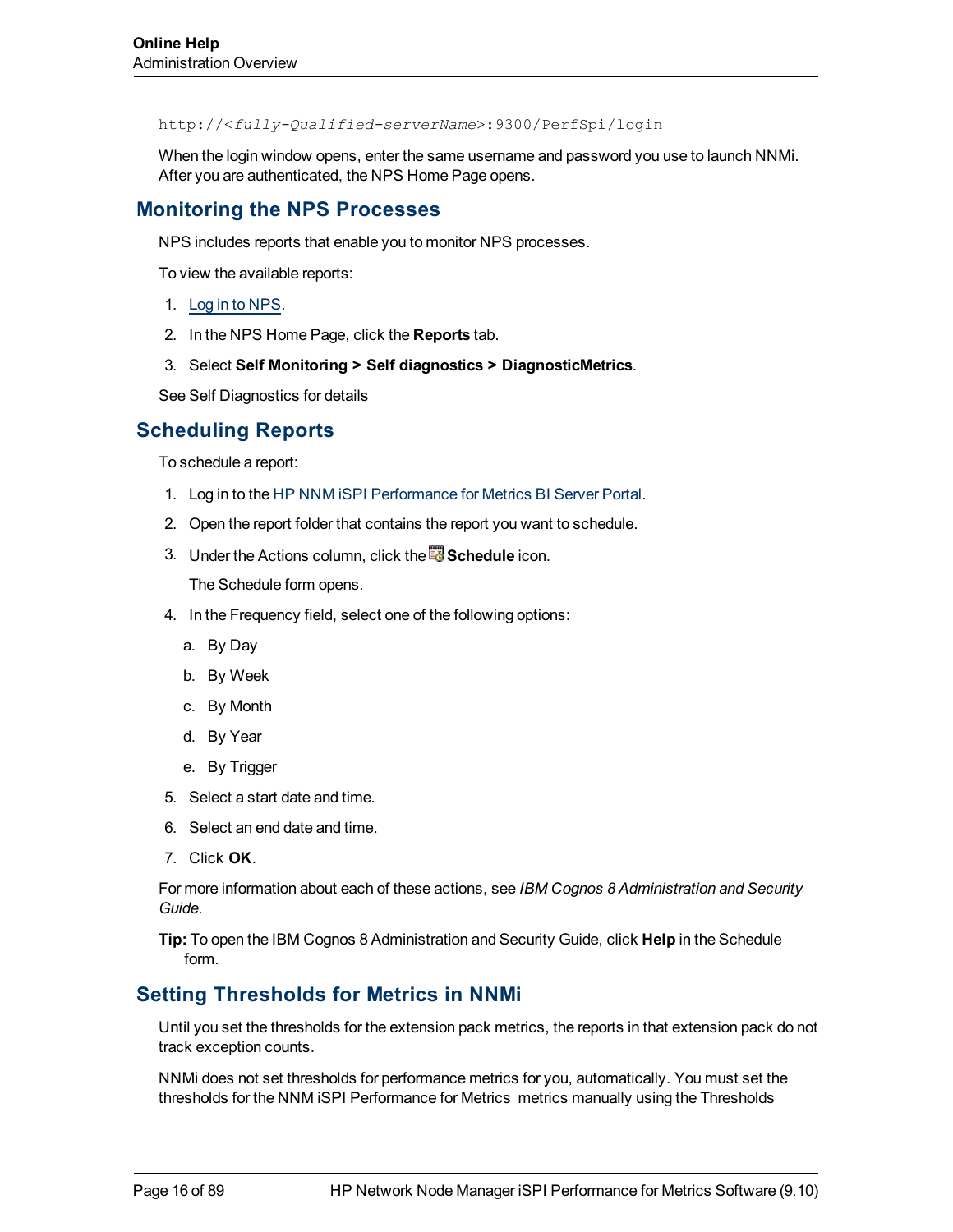Settings form.in NNMi console. The following list shows some of the metrics for which you can set the thresholds:

- Discard rate in
- Discard rate out
- Error rate in
- Error rate out
- <sup>l</sup> Utilization in
- Utilization out
- CPU 5 second utilization
- CPU 1 minute utilization
- CPU 5 minute utilization
- **Memory utilization**
- Buffer utilization
- Buffer miss rate
- **Buffer failure rate**

For information about how to set thresholds using the NNMi console *see Configure Threshold Monitoring for Interfaces (HP Network Node Manager iSPI Performance for Metrics Software)* in the *HP Network Node Manager i Software Online Help: Help for Administrators*.

Although you may want to see exception counts as soon as possible, setting thresholds right away may not be feasible. This is because you may not be ready to set thresholds until you are better acquainted with the way your network behaves. You need to know what is normal for your network, and if you set thresholds prematurely, problems may arise. For example, if the thresholds are wrong, NNMi may detect too many exceptions, and if you configure NNMi to generate incidents in response to threshold conditions, NNMi may generate too many incidents.

## <span id="page-16-0"></span>**Support for Application Failover**

Application Failover for NNMi ensures redundancy. Failover allows a secondary NNMi server to take over immediately following the failure of a primary NNMi server. Failover relies on jboss clustering technology, ongoing file system synchronization, and a Java keystore file that must be copied from NNM to the NPS. Copying the keystore file is a manual step.

The NPS supports NNMi Application Failover. From the perspective of anyone using the NPS, Application Failover is a transparent event, for users as well as for the administrator. Aside from a minor interruption in service lasting about 15 minutes while failover is in progress, users won't be aware that a failover took place, and the administrator won't be required to perform any special tasks related to failover.

The ability of the NPS to support application failover depends on files it retrieves from the primary server in the cluster. The NPS retrieves these files during startup. As soon as the NPS has the files, it begins monitoring the status of the primary server by checking for status changes every 5 minutes. If the NPS detects a status change, the following events take place automatically: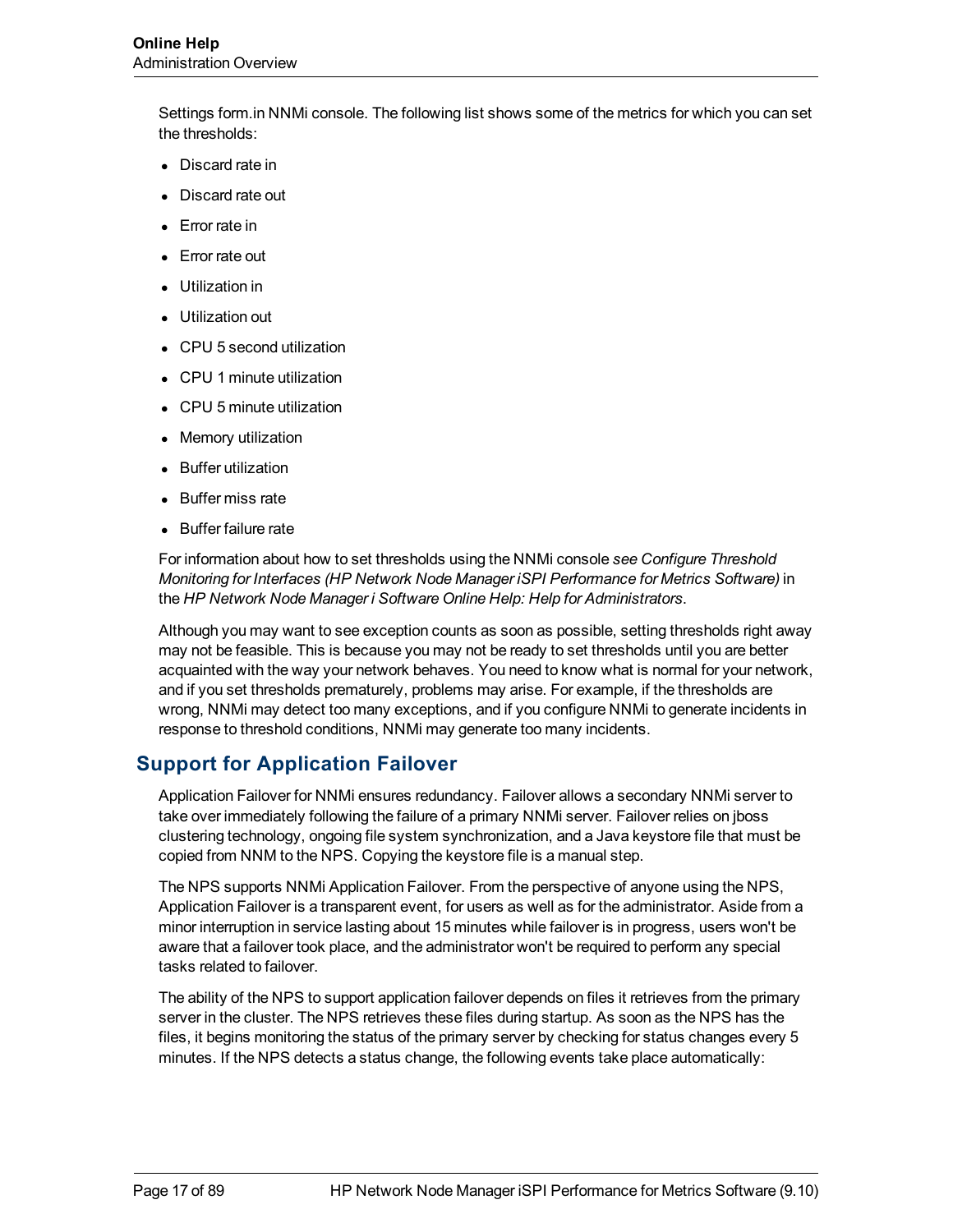- The NPS determines which server is the new primary server
- The NPS redirects data collection to a shared directory on the new primary server
- The NPS begins collecting data (metrics and topology files) from the new primary server in the cluster

Immediately after these events take place, NPS users will be able to link from the NPS to NNMi views on the new primary server, just as they were able to do before failover.

#### **Messages Related to Failover**

The following table provides a list of INFO, WARN, and ERROR messages that pertain to Application Failover.

| <b>Condition</b>                                                   | <b>Message</b>                                                                                              | <b>Comments</b>                                                                                                                                  |
|--------------------------------------------------------------------|-------------------------------------------------------------------------------------------------------------|--------------------------------------------------------------------------------------------------------------------------------------------------|
| Failover not<br>enabled                                            | <b>DEBUG: NNM</b><br><b>Application Failover is</b><br>not enabled.\n                                       | Logged every 5 minutes if the DEBUG logging is enabled                                                                                           |
| Failover<br>enabled                                                | <b>INFO: NNM</b><br><b>Application Failover is</b><br>enabled. Checking if<br>active node has<br>changed.\n | Logged every 5 minutes                                                                                                                           |
| Failover<br>enabled                                                | <b>INFO: NNM</b><br>Hostname currently<br>used by NPS is:<br>\$nnm_current\n                                | Logged every 5 minutes. Displays current NNM hostname<br>being used by the NPS.                                                                  |
| Failover<br>enabled                                                | INFO:<br>\$getNNMActiveScript<br>reports active nnm<br>node is: \$nnm<br>active\n                           | Logged every 5 minutes. Displays NNM hostname reported<br>as the active node in the cluster.                                                     |
| Failover<br>enabled but<br>the active<br>host has not<br>changed.  | <b>INFO: Active NNM</b><br>host is unchanged.\n                                                             | Logged every 5 minutes.                                                                                                                          |
| Failover<br>enabled                                                | <b>INFO: Changing NPS</b><br>configuration to use<br>\$nnm_active\n                                         | A configuration update is imminent. This message is logged<br>only when the active node is different from the node<br>currently used by the NPS. |
| Failover<br>enabled and<br>config files<br>successfully<br>updated | <b>INFO: Configuration</b><br>updated. Path to<br>NNM is now<br>\$newpath\n                                 | Logged after the configuration file is successfully updated in<br>response to an application failover.                                           |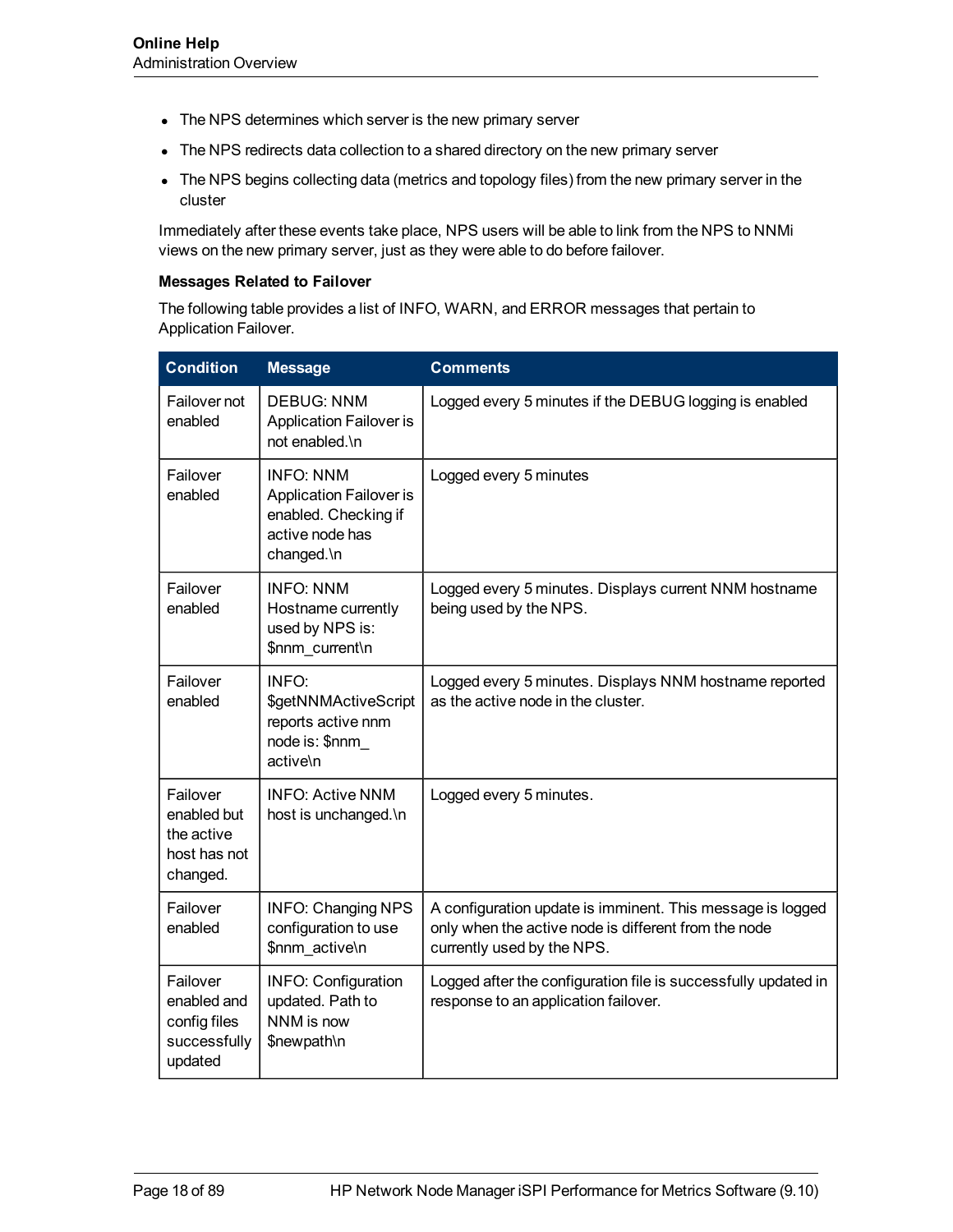| <b>Condition</b>                                                               | <b>Message</b>                                                                                                      | <b>Comments</b>                                                                                                                                                                                                                                                                                                                                                                                                                                                                                                                                                  |
|--------------------------------------------------------------------------------|---------------------------------------------------------------------------------------------------------------------|------------------------------------------------------------------------------------------------------------------------------------------------------------------------------------------------------------------------------------------------------------------------------------------------------------------------------------------------------------------------------------------------------------------------------------------------------------------------------------------------------------------------------------------------------------------|
| Failover<br>enabled but<br>the NNM<br>hostname is<br>not in the<br>path syntax | <b>WARN: NNM</b><br><b>Application Failover is</b><br>not supported on<br>same-system<br>NNM/NPS<br>installations\n | If the NPS is running on the same machine as NNN, the<br>path does not contain the hostname.                                                                                                                                                                                                                                                                                                                                                                                                                                                                     |
| Failover<br>enabled but<br>the NNM<br>hostname is<br>not in the<br>path syntax | <b>WARN: Cannot</b><br>extract remote nnm<br>hostname from value<br>of PRSPI NNMDIR<br>(\$cfg{PRSPI_<br>NNMDIR})\n  | The user may have specified the path in a non-conventional<br>way (for example, by using a hard mount or drive mapping).<br>If the path does not contain the remote NNM hostname, the<br>NPS will not be able to detect application failover.                                                                                                                                                                                                                                                                                                                    |
| Failover<br>enabled but<br>the NNM<br>hostname is<br>not in the<br>path syntax | <b>WARN: Expected</b><br>PRSPI NNMDIR of<br>form<br>/net/hostname/var<br><b>or</b><br>//hostname/PerfSpi\n          | The user may have specified the path in a non-conventional<br>way (for example, by using a hard mount or drive mapping).<br>If the path does not contain the remote NNM hostname, the<br>NPS will not be able to detect application failover.                                                                                                                                                                                                                                                                                                                    |
| Failover<br>enabled but<br>the nnm<br>details.xml<br>file is not<br>available. | ERROR: nnm<br>details.xml not found<br>in \$newpath                                                                 | This message is logged is there is no copy of nnm<br>details.xml on the remote NNM machine. This condition will<br>occur if the nnmenableperfspi script was not run on that<br>machine, since running the script is what creates the nnm<br>details.xml file. This condition could also occur if the<br>machine configurations are not identical. For example, if the<br>pathnames to the shared drive are not identical, the new<br>path will be incorrect when the NPS substitutes the new<br>hostname into the path. The configurations must be<br>identical. |
| Failover<br>enabled but<br>there is a file<br>permissions<br>error             | ERROR: Unable to<br>modify timestamp of<br>\$newpath/nnm<br>details.xml: \$!.                                       | The NPS configuration will not change; a file permissions<br>error is preventing the nnm_detail.xml file from being<br>modified on the NNM server.                                                                                                                                                                                                                                                                                                                                                                                                               |
| Failover<br>enabled but<br>unable to<br>update the<br>config file.             | <b>ERROR: Unable to</b><br>write changes to<br>config file. Will try<br>again next time.\n                          | Failure to update the config file could be caused by another<br>process that is locking the config file.                                                                                                                                                                                                                                                                                                                                                                                                                                                         |

## <span id="page-18-0"></span>**Prerequisites for Successful Application Failover**

Application Failover support will not succeed unless the following prerequisites are met:

- 1. Every installation of NNMi is set up and configured the same way.
- 2. You ran the NPS enablement script on every server in the cluster.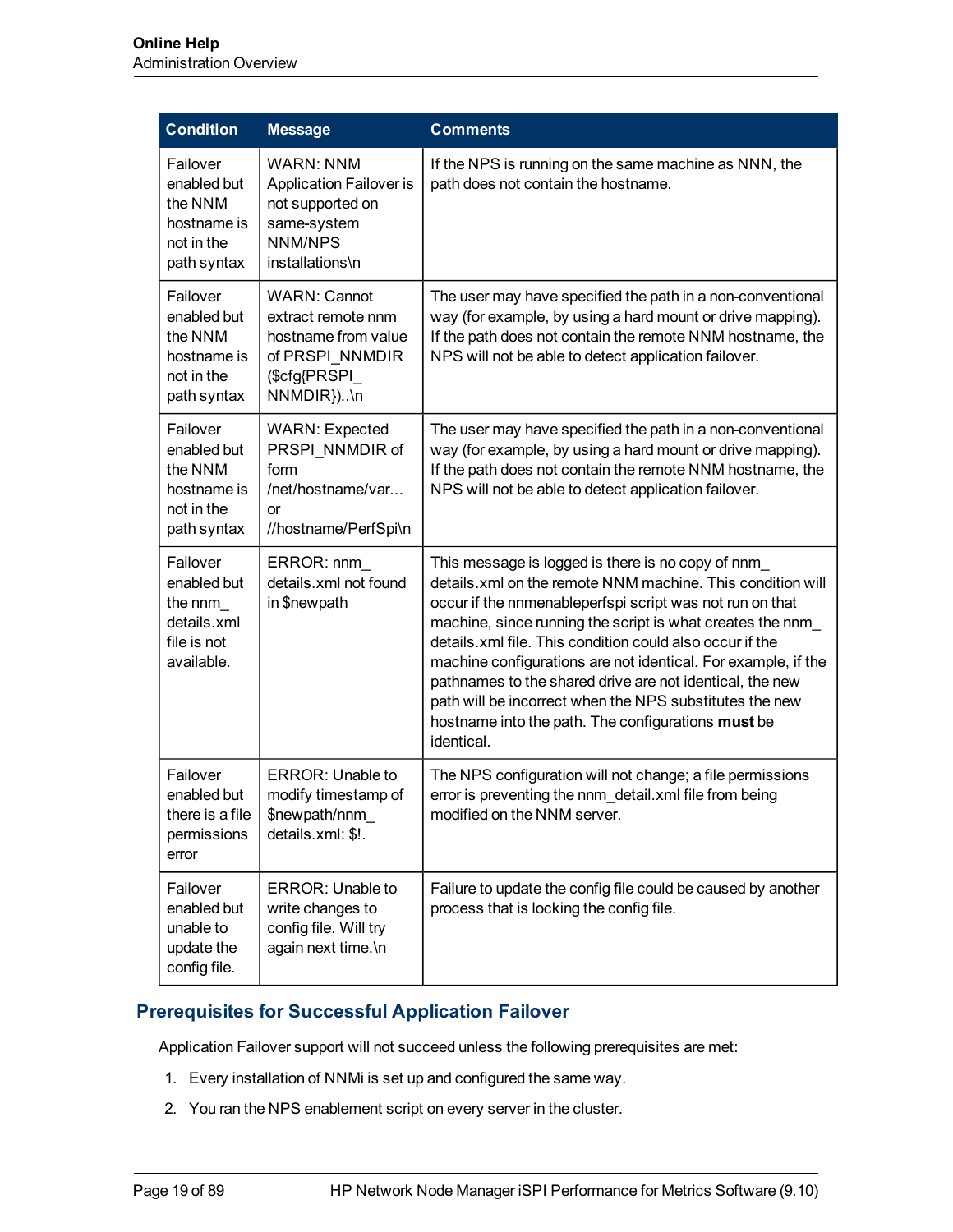- 3. You responded to enablement script prompts exactly the same way each time you ran the enablement script.
- 4. On each server, you established the same path to the datafiles folder.
- 5. You copied a certificate (a java keystore file) from NNM to the NPS.

### <span id="page-19-0"></span>**Copying the Keystore File from NNMi to the NPS**

To copy the shared certificate file—cluster.keystore—from NNMi to the NPS:

- 1. Navigate to the cluster.keystore file on NNMi:
	- Windows: NnmDataDir%\shared\nnm\conf\nnmcluster\cluster.keystore
	- $\blacksquare$  Linux: /var/opt/OV/shared/nnm/conf/nnmcluster/cluster.keystore
- 2. Copy cluster. keystore to the following directory:
	- **Nindows**: %NnmDataDir%\NNMPerformanceSPI\nnmappfailover\keystore
	- **Linux**: /var/opt/OV/NNMPerformanceSPI/nnmappfailover/keystore

The keystore is used to enable access to the NNMi cluster. We recommend using a secure copy mechanism, for example, SCP or USB key.

## <span id="page-19-1"></span>**Backup and Restore**

The NPS provides you with command-line tools to back up and restore all the NPS data.

### <span id="page-19-2"></span>**To Back Up the NPS Data:**

- 1. Log on to the NPS system with the same account that was used to install the NPS.
- 2. Run the following command: *On Windows: %NPSInstallDir%*\NNMPerformanceSPI\bin\backup.ovpl -b <dir>  $[-c]$   $[-d]$   $[-f]$   $[-v]$ *On Linux: %NPSInstallDir%*/NNMPerformanceSPI/bin/backup.ovpl -b <dir> [ c] [-d] [-f] [-v]

In this instance, *<dir>* is the location where you want to place the backed-up data. Do not use *%NPSInstallDir%* or *%NPSDataDir%* with this option.

#### <span id="page-19-3"></span>**Options**

- Use the  $-c$  option to back up contentstore.
- Use the  $-d$  option to backup the database.
- Use the  $-f$  option to backup all NPS files.
- Use the  $-v$  option for verbose output.

You must specify a valid directory location as an argument of the  $-b$  option. If you do not specify any other options, the backup script by default backs up contentstore and the database.

The duration of the backup process depends on the size of the database you want to back up. Before you start the backup process, verify the disk space used by the data that you want to back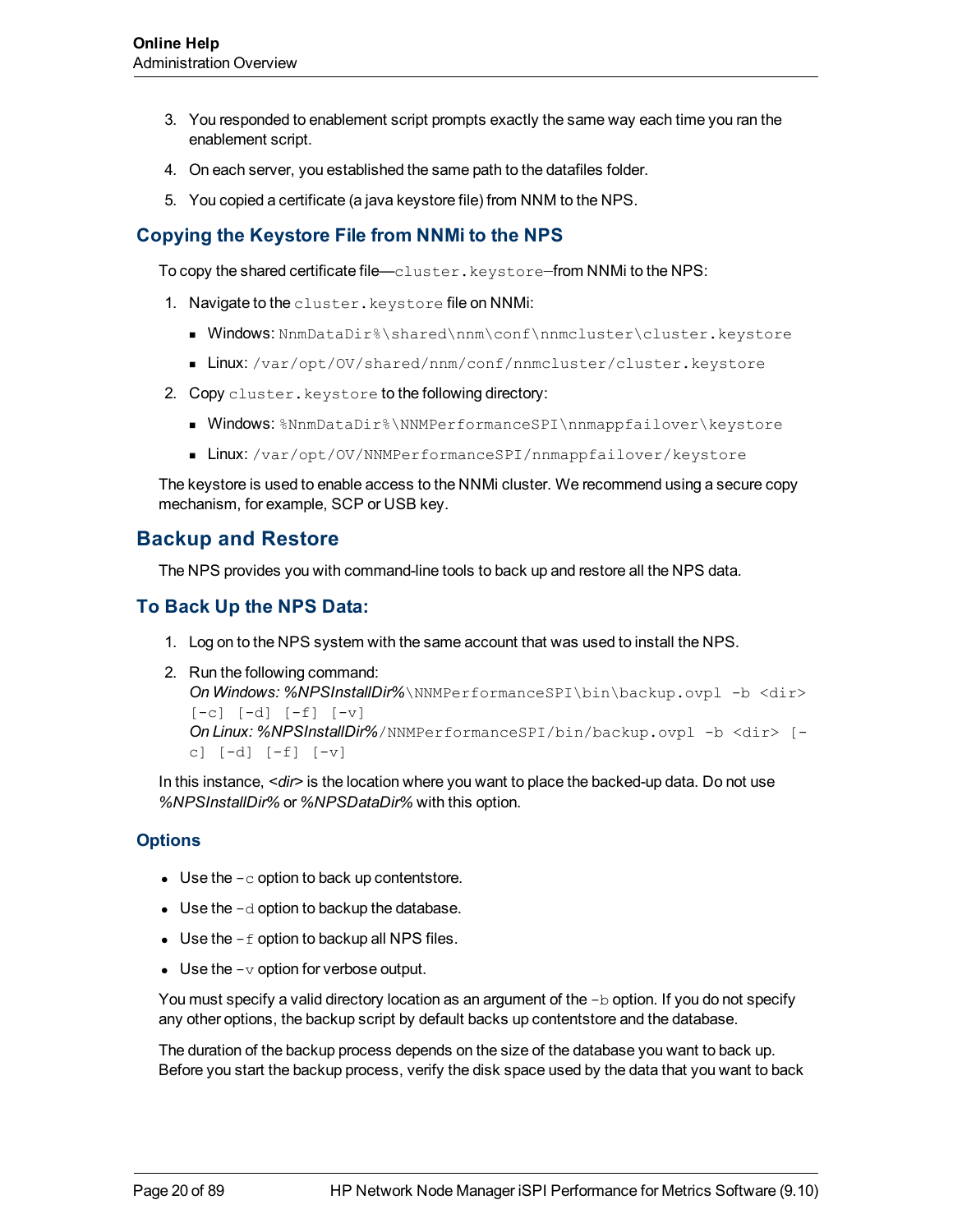up, and then make sure the system has as much available free disk space. Although the script produces compressed output, the backup process requires sufficient temporary disk space.

### <span id="page-20-0"></span>**To Restore the NPS Data:**

- 1. Log on to the NPS system with the same account that was used to install the NPS.
- 2. Run the following command:

```
On Windows: %NPSInstallDir%\NNMPerformanceSPI\bin\restore.ovpl -b
<file> [-v]
On Linux: %NPSInstallDir%/NNMPerformanceSPI/bin/restore.ovpl -b <file>
[-v]
```
In this instance, *<file>* is the backup file that you want to restore. You can use the -v option for verbose output. The restore operation overwrites all the preceding NPS data.

**Note:** If you change the password of the database after a backup operation, you have to change it again after restoring the backed-up database.

# <span id="page-20-1"></span>**Configuring the Network Performance Server (NPS)**

If you install NPS on the NNMi management server, NPS configuration takes place automatically during the installation.

If you install NPS on a dedicated server, you must use the Configuration Utility to specify configuration details. During installation, the Configuration Utility opens and asks you necessary configuration details. After installation, you can anytime launch the utility to change the configuration data.

## <span id="page-20-2"></span>**Launching the Configuration Utility**

#### **Windows**

Select **Start** > **All Programs** > **HP** > **NNM iSPI Performance** > **Configuration Utility**

#### **Linux**

- 1. Navigate to the following directory: /opt/OV/NNMPerformanceSPI/bin
- 2. Type the following command: **./runConfigurationGUI.ovpl**

## <span id="page-20-3"></span>**Using the Configuration Utility**

Specify the following configuration details:

User Account Details

*Not required when you install the NPS on an Linux system and NNMi is installed on a UNIX or Linux system.*

The Configuration Utility enables you to specify the details of the system user account that enables the NPS to run necessary services.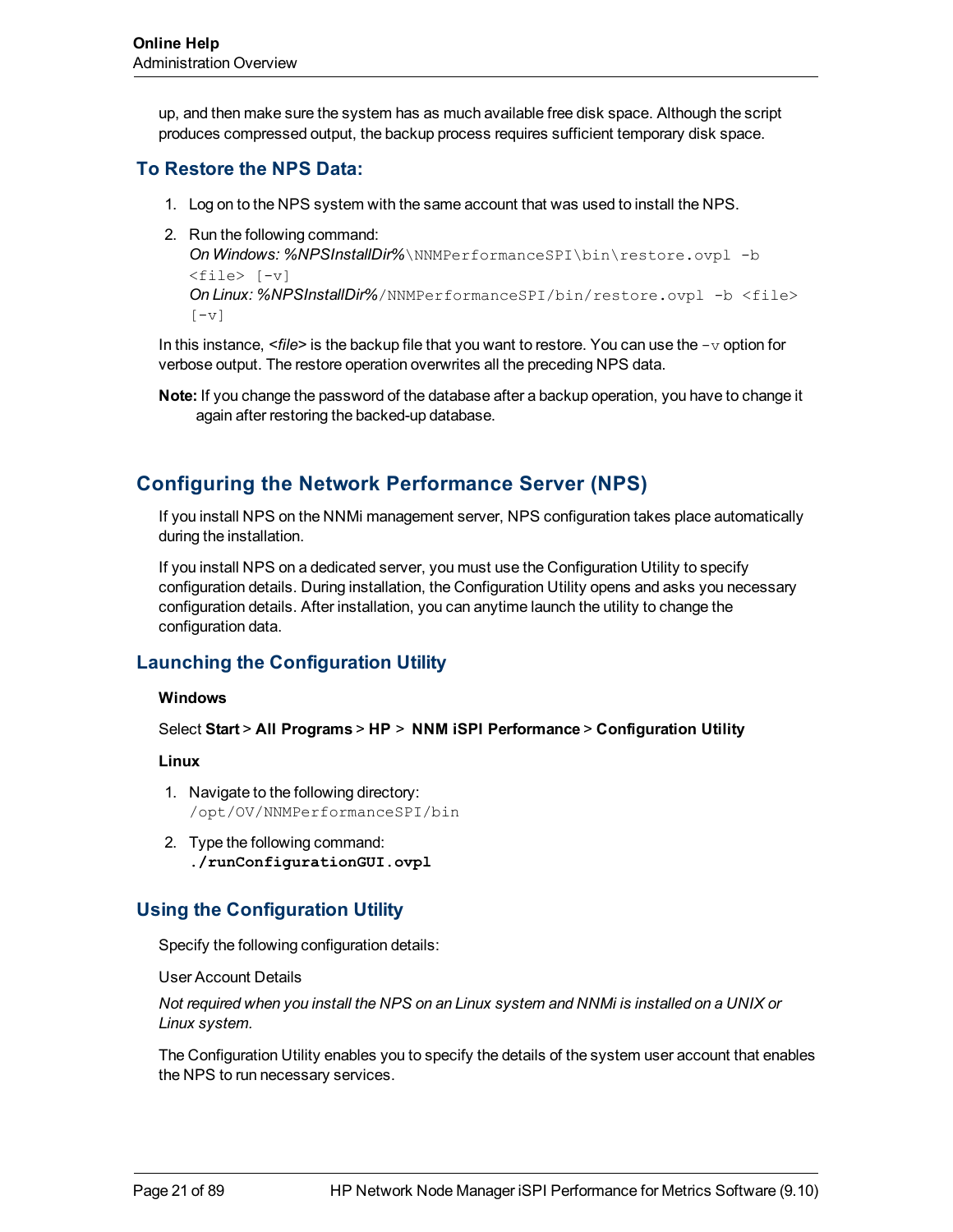- If you install the NPS on the NNMi management server (Windows), you must set this to the Local System account.
- If you install the NPS on a dedicated Windows system, you must select the Named User account option.

Make sure you specify exactly the same account information that was used with the enablement script on the NNMi management server.

Path to the NNM iSPI Performance for Metrics datafiles folder

Specify the location of the NPS data files on the NNMi management server.

- If you install the NPS on the NNMi management server, a local path is displayed in this field, which you must *not* change.
- If you install the NPS on a dedicated server, the enablement script creates a shared space on the NNMi server.

In this field, you must specify the location of shared space in the correct format.

Hourly Data Retention Period (days)

Specify the [aggregate](#page-13-0) [table](#page-13-0) retention period.

- The default retention period is 70 days
- The maximum retention period is 400 days

Detailed Data Retention Period (days)

Specify the [archive](#page-13-0) [table](#page-13-0) retention period.

- The default retention period is 14 days
- The maximum retention period is 400 days

Use the Stop and Start buttons to stop and start necessary NPS processes.

To make any of these changes to configuration parameters:

1. Click **Stop**.

.

- 2. Make your change.
- 3. Click **Apply**.
- 4. Click **Start**.
- 5. Click **Exit**.

## <span id="page-21-0"></span>**Master Configuration File: NNMPerformanceSPI.cfg**

The master runtime configuration file, NNMPerformanceSPI.cfg, controls the operation of the NNM iSPI Performance for Metrics. The path to this file is: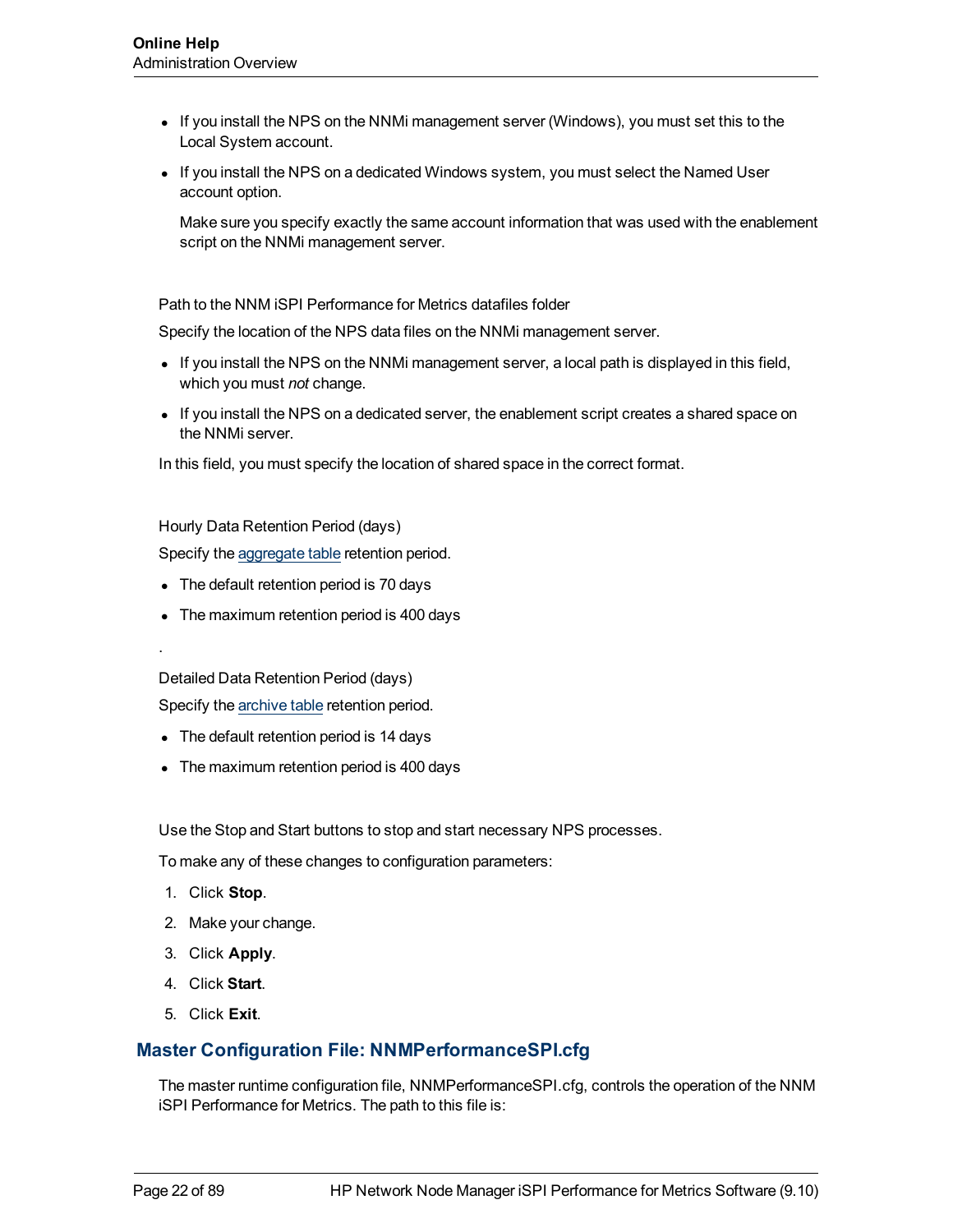#### **Windows**

%NnmDataDir%\NNMPerformanceSPI\rconfig

#### **Linux**

#### /var/opt/OV/NNMPerformanceSPI/rconfig

Configuration Item Setting

The following table indicates the default setting for each parameter in the file.

| <b>Configuration Item</b>                                                        | <b>Setting</b>                                                   |
|----------------------------------------------------------------------------------|------------------------------------------------------------------|
| Log level                                                                        | <b>DEBUG</b>                                                     |
| Location of NNM staging area                                                     | C:\ProgramData\HP\HP BTO<br>Software\shared\perfSpi\datafiles    |
| Location of PRSPI_INSTALLDIR                                                     | C:\Program Files\HP\HP BTO<br>Software\NNMPerformanceSPI         |
| Location of PRSPI DATADIR                                                        | C:\ProgramData\HP\HP BTO<br>Software\NNMPerformanceSPI           |
| Location of PRSPI_BIN                                                            | C:\Program Files\HP\HP BTO<br>Software\NNMPerformanceSPI\bin     |
| Location of PRSPI_JAVA                                                           | C:\Program Files\HP\HP BTO<br>Software\NNMPerformanceSPI\java    |
| Location of PRSPI_SAMPLES                                                        | C:\Program Files\HP\HP BTO<br>Software\NNMPerformanceSPI\samples |
| Location of PRSPI_LIB                                                            | C:\Program Files\HP\HP BTO<br>Software\NNMPerformanceSPI\lib     |
| Location of PRSPI_CONFIG                                                         | C:\Program Files\HP\HP BTO<br>Software\NNMPerformanceSPI\config  |
| Location of PRSPI_LOGS                                                           | C:\ProgramData\HP\HP BTO<br>Software\NNMPerformanceSPI\logs      |
| Place hourly data in the delivery area for<br>consumption by the HP PI Datapipe. | True                                                             |
| PRSPI HTTP PORT                                                                  | 9300                                                             |
| Check poller records and suppress if<br>invalid.                                 | Enabled                                                          |
| Number of copies of deployed cubes to<br>keep before deleting.                   | 3                                                                |
| Retention period for old datasource fact<br>files.                               | 96 hours                                                         |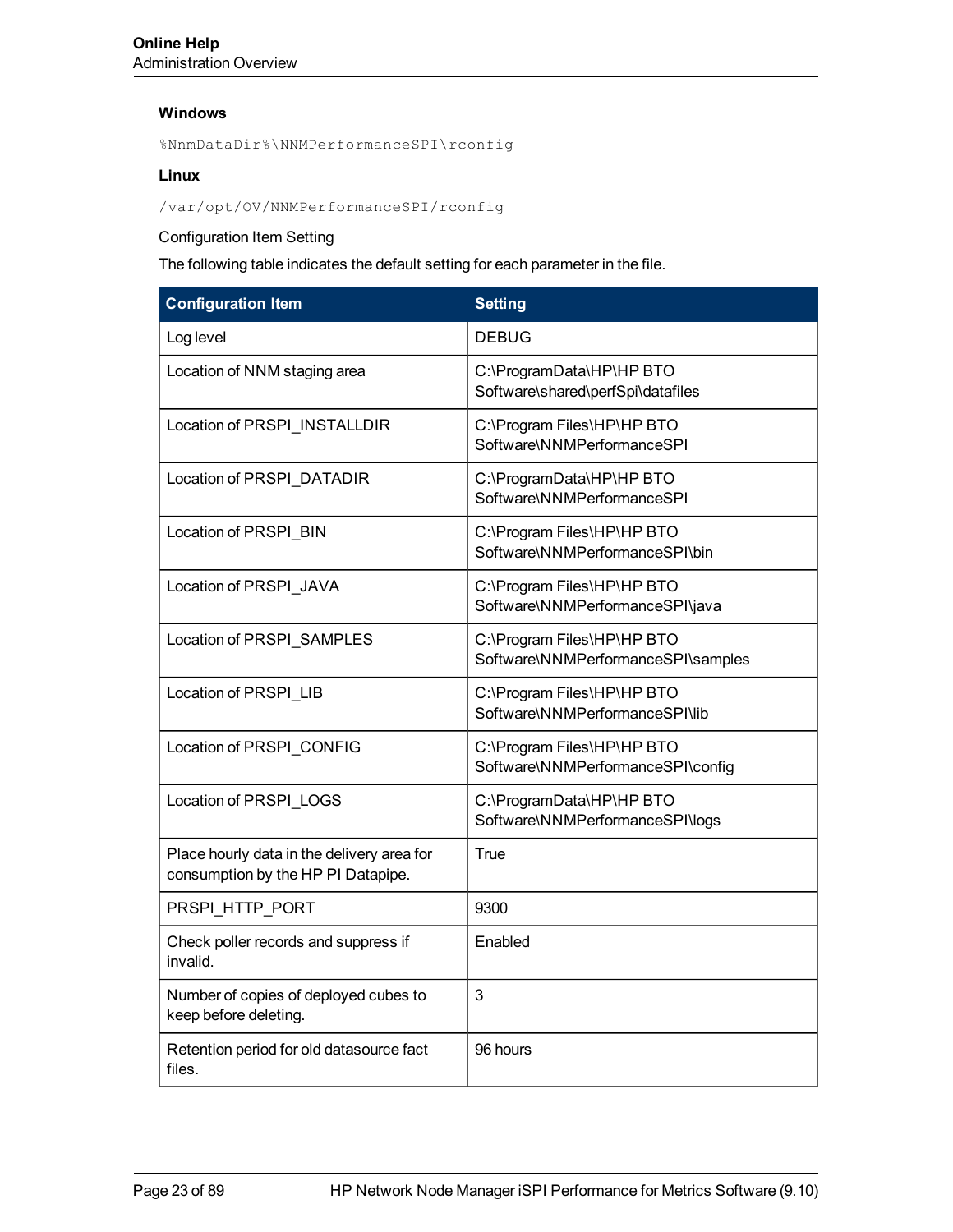| <b>Configuration Item</b>                                 | <b>Setting</b>                                                                        |
|-----------------------------------------------------------|---------------------------------------------------------------------------------------|
| Retention period for archived logfiles.                   | 336 hours (2 weeks)                                                                   |
| Retention period for archived NNM files.                  | 336 hours (2 weeks)                                                                   |
| Retention period for archived topology files.             | 96 hours                                                                              |
| Retention period for near real time data                  | 6 hours                                                                               |
| Retention period for summary data                         | 70 days                                                                               |
| Retention period for HP PI Datapipe data                  | 5 days                                                                                |
| Buffer for late arriving facts (hours after<br>midnight). | 2 hours                                                                               |
| Number of NNM metrics files to process in<br>one batch.   | 12                                                                                    |
| Location of cognostr bin dir                              | C:\Program Files\HP\HP BTO<br>Software\nonOV\cognos\cer5\bin                          |
| Location of cognosbi_bin_dir                              | C:\Program Files\HP\HP BTO<br>Software\nonOV\cognos\c8\bin                            |
| Location of cognos_dispatcher_host                        | localhost                                                                             |
| Location of cognos_dispatcher_port                        | 9300                                                                                  |
| Location of cognos_dispatcher_dir                         | \p2pd\servlet\dispatch                                                                |
| Location of perl_dir                                      | C:\Program Files\HP\HP BTO<br>Software\nonOV\perl\a\bin                               |
| Location of java_dir                                      | C:\Program Files\HP\HP BTO<br>Software\nonOV\cognos\c8\bin\jre\1.4.2\bin              |
| Location of test data PRSPI TESTBIN                       | C:\Program Files\HP\HP BTO<br>Software\NNMPerformanceSPI\TESTBIN                      |
| Location of test data PRSPI TESTDATA                      | C:\Program Files\HP/HP BTO<br>Software\NNMPerformanceSPI\TESTDATA                     |
| Location of PRSPI_TESTSTAGING                             | C:\Program Files\HP\HP BTO<br>Software\NNMPerformanceSPI\TESTSTAGING                  |
| Location of PRSPI_TESTDATA_<br><b>BASEFILES</b>           | C:\Program Files\HP\HP BTO<br>Software\NNMPerformanceSPI\TESTDATA<br><b>BASEFILES</b> |
| <b>PerfSPI Extension Packs</b>                            | InterfaceHealth                                                                       |
|                                                           | ComponentHealth                                                                       |
|                                                           | PerfSPIDiagnostics                                                                    |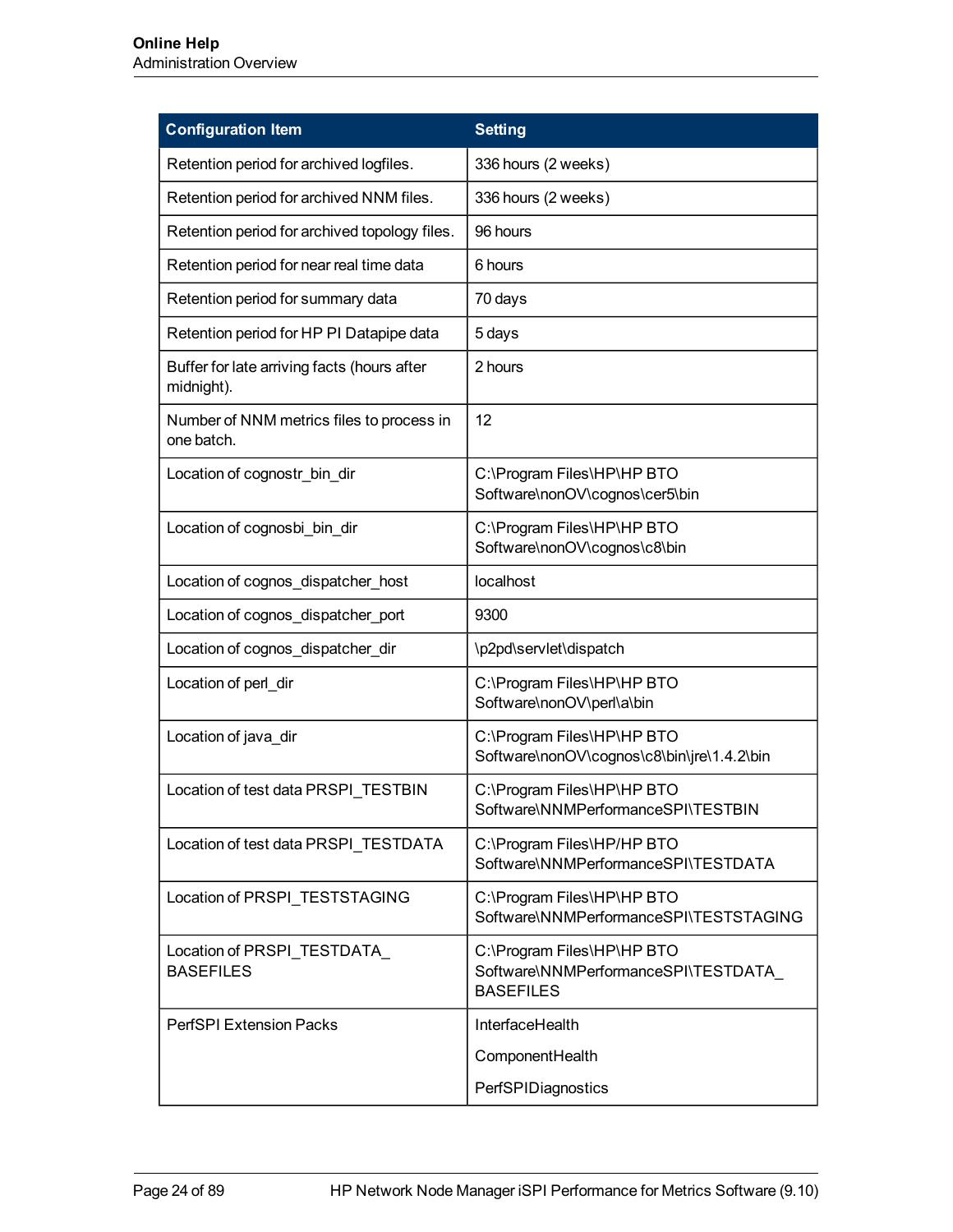#### **Note**:

- The behavior of the InterfaceHealth extension pack is controlled by: InterfaceHealth.cfg
- The behavior of the ComponentHealth extension pack is controlled by: ComponentHealth.cfg file

# <span id="page-24-0"></span>**Checking the Validity of NNM iSPI Performance for Metrics Configurations**

You can verify proper configuration of the NPS by launching the Configuration Checker. The Configuration Checker verifies the validity of the configuration file entries and displays the following message if all the entries are valid:

<span id="page-24-1"></span>INFO: Configuration File Validated OK

# **Launching the Configuration Checker**

#### **Windows**

Select **Start > All Programs > HP > NNM iSPI Performance > Configuration Checker**

#### **Linux**

1. Navigate to the following directory:

/opt/OV/NNMPerformanceSPI/bin

2. Type the following command:

./checkConfig.ovpl

# <span id="page-24-2"></span>**Collecting Diagnostics for Support**

If you want to collect diagnostic data for Support, run the Diagnostics Collector utility. Support will use the data you supply to diagnose the problem.

## <span id="page-24-3"></span>**Launching the Diagnostics Collector**

#### **Windows**

#### **Start > All Programs > HP > NNM iSPI Performance > Diagnostics Collector**

#### **Linux**

- 1. Navigate to the following directory: /opt/OV/NNMPerformanceSPI/bin
- 2. Type the following command: ./collectDiagnostics.ovpl

After collecting data, the Diagnostics Collector saves the output in the form of a compressed tar.gz file in the following location:

#### **Windows:**

*%NPSDataDir%*\HPNNMPerformanceSPI\collectDiag

#### **Linux:**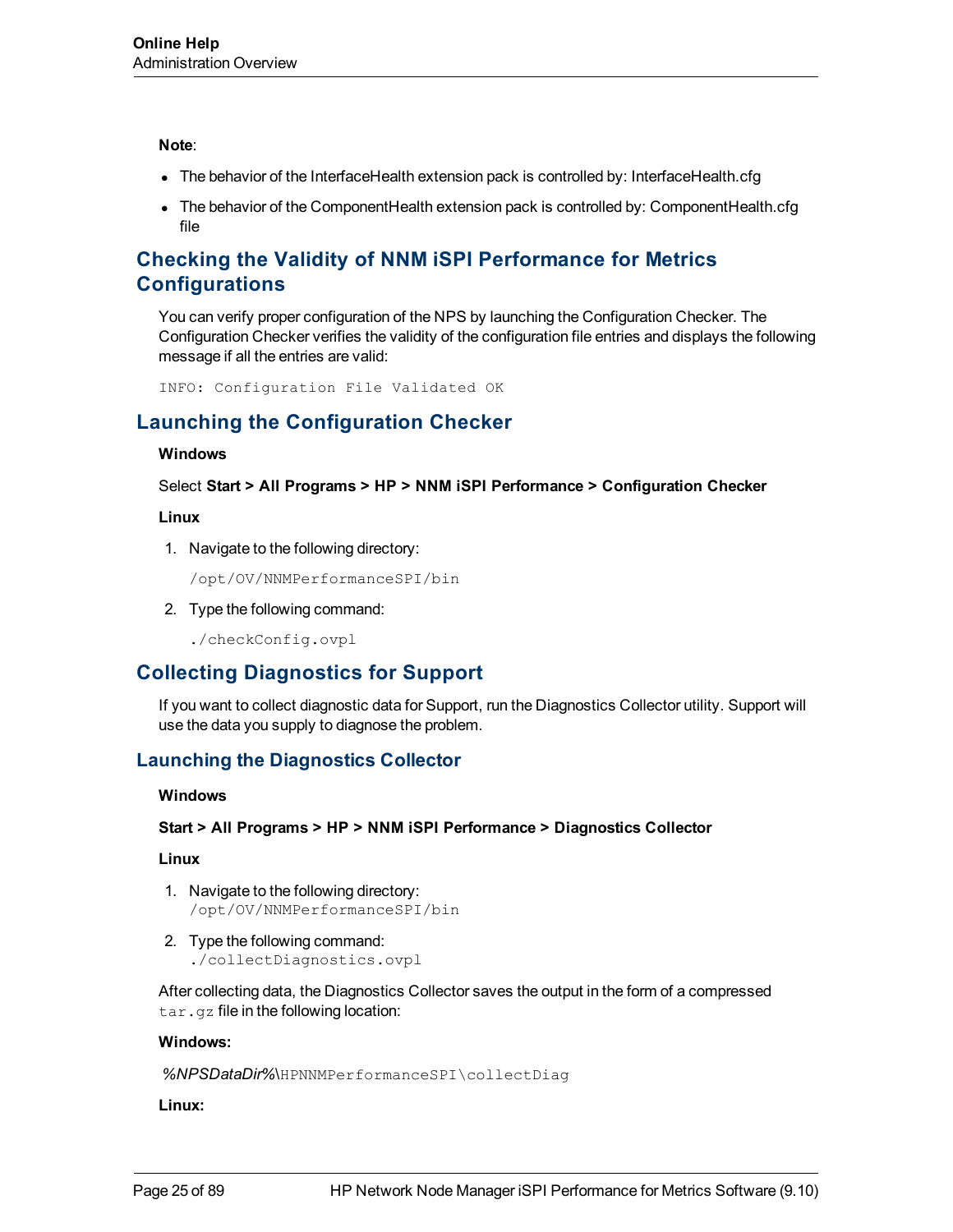/var/opt/OV/HPNNMPerformanceSPI/collectDiag

<span id="page-25-0"></span>Forward the tar.gz file from the collectDiag folder to Support.

# **Resetting the NPS**

The reset utility enables you to do the following:

- Delete all data from database and keep all archived data.
- Delete all data from database and restore archived data for re-processing.
- Delete all data from database and delete all archived metrics/topology.
- Delete all data from database, delete all archived data and log files, and then restart all services.

### <span id="page-25-1"></span>**Launching the NPS Reset Utility**

#### **Windows**

#### Select **Start > All Programs > HP > NNM iSPI Performance > Reset Utility**

#### **Linux**

1. Navigate to the following directory:

/opt/OV/NNMPerformanceSPI/bin

2. Type the following command:

./resetSPI.ovpl

The Reset Utility window opens displaying the following options. Select an option.

| Reset Utility<br>' – I D                                                                                                                                                                                                                                                                                                        |
|---------------------------------------------------------------------------------------------------------------------------------------------------------------------------------------------------------------------------------------------------------------------------------------------------------------------------------|
| RESET SPI<br>1. Delete all data from database, & keep all archived data                                                                                                                                                                                                                                                         |
| 2. Delete all data from database, & restore archived data for re-processing<br>3. Delete all data from database, & delete all archived metrics/topology<br>4. Delete all data from database, delete all archived data and logfiles, & resta<br>rt all services<br>Enter Option $(1-4)$ , or Q to quit: $\overline{\phantom{a}}$ |
|                                                                                                                                                                                                                                                                                                                                 |
|                                                                                                                                                                                                                                                                                                                                 |
|                                                                                                                                                                                                                                                                                                                                 |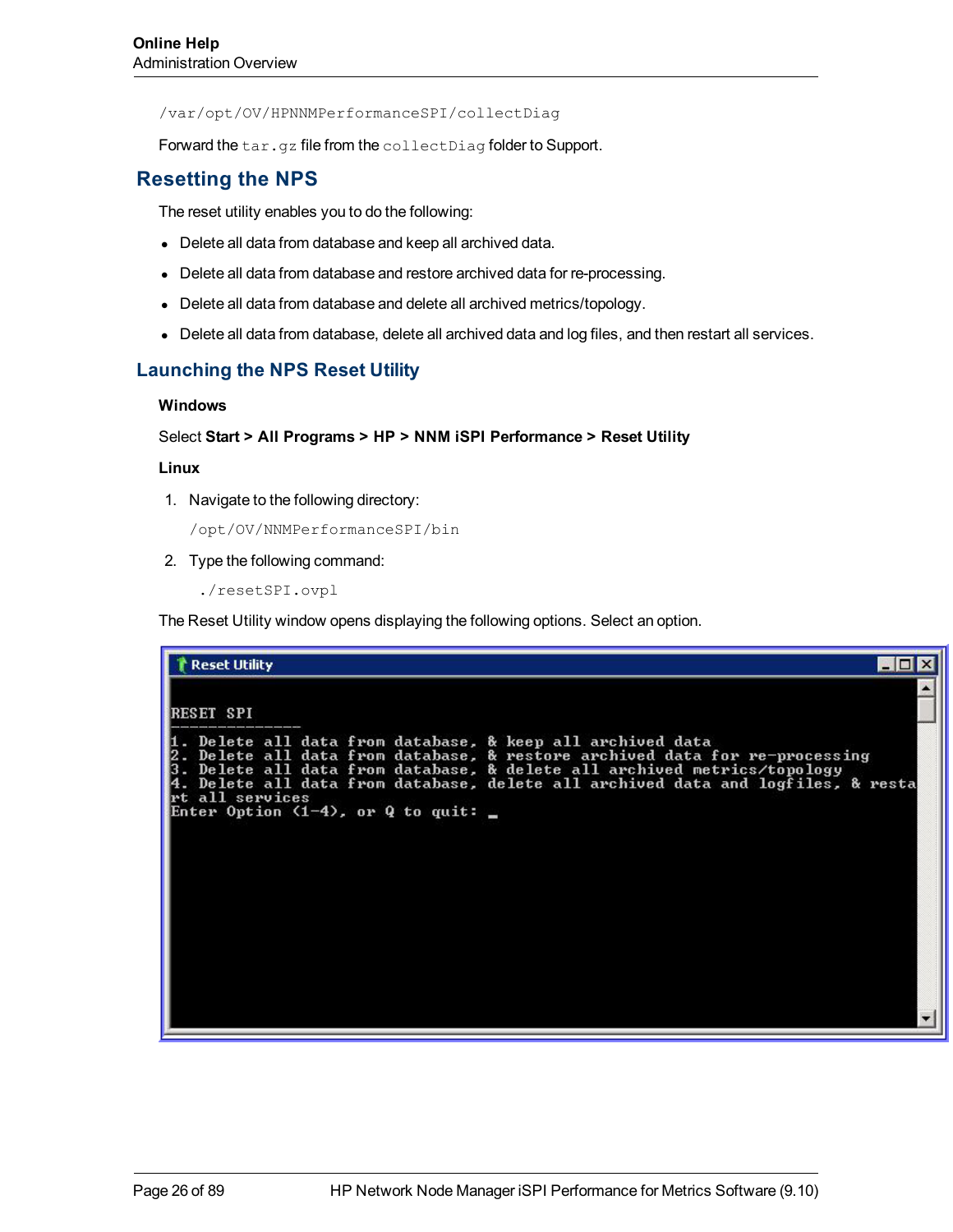# <span id="page-26-0"></span>**Retrieving Last Logon Information for a User**

Network Performance Server (NPS) enable you to find out the user logon information by using the following log file:

#### **Windows**

*%NPSDataDir%*\NNMPerformanceSPI\logs\perfspiAudit.log

#### **Linux**

/var/opt/OV/NNMPerformanceSPI/logs/perfspiAudit.log

Whenever a user logs in to NPS, the following information gets recorded in this log file:

- User name
- Logon date
- <span id="page-26-1"></span> $\bullet$  Logon time

# **Analyzing Log Files**

Use the Log File Analyzer to view:

- A daily summary of errors, warnings, and other notifications produced by each process within each extension pack
- Timing data for selected processes belonging to each extension pack
- Timing data for generating reports for different extension packs

The Log File Analyzer tool analyzes the prspi.log and PerfSPI Diagnostic Metrics.log files.

### <span id="page-26-2"></span>**Launching the Log File Analyzer**

#### **Windows**

Select **Start > All Programs > HP > NNM iSPI Performance > Log File Analyzer**

#### **Linux**

- 1. Go to the following directory: /opt/OV/NNMPerformanceSPI/bin
- 2. Type the following command: ./log\_analyzer.ovpl

### <span id="page-26-3"></span>**Warnings, Errors, and Other Notifications in NNM iSPI Performance for Metrics Log Files**

The summary data for warnings, errors, and other notifications covers the previous two weeks. The last summary covers today. Today's summary will be incomplete until midnight. Summary data indicates:

- Date
- Number of errors per process, if any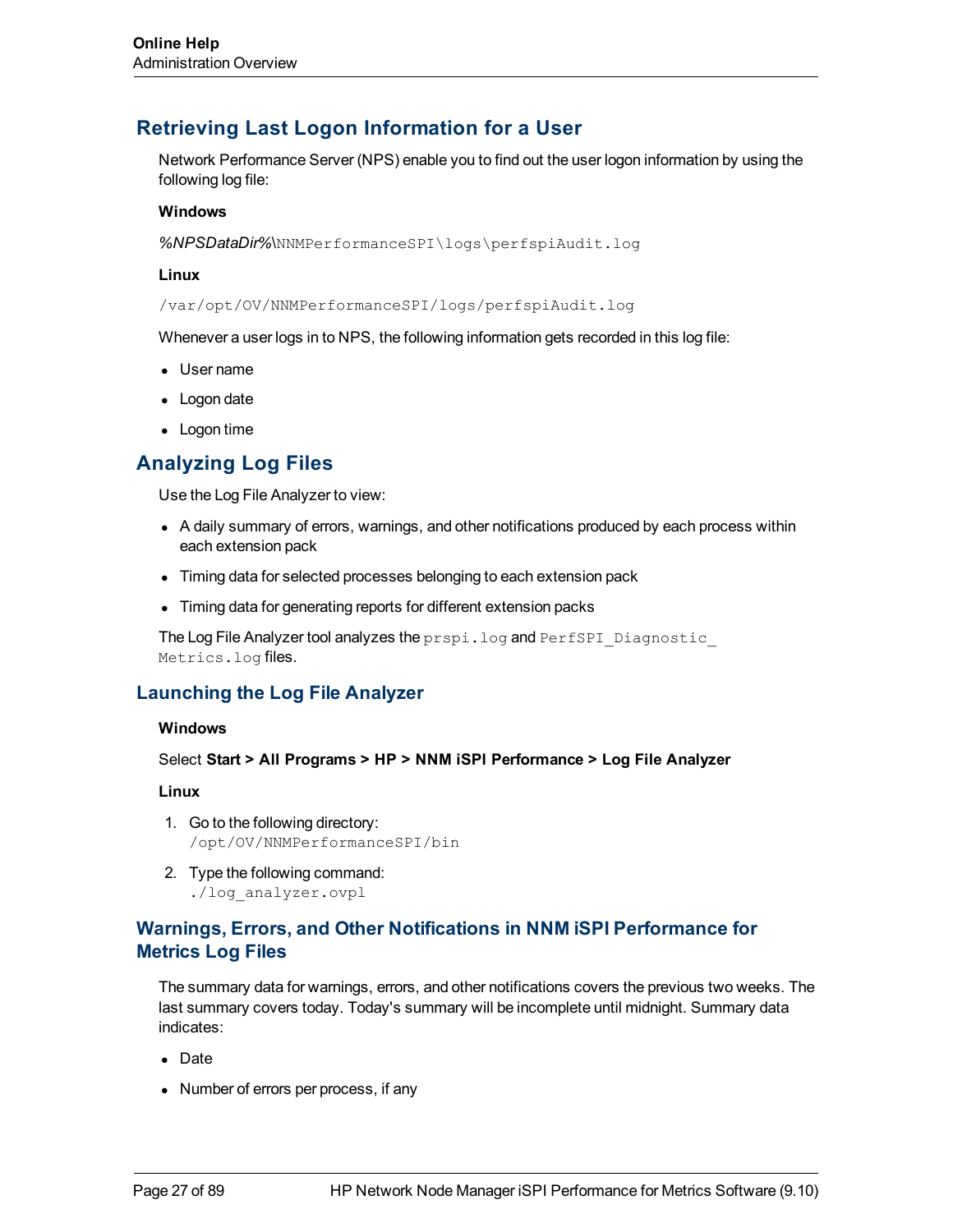- Number of warnings per process, if any
- Number of processes with fatal errors, if any

For example:

```
prspi.20080729.log:
WARN - 240 in ETL. Component Health
WARN - 268 in ETL. Interface Health
WARN - 285 in MainServiceLoop
ERROR - 2 in MainServiceLoop
prspi.20090915.log:
WARN - 27 in ETL. Interface Health
WARN - 714 in MainServiceLoop
FATAL - 1 in Utility.startBI
FATAL - 152 in ETL. Interface Health
FATAL - 1 in Utility. installExtensionPack
```
A warning normally indicates a transient condition, usually a temporary mismatch, that will selfcorrect. If you see a warning message or a fatal error message, you may want to examine it in more detail by viewing the associated logfile in a text editor.

The last log in the list of logs is today's partially complete log. Today's partially complete log does not have a date attached to it. The file name for today's log is just this:  $prspi$ . log

### <span id="page-27-0"></span>**Viewing Timing Data**

Under the summary of all warnings and errors, if you press **Enter**, you can continue to see the timing data.

The timing data shows:

- Total number of times a process executed over the previous two weeks
- Average execution time per process over the previous two weeks and standard deviation
- Maximum execution time per process over the previous two weeks
- Average number of records processed per execution
- <span id="page-27-1"></span>• Average number of records processed per second

## **Monitoring Log Files**

The log file viewer is Chainsaw 2.0. With Chainsaw, you can monitor DEBUG, INFO, WARN, ERROR, and FATAL messages as they reach the prspi.log file. The perfspi.log file contains every message generated since the last night at midnight. The path to  $prspi.log is$ :

#### **Windows**

*%NPSDataDir%*\NNMPerformanceSPI\logs

#### **Linux**

<span id="page-27-2"></span>/var/opt/OV/NNMPerformanceSPI/logs

### **Launching the Log File Monitor**

Follow these steps to launch the log file monitor: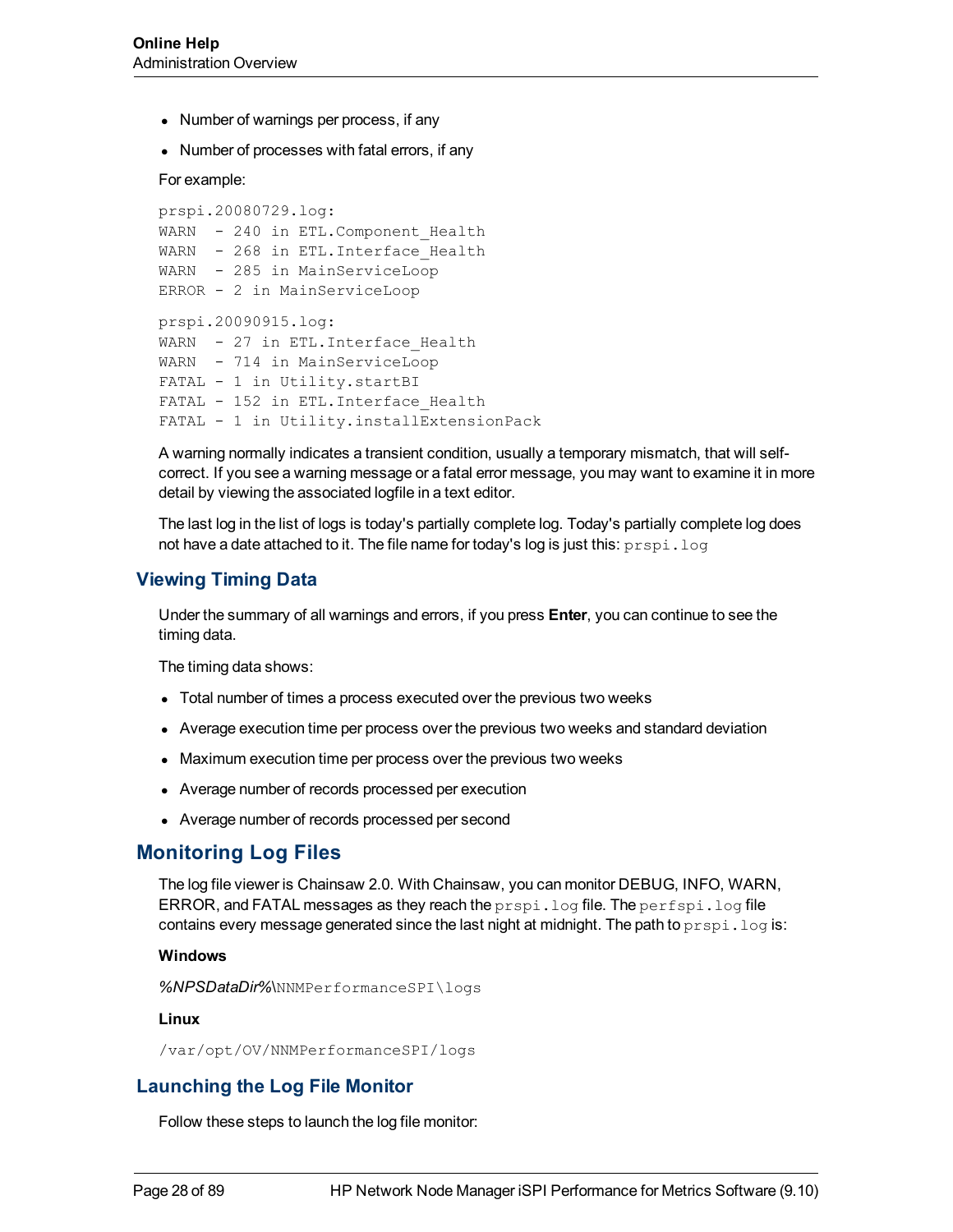#### **Windows**

To open the log file monitor, select **Start > All Programs > HP > NNM iSPI Performance > Log File Monitor**

#### **Linux**

1. Navigate to the following directory:

/opt/OV/NNMPerformanceSPI/bin

2. Type the following command:

./runChainsaw.ovpl

### <span id="page-28-0"></span>**Using the Chainsaw Message Interface for NNM iSPI Performance for Metrics**

The welcome page includes several tabs. To open the message interface, click this tab:

NNMPerformanceSPI/logs/prspi.log

The Chainsaw message interface opens, showing the following panes:

- $\bullet$  Event pane
- Detail event pane
- Tree logger pane

The event pane changes constantly, displaying the most recent message, as it arrives in *prspi.log*. This pane also displays additional information about that message in the detail event pane. The detail event pane indicates the following:

- Level
- Logger
- $\blacksquare$  Time
- **Thread**
- Message
- $\bullet$  NDC [null]
- Class [not used]
- Method [not used]
- Line
- File
- Properties
- Throwable [not used]

If you select an older message in the event pane, the detail event pane will refresh with additional information about the message you just selected. The logger tree pane shows the following folder:

*Root Logger*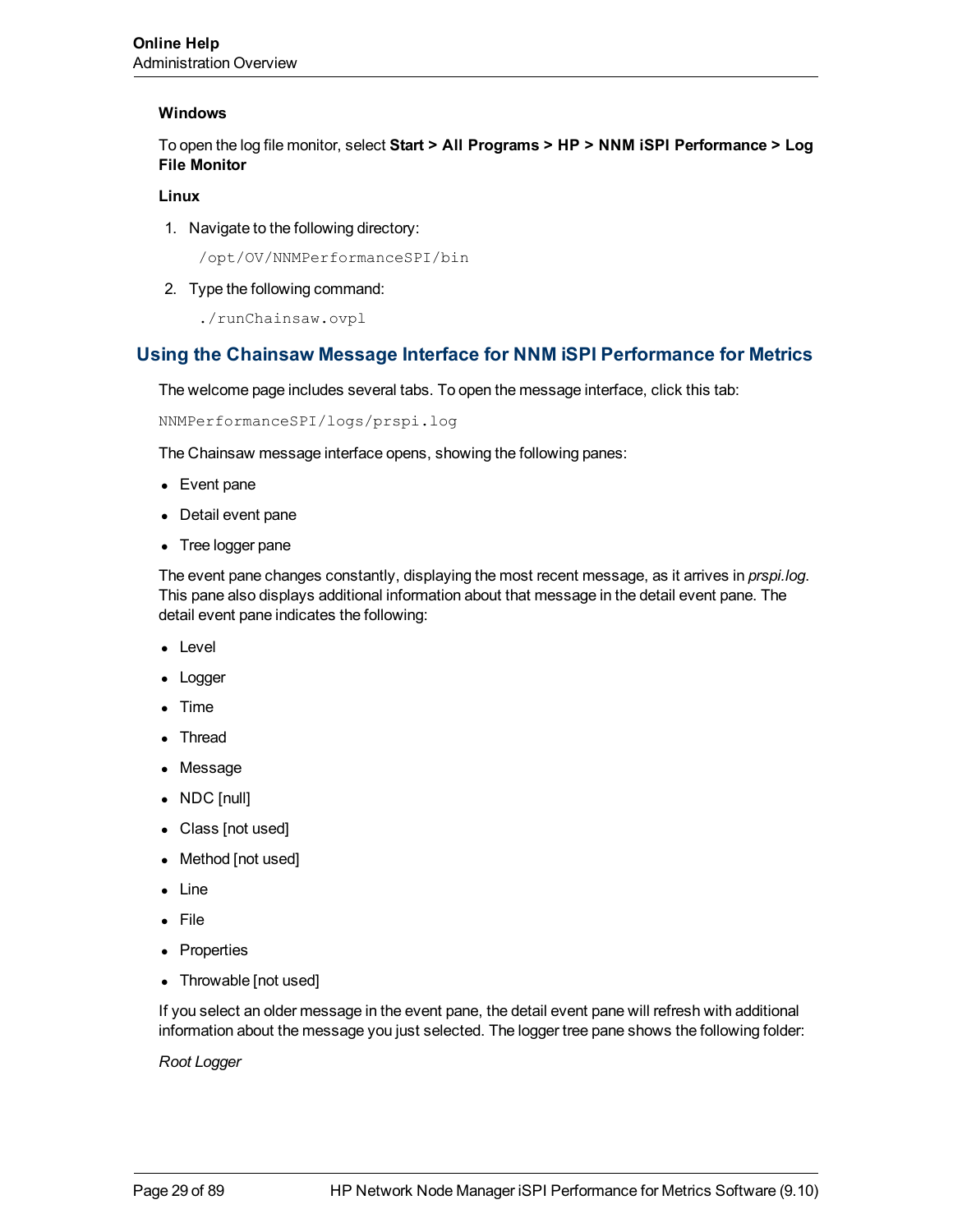The ETL folder, which belongs under the Root Logger folder, contains three loggers folders; one for each standard extension pack. If additional extension packs are installed (such as custom poll packages), additional loggers appears (one additional logger for each new package).

New messages generated by the loggers appear once in every few seconds in the event pane. If you want to see messages for one logger only, type that logger name in the Refine focus on field. For example:

**Refine focus on:** Interface\_Health

You may expand the event pane by closing the logger tree pane and the detail event pane. Following is a partial list of Chainsaw version 2.0 features:

- Fully customize each tab the way you want it
- Control the frequency of updates
- Specify your own rules for color-coding events (the defaults are yellow for WARN, red for ERROR)
- Apply simple filters, or advanced expression-based filters
- Save memory by setting a cyclic-based view that looks at  $X$  events only

For more information about Chainsaw, run the tutorial under the Help menu or visit:

<span id="page-29-0"></span>http://logging.apache.org/chainsaw/quicktour.html

# **Enabling Demo Data**

The demo database is part of NPS. The NPS installation places the demo database on the system. If you want to view reports using the demo data, you must enable the demo database.

Enabling the demo database does not disrupt any the ongoing data collection process of the NPS. When you disable the demo database, NPS begins building reports using the real network data.

### <span id="page-29-1"></span>**Launching Demo Data Enable Utility**

#### **Windows**

Select **Start** > **All Programs** > **HP** > **NNM iSPI Performance** > **Demo Data Enable**.

To disable the demo database, select **Start** > **All Programs** > **HP** > **NNM iSPI Performance** > **Demo Data Disable**.

#### **Linux**

To enable the demo database:

1. Navigate to the following directory:

/opt/OV/NNMPerformanceSPI/bin

2. Run the following command:

./demoData.ovpl enable

To disable the demo database: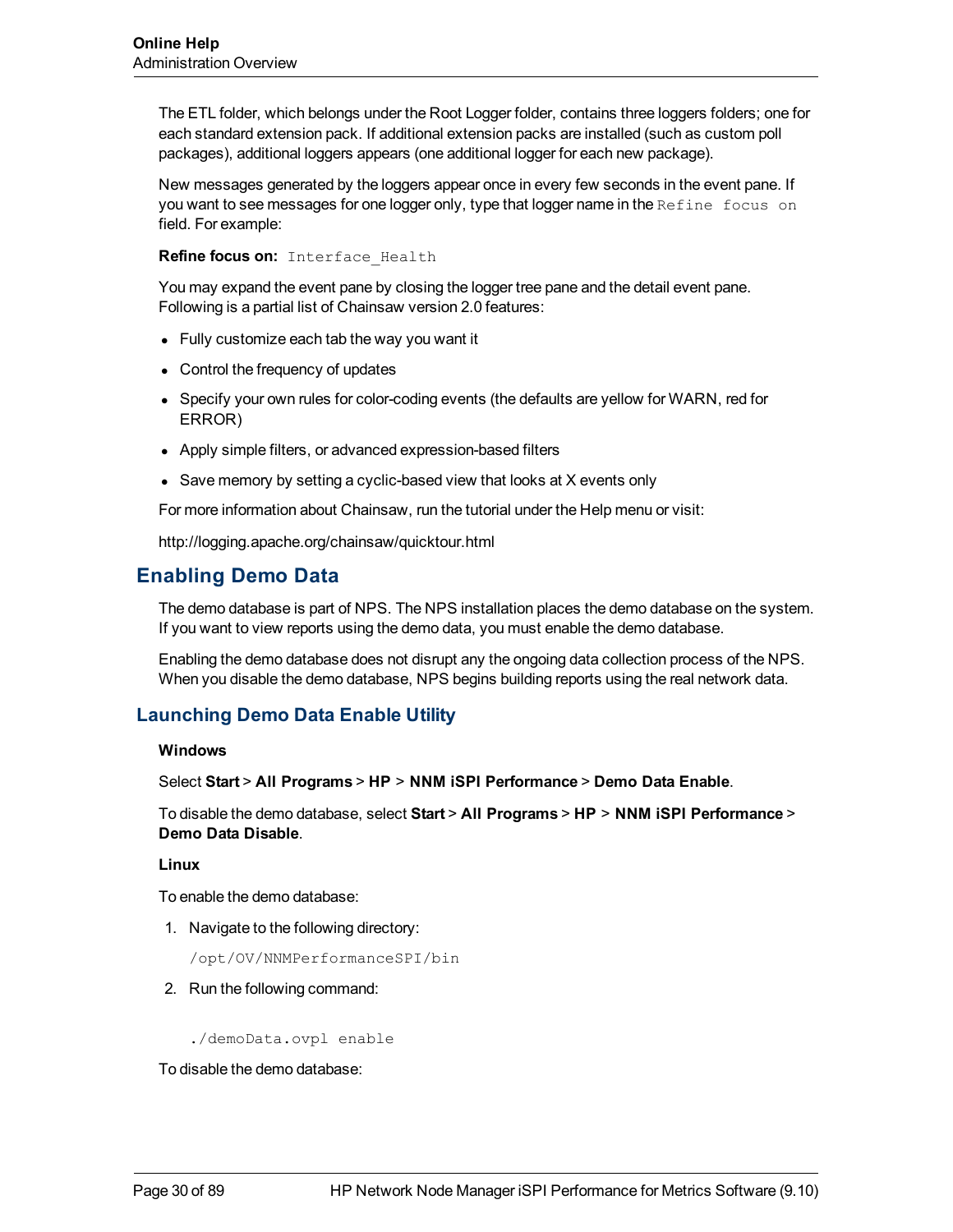1. Navigate to the following directory:

/opt/OV/NNMPerformanceSPI/bin

2. Run the following command:

./demoData.ovpl disable

# <span id="page-30-0"></span>**HP NNM iSPI Performance for Metrics BI Server Portal**

Use the HP NNM iSPI Performance for Metrics BI Server Portal to perform the following tasks:

- **.** Open Public Folders and access reports from BI Server Connection.
- **.** Open My Reports and view reports with various filter preferences that you saved.
- Set up the following preferences:
	- Set up the display parameters for the reports.
	- Select the report format
	- Set up a schedule for running summary reports.
	- Set up email report delivery.
	- Modify BI Server tuning parameters for large multi-user installations.
	- Select language and time zone for your reports
- Create custom reports using Query Studio.

# <span id="page-30-1"></span>**Launching the HP NNM iSPI Performance for Metrics BI Server Portal**

To launch BI Portal:

- 1. [Log](#page-14-1) [on](#page-14-1) [to](#page-14-1) [Network](#page-14-1) [Performance](#page-14-1) [Server](#page-14-1) [\(NPS\)](#page-14-1). You must have administrator privileges to access the HP NNM iSPI Performance for Metrics BI Server Portal.
- 2. On the navigation panel on NPS Home Page, click **BI Server**.

The BI Server Log On page opens.

3. Log in using the ErsAdmin username and password. The default password is rooDkcaBnimdAsrE.

We recommend you to change this password after you log in to BI Portal for the first time. For information about how to change this password, see *IBM Cognos 8 Administration and Security Guide*.

Optionally you can start the HP NNM iSPI Performance for Metrics BI Server Portal using the following method:

Web Access: 1

When the login page opens, type your ErsAdmin username and password

<sup>1</sup>Point your browser at:

http://<*localhost*>:9300/p2pd/NPS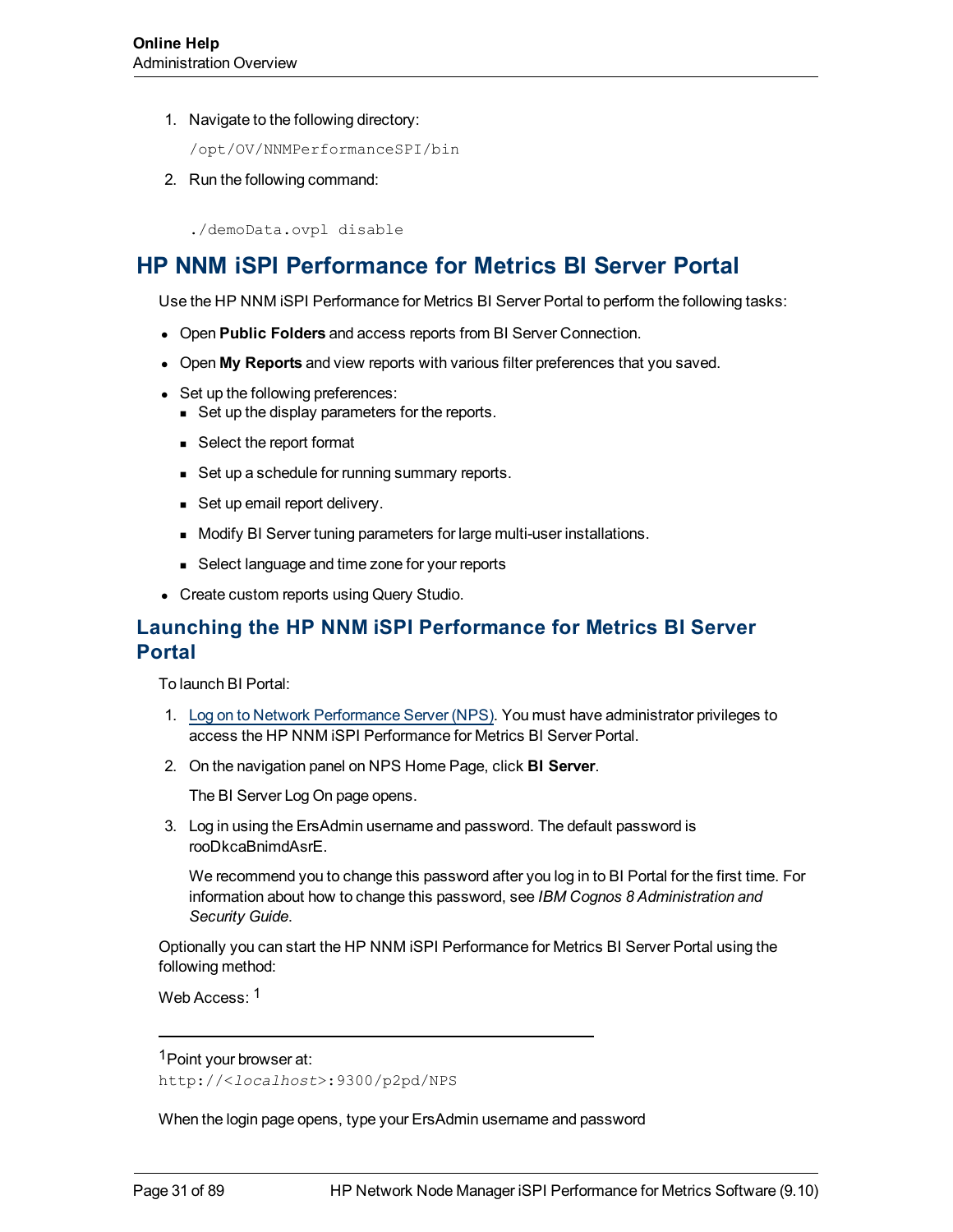# <span id="page-31-0"></span>**Logging in to the HP NNM iSPI Performance for Metrics BI Server Portal as ErsAdmin**

If you are unable to launch NNMi, you can still reach the HP NNM iSPI Performance for Metrics BI Server Portal by pointing your browser at this address:

http://*<localhost*>:9300/p2pd

When the login page opens, type your ErsAdmin username and password. The default password for the this user account is rooDkcaBnimdAsrE.

We recommend changing this password once you log on to BI portal for the first time using the ErsAdmin username. Restart BI portal with the new password after you change the default password. For information about how to change passwords in BI Portal, see *IBM Cognos 8 Administration and Security Guide*.

If you face problem launching NNMi, you need to contact support.

If you can open the HP NNM iSPI Performance for Metrics BI Server Portal, you can confirm that BI Server is running.

# <span id="page-31-1"></span>**Change Report Format Using HP NNM iSPI Performance for Metrics BI Server Portal**

The default report format used by the Network Performance Server (NPS) and BI Server is the webbased HTML format.

You can set the HP NNM iSPI Performance for Metrics BI Server Portal Preferences and enable NPS to generate reports in any of the following formats:

- Adobe PDF
- Microsoft Excel 2007
- Microsoft Excel 2002
- Microsoft Excel 2000 Single Sheet
- Comma Separated Value (CSV) Files<sup>1</sup>
- $\bullet$ XML

To change the format of the reports generated by NPS:

- 1. [Log](#page-14-1) [in](#page-14-1) [to](#page-14-1) [NPS Home](#page-14-1) [Page](#page-14-1). You must have administrator privileges to perform this task.
- 2. On the navigation panel, click the **BI Server** tab.
- 3. Select the **BI Portal** link.
- 4. In the HP NNM iSPI Performance BI Portal form, click **B Y My Area**.
- 5. Select **My Preferences**.

<sup>&</sup>lt;sup>1</sup>Displayed as Delimited Text (CSV) in NNM iSPI Performance for Metrics BI Server Portal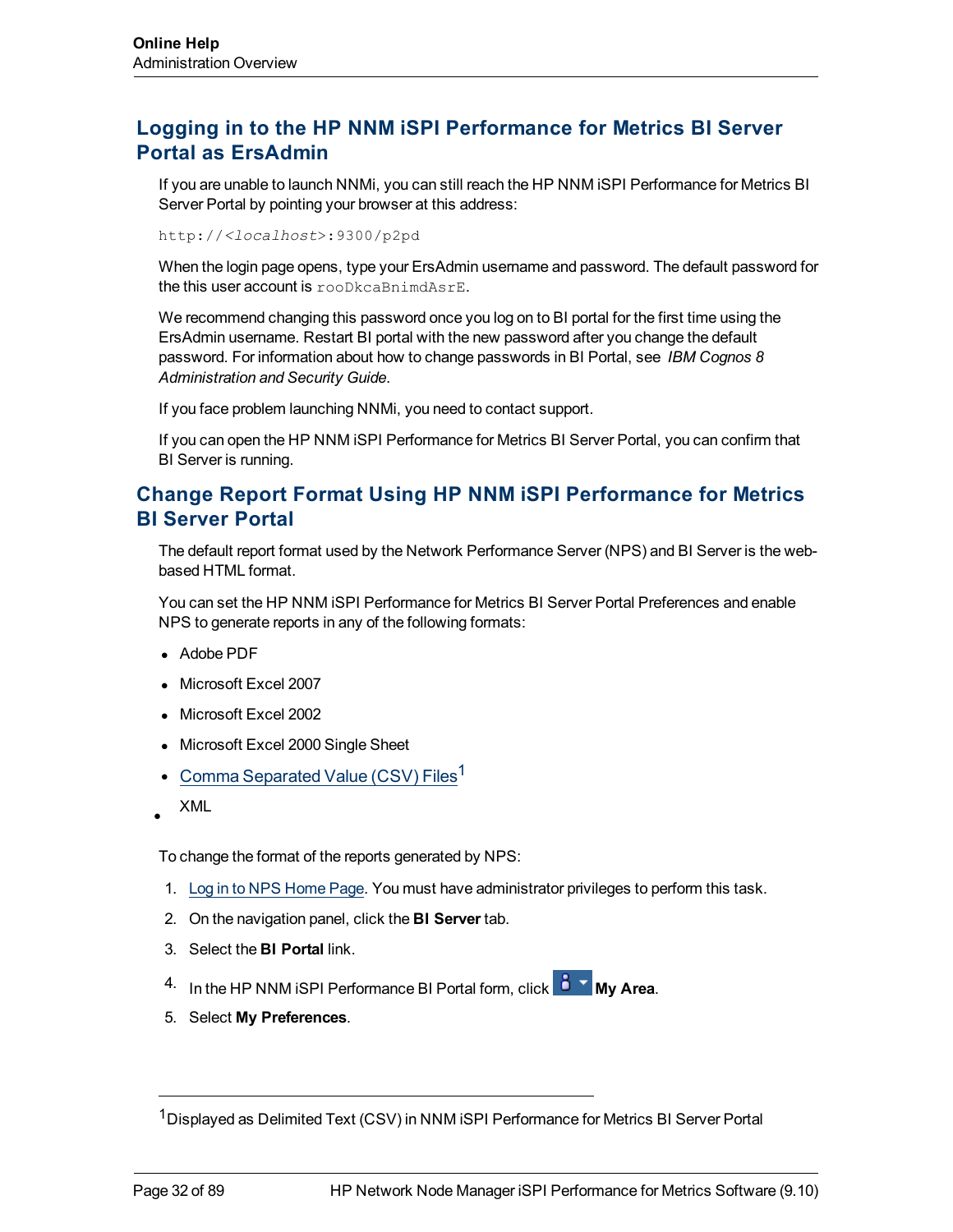- 6. In the General tab, select a Report Format. The default format is HTML.
- 7. Click **OK**.

The new report format becomes the default report format for your user account. BI Portal applies the new report format to all the reports generated from your user account.

# <span id="page-32-0"></span>**Schedule Report Delivery**

From the HP NNM iSPI Performance for Metrics BI Server Portal, you can schedule the generation and delivery of reports. You can create schedules to email or print a report, or you can save the report on the NPS system once in every interval. You can modify the default settings of reports when you create schedules.

NNM iSPI Performance for Metrics enables only the administrators and level2 users to schedule the reports. Only those NNMi users, who are part of administrators or level2 user groups can schedule the reports using HP NNM iSPI Performance for Metrics BI Server.

Users who belong to level1 user group can not schedule reports. NPS does not allow the level1 users to schedule reports using HP NNM iSPI Performance for Metrics BI Server.

Follow these steps to allow the level1 users to schedule reports:

- 1. Log in to HP NNM iSPI Performance for Metrics BI Server using the BI administrator or ErsAdmin privileges.
- 2. On the HP NNM iSPI Performance for Metrics BI Server page, click on **Security** and then select **Capabilities**.
- 3. Select **Scheduling**.
- 4. Use the Permissions tab to change the user group permissions.

Use one of the following procedures to create a schedule:

Use the Report Templates suitable for scheduling

- 1. [Log](#page-14-1) [in](#page-14-1) [to](#page-14-1) [NPS Home](#page-14-1) [Page](#page-14-1).
- 2. On the navigation panel, click the **BI Server** tab.
- 3. Select the **BI Portal** link.
- 4. On the HP NNM iSPI Performance for Metrics BI Server Portal, select an extension pack. The list of reports provided by the extension pack appears.
- 5. Select the **Report Templates suitable for scheduling** link.

The Report Templates suitable for scheduling form opens displaying the list of report templates that you can use to create scheduled reports.

- 6. Select a report template.
- 7. Select the Time Controls for your report.
- 8. Select either **Confirm Selection** or **Next**.
- 9. Select the required **Topology Filter** for your report.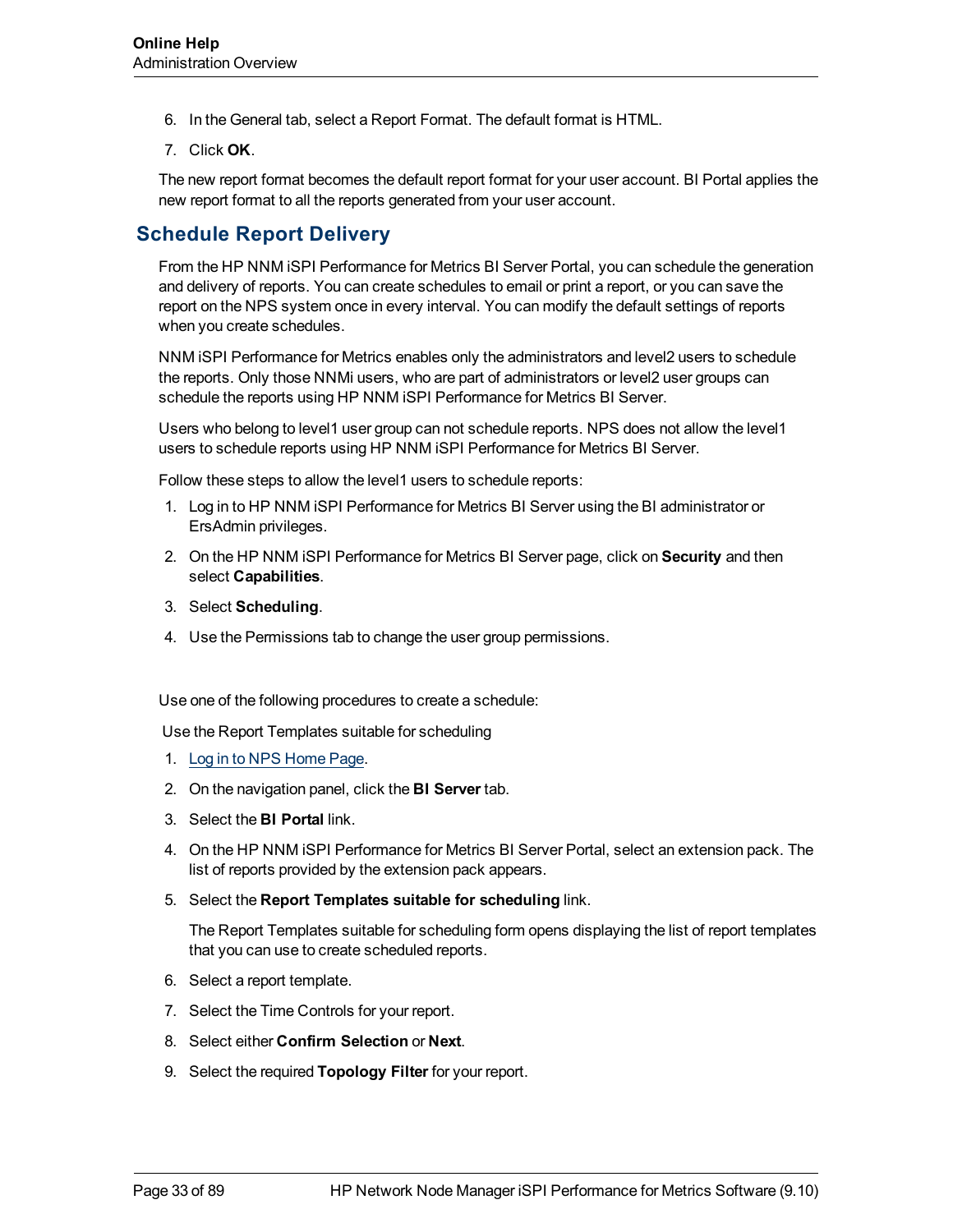- 10. Select either **Confirm Selection** or **Next**.
- 11. Select the required Report Options.
- 12. Select either **Confirm Selection** or **Finish**.

Use the **Edental Schedule** icon on BI Portal

- 1. [Log](#page-14-1) [in](#page-14-1) [to](#page-14-1) [NPS Home](#page-14-1) [Page](#page-14-1).
- 2. On the navigation panel, click the **BI Server** tab.
- 3. Select the **BI Portal** link.
- 4. On the HP NNM iSPI Performance for Metrics BI Server Portal, select an extension pack. The list of reports provided by the extension pack appears.
- 5. Select a report, and then click **Copy**on the toolbar.
- 6. Select Scheduled folder, and then click **Paste** on the toolbar.

Copy the reports in My Folders, if you want the scheduled output to be restricted only to your account. If you want the scheduled output to be available to all users, create a new folder (for example, Public Scheduled Reports) under Public Folders, and then copy the reports there before scheduling. You must have administrative privileges to create and modify the Public Folder content.

[Follow](../../../../../Content/Report_Controls/PerfiSPI_CreateFolderBI.htm) [these](../../../../../Content/Report_Controls/PerfiSPI_CreateFolderBI.htm) [steps](../../../../../Content/Report_Controls/PerfiSPI_CreateFolderBI.htm) [to](../../../../../Content/Report_Controls/PerfiSPI_CreateFolderBI.htm) [create](../../../../../Content/Report_Controls/PerfiSPI_CreateFolderBI.htm) [a](../../../../../Content/Report_Controls/PerfiSPI_CreateFolderBI.htm) [folder](../../../../../Content/Report_Controls/PerfiSPI_CreateFolderBI.htm) [in](../../../../../Content/Report_Controls/PerfiSPI_CreateFolderBI.htm) [HP](../../../../../Content/Report_Controls/PerfiSPI_CreateFolderBI.htm) [NNM](../../../../../Content/Report_Controls/PerfiSPI_CreateFolderBI.htm) [iSPI](../../../../../Content/Report_Controls/PerfiSPI_CreateFolderBI.htm) [PerformanceBI](../../../../../Content/Report_Controls/PerfiSPI_CreateFolderBI.htm) [Portal.](../../../../../Content/Report_Controls/PerfiSPI_CreateFolderBI.htm)

- 7. Under Actions column click **Set properties**.
- 8. Specify a name for the report, and then click **OK**.
- 9. Click **3** Schedule to open the schedule page.
- 10. On the Schedule page, make the following selections:
	- **Frequency:** Select a frequency of your choice. The report generation will be scheduled with the frequency specified in this section.
	- **Start:** Specify the start time and date of the schedule.
	- **End:** Specify the end start and date of the schedule.
- 11. In the Options section, select the **Override the default values** option, and then specify the following details:
	- **Formats:** You can choose one or more formats from the HTML, PDF, and Microsoft Excel formats. The CSV and XML formats are not supported.
	- **Delivery:** You can print the report, email the report, or save the report on the NPS system. If you select email as the delivery mechanism, you must configure the BI Server with an email server.
- 12. In the Prompt values section, select the **Override the default values** option, and then click **Set**.
- 13. Click **OK**.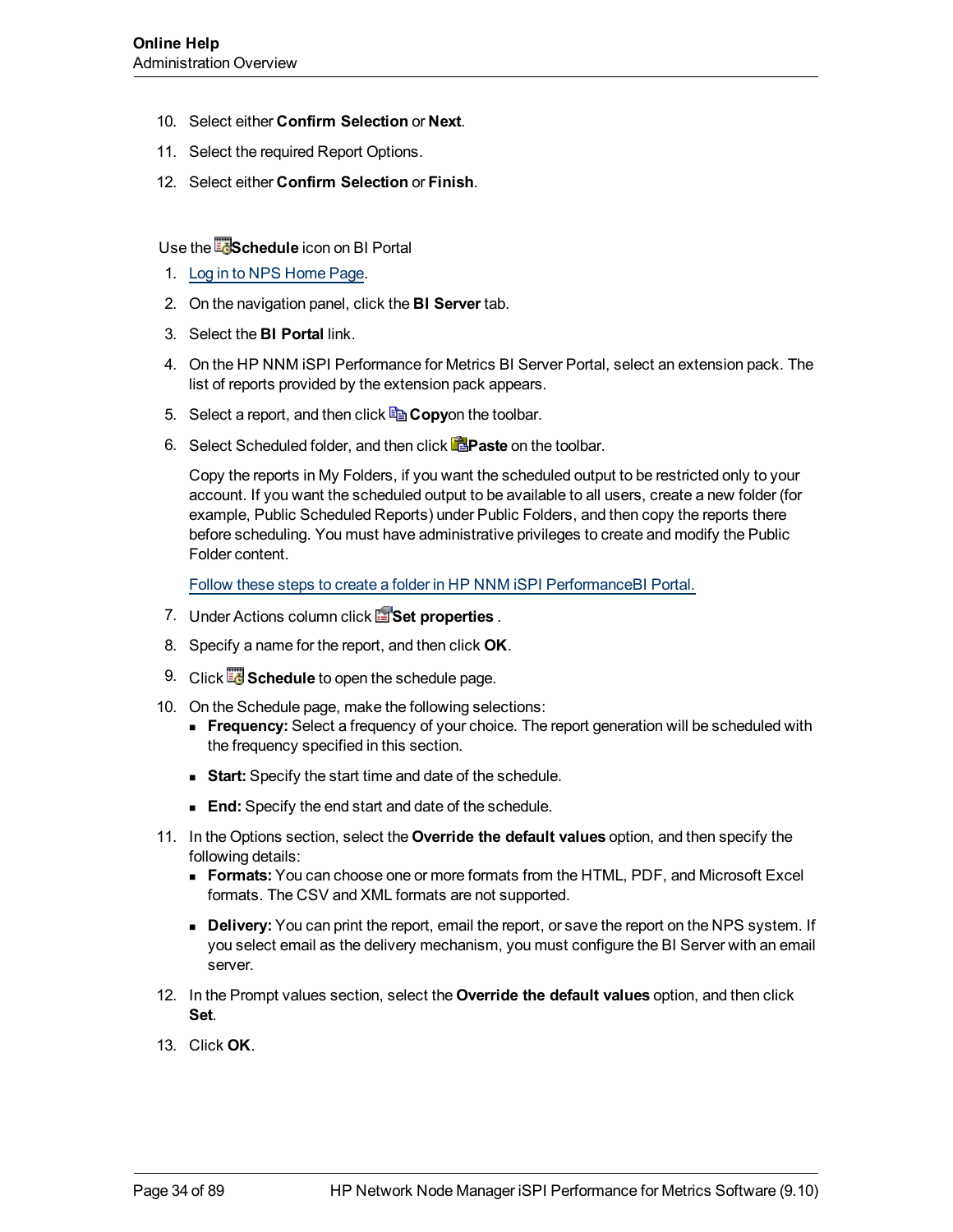If you want to use the NPS to email reports, you must configure the BI Server to use an SMTP email server.

#### **To configure the BI Server to send emails:**

1. Launch the BI Server Configuration GUI.

On Windows: *%NPSInstallDir%***\NNMPerformanceSPI\bin\runBIConfigGUI.ovpl**

On Linux: **/opt/OV/NNMPerformanceSPI/bin/runBIConfigGUI.ovpl**

- 2. In the Explorer pane, select **Notification**.
- 3. Specify appropriate values for the following fields:
	- **NO SMTP Mail server**
	- Account and password
	- Default Sender
- 4. To test the connection, right-click **Notification** in the left pane, and then click **Test**.
- 5. Click **File > Save**.
- 6. Select **Yes** when prompted to restart the service NNM iSPI Performance BIServer.

# <span id="page-34-0"></span>**Setting the Same Schedule for Multiple Reports**

You can set the same schedule for multiple reports by creating a job. A job identifies a collection of reports, report views, or queries that are scheduled together and share the same settings.

To set the same schedule for multiple reports:

1. Click the **New Job** icon on the toolbar.

The New Job wizard opens.

- 2. Specify a name and location for the job.
- 3. In the Select the steps New Job wizard form, click **Add...** to add the job steps.

You can submit the steps in sequence or all at once. To modify the sequence of steps, click **Modify the sequence...** and then rearrange the sequence of steps.

- 4. In the Select an action job form, specify whether you want to save and run, schedule, or only save the new job.
- <span id="page-34-1"></span>5. Click **Finish**.

# **Create Custom Reports with Query Studio**

With the Query Studio feature of the HP NNM iSPI Performance for Metrics BI Server Portal, you can create custom reports with the metrics from all available extension packs. You can combine metrics from all available extension packs while creating a custom report.

**Note:** HP does not offer any support for custom reports.

To create new reports using multiple extension packs: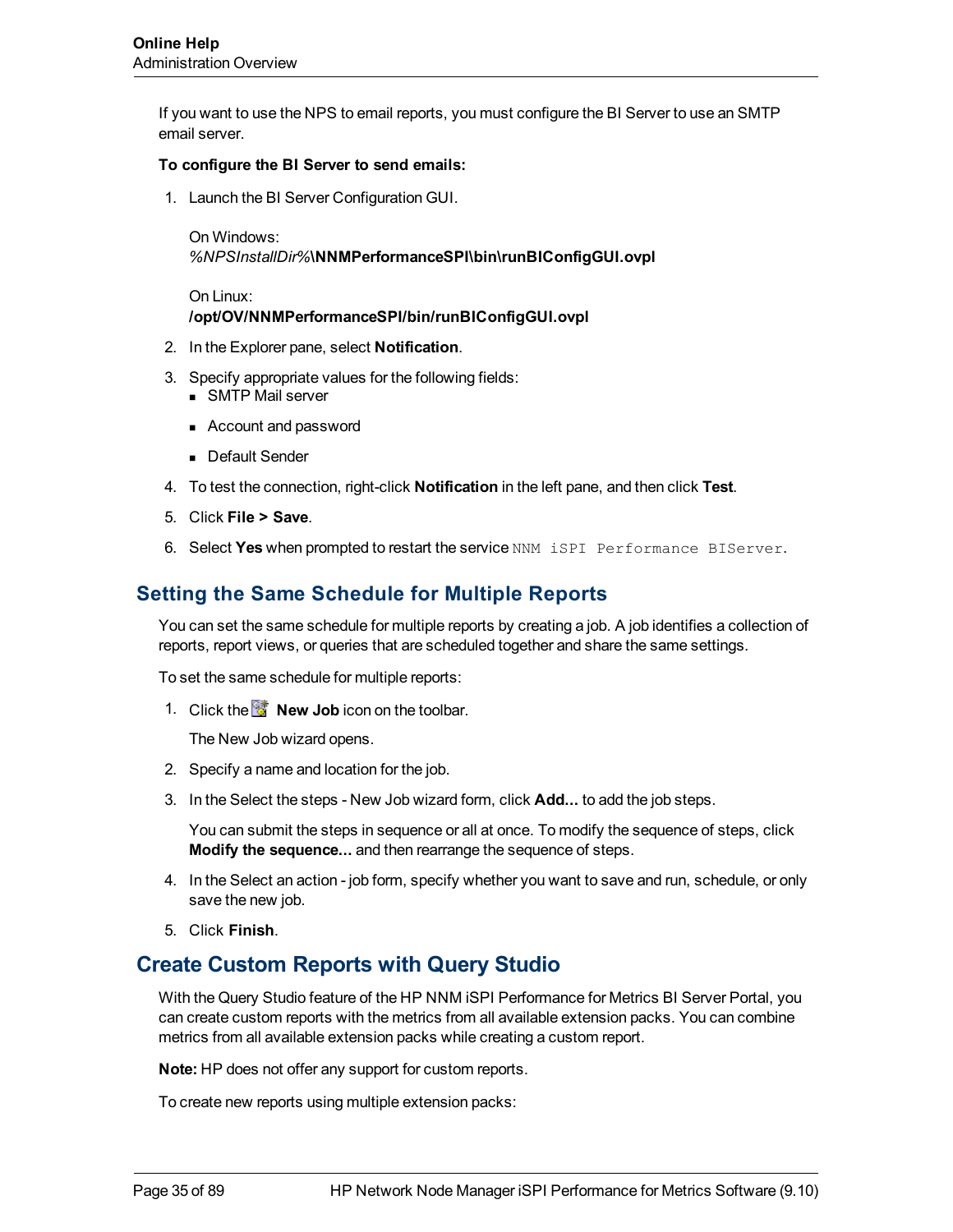- 1. [Log](#page-14-1) [in](#page-14-1) [to](#page-14-1) [Network](#page-14-1) [Performance](#page-14-1) [Server](#page-14-1) [\(NPS\)](#page-14-1).
- 2. On the NPS Home page, click **BI Server** tab in the left navigation panel.
- 3. Select **Query Studio**.
- 4. Select an extension pack. For example, **All ExtensionPacks**.
- 5. [Select](../../../../../Content/Report_Controls/PerfiSPI_QSTimeGran.htm) [time](../../../../../Content/Report_Controls/PerfiSPI_QSTimeGran.htm) [zone](../../../../../Content/Report_Controls/PerfiSPI_QSTimeGran.htm) [for](../../../../../Content/Report_Controls/PerfiSPI_QSTimeGran.htm) [your](../../../../../Content/Report_Controls/PerfiSPI_QSTimeGran.htm) [report](../../../../../Content/Report_Controls/PerfiSPI_QSTimeGran.htm). (Optional)
- 6. To enable Query Studio reports display data in a time zone different from the server time zone, specify your time zone using the [Set](../../../../../Content/Report_Controls/PerfiSPI_Chng_Acc_Sett.htm) [Preferences](../../../../../Content/Report_Controls/PerfiSPI_Chng_Acc_Sett.htm) [form](../../../../../Content/Report_Controls/PerfiSPI_Chng_Acc_Sett.htm).
- 7. [Select](../../../../../Content/Report_Controls/PerfiSPI_QSTimeGran.htm) [time](../../../../../Content/Report_Controls/PerfiSPI_QSTimeGran.htm) [granularities](../../../../../Content/Report_Controls/PerfiSPI_QSTimeGran.htm) [for](../../../../../Content/Report_Controls/PerfiSPI_QSTimeGran.htm) [your](../../../../../Content/Report_Controls/PerfiSPI_QSTimeGran.htm) [report](../../../../../Content/Report_Controls/PerfiSPI_QSTimeGran.htm).
- 8. [Select](../../../../../Content/Report_Controls/PeriSPI_QSTopoGrp.htm) [a](../../../../../Content/Report_Controls/PeriSPI_QSTopoGrp.htm) [topology](../../../../../Content/Report_Controls/PeriSPI_QSTopoGrp.htm) [group](../../../../../Content/Report_Controls/PeriSPI_QSTopoGrp.htm) [for](../../../../../Content/Report_Controls/PeriSPI_QSTopoGrp.htm) [your](../../../../../Content/Report_Controls/PeriSPI_QSTopoGrp.htm) [report.](../../../../../Content/Report_Controls/PeriSPI_QSTopoGrp.htm)
- 9. [Add](../../../../../Content/Report_Controls/PerfiSPI_QSTopoCont.htm) [topology](../../../../../Content/Report_Controls/PerfiSPI_QSTopoCont.htm) [context](../../../../../Content/Report_Controls/PerfiSPI_QSTopoCont.htm) [to](../../../../../Content/Report_Controls/PerfiSPI_QSTopoCont.htm) [your](../../../../../Content/Report_Controls/PerfiSPI_QSTopoCont.htm) [report.](../../../../../Content/Report_Controls/PerfiSPI_QSTopoCont.htm)

NPS displays all topology attributes from all installed extension packs. However, not all topology attributes are applicable to metrics from all extension packs. If you point the mouse arrow over a topology attribute, a tool tip appears and shows the extension packs that support that attribute.

- 10. [Select](../../../../../Content/Report_Controls/PerfiSPI_QSMetric.htm) [a](../../../../../Content/Report_Controls/PerfiSPI_QSMetric.htm) [metric](../../../../../Content/Report_Controls/PerfiSPI_QSMetric.htm) [for](../../../../../Content/Report_Controls/PerfiSPI_QSMetric.htm) [your](../../../../../Content/Report_Controls/PerfiSPI_QSMetric.htm) [report.](../../../../../Content/Report_Controls/PerfiSPI_QSMetric.htm)
- 11. To display data retrieved from NNMi, select the field you require from the nnmdetails Extesion Pack Name (Example: nnmdetails\_Interface\_Health) query item.
- 12. Format the report with the toolbar in the work area.
- 13. Save the report.

Make sure that you save the report in the My Folder or any other customized location. **Do not** save the reports made via Query Studio in any of the extension pack folders.

14. You can view the report when you log on to the HP NNM iSPI Performance for Metrics BI Server Portal.

Avoid using IBM Cognos 8 BI Report Studio to create or customize NNM iSPI Performance reports. HP does not provide support for reports made or customized using IBM Cognos 8 BI Report Studio

**Note:** For more information on how to use Query Studio, you can use the following BI Server documents:

- <sup>l</sup> *Query Studio Quick Tour*
- <span id="page-35-0"></span><sup>l</sup> *Query Studio User Guide*

# **Overview of Custom Poller Configuration**

*Available only with the NNM iSPI Performance for Metrics.*

*After the 30-day evaluation period, you can view reports based on Custom Poller collections only if you obtain a license for the NNM iSPI Performance for Metrics.*

NNMi's Custom Polling feature enables the NNMi administrator to take a proactive approach to network management by gathering additional device information using SNMP MIB variables.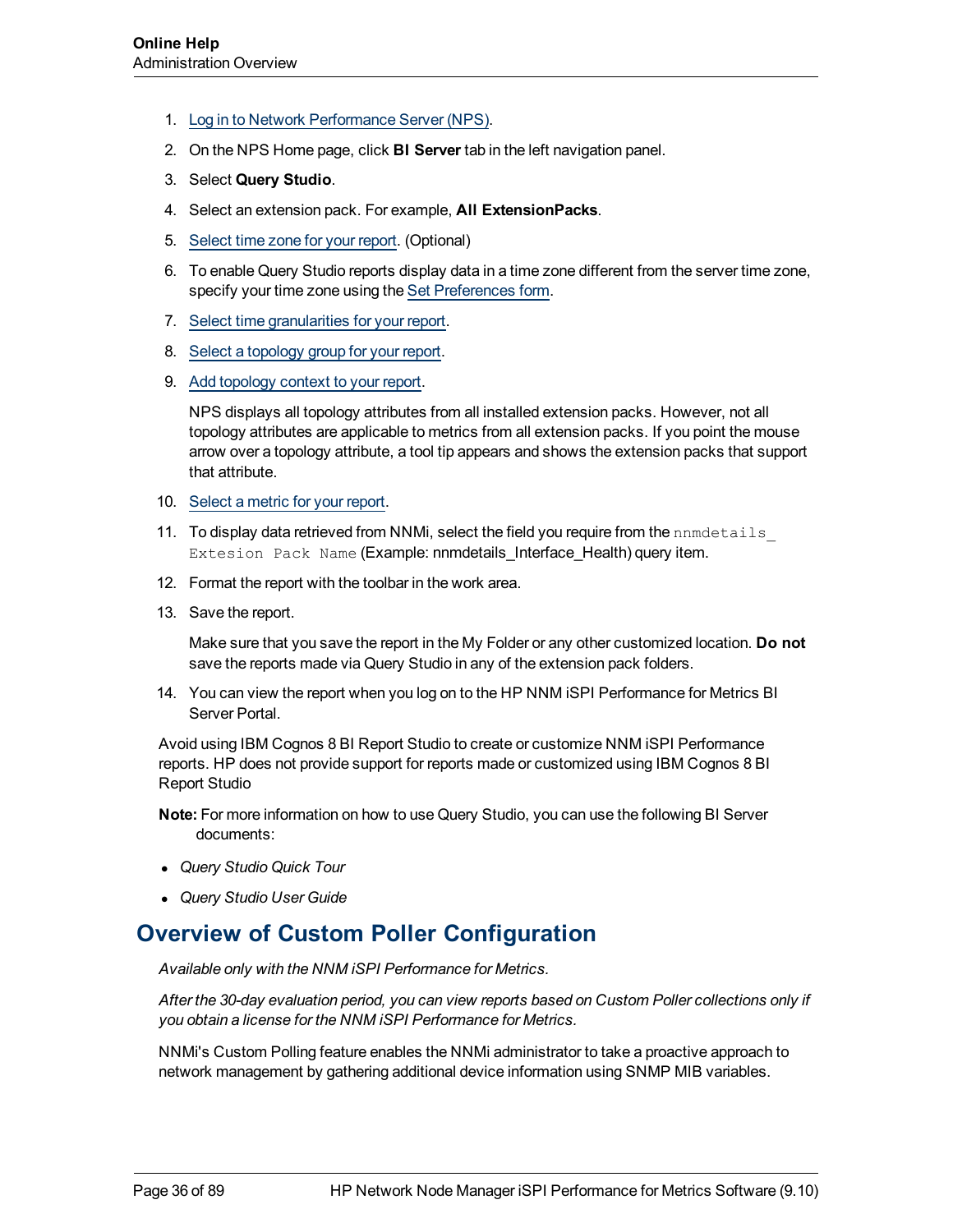For example, an NNMi administrator might want NNMi to monitor the Status of COM (communication) ports on all of your Windows servers.

Using Custom Poller, the NNMi administrator can also configure NNMi to do the following:

- Send incidents when certain MIB values are detected
- Map returned MIB values to States and include these States as part of node Status calculations.

The NNMi Custom Poller feature enables network operators to:

- View the list of topology nodes for which additional information is being polled as well as the name of the associated Policy.
- View the polling results. The first time the results for a specified MIB variable are discovered, the results appear in a Polled Instance object. The Polled Instance object is updated whenever a change in State is detected and includes the most current polled value that caused the State to change.
- View incidents that are generated by Custom Poller for a MIB Poll Variable.

You can use the data collected by Custom Poller collections to construct and view reports if you use the NNM iSPI Performance for Metrics.

#### **Overview of Custom Poller Collections and Their Associated Policies**



**Note:** See NNMi online help for more information on Custom Poller.

## **Reports for Custom Poller Collections**

If you use the Custom Poller feature of NNMi, you can configure the NNM iSPI Performance to create reports based on the data collected by NNMi's Custom Poller. The Report Groups tab in the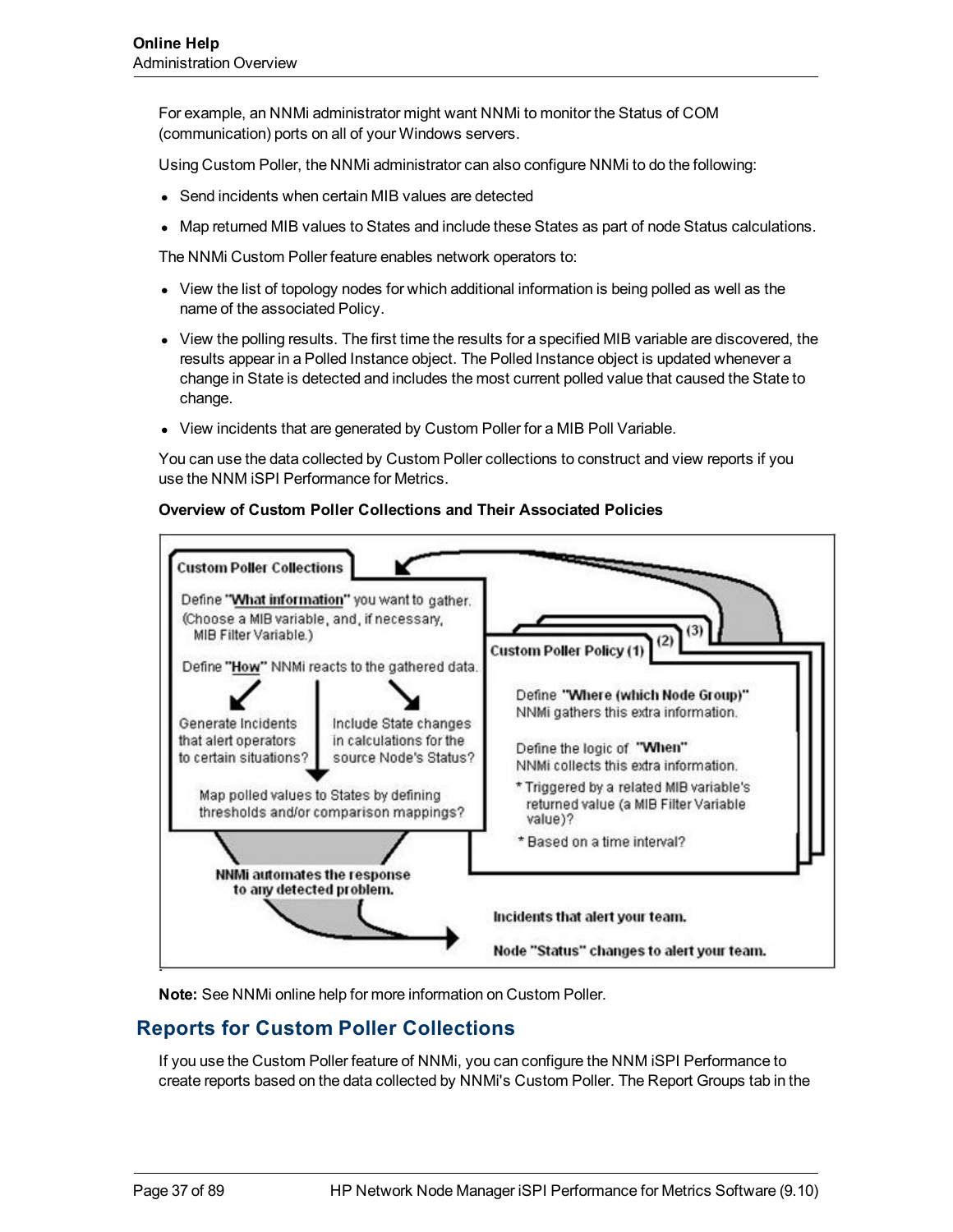Custom Poller Configuration form enables you to generate reports from the metrics obtained from Custom Poller collections.

The NNM iSPI Performance creates new extension packs to display reports generated from the data collected by Custom Poller collections.

## **Mechanism of Creating Additional Extension Packs**

When you add a report group to the Report Groups tab, NNMi creates an extension pack for each SNMP MIB table referenced in the Custom Poller collection. On the NPS Home Page, the extension pack reflects the name of the SNMP MIB table. Multiple Custom Poller collections are combined into a single extension pack if the collections use OIDs from the same MIB table.

# **Custom Poller Report Controls**

You can use the standard report control links to access **Time Controls, Topology Filter, Report Options** and **Adjust Time Range** filters. You can search using any of the available attributes and set filters to create a report based on the modification.

#### Time Control

On the navigation panel of NPS Home Page, click the Time Control tab to change the default time filters for a report.

| <b>Filter</b>        | <b>Usage</b>                                                                                                                       |  |  |  |  |
|----------------------|------------------------------------------------------------------------------------------------------------------------------------|--|--|--|--|
| ⊞ ∙                  | Click the drop-down calendar box and select the appropriate date.                                                                  |  |  |  |  |
|                      | By default, the date is automatically set to the current date when you select the Time<br>Range.                                   |  |  |  |  |
| $\frac{1}{\sqrt{2}}$ | To set the time manually, select the Hour/Minutes/Meridian options separately, and<br>then select the value by clicking the arrow. |  |  |  |  |
|                      | By default, the time is automatically set to the current time when you select the Time<br>Range.                                   |  |  |  |  |
| Time<br>Range        | Click the drop-down menu to display the list of time ranges, and then select the<br>appropriate time.                              |  |  |  |  |
|                      | If you select a time range that is beyond the <b>Start Date and Time</b> , the following<br>message appears:                       |  |  |  |  |
|                      | Your start date/time is out of range. It will be adjusted.                                                                         |  |  |  |  |
|                      | Click OK to adjust accordingly.                                                                                                    |  |  |  |  |
| Auto<br>Refresh      | Click the drop-down menu, and then select the desired time to recreate the reports<br>based on the set interval.                   |  |  |  |  |
|                      | By default, the Auto refresh is OFF.                                                                                               |  |  |  |  |
|                      | The Auto Refresh option appears on the Time Controls page only after the first report<br>is generated.                             |  |  |  |  |

#### **Time Control Filters**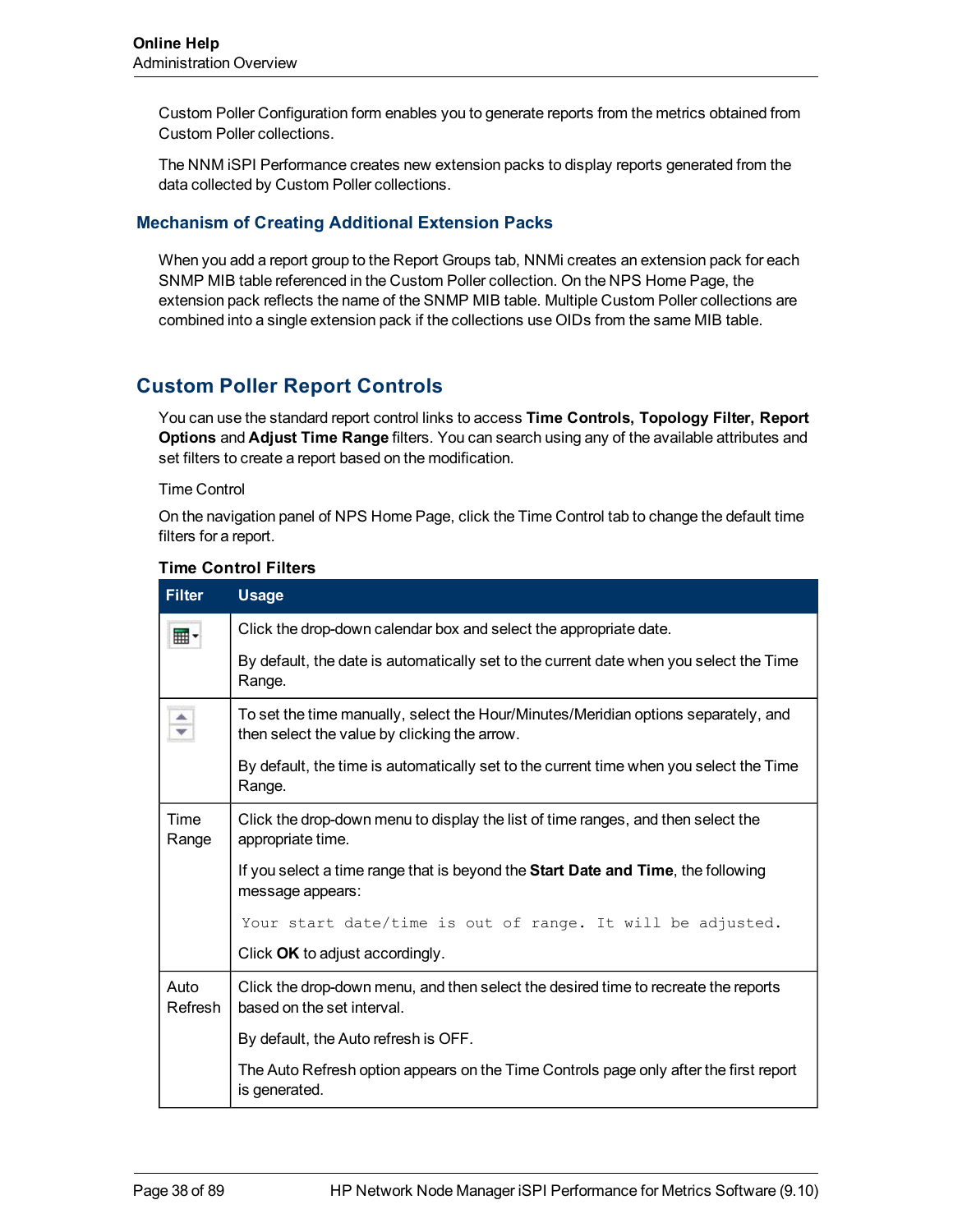### Topology Filters

On the navigation panel of NPS Home Page, click the Topology Filters tab to launch the Topology Selector.

The Topology Filter enables you to quickly find or select an element from the topology table using selection mechanisms appropriate for the attribute type.

### **Attributes and Related Parameters Available for the Topology Filters**

| <b>Attribute</b>             | <b>Parameter</b>                                                                                                                                                                                                                                                                                                                                                                       |
|------------------------------|----------------------------------------------------------------------------------------------------------------------------------------------------------------------------------------------------------------------------------------------------------------------------------------------------------------------------------------------------------------------------------------|
| <b>Node</b><br>Group<br>Name | Contains the list of the available Node groups in the network.                                                                                                                                                                                                                                                                                                                         |
| Node<br>Name                 | Contains the list of the available Node name in the network.                                                                                                                                                                                                                                                                                                                           |
| <b>Node</b><br>Contact       | Contains the list of the available Node Contact in the network.                                                                                                                                                                                                                                                                                                                        |
| Node.<br>Location            | Contains the list of the available Node Location in the network                                                                                                                                                                                                                                                                                                                        |
| <b>Node</b><br>Family        | Contains the list of the available Node Families in the network.                                                                                                                                                                                                                                                                                                                       |
| Node<br>Vendor               | Contains the list of the available Vendors in the network.                                                                                                                                                                                                                                                                                                                             |
| Node ID                      | Contains the list of the available Nodes ID in the network.                                                                                                                                                                                                                                                                                                                            |
| Node<br><b>UUID</b>          | Contains the list of the available Node UUID in the network.                                                                                                                                                                                                                                                                                                                           |
| Index                        | Contains the list of the available Index in the network. This field contains the SNMP<br>index OID values that identify specific MIB table instances polled by Custom Poller<br>policies; if you want, you can use these SNMP index OID values to filter Custom<br>Poller reports to show only specific instances from the MIB table (use in conjunction<br>with the NodeName filter). |

### Report Options

On the report, click on the Options link to access the Report Options panel.

Report options provide a list of primary and secondary metrics for the selected Custom Poller extension pack.

**Note:** The metrics drop-down list differs according to the selected extension pack.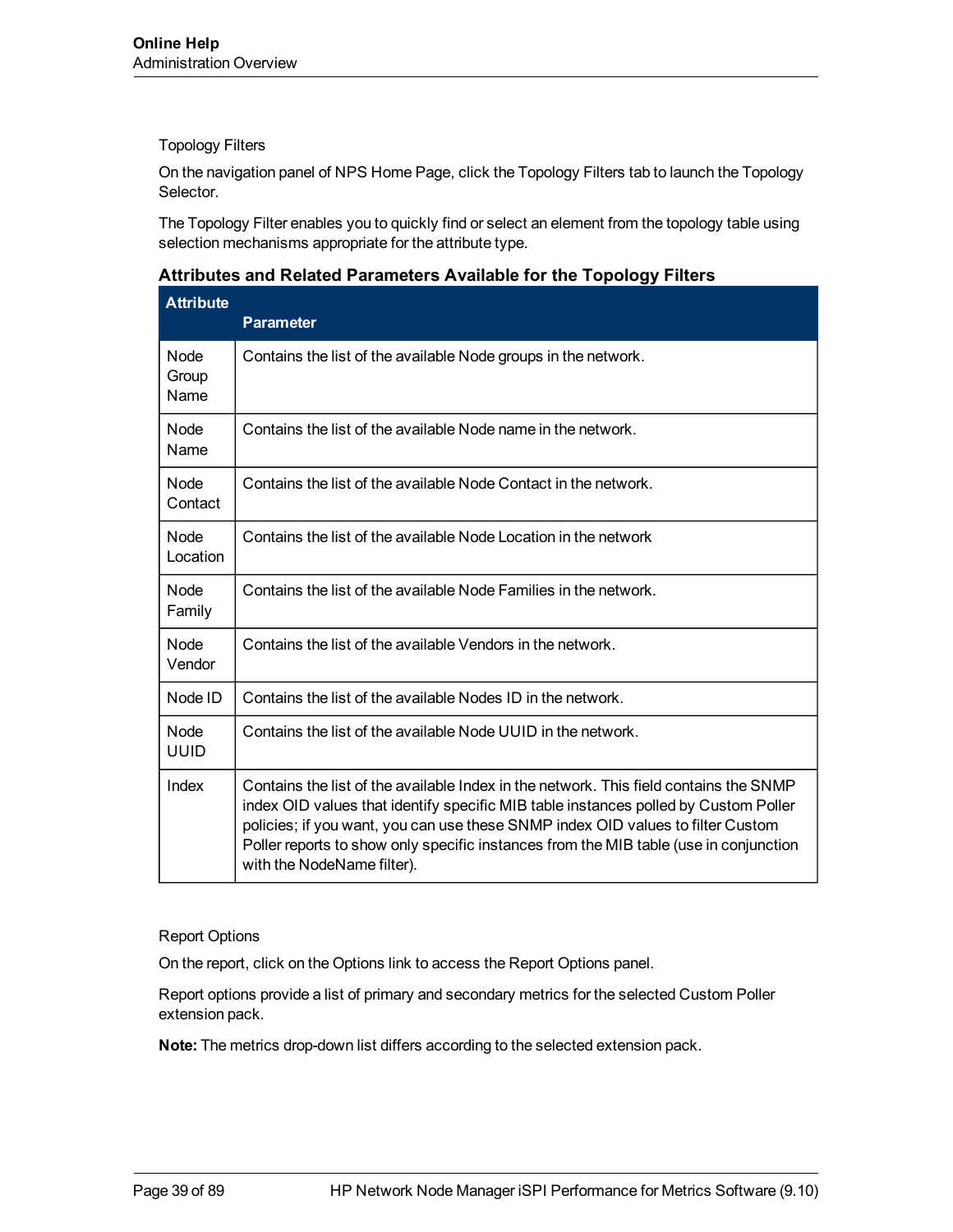## **Create Extension Packs for Custom Poller Collections**

To create an extension pack for a Custom Poller Collection, you must create a report group for a Custom Poller Collection from the NNMi console.

**Prerequisite:** You must log on to the NNMi console with the administrative privilege.

#### **Task 1: Create a Custom Poller Collection**

Create a Custom Poller Collection in the Custom Poller Configuration form by following the instructions in *NNMi Help for Administrators*.

### **Task 2: Create a Custom Poller policy**

Create a Custom Poller policy in the Custom Poller Configuration form by following the instructions in *NNMi Help for Administrators*.

#### **Task 3: Create an extension pack for a Custom Poller Collection**

- 1. **Navigate to the Custom Poller Configuration form**.
	- a. From the workspaces navigation pane, select the **Configuration** workspace.
	- b. Select **Custom Poller Configuration**.
- 2. In the Custom Poller Configuration form, go to the Report Groups tab.
- 3. Click **New**. The Report Group form opens.
- 4. In the Report Group form, specify a name for the extension pack in the Basics section. Do not use spaces in the name.
- <sup>5.</sup> In the Report Collections tab, click **New**. The Report Collections form opens.
- Fo add a Custom Poller Collection to the report group, click (the Lookup icon): ■ To specify a Custom Poller Collection, click <sup>■ Quick Find</sup> Quick Find.
	- **n** To create a new Custom Poller Collection, click **New.** New.
- 7. Set the Report Data Type to one of the following values:
	- **Gauge:** Represents single non-cumulative values. Examples of Gauge data types include Response Time, Bit Rate, and Temperature. During aggregation, the NNM iSPI Performance for Metrics calculates the minimum, maximum, and average values of gauge metrics.
	- **Percent:** Represents single non-cumulative values that are formatted with a percent sign (%) and two decimal places. Examples of Percent data types include Utilization and Discard Rate. During aggregation, the NNM iSPI Performance for Metrics calculates the minimum, maximum, and average values of percent metrics.
	- **Counter:** Represents incremental values. Examples of Counter data types include byte counts, packet counts, and flow counts.
- 8. In the Report Collections form, click **Save and Close**.
- 9. In the Report Group form, click **Save and Close**. The NNM iSPI Performance for Metrics creates a new extension pack and adds a new tab on the Report Menu page.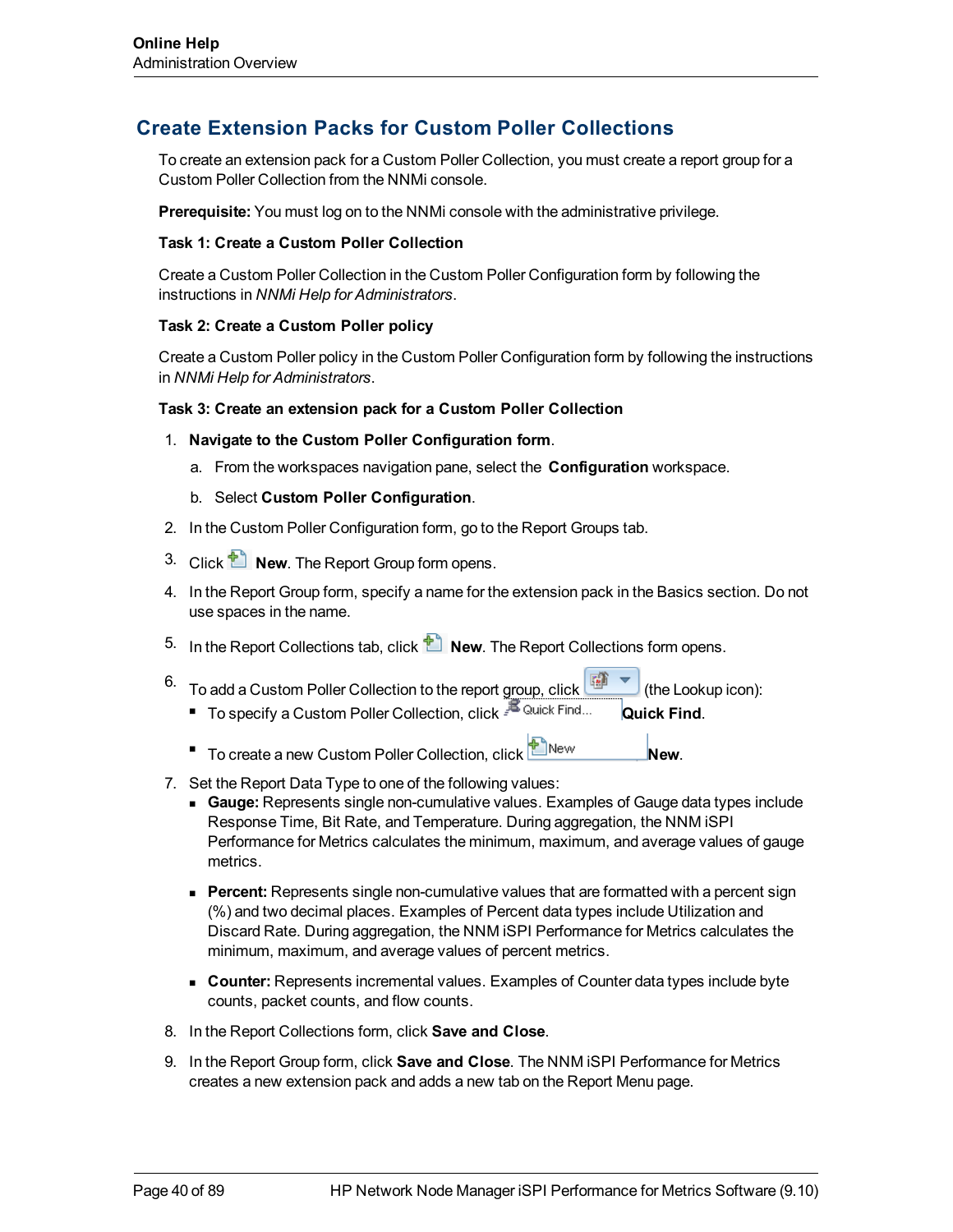Guidelines to Create Custom Poller Extension Pack

- You can associate a Custom Poller Collection to only one report group.
- If you associate more than one Custom Poller Collection with the same Report Group, make sure the combination of Collections generates a meaningful report. As a general guideline, select Collections whose MIB Variables represent the same index value across Custom Poller Collections.
- Avoid using keyboard symbols while naming the Custom Poller collection and customPoll OID. If you still use the following symbols **<,>,",',&,\**, they are replaced by a **!** character in the report.
- **EXECT** Reports are not created if the # symbol is used in a customPoll name.

# **Remove Custom Poller Extension Packs**

If you want, you can remove the extension packs. The NNM iSPI Performance provides you with command line tools to remove Custom Poller extension packs.

## **To remove Custom Poller extension packs:**

- 1. Log on with the administrative or root privileges to the system where the NNM iSPI Performance is installed.
- 2. Go to the following directory:
	- **n** *On Windows: %NPSInstallDir%* \NNMPerformanceSPI \bin
	- **n On UNIX or Linux:** /opt/OV/NNMPerformanceSPI/bin
- 3. Run the following command to view the list of extension packs: **uninstallExtensionPack.ovpl**
- 4. Run the following command: **uninstallExtensionPack.ovpl -p** *<extension\_pack\_name>*
- **Note:** You cannot recover the data associated with an extension pack if you inadvertently delete it. Make sure to type the correct extension pack name with the command. Do not delete the following default NNM iSPI Performance for Metrics extension packs unless you want to remove NNM iSPI Performance for Metrics reports: Interface Health, Component Health. If you delete the PerfSPI Diagnostics.extension pack, you will not be able to monitor the health of the NPS processes.

# **Modifying Topology Attribute Values and Group Memberships from NNMi**

The topology attributes and groups help you filter the data and build the report with the data polled from nodes and interfaces of your interest. The NPS retrieves the topology attribute details from NNMi and other iSPIs. If you make modifications to topology attributes and group memberships from NNMi, the changes are reflected in the NPS within about an hour.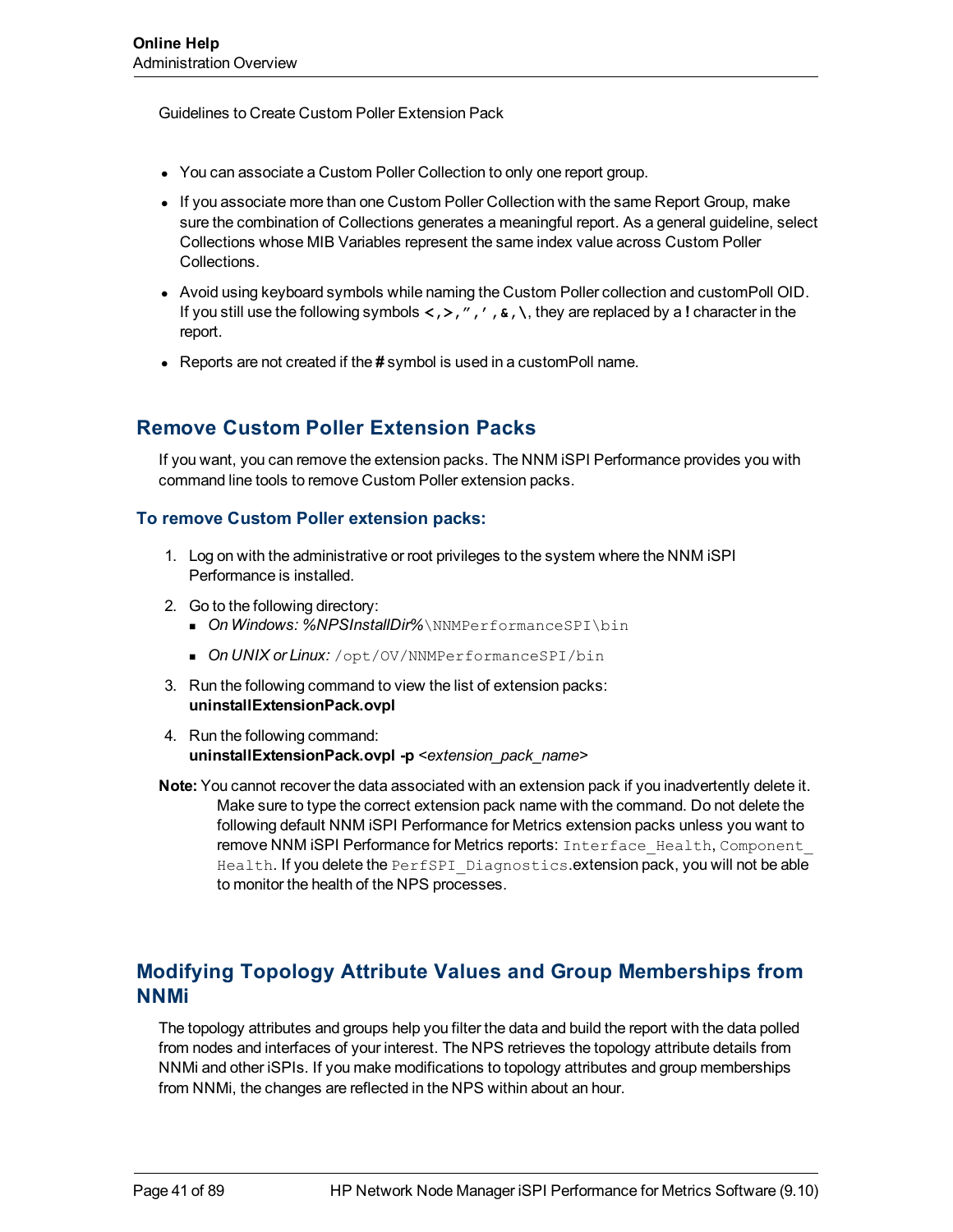Changes are not applied retroactively to the existing data. Changes are always forward-looking; the NPS preserves the historical accuracy of the data 'as it was' when it was collected.

For example:

- If a new node is added to a group, it is only added for the new data collected going forward. The NPS cannot assume that the node was a member of the group in the past.
- If an interface attribute changes—for example, ifSpeed is changed from old to new value, it is only applied going forward. The NPS does not assume that the new speed applies to the historical data.

If you delete or change a member of a topology attribute, the old member continues to appear in the list of topology filters in NPS. The old attribute member continues to appear in the list of topology filters. If you select the old member, the data that was collected before making the change gets sampled in the report.

### **Example**

If you modify the node group name A to B in the NNMi console, the new node name gets reflected in NPS after at least an hour. Later on, the old node group name continues to appear in the list of Node Groups in the Topology Filters section. However, when you select A, you cannot retrieved data samples associated with A that are polled after changing the Node Group name to B.

For example, you might have an interface group called "Oracle Server Ports" identifying switch interfaces assigned to your Oracle Server cluster, but now you have a new server cluster available online, and you want to transfer your Oracle applications to the new one, and re-purpose the old servers to host the Microsoft Exchange Server.

Therefore, you rename "Oracle Server Ports" to "Exchange Server ports" and create a new interface group for "Oracle Server Ports" identifying the ports associated with the new servers. If you want to run a report at the end of the month to see the health of your "Oracle Server Ports" and your new "Exchange Server Ports" over the month, the NPS will define "Oracle Server ports" group to include the data collected for the original ports up until the point you made the change, and for the new ports after that point.

Similarly, the NPS will define the "Exchange Server ports" group to only include the ports from the point the group was renamed—it does not include the ports while they were still being used for Oracle.

# **Location of Program and Runtime Files**

Network Performance Server (NPS) consists of static application software files and dynamic runtime files.

The default path for static application software is:

- **Windows**: C:\Program Files(x86)\HP\HP BTO Software
- Linux: /opt/0V

The NNMPerformanceSPI directory contains the following folders:

- $\bullet\,$  bin
- $\bullet$  config
- Docs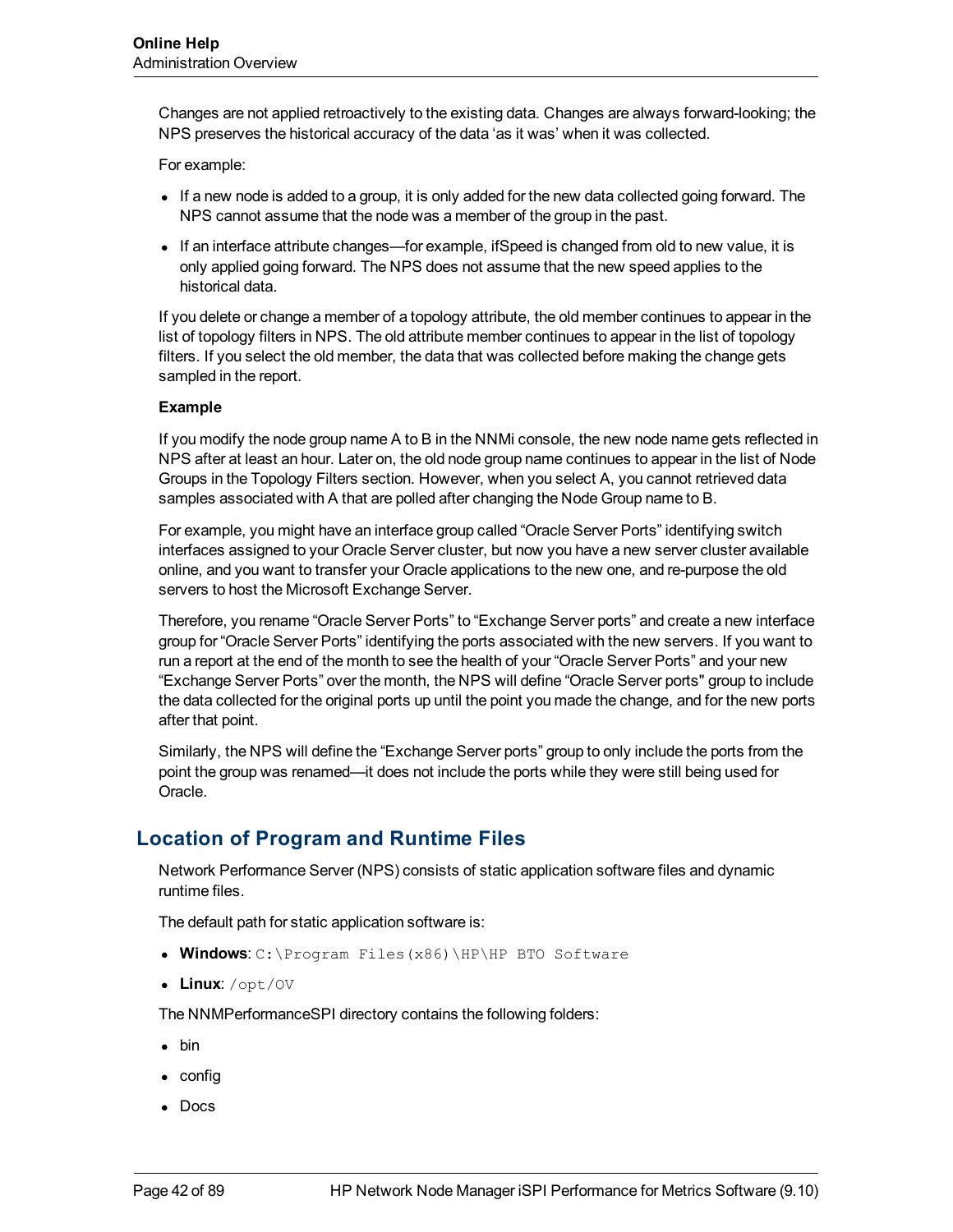- extensionpacks
- **Installation**
- java
- $\bullet$  L10N
- $\bullet$  lib

The default path for the dynamic runtime files is:

- **Windows**: C:\ProgramData\HP\HP BTO Software
- Linux:/var/opt/OV

The performance of NPS depends on the I/O performance of the disk subsystem where this directory resides. We strongly recommend that this data location is hosted on a high-performance file system, such as a local multi-disk RAID0/5 array.

The NNMPerformanceSPI directory contains the following folders:

- contentstore
- database
- nnmappfailover
- <sup>l</sup> L10N
- logs
- PerfSPI Diagnostics
- $\bullet$  rconfig
- <sup>l</sup> Component\_Health: *Only if* NNM iSPI Performance for Metrics *is installed.*
- **Interface\_Health: Only if NNM iSPI Performance for Metrics is installed.**

The above folders are placed by the default NPS installation. Additional folders may be present if additional extensionPacks (for example, Metrics customPoll, or Traffic extensionPacks) are present.

## **Setting Polling Characteristics in NNMi**

Performance polling has an impact on NNMi and it also has an impact on your network. If you enable additional performance polling, NNMi needs to allocate a portion of its resources to handle the additional polling. Also, your network needs to accommodate an increase in SNMP traffic. To use the system and network resources wisely, it is important to limit performance polling to the devices you require the most.

By default ENNMi enables performance polling for the following Node Group:

• Routers

The following are some of the ways you can modify the performance polling defaults that will be in place right after the iSPI is installed: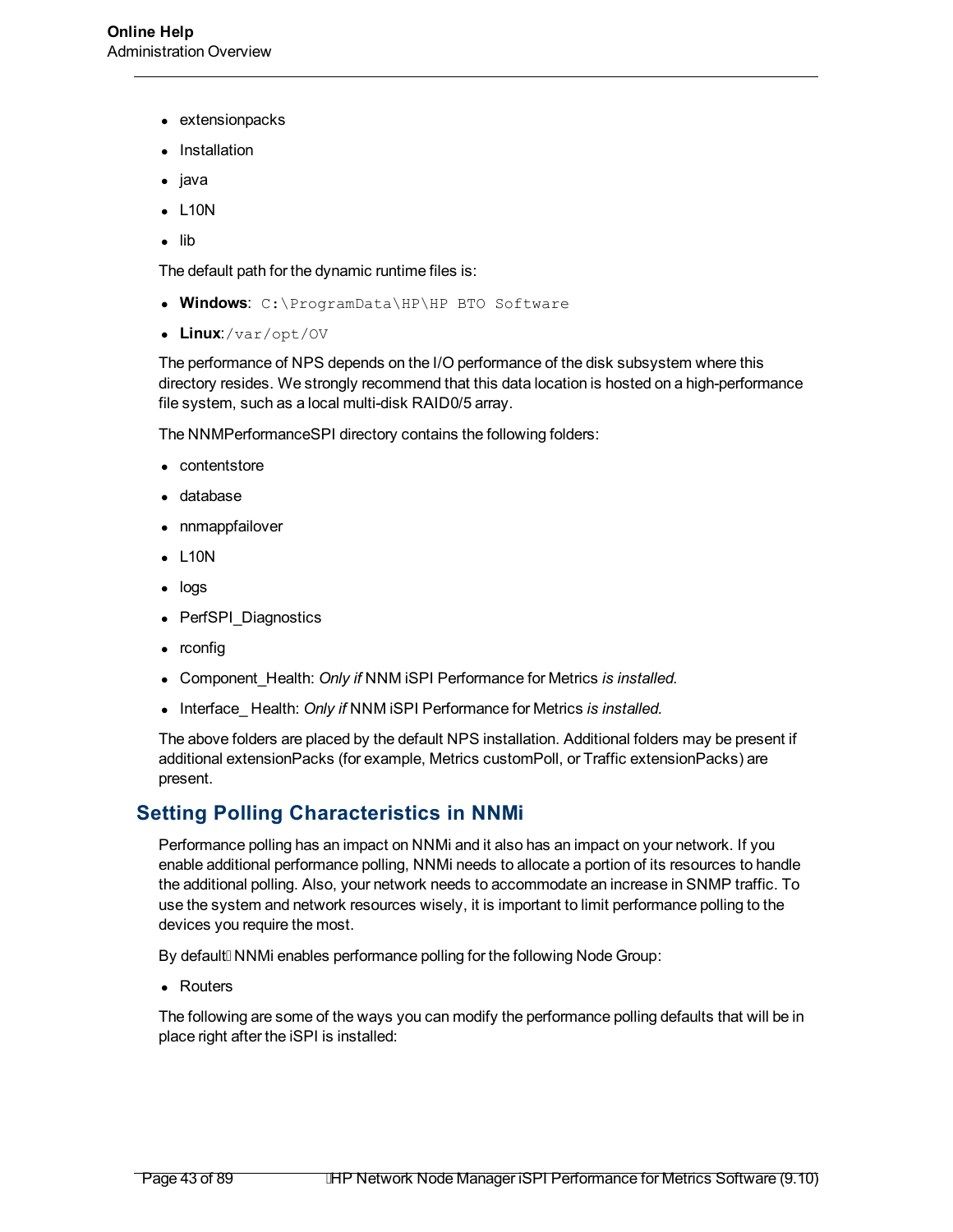- Set thresholds for a node group that you are already polling for performance data (no thresholds are set by default).
- Modify the frequency of performance polling.
- Add nodes to the Important Nodes group, and enable performance polling for this group.
- Enable performance polling for the Microsoft Windows Systems group.

All these processes involve monitoring configuration tasks. Monitoring configuration tasks are related to polling.

For information about any of these processes, see *HP Network Node Manager i Software Online Help: Help for Administrators*.

# **Setting Thresholds for Metrics in NNMi**

Until you set the thresholds for the extension pack metrics, the reports in that extension pack do not track exception counts.

NNMi does not set thresholds for performance metrics for you, automatically. You must set the thresholds for the NNM iSPI Performance for Metrics metrics manually using the Thresholds Settings form.in NNMi console. The following list shows some of the metrics for which you can set the thresholds:

- Discard rate in
- Discard rate out
- $\bullet$  Error rate in
- Error rate out
- Utilization in
- Utilization out
- CPU 5 second utilization
- CPU 1 minute utilization
- CPU 5 minute utilization
- Memory utilization
- **Buffer utilization**
- Buffer miss rate
- Buffer failure rate

For information about how to set thresholds using the NNMi console *see Configure Threshold Monitoring for Interfaces (HP Network Node Manager iSPI Performance for Metrics Software)* in the *HP Network Node Manager i Software Online Help: Help for Administrators*.

Although you may want to see exception counts as soon as possible, setting thresholds right away may not be feasible. This is because you may not be ready to set thresholds until you are better acquainted with the way your network behaves. You need to know what is normal for your network, and if you set thresholds prematurely, problems may arise. For example, if the thresholds are wrong, NNMi may detect too many exceptions, and if you configure NNMi to generate incidents in response to threshold conditions, NNMi may generate too many incidents.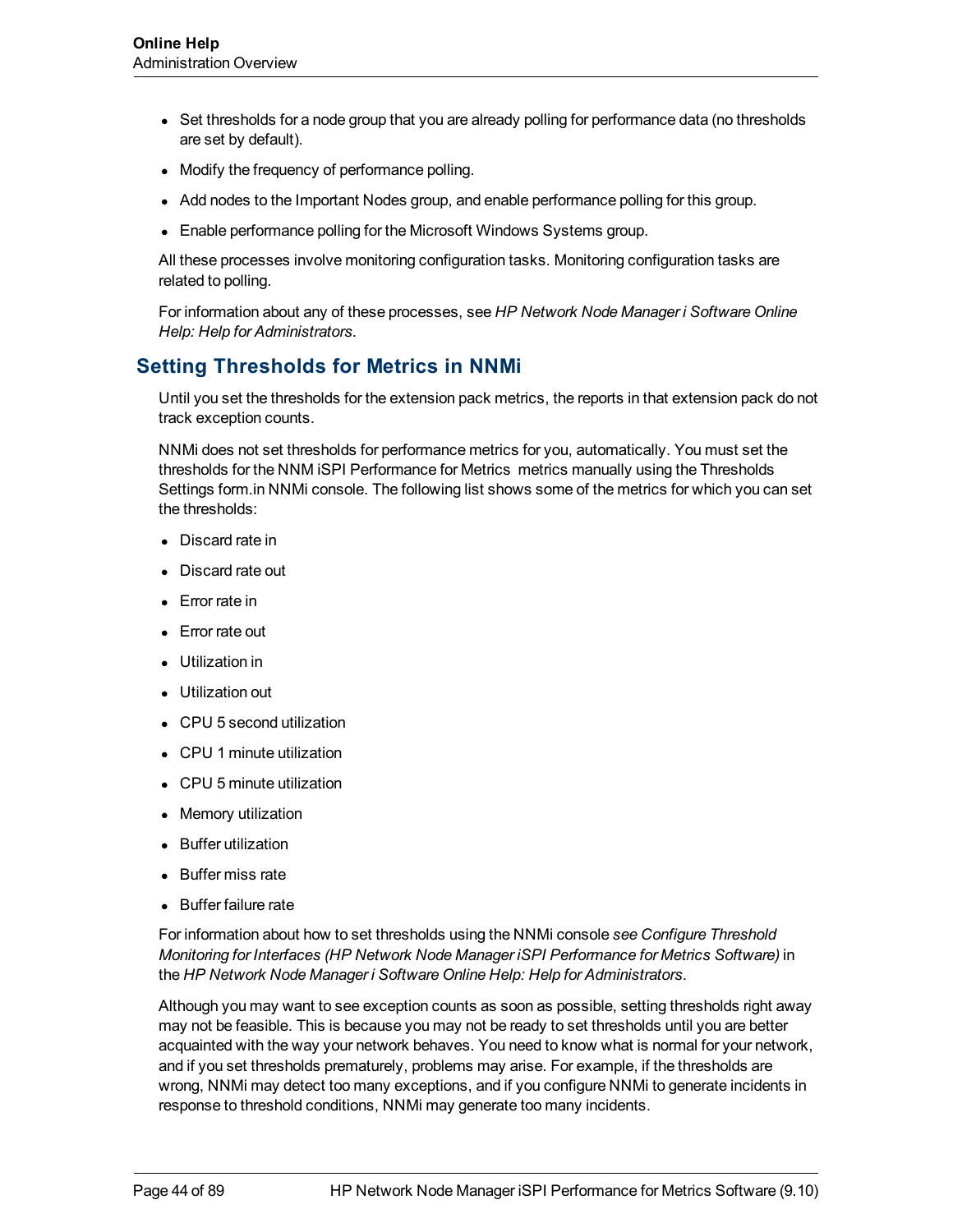# **Threshold Terminologies**

- High Value  $(HV)$ :<sup>1</sup>
- High Value Rearm (HVR): $2$
- High Trigger Count (HTC):  $3$
- Low Value  $(LV):<sup>4</sup>$
- Low Value Rearm (LVR): $5$
- Low Trigger Count (LTC): $6$
- $\bullet$  Duration:<sup>7</sup>
- Duration Window  $8$

 $1$ Any value above this value is in the high range; any value in the high range triggers a High status. <sup>2</sup>Any value below High Value; indicates that the High status has ended.

 $3$ The number of consecutive polls a high value must remain the same before the status changes to High. A trigger count of 1 is usually appropriate.

 $4A_{\text{N}}$  value below this value is in the low range; any value in the low range triggers a Low status. <sup>5</sup>Any value above Low Value;indicates that the Low status has ended.

 $6$ The number of consecutive polls a low value must remain the same before the status changes to Low. A trigger count of 1 is usually appropriate.

 $7$ The time limit before which the baseline metric state cannot change to Abnormal Range or generate an incident. This time period specifies the minimum time within which the metric value must remain out of the configured Baseline Range.

 $8$ The window of time in which the Upper Baseline Limt or Lower Baseline Limit criteria must be met.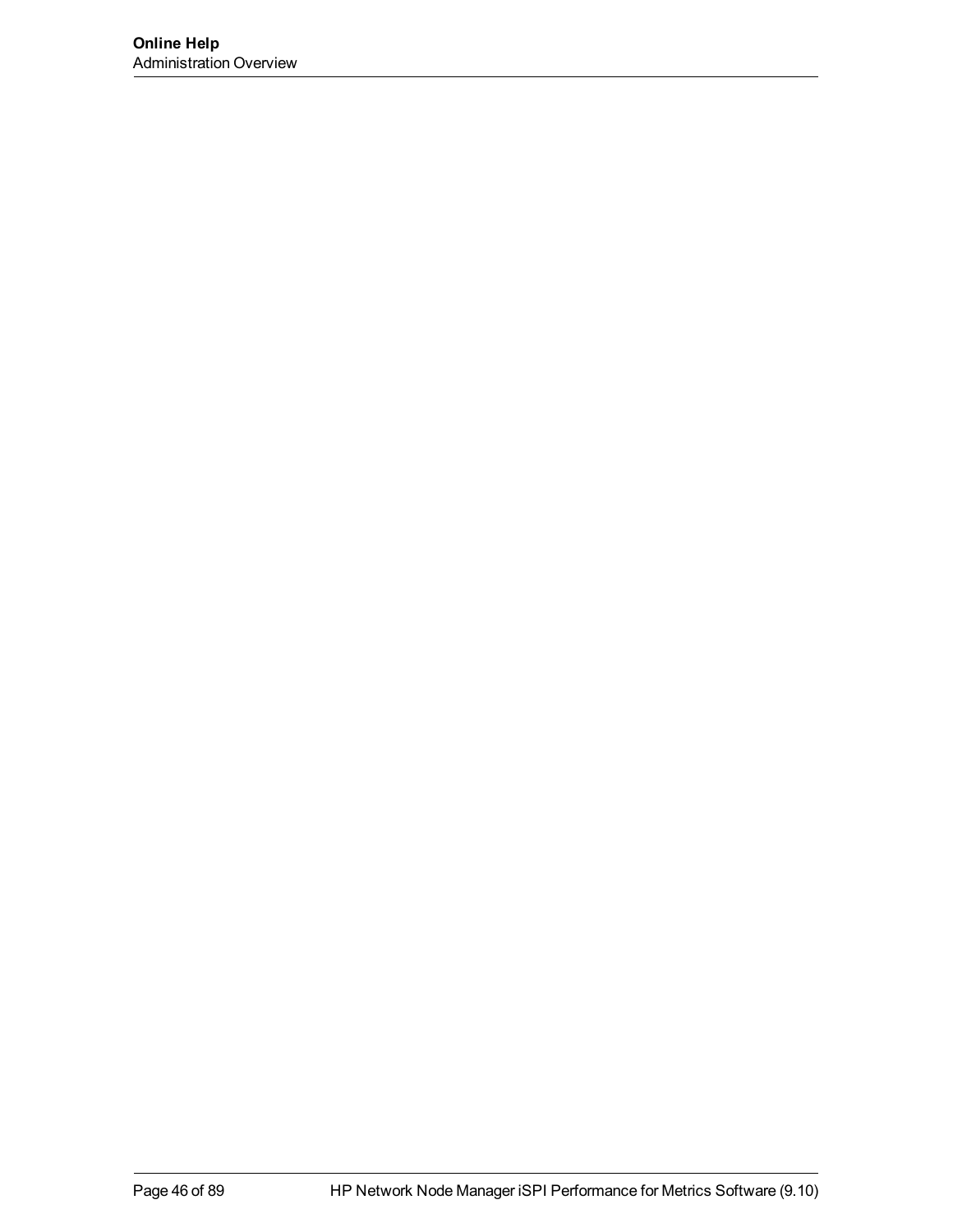# **Integrating NNM iSPI Performance with Other iSPIs**

The NNM iSPI Performance suite extends the capabilities of HP Network Node Manager i Software (NNMi) by monitoring and analyzing the performance of your network. The NNM iSPI Performance suite includes the following products:

- NNM iSPI Performance for Metrics
- HP Network Node Manager iSPI Performance for Quality Assurance Software
- HP Network Node Manager iSPI Performance for Traffic Software

Network Performance Server (NPS) provides you with the infrastructure and resources for the NNM iSPI Performance products to generate network performance reports.

# **Baseline Metrics**

The Network Performance Server (NPS) provides you the baseline metrics to define the normal (expected) range of values for any given metric.

The baselines metrics enable you to forecast the future value for a given metric based on the historical data. NPS derives the baseline values based on the following concepts:

- Seasonality<sup>1</sup>
- $\cdot$  Initialization period<sup>2</sup>
- Adaptation Parameters<sup>3</sup>

# **Baseline Metrics Glossary**

The baseline metrics compute the trends, seasonal patterns and time range deviations for all the HP Network Node Manager i Software Smart Plug-in products. The following table lists the baseline metrics:

The default initialization period for NPS is three weeks or three seasons. The default time range for each season is one week.

 $3R$ epresents the technique used to smooth the historical data for a given time range and forecast the metrics value. NPS uses intercept, trend, and seasonal adaptation formulas to smooth the historical data and calculate the forecast value.

<sup>&</sup>lt;sup>1</sup>Represents a periodic and repetitive pattern in the metrics utilization levels. The repetitive (cyclic) nature of this pattern enables NPS to predict the future utilization values for the metric. The default period for seasonality is one week with five minutes granularity.

<sup>&</sup>lt;sup>2</sup>Represents the period during which NPS collects data required for calculating the baseline metrics. NPS does not generate any exceptions for this period, considering the data range to be insufficient to calculate a reasonable normal range. For example, if the initialization period is set as four weeks, NPS does not calculate any baseline exception for these four weeks. After four weeks, NPS calculates the normal ranges of metric values based on the data collected during these four weeks.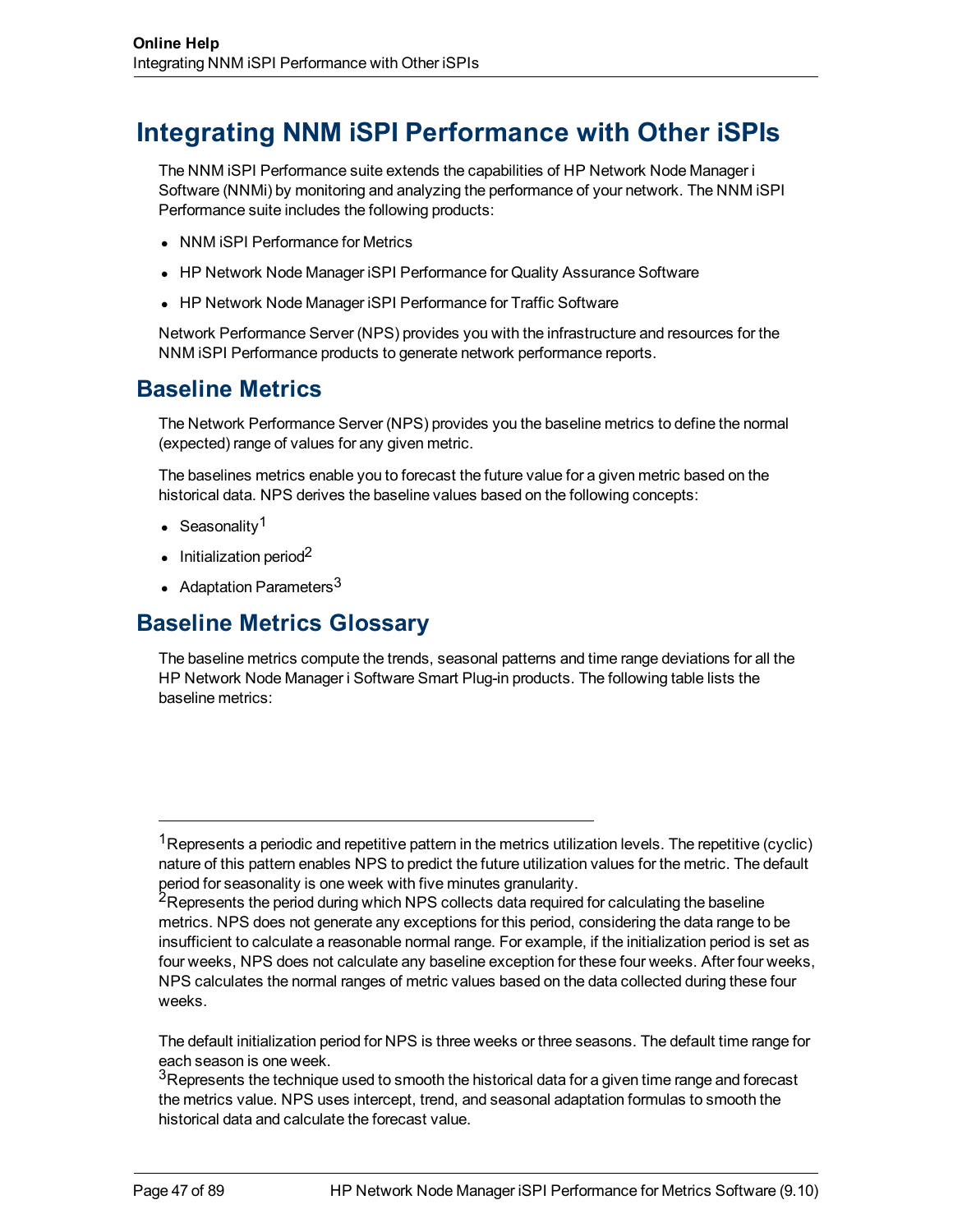| <b>Metric Name</b>        | <b>Description</b>                                                                                                                                                                                    |  |
|---------------------------|-------------------------------------------------------------------------------------------------------------------------------------------------------------------------------------------------------|--|
| <b>Baseline Average</b>   | Average value presenting the normal (expected)<br>range of utilization for the selected topology filter<br>based on the historical data                                                               |  |
|                           | The NNM iSPI can analyze the following using this<br>metric:                                                                                                                                          |  |
|                           | The actual utilization of the topology filter as<br>compared to the normal utilization ranges.                                                                                                        |  |
|                           | Forecast the topology filter utilization for a<br>$\bullet$<br>selected time range.                                                                                                                   |  |
|                           | Identify the over-utilized and under-utilized<br>$\bullet$<br>topology filters before they violate the thresholds.                                                                                    |  |
| <b>Baseline Deviation</b> | Deviation of the samples spread over a specific time<br>range.                                                                                                                                        |  |
|                           | Represents the extent of the range of values<br>normally seen for the selected time range in the<br>seasonal cycle, based on historical data.                                                         |  |
|                           | The NNM iSPI can analyze the following using this<br>metric:                                                                                                                                          |  |
|                           | Analyze the utilization pattern for the selected<br>topology filters over a selected time range.                                                                                                      |  |
|                           | Identify the utilization values that are lower or<br>$\bullet$<br>higher than the mean utilization. This in turn<br>enables you to identify the over-utilized and<br>under-utilized topology filters. |  |
| <b>Baseline Slope</b>     | Increase or decrease in the average utilization in one<br>day. Negative slope indicates a declining trend.                                                                                            |  |
|                           | The NNM iSPI can analyze the following using this<br>metric:                                                                                                                                          |  |
|                           | Identify any unexpected change in the topology<br>filter utilization.                                                                                                                                 |  |
|                           | Avoid resource bottlenecks by identifying gradual<br>$\bullet$<br>increase in resource utilization.                                                                                                   |  |
|                           | Identify the point in a selected time range when<br>$\bullet$<br>the resource utilization was the highest or lowest.<br>This enables you to derive a pattern in the<br>topology filter utilization.   |  |
| <b>Upper Normal</b>       | Upper limit of the normal range for the sample. The<br>normal range for the sample may vary for every<br>NNM iSPI.                                                                                    |  |
|                           |                                                                                                                                                                                                       |  |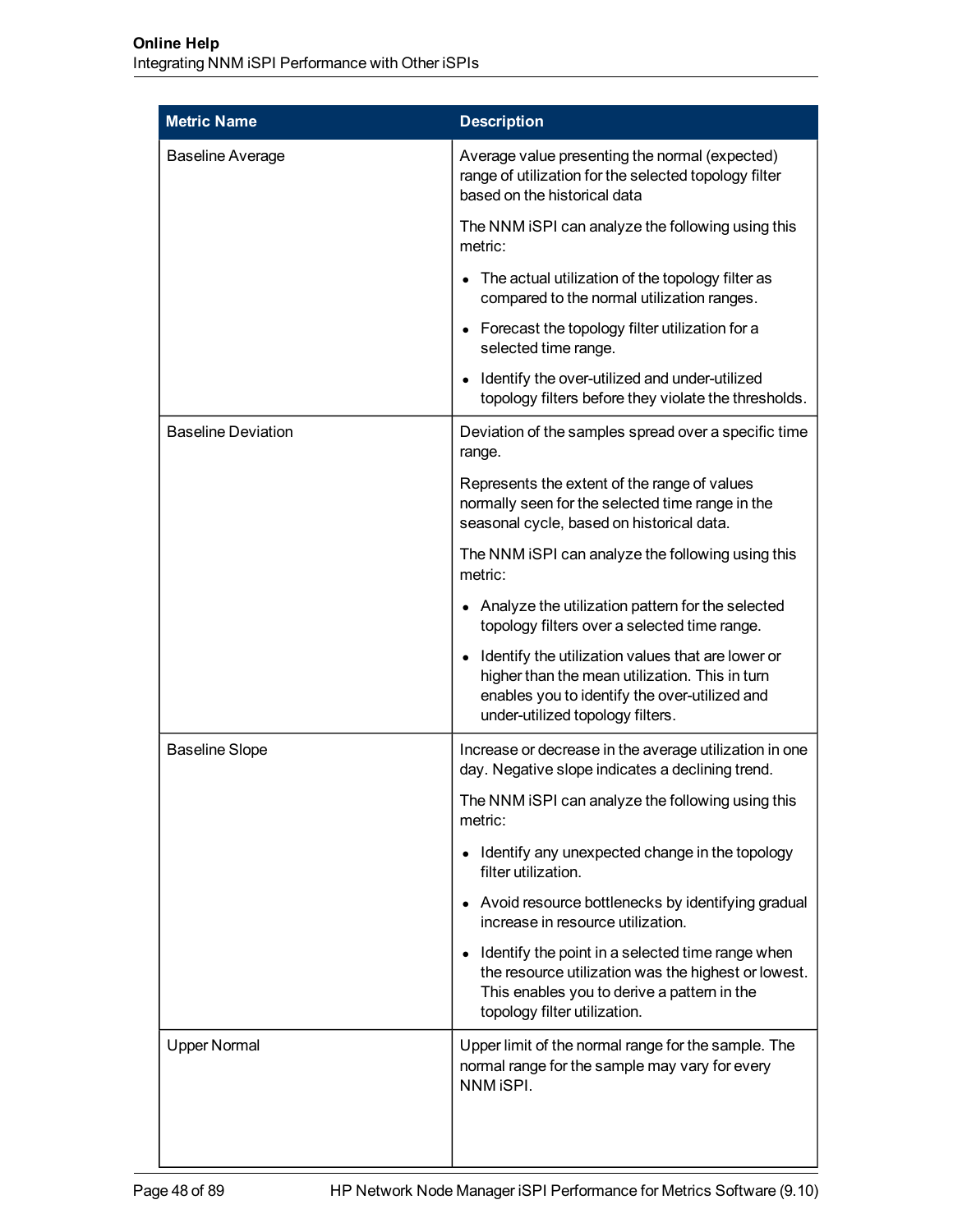| <b>Metric Name</b> | <b>Description</b>                                                                                                                                                                                                           |  |
|--------------------|------------------------------------------------------------------------------------------------------------------------------------------------------------------------------------------------------------------------------|--|
|                    | NNMi supplies the upper normal value based on<br>values that you enter in the Threshold Configuration<br>form. You can disable the upper normal value if you<br>do not require to set the upper threshold for the<br>metric. |  |
|                    | See HP Network Node Manager i Software Online<br>Help for Administrators for information about<br>Threshold Configuration form.                                                                                              |  |
|                    | The value is calculated using the following formula:                                                                                                                                                                         |  |
|                    | Upper Normal = Baseline Average + (N1 * Baseline<br>Deviation)                                                                                                                                                               |  |
|                    | Where N1 is the upper sleeve width                                                                                                                                                                                           |  |
| Lower Normal       | Lower limit of the normal range for the sample. The<br>normal range for the sample may vary for every<br>NNM iSPI.                                                                                                           |  |
|                    | NNMi supplies the lower normal value based on<br>values that you enter in the Threshold Configuration<br>form. You can disable the lower normal value if you<br>do not require to set the lower threshold for the<br>metric. |  |
|                    | See HP Network Node Manager i Software Online<br>Help for Administrators for information about<br>Threshold Configuration form.                                                                                              |  |
|                    | The value is calculated using the following formula:                                                                                                                                                                         |  |
|                    | Lower Normal = Baseline Average - (N2 * Baseline<br>Deviation)                                                                                                                                                               |  |
|                    | Where N2 is the lower sleeve width                                                                                                                                                                                           |  |
| Days to Threshold  | Forecast for the topology filter utilization to reach the<br>upper or lower threshold limit.                                                                                                                                 |  |
|                    | Represents the number of days left for the utilization<br>to reach the threshold value.                                                                                                                                      |  |
|                    | NPS calculates this metric based on the following:                                                                                                                                                                           |  |
|                    | <b>Baseline Slope</b>                                                                                                                                                                                                        |  |
|                    | The static upper and lower thresholds defined in<br>NNMi Threshold Configuration form                                                                                                                                        |  |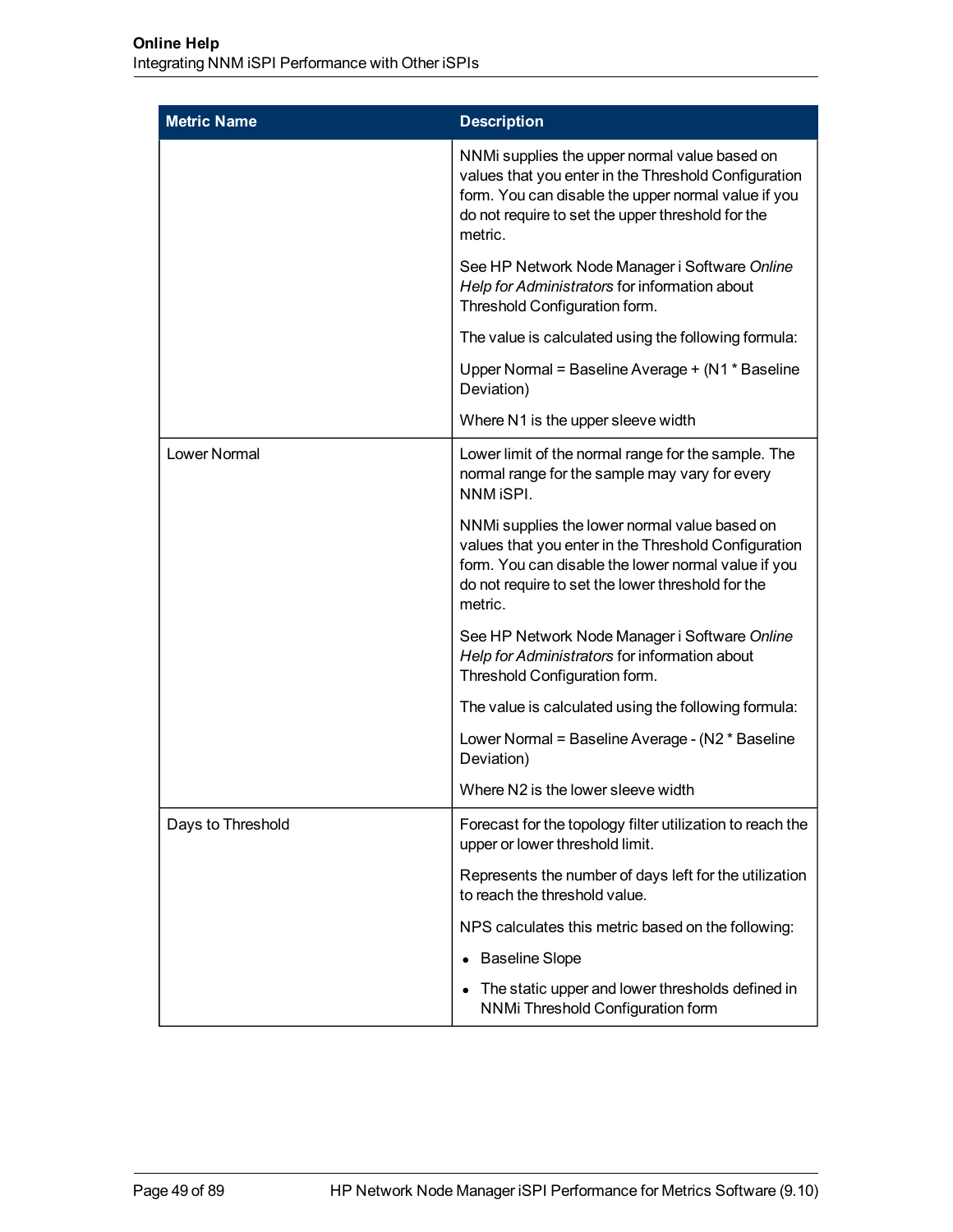| <b>Metric Name</b>                          | <b>Description</b>                                                                                                                                                                                                                                 |  |
|---------------------------------------------|----------------------------------------------------------------------------------------------------------------------------------------------------------------------------------------------------------------------------------------------------|--|
| <b>Exception Count</b>                      | Total number of sample counts that are marked for<br>an exception.                                                                                                                                                                                 |  |
|                                             | NPS raises an exception for the metric if the a<br>certain number of samples within a sample window<br>are out of normal range.                                                                                                                    |  |
|                                             | For example, NPS raises a baseline exception if 7<br>samples out of a sample window of 10 samples are<br>beyond the upper normal range. You must configure<br>NNMi for the upper and lower normal ranges to<br>enable NPS to raise the exceptions. |  |
|                                             | If the topology filter utilization is between Upper<br>Normal and Lower Normal, the exception count is<br>set to 0 (Zero) for the selected sample.                                                                                                 |  |
|                                             | If you disable the upper or lower normal thresholds in<br>NNMi, NPS does not raise exceptions for the upper<br>and lower normal ranges.                                                                                                            |  |
|                                             | The NNM iSPI can analyze the following using this<br>metric:                                                                                                                                                                                       |  |
|                                             | • Analyze the performance of the selected topology<br>filter for a specific time range.                                                                                                                                                            |  |
|                                             | Identify network performance problem if the<br>$\bullet$<br>exception count is persistently high for the<br>selected time range.                                                                                                                   |  |
| <b>Baseline Exception Rate</b>              | Percentage of samples that has the exception flag<br>set.                                                                                                                                                                                          |  |
| Forecast Baseline (avg)<br>$\bullet$ 4 week | Average value presenting the normal (expected)<br>range of utilization for the selected topology filter<br>based on the forecast data                                                                                                              |  |
| 8 week<br>12 week                           | The NNM iSPI can analyze the following using this<br>metric:                                                                                                                                                                                       |  |
|                                             | • The forecast utilization of the topology filter as<br>compared to the normal utilization ranges.                                                                                                                                                 |  |
|                                             | • Forecast the topology filter utilization for a<br>selected time range.                                                                                                                                                                           |  |
|                                             | Identify the over-utilized and under-utilized<br>$\bullet$<br>topology filters before they violate the thresholds.                                                                                                                                 |  |
| Forecast Upper Normal (max)<br>4 week       | Upper limit of the normal range for the forecast data.<br>The normal range for the data may vary for every<br>NNM iSPI.                                                                                                                            |  |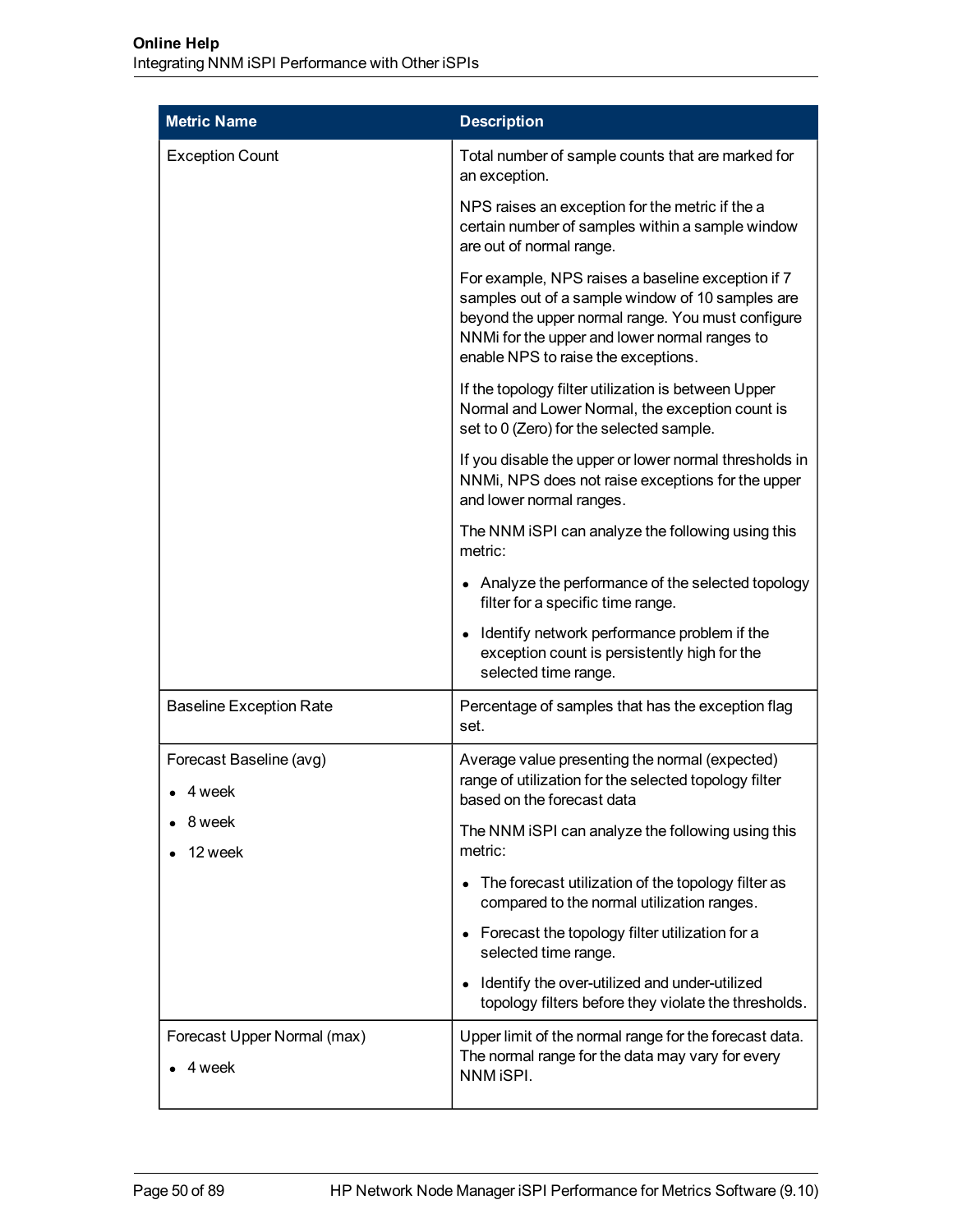| <b>Metric Name</b>          | <b>Description</b>                                            |
|-----------------------------|---------------------------------------------------------------|
| 8 week                      |                                                               |
| 12 week                     |                                                               |
| Forecast Lower Normal (min) | Lower limit of the normal range for the forecast data.        |
| 4 week                      | The normal range for the data may vary for every<br>NNM ISPI. |
| 8 week                      |                                                               |
| 12 week                     |                                                               |

# **Baseline Exceptions Generated by NNM iSPI Performance Software**

Network Performance Server (NPS) stores the records that are marked with baseline exceptions. These records reflect only the most recent fact record for any affected component, interface, node, or node group. These records reflect the average baseline exceptions for each of the metrics used by an extension pack.

For individual samples the baseline exception is either represented as 0% or as 100%. The NNM iSPI Performance software uses this table to perform the following tasks:

- Provide an interface to HP Network Node Manager i Software (NNMi). NNMi in turn creates incidents for each interface that is marked with a baseline exception.
- Generate ad-hoc reports for the interfaces that are currently having baseline exceptions, thus having any network health or performance problems.

# **Baseline Exceptions Used by NNM iSPI Performance for Metrics**

Component Health

Baseline exceptions are enabled for the following metrics in the Component Health extension pack:

- Memory Utilization
- **•** Buffer Utilization
- Buffer Miss Rate
- Buffer Failure Rate
- Buffer No Memory Rate
- CPU 1min Utilization
- CPU 5sec Utilization
- CPU 5min Utilization

#### Interface Health

Baseline exceptions are enabled for the following metrics in the Interface Health extension pack: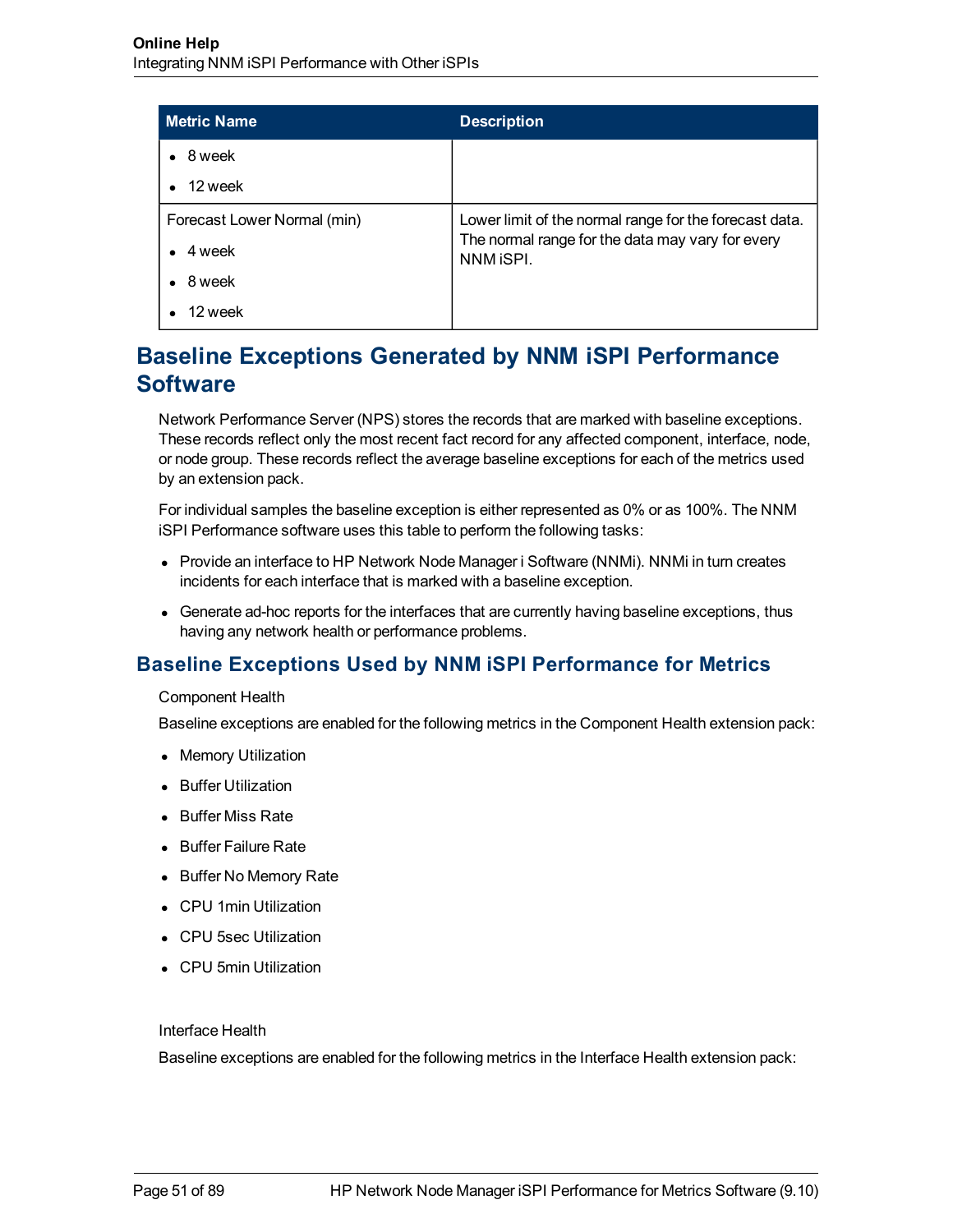- Utilization In
- **Utilization Out**
- Error Rate In
- Error Rate Out
- Discard Rate In
- Discard Rate Out

# **Security Groups in Network Performance Server (NPS)**

Security groups enable NPS to display topology groups and metrics based on your user access level.

Security groups are created by NNMi administrators. They ensure that the reports display only the data that is related to your user group. Every user group in NNMi is associated with a security group. Security groups created in NNMi apply to all iSPIs.

Security groups enable NPS to:

- Filter the **fact table** queries for all report graphs/tables, including reports created using Query Studio.
- Filter the dimension data queries used in topology filter prompts or in Query Studio.
- Filter group member queries used in topology filter prompts or in Query Studio. NPS does not display data related to the groups, where none of the members have access to the report data.

NPS contains all performance data saved by NNMi and the iSPIs for various security groups. Only NNMi administrators can access data saved for all security groups.

#### Example

This example uses NNMi's security configuration to divide the access to NPS data based on the following locations:

- $\bullet$  Site A
- $\bullet$  Site B

Each location includes the following local users:

- Operator 1: This user can access data for only Site A
- Operator 2: This user can access data for only Site B

The following global users can access data from all locations

- Admin: The NNMi and NPS Administrator, handles both locations and can access NPS data from all locations.
- Backup: The backup user for both Site A and Site B and must access the NPS data in both the locations.

The following user groups ensure that the NPS access for each security group is restricted:

| <b>User</b> |                               |                              |  |
|-------------|-------------------------------|------------------------------|--|
|             | <b>Account NPS User Group</b> | <b>NPS Access Privileges</b> |  |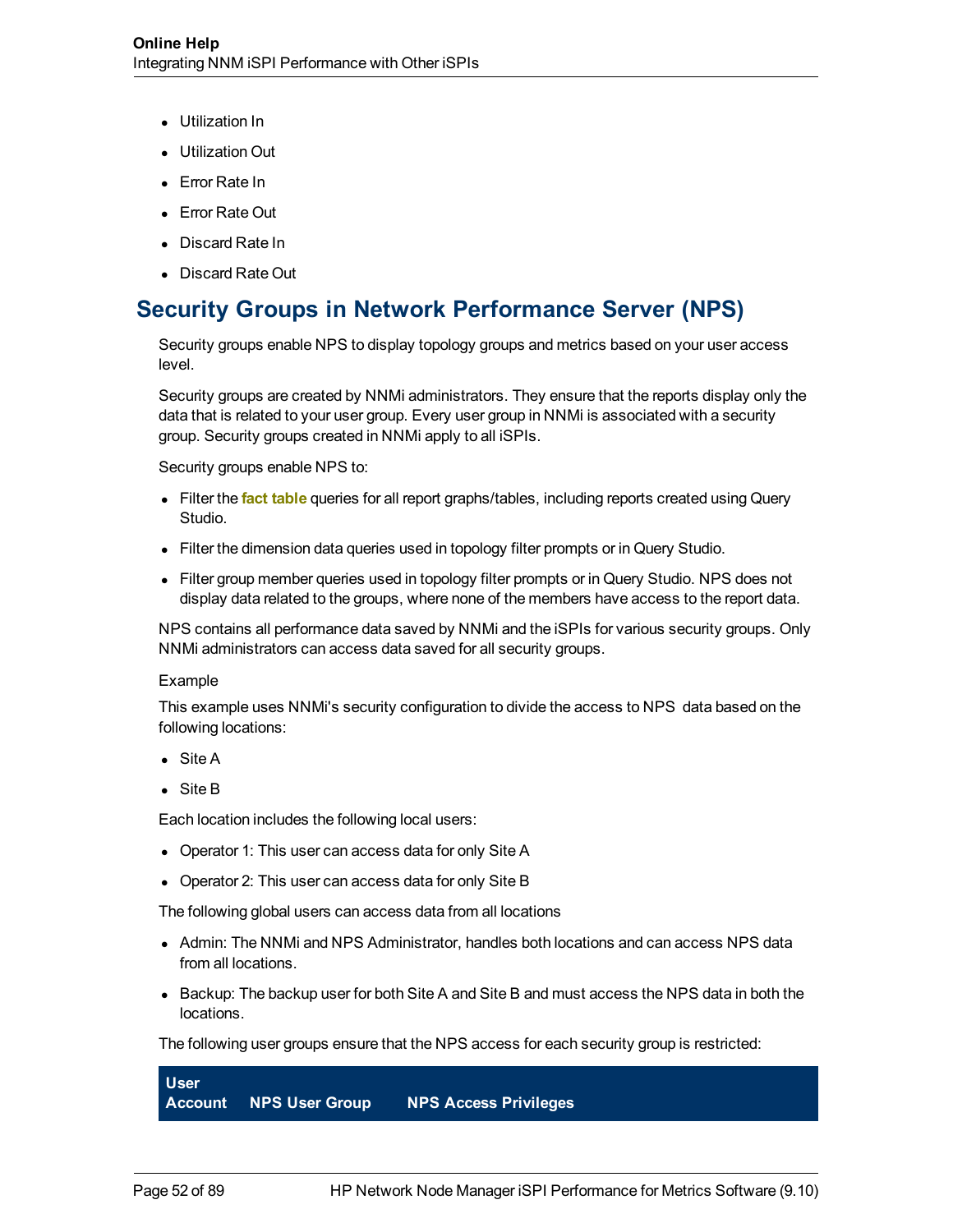| Admin         | NNMi and NPS<br>Administrator | Can access all NPS data irrespective of location<br>Can access all user group data in NPS |
|---------------|-------------------------------|-------------------------------------------------------------------------------------------|
|               |                               |                                                                                           |
|               |                               | Can add, modify, or delete NPS users and user groups<br>using NNMi console                |
|               |                               | Can access NPS using the ErsAdmin user account                                            |
|               |                               | Can access all report templates, schedule reports, and<br>define global report settings   |
| Backup        | Level 2 Operator              | Can generate reports for both Site A and Site B                                           |
| Operator      | Level 1 Operator              | Can generate reports for only Site A                                                      |
| Operator<br>2 | Level 1 Operator              | Can generate reports for only Site B                                                      |

Once the administrator (Admin in this example) creates these user groups in NNMi, NPS ensures that the access to NPS features and data are restricted based on the privileges defined for each user group.

For more information on user groups and configuring user groups, see *Configuring Security* in *HP Network Node Manager i Software Online Help: Help for Administrators*.

# **Custom Dashboard in NNM iSPI Performance for Metrics**

NNM iSPI Performance for Metrics enables you to create dashboards based on multiple reportlets from the same or different **extension pack**<sup>1</sup>s.

### Example

Let us consider a scenario, where you need to monitor the following:

- Hourly utilization of Interface A on Component X
- Average normal CPU utilization for Component X
- Number of days left for memory utilization to reach threshold

You can create a custom dashboard combining the following reportlets:

 $1$ Extension packs provide rules and definitions to generate reports from the data gathered from different sources. The default, ready-to-use extension pack available with the NPS—the Self Diagnostics extension pack—helps you view reports indicating the health and performance of different components and processes of the NPS.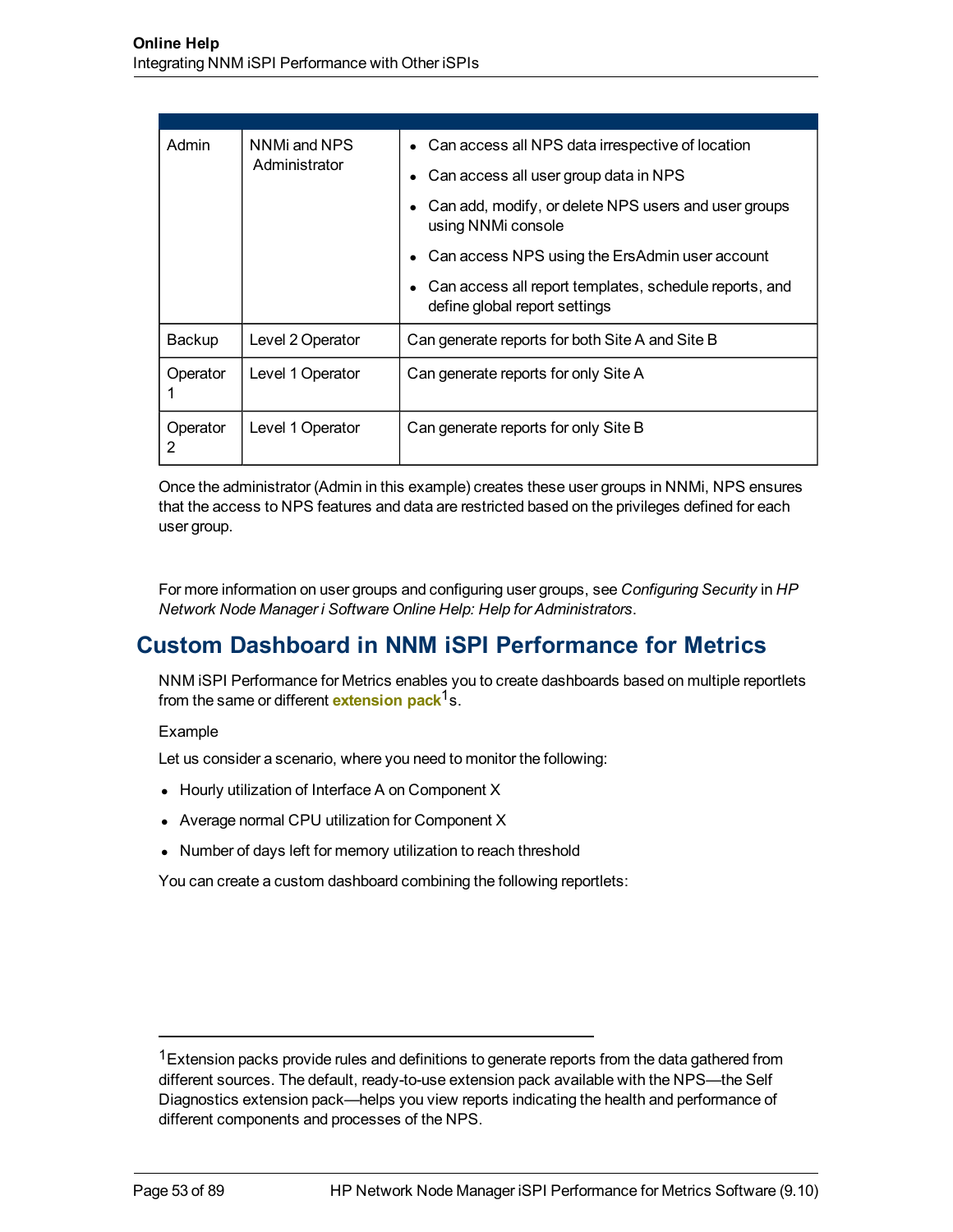- Interface Health Heat Chart Report for the metric Utilization (avg)
- Component Health Simple Chart Report for the following metrics: **Primary metric: Memory Utilization - Baseline Average (avg)** 
	- Secondary metric:CPU 5min Utilization Days to Threshold (min)

## **Creating Custom Dashboard Using HP NNM iSPI Performance for Metrics BI Server Portal**

To create a custom dashboard:

## **Step 1**

[Log](#page-14-0) [in](#page-14-0) [to](#page-14-0) [Network](#page-14-0) [Performance](#page-14-0) [Server](#page-14-0) [\(NPS\).](#page-14-0)

### **Step 2**

Copy bookmarks for the reportlets that you need to include in your dashboard

To copy the bookmarks for the reportlets that you need to include in your dashboard:

- 1. On the NPS Home Page, click **Dashboard Reportlets** tab.
- 2. Select an **extension pack**<sup>1</sup>. For example, iSPI Metrics > Interface Health > InterfaceMetrics
- 3. Select a reportlet. For example, Heat Chart reportlet
- 4. Click **Show Bookmark**.
- 5. Copy the bookmark and paste it in a text editor.

Repeat these steps for all the reportlets that you need to include in your dashboard.

## **Step 3**

Create the dashboard using BI Portal

To create the custom dashboard:

- 1. On the NPS Home Page, click **BI Server**tab.
- 2. Select **BI Portal**.
- 3. Select a location for your dashboard. For example, My Folders
- 4. Click **in** New Page.
- 5. In the Specify a name and description New page wizard form, specify the required information about the dashboard.

 $1$ Extension packs provide rules and definitions to generate reports from the data gathered from different sources. The default, ready-to-use extension pack available with the NPS—the Self Diagnostics extension pack—helps you view reports indicating the health and performance of different components and processes of the NPS.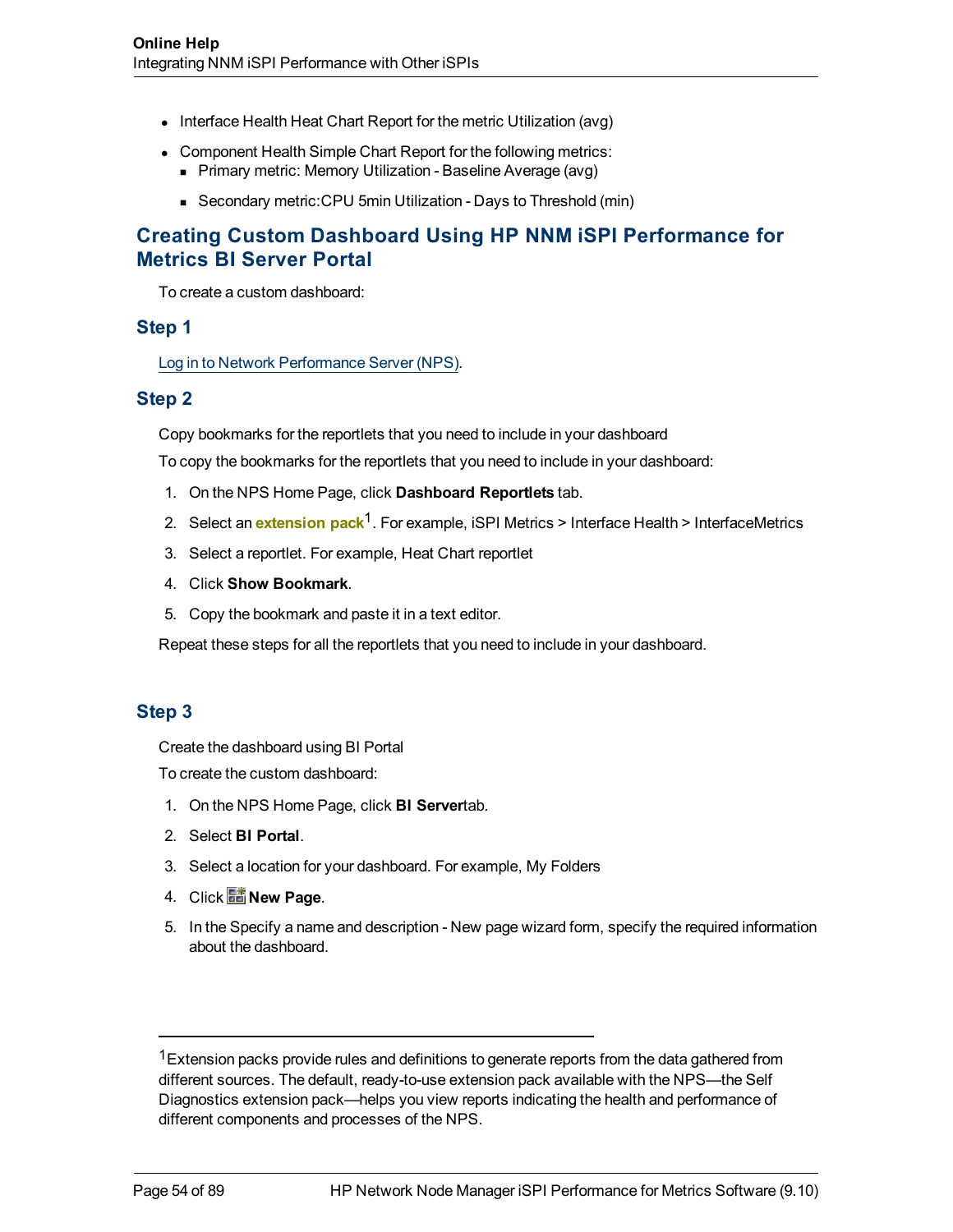| Hour / Day Filters                 | ∧ | Specify a name and description - New page wizard                           |
|------------------------------------|---|----------------------------------------------------------------------------|
| <b>Topology Filters</b>            |   | Specify a name and location for this entry. You can also specify a descrip |
| <b>BI</b> Server                   |   | Name:                                                                      |
| <b>BI Portal</b>                   |   | Utilization Dashboard - Interface A on Component X                         |
| <b>Public Folders</b>              |   | <b>Description:</b>                                                        |
| My Folders                         |   |                                                                            |
| Preferences                        |   |                                                                            |
| Query Studio (opens in new window) |   |                                                                            |
|                                    |   | <b>Screen tip:</b>                                                         |
|                                    |   |                                                                            |
|                                    |   | <b>Location:</b>                                                           |
|                                    |   | My Folders                                                                 |
|                                    |   | Select another location                                                    |
|                                    |   | Cancel<br>Finish<br>$<$ Back<br>Next                                       |
|                                    |   |                                                                            |
|                                    |   |                                                                            |
|                                    |   |                                                                            |
|                                    |   |                                                                            |
|                                    |   |                                                                            |
|                                    |   |                                                                            |
| $\,$<br>$\mathop{\rm III}$         |   |                                                                            |

- 6. In the Set columns and layout New page wizard form, specify the following:
	- <sup>n</sup> Number of columns you require in the dashboard
	- <sup>n</sup> Width of the columns. For a multi-column dashboards, the columns must be of same width.
- 7. In the Set columns and layout New page wizard form, click **Add...**
- 8. Select **Cognos Utility**.
- 9. In the Available entries column, select a utility. For example, to display multiple reportlets in the dashboard, select **HTML Viewer**.
- 10. Click **Add** to move the selected utilities in the Selected entries column.
- 11. Click **OK**.
- 12. Click **Next**.
- 13. In the Set page style New page wizard specify the title, style, and any instructions that you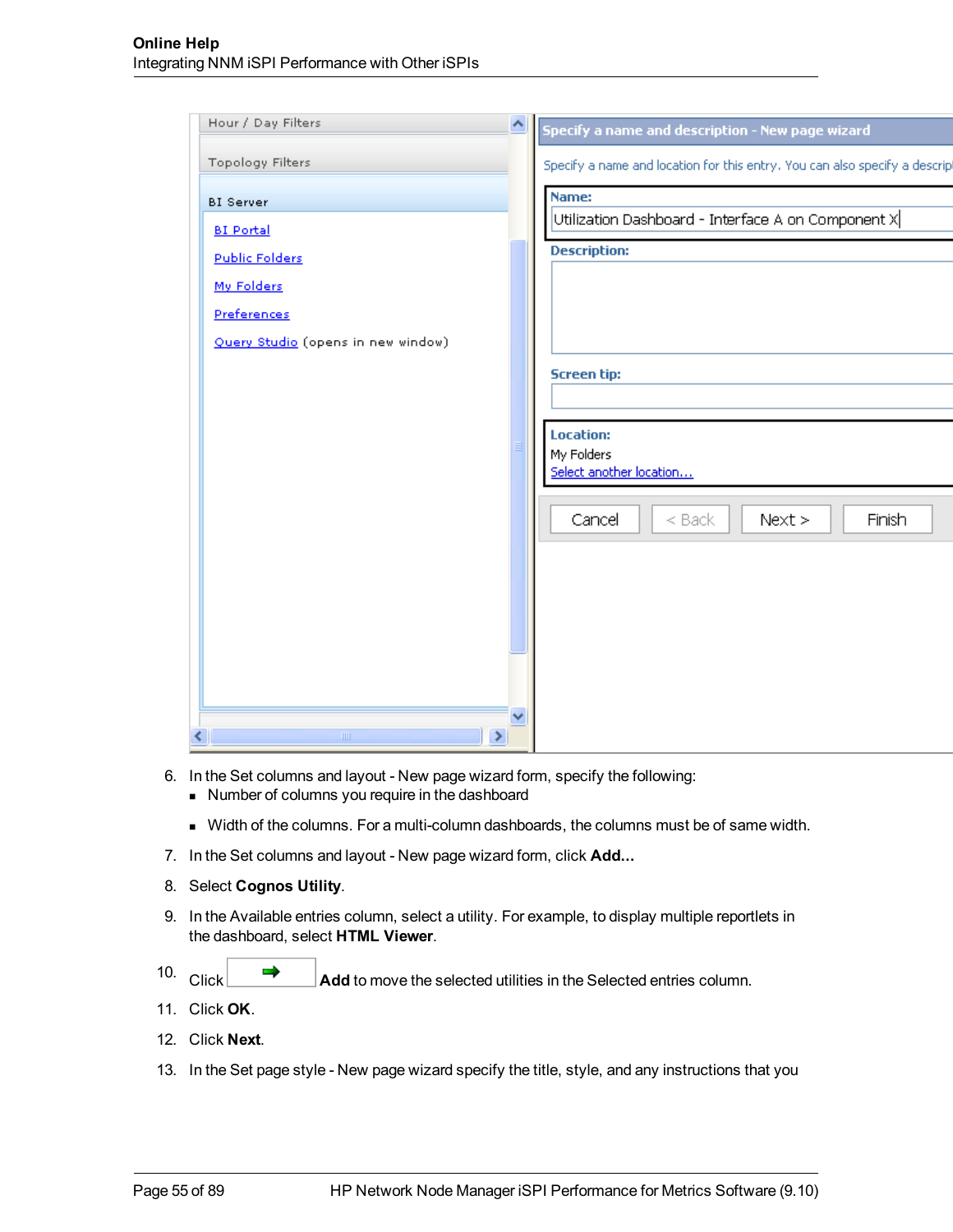want the dashboard to display.

Avoid selecting the following options:

- Hide title bars
- Hide Edit buttons on the title bar

You need the Edit button on the title bar to complete creating the dashboard.

| <b>BI</b> Server                   | Set page style - New page wizard                                                         |
|------------------------------------|------------------------------------------------------------------------------------------|
| <b>BI Portal</b>                   | Add a title and instructions which appear above the portlets on the pag                  |
| <b>Public Folders</b>              |                                                                                          |
| My Folders                         | <b>Title:</b>                                                                            |
| Preferences                        | Tahoma<br>$\vee$<br>Return to default >>                                                 |
| Query Studio (opens in new window) | Dashboard - Utilization of Interface A on                                                |
|                                    | Hide title on the page                                                                   |
|                                    | <b>Instructions:</b>                                                                     |
|                                    | Tahoma<br>$\checkmark$<br>Return to default >>                                           |
|                                    |                                                                                          |
|                                    |                                                                                          |
|                                    |                                                                                          |
|                                    | Hide instructions on the page                                                            |
|                                    | <b>Portlet Style</b>                                                                     |
|                                    | Hide borders                                                                             |
| Dashboard Reportlets               | Hide title bars<br>Avoid selecting any<br>options.<br>Hide Edit buttons on the title bar |
| Cross Launching                    |                                                                                          |
| ×<br>HH.                           | Cancel<br>$<$ Back<br>Finish<br>Next                                                     |

14. Click **Next**.

15. In the Select an action - New page wizard form, select the required options and click **Finish**.

The new dashboard opens in the Edit mode.

## **Step 4**

Edit the dashboard to display the selected reportlets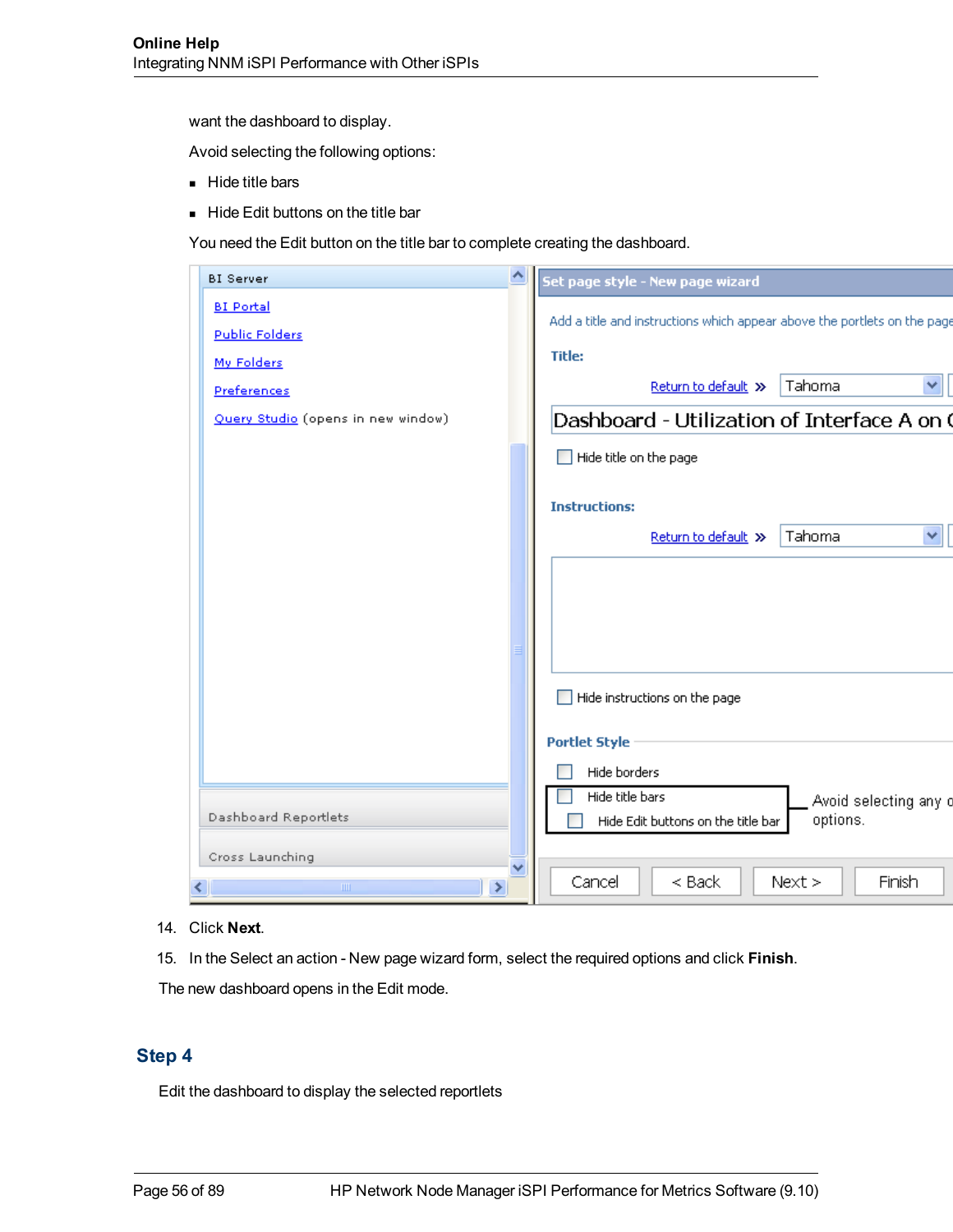To edit the dashboard:

- 1. Select any of the following tools:
	- $\blacksquare$   $\blacksquare$  **Edit** in the title bar
	- **Edit** in the Actions column
- 2. Specify the content for the dashboard using the reportlet bookmark. For example, if you selected HTML Viewer to view the dashboard reportlets, copy the bookmark you saved in the text editor and paste it in the HTML content field.
- 3. Specify the height for the panel where Cognos displays the reportlet.
- 4. Click **OK**.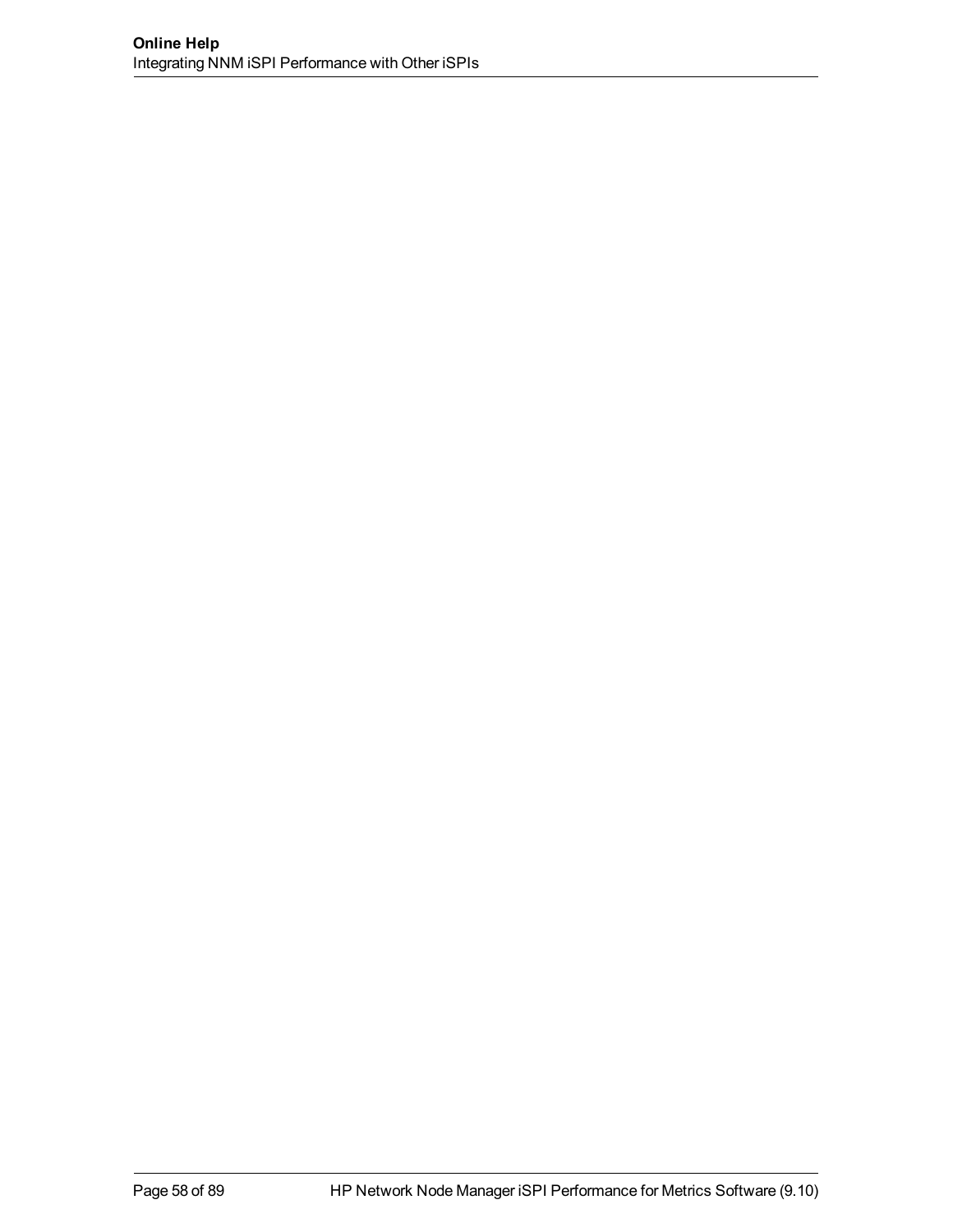# **Using Reports**

The NPS generates reports on operational metrics over a selected period of time. The content of these reports is defined in the core NPS reports, and is extended by installing additional NNM iSPIs such as the NNM iSPI Performance for Traffic or NNM iSPI Performance for QA.

Some of the tasks that you can perform using NPS are:

- View the operational performance of metrics over a period of time.
- Modify the default settings of a report to view additional attributes related to the monitored element.
- Customize dashboards with pre-defined reportlets.
- Customize the schedule and format for report delivery.
- Create customized reports using Query Studio.

Avoid using IBM Cognos 8 BI Report Studio to create or customize NNM iSPI Performance reports. HP does not provide support for reports made or customized using IBM Cognos 8 BI Report Studio

# <span id="page-58-0"></span>**Launching Reports**

You can launch reports created by the NPS or NNM iSPI products either from the NPS Home Page, the HP NNM iSPI Performance for Metrics BI Server Portal.

#### **To launch a report from the NPS Home Page:**

- 1. [Log](#page-14-0) [on](#page-14-0) [to](#page-14-0) [NPS](#page-14-0) [using](#page-14-0) [either](#page-14-0) [the](#page-14-0) [NNMi](#page-14-0) [console](#page-14-0) [or](#page-14-0) [the](#page-14-0) [NPS home](#page-14-0) [page](#page-14-0).
- 2. On the NPS Home Page, select **Reports** in the navigation panel.

NPS presents the default, ready-to-use Self Diagnostic extension pack (to generate reports on the performance of the NPS itself). Depending on the number of the NNM iSPI Performance products or extension packs available on the NPS system, you may see many other sets of reports.

- 3. Select a report type (for example, Chart Detail or Heat Chart).
- 4. [Modify](#page-59-0) [the](#page-59-0) [default](#page-59-0) [report](#page-59-0) [settings,](#page-59-0) [if](#page-59-0) [required](#page-59-0).
- **Tip**: On the NNMi Network Overview workspace, if you select a node, and then click **Actions > Reporting-Report Menu**, the Report Menu page presents reports created with the data collected from the selected node.

**Note:** If you want to navigate back to the NNMi console:

- In the NPS Home page navigation panel, click the **Cross Launching** tab.
- <sup>l</sup> Click **NNMi Links**.
- <sup>l</sup> Click **NNMi Console**.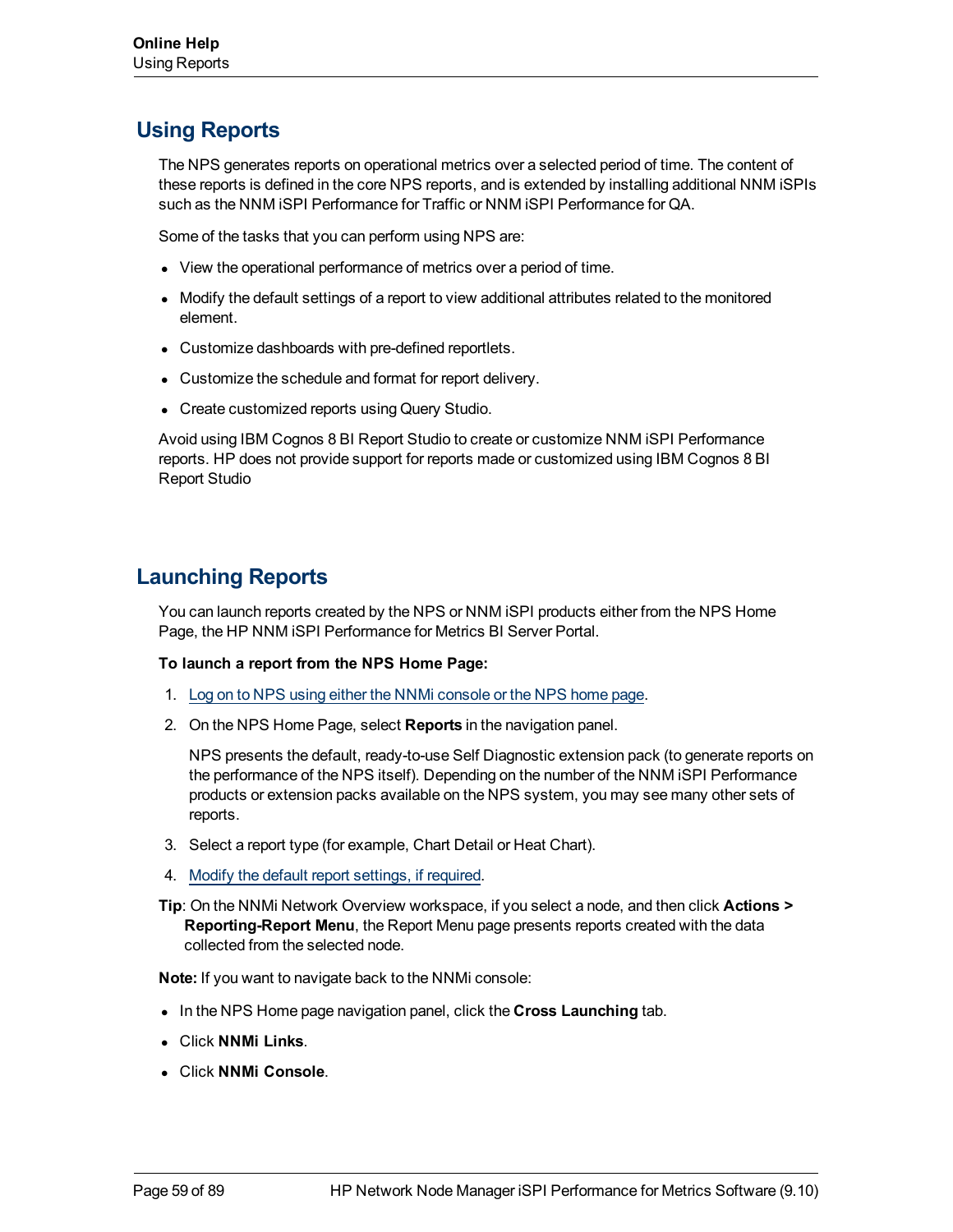The NNMi Console link enables you to go back to NNMi workspaces based on the topology objects currently selected in the NPS.

# **Launching Reportlets**

You can launch Reportlets created by the NPS or NNM iSPI products either from NPS home page (introduced by the NPS), or you can use the HP NNM iSPI Performance for Metrics BI Server Portal.

### **To launch a reportlet from the NPS home page:**

- 1. [Log](#page-14-0) [on](#page-14-0) [to](#page-14-0) [NPS](#page-14-0) [using](#page-14-0) [either](#page-14-0) [the](#page-14-0) [NNMi](#page-14-0) [console](#page-14-0) [or](#page-14-0) [the](#page-14-0) [NPS home](#page-14-0) [page](#page-14-0).
- 2. On the NPS Home Page, select **Dashboard Reportlets** in the navigation panel.

NPS presents the default, ready-to-use Self Diagnostic extension pack (to generate Reportlets on the performance of the NPS itself). Depending on the number of the NNM iSPI Performance products or extension packs available on the NPS system, you may see many other sets of reportlets.

- 3. Select a reportlet type (for example, Exceptions Pie Chart or Simple Bar and Line Chart).
- 4. [Modify](../../../../../Content/Report_Controls/PerfiSPI_DefSettings_Reportlets.htm) [the](../../../../../Content/Report_Controls/PerfiSPI_DefSettings_Reportlets.htm) [default](../../../../../Content/Report_Controls/PerfiSPI_DefSettings_Reportlets.htm) [reportlet](../../../../../Content/Report_Controls/PerfiSPI_DefSettings_Reportlets.htm) [settings,](../../../../../Content/Report_Controls/PerfiSPI_DefSettings_Reportlets.htm) [if](../../../../../Content/Report_Controls/PerfiSPI_DefSettings_Reportlets.htm) [required.](../../../../../Content/Report_Controls/PerfiSPI_DefSettings_Reportlets.htm)
- **Tip**: On the NNMi Network Overview workspace (available in Topology Maps workspace), if you select a node, and then click **Actions > Reporting-Report Menu**, the NPS home page presents Reportlets created with the data collected from the selected node.

# <span id="page-59-0"></span>**Change Default Settings**

NPS generates reports with a set of parameters, which are set when you launch a report from the NPS home page or the NNMi console. Every NPS report or reportlet is built with the following sets of parameters:

 $\bullet$  Time controls:  $1$ 

The time complished by the store the time range for the report of reportiet that you want to view. The stores<br>NPS database stores the data collected from different nodes over a period of time. By using the **choftep∂rouptams!**so select the display grain of a report or reportlet. When a report or reportlet is  $1$ The time controls help you set the time range for the report or reportlet that you want to view. The time controls parameters, you can view a report or reportlet created for the range of time of your rendered, the time range is always shown in the Filter Summary section at the top of the report or reportlet.

<sup>2</sup> The topology filters enable you to create a report that is filtered, or constrained in scope, by specific topology attributes. By default, when you launch a report or reportlet for the first time from the NPS Home Page, NPS generates the report or reportlet that is not filtered. However, you can select a specific node or a set of nodes from the NNMi console (from the Topology Maps workspace), and then launch the NPS Home Page to view reports or reportlets only on the selected nodes. The topology filters extend this capability by offering a range of filters on the NPS home page, which help you select the data to be included or excluded prior to viewing the report. When a report or reportlet is rendered, the selected filters are always shown in the Filter Summary section at the top of the report or reportlet.

 $3$  Reports and reportlets display graphical and statistical representation of different operational characteristics of the managed network. These characteristics are represented with metrics; parameters that indicate the health and operational performance of the network. While every report and reportlet opens with the default metric set, the Report Options Panel helps you generate the report or reportlet with the metrics of your choice.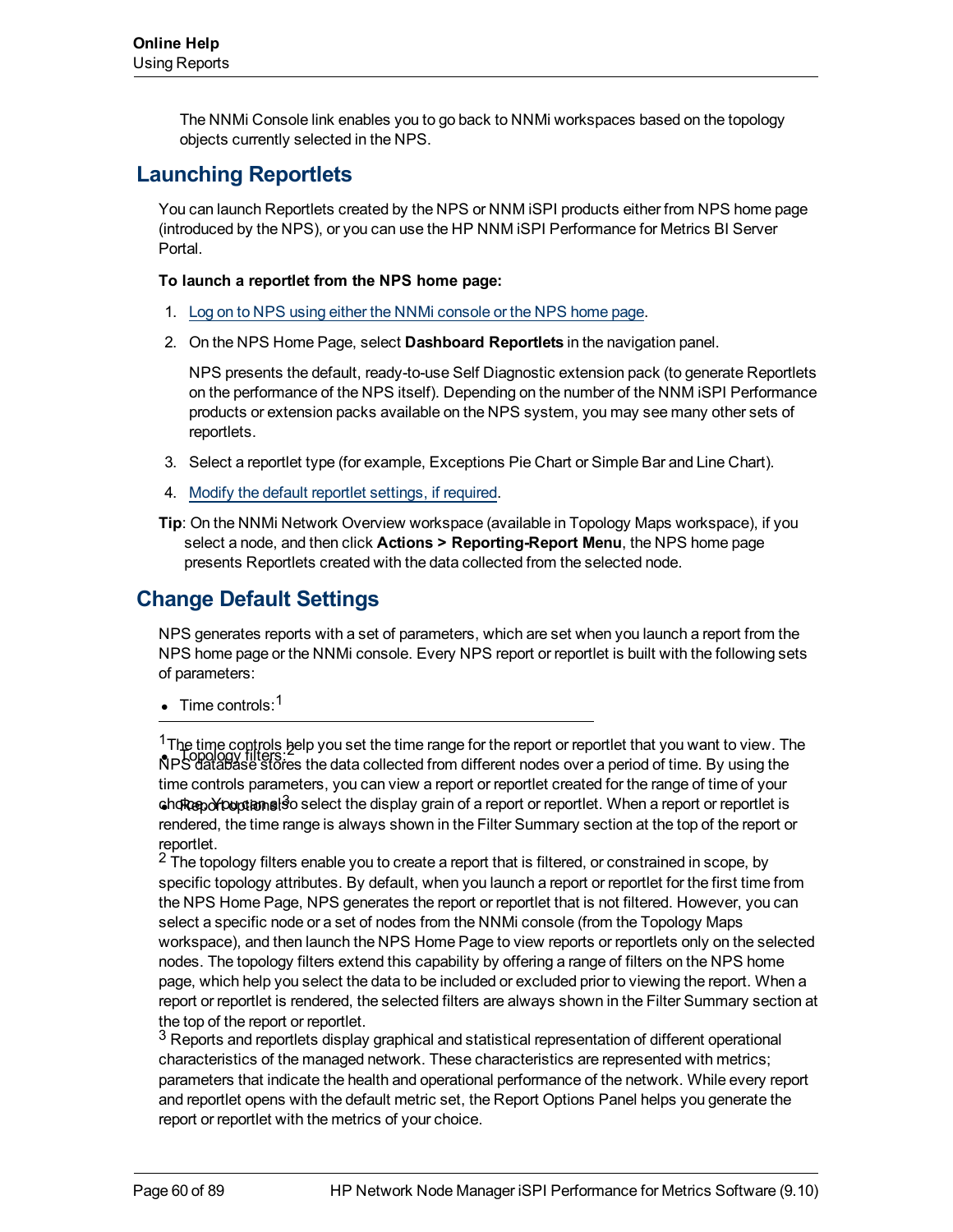# <span id="page-60-0"></span>**Change Time Controls**

When you launch a report from the Network Performance Server (NPS) Home Page, the report shows the data collected over the selected time range; relative to the most recent data sample.

To change time controls:

- 1. [Log](#page-14-0) [on](#page-14-0) [to](#page-14-0) [NPS](#page-14-0) [using](#page-14-0) [either](#page-14-0) [the](#page-14-0) [NNMi](#page-14-0) [console](#page-14-0) [or](#page-14-0) [the](#page-14-0) [NPS home](#page-14-0) [page](#page-14-0)
- 2. In the navigation panel, click **Reports** tab, select the extension pack, and select the report that you want to view.

To modify the time controls for one of the most used reports, click **My reports**. For information about how to save a report into My Folders location, see [Saving](../../../../../Content/Report_Controls/PerfiSPI_RepoView_MyFolder.htm) [a](../../../../../Content/Report_Controls/PerfiSPI_RepoView_MyFolder.htm) [Report](../../../../../Content/Report_Controls/PerfiSPI_RepoView_MyFolder.htm) [into](../../../../../Content/Report_Controls/PerfiSPI_RepoView_MyFolder.htm) [My](../../../../../Content/Report_Controls/PerfiSPI_RepoView_MyFolder.htm) [Folder.](../../../../../Content/Report_Controls/PerfiSPI_RepoView_MyFolder.htm)

- 3. On the navigation panel, click the **Time Control** tab.
- 4. You can change the following parameters:

| <b>Time Control</b>   | <b>Function</b>                                                                                   |  |  |  |
|-----------------------|---------------------------------------------------------------------------------------------------|--|--|--|
| <b>Relative Start</b> | Sets the start date for the reports based on the available data                                   |  |  |  |
| ⊞▼                    | Changes the Start Date or Time for the Report                                                     |  |  |  |
| Time Range            | Changes the time range for the report                                                             |  |  |  |
| Display Grain         | Changes the display grain for the report                                                          |  |  |  |
| Auto Refresh          | Refreshes report data automatically                                                               |  |  |  |
| Time Zone             | Enables you to select a preferred time zone                                                       |  |  |  |
| Hour of Day           | Enables you to:                                                                                   |  |  |  |
|                       | ■ Select the appropriate hour of the day from the list.                                           |  |  |  |
|                       | • For multiple selections, select the appropriate hour from the list, and then hold down<br>hour. |  |  |  |
| Day of week           | Enables you to:                                                                                   |  |  |  |
|                       | • Select the appropriate day of the week from the list.                                           |  |  |  |
|                       | • For multiple selection, select the appropriate day from the list, and then hold down C          |  |  |  |
| Select All            | Enables you to select the available values from the list.                                         |  |  |  |
| Deselect All          | Enables you to deselect the available values from the list.                                       |  |  |  |
|                       |                                                                                                   |  |  |  |

- 5. Perform one of the following steps:
	- <sup>n</sup> On the Re[port Options panel, click **Submit**
	- <sup>n</sup> On the report, **Confirm Selection**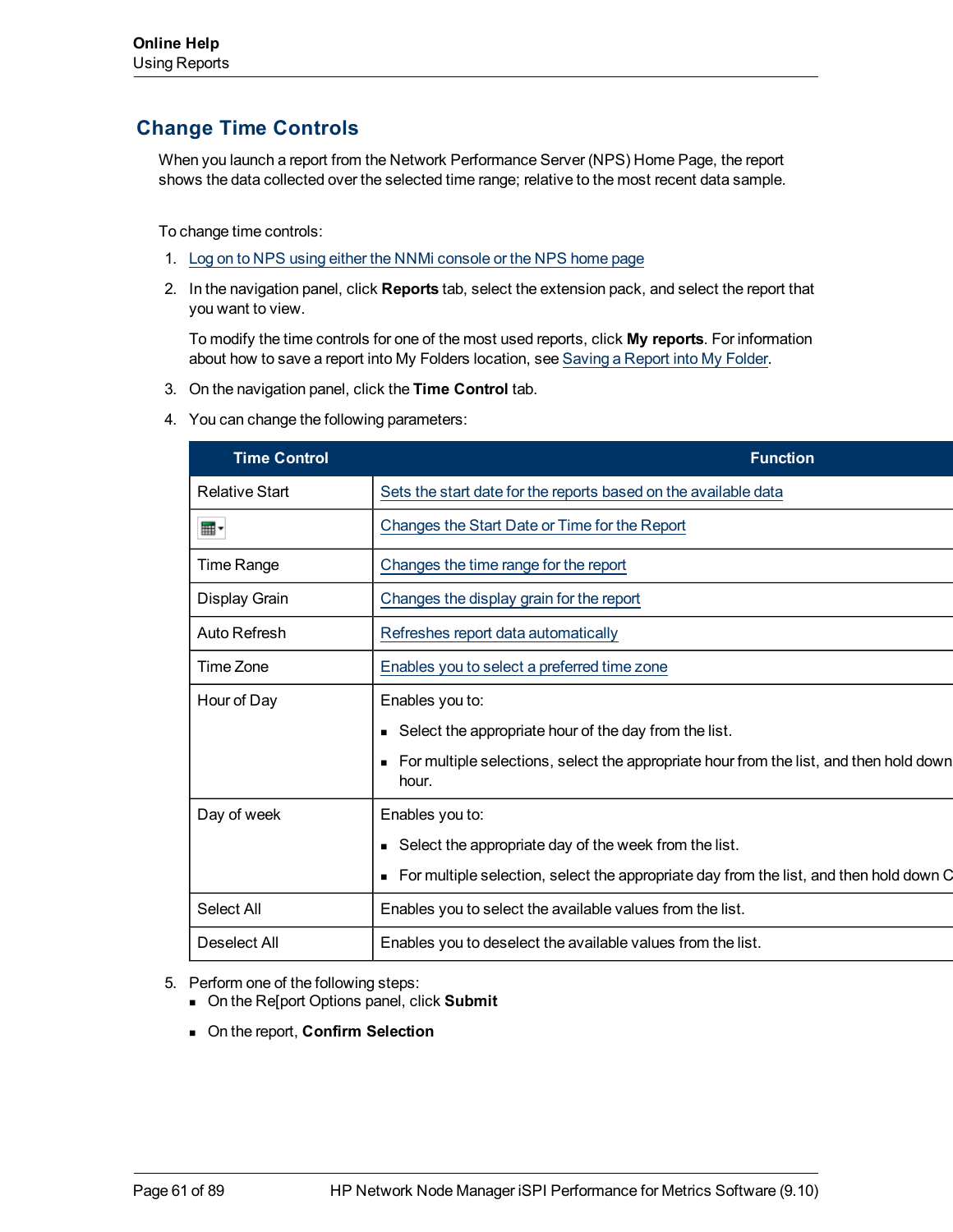If you are viewing the Time Control pane while launching the report from within BI Server Connection, you may see additional navigation buttons at the bottom of the screen. These additional buttons enable you to move forward to the Topology Filters screen.

| <b>Button</b> | <b>Function</b>                                                                                                              |
|---------------|------------------------------------------------------------------------------------------------------------------------------|
| Cancel        | Click to cancel the report generation                                                                                        |
| <b>Back</b>   | Click to go back to the previous page of the report generation; if you are in the first<br>page the option will be disabled. |
| <b>Next</b>   | Click to move to the next page of the report generation                                                                      |
| Finish        | Click to display the report for the selected filter.                                                                         |

## <span id="page-61-0"></span>**Time Ranges with Default Display Grains**

When you set a time range for a report, a predefined display grain is applied to the report. The following table shows the mapping between the time ranges with the default display grains.

| <b>Time Range</b> | <b>Display Grain</b>                            |
|-------------------|-------------------------------------------------|
| 31 Days           | 1 Day                                           |
| 7 Days            | 1 Day                                           |
| 24 Hours          | 1 Hour                                          |
| 12 Hours          | 1/2 Hour                                        |
| 2 Hours           | 5 Minutes                                       |
| 1 Hour            | 5 Minutes                                       |
| 30 Minutes        | 1 Minute                                        |
| 15 Minutes        | 1 Minute                                        |
| 5 Minutes         | As Polled                                       |
| 1 Minute          | As Polled                                       |
| <b>Until Now</b>  | Adjusted appropriately based on Start Date/Time |

Your choice of display grain defines the data source for the reports.

The following three types of data sources exist within NPS:

- Internal Summary tables (data for up to 70 days)
- $\bullet$  Internal Live tables (data for up to 1 day)
- Archive tables (data for up to 'N' days as set by the Configuration Utility)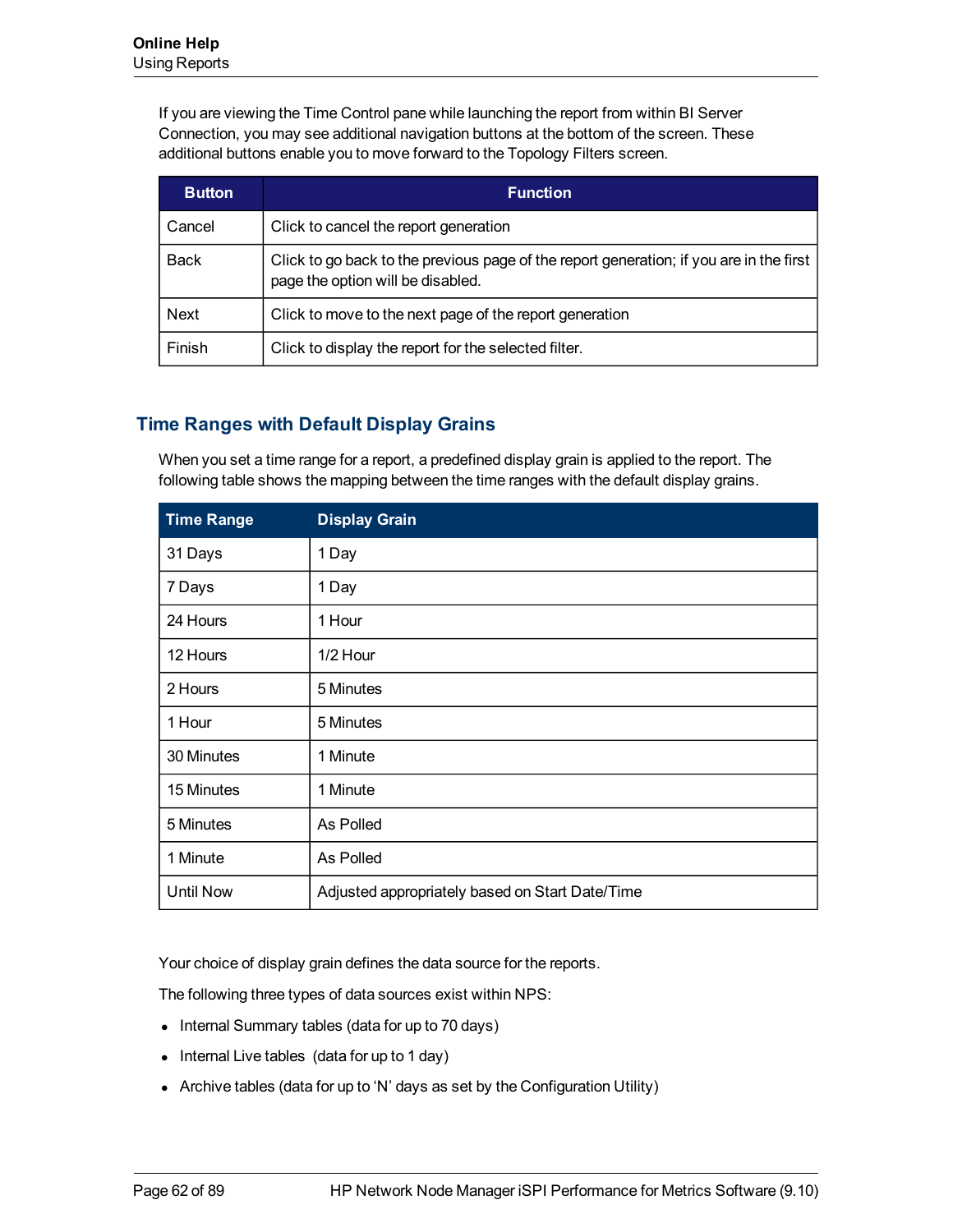Using a display grain of 1 hour or above ensures your reports will source their data from the Internal Summary tables. Using a display grain of less than 1 hour, combined with a Start Date/Time within the last day, will result in the Live tables being used. Using a display grain of less than 1 hour, combined with a Start Date Time prior to the last day, will force the NPS to use the Archive tables to fulfil the query. In this last case, a warning message informs you that the report might be relatively slower, as it must perform more expensive and time-consuming database query to retrieve the data.

### **Related Topics**

[Time](#page-61-0) [Ranges](#page-61-0) [with](#page-61-0) [Default](#page-61-0) [Display](#page-61-0) [Grains](#page-61-0)

[Changing](#page-59-0) [Default](#page-59-0) [Settings](#page-59-0)

## **Special Scenarios**

- <sup>l</sup> *Start Date/Time and Time Range extend beyond the available data:* The Start Date and Time automatically shift to allow the requested Time Range to be selected from the available data set.
- **Start Date/Time requested is prior to the oldest data: If you request a Start Date/Time that is** prior to the oldest data in the NPS, the Start Date and Time shift to coincide with the oldest data available. The Time Controls section notifies you of this after you make the selection.
- **Start Date/Time is not on the boundary of the display grain: Graphs and charts always show** data grouped into sample sets—the sample size is defined by the display grain<sup>1</sup>. If the Start Date/Time is not on the boundary of a display grain-sized sample, results can look unusual. The NPS always attempts to round down the Start Date/Time to the beginning of the nearest display grain-sized sample.

For example: a Start Time of 12.15 am and a Time Range of 1 Day will have a default Time Grain of 1 Hour—resulting in 24 samples. However, the samples for the hour representing 12.00 will only have data from 45 minutes and will appear unusually low. To correct this, the Time Control will move the Start Date/Time back to begin at 12.00 am automatically.

### **Related Topics**

[Changing](#page-60-0) [Time](#page-60-0) [Controls](#page-60-0)

[Time](#page-61-0) [Ranges](#page-61-0) [with](#page-61-0) [Default](#page-61-0) [Display](#page-61-0) [Grains](#page-61-0)

## **Changing the Default Date/Time for Reports**

To change the default date and time for reports:

- 1. [Log](#page-14-0) [on](#page-14-0) [to](#page-14-0) [NPS](#page-14-0) [using](#page-14-0) [either](#page-14-0) [the](#page-14-0) [NNMi](#page-14-0) [console](#page-14-0) [or](#page-14-0) [the](#page-14-0) [NPS home](#page-14-0) [page](#page-14-0).
- 2. In the navigation panel, click **Reports** and select the report that you want to view.

<sup>&</sup>lt;sup>1</sup>The display grain defines how samples of data are grouped across the time range. For example, a one hour chart with a display grain of five minutes displays 12 samples of data.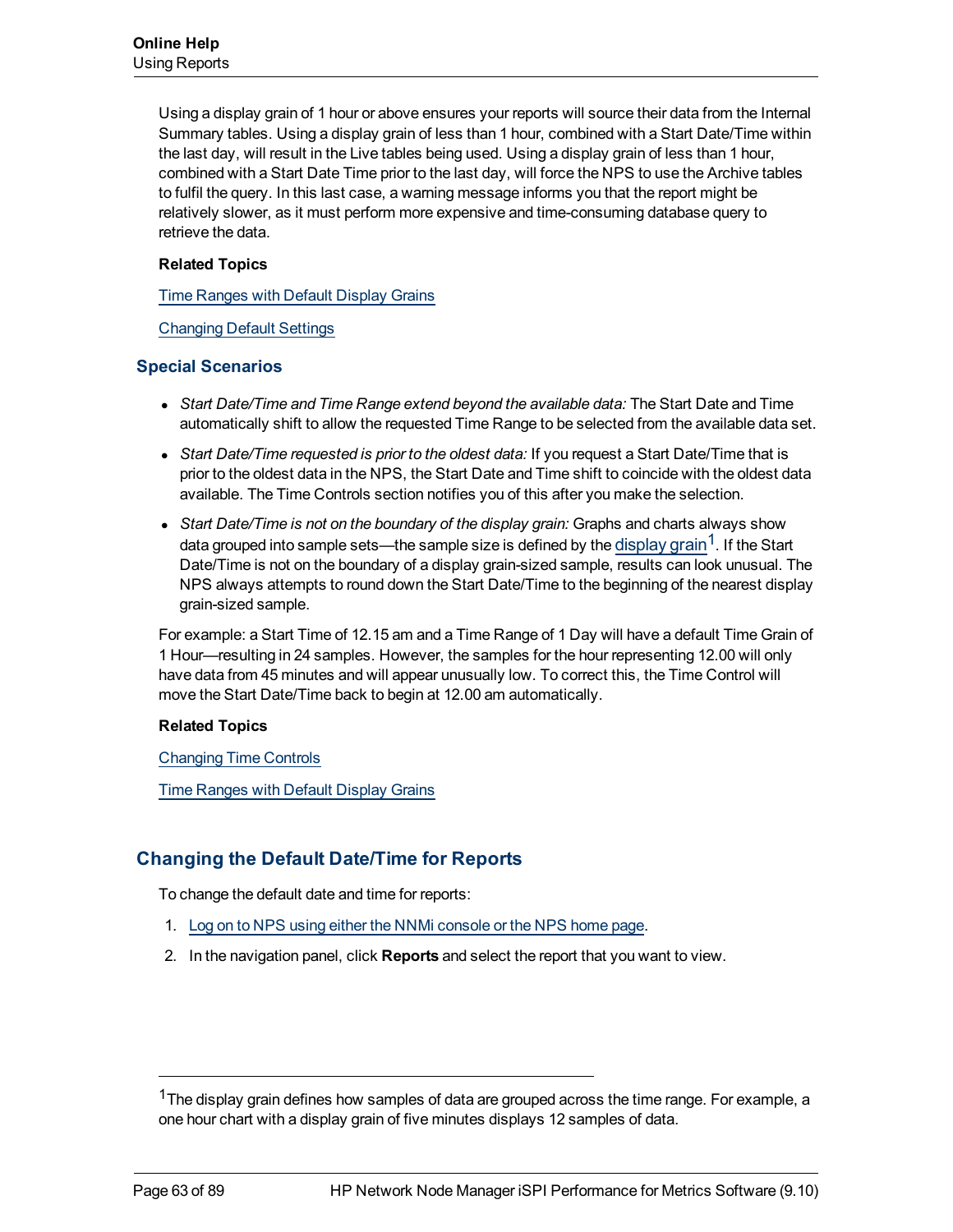To modify the topology filters for one of the most used reports, select a report from the **My Folders** location. For more information on how to save a report into My Folders location, see [Saving](../../../../../Content/Report_Controls/PerfiSPI_RepoView_MyFolder.htm) [a](../../../../../Content/Report_Controls/PerfiSPI_RepoView_MyFolder.htm) [Report](../../../../../Content/Report_Controls/PerfiSPI_RepoView_MyFolder.htm) [into](../../../../../Content/Report_Controls/PerfiSPI_RepoView_MyFolder.htm) [My](../../../../../Content/Report_Controls/PerfiSPI_RepoView_MyFolder.htm) [Folder.](../../../../../Content/Report_Controls/PerfiSPI_RepoView_MyFolder.htm)

- 3. In the navigation panel, click **Hour / Day Filters**.
- 4. Select the following:
	- In the Hour of Day list, select a default time for the reports.
	- In the Day of Week list, select a default date for the reports.
- 5. Click **Submit**.

Click **Reset** to cancel the selection.

## <span id="page-63-0"></span>**Selecting Relative Start for Your Report**

The Start Date/Time defines the point of origin of the report. The report shows the data collected from the time and date specified in the Start Date/Time field.

To set relative start for your report:

- 1. [Log](#page-14-0) [on](#page-14-0) [to](#page-14-0) [NPS](#page-14-0) [using](#page-14-0) [either](#page-14-0) [the](#page-14-0) [NNMi](#page-14-0) [console](#page-14-0) [or](#page-14-0) [the](#page-14-0) [NPS home](#page-14-0) [page](#page-14-0).
- 2. In the navigation panel, click **Reports** and select the report that you want to view.
- 3. In the navigation panel, select **Time Control**.
- 4. In the Relative Start field, select **Yes**. By default, relative start is set to Yes.
- 5. In the Last field, select a time range for the report. For example, if you want to generate a report based on last 31 days data, select 31 days in the Last field.
- 6. Select a different [time](#page-61-0) [grain](#page-61-0) if required.
- 7. Click **Submit**.

If you request a time range that is relative to the most recent sample of data, the NNM iSPI Performance moves the Start Date/Time appropriately. In some cases, especially with a very recent installation, this may result in a Start Date/Time that appears to be older than the start of the first data collection interval.

## <span id="page-63-1"></span>**Automatically Refreshing the Report Data**

The report gets automatically refreshed with the fresh data samples if you select the auto refresh rate with a relative start date and time.

For example, if you have selected Last 1 Hour as the Time Range, and 1 Minute in the Auto Refresh field, the report displays the data samples collected in past one hour and refreshes this data every minute. As a result,if you generated the report at 12 pm, the report shows data from 11 am to 12 pm, and refreshes the report data at 12.01 pm.

To automatically refresh the report data:

- 1. [Log](#page-14-0) [on](#page-14-0) [to](#page-14-0) [NPS](#page-14-0) [using](#page-14-0) [either](#page-14-0) [the](#page-14-0) [NNMi](#page-14-0) [console](#page-14-0) [or](#page-14-0) [the](#page-14-0) [NPS home](#page-14-0) [page](#page-14-0).
- 2. In the navigation panel, click **Reports** and select the report that you want to view.
- 3. In the navigation panel, select **Time Control**.
- 4. In the Relative Start field, select **Yes**. By default, relative start is set to Yes.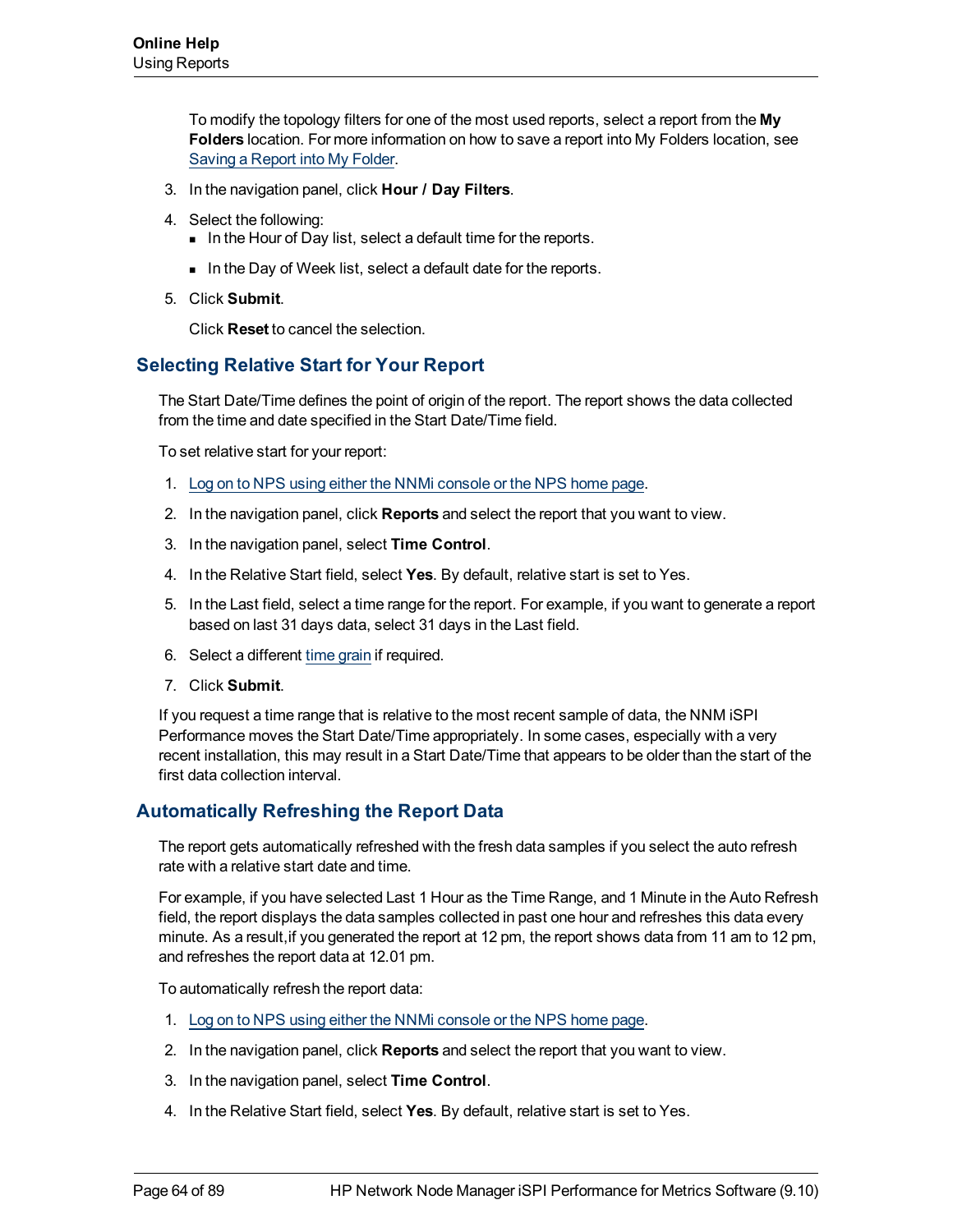5. Select the check box **Auto Refresh**.

By default, auto refresh is set to No.

6. Click **Submit**

## <span id="page-64-0"></span>**Change the Start Date or Time for the Report**

The Start Date/Time defines the point of origin of the report. The report shows the data collected from the time and date specified in the Time Control section.

To change the start date or time for a report:

- 1. [Log](#page-14-0) [on](#page-14-0) [to](#page-14-0) [NPS](#page-14-0) [using](#page-14-0) [either](#page-14-0) [the](#page-14-0) [NNMi](#page-14-0) [console](#page-14-0) [or](#page-14-0) [the](#page-14-0) [NPS home](#page-14-0) [page](#page-14-0)
- 2. In the navigation panel, click **Reports** and select the report that you want to view.
- 3. In the navigation panel, select **Time Control**.
- 4. In the Relative Start field, select **No**.
- 5. In the Start Date/Time section, click on the **Date** box, and select the appropriate date.
- 6. In the Start Date/Time section, click on the **Time** box, and select the appropriate time.
- 7. Click **Submit**

.

NNM iSPI Performance adjusts the Start Date/Time automatically under the following circumstances:

- **Start Date/Time and Time Range extend beyond the available data:**<sup>1</sup>
- Start Date/Time requested is prior to the oldest data:  $2$
- **Start Date/Time is not on the boundary of the Time Grain:**  $^{3}$

<sup>1</sup> The NNM iSPI Performance moves back the Start Date/Time and selects the requested *Time Range* from the currently available data set.

<sup>&</sup>lt;sup>2</sup> If you request for a Start Date/Time that is prior to the oldest data in the system, the NNM iSPI Performance advances the Start Date/Time to coincide with the oldest data available.

The Time Control advises you of this when your data set begins.

 $3$  NNM iSPI Performance reports always show data grouped into sample sets. The sample size is defined by the Time Grain. If the Start Date/Time is not on the boundary of a Time Grain sized sample, results can look unusual when displayed. To prevent this, the Time Control always attempts to round down the Start Date/Time to the beginning of the nearest Time Grain sized sample.

For example, a Start Time of 12.15 am and an Interval of 24 Hours will have a default Time Grain of 1 Hour; resulting in 24 samples. However, the samples for the hour representing 12.00 will only have data from 45 minutes and will appear unusually low. To correct this, the Time Control will move the Start Date/Time back to begin at 12.00 am automatically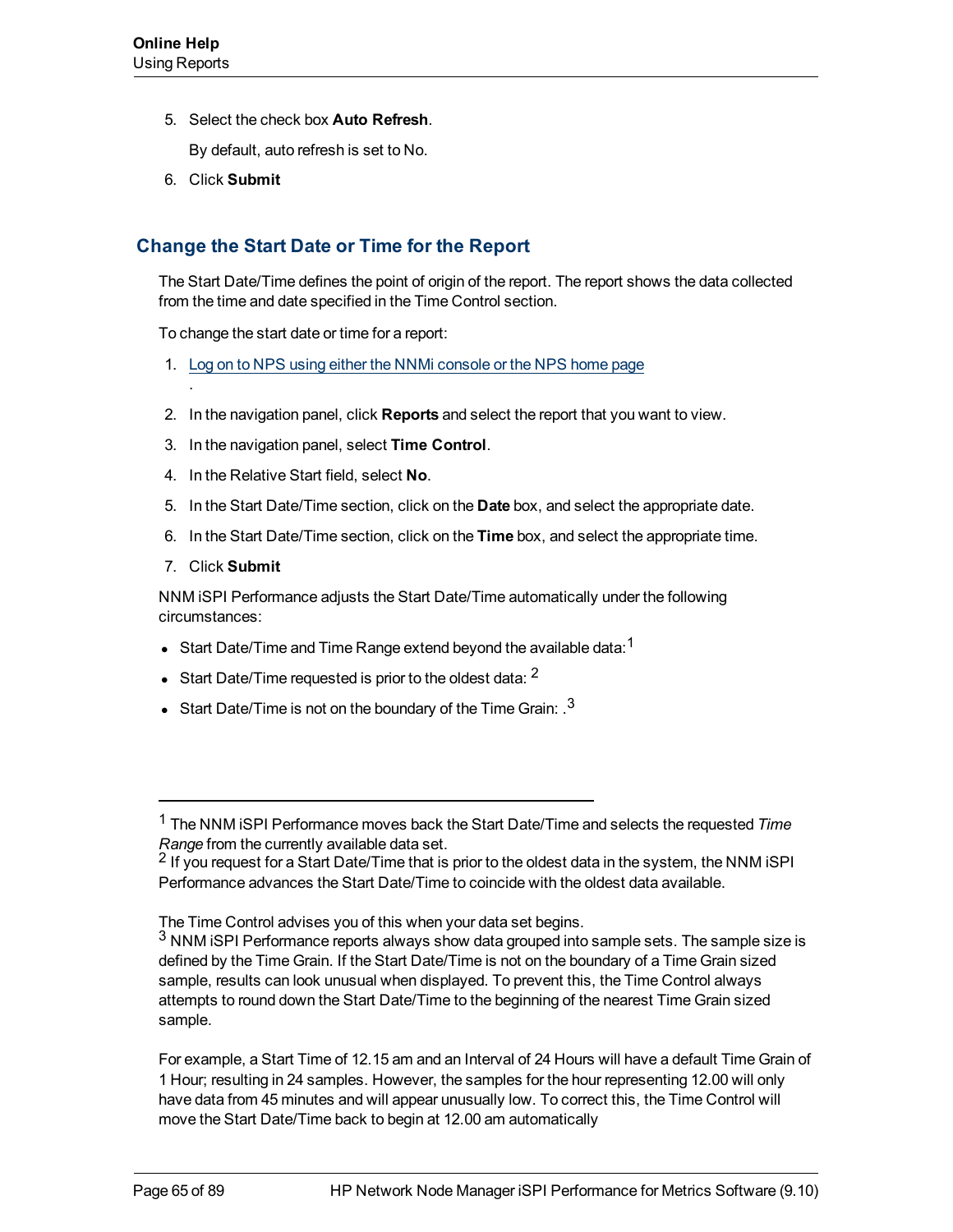.

## **Change the End Date or Time for the Report**

The End Date/Time defines the endpoint for the displayed data. The report shows the data collected from the start time till the date specified in the Time Control tab.

To change the end date or time for a report:

- 1. [Log](#page-14-0) [on](#page-14-0) [to](#page-14-0) [NPS](#page-14-0) [using](#page-14-0) [either](#page-14-0) [the](#page-14-0) [NNMi](#page-14-0) [console](#page-14-0) [or](#page-14-0) [the](#page-14-0) [NPS home](#page-14-0) [page](#page-14-0)
- 2. In the navigation panel, click **Reports** and select the report that you want to view.
- 3. In the navigation panel, select **Time Control**.
- 4. In the Relative Start field, select **No**.
- 5. In the End Date/Time section, click on the **Date** box, and select the appropriate date.
- 6. In the End Date/Time section, click on the **Time** box, and select the appropriate time.
- 7. Click **Submit** to generate the report for the time range ending on the date and time specified in the End Date/Time.

NNM iSPI Performance adjusts the Start Date/Time automatically under the following circumstances:

- End Date/Time and Time Range extend beyond the available data:  $1$
- $\bullet$  Time Range requested is prior to the oldest data:  $^2$

## <span id="page-65-0"></span>**Changing the Display Grain for the Report**

The Time Grain defines how samples of data are grouped across the Time Range.

A 1 Hour chart with a Time Grain of 5 Minutes displays 12 samples of data. Adjusting the Time Range automatically sets the Time Grain to a [default](#page-61-0) [value.](#page-61-0) However, you can adjust the Time Grain manually using the navigation panel in NPS Home Page.

To avoid partial samples of data being grouped together, NNM iSPI Performance adjusts the Start Date/Time value to the boundary of the default Time Range.

To change the default time grain for the reports:

- 1. [Log](#page-14-0) [on](#page-14-0) [to](#page-14-0) [NPS](#page-14-0) [using](#page-14-0) [either](#page-14-0) [the](#page-14-0) [NNMi](#page-14-0) [console](#page-14-0) [or](#page-14-0) [the](#page-14-0) [NPS home](#page-14-0) [page](#page-14-0)
- 2. In the navigation panel, click **Reports** and select the report that you want to view.
- 3. In the navigation panel, select **Time Control**.

The Time Control advises you of this when your data set begins.

.

<sup>1</sup> The NNM iSPI Performance moves back the End Date/Time and selects the requested *Time Range* from the currently available data set.

<sup>&</sup>lt;sup>2</sup> If you request for a time range (time between the Start Date/Time and End Date/Time) that is prior to the oldest data in the system, the NNM iSPI Performance advances the Start Date/Time and End Date/Time to coincide with the oldest data available.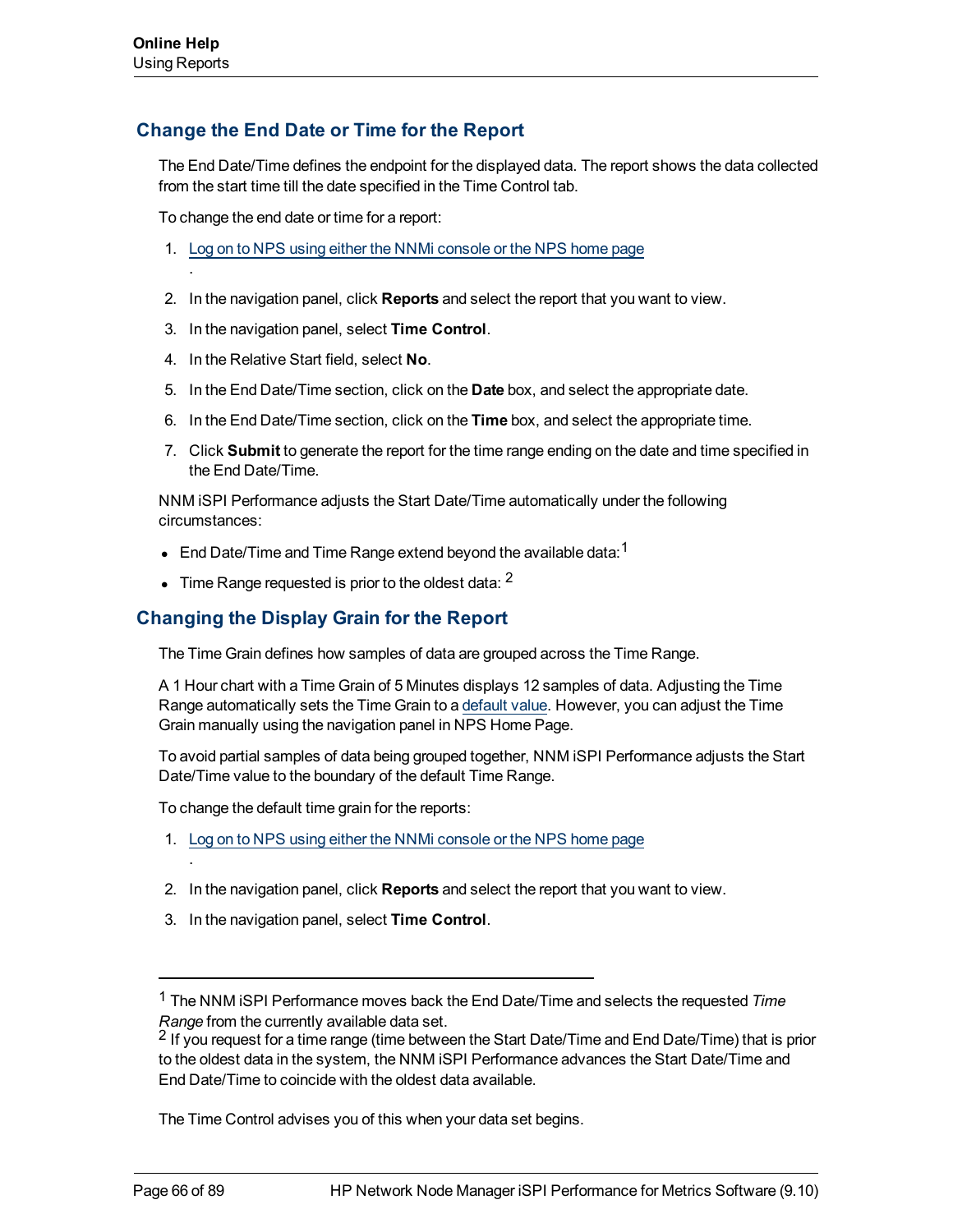- 4. In the Grain section, select a time grain for your report.
- 5. Click **Submit**

Your selection of Time Grain defines the data source for the reports. NNM iSPI Performance uses the following types of data source:

- Internal Aggregate tables<sup>1</sup>
- $\bullet$  Internal Live tables<sup>2</sup>
- Archive tables

## <span id="page-66-0"></span>**Changing the Default Time Zone for the Report**

By default the reports are generated based on the NPS server's time zone. You can select a different time zone while viewing or scheduling a report in the Time Zone field.

The NNM iSPI Performance uses the selected time zone to generate all subsequent reports.

The selected time zone overrides the time zone preferences associated to your user account. However, if you set the time zone back to the default value, NNM iSPI Performance uses any of the following time zones:

- The time zone set in your user account preferences. This overrides the NPS server time zone. Follow any of these methods to change your default time zone:
	- **Dubit [Using](../../../../../Content/Report_Controls/PerfiSPI_NPSTimeZone.htm) [the](../../../../../Content/Report_Controls/PerfiSPI_NPSTimeZone.htm) [Time](../../../../../Content/Report_Controls/PerfiSPI_NPSTimeZone.htm) [Control](../../../../../Content/Report_Controls/PerfiSPI_NPSTimeZone.htm) [tab](../../../../../Content/Report_Controls/PerfiSPI_NPSTimeZone.htm) [in](../../../../../Content/Report_Controls/PerfiSPI_NPSTimeZone.htm) [NPS Home](../../../../../Content/Report_Controls/PerfiSPI_NPSTimeZone.htm) [Page](../../../../../Content/Report_Controls/PerfiSPI_NPSTimeZone.htm)**
	- **Diang [the](../../../../../Content/Report_Controls/PerfiSPI_Chng_Acc_Sett.htm) [BI Server](../../../../../Content/Report_Controls/PerfiSPI_Chng_Acc_Sett.htm) [Portal](../../../../../Content/Report_Controls/PerfiSPI_Chng_Acc_Sett.htm) [Preferences](../../../../../Content/Report_Controls/PerfiSPI_Chng_Acc_Sett.htm) [page](../../../../../Content/Report_Controls/PerfiSPI_Chng_Acc_Sett.htm). You must have the administrative privileges to** NPS
- The time zone used by the NPS server. If the you have not set any preference for time zone in your user account, NNM iSPI Performance uses this option.

The Filter Summary (depicted by  $\widehat{V}$  icon) of each report displays the selected time zone unless the effective time zone is the default NPS server time zone, known as "Server Time".

**Tip:** Select the default time zone, in case you generate reports in a large scale environment. Selecting a different time zone than the "Server Time" (NPS server time zone) requires NPS to convert the time stamps for the selected time zone while generating the report. This may consume a lot of time if you have large volume of data.

Otherwise NNM iSPI Performance uses the internal live table as the data source.

<sup>&</sup>lt;sup>1</sup>Using a course time grain, that is of 1 Hour or above ensures your reports will source their data from the internal Aggregate tables.

 $2$ Using a fine time grain (less than one hour) requires NNM iSPI Performance to analyze the volume of live data in the database and set the table type accordingly.

If the start time requested is before the earliest live data then NNM iSPI Performance uses the internal aggregate table as the data source.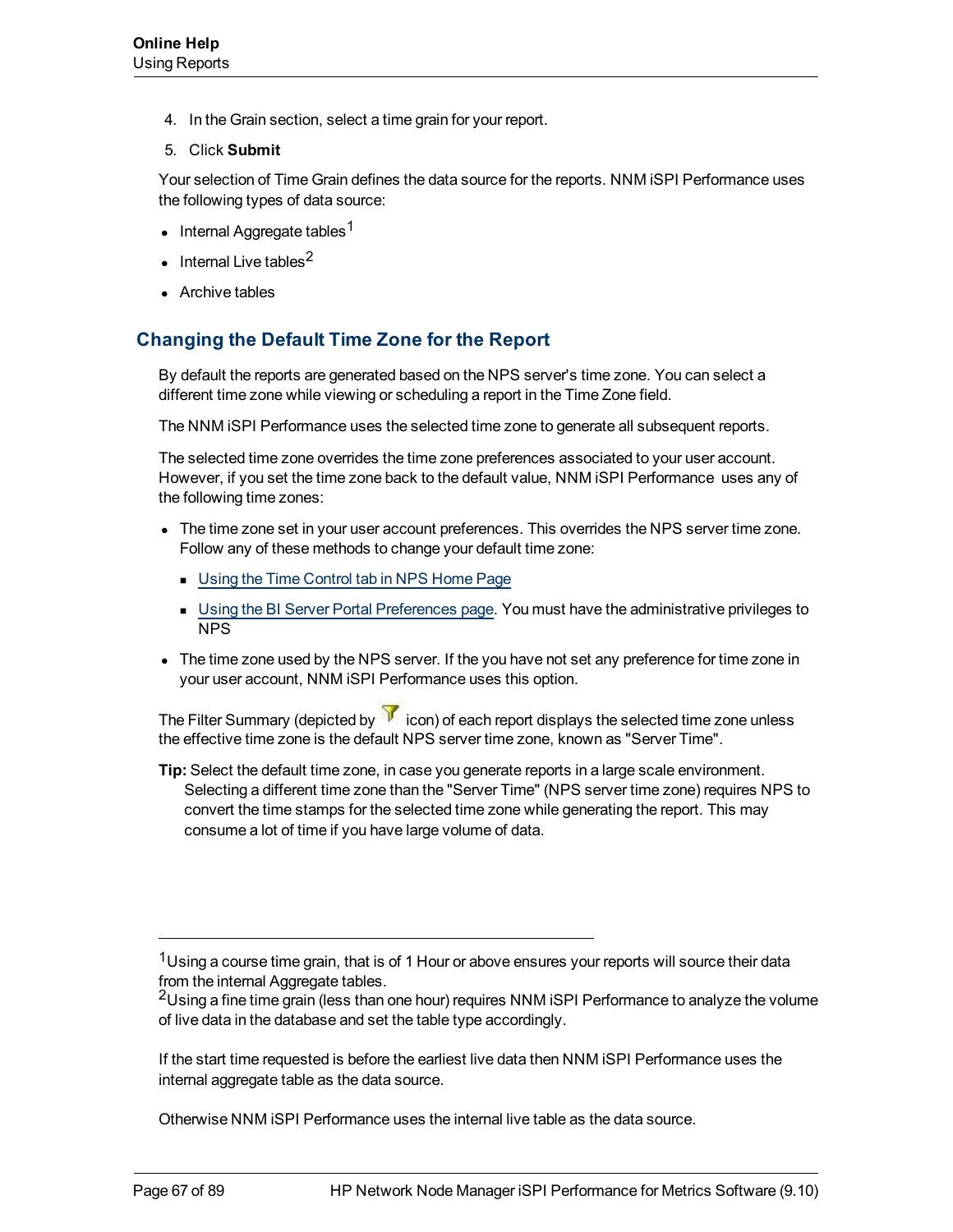# **Set Topology Filters**

Network Performance Server (NPS) generates reports created from different metrics that are polled from different nodes, interfaces, and other network elements. If you want to modify the report to contain data polled from selected network elements, use the Topology Filters section.

The Topology Filters tab enables you to filter and generate reports on network elements with specific topology attributes.

All topology attributes shown in the list are obtained from NNMi or the collectors and pollers of iSPIs in use. You cannot add new attributes or delete existing attributes from this list.

NPS preserves the historical integrity of topology data such that any changes made to topology attributes (such as Interface Speed, ifAlias values, and so on) are not retroactively applied to the existing historical data, but only to new data.

To Change Topology Filters:

- 1. [Log](#page-14-0) [on](#page-14-0) [to](#page-14-0) [NPS](#page-14-0) [using](#page-14-0) [either](#page-14-0) [the](#page-14-0) [NNMi](#page-14-0) [console](#page-14-0) [or](#page-14-0) [the](#page-14-0) [NPS home](#page-14-0) [page](#page-14-0)
- 2. In the navigation panel, click **Reports** and select the report that you want to view.

To modify the topology filters for one of the most used reports, select a report from the **My Folders** location. For more information on how to save a report into My Folders location, see [Saving](../../../../../Content/Report_Controls/PerfiSPI_RepoView_MyFolder.htm) [a](../../../../../Content/Report_Controls/PerfiSPI_RepoView_MyFolder.htm) [Report](../../../../../Content/Report_Controls/PerfiSPI_RepoView_MyFolder.htm) [into](../../../../../Content/Report_Controls/PerfiSPI_RepoView_MyFolder.htm) [My](../../../../../Content/Report_Controls/PerfiSPI_RepoView_MyFolder.htm) [Folder.](../../../../../Content/Report_Controls/PerfiSPI_RepoView_MyFolder.htm)

- 3. Follow one of these steps:
	- **n** On the navigation panel, click **Topology Filters**.
	- **n** On the report, click **Topology Filters**.
- <span id="page-67-0"></span>4. Do one of the following for the topology attributes that you want to filter:
	- If you want to select just one value for a topology attribute, click **Single Value Select**, and then select a topology filter..
	- If you want to select multiple values, click **Multi value select**, and then select the topology filters (by using **Ctrl-**click or **Ctrl+Shift**).
	- <sup>n</sup> If you want to search and select a value from a list of values, click **Search and select**.
- 5. To apply different types of topology filters, click **Apply**, and then repeat [step](#page-67-0) [3](#page-67-0).

Clicking the Apply button suppresses the values from the other topology attributes that are irrelevant in the context of your selection.

To discard your selection, click **Reset**.

6. Click **Confirm Selection**. The NPS generates the report with the data specified.

#### **Note:**

• Cookies are used to preserve your preferred method of selecting each topology filter. For example, if you open a 'single value selector' for an attribute, the next time you run a report, the single-valued selector will already be opened. Do not open more selectors than you routinely use as they do add some overhead (extra time) to running the report.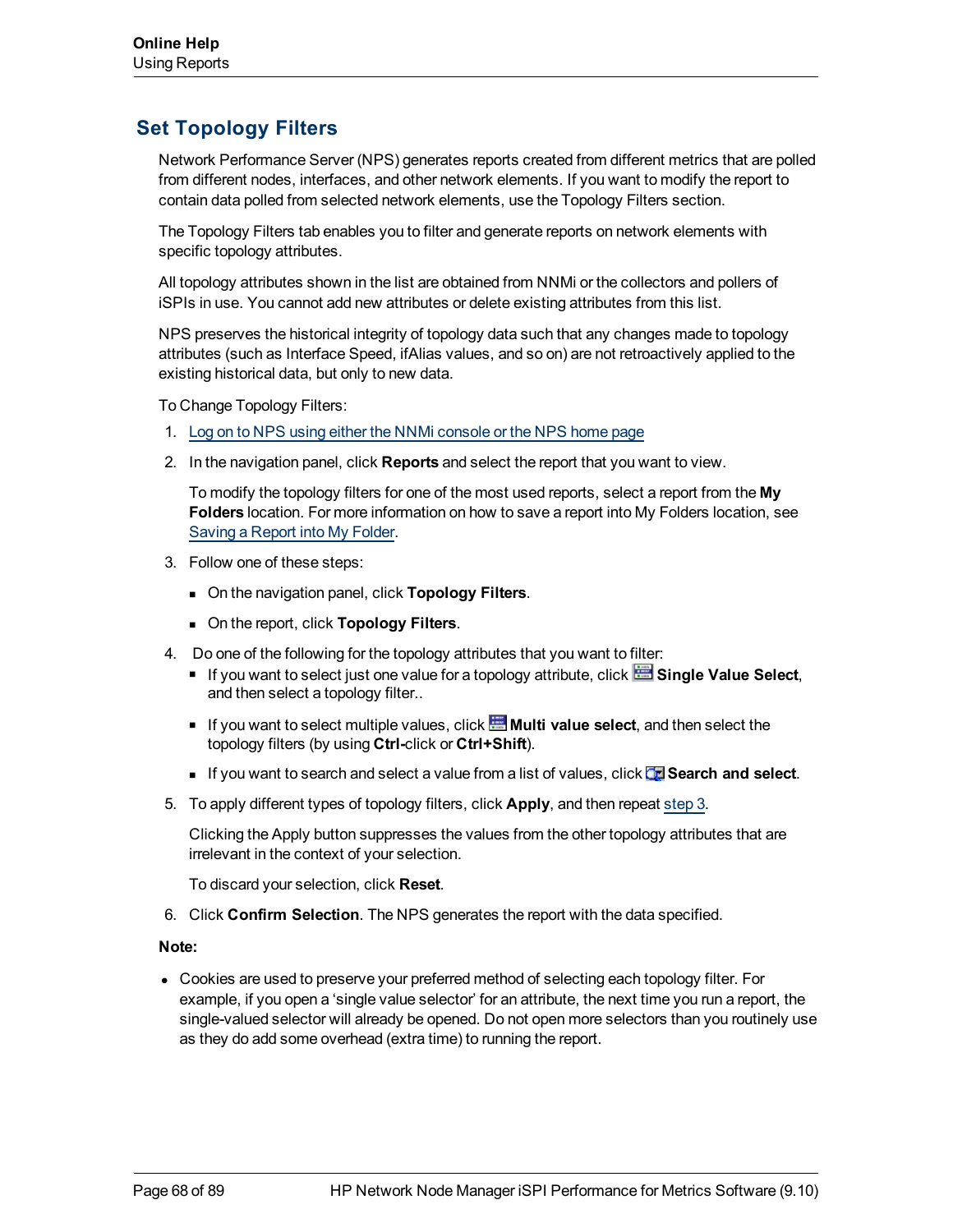• The Self Diagnostic tab displays reports on different NPS processes with the data collected from the NPS server. Therefore, you cannot see any node or interface-related attributes in the Topology Filters section of any Self Diagnostic reports.

**Tip:** You can also select the option as displayed in the following image

|   | <b>Topology Filter</b><br>Attribute                                                                                                                                                                                                                                                                                                                                                                                            |                                                                                                                                                   |                               | <b>Selection</b>                          |                                  |   |
|---|--------------------------------------------------------------------------------------------------------------------------------------------------------------------------------------------------------------------------------------------------------------------------------------------------------------------------------------------------------------------------------------------------------------------------------|---------------------------------------------------------------------------------------------------------------------------------------------------|-------------------------------|-------------------------------------------|----------------------------------|---|
| ٠ | MPLS VRF Name<br>MPLS L3VPN Name<br>NodeGroup Name<br>InterfaceGroup Name<br>Qualified Interface Name<br><b>Interface Name</b><br>Interface Alias<br><b>Interface Descr</b><br>Interface Index<br>Interface Type<br>Interface Physical Address <sup>1</sup> 图图图<br>Interface Speed (In:Out) [<br>Interface ID<br>Interface UUID<br>Interface ODBID<br>Node Name<br>Node Contact<br>Node Location<br>Node Family<br>Mode Unider | 僵僵硬<br>墨呂の<br>墨呂の<br>一團團で<br>冒出的<br>医胃硬<br>医胃硬<br>医医叉<br>医胃硬<br>一層間で<br>團盟の<br>墨呂の<br>墨呂の<br>墨墨图<br>冒出军<br>冒出の<br>冒電の<br>医胃硬<br><b>Les Barton</b> | <u>iel t</u><br>$\neq$<br>$=$ | Interface Name<br>object from the report. | Select this option to exclude an | ▼ |

if you want to exclude selected objects from the report.

# **Change Report Options**

The Options panel enables you to:

- Customize the report with additional options that vary for each report type.
- Select the metrics that are displayed on the report.

To change the report options:

- 1. [Launch](#page-58-0) [the](#page-58-0) [report](#page-58-0) [from](#page-58-0) [the](#page-58-0) [NPS navigation](#page-58-0) [panel](#page-58-0).
- 2. Click **Options**.

The Report Options panel for the report opens.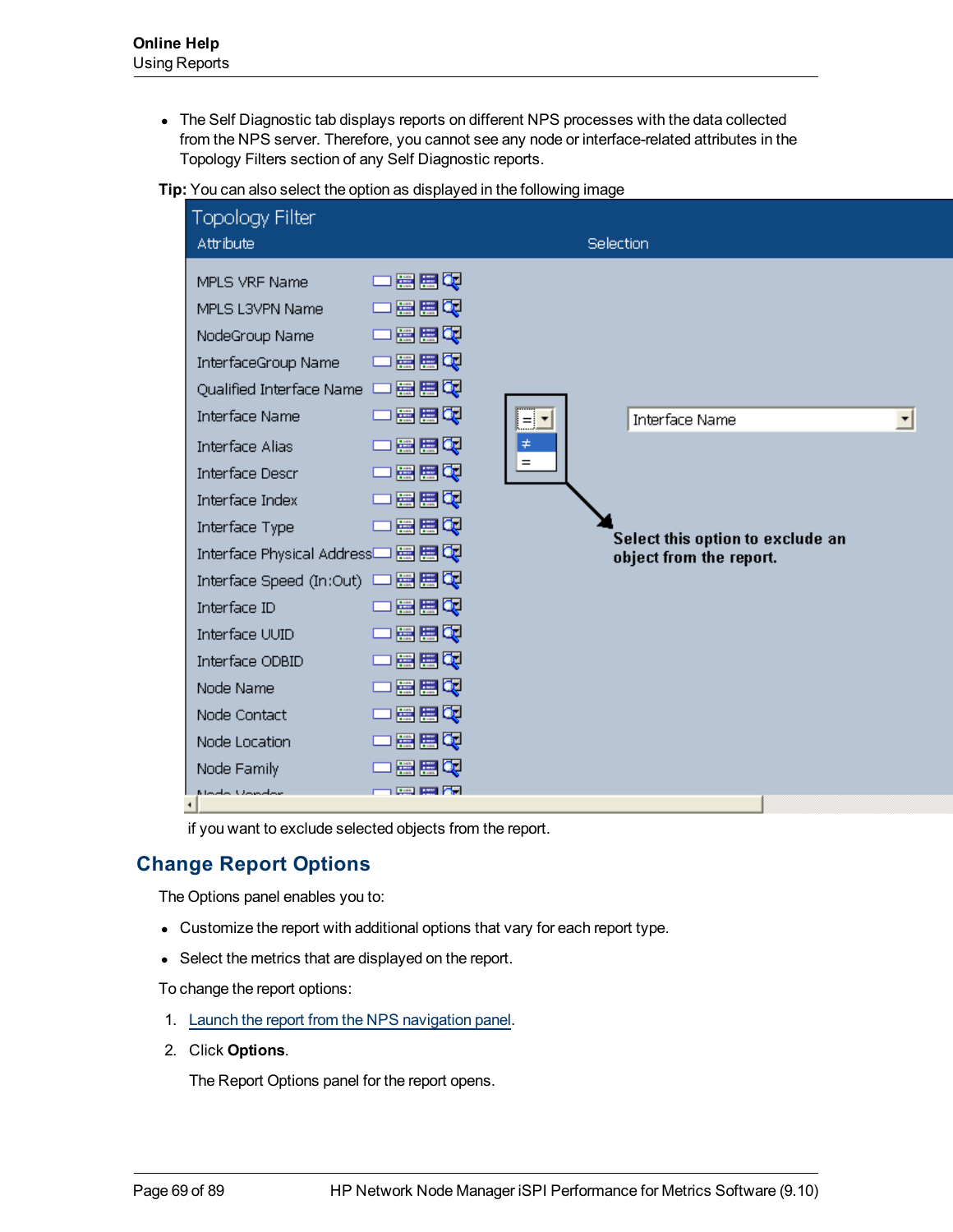- 3. You can change the following settings:
	- **Netrics:** *Available only with Top N, Top N Chart, and Most Changed reports. A report* displays the metric, performance or utilization associated with the monitored element. Most reports open with the data for a default set of metrics.

To change these default metrics use the Selected Metric(s) field.

To display only specific metric values, click **Apply Filter**.

- **Grouping By:** Available only with select reports. In the Grouping By box, select an attribute to define the grouping mechanism for the tabular data on the report.
	- <sup>o</sup> To select more than one attribute, click **Add New Metric**. A new Grouping By box with the list of attributes appears.
	- o To remove a grouping attribute, click **Remove Metric**.
	- $\circ$  To display or hide the start date, start time or display grain for the report data, click  $\mathcal V$ **Apply Filter**.
- **n Top/Bottom N:** *Available only with the Top N and Most Changed reports. The Top/Bottom* N option helps you specify the number and order of data points for use with the Top N and Most Changed reports.
- **Display Time Series Chart:***Available only with the Top N report.* The Display Time Series Chart option enables you to view the time series chart at the bottom of the Top N report.
- 4. Click **Confirm Selection**. The modified report appears.

**Note:** NPS preserves your choice of metrics for a report. When you come back to the report in the future, the metrics that you selected the last time will be automatically used as the default metrics.

# **Reportlet Controls**

The **Dashboard Reportlet** page enables you to modify the reportlet properties using the following tools.

| <b>Filter Control</b> | <b>Description</b>                              |  |  |  |
|-----------------------|-------------------------------------------------|--|--|--|
| p                     | Displays or hides the reportlet control toolbar |  |  |  |
|                       | Displays or hides the following information:    |  |  |  |
|                       | • Start date for the data displayed             |  |  |  |
|                       | Start time for the data displayed               |  |  |  |
|                       | Display grain for the data displayed            |  |  |  |
| Ył                    | Displays or hides the Report Options panel.     |  |  |  |
| 頧                     | Displays or hides the Add Bookmark panel.       |  |  |  |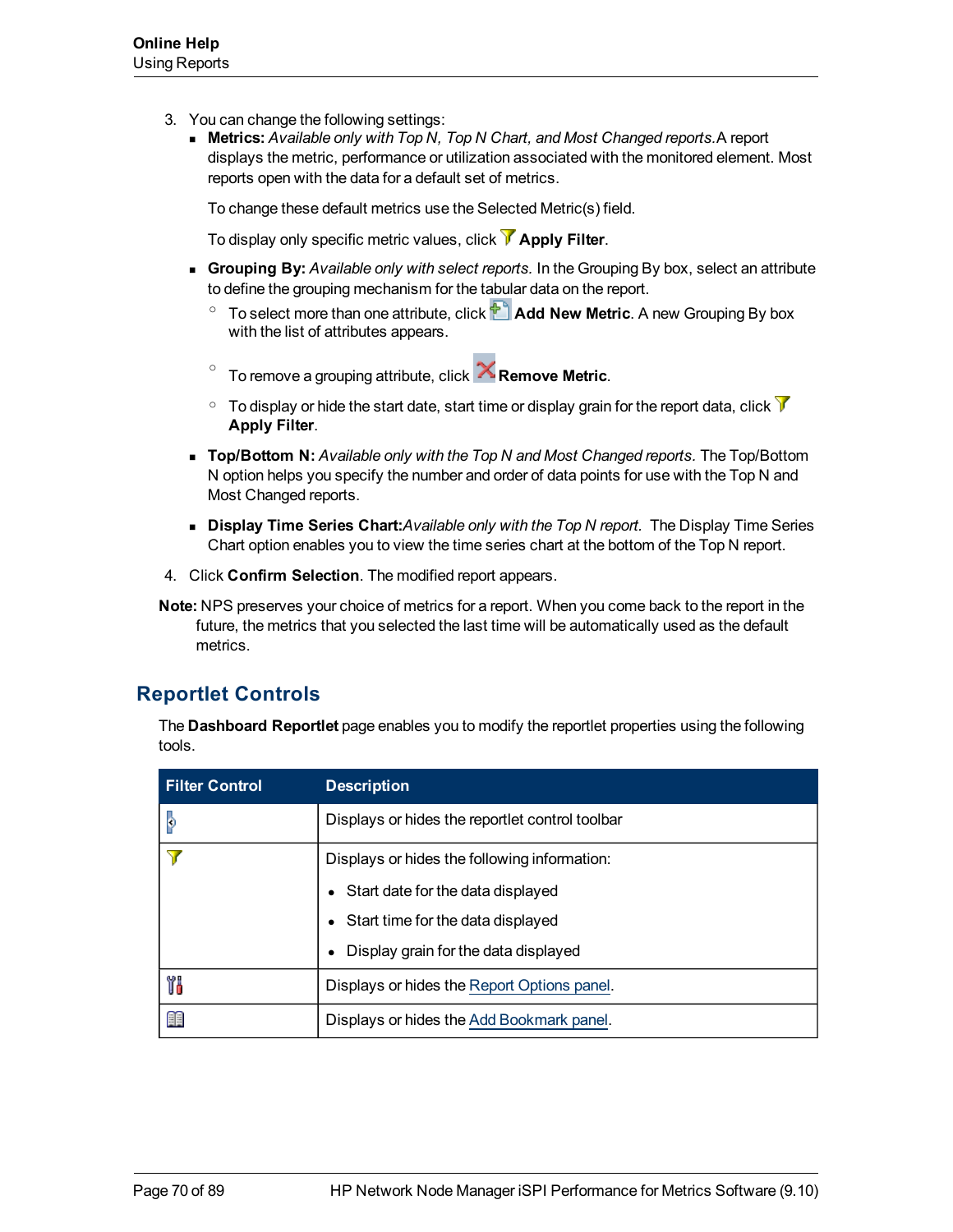# <span id="page-70-0"></span>**Contextual Navigation**

NPS adds contextual links on the report content to navigate to related reports. By clicking a hyperlink on the report, you can navigate to related reports with the context of the original report.

The following table displays the different report types and contextual navigation available for each of them:

### **Contextual Navigation**

| <b>Report</b><br><b>Type</b> | <b>Contextual Navigation Point</b>                                                                                                                                                          |  |  |
|------------------------------|---------------------------------------------------------------------------------------------------------------------------------------------------------------------------------------------|--|--|
| Calendar                     | X-axis; opens report links for reports with the same Date/time context and the same<br>primary metric.                                                                                      |  |  |
| Chart<br>Detail              | X-axis; opens report links for reports with the same Date/time context and the same<br>primary metric.                                                                                      |  |  |
| <b>Heat Chart</b>            | • Hour of Day Row Header; opens report links for reports with the same Hour of<br>Day filter of the selected row.                                                                           |  |  |
|                              | Day of Month Header; opens report links for reports with the same Date/Time<br>$\bullet$<br>filter of the selected row.                                                                     |  |  |
|                              | Data cell value; opens report links for reports with the same Hour of Day filter of<br>$\bullet$<br>the selected row and the same Date/Time filter of the selected date.                    |  |  |
| Headline                     | X-axis; opens report links for reports with the same Date/Time context and the<br>same metric.                                                                                              |  |  |
| Dashboard                    | Interface name from the Top 10 utilization, Response Time, or Discard charts;<br>opens report links for reports with the same topology filter to selected interface<br>and the same metric. |  |  |
|                              | Needles of the Exception Count gauges; opens report links for reports with the<br>$\bullet$<br>same metric.                                                                                 |  |  |
| Top <sub>N</sub>             | Object name (for example, interface name or node name); opens report links for<br>reports with the same topology filter.                                                                    |  |  |
| Most<br>Changed              | Object name (for example, interface name or node name); opens report links for<br>reports with the same topology filter.                                                                    |  |  |

**Note:** You can launch a report from the same extension pack tab, or from a different extension pack tab. If you launch a report from a different extension pack tab, only the relevant topology filters are preserved. Since metrics typically vary between extension packs, the selected metric cannot be transferred to the target report.

# **Cross Launching a Report or Reportlet**

Where appropriate, the report or reportlet presents links to navigate to another related report or reportlet. This feature enables you to refine your selection based on time, topology, or metrics that are displayed on the report.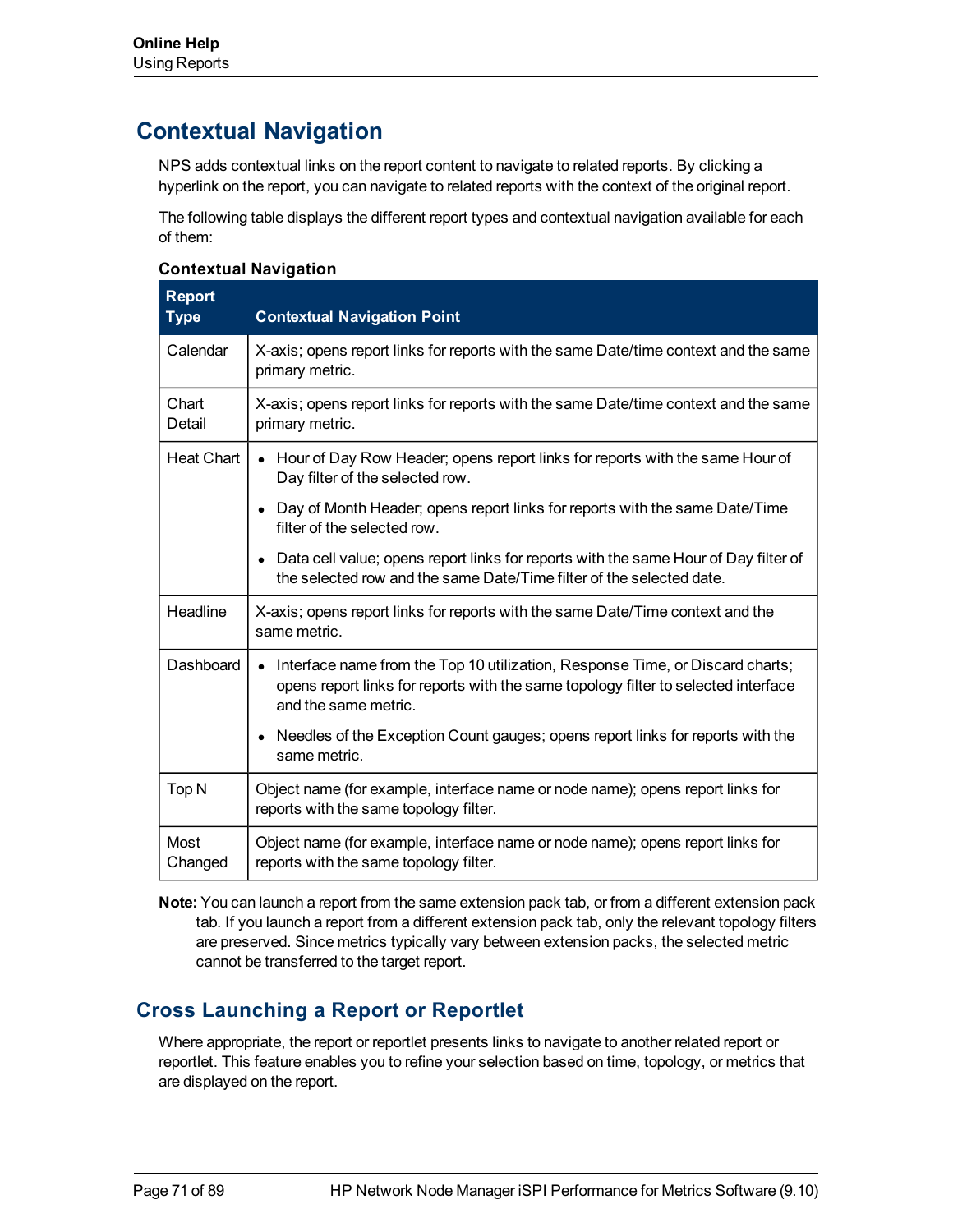To cross launch a report or reportlet:

- 1. Click on the data point in the report or reportlet that launches another report or reportlet. For example, you can click on a point of time in the X axis of the Chart Detail report to drill down to the Heat Chart report displaying the metric performance for the hour selected.
- 2. Select the metrics for the drill-through report or reportlet.

NNM iSPI Performance saves your selection for the next session.

3. Select a report or reportlet from the navigation panel. The new report or reportlet displays the selected metric.

For more information on the contextual navigation available for each report type, see [Contextual](#page-70-0) [Navigation.](#page-70-0)

#### Examples

The following examples explain this behavior for different Interface Health reports:

- The Dashboard report for Interface Health shows a high availability exception count. Clicking on the needle of the gauge launches the Report Menu with Availability Exceptions as the primary metric. You can then launch the Top N report to find which set of Nodes is causing the availability exceptions.
- Looking at the Top N interfaces and their network discard figures, one interface seems more problematic than usual. Clicking on the interface name launches the Report Menu with that interface as a topology filter. You can then launch the Chart Detail report to examine discard figures over the selected time interval for just that interface and determine when the problem started.
- Using the Heat Chart report for Interface Health shows a peak in traffic on one particular day. Clicking on the cell with the high value launches the Report Menu with that day already selected. You can then launch the Interface Health Headline report and get an overview of multiple metrics for each hour during that day.

# **Create Bookmarks in Reports**

NNM iSPI Performance enables you to create bookmarks for reports in the NPS home page.

These bookmarks encapsulate all the selected settings (Time, filters, Options) and enable you to be able to quickly visit the report. again from your browser.

Bookmarks are also convenient for emailing and sharing reports.

If you want the bookmark to open the report within the same time range as the original report, make sure to select a non-relative time range (for example, Start Date/Time with '1 Hour' and not 'Last 1 hour' as the time range). Otherwise, the report will show the most recent data.

To create a bookmark for a report: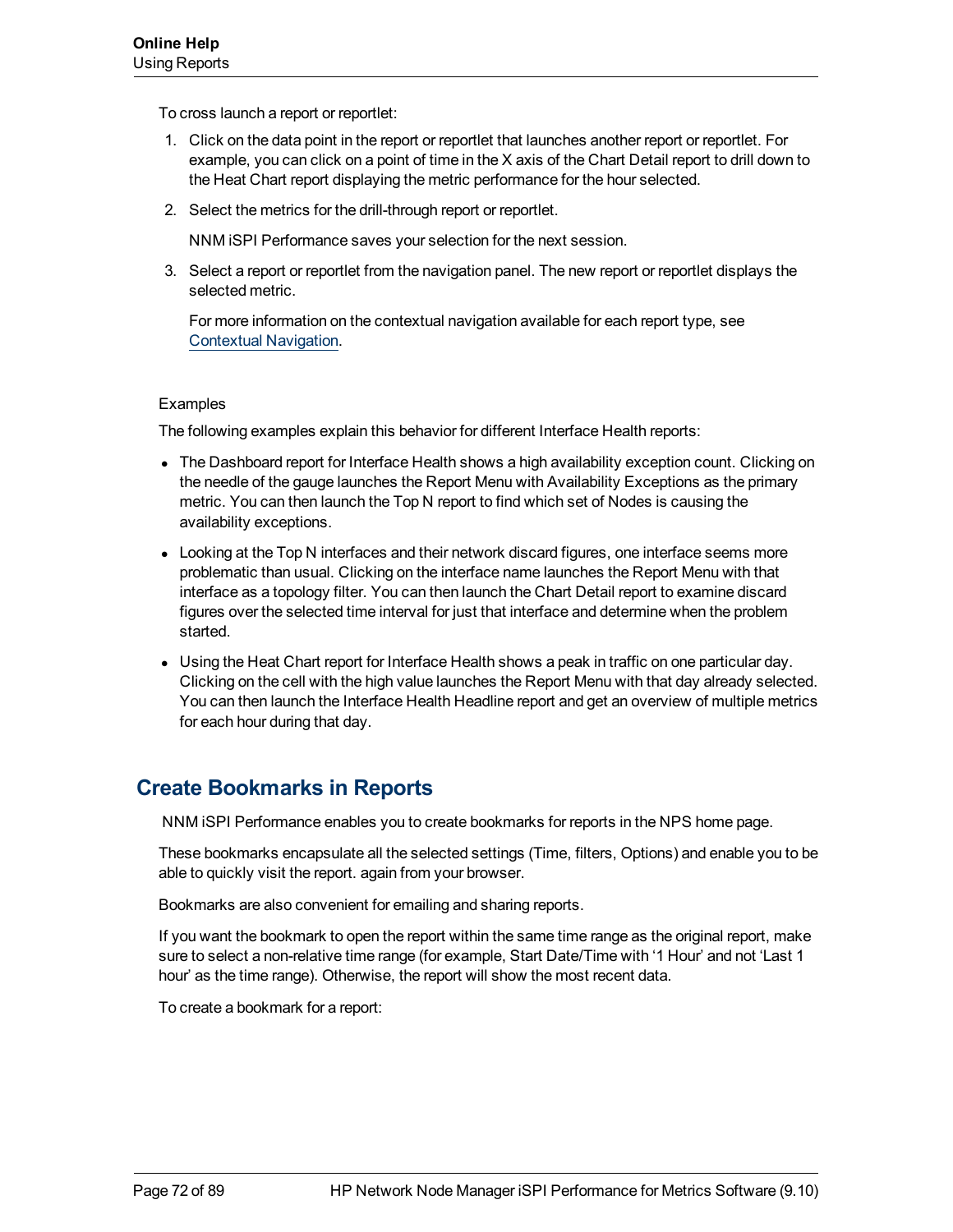- 1. [Launch](#page-58-0) [a](#page-58-0) [report.](#page-58-0)
- 2. Click **Show Bookmark**. A URL appears. Follow any of these steps:
	- **n** *Only for Microsoft Internet Explorer.* Click **Add Bookmark**. A bookmark to the report is automatically added to the browser with a new entry to the Favorites list..
	- **Drivish** *Only for Mozilla Firefox*. To create a new bookmark by using the displayed URL, right click on the URL and then select **Bookmark This Link**.

<span id="page-72-1"></span>The bookmarked URL retains all the properties of the report.

## **Create Bookmarks in Reportlets**

NNM iSPI Performance enables you to create bookmarks for reportlets in the NPS home page.

These bookmarks encapsulate all the selected settings (Time, filters, Options) and enable you to be able to quickly visit the reportlet. again from your browser.

Bookmarks are also convenient for emailing and sharing reportlets.

If you want the bookmark to open the reportlet within the same time range as the original reportlet, make sure to select a non-relative time range (for example, Start Date/Time with '1 Hour' and not 'Last 1 hour' as the time range). Otherwise, the reportlet will show the most recent data.

To create a bookmark for a reportlet:

- 1. [Launch](#page-58-0) [a](#page-58-0) [reportlet](#page-58-0).
- <sup>2.</sup> Click **Show Toolbar** to display the reportlet toolbar.
- 3. Click **Bookmark**. A URL appears. Follow any of these steps:
	- **n** *Only for Microsoft Internet Explorer.* Click **Add Bookmark**. A bookmark to the reportlet is automatically added to the browser with a new entry to the Favorites list..
	- **n** *Only for Mozilla Firefox.* Create a new bookmark by using the displayed URL.

<span id="page-72-0"></span>The bookmarked URL retains all the properties of the reportlet.

## **Create Bookmarks in Reports**

NNM iSPI Performance enables you to create bookmarks for reports in the NPS home page.

These bookmarks encapsulate all the selected settings (Time, filters, Options) and enable you to be able to quickly visit the report. again from your browser.

Bookmarks are also convenient for emailing and sharing reports.

If you want the bookmark to open the report within the same time range as the original report, make sure to select a non-relative time range (for example, Start Date/Time with '1 Hour' and not 'Last 1 hour' as the time range). Otherwise, the report will show the most recent data.

To create a bookmark for a report:

- 1. [Launch](#page-58-0) [a](#page-58-0) [report.](#page-58-0)
- 2. Click **Show Bookmark**. A URL appears. Follow any of these steps:
	- **n** *Only for Microsoft Internet Explorer.* Click **Add Bookmark**. A bookmark to the report is automatically added to the browser with a new entry to the Favorites list..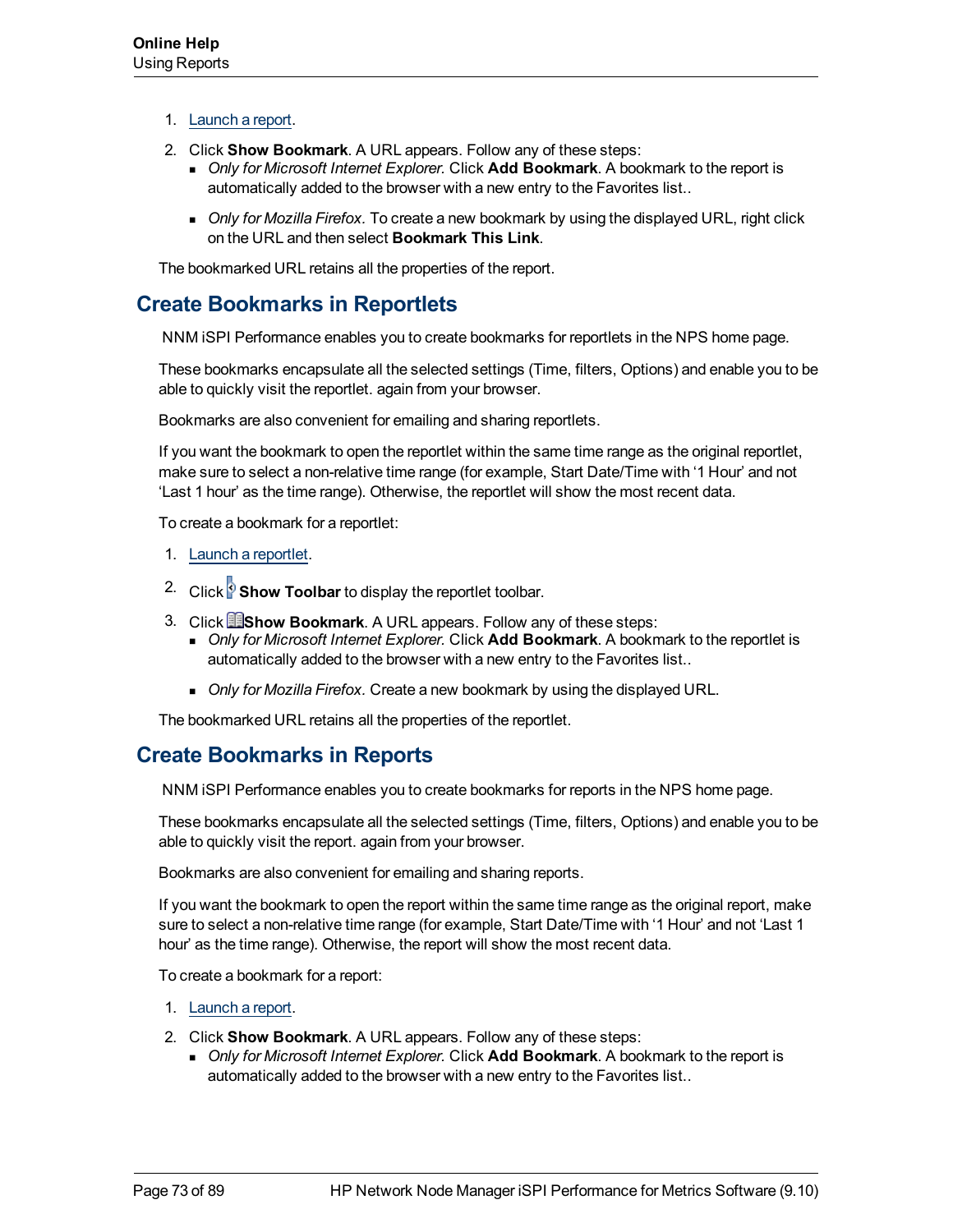**Driver** *Only for Mozilla Firefox*. To create a new bookmark by using the displayed URL, right click on the URL and then select **Bookmark This Link**.

The bookmarked URL retains all the properties of the report.

## **Add URL Actions in the NNMi Console**

After you generate a bookmark, you can create a new Actions menu item with the newly generated bookmark, which enables you to launch the report or the reportlet of your choice directly from the NNMi console.

To add URL actions in the NNMi console to launch a report or reportlet:

- 1. [Generate](#page-72-0) [the](#page-72-0) [bookmark](#page-72-0) [for](#page-72-0) [the](#page-72-0) [required](#page-72-0) [report](#page-72-0). Or, [generate](#page-72-1) [the](#page-72-1) [bookmark](#page-72-1) [for](#page-72-1) [the](#page-72-1) [required](#page-72-1) [reportlet.](#page-72-1)
- 2. In the NNMi console, select the Configuration workspace from the workspace navigation panel.
- 3. Select **User Interface**.
- 4. Select **Menu Items**.
- 5. Click (**New**).

The Menu Item form opens.

- 6. In the basics section of the Menu Item form, specify the following details:
	- Menu Item Label:<sup>1</sup>
	- Unique Key:  $2$
	- Author:  $3$
	- $\blacksquare$  Parent Menu: 4
	- $O$ rdering:<sup>5</sup>
	- Prepend Separator:<sup>6</sup>
	- $E$ nable:<sup>7</sup>

<sup>&</sup>lt;sup>1</sup>The name of the report or reportlet that you want to launch.

<sup>&</sup>lt;sup>2</sup>A unique identifier for the menu item. Type an identifier with the maximum of 80 characters.

You can use alpha-numeric and period (**.**) characters. Do not use spaces and underline characters. To make sure that the value is unique, use the Java name space convention while specifying this value. Include the Menu Item Label value as part of the unique key as shown in the following example: com.*<company\_name>*.nnm.menu.item.*<menu\_item\_label>*.

 $3$ You can specify the default value Customer, or click to add a new author name (for example: NPS).

<sup>&</sup>lt;sup>4</sup>Retain the default value—Actions.

<sup>5</sup>Specify an integer between 1 and 100. The lowest number appears at the top of the Actions menu. The highest number appears at the bottom of the Actions menu.

 $6$ Select this option to add a horizontal line before the report or reportlet menu item in the Actions menu.

<sup>&</sup>lt;sup>7</sup>Select this option to use the report or reportlet bookmark.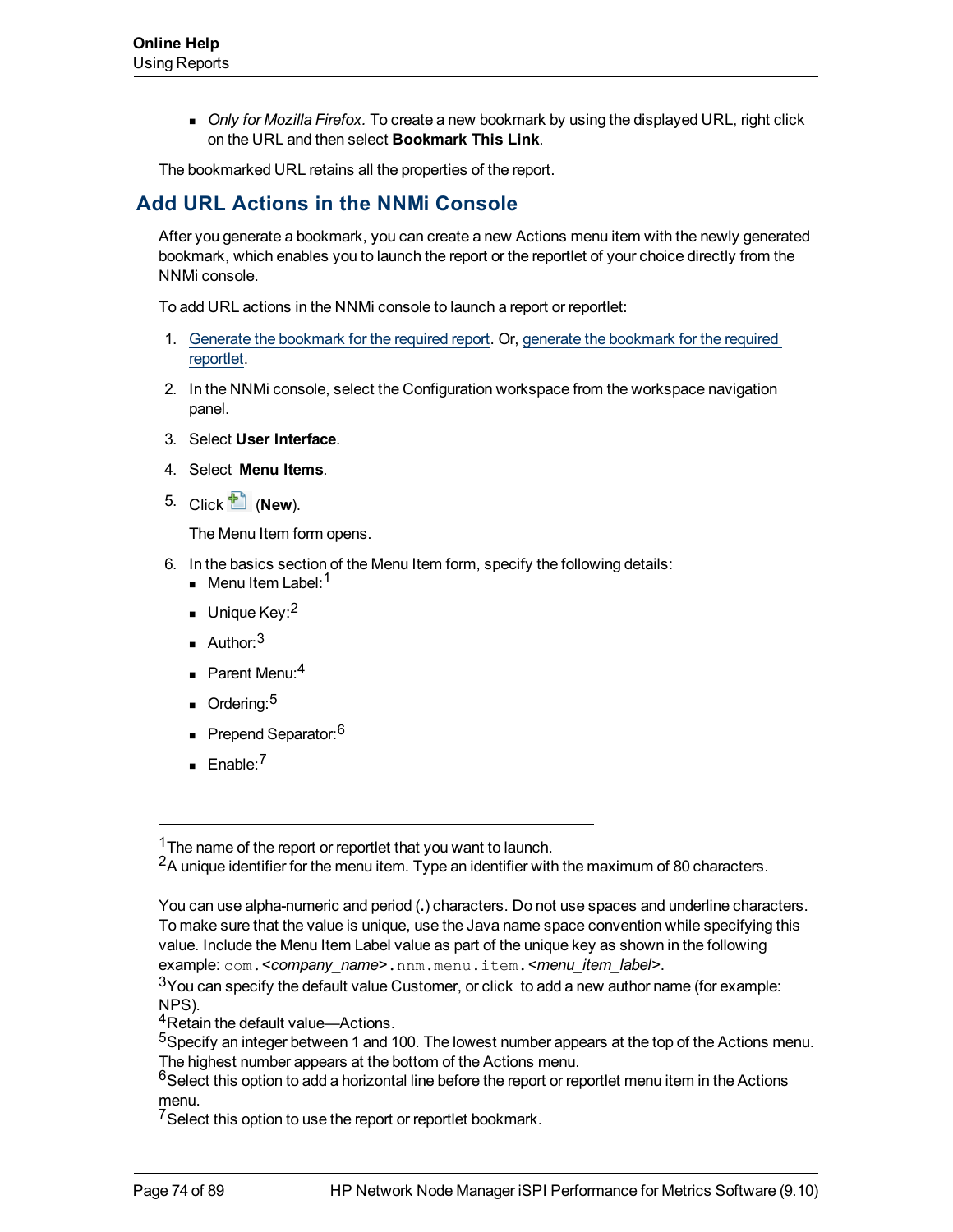- 7. Retain all other default settings in the Basics section.
- 8. In the Menu Item Context tab, click **Lew.**

The Menu Item Context form opens.

9. In the Basics section, click  $\boxed{\bullet}$ , and then click **New Launch Action** New Launch **Action**.

The Launch Actions form opens.

- 10. In the Launch Actions form, specify the following:
	- $\blacksquare$  Name in the Name box
	- **Bookmark URL in the Full URL section**
- 11. Click **Save and Close**.
- 12. Click **Save and Close** in the Menu Item Context form.
- 13. Click **Save and Close** in the Menu Item form.
- 14. Click **Save and Close** in the User Interface Configuration form.

Now you can launch the report or reportlet from the Actions menu.

## **View a Report Using Different Report Formats**

The default report format used by the Network Performance Server (NPS) and BI Server is the webbased HTML format.

Using NPS, you can view a report in the following additional formats:

- Adobe PDF
- Microsoft Excel

To view a report in non-HTML format:

- 1. In the NNMi console, click **Actions > Reporting-Report Menu**. The NPS Home Page opens.
- 2. On the navigation panel, select the **Reports** tab. The NPS presents the Self Diagnosticreports for the default, ready-to-use Self Diagnostic extension pack. Depending on the number of the NNM iSPI products or extension packs available on the NPS system, you may see many other report folders.
- 3. Under an extension pack (Example: Component Health, Interface Health, etc), select a report.
- 4. In the Time Controls tab, select a time range for the report. For information on selecting the time range for a report, see [Change](#page-60-0) [Time](#page-60-0) [Controls](#page-60-0).
- 
- 5. Click **I**  $\bullet$  **View in HTML Format.**
- 6. Select one of the following options:
	- <sup>n</sup> For the PDF format, click **View in PDF Format**. A PDF version of the report appears in the same browser window.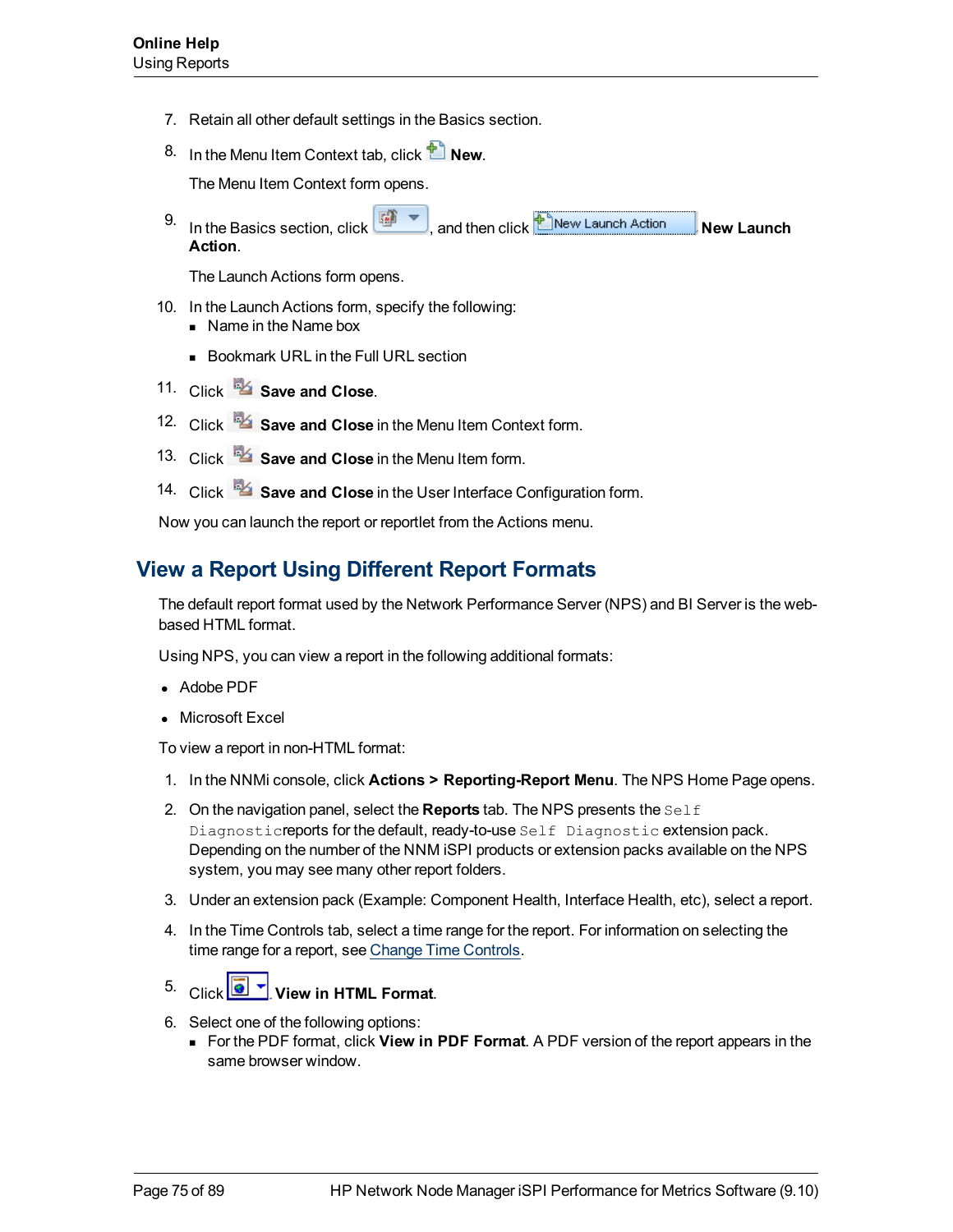<sup>n</sup> For the Microsoft Excel format, click **View in Excel Options**, and then click **View in Excel 2007 Format**, **View in Excel 2002 Format**, or **View in Excel 2000 Single Sheet Format**.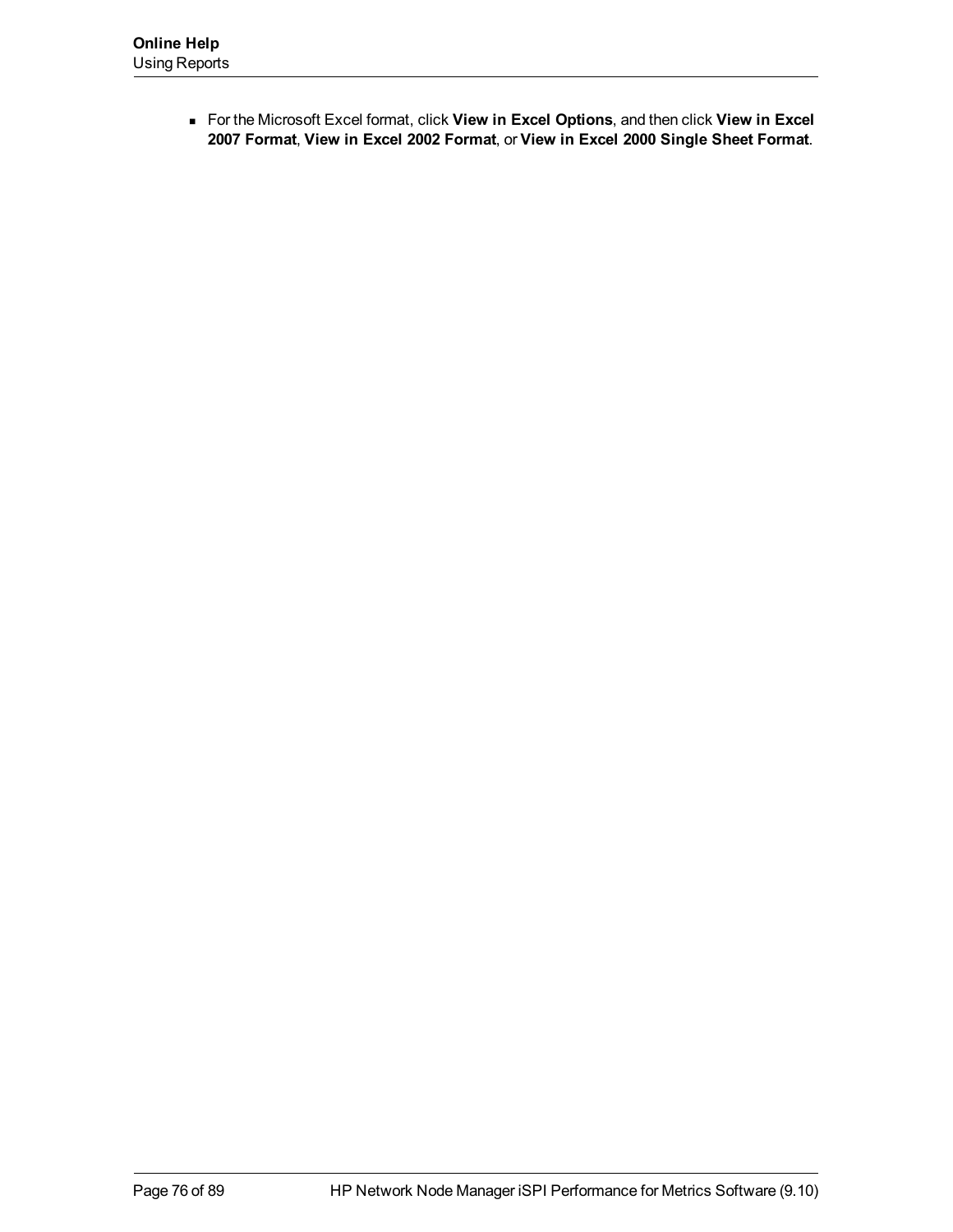# **Troubleshooting Tips**

Click the appropriate link from the lists below to display its details :

[NNMi](#page-83-0) [console](#page-83-0) [Action](#page-83-0) [menu](#page-83-0) [has](#page-83-0) [no](#page-83-0) [link](#page-83-0) [to](#page-83-0) [Reporting](#page-83-0) [–](#page-83-0) [Report](#page-83-0) [menu](#page-83-0)

[Does](../../../../../Content/Trouble_Shooting_Tips/PerfSPI_TSG_001.htm) [the](../../../../../Content/Trouble_Shooting_Tips/PerfSPI_TSG_001.htm) [BI](../../../../../Content/Trouble_Shooting_Tips/PerfSPI_TSG_001.htm) [Server](../../../../../Content/Trouble_Shooting_Tips/PerfSPI_TSG_001.htm) [have](../../../../../Content/Trouble_Shooting_Tips/PerfSPI_TSG_001.htm) [guidelines](../../../../../Content/Trouble_Shooting_Tips/PerfSPI_TSG_001.htm) [for](../../../../../Content/Trouble_Shooting_Tips/PerfSPI_TSG_001.htm) [tuning](../../../../../Content/Trouble_Shooting_Tips/PerfSPI_TSG_001.htm) [performance?](../../../../../Content/Trouble_Shooting_Tips/PerfSPI_TSG_001.htm)

[An](#page-83-1) [error](#page-83-1) [message](#page-83-1) [says](#page-83-1) [that](#page-83-1) [NNMi](#page-83-1) [is](#page-83-1) [not](#page-83-1) [polling](#page-83-1) [one](#page-83-1) [or](#page-83-1) [more](#page-83-1) [objects](#page-83-1) [for](#page-83-1) [performance](#page-83-1) [data.](#page-83-1) [What](#page-83-1) [went](#page-83-1) [wrong?](#page-83-1)

[If](#page-84-0) [I](#page-84-0) [leave](#page-84-0) [a](#page-84-0) [report,](#page-84-0) [and](#page-84-0) [return](#page-84-0) [later,](#page-84-0) [I](#page-84-0) [see](#page-84-0) [a](#page-84-0) [login](#page-84-0) [screen.](#page-84-0) [Why?](#page-84-0)

[I'm](#page-82-0) [waiting](#page-82-0) [too](#page-82-0) [long](#page-82-0) [for](#page-82-0) [reports](#page-82-0) [to](#page-82-0) [display.](#page-82-0) [What](#page-82-0) [can](#page-82-0) [I](#page-82-0) [do](#page-82-0) [to](#page-82-0) [improve](#page-82-0) [the](#page-82-0) [run-time?](#page-82-0)

[When](#page-84-1) [I](#page-84-1) [leave](#page-84-1) [my](#page-84-1) [browser](#page-84-1) [open](#page-84-1) [for](#page-84-1) [a](#page-84-1) [while,](#page-84-1) [I](#page-84-1) [lose](#page-84-1) [my](#page-84-1) [connection](#page-84-1) [and](#page-84-1) [I](#page-84-1) [can't](#page-84-1) [get](#page-84-1) [logged](#page-84-1) [in](#page-84-1) [again.](#page-84-1)

[Where](#page-85-0) [can](#page-85-0) [I](#page-85-0) [find](#page-85-0) [more](#page-85-0) [information](#page-85-0) [about](#page-85-0) [polling?](#page-85-0)

[Why](#page-83-2) [am](#page-83-2) [I](#page-83-2) [being](#page-83-2) [asked](#page-83-2) [to](#page-83-2) [log](#page-83-2) [in](#page-83-2) [again](#page-83-2) [when](#page-83-2) I [navigate](#page-83-2) [from](#page-83-2) [NNMi](#page-83-2) to [a](#page-83-2) [report?](#page-83-2)

[Why](#page-84-2) [are](#page-84-2) [exception](#page-84-2) [counts](#page-84-2) [missing](#page-84-2) [from](#page-84-2) [reports?](#page-84-2)

## **Errors and Warnings Glossary**

<span id="page-76-1"></span>

|  | _ |  |  | $\sim$ | $\sim$ |  |
|--|---|--|--|--------|--------|--|
|--|---|--|--|--------|--------|--|

<span id="page-76-0"></span>

| <b>Message</b>                                                                   | <b>Type</b> | <b>Cause/Suggested Actions</b>                                                                         |
|----------------------------------------------------------------------------------|-------------|--------------------------------------------------------------------------------------------------------|
| A                                                                                |             |                                                                                                        |
| Attempting to extend allocated space for<br>DBSPACE {DB SPACE} using dbsize.ovpl | <b>WARN</b> | The database requires additional<br>disk space; the ETL process will<br>allocate more.                 |
| Attempting to restart HP BI Server Processes                                     | <b>WARN</b> | The BI server process has stopped<br>while ETL is running. ETL will<br>attempt to restart the process. |
| Attempting to restart HP DB Server                                               | <b>WARN</b> | The database server process has                                                                        |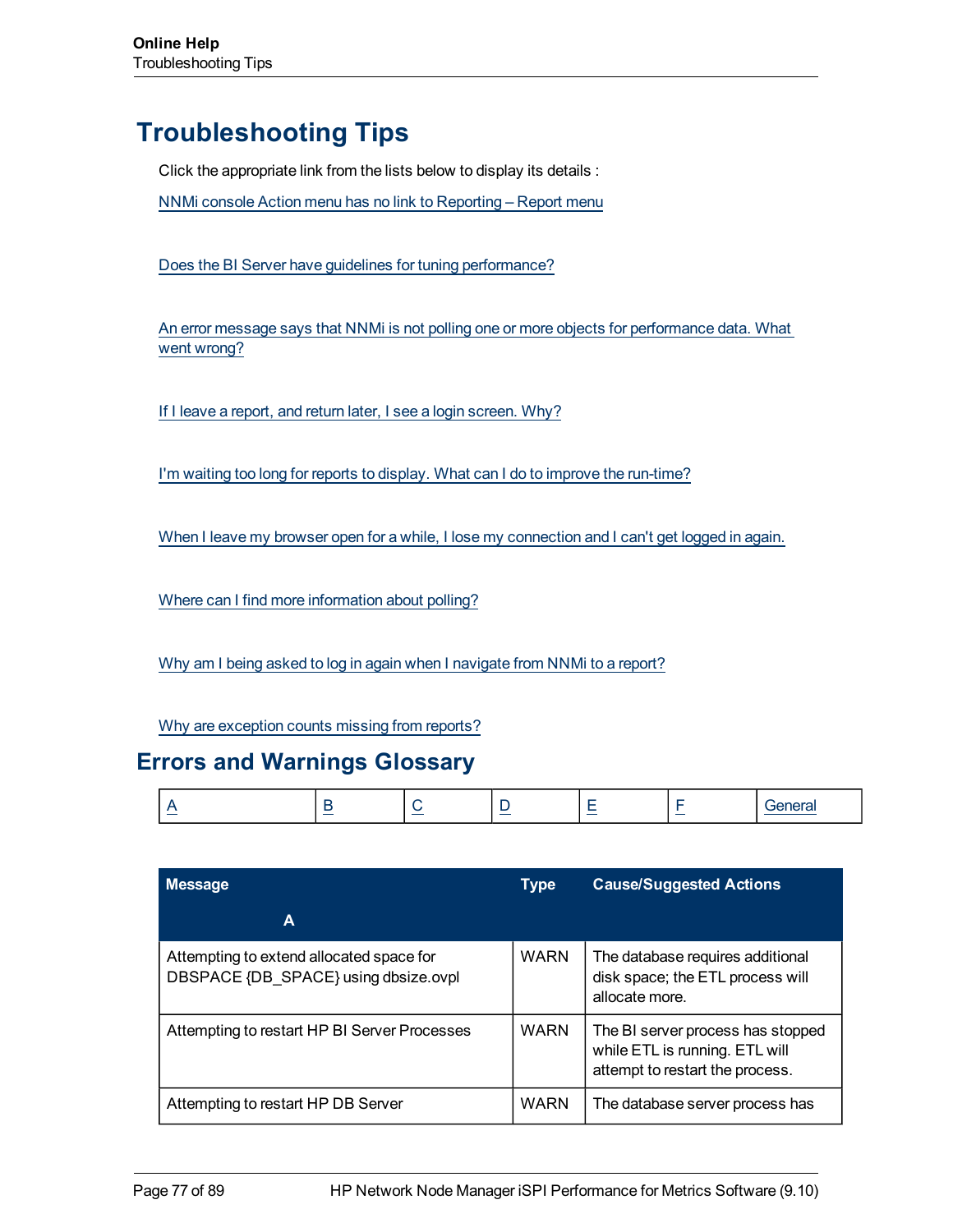<span id="page-77-1"></span><span id="page-77-0"></span>

| <b>Message</b>                                                                          | <b>Type</b>  | <b>Cause/Suggested Actions</b>                                                                                                                                                                                                       |
|-----------------------------------------------------------------------------------------|--------------|--------------------------------------------------------------------------------------------------------------------------------------------------------------------------------------------------------------------------------------|
|                                                                                         |              | stopped while ETL is running. ETL<br>will attempt to restart the process.                                                                                                                                                            |
| Automatic NNM HA add-on configuration failed:<br>Exit Code {EXIT_CODE}                  | <b>ERROR</b> | High availability configuration failed.                                                                                                                                                                                              |
| в                                                                                       |              |                                                                                                                                                                                                                                      |
| BI Processes not running.                                                               | <b>WARN</b>  | The BI server process has stopped<br>while ETL is running.                                                                                                                                                                           |
| BI Processes still not running restart attempt<br>failed.                               | <b>ERROR</b> | The BI server process has stopped<br>while ETL is running. ETL has<br>attempted to restart the process but<br>failed to do so, and ETL cannot<br>continue. Try starting the BI server<br>process manually using<br>startBI.ovpl.     |
| $\mathbf{C}$                                                                            |              |                                                                                                                                                                                                                                      |
| Cannot extract remote nnm hostname from value<br>of PRSPI_NNMDIR ({PRSPI_NNMDIR})       | <b>ERROR</b> | On a dedicated server installation,<br>the configuration entry for the NNMi<br>shared directory should contain the<br>name of the NNMi server. Failure to<br>determine this hostname affects<br>application failover configurations. |
| Cannot find the OV Install Dir <{DIR}>.                                                 | <b>ERROR</b> | %nnminstalldir% does not exist.<br>Check the NNMi installation.                                                                                                                                                                      |
| Cannot find the nnm.ports.properties file to<br>establish port for jboss http server.   | <b>ERROR</b> | If the jobs port cannot be determined<br>the iSPI cannot be enabled. Check<br>the NNMi installation.                                                                                                                                 |
| Check NNM HA environment then run<br>nnmenableperfspi.ovpl.                             | <b>ERROR</b> | Enabling iSPI in an HA environment<br>must be done in a specific order.<br>See the HA-specific topic in the<br>NNMi Deployment Guide for more<br>information.                                                                        |
| Check your environment for NNM environment<br>variables then run nnmenableperfspi.ovpl. | <b>ERROR</b> | Some or all required NNMi variables<br>cannot be determined. Check the<br>NNMi installation.                                                                                                                                         |
| Command Failed: {PERL} getNNMActiveScript:<br>{CHILD_ERROR}                             | <b>ERROR</b> | An application failover specific<br>script has failed. Check your<br>application failover environment.                                                                                                                               |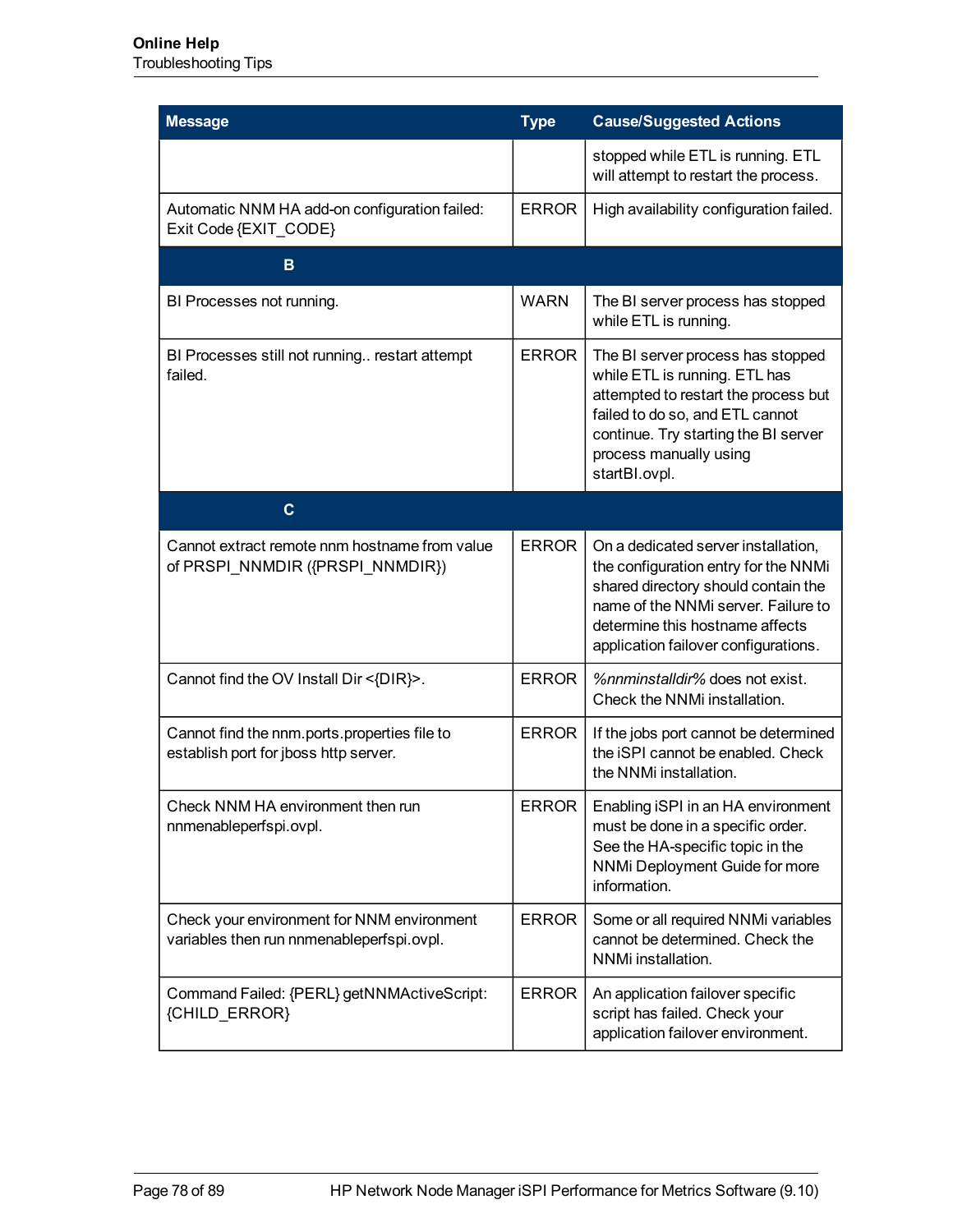| <b>Message</b>                                                                                   | <b>Type</b>  | <b>Cause/Suggested Actions</b>                                                                                                                 |
|--------------------------------------------------------------------------------------------------|--------------|------------------------------------------------------------------------------------------------------------------------------------------------|
| Command Failed: {UNZIP} {ZIPFILE}: {CHILD<br>ERROR}                                              | <b>ERROR</b> | An error occurred unzipping the<br>identified file. The CHILD ERROR<br>may give more information (corrupt<br>zip file, permissions issue etc.) |
| Command:<br>{OVDIR}/misc/nnm/ha/nnmhaclusterinfo.ovpl -<br>config NNM-get HA PERFSPI ADAPTER DIR | <b>ERROR</b> | A high availability specific script has<br>failed. Check your high availability<br>environment.                                                |
| Command:<br>{OVDIR}/misc/nnm/ha/nnmhaclusterinfo.ovpl -<br>config NNM -get NNM_INTERFACE         | <b>ERROR</b> | A high availability specific script has<br>failed. Check your high availability<br>environment.                                                |
| Command:<br>{OVDIR}/misc/nnm/ha/nnmhaconfigure.ovpl NNM<br>-addon PerfSPIHA                      | <b>ERROR</b> | A high availability specific script has<br>failed. Check your high availability<br>environment.                                                |
| Configuration file contains errors.                                                              | <b>ERROR</b> | The iSPI configuration file contains<br>errors, check the associated error<br>messages for specifics.                                          |
| Configuration: Unable to access directory<br>{PRSPI METRICS}                                     | <b>ERROR</b> | The shared directory for metrics is<br>inaccessible. Check that NFS or<br>Samba is operating properly.                                         |
| Configuration: Unable to access directory<br>{PRSPI NNMDIR}                                      | <b>ERROR</b> | The main shared directory is<br>inaccessible. Check that NFS or<br>Samba is operating properly.                                                |
| Configuration: Unable to access directory<br>{PRSPI TOPODUMP}                                    | <b>ERROR</b> | The shared directory for topology<br>information is inaccessible. Check<br>that NFS or Samba is operating<br>properly.                         |
| Configuration: directory {PRSPI_METRICS} must<br>have write access                               | <b>ERROR</b> | The shared directory for metrics is<br>not writable. Check your NFS or<br>samba configuration and file<br>permissions.                         |
| Configuration: directory {PRSPI_TOPODUMP}<br>must have write access                              | <b>ERROR</b> | The shared directory for topology<br>information is not writable. Check<br>your NFS or samba configuration<br>and file permissions.            |
| Configuration: java not found in 'java_dir' ({java_<br>dir})                                     | <b>ERROR</b> | The HP Java installation appears to<br>be corrupted.                                                                                           |
| Configuration: perl not found in 'perl_dir' ({perl_dir})                                         | <b>ERROR</b> | The HP Perl installation appears to<br>be corrupted.                                                                                           |
| Configuration: {NAME} not defined.                                                               | <b>ERROR</b> | A required configuration parameter<br>is not defined.                                                                                          |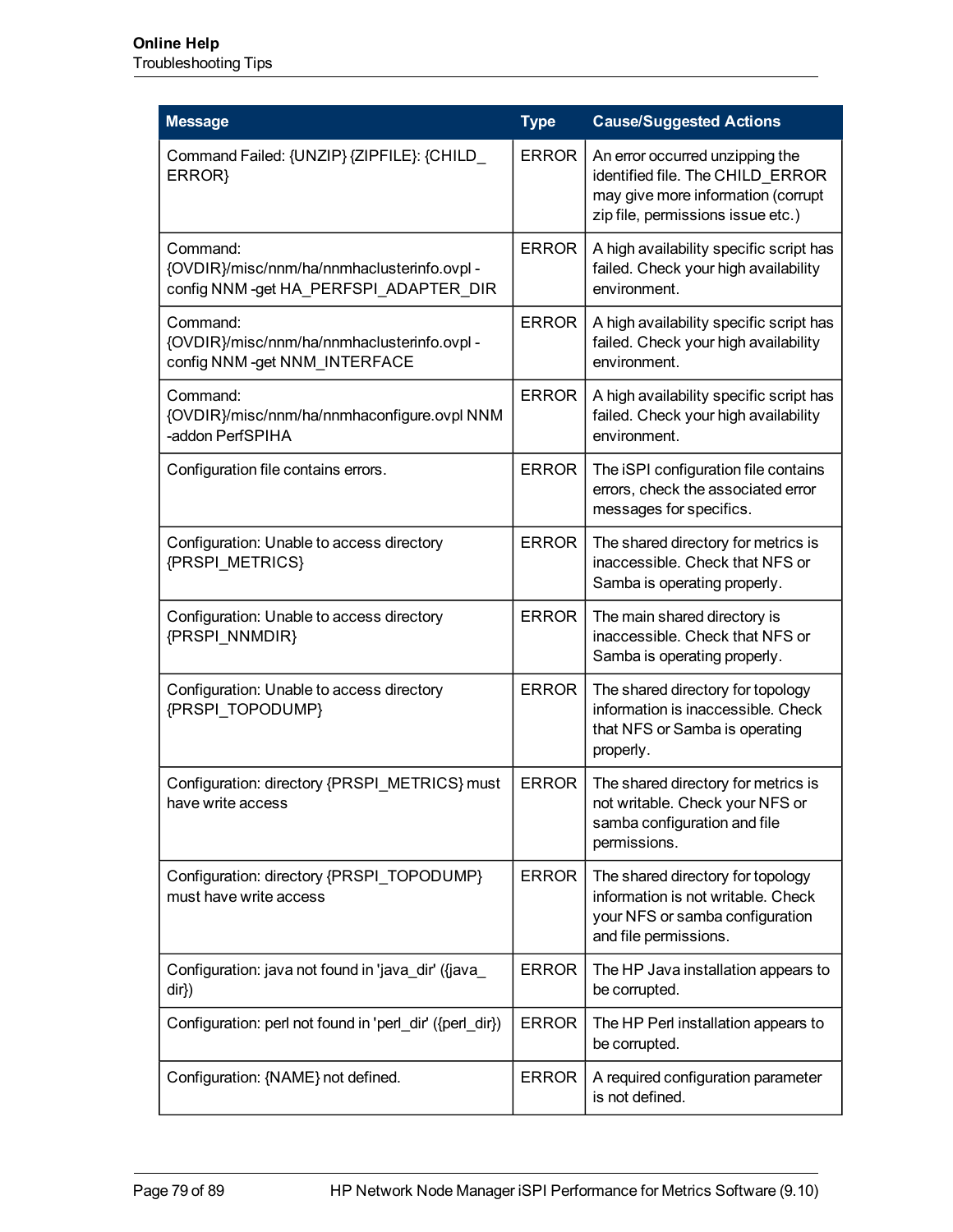## **Online Help**

Troubleshooting Tips

<span id="page-79-1"></span><span id="page-79-0"></span>

| <b>Message</b>                                                                                                           | <b>Type</b>  | <b>Cause/Suggested Actions</b>                                                                                                                                                                                                               |
|--------------------------------------------------------------------------------------------------------------------------|--------------|----------------------------------------------------------------------------------------------------------------------------------------------------------------------------------------------------------------------------------------------|
| Configuration: {NAME} value must be a valid path.<br>Invalid value: {VALUE}                                              | <b>ERROR</b> | A required configuration parameter<br>must be a valid path and it is not.                                                                                                                                                                    |
| Configuration: {NAME} value must be numeric.<br>Invalid value: {VALUE}                                                   | <b>ERROR</b> | A required configuration parameter<br>must be numeric and it is not.                                                                                                                                                                         |
| D                                                                                                                        |              |                                                                                                                                                                                                                                              |
| DB Processes still not running restart attempt<br>failed.                                                                | <b>ERROR</b> | The database server process has<br>stopped while ETL is running. ETL<br>will has attempted to restart the<br>process but failed to do so. ETL<br>cannot continue. Try starting the<br>database server process manually<br>using startDB.ovpl |
| DBSPACE {DBSPACE}, FILE {FILE}: Cannot<br>extend because there is no reserve space left.                                 | <b>WARN</b>  | The database needs to be extended<br>but cannot because there is no disk<br>space available. You should free<br>existing disk space or add new<br>disks before your database runs out<br>of space.                                           |
| DBSPACE {DBSPACE}, FILE {FILE}: Cannot<br>extend {PATH} because there is insufficient disk<br>space left on file system. | <b>WARN</b>  | The database needs to be extended<br>but cannot because there is no disk<br>space available. You should free<br>existing disk space or add new<br>disks before your database runs out<br>of space.                                           |
| Database Processes not running!                                                                                          | <b>WARN</b>  | The database server has stopped<br>while ETL is running                                                                                                                                                                                      |
| Dropping connection_id {CONNECTION_ID}                                                                                   | <b>WARN</b>  | The specified connection is being<br>dropped. This is normally a<br>transparent operation for report<br>users.                                                                                                                               |
| E.                                                                                                                       |              |                                                                                                                                                                                                                                              |
| Error - Unable to remove the nnm actions for iSPI<br>for Performance                                                     | <b>WARN</b>  | Check NNM is running. You can<br>also remove actions from the NNMi<br>console.                                                                                                                                                               |
| Error running dbisql: {DB ERROR} ({SQL})                                                                                 | <b>WARN</b>  | The described SQL error occurred.<br>Check for other messages<br>associated with this one.                                                                                                                                                   |
| Expected PRSPI_NNMDIR of form<br>/net/hostname/var or //hostname/PerfSpi                                                 | <b>WARN</b>  | On a dedicated server install the<br>NNM directory path should be one<br>of the forms shown.                                                                                                                                                 |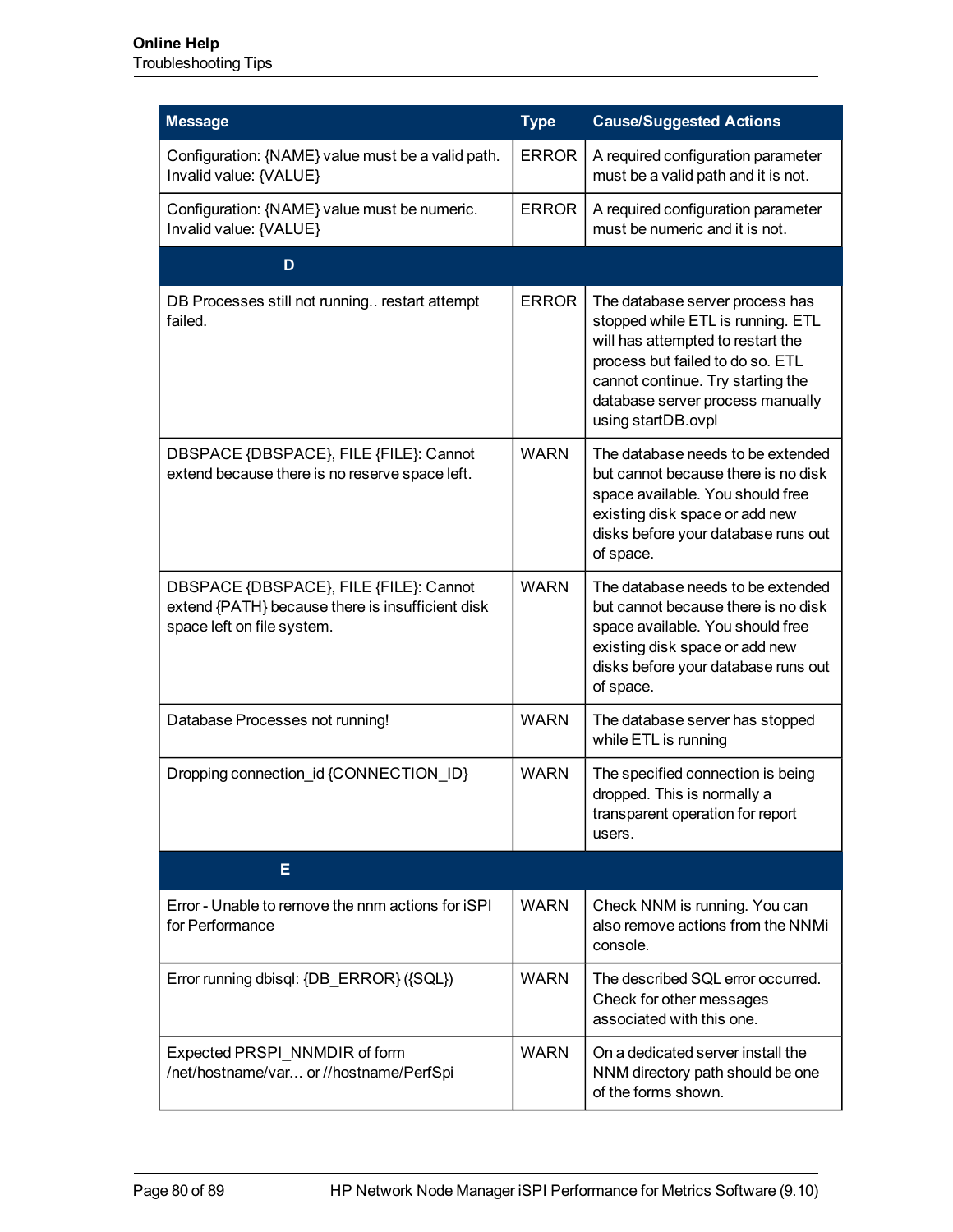<span id="page-80-0"></span>

| <b>Message</b>                                                               | <b>Type</b>  | <b>Cause/Suggested Actions</b>                                                                                                                                           |
|------------------------------------------------------------------------------|--------------|--------------------------------------------------------------------------------------------------------------------------------------------------------------------------|
| Extension Pack {EXTENSION_PACK}: process<br>not running. Restarting          | <b>WARN</b>  | An ETL process had to be restarted.                                                                                                                                      |
| F                                                                            |              |                                                                                                                                                                          |
| Failed archiving logfile PerfSPI_Diagnostic_<br>Metrics.log                  | <b>WARN</b>  | The log archive process failed.                                                                                                                                          |
| Failed archiving logfile prspi.log                                           | <b>WARN</b>  | The log archive process failed.                                                                                                                                          |
| Failed building extensionPack for new or updated<br>NNM metadata: {METADATA} | <b>ERROR</b> | This should not be encountered by<br>customers.                                                                                                                          |
| Failed chdir to {DIR}: {OS_ERROR}                                            | <b>ERROR</b> | Failed changing directory to the<br>specified directory, the OS error<br>may give more information<br>(directory does not exist,<br>permissions etc.)                    |
| Failed command:copy({FILE_LIST}):{OS_<br>ERROR}                              | <b>WARN</b>  | Failed copying the specified files,<br>the OS error may give more<br>information (directory does not<br>exist, permissions etc.)                                         |
| Failed command:copy({FILE_LIST}):{OS_<br>ERROR}                              | <b>ERROR</b> | Failed copying the specified files,<br>the OS error may give more<br>information (directory does not<br>exist, permissions etc) The<br>program immediately exits.        |
| Failed command:fork():{OS_ERROR}                                             | <b>ERROR</b> | Failed forking (creating a new<br>process), the OS error may give<br>more information (lack of system<br>resource, etc) The program<br>immediately exits.                |
| Failed command: mkpath({PATH_LIST}): {OS_<br>ERROR}                          | <b>ERROR</b> | Failed creating the specified<br>directories, the OS error may give<br>more information (directory does not<br>exist, permissions etc) The<br>program immediately exits. |
| Failed command: mkpath({PATH_LIST}): {OS_<br>ERROR}                          | <b>WARN</b>  | Failed creating the specified<br>directories, the OS error may give<br>more information (directory does not<br>exist, permissions etc)                                   |
| Failed command:move({FILE_LIST}):{OS_<br>ERROR}                              | <b>ERROR</b> | Failed moving the specified files,<br>the OS error may give more<br>information (directory does not<br>exist, permissions etc) The<br>program immediately exits.         |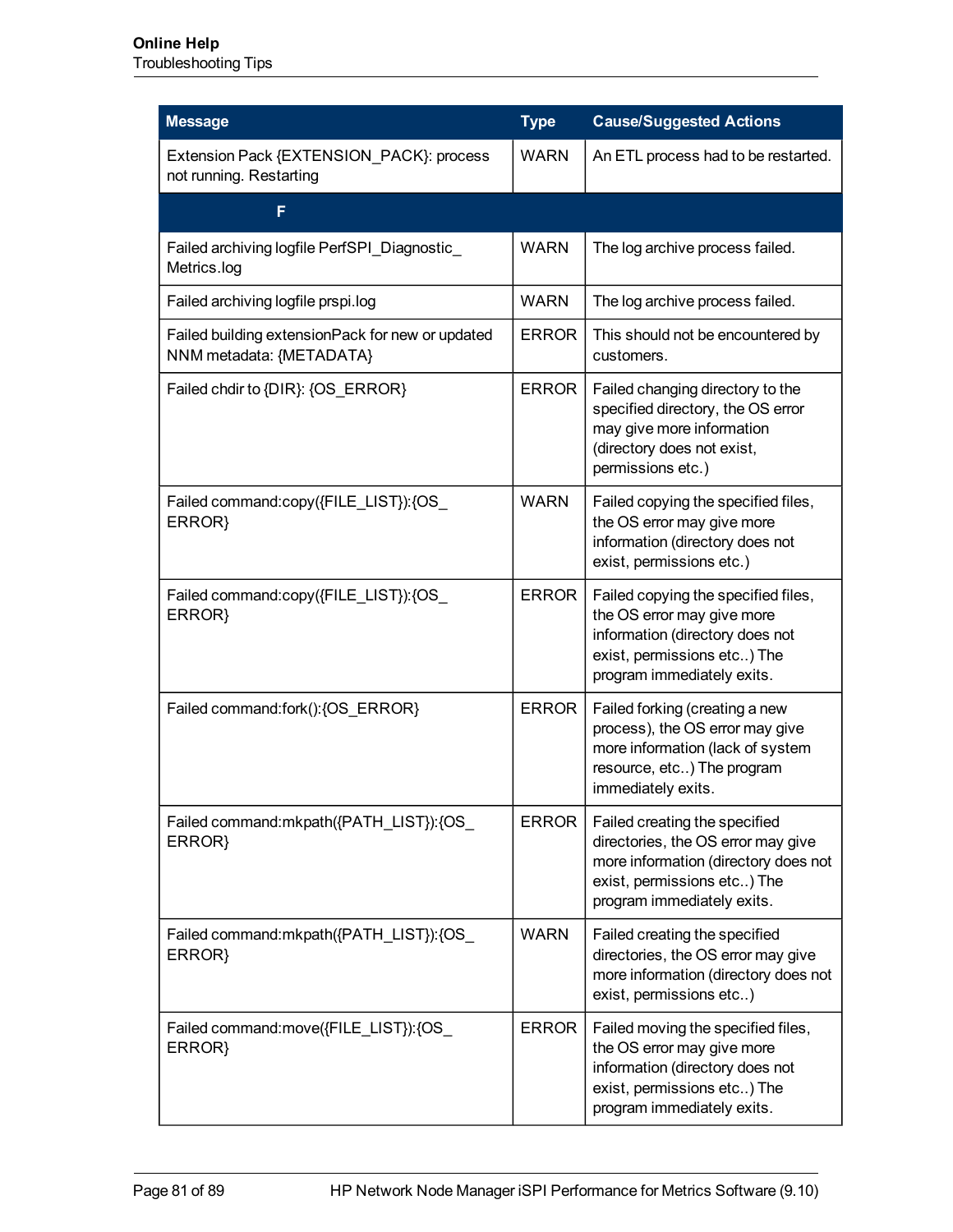| <b>Message</b>                                                                            | <b>Type</b>  | <b>Cause/Suggested Actions</b>                                                                                                                                                 |
|-------------------------------------------------------------------------------------------|--------------|--------------------------------------------------------------------------------------------------------------------------------------------------------------------------------|
| Failed command:move({FILE_LIST}):{OS_<br>ERROR}                                           | <b>WARN</b>  | Failed moving the specified files,<br>the OS error may give more<br>information (directory does not<br>exist, permissions etc)                                                 |
| Failed command: open({HANDLE}, {ARGS}): {OS_<br>ERROR}                                    | <b>ERROR</b> | Failed opening the specified file, the<br>arguments and OS error may give<br>more information (directory does not<br>exist, permissions etc) The<br>program immediately exits. |
| Failed<br>command:open({HANDLE},{FLAG},{ARGS}):{OS<br>ERROR}                              | <b>ERROR</b> | Failed opening the specified file, the<br>arguments and OS error may give<br>more information (directory does not<br>exist, permissions etc) The<br>program immediately exits. |
| Failed command: opendir(DIR, {DIR Configuration:<br>{NAME} not defined.NAME}): {OS_ERROR} | <b>WARN</b>  | Failed opening the specified<br>directory, the OS error may give<br>more information (directory does not<br>exist, permissions etc)                                            |
| Failed command:system({COMMAND}:{CHILD_<br>ERROR})                                        | <b>WARN</b>  | Failed running the specified system<br>command, the OS error may give<br>more information (lack of system<br>resources etc)                                                    |
| Failed command:system({COMMAND}):{CHILD_<br>ERROR}                                        | <b>ERROR</b> | Failed running the specified system<br>command, the OS error may give<br>more information (lack of system<br>resources etc) The program<br>immediately exits.                  |
| Failed command:unlink({FILE_LIST}):{OS_<br>ERROR}                                         | <b>ERROR</b> | Failed removing the specified files,<br>the OS error may give more<br>information (directory does not<br>exist, permissions etc) The<br>program immediately exits.             |
| Failed command: unlink({FILE_LIST}): {OS_<br>ERROR}                                       | <b>WARN</b>  | Failed removing the specified files,<br>the OS error may give more<br>information (directory does not<br>exist, permissions etc)                                               |
|                                                                                           | <b>ERROR</b> | Failed copying file from specified<br>source to destination, the OS error<br>may give more information<br>(directory does not exist,<br>permissions etc)                       |
| Failed copying {SRC} to {DEST}: {OS_ERROR}                                                | <b>ERROR</b> |                                                                                                                                                                                |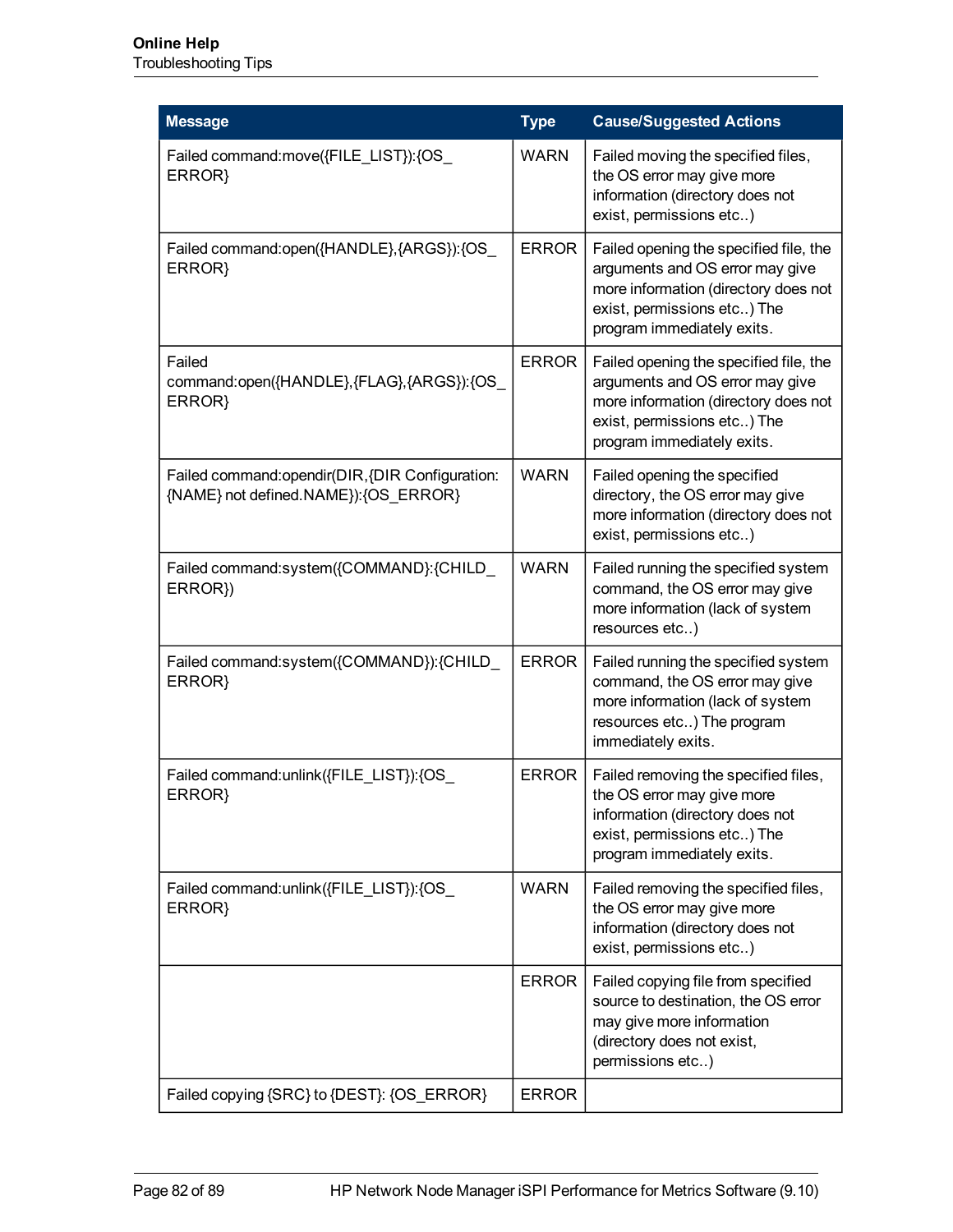<span id="page-82-1"></span>

| <b>Message</b>                                                          | <b>Type</b>  | <b>Cause/Suggested Actions</b>                                                                                                  |
|-------------------------------------------------------------------------|--------------|---------------------------------------------------------------------------------------------------------------------------------|
| Failed creating {FILE}: {OS_ERROR}                                      | <b>ERROR</b> | Failed creating the specified file, the<br>OS error may give more information<br>(directory does not exist,<br>permissions etc) |
| <b>General Warnings</b>                                                 |              |                                                                                                                                 |
| A <package name=""></package>                                           | <b>WARN</b>  | This warning can appear for any one<br>of the following reasons:                                                                |
|                                                                         |              | There is no data in the topology<br>tables for the displayed package.                                                           |
|                                                                         |              | The topology filters chosen will<br>result in empty reports.                                                                    |
|                                                                         |              | The topology filters chosen are<br>not appropriate for the selected<br>package and will be dropped.                             |
| $\triangle$ The system is currently running with<br>demonstration data! | <b>WARN</b>  | The system is currently running with<br>demonstration data.                                                                     |

# <span id="page-82-0"></span>**Problem: Reports Take Too Long to Display**

Do you think any of the following caused the problem?

| Diagnosis Step 1 | Did NNMi experience a recent topology reset?                                |
|------------------|-----------------------------------------------------------------------------|
| Diagnosis Step 2 | Were one or more interface groups recently added to performance monitoring? |
| Diagnosis Step 3 | Are a large number of users logged in to the system?                        |
| Diagnosis Step 4 | Are the hardware resources over-utilized?                                   |

## **General Resolution Tips**

- Create a report view with the required prompts and schedule this report view to run on a regular basis. Then view the scheduled output, or bookmark a URL to view the scheduled output. For more information on scheduling reports, see [Schedule](#page-32-0) [Report](#page-32-0) [Delivery.](#page-32-0)
- Filters can improve report performance. A report on a specific node group is generally faster than a report on All Nodes/Interfaces; the same logic applies to the time dimension. For more information on report filters, see the following topics:
	- [Set](#page-67-0) [Topology](#page-67-0) [Filters](#page-67-0)
	- [Change](#page-60-0) [Time](#page-60-0) [Controls](#page-60-0)
- Run the same report again. Data caching, which took place the first time you ran the report, will decrease the run time the next time you run the same report.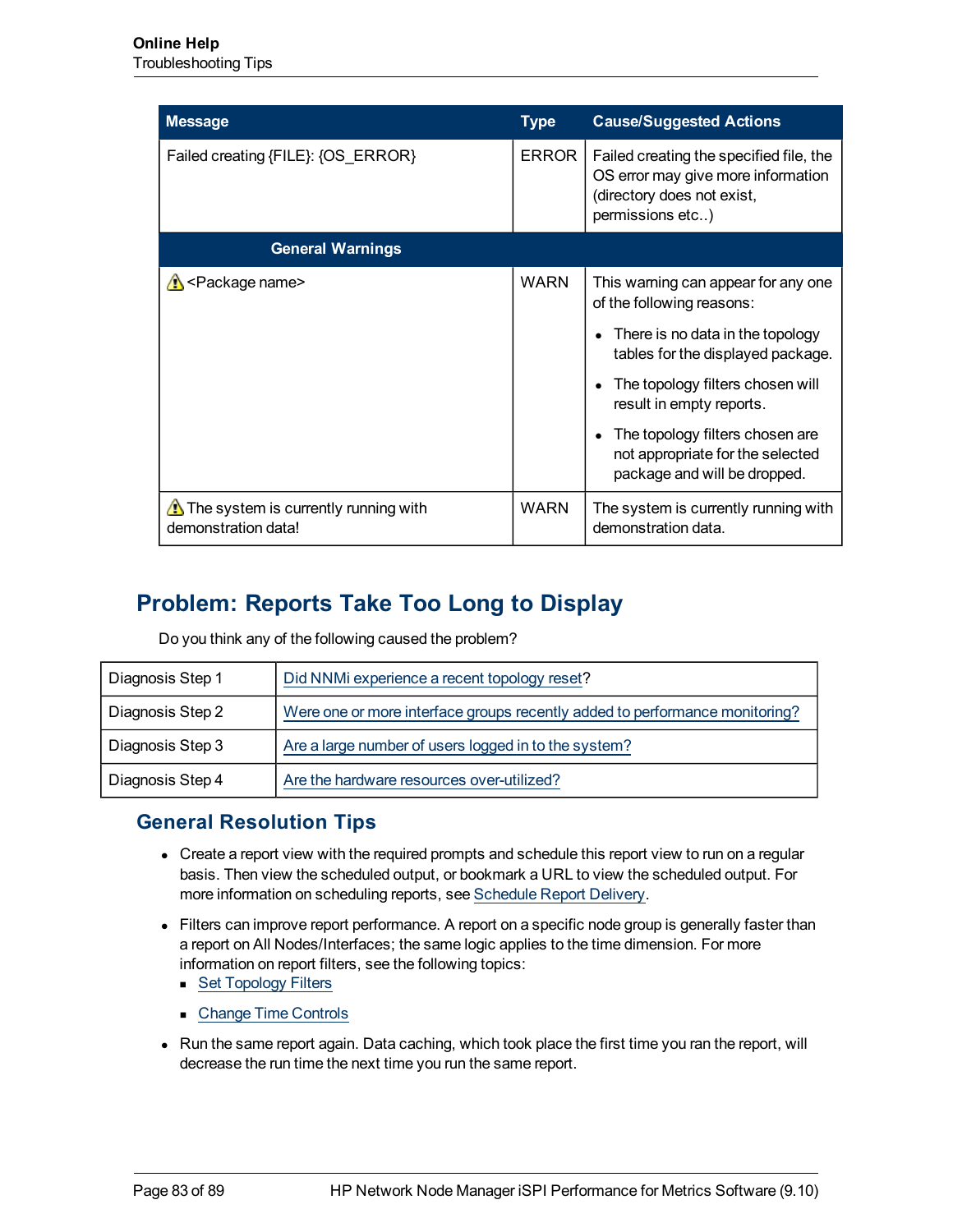## <span id="page-83-2"></span>**Problem: User Needs to Re-Login while Navigating from NNMi to a NNM iSPI Performance Report**

This problem may occur if you launched the NNM console using the IP address of the NNMi system and not the NNM's fully-qualified domain name (FQDN).

### **Resolution**

Always use the FQDN of the NNMi system to log into NNMi Console.

#### **Explanation**

Whenever you move from NNMi to the a report, account information is passed between your NNM login session and the NPS using cookies in your browser. A function known as Single Sign-On (SSO) makes it possible for you to move from NNM to a report without having to log in a second time.

For SSO to operate, the following conditions must be met:

- The NNMi system and the NPS system must be configured with fully qualified domain names.
- You must use the fully-qualified domain in your browser (not "localhost" or the machine name minus the domain) when you launch the NNMi console.

A fully-qualified domain name (FQDN) has this format:

http://fully\_qualified\_domain\_name:port/nnm

If NNMi and the NPS are installed on the same machine, the SSO function will operate if you use either of these:

- NNM's FQDN
- NNM's IP address

The NPS is responsible for configuring use of NNMi's IP address; this step takes place automatically, when the NPS is installed.

## <span id="page-83-0"></span>**Problem: NNMi Console Action Menu Has No Link to Reporting – Report menu**

The NNMi console does not display the **Reporting-Report menu** item in the **Action** menu if you do not completely (and successfully) run the enablement script. Follow the *Installation Guide* to run the enablement script (nnmenableperfspi.ovpl) on the NNMi management server.

## <span id="page-83-1"></span>**Error: NNMi Is Not Polling One or More Objects for Performance Data**

Do you think any of the following caused the problem?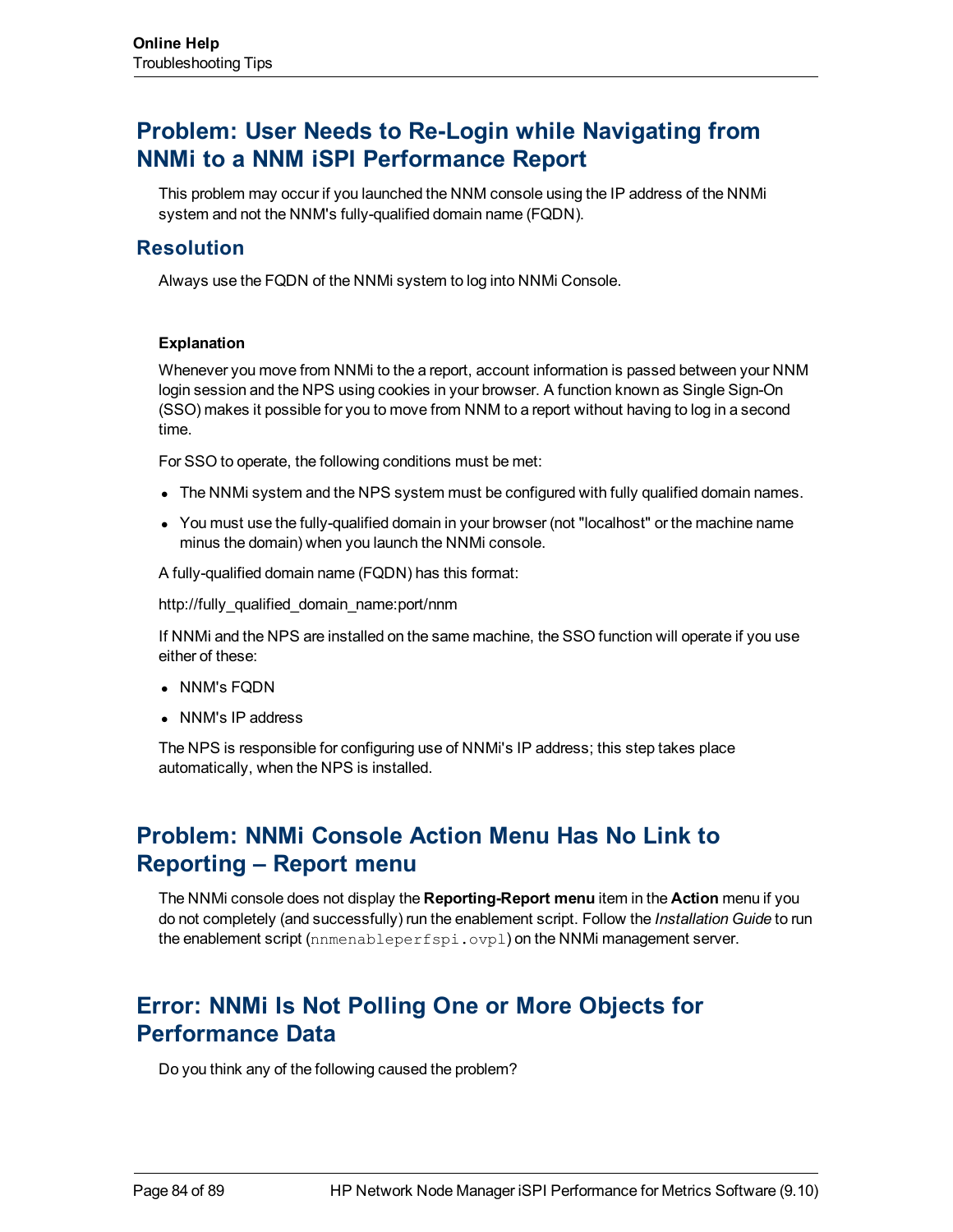| Diagnosis Step 1   Is NNMi polling the specified device, or devices, for performance data? |
|--------------------------------------------------------------------------------------------|
| Diagnosis Step 2   Can NNMi synchronize the topology information with NPS?                 |

# <span id="page-84-0"></span>**Problem: Leaving a Report Open Requires Re-Login**

The NPS requires you to re-login to view a report under the following circumstances:

- You are trying to access the NPS without being authenticated by NNMi.
- You pointed your browser at the NPS without logging into NNMi first.
- Your browser session has expired.

#### **Resolution**

<span id="page-84-1"></span>Log in again to return to the NPS.

## **Problem: Leaving the Browser Open for a While Prevents Re-Login**

The inactivity timeout setting for the NPS is one hour. If your browser is inactive for an hour, your session will expire. If your session expires, the NPS requires you to log in again. The login window requires the administrator username and password.

### **Resolution**

- 1. Close the timeout login window.
- 2. Log into the NNMi console using the standard URL: *http://fully-qualified-hostname:port;/nnm*
- <span id="page-84-2"></span>3. Navigate to the NNM iSPI Performance report that you were using.

## **Problem: Exception Counts Are Missing from Reports**

Before you can resolve this problem, follow this navigation path to diagnose the cause of the error:

### **Diagnosis**

[Did](../../../../../Content/Trouble_Shooting_Tips/PerfSpi_TSG_1201.htm) [you](../../../../../Content/Trouble_Shooting_Tips/PerfSpi_TSG_1201.htm) [define](../../../../../Content/Trouble_Shooting_Tips/PerfSpi_TSG_1201.htm) [thresholds](../../../../../Content/Trouble_Shooting_Tips/PerfSpi_TSG_1201.htm) [in](../../../../../Content/Trouble_Shooting_Tips/PerfSpi_TSG_1201.htm) [NNMi?](../../../../../Content/Trouble_Shooting_Tips/PerfSpi_TSG_1201.htm)

### **Resolution**

Setting up thresholds in NNMi requires administrator privileges. Follow these steps to locate applicable help topics:

- 1. Launch the NNMi console.
- 2. Click Help → **Help for Administrators**.
- 3. Select **Configure Threshold Monitoring for Nodes**

Immediately after thresholds are set, exceptions will begin to register in reports.

## **Problem: The NPS Stops Functioning and Does Not Show Any Report**

Before you can resolve this problem, follow this step to diagnose the cause of the error: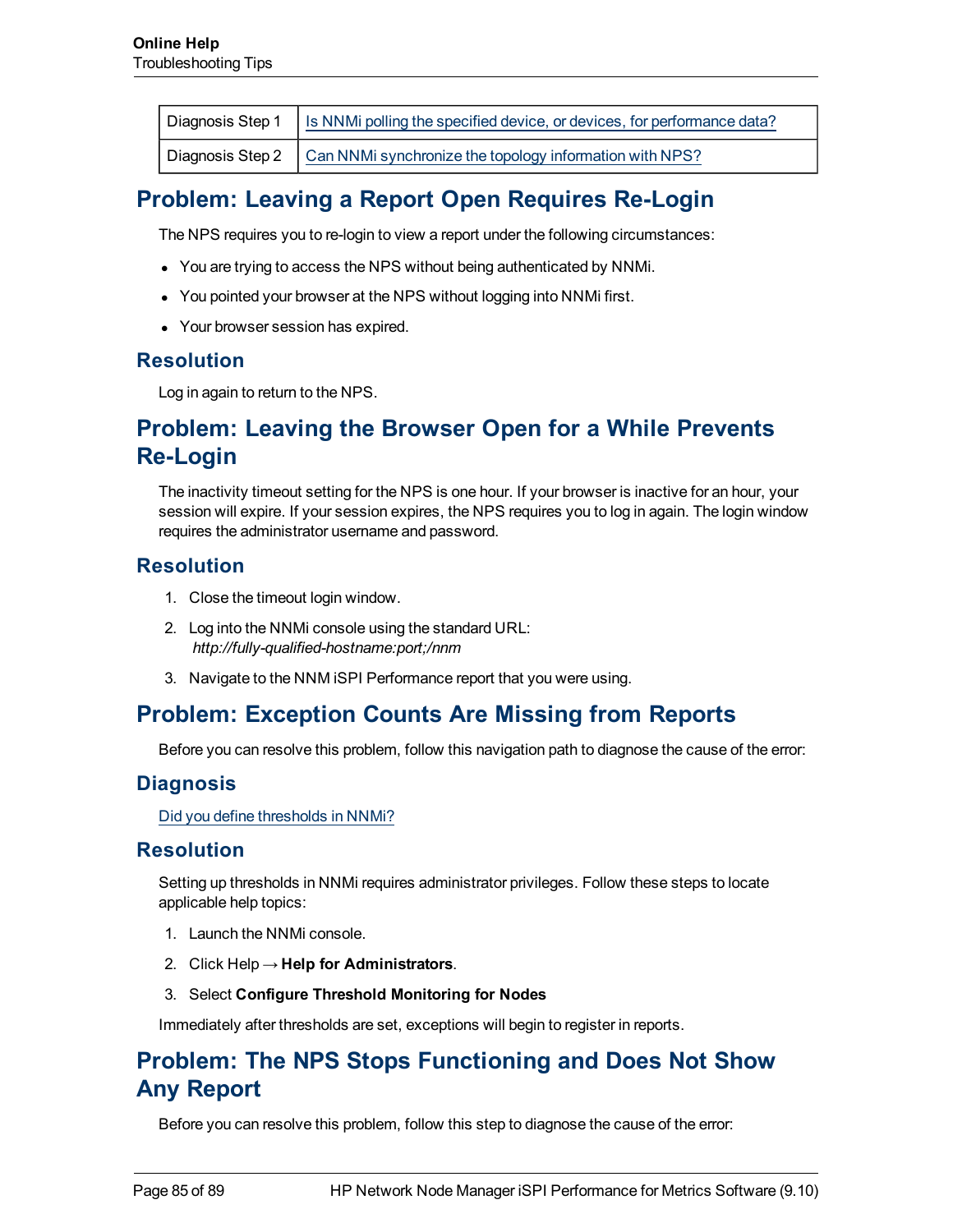## **Diagnosis**

[Did](../../../../../Content/Trouble_Shooting_Tips/PerfSpi_TSG_12101.htm) [you](../../../../../Content/Trouble_Shooting_Tips/PerfSpi_TSG_12101.htm) [change](../../../../../Content/Trouble_Shooting_Tips/PerfSpi_TSG_12101.htm) [the](../../../../../Content/Trouble_Shooting_Tips/PerfSpi_TSG_12101.htm) [address](../../../../../Content/Trouble_Shooting_Tips/PerfSpi_TSG_12101.htm) [or](../../../../../Content/Trouble_Shooting_Tips/PerfSpi_TSG_12101.htm) [hostname](../../../../../Content/Trouble_Shooting_Tips/PerfSpi_TSG_12101.htm) [of](../../../../../Content/Trouble_Shooting_Tips/PerfSpi_TSG_12101.htm) [the](../../../../../Content/Trouble_Shooting_Tips/PerfSpi_TSG_12101.htm) [NPS Server?](../../../../../Content/Trouble_Shooting_Tips/PerfSpi_TSG_12101.htm)

## **Resolution**

Change the IP address, hostname, or MAC address of the NPS server, after following these steps:

1. On the NPS server, run the following command:

On Windows: *%NPSInstallDir%***\NNMPerformanceSPI\bin\stopAll.ovpl**

On Linux: **/opt/OV/NNMPerformanceSPI/bin/stopALL.ovpl**

2. Open the BI Server configuration GUI with the following command:

On Windows: *%NPSInstallDir%***\NNMPerformanceSPI\bin\runBIConfigGUI.ovpl**

On Linux: **/opt/OV/NNMPerformanceSPI/bin/runBIConfigGUI.ovpl**

- 3. Click **File > Export As**.
- 4. Specify a location and a file name in the dialog box, and then click **Save**.The configuration data is saved in the XML format.
- 5. Delete the following directories manually:

```
On Windows:
%NPSInstallDir%\nonOV\cognos\c8\configuration\signkeypair
%NPSInstallDir%\nonOV\cognos\c8\configuration\encryptkeypair
```
On Linux: /opt/OV/nonOV/cognos/c8/configuration/signkeypair /opt/OV/nonOV/cognos/c8/configuration/encryptkeypair

6. Copy the XML file saved in step 3 to the following directory:

On Windows: *%NPSInstallDir%*\nonOV\cognos\c8\configuration

```
On Linux:
/opt/OV/nonOV/cognos/c8/configuration
```
## <span id="page-85-0"></span>**Finding More Information about Polling**

Performance polling has an impact on NNMi and it also has an impact on your network. If you enable additional performance polling, NNMi needs to allocate a portion of its resources to handle the additional polling, and your network will have to accommodate an increase in SNMP traffic. To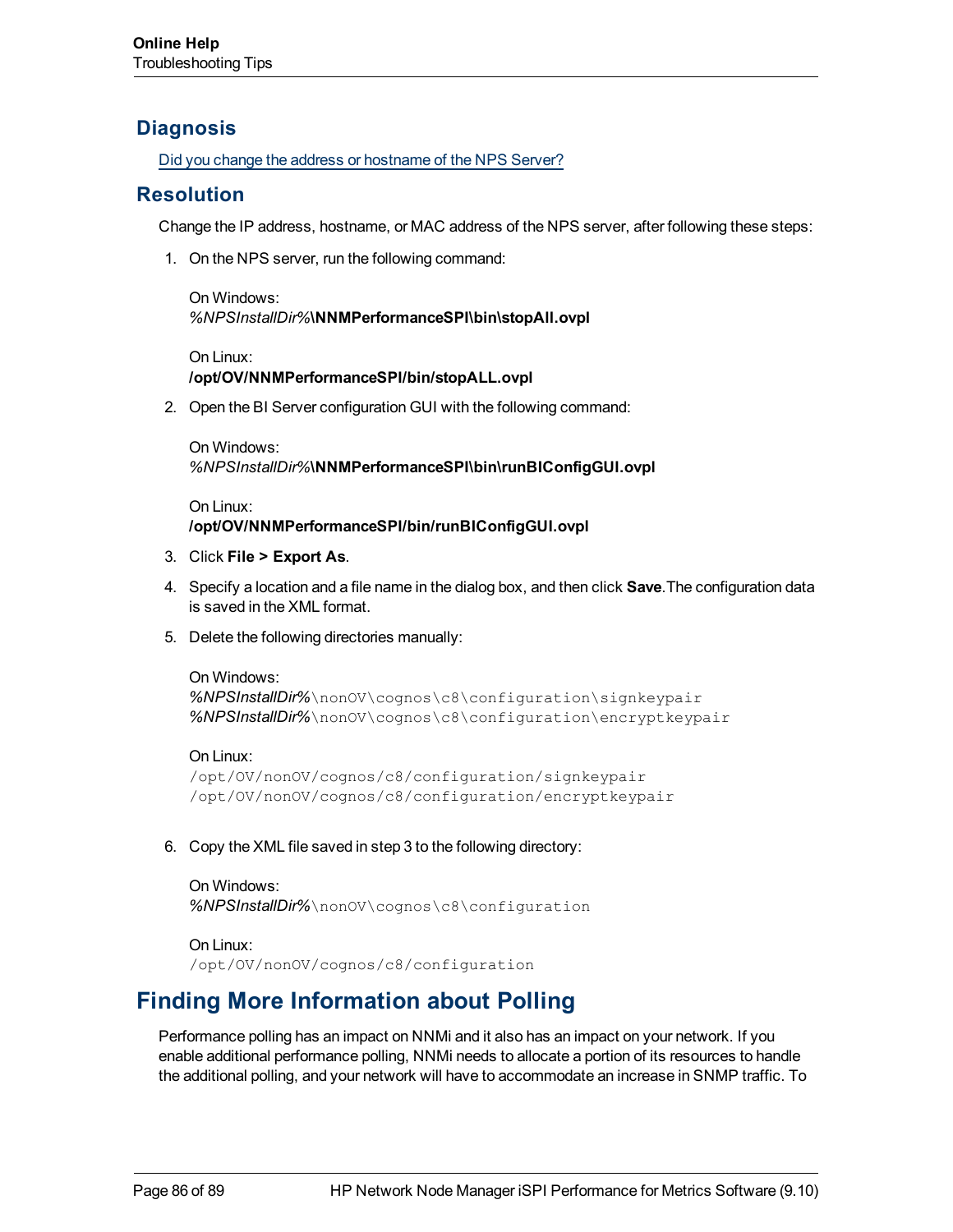ensure that the performance polling does not cause in wasted resources, it is important to limit performance polling to the important devices.

You need NNMi administrator privileges to enable performance polling. Follow these steps to locate applicable help topics:

- 1. Launch the NNM console.
- 2. Click Help → **Help for Administrators**.
- 3. Select **Monitoring Configuration**.

## **Finding More Information about Creating New Node Groups**

Creating a new node group involves setting device-level filters. After you create the new node group, you may want to use the group as a way to filter NNMi views, and you might also want to add the node group as a filter to the iSPI element selection tree.

Creating node groups, and using the filter options, are NNMi administrator tasks. Follow these steps to locate applicable help topics:

- 1. Launch the NNMi console.
- 2. Click Help → **Help for Administrators**.
- 3. Select **Monitoring**.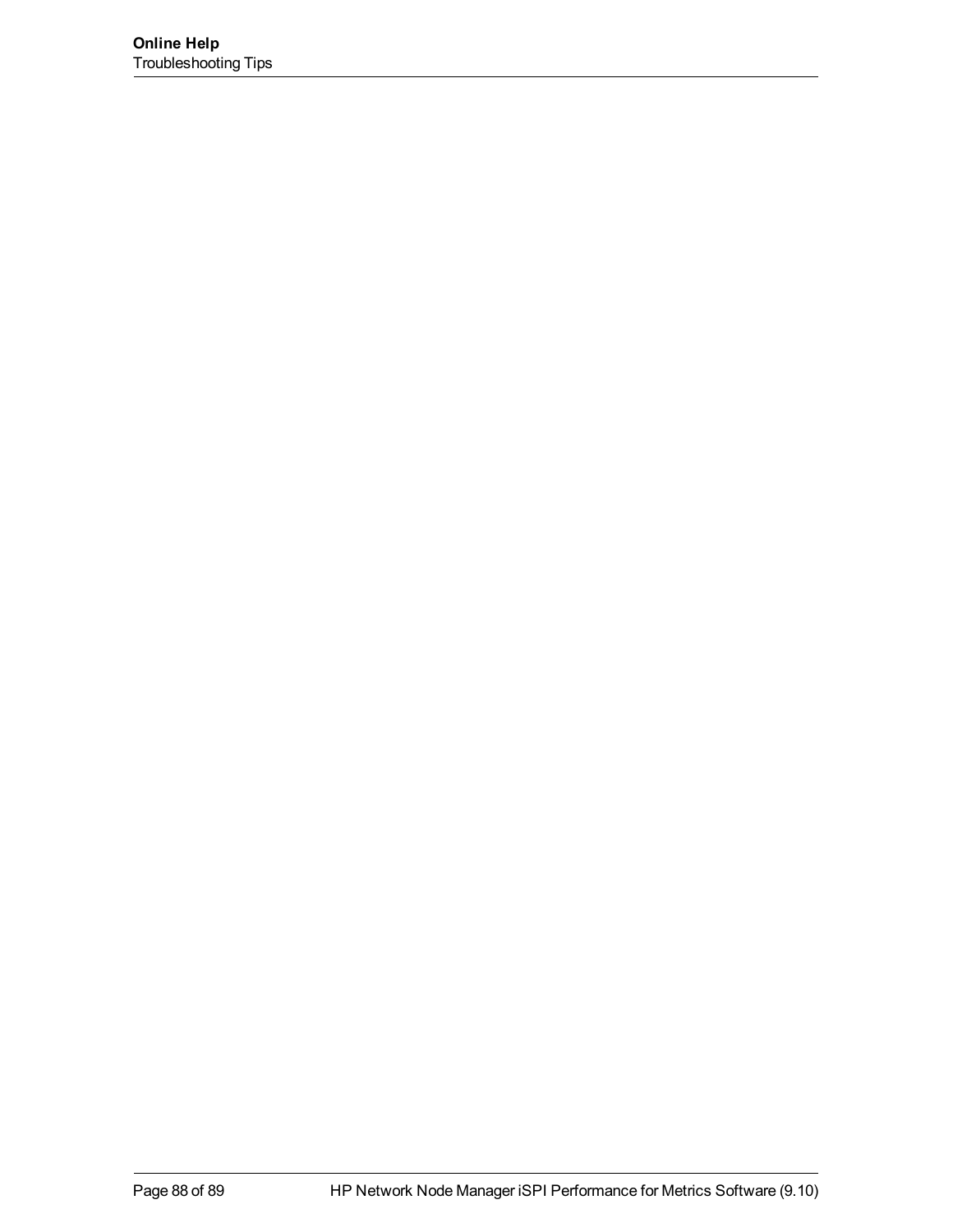# **Self Diagnostics**

The Self Diagnostics extension pack monitors the health of the processes which function within the NPS.

Some of the tasks that these reports enable you to perform, are:

- Investigate how the processes within the NPS are performing by looking at Self Diagnostic reports.
- Analyze if the metrics measuring NPS performance are within the acceptable (normal) range.
- Compare the performances of various NPS processes for selected time range.
- Analyze the performance of various NPS processes during the busiest tome of the day.

## **Monitor the Health of the NPS and Extension Packs**

The reports generated by the Self Diagnostic extension pack helps you monitor the health and performance of the processes that build up the core functionality of the NPS. The reports also help you monitor the performance of different extension packs available on the NPS system.

The Self Diagnostic extension pack identifies every process on the NPS system as a task. Every task is grouped under relevant task type, task category, and extension pack in the following order:



#### **Task Categories**

The NPS uses two broad categories to group all processes—ETL and Report Generation.

#### **Task Types**

Under the ETL category, the NPS groups relevant process under the following task types: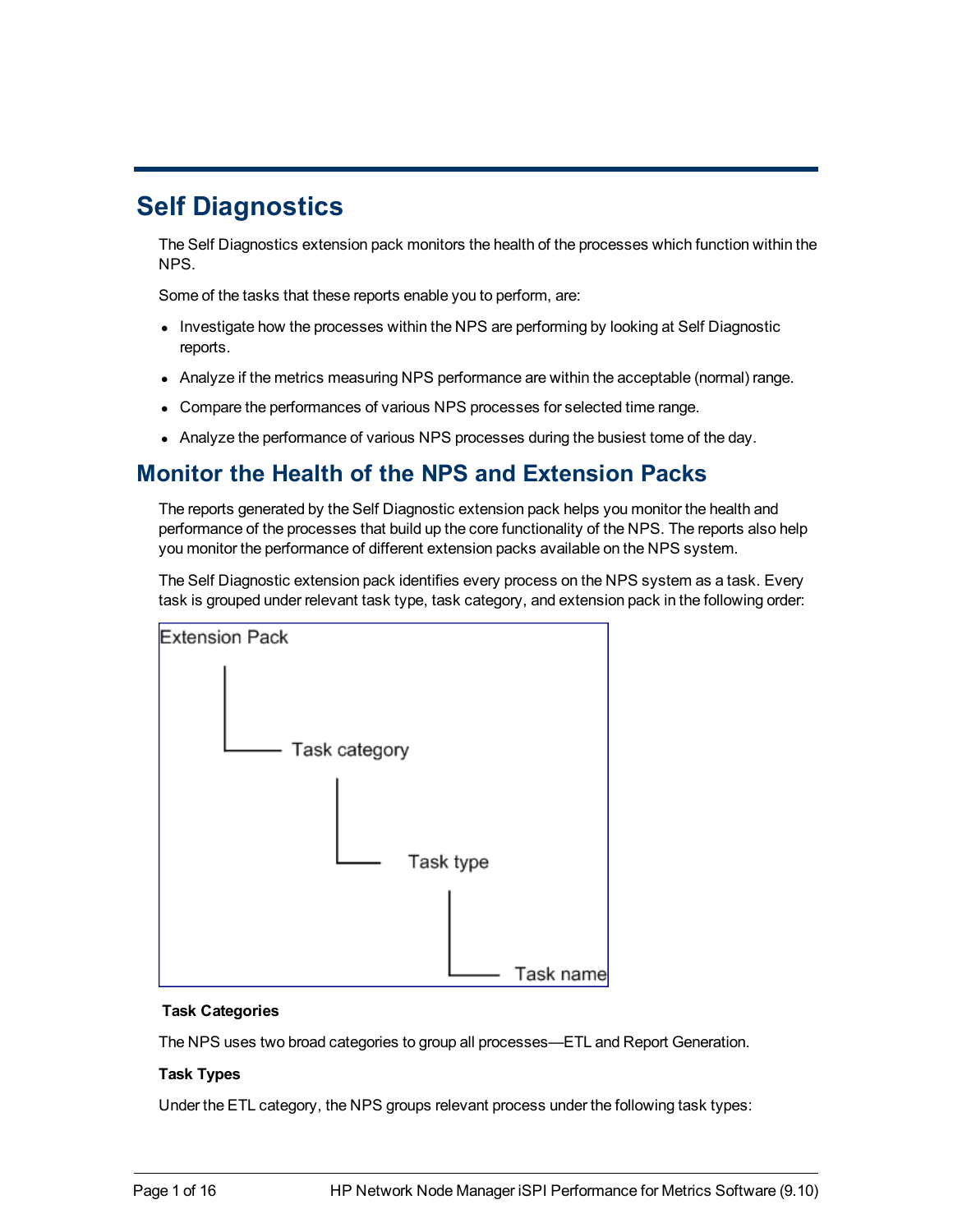- build\_groupcache\_from\_db
- build\_topcache\_from\_db
- checkAggregates
- process\_group\_dump\_file
- <sup>l</sup> process\_metricsfiles
- process\_metricsfiles->bulkload archive table
- process\_metricsfiles->bulkload live table
- <sup>l</sup> process\_metricsfiles->prepare\_baselining
- process\_metricsfiles->Sorting CSV files
- process\_metricsfiles->preprocessing
- process\_retention->aggregate table
- process\_retention->live table
- process\_retention->archive table
- <sup>l</sup> process\_retention->timeDimension table
- <sup>l</sup> process\_summary->Summary Child Proc
- <sup>l</sup> process\_summary->Summary Parent Proc
- process\_topodump\_file

#### **Tasks**

The NPS monitors and administers essential processes as tasks running on the NPS system. All such processes are introduced by different extension packs on the system. The processes are named in the following format:

*extension\_pack\_name>***.***<task\_category>***.***<task\_type>*

#### **Metrics**

Some of the metrics that you can use in the Self Diagnostics reports are as follows:

- Process Time (time in seconds for the task to complete)
- Number of Rows (applies to select tasks, such as ETL bulk loads, and so on)
- Available System Memory shows free memory (on Linux, free and cached) enabling you to see if your system's memory usage is increasing, causing available memory to decrease. Low available memory can cause system performance to degrade.
- Available Disk Space enables you to monitor your disk usage in the 'Data Directory' file system. By plotting the Available Disk trend over time, you can see if your disk usage has reached a steady state, or if you are on a trajectory to run out of disk space.

### **Calendar Report**

The Calendar Report uses a traditional, calendar-style layout to show hourly statistics for two metrics in a single, extended graph spanning over multiple days.

To change the Time Controls defaults, see [Change](../../../../../../../Content/Report_Controls/PerfiSPI_ChgTimeCtrl_Reports.htm) [Time](../../../../../../../Content/Report_Controls/PerfiSPI_ChgTimeCtrl_Reports.htm) [Controls.](../../../../../../../Content/Report_Controls/PerfiSPI_ChgTimeCtrl_Reports.htm)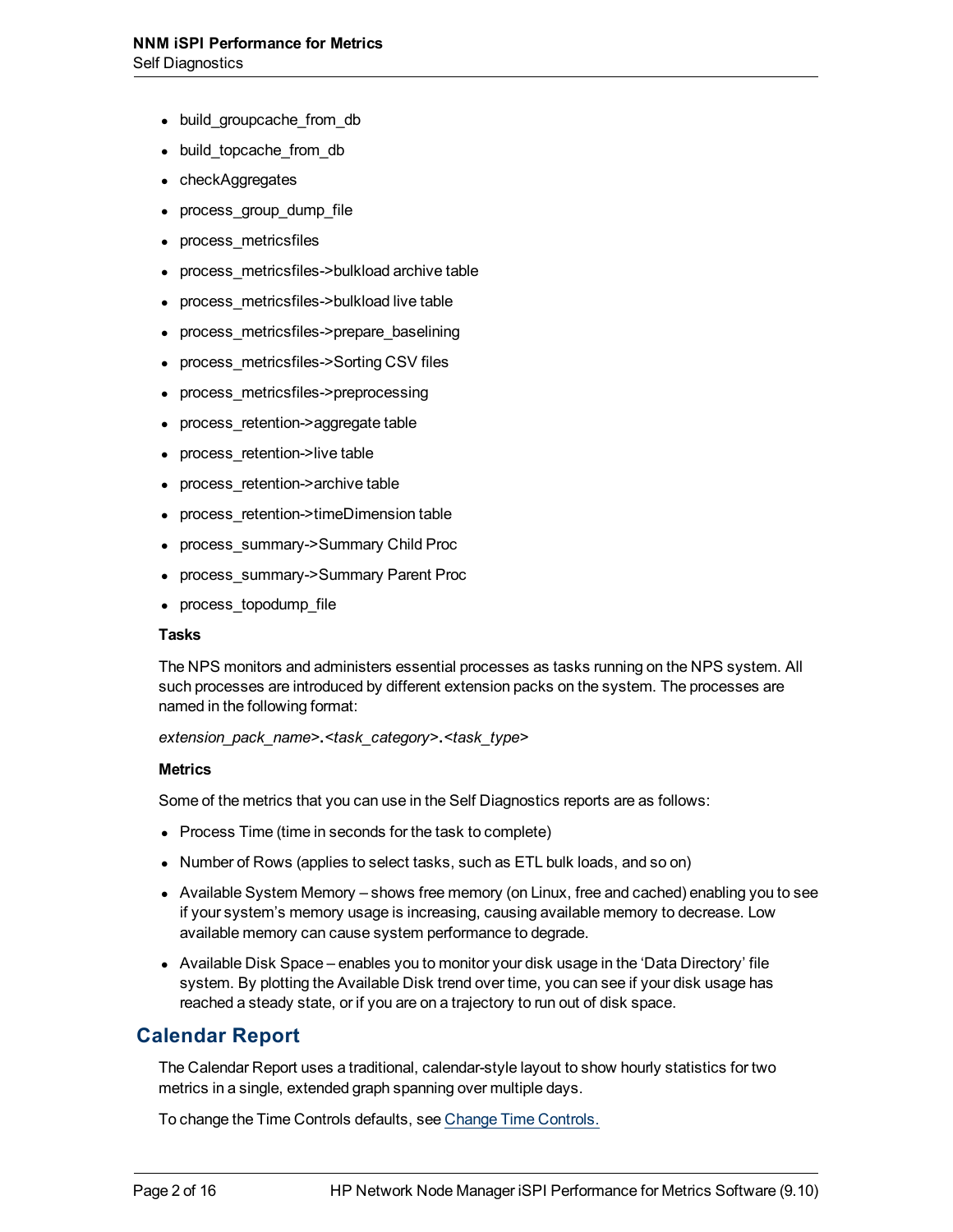To change the Topology Filters defaults, see [Set](../../../../../../../Content/Report_Controls/PerfiSPI_ChgTopo_Reports.htm) [Topology](../../../../../../../Content/Report_Controls/PerfiSPI_ChgTopo_Reports.htm) [Filters.](../../../../../../../Content/Report_Controls/PerfiSPI_ChgTopo_Reports.htm)

To change the Report Options defaults, see [Change](../../../../../../../Content/Report_Controls/PerfiSPI_ChgMetric_Reports.htm) [Report](../../../../../../../Content/Report_Controls/PerfiSPI_ChgMetric_Reports.htm) [Options.](../../../../../../../Content/Report_Controls/PerfiSPI_ChgMetric_Reports.htm)

#### **Features and Defaults**

The Calendar Report defaults to:

- Task Categories, Task Types, and Task Names= All
- $\bullet$  Dates/Times = Last 31 days
- Metric(s) Shown on Y1 Axis = Process Time (secs)(avg)
- Metric(s) Shown on Y2 Axis = Process Time (secs)(min)

The default view shows data for the current month. Depending on how long the NPS has been collecting data, you may have the option of looking at data for the previous 70 days if you use the option Until Now.

#### **Use Case**

Use this report to observe:

- gradual trends over time
- isolated spikes
- to verify that an abnormal condition has returned to normal
- $\bullet$  to make comparisons

This report also reveals:

- Day of week patterns
- Hour of day patterns

#### **Chart Detail Report**

The Chart Detail report enables you to perform a trend analysis for the NPS process health and performance based on historical performance data.

The Chart Detail report displays a comparative analysis of the selected metrics for each time unit.

For example, if you need to compare how the average Threshold Exception Rate was affected by variance in the average Process Time per millisecond for the past one week, you can generate the Weekly Performance Diagnostics report for the selected node group.

You can also select two or more task type, task name, extension pack, etc to generate Chart Detail report.

Using this report you can:

- Analyze the trend of network health and performance for multiple task type, task name, extension pack, etc based on one unit of time. Each unit of time is called as a Display Grain . Each Display Grain is measured as follows:
	- Five minutes for Hourly report
	- One hour for daily report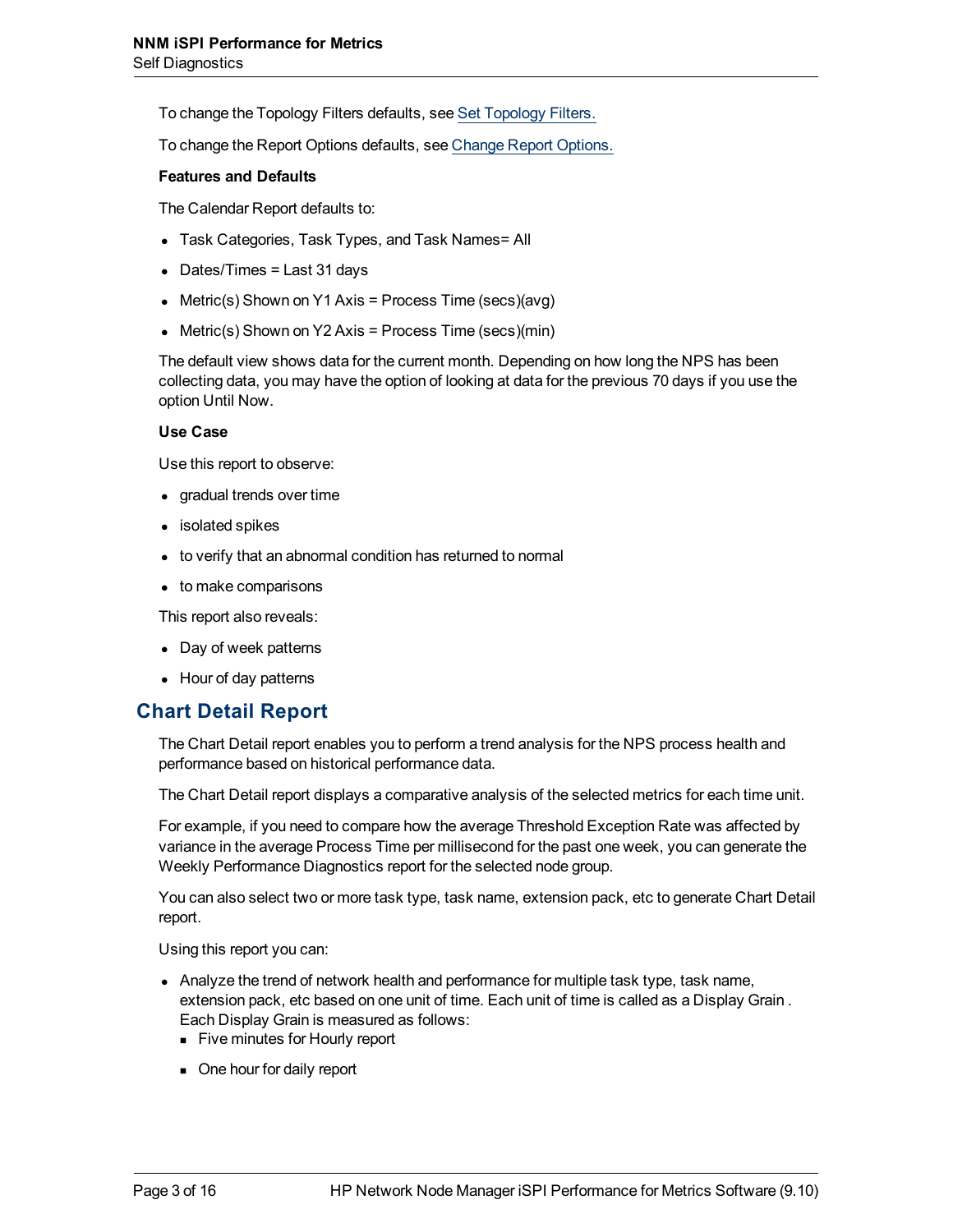- One day for weekly report
- One day for monthly report
- Identify any ups and downs in the health and performance of the NPS processes.
- Compare the health and performance of more than two task type, task name, extension pack, etc based on historical health and performance data.

The following are the available filters in the Time Controls pane for Chart Detail Report:

- Start Date/Time
- Time Range
- Display Grain
- Hour of day
- Day of Week

To change the Time Controls defaults, see [Change](../../../../../../../Content/Report_Controls/PerfiSPI_ChgTimeCtrl_Reports.htm) [Time](../../../../../../../Content/Report_Controls/PerfiSPI_ChgTimeCtrl_Reports.htm) [Controls.](../../../../../../../Content/Report_Controls/PerfiSPI_ChgTimeCtrl_Reports.htm)

To change the Topology Filters defaults, see [Set](../../../../../../../Content/Report_Controls/PerfiSPI_ChgTopo_Reports.htm) [Topology](../../../../../../../Content/Report_Controls/PerfiSPI_ChgTopo_Reports.htm) [Filters.](../../../../../../../Content/Report_Controls/PerfiSPI_ChgTopo_Reports.htm)

To change the Report Options defaults, see [Change](../../../../../../../Content/Report_Controls/PerfiSPI_ChgMetric_Reports.htm) [Report](../../../../../../../Content/Report_Controls/PerfiSPI_ChgMetric_Reports.htm) [Options.](../../../../../../../Content/Report_Controls/PerfiSPI_ChgMetric_Reports.htm)

#### **Features and Defaults**

The graph on this report tracks up to metrics over the selected time period. Unless you modify the defaults, Chart Detail defaults to the following:

- Task Categories, Task Types, and Task Names = All
- <sup>l</sup> Primary metric = Process Time (secs)(avg)
- Secondary metric = Process Time (secs)(min)

To add another primary or secondary metric, click **Options** and then click .

To remove a primary or secondary metric that you have already added, click **Options** and then click  $\boldsymbol{\times}$ 

The Chart Detail report enables you to view the data in the tabular format as well. To view the table, click **Options**, and then select **Table**. The Table appears instead of the chart. To view both the chart and the table, click **Options**, and then select **Chart and Table**.

#### **Heat Chart Report**

The Heat Chart Report tracks the hourly performance of a single metric. The default metric is Process Time (secs) (avg). The default time period is the last 24 hours. Performance is colorcoded, making it easy to spot a condition that is gradually worsening and making it easy to distinguish satisfactory performance from unsatisfactory performance.

The following are the available filters in the Time Controls pane for Heat Chart Detail:

- Start Date/Time
- Time Range
- Display Grain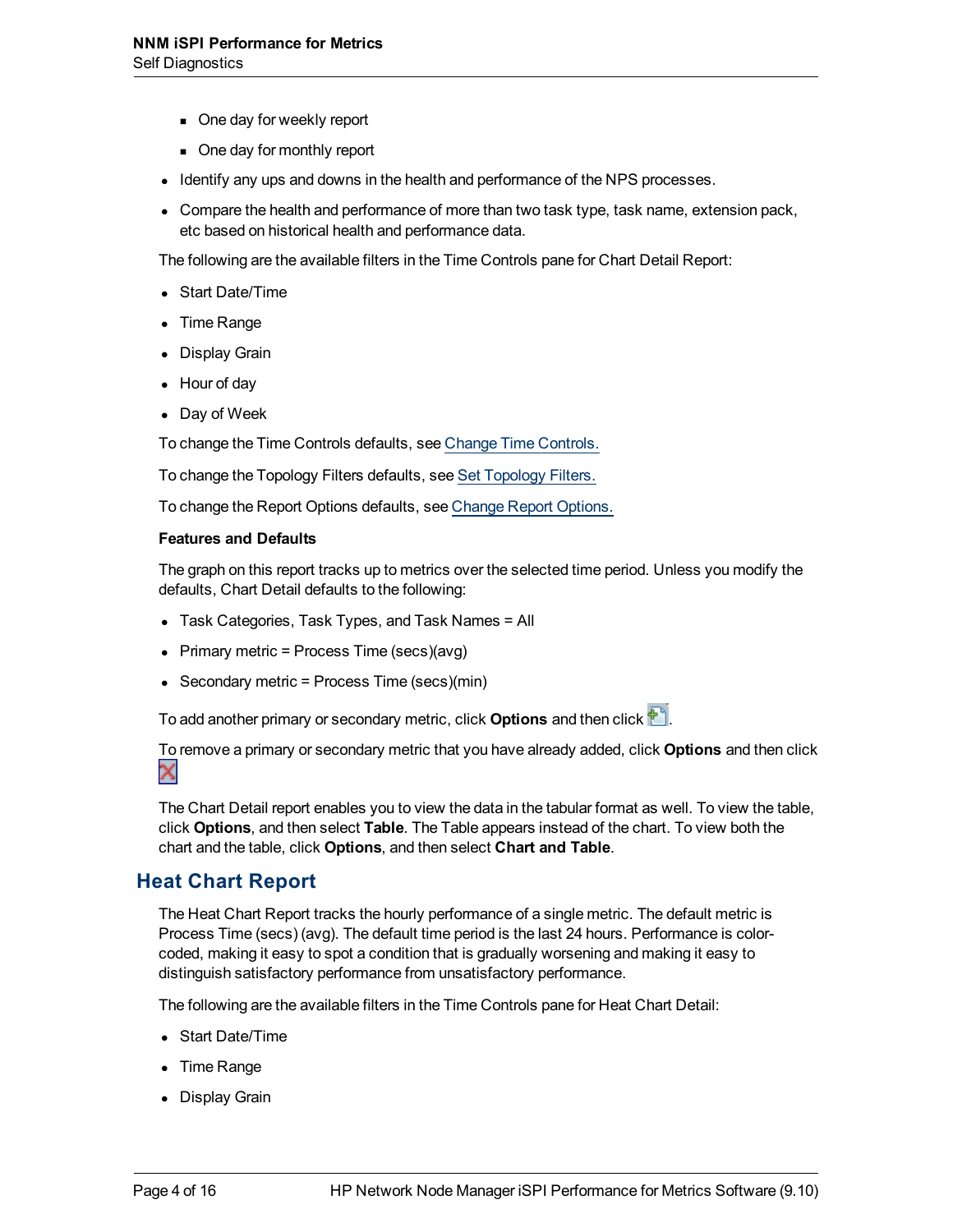- Auto Refresh
- **Hours of Dav**
- Day of Week

To change the Time Controls defaults, see [Change](../../../../../../../Content/Report_Controls/PerfiSPI_ChgTimeCtrl_Reports.htm) [Time](../../../../../../../Content/Report_Controls/PerfiSPI_ChgTimeCtrl_Reports.htm) [Controls.](../../../../../../../Content/Report_Controls/PerfiSPI_ChgTimeCtrl_Reports.htm)

To change the Topology Filters defaults, see [Set](../../../../../../../Content/Report_Controls/PerfiSPI_ChgTopo_Reports.htm) [Topology](../../../../../../../Content/Report_Controls/PerfiSPI_ChgTopo_Reports.htm) [Filters.](../../../../../../../Content/Report_Controls/PerfiSPI_ChgTopo_Reports.htm)

To change the Report Options defaults, see [Change](../../../../../../../Content/Report_Controls/PerfiSPI_ChgMetric_Reports.htm) [Report](../../../../../../../Content/Report_Controls/PerfiSPI_ChgMetric_Reports.htm) [Options.](../../../../../../../Content/Report_Controls/PerfiSPI_ChgMetric_Reports.htm)

#### **Features and Defaults**

The legend at the top of the report ties a range of normalized performance values to a particular color. Any value within that range will get that color. Beneath the legend, each day of the month is listed left to right, day 1 through 31. Down the side of the report is each hour of the day. Each cell inside the table is color-coded and each cell inside the table indicates a specific value. You can move the mouse pointer on a cell to view raw data.

The Heat Chart defaults to:

- $\bullet$  Time Period = Last 24 hours
- $\bullet$  Hour of Day = All
- $\bullet$  Day of Week = All
- $\bullet$  Metric = Process Time (secs) (avg)

### **Managed Inventory Report**

Use the Managed Inventory Report to view the list of available topology attributes. You can use the available attributes to filter the data of your interest and create a report that represents only the elements of your interest. The report presents the list of attributes in the form of a table; the Count column of the table indicates the number of entries for each attribute.

For the topology item Extension Pack, the Count column indicates the number of available extension packs on the NPS system.

For the topology item Task Category, the Count column indicates the number of task categories created by the NPS.

To change the Time Controls defaults, see [Change](../../../../../../../Content/Report_Controls/PerfiSPI_ChgTimeCtrl_Reports.htm) [Time](../../../../../../../Content/Report_Controls/PerfiSPI_ChgTimeCtrl_Reports.htm) [Controls.](../../../../../../../Content/Report_Controls/PerfiSPI_ChgTimeCtrl_Reports.htm)

To change the Topology Filters defaults, see [Set](../../../../../../../Content/Report_Controls/PerfiSPI_ChgTopo_Reports.htm) [Topology](../../../../../../../Content/Report_Controls/PerfiSPI_ChgTopo_Reports.htm) [Filters.](../../../../../../../Content/Report_Controls/PerfiSPI_ChgTopo_Reports.htm)

#### **Most Changed Report**

This report compares performance for two different (consecutive) time periods and ranks processes by the amount of change. The sort order is most-changed to least-changed.

To change the Time Controls defaults, see [Change](../../../../../../../Content/Report_Controls/PerfiSPI_ChgTimeCtrl_Reports.htm) [Time](../../../../../../../Content/Report_Controls/PerfiSPI_ChgTimeCtrl_Reports.htm) [Controls.](../../../../../../../Content/Report_Controls/PerfiSPI_ChgTimeCtrl_Reports.htm)

To change the Topology Filters defaults, see [Set](../../../../../../../Content/Report_Controls/PerfiSPI_ChgTopo_Reports.htm) [Topology](../../../../../../../Content/Report_Controls/PerfiSPI_ChgTopo_Reports.htm) [Filters.](../../../../../../../Content/Report_Controls/PerfiSPI_ChgTopo_Reports.htm)

To change the Report Options defaults, see [Change](../../../../../../../Content/Report_Controls/PerfiSPI_ChgMetric_Reports.htm) [Report](../../../../../../../Content/Report_Controls/PerfiSPI_ChgMetric_Reports.htm) [Options.](../../../../../../../Content/Report_Controls/PerfiSPI_ChgMetric_Reports.htm)

#### **Features and Defaults**

This report contains one table and provides data for one metric only.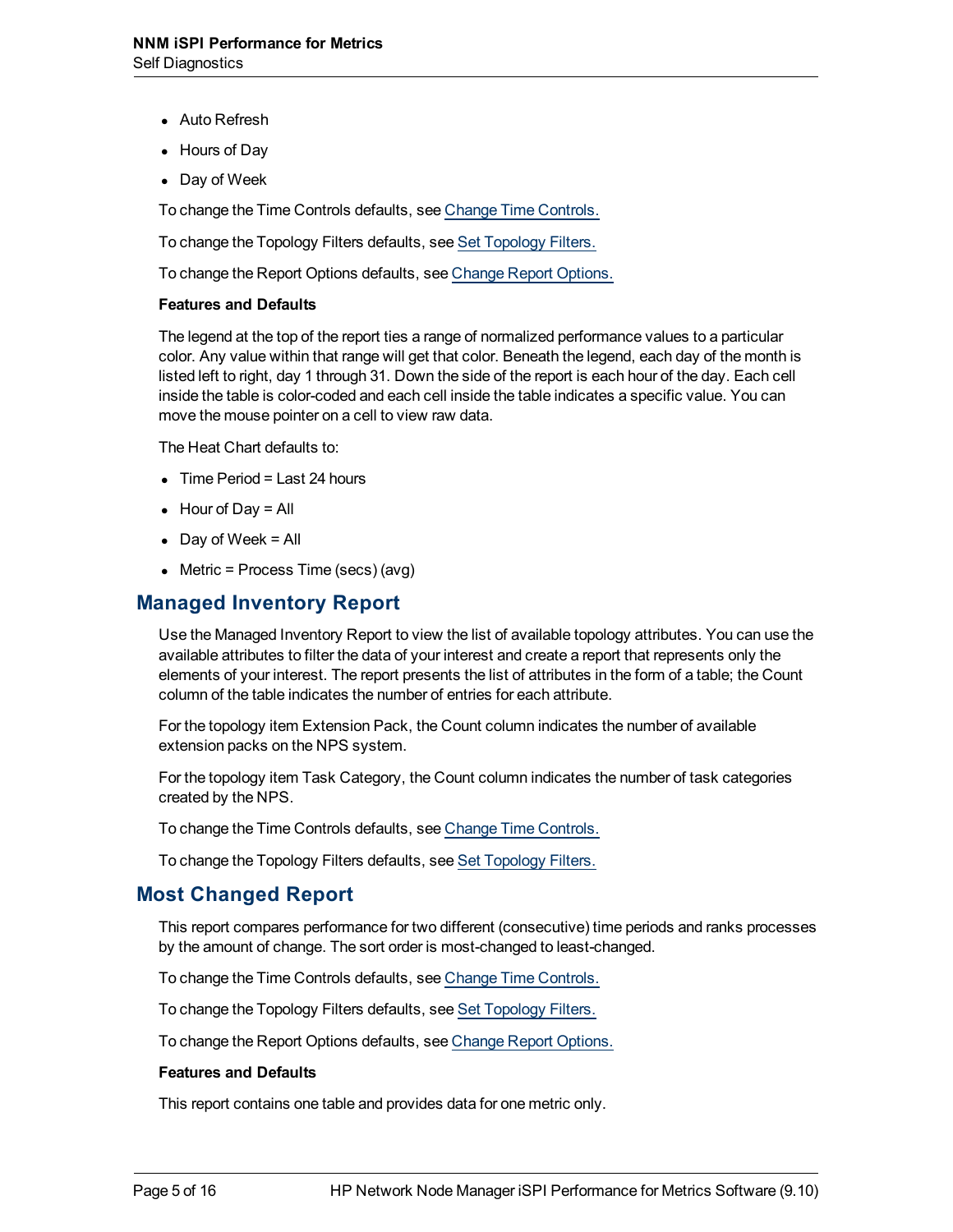Following are the columns in the table:

- Performance for the previous time period
- Performance for the selected time period
- Growth, expressed as a percentage increase
- $\bullet$  Change

The Most Changed report defaults to:

- $\bullet$  Dates/Times = Last Day (and the day before)
- $\bullet$  Hour of Day = All
- $\bullet$  Day of Week = All
- Rank Metric = Process Time (secs)(avg))
- $\bullet$  Top N Option = Top 10

If you select a month, the report will compare two months (the month you selected and the prior month); if you select a week, the report will compare two weeks (the week you selected and the prior week).

### **Self Diagnostics Peak Period Report**

The Self Diagnostics Peak Period Report ranks the performance of an NPS processes during the busiest time of the selected time range.

Using this report, you can:

- Identify the performance and utilization of the selected metrics during the peak period.
- Identify the NPS processes that have the highest or lowest performances during the peak period.
- Compare the performance for multiple NPS processes during the peak period using this report.

#### **Self Diagnostics Peak Period Report Options**

- <sup>l</sup> **Top / Bottom N**<sup>1</sup>
- <sup>l</sup> **Metric**2
- **e** Grouping by Time Period<sup>3</sup>

This report tracks up to six metrics over the selected time period.

To add another metric, click **Options** and then click

To remove a metric that you have already added, click **Options** and then click .

<sup>&</sup>lt;sup>1</sup>Select a rank between top or bottom five, ten, 25, 50, 100, all descending, and all ascending for the selected component.

 $^{2}$ Select the metric based on which you want to generate the report. The metric that you select is used to rank the report data.

 $3$ Enables you to group the report data based on a specific time grain. Click Add New Grouping icon to add a new group.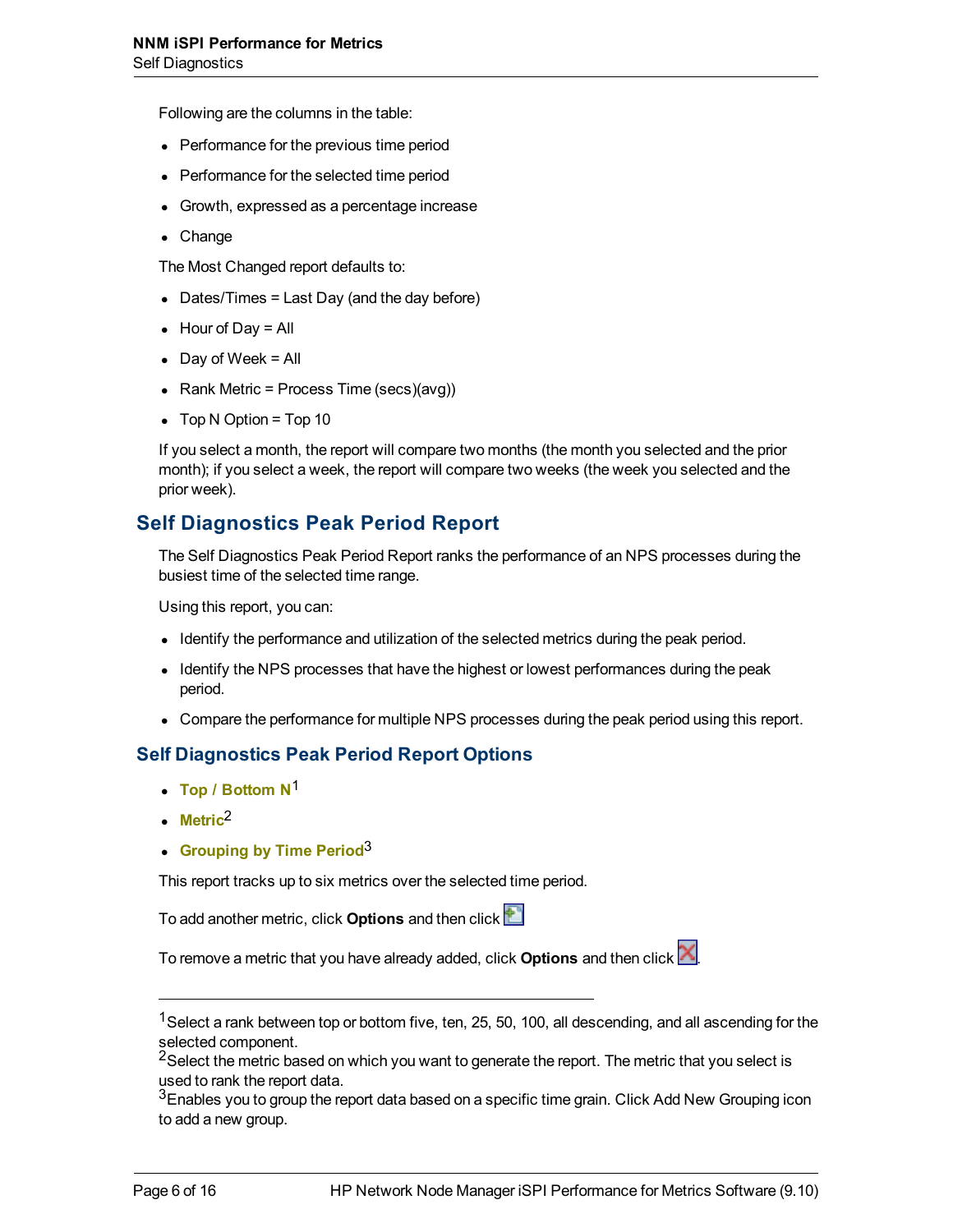To select a range of value for the metric, click  $\mathcal{V}$  and select a range of metric value that the report should consider.

For example if you want to see the top five interfaces with the average memory utilization between 10% and 90%, select 10 as **Lowest value** and 90 as the **Highest value**.

By default, the report groups data by Time Period. You can select multiple grouping attributes by

using the (**Add New Grouping**) button. Use the (**Remove Grouping**) button to remove a grouping attribute.

**Tip:**

- Use this report to identify the period when the NPS processes performance was the lowest.
- Check this report once a day to see which NPS processes may need special attention.

To change the Time Controls defaults, see [Change](../../../../../../../Content/Report_Controls/PerfiSPI_ChgTimeCtrl_Reports.htm) [Time](../../../../../../../Content/Report_Controls/PerfiSPI_ChgTimeCtrl_Reports.htm) [Controls.](../../../../../../../Content/Report_Controls/PerfiSPI_ChgTimeCtrl_Reports.htm)

To change the Topology Filters defaults, see [Set](../../../../../../../Content/Report_Controls/PerfiSPI_ChgTopo_Reports.htm) [Topology](../../../../../../../Content/Report_Controls/PerfiSPI_ChgTopo_Reports.htm) [Filters.](../../../../../../../Content/Report_Controls/PerfiSPI_ChgTopo_Reports.htm)

To change the Report Options defaults, see [Change](../../../../../../../Content/Report_Controls/PerfiSPI_ChgMetric_Reports.htm) [Report](../../../../../../../Content/Report_Controls/PerfiSPI_ChgMetric_Reports.htm) [Options.](../../../../../../../Content/Report_Controls/PerfiSPI_ChgMetric_Reports.htm)

## **Top 10 Task Duration Report**

The Self Diagnostics extension pack monitors the health of all the ETL and report generation processes on the NPS system. You can easily investigate how the ETL processes and reports are performing by using the Top 10 Task Duration Report.

This report monitors the Top 10 ETL and report generation processes and tracks the time taken by each process during the selected time range.

To change the Time Controls defaults, see [Change](../../../../../../../Content/Report_Controls/PerfiSPI_ChgTimeCtrl_Reports.htm) [Time](../../../../../../../Content/Report_Controls/PerfiSPI_ChgTimeCtrl_Reports.htm) [Controls.](../../../../../../../Content/Report_Controls/PerfiSPI_ChgTimeCtrl_Reports.htm)

### **Top N Report**

This report ranks the NPS processes by the metric you select. Use this report to spot the process that performed at the extremes. You can use this report to analyze the historical data for the processes that are exhibiting unusual performance levels.

Some of the topology filters that you can use to generate this report are as follows:

- Extension Pack
- Task Category
- Task Type
- Task Name

Using this report you can:

- Rank the performance of the extension packs and tasks running on your Performance iSPI server.
- Detect the underlying reason of a persistent problem with a process. You can compare the performance for multiple tasks using this report.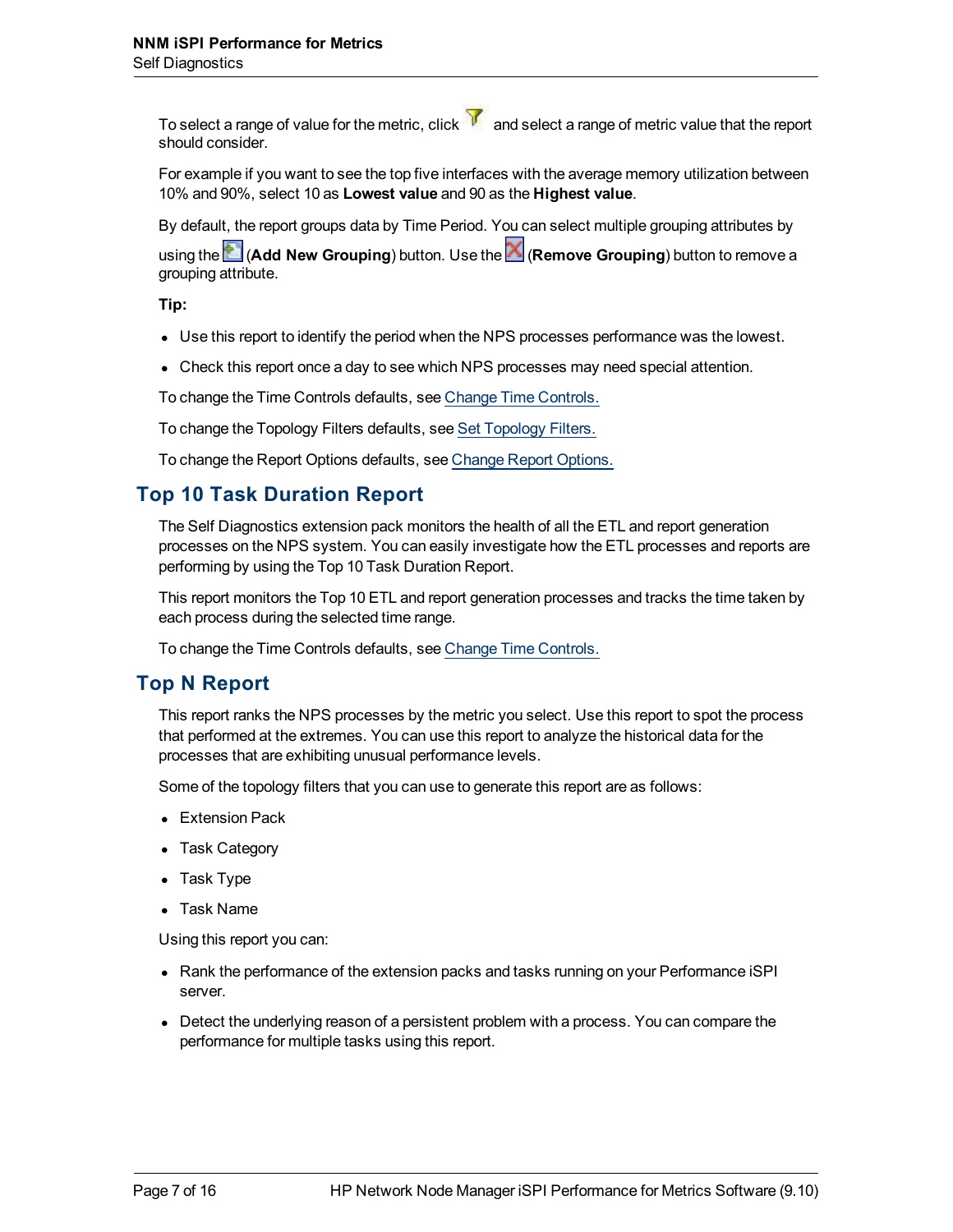#### **Example**

Some of the processes in your network are performing poorly. Using this report, you can group the processes reporting highest processing time. The process reporting the highest processing time is ranked first.

#### **Performance SPI Top N Reports Options**

The Top N report displays the following options:

- Top/Bottom 'N '<sup>1</sup>
- $Metric<sup>2</sup>$
- Display Time Series Chart<sup>3</sup>
- Grouping  $By<sup>4</sup>$

This report tracks up to six metrics for each metric type over the selected time period.

To add another metric, click **Options** and then click .

To remove a metric that you have already added, click **Options** and then click .

To select a range of value for the metric, click  $\overline{V}$  and select a range of metric value that the report should consider. For example if you want to see the average process time for the Self Diagnostics extension pack between the range of 100 and 500 seconds, select 100 as minimum value and 500 as the maximum value.

By default, the report groups data by Extension Pack. You can select multiple grouping attributes

by using the (**Add New Grouping**) button. Use the (**Remove Grouping**) button to remove a grouping attribute.

**Tip :**

- **.** By default, Top N Report is displayed without Time Series Chart. Click Display Time Series **Chart** to view the chart with the detail table.
- Check this report once a day to see which extension pack or process may need special attention.

<sup>&</sup>lt;sup>1</sup>Select a rank between top or bottom five, ten, 25, 50, 100, all descending, and all ascending for the selected NPS processes.

<sup>&</sup>lt;sup>2</sup>Select the metric based on which you want to generate the report. The metric that you select is used to rank the report.

<sup>3</sup>Select Yes to view the detail chart with the table. Select No to hide the chart and display only the table. The created Top N Report displays the graphical representation of the metric values for the NPS processes over the selected time range.

 $4E$  Enables you to group the report data based on a specific parameter. Click to add a subgroup.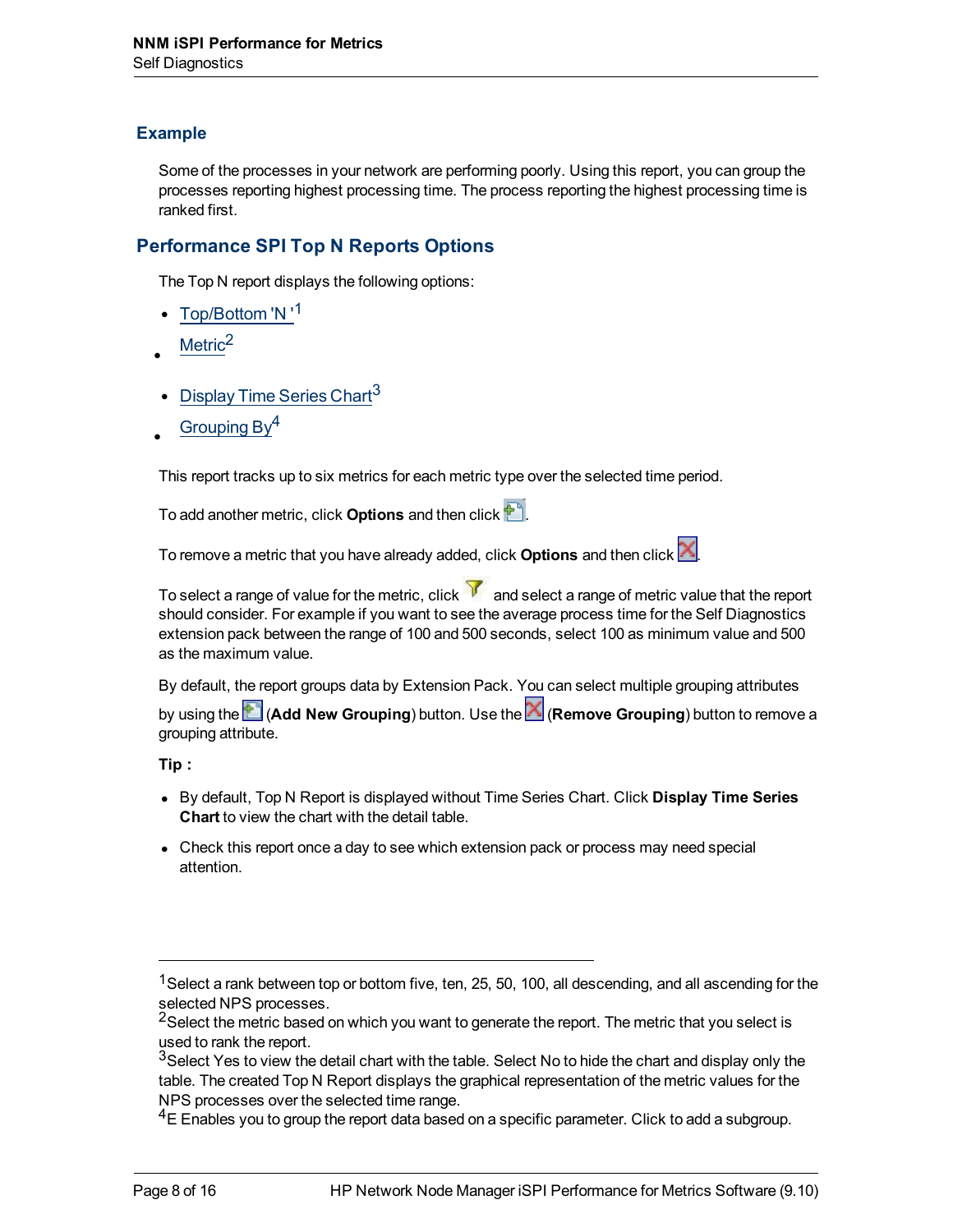• Check this report periodically throughout the day to see which extension packs or processes are performing at the extremes and may need special attention.

To change the Time Controls defaults, see [Change](../../../../../../../Content/Report_Controls/PerfiSPI_ChgTimeCtrl_Reports.htm) [Time](../../../../../../../Content/Report_Controls/PerfiSPI_ChgTimeCtrl_Reports.htm) [Controls.](../../../../../../../Content/Report_Controls/PerfiSPI_ChgTimeCtrl_Reports.htm)

To change the Topology Filters defaults, see [Set](../../../../../../../Content/Report_Controls/PerfiSPI_ChgTopo_Reports.htm) [Topology](../../../../../../../Content/Report_Controls/PerfiSPI_ChgTopo_Reports.htm) [Filters.](../../../../../../../Content/Report_Controls/PerfiSPI_ChgTopo_Reports.htm)

To change the Report Options defaults, see [Change](../../../../../../../Content/Report_Controls/PerfiSPI_ChgMetric_Reports.htm) [Report](../../../../../../../Content/Report_Controls/PerfiSPI_ChgMetric_Reports.htm) [Options.](../../../../../../../Content/Report_Controls/PerfiSPI_ChgMetric_Reports.htm)

## **Self Diagnostics Top N Chart**

Like the Top N report, this report also ranks the NPS processes by the metric you select.

Using this report, you can:

- Spot the NPS processes that performed at the extremes.
- Detect the NPS processes having a performance problem.

#### **Self Diagnostics Top N Chart Options**

The Top N Chart displays the following options:

- <sup>l</sup> **Top / Bottom N**<sup>1</sup>
- $\cdot$  Metric<sup>2</sup>
- **Grouping By**<sup>3</sup>

This report tracks up to six metrics over the selected time period.

To add another metric, click **Options** and then click

To remove a metric that you have already added, click **Options** and then click .

To select a range of value for the metric, click  $\mathcal{V}$  . and select a range of metric value that the report should consider.

For example if you want to see the top five interfaces with the average availability between 10% and 90%, select 10 as **Lowest value** and 90 as the **Highest value**.

By default, the report groups data by Extension Pack. You can select multiple grouping attributes

by using the (**Add New Grouping**) button. Use the (**Remove Grouping**) button to remove a grouping attribute.

**Tip :**

Check this report once a day to see which NPS processes may need special attention.

To change the Time Controls defaults, see [Change](../../../../../../../../Content/Report_Controls/PerfiSPI_ChgTimeCtrl_Reports.htm) [Time](../../../../../../../../Content/Report_Controls/PerfiSPI_ChgTimeCtrl_Reports.htm) [Controls.](../../../../../../../../Content/Report_Controls/PerfiSPI_ChgTimeCtrl_Reports.htm)

<sup>&</sup>lt;sup>1</sup>Select a rank between top or bottom five, ten, 25, 50, 100, all descending, and all ascending for the selected component.

 $^{2}$ Select the metric based on which you want to generate the report. The metric that you select is used to rank the report data.

 $3$ Organize the report data based on a specific parameter. Click Add New Grouping icon to add a new group.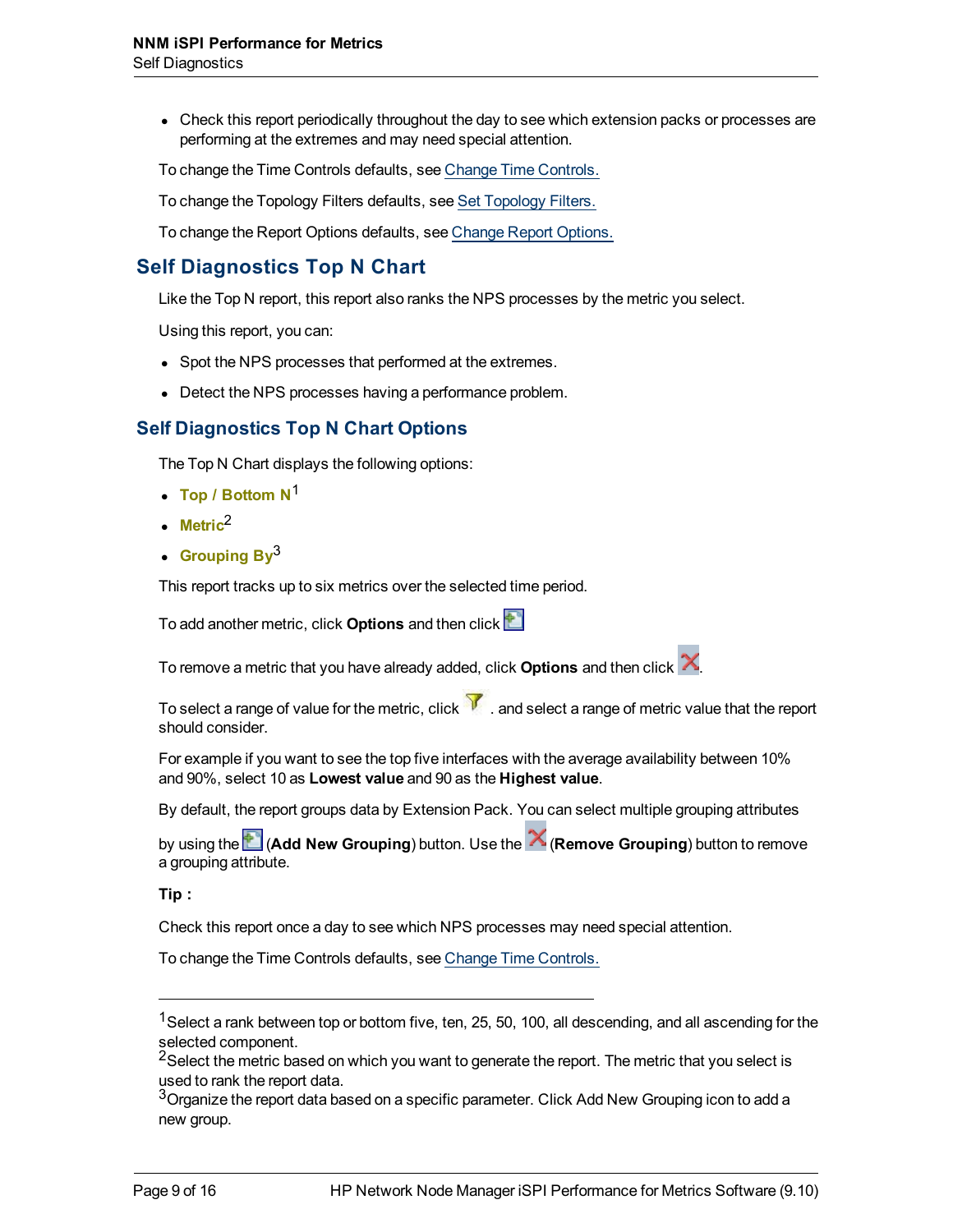To change the Topology Filters defaults, see [Set](../../../../../../../../Content/Report_Controls/PerfiSPI_ChgTopo_Reports.htm) [Topology](../../../../../../../../Content/Report_Controls/PerfiSPI_ChgTopo_Reports.htm) [Filters.](../../../../../../../../Content/Report_Controls/PerfiSPI_ChgTopo_Reports.htm)

To change the Report Options defaults, see [Change](../../../../../../../../Content/Report_Controls/PerfiSPI_ChgMetric_Reports.htm) [Report](../../../../../../../../Content/Report_Controls/PerfiSPI_ChgMetric_Reports.htm) [Options.](../../../../../../../../Content/Report_Controls/PerfiSPI_ChgMetric_Reports.htm)

## **NNM iSPI Performance for Metrics Reportlets**

In a large enterprise network the NNM iSPI Performance products<sup>1</sup> may produce a large amount of data and large cardinality. This means that these networks often have a very large amount of unique IP addresses, source nodes and destination nodes, interfaces, and components each producing large amount of data. Generating reports using such large data volume may be time consuming.

Reportlets enable you to generate quick impressions of the larger reports using the NNM iSPI Performance for Metrics Dashboards.

### **Viewing NNM iSPI Performance for Metrics Reportlets**

To display the reportlets:

- 1. [Log](../../../../../../Administration/Content/Administration/PerfSPI_Admin_LoggingSSO.htm) [in](../../../../../../Administration/Content/Administration/PerfSPI_Admin_LoggingSSO.htm) [to](../../../../../../Administration/Content/Administration/PerfSPI_Admin_LoggingSSO.htm) [NPS](../../../../../../Administration/Content/Administration/PerfSPI_Admin_LoggingSSO.htm) [Home](../../../../../../Administration/Content/Administration/PerfSPI_Admin_LoggingSSO.htm) [Page](../../../../../../Administration/Content/Administration/PerfSPI_Admin_LoggingSSO.htm).
- 2. On the left navigation panel, select **Dashboard Reportlets**.
- 3. Select an extension pack and then select a reportlet.

You can also create custom dashboards using the reportlets. See [Creating](../../../../../../Administration/Content/Integration_iSPI/nnmPerfSPI_CreateCustDash.htm) [Custom](../../../../../../Administration/Content/Integration_iSPI/nnmPerfSPI_CreateCustDash.htm) [Dashboards](../../../../../../Administration/Content/Integration_iSPI/nnmPerfSPI_CreateCustDash.htm) [Using](../../../../../../Administration/Content/Integration_iSPI/nnmPerfSPI_CreateCustDash.htm) [BI Server](../../../../../../Administration/Content/Integration_iSPI/nnmPerfSPI_CreateCustDash.htm) [Portal](../../../../../../Administration/Content/Integration_iSPI/nnmPerfSPI_CreateCustDash.htm) for information on the procedure to create the custom dashboards.

#### **Calendar**

Displays a comparative study of the selected **Primary Metric**<sup>2</sup> and **Secondary Metric**<sup>3</sup>

The default display grain is set to one hour. You cannot change the display grain of this reportlet.

Enables you to monitor the following:

- Daily system resource utilization by the NPS processes
- Volume of data processed by the NPS processes for the selected time range
- Performance of the NPS processes for the selected time range

This reportlet supports two metrics.

#### **Gauge**

Evaluates the metric for the selected point of time.

Enables you to:

<sup>&</sup>lt;sup>1</sup>NNM ISPI Performance for Metrics, NNM ISPI Performance for Quality Assurance, and NNM iSPI Performance for Traffic

<sup>&</sup>lt;sup>2</sup>Enables you to select the main metric based on which you want to generate the report. The primary metric that you select is displayed on the left Y axis of the report.

 $3$ Enables you to select the metric that would overlay the primary metric. The secondary metric that you select is displayed on the right Y axis of the report.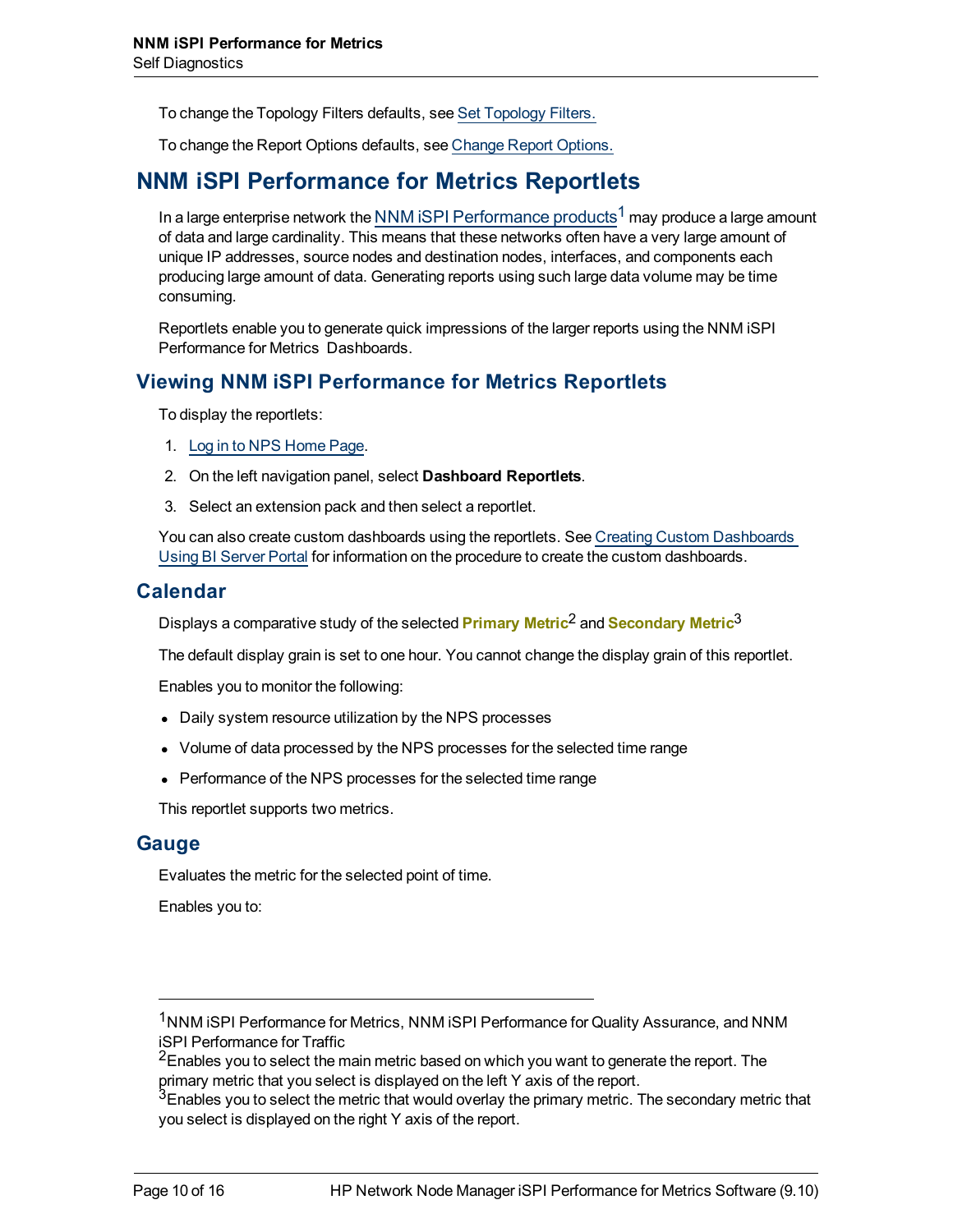- Measure the daily performance of the selected metric.
- Detect any abnormal or unexpected performance level.

This reportlet supports one metric.

### **Heat Chart**

Grades the performance of the selected metric for the selected time range.

The metric performance is aggregated based on an hourly display grain.

Enables you to perform the following tasks:

- View how the NPS process performance gets affected by a varying metric.
- Compare the hourly performance of the selected metric.
- Detect the time range when the NPS process performance was affected adversely because of the fluctuating metric value.

This reportlet supports one metric.

#### **Metric Snapshot**

Displays the metric performance for the selected time range.

Enables you to:

• Build a performance history for the selected metric and analyze how the metric performance changes over time.

Such history may help you to decide the baseline value for the metric

• Compare the performance for multiple metrics over a specified time range.

Though you can generate snapshot report for a single metric, you can save the snapshot report for various metrics and compare the performance of each metric over a time range.

This reportlet supports one metric.

#### **Most Changed**

Compares the metric performance between yesterday and today.

Aggregates the daily metric utilization and ranks the performance in a descending order.

Enables you to:

- Measure the performance fluctuations for the NPS processes.
- Detect the top N NPS processes having a common performance or utilization problem.

You can enhance the report usability using the following features:

- <sup>l</sup> **Top N**
- **Grouping By**<sup>1</sup>

<sup>&</sup>lt;sup>1</sup> Organize the report data based on a specific parameter. Click Add New Grouping icon to add a new group.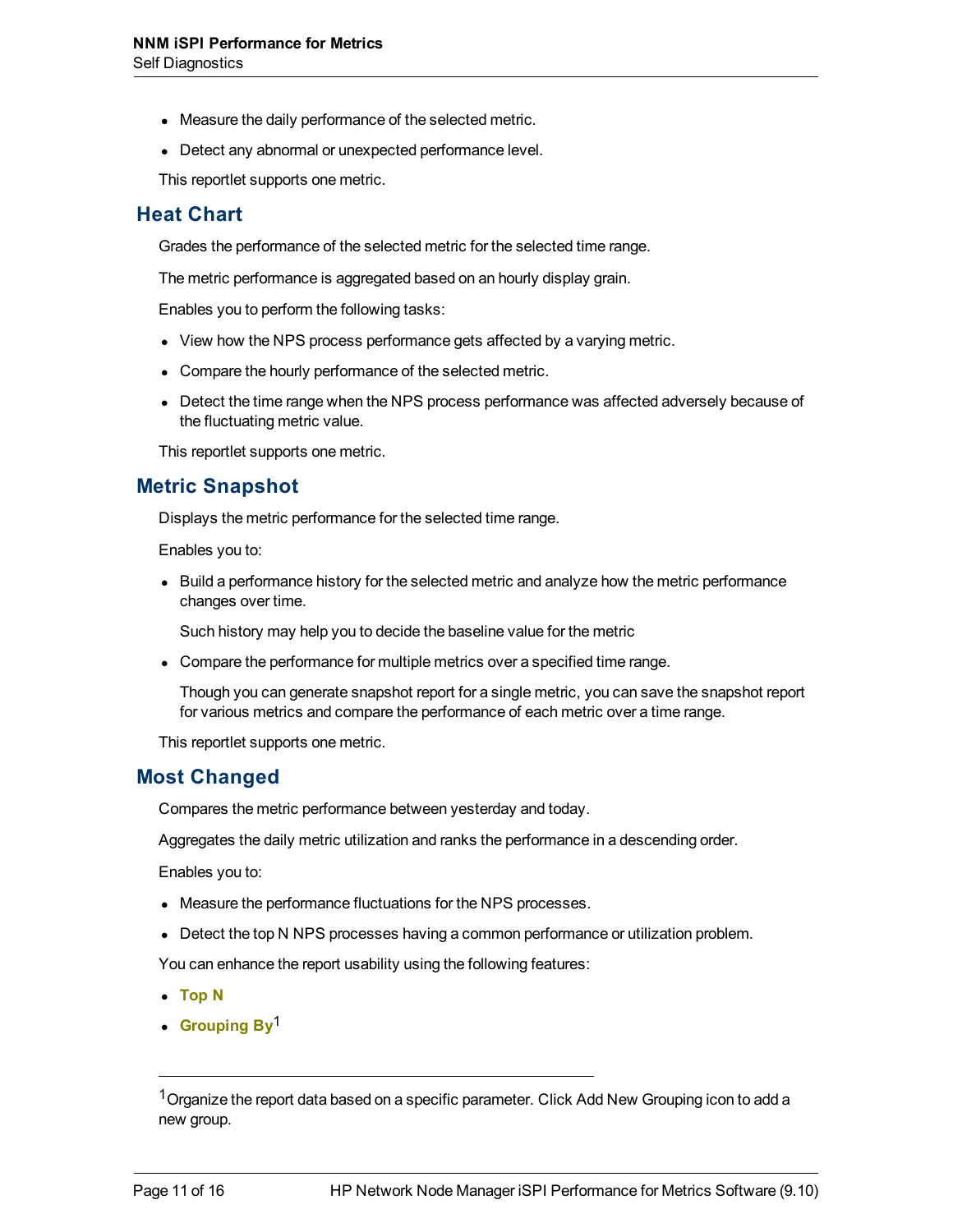This reportlet supports one metric.

### **Multimetric Chart**

Analyzes the utilization trend for the selected metrics for the selected time range.

Enables you to perform the following tasks:

• Perform comparative analysis of the selected metrics for each display grain.

The default display grain is one hour.

- Analyze the reason for any ups and downs in the NPS process performance.
- Detect any persistent problem in the NPS process performance.

This reportlet supports up to six metrics.

### **Simple Bar and Line Chart**

Displays the trend of NPS process performance for the selected time range using the following values:

- **Primary Metric<sup>1</sup> on the bar chart**
- **Secondary Metric<sup>2</sup> on the line chart**

Enables you to:

- Compare the performance trends of multiple metrics.
- Analyze how the value of the secondary metric increases or decreases based on the increase or decrease in the value of the primary metric.

This reportlet supports two metrics.

#### **Simple Bar Chart**

Compares the performance of two metrics for the selected time range.

Enables you to:

- Compare the performance trends of multiple metrics.
- Analyze how the value of the secondary metric increases or decreases based on the increase or decrease in the value of the primary metric.

This reportlet supports two metrics.

#### **Simple Chart**

Analyzes the utilization trend for the selected metrics for the selected time range.

Enables you to:

 $1$ Enables you to select the main metric based on which you want to generate the report. The primary metric that you select is displayed on the left Y axis of the report.

<sup>&</sup>lt;sup>2</sup>Enables you to select the metric that would overlay the primary metric. The secondary metric that you select is displayed on the right Y axis of the report.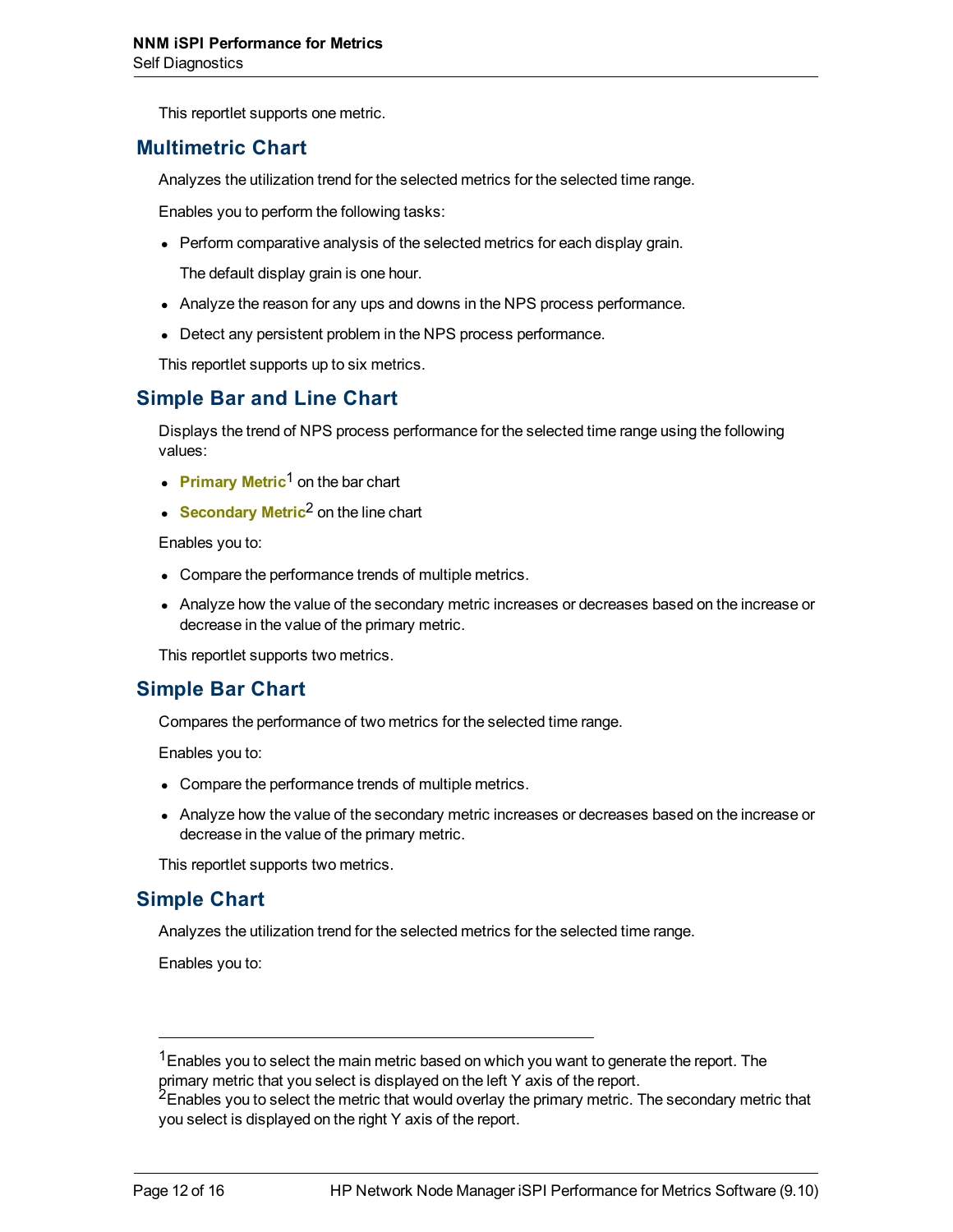• Perform comparative analysis of the selected metrics for each display grain.

The default display grain is one hour.

- Analyze the reason for any ups and downs in the NPS process performance.
- Detect any persistent problem in the NPS process performance.

This reportlet supports two metrics.

### **Simple Table**

Analyzes the utilization trend for the selected metrics for the selected time range.

The default display grain is one hour.

Enables you to:

- Analyze the hourly performance of the metrics.
- Detect any abnormal or unexpected NPS process performance.
- Analyze how the value of the secondary metric increases or decreases based on the increase or decrease in the value of the primary metric.

This reportlet supports two metrics.

### **Sparkline**

Evaluates the trend of how the selected metric value has changed for the selected time range.

Enables you to perform the following tasks:

- Analyze the variations in the performance for the selected metric.
- Decide whether the expected behavior for the selected metric should be reassessed.

This reportlet supports one metric.

### **Top N Chart**

Ranks the individual contribution of each metric for the NPS process performance for the selected time range.

The performance of the NPS process is aggregated on hourly basis.

Enables you to:

- Spot the NPS processes for which the performance metrics present extreme values.
- Investigate the aggregated data for the NPS processes that are exhibiting unusual utilization levels.
- Select the metric based on which you want to generate the report. The metric that you select is used to rank the NPS processes.
- <sup>l</sup> Group the report data based on a specific parameter. Click **Add Group** to add a subgroup.

This reportlet supports one metric.

### **Top N Line Chart**

Ranks the utilization trend for the selected metrics for the selected time range.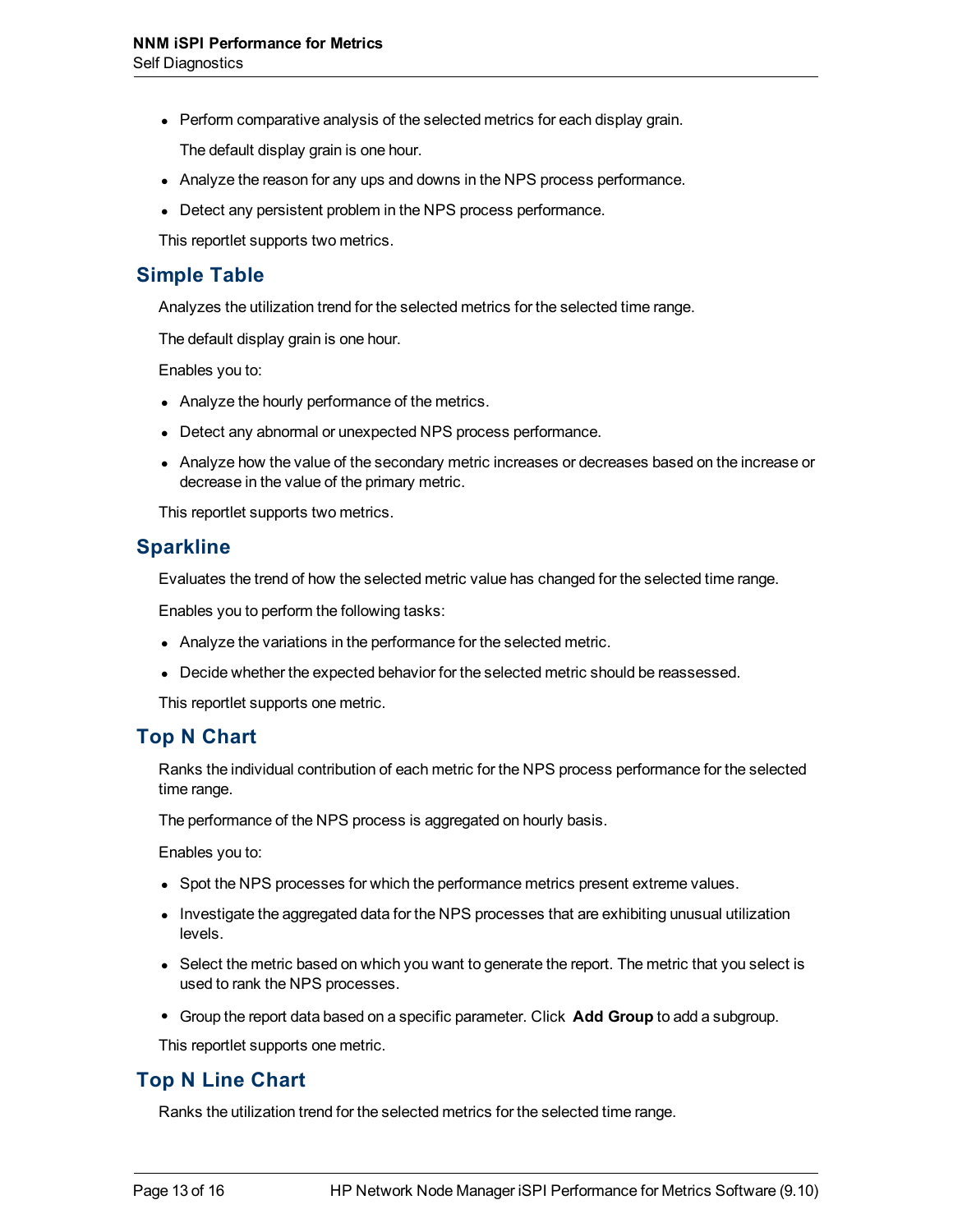The performance of the NPS process is aggregated on hourly basis.

Enables you to:

- Spot the NPS processes for which the performance metrics present extreme values.
- Investigate the aggregated data for the NPS processes that are exhibiting unusual utilization levels.
- Select the metric based on which you want to generate the report. The metric that you select is used to rank the NPS processes.
- <sup>l</sup> Group the report data based on a specific parameter. Click **Add Group** to add a subgroup.

This reportlet supports one metric.

### **Top N Stacked Chart**

Ranks the individual contribution of each NPS process based on the selected metrics.

The performance of each NPS process is aggregated for the default display grain of one hour.

Enables you to:

- Spot the NPS processes for which the performance metrics present extreme values.
- Investigate the aggregated data for the NPS processes that are exhibiting unusual utilization levels.

This reportlet supports one metric.

#### **Top N Table**

Ranks the NPS processes based on the selected metric.

Enables you to:

- Spot the NPS processes for which the performance metrics present extreme values.
- Investigate the aggregated data for the NPS processes that are exhibiting unusual utilization levels.
- Select the metric based on which you want to generate the report. The metric that you select is used to rank the NPS processes.
- <sup>l</sup> Group the report data based on a specific parameter. Click **Add Group** to add a subgroup.

This reportlet supports one metric.

#### **Top N Table With Bars**

Ranks the NPS processes based on the selected metric and displays a horizontal bar to depict the aggregated metric value.

Enables you to:

- Spot the NPS processes for which the performance metrics present extreme values.
- Investigate the aggregated data for the NPS processes that are exhibiting unusual utilization levels.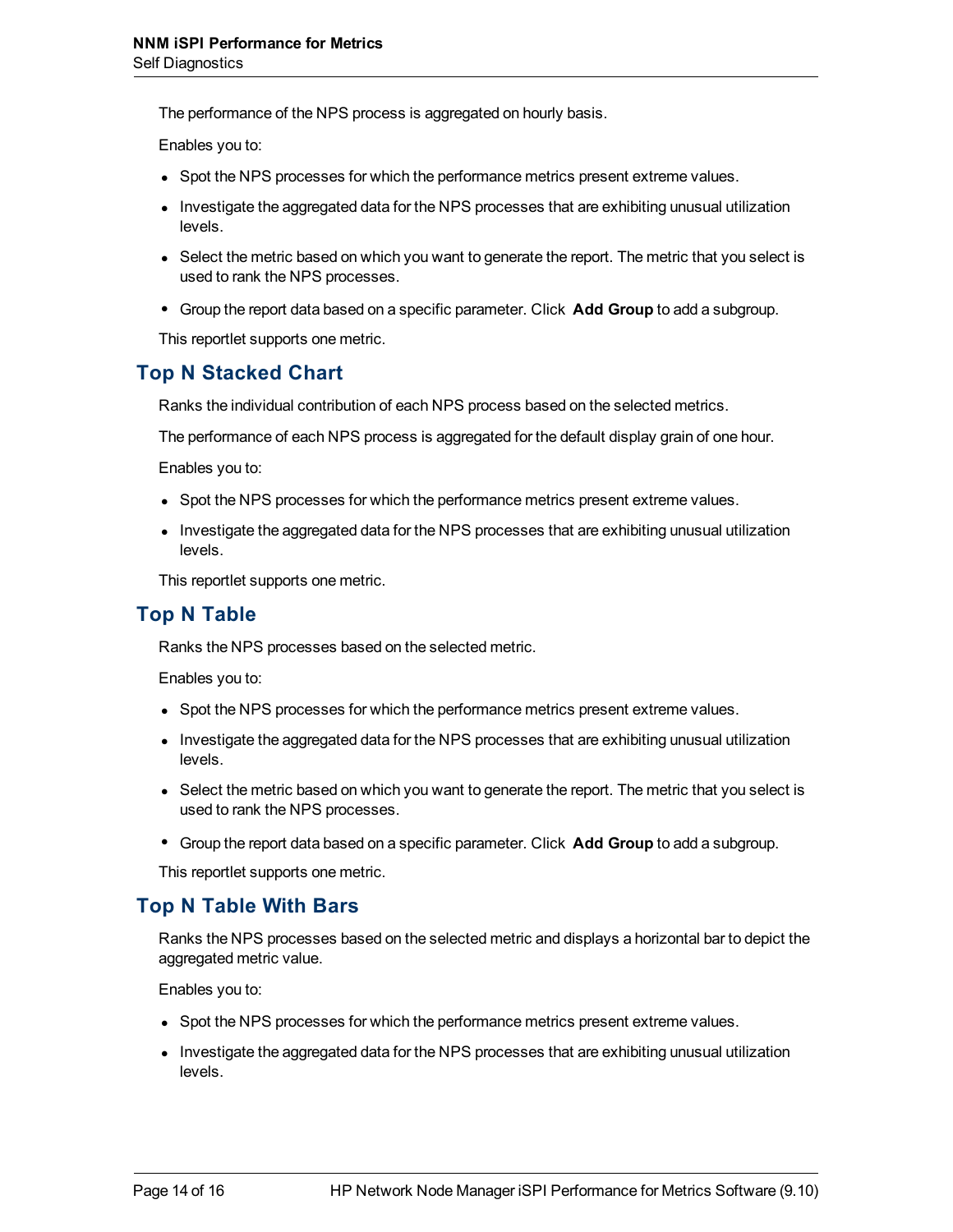- Select the metric based on which you want to generate the report. The metric that you select is used to rank the NPS processes.
- <sup>l</sup> Group the report data based on a specific parameter. Click **Add Group** to add a subgroup.

This reportlet supports one metric.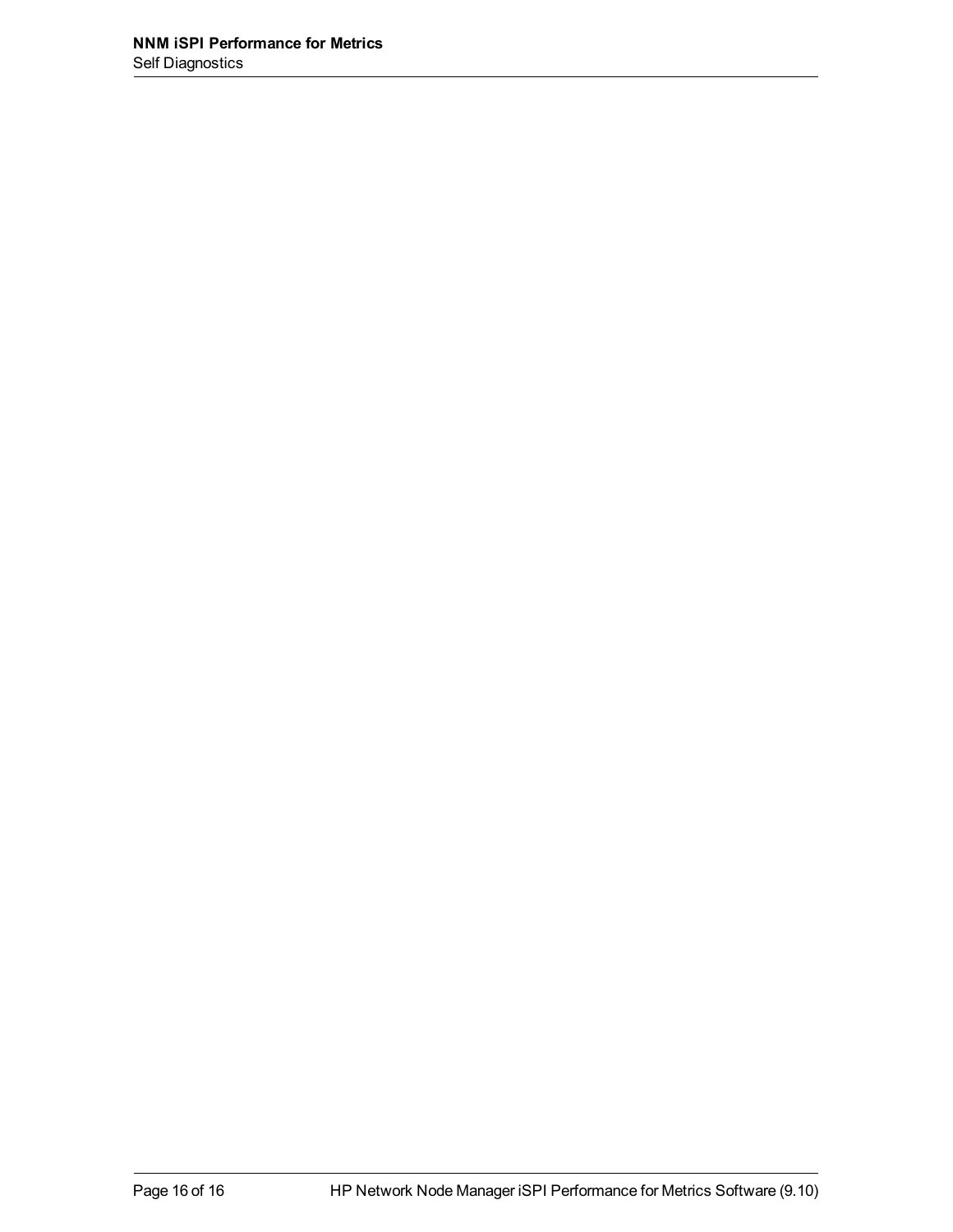# **Welcome to the iSPI Performance for Metrics**

The iSPI Performance for Metrics enables the combination of NNMi and iSPI Performance to produce rich and insightful reports from the network performance data collected by NNMi. With the introduction of extension packs that add definitions to generate reports, the iSPI Performance for Metrics presents you with ready-to-use report templates that offer meaningful representation of the aggregated data gathered from NNMi.

The iSPI Performance for Metrics introduces the following extension packs:

- Interface Health: Creates reports that help you examine the MIB II interface statistics.
- <sup>l</sup> Component Health: Creates reports that examine memory, CPU, and buffer utilization.
- <sup>l</sup> Path Health: Uses data from the other two sources—Interface Health and Component Health to create reports on network paths built with a combination of nodes and interfaces.

The iSPI Performance for Metrics removes most of the labor required to detect a network problem and pinpoint the cause. The iSPI Performance for Metrics automates the following chores:

- Exception reporting
- Ranking
- **Trending**

Exception reporting highlights threshold conditions, providing an easy way to spot abnormal performance. Ranking sorts elements by the metric of your choice and allows you to identify network elements with unusually high or unusually low values. If an element in the network is experiencing unusual or extreme performance, ranking will make that element easy to spot. Trending looks at a period of time and lets you see whether performance is stable, getting worse, or improving.

In addition to reporting exceptions, ranking elements, and displaying trends, the iSPI Performance for Metrics lets you drill down on any aggregate of data until you isolate the node, interface, or component responsible for the condition you are investigating. After you locate the element, you can drill down on the time dimension as well and find out precisely when the condition started.

iSPI Performance for Metrics query features let you modify a report by applying filters to the network dimension and the time dimension. Use the network topology filter to modify the report on a particular node group or a particular node. Use time dimension filter to select a particular day, week, or month. In addition, you can also filter data by day-of-week and by hour-of-day. Some reports let you replace the primary and secondary metric with any metrics you choose, and some reports let you modify the scope and direction of ranking. For example, you can specify that you want to look at the Top 25 elements instead of the default Top 10, and you can specify that you want to look at the Bottom 5 elements instead of the Top 5.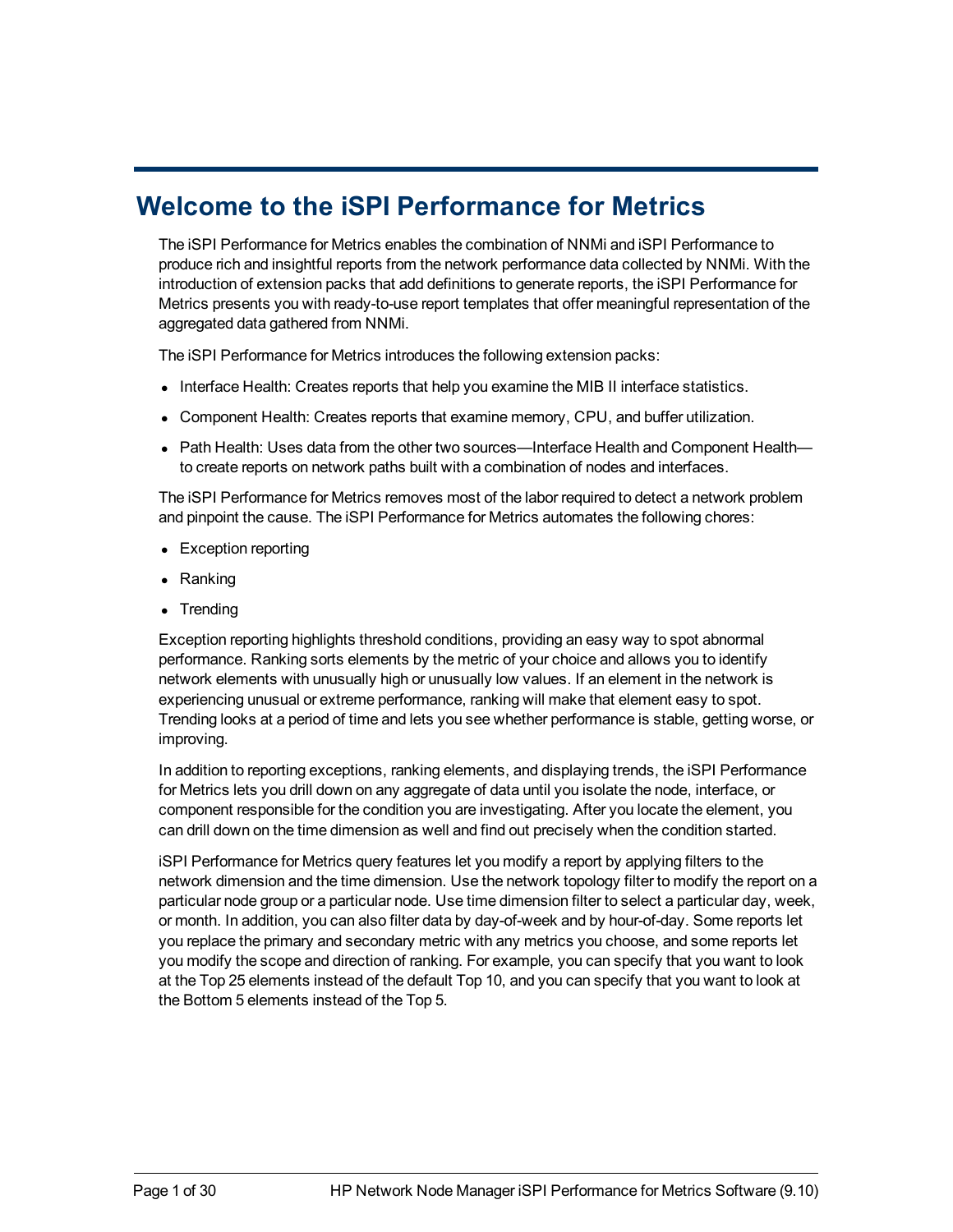# **Component Health Reports**

The Component Health reports show the performance data for network components in your environment. Graphs and charts on Component Health reports reflect the details related to the following elements of devices:

- $\cdot$  CPU
- Memory
- Buffer
- SNMP response time

Use Component Health reports to determine if a component is over-utilized or if it needs an upgrade.

# **Opening Reports from NNMi**

From the NNMi Console, you have these options:

- <sup>l</sup> Click the **Reporting Report Menu** option under the **Actions menu**; launch reports from the Report Menu.
- Launching Pre-Filtered iSPI Reports Directly from NNMi

If you are interested in a particular component, launch a pre-filtered report from NNMi; otherwise, open a workspace view from NNMi, move to the iSPI, and begin your investigation from the Report Menu. To move from NNMi to the iSPI:

- a. Log in to the NNMi Console.
- b. Select a workspace.
- c. Open a view (nodes, interfaces, components, or incidents).
- d. Select **Actions > Reporting Report Menu page**

## **Glossary of Metrics**

#### **Memory Utilization**

Percentage of memory in use compared to the total amount of memory available.

#### **Buffer Utilization**

Percentage of buffer space in use compared to the total amount of buffer space available.

#### **Buffer Miss Rate**

A counter measures the number of buffers available in the buffer pool. An exception is recorded when the number of buffers drops below a minimum number. The miss rate percentage shows how the number of below-minimum samples compares to total samples.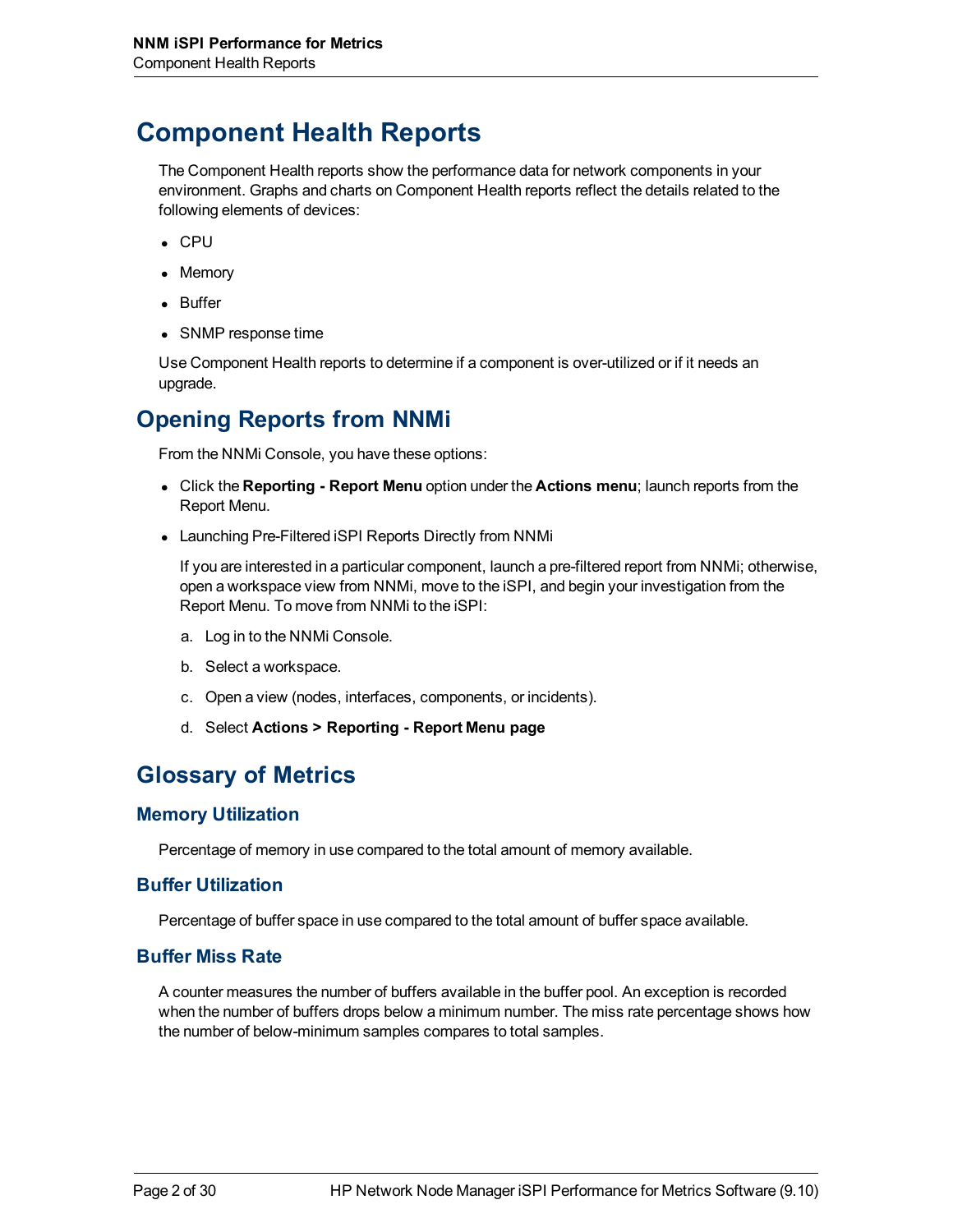#### **Buffer Failure Rate**

A counter measures the number of times buffer creation fails due to insufficient memory. An exception occurs when the number of failures crosses a threshold. The buffer failure rate is a percentage that shows how the number of buffer creation failures compares to the total number of buffer creations.

#### **CPU Utilization**

Percentage of CPU utilization in use compared to the total amount of CPU capacity available. (This metric maps to the CPU 1m utilization value from NNM.)

#### **CPU 5-Second Utilization**

This metric averages CPU utilization over a 5-second period, providing a snapshot of the past 5 seconds at the time of polling. Available from Cisco devices only.

#### **CPU 1-Minute Utilization**

This metric averages CPU utilization over a 1-minute period, providing a snapshot of the previous minute at the time of polling. Available from Cisco and Nortel Passport devices.

#### **CPU 5-Minute Utilization**

This metric averages utilization over a 5-minute period, providing a snapshot of the previous 5 minutes at the time of polling. Available from Cisco devices only.

#### **Response Time**

The time it takes a node to respond to an SNMP request from NNMi

#### **SampleCount**

The number of samples. Some nodes do not support the full range of metrics. To avoid skewing the averages, separate counts are kept for each metric received.

#### **NodeCount**

The number of nodes polled.

#### **ComponentCount**

The number of components polled.

#### **Glossary for Polling Metrics**

| <b>Metric Name</b> | <b>Description</b>                                                                      |
|--------------------|-----------------------------------------------------------------------------------------|
| Target Error (avg) | Generated if the target component returns any of the following<br>SNMP error responses: |
|                    | Authentication error                                                                    |
|                    | No such name                                                                            |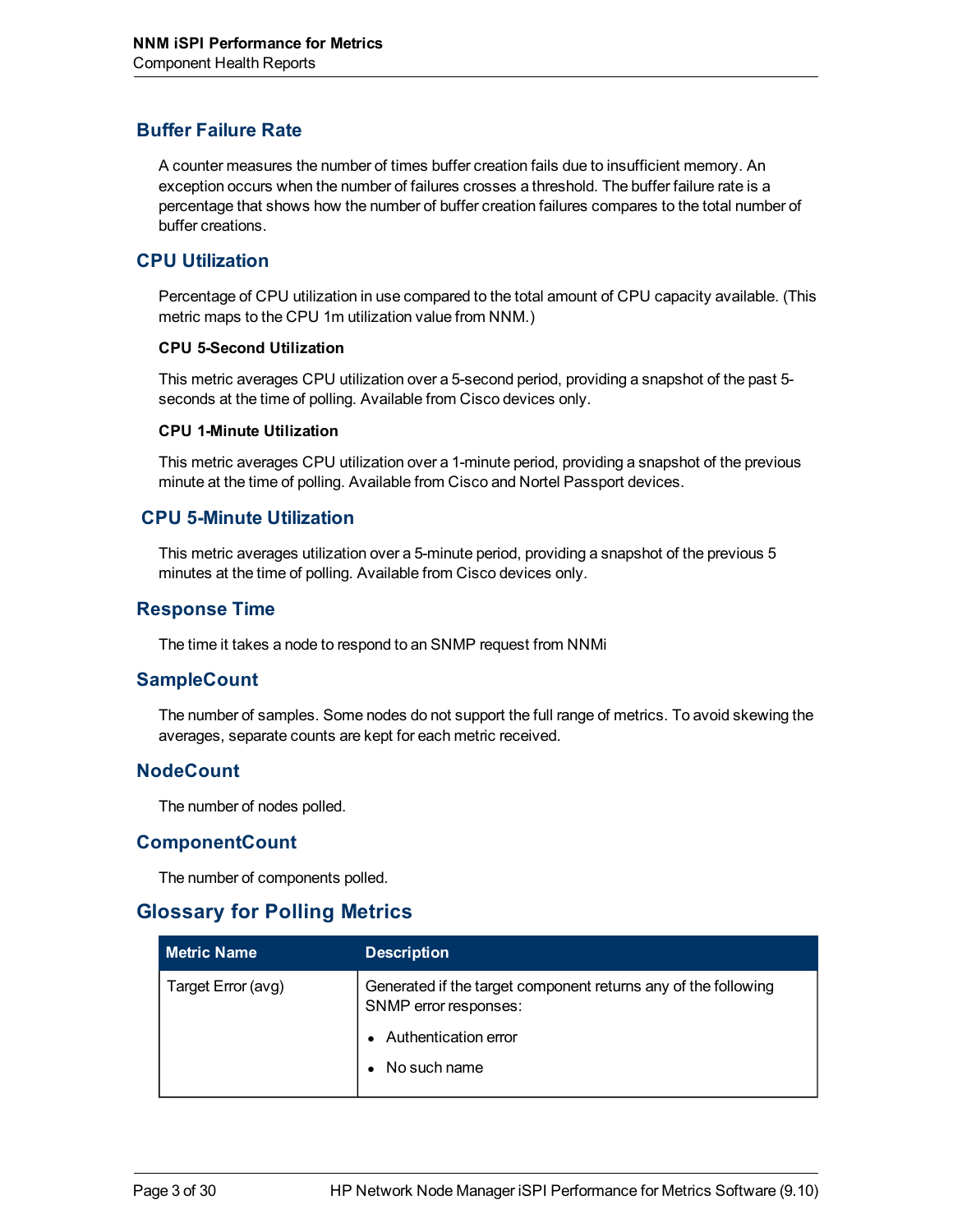|                           | • No such object.                                                                                                                                                                                                               |
|---------------------------|---------------------------------------------------------------------------------------------------------------------------------------------------------------------------------------------------------------------------------|
| Reboot (avg)              | Generated if the target component was restarted during the poll and<br>no data could be retrieved from the component.                                                                                                           |
|                           | NNMi checks the sysUptime metric to determine whether the<br>component was restarted during the last poll.                                                                                                                      |
| Invalid Data (avg)        | Generated when NNMi has successfully polled data from the<br>target, but has determined that the data is invalid. For example,<br>this metric is calculated when the number of packets is greater<br>than the number of octets. |
| Unresponsive Target (avg) | Generated when the SNMP agent did not respond when collecting<br>metrics for a particular polling policy.                                                                                                                       |

## **Glossary for Backplane Utilization Metrics**

Backplane utilization provides indication on how much traffic is flowing through the switches available in a network.

| <b>Metric Name</b>                                         | <b>Description</b>                                                                                                                                                             |
|------------------------------------------------------------|--------------------------------------------------------------------------------------------------------------------------------------------------------------------------------|
| Backplane Utilization (avg)                                | Average rate of network traffic flowing through<br>the components available in the network                                                                                     |
| Backplane Utilization (min)                                | Minimum rate of traffic flowing through the<br>components available in the network                                                                                             |
| Backplane Utilization (max)                                | Maximum rate of traffic flowing through the<br>components available in the network                                                                                             |
| Backplane Utilization - Threshold Exception<br>Count (sum) | Total number of times the backplane<br>utilization for the switches available in the<br>network crossed the threshold level.<br>Indicates that the data being transmitted over |
|                                                            | a switch's backplane is excessive.                                                                                                                                             |
| Backplane Utilization - Threshold Exception<br>Rate (avg)  | Rate of the backplane utilization exceptions<br>for the switches available in the network                                                                                      |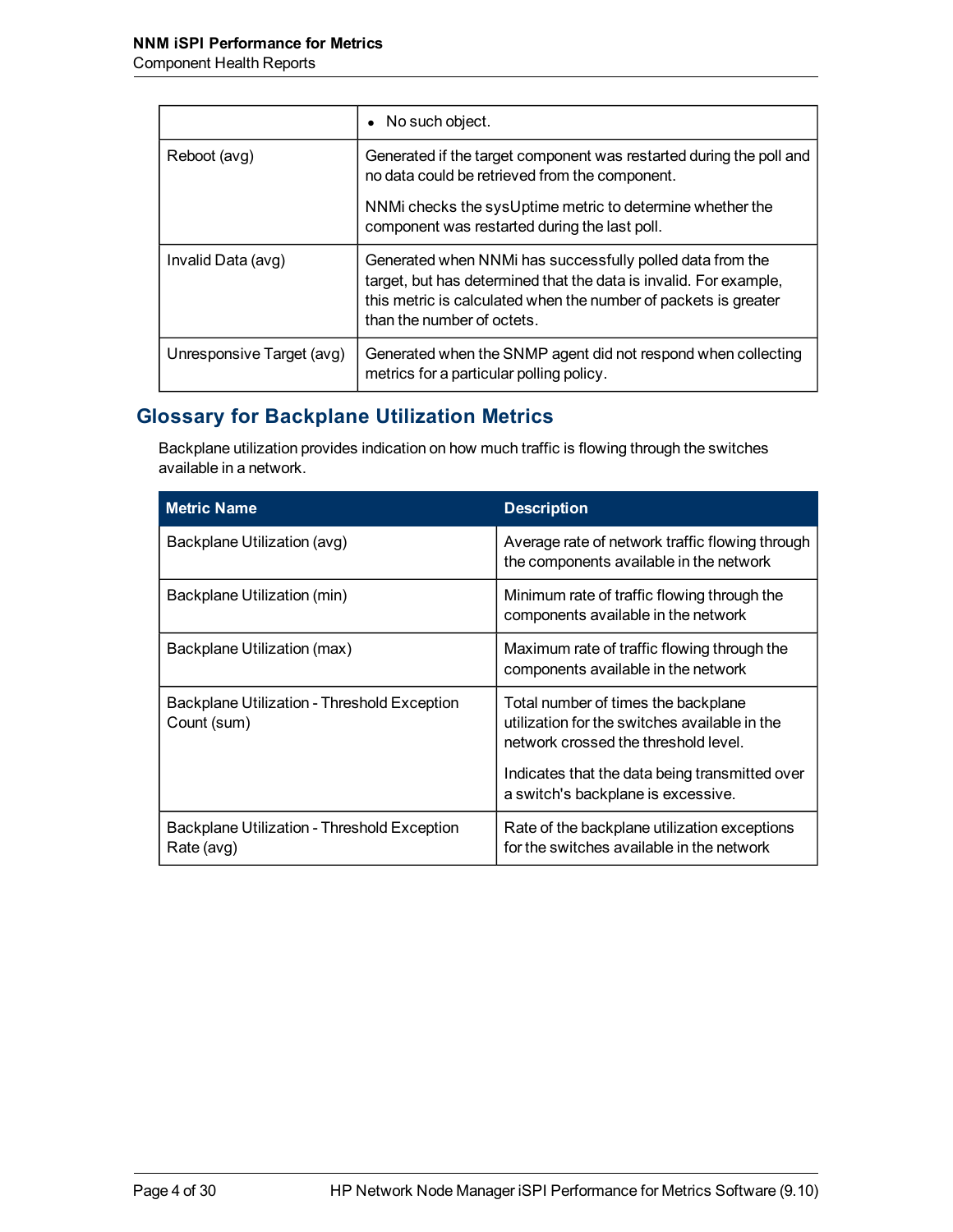## **Glossary for Disk Space Utilization Metrics**

| <b>Metric Name</b>                                          | <b>Description</b>                                                                  |
|-------------------------------------------------------------|-------------------------------------------------------------------------------------|
| Disk Space Utilization - Threshold Exception<br>Count (sum) | Total number of times the disk space utilization<br>has crossed the threshold level |
| Disk Space Utilization - Threshold Exception<br>Rate (avg)  | Rate of disk space utilization exceptions for the<br>available hosts in a network   |
| Disk Space Total - MB (avg)                                 | Average amount of disk space allocated by all<br>the selected hosts                 |
| Disk Space Total - MB (min)                                 | Minimum amount of disk space allocated by all<br>the selected hosts                 |
| Disk Space Total - MB (max)                                 | Maximum amount of disk space allocated by all<br>the selected hosts                 |
| Disk Space Used - MB (avg)                                  | Average amount of host disk space used by the<br>selected components                |
| Disk Space Used - MB (min)                                  | Minimum amount of host disk space used by<br>the selected components                |
| Disk Space Used - MB (max)                                  | Maximum amount of host disk space used by<br>the selected components                |
| Disk Space Free - MB (avg)                                  | Average amount of free host disk space<br>available for the selected components     |
| Disk Space Free - MB (min)                                  | Minimum amount of free host disk space<br>available for the selected components     |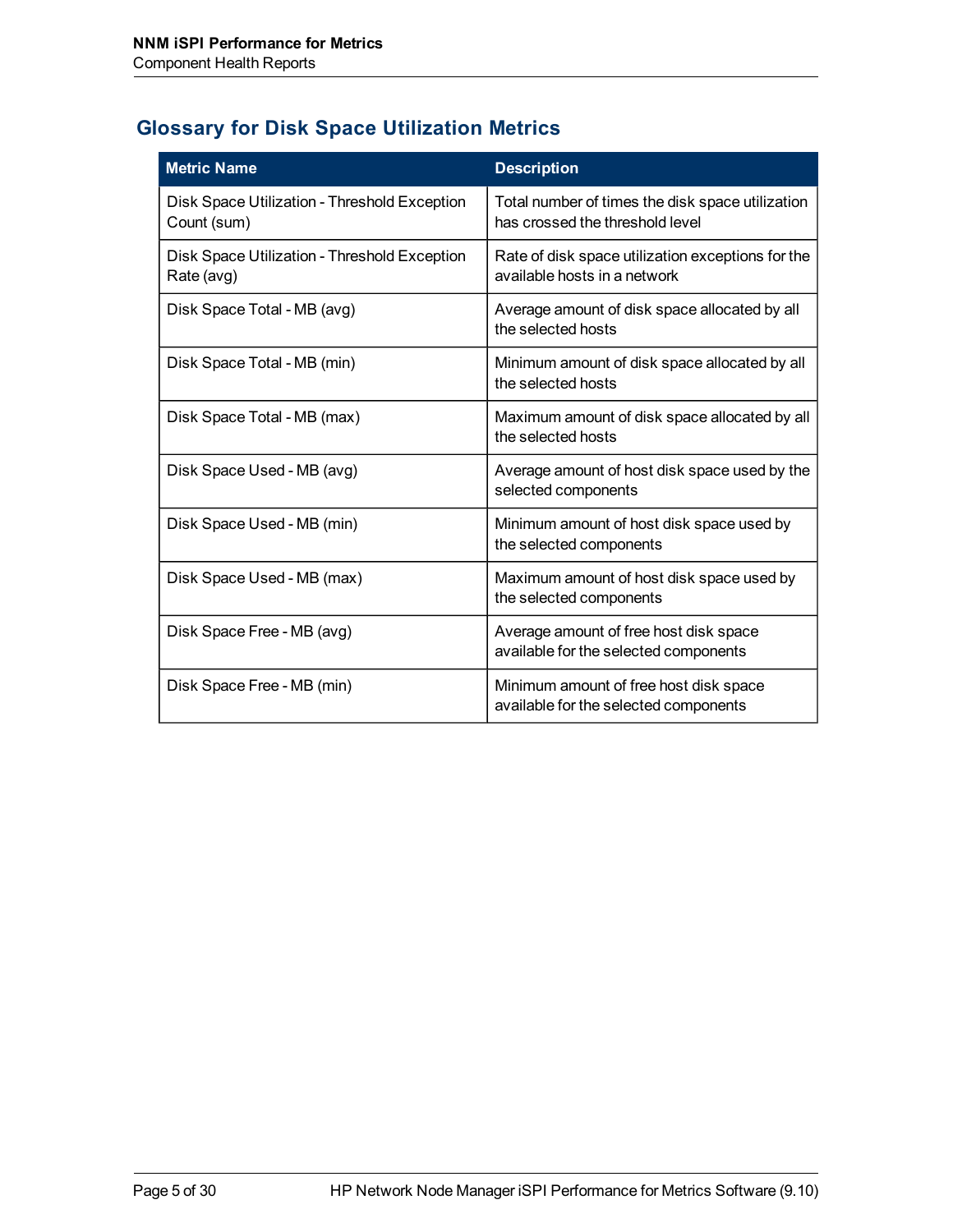## **Glossary for Node Availability Metrics**

| <b>Metric Name</b>                                           | <b>Description</b>                                                                           |
|--------------------------------------------------------------|----------------------------------------------------------------------------------------------|
| Node Availability                                            | The amount of time the node was available for polling.                                       |
| Average                                                      | The node availability depends on the sysUpTime <sup>1</sup> of the                           |
| Maximum                                                      | node.                                                                                        |
| Minimum                                                      | Calculating the node availability.                                                           |
| Node Reachability                                            | The amount of time the node's management address was                                         |
| Average                                                      | available to the ICMP polls performed by NNMi.                                               |
| Maximum                                                      | Calculating the node reachability.                                                           |
| Minimum                                                      |                                                                                              |
| .ICMP ResponseTime                                           | ICMP response time as milliseconds.                                                          |
| (Milliseconds)                                               | If NNMi poll does not receive any responses from the                                         |
| Average                                                      | node's management address, NPS considers this value to<br>be NULL.                           |
| Maximum                                                      |                                                                                              |
| Minimum                                                      |                                                                                              |
| <b>Baseline Average</b>                                      |                                                                                              |
| Average Baseline Deviation                                   |                                                                                              |
| Average Slope                                                |                                                                                              |
| Maximum Upper Normal Value                                   |                                                                                              |
| Minimum Lower Normal Value                                   |                                                                                              |
| Minimum Days to Threshold                                    |                                                                                              |
| Average Forecast Baseline (for<br>four weeks)                |                                                                                              |
| Average Forecast Baseline (for<br>eight weeks)               |                                                                                              |
| <b>Maximum Forecast Upper</b><br>Normal value (for 12 weeks) |                                                                                              |
| Minimum Forecast Lower<br>Normal value (for 12 weeks)        |                                                                                              |
| Sum of Baseline Exception<br>Count                           |                                                                                              |
| NNMi resets the sysUpTime value to zero.                     | $1$ NNMi uses the sysUptime to detect a system reboot. Any time a system reboot is detected, |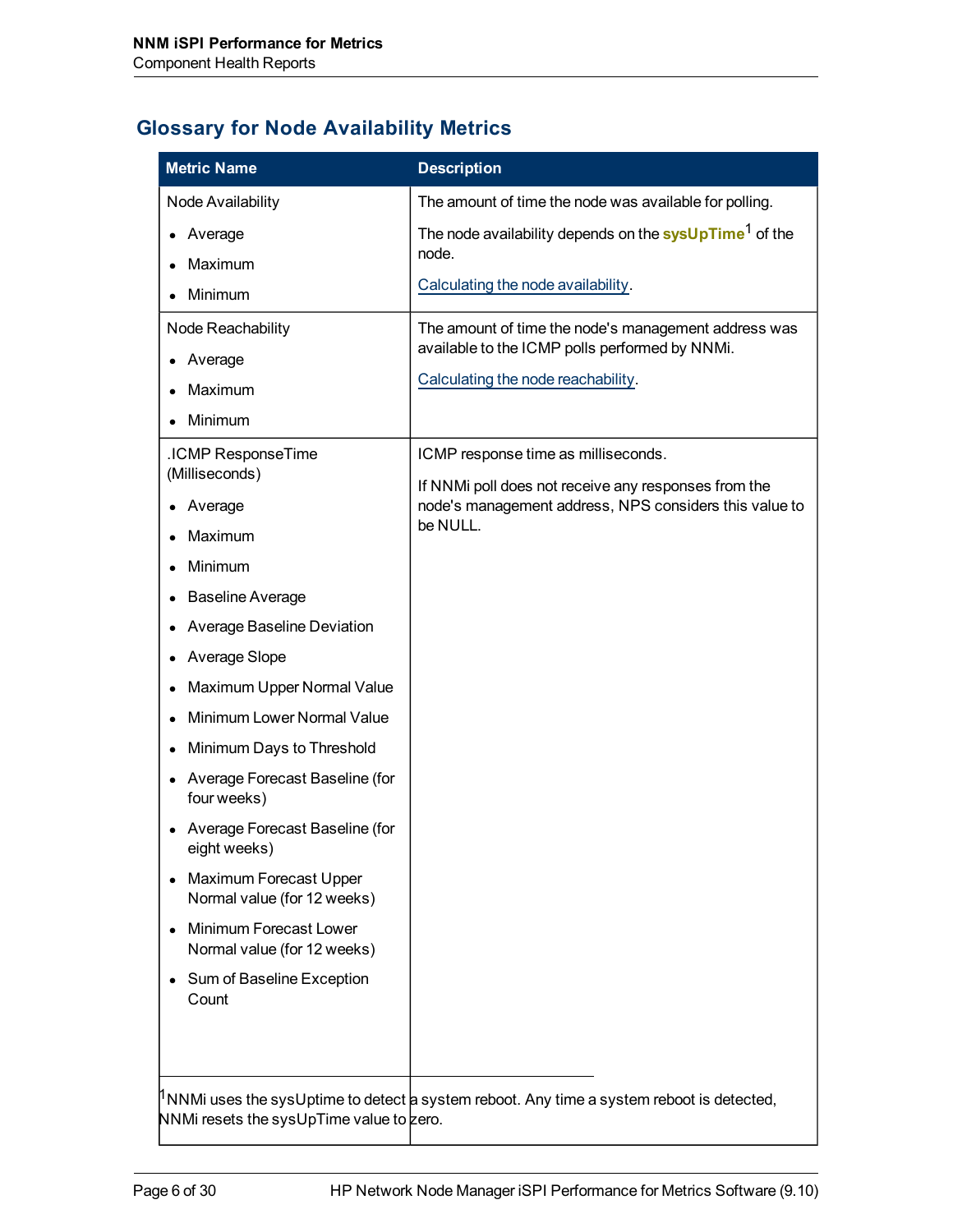Component Health Reports

| <b>Metric Name</b>                                            | <b>Description</b> |
|---------------------------------------------------------------|--------------------|
| <b>Average Baseline Exception</b><br>Rate                     |                    |
| Average Baseline Intercept<br>Component                       |                    |
| Average Baseline Trend<br>$\bullet$<br>Component              |                    |
| Average Baseline Seasonal<br>$\bullet$<br>Component           |                    |
| Maximum value for Anomaly<br>$\bullet$<br>Sample Flags Window |                    |
| Average Baseline Linear<br>$\bullet$<br>Samples Used          |                    |
| Average Baseline Seasonal<br>$\bullet$<br>Samples Used        |                    |
| Maximum value for the Upper<br>$\bullet$<br>Threshold         |                    |
| Minimum value for the Lower<br>Threshold                      |                    |
| Sum of Threshold Exception<br>$\bullet$<br>Count              |                    |
| Average Threshold Exception<br>$\bullet$<br>Rate              |                    |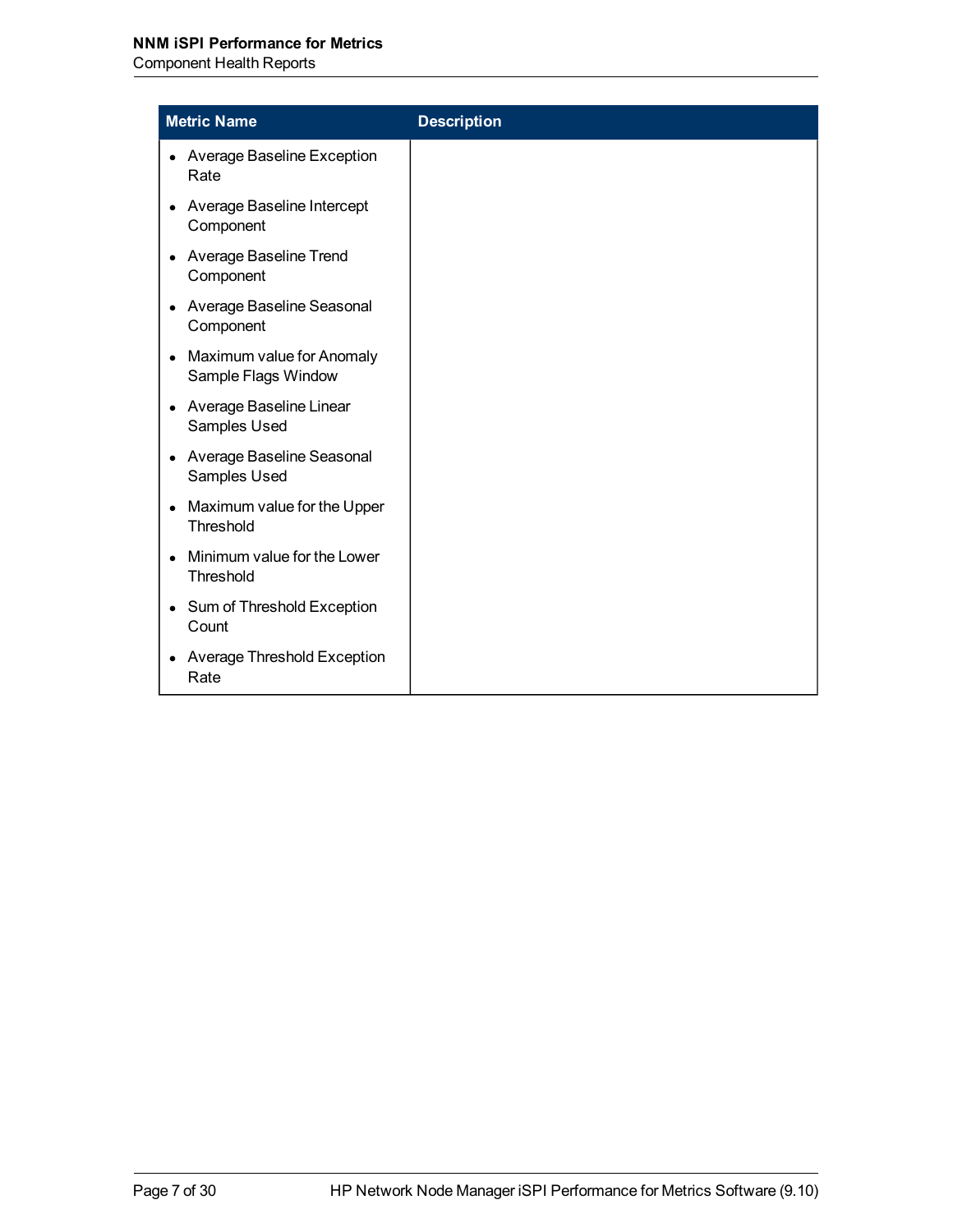# **Component Health Baseline Sleeve Report Component Matric Name**

This report analyzes how close the metric performance value is to the threshold levels. In other words, this report enables you to analyze when the metric will reach the threshold.

Using this report, you can:

- Analyze if the component utilization is within the expected (normal) range for the selected time range.
- Detect if the metric performance is about to cross the high and low thresholds.

For example, if you generate the Baseline Sleeve Chart report for the baseline metric Memory Utilization, the chart displays the how close the baseline buffer utilization is to the high and low threshold.

• Save multiple Baseline Sleeve Reports for a specific metric for different time ranges, and analyze the metric performance trend.

This report supports one metric.

- To change the Time Controls defaults, see Change Time Controls in the *Using Reports* > *Change Default Settings* section.
- To change the Topology Filters defaults, see Set Topology Filters in the *Using Reports* > *Change Default Settings* section.
- To change the Report Options defaults, see Change Report Options in the *Using Reports* > *Change Default Settings* section.

### **Component HealthCalendar Report**

The Calendar Report uses a traditional, calendar-style layout to show hourly statistics for two metrics in a single, extended graph spanning over multiple days.

#### **Features and Defaults**

The Calendar Report defaults to:

- $\bullet$  Nodes/Components = All
- Dates/Times = Last 31 days
- Metric(s) Shown on Y1 Axis = Memory Utilization (avg)
- Metric(s) Shown on Y2 Axis = CPU 5min Utilization Exception Rate (max)

The default view shows the data for the current month. Depending on how long the iSPI has been collecting data from NNM, you may have the option of looking at data for the previous two months as well as last 31 days.

**Note:** If you set the Time Range below 24 hours, the following message appears:

This report is not designed to operate with a time range of less than 24 hours. Please modify your time selections.

You can use the following Time Controls parameters: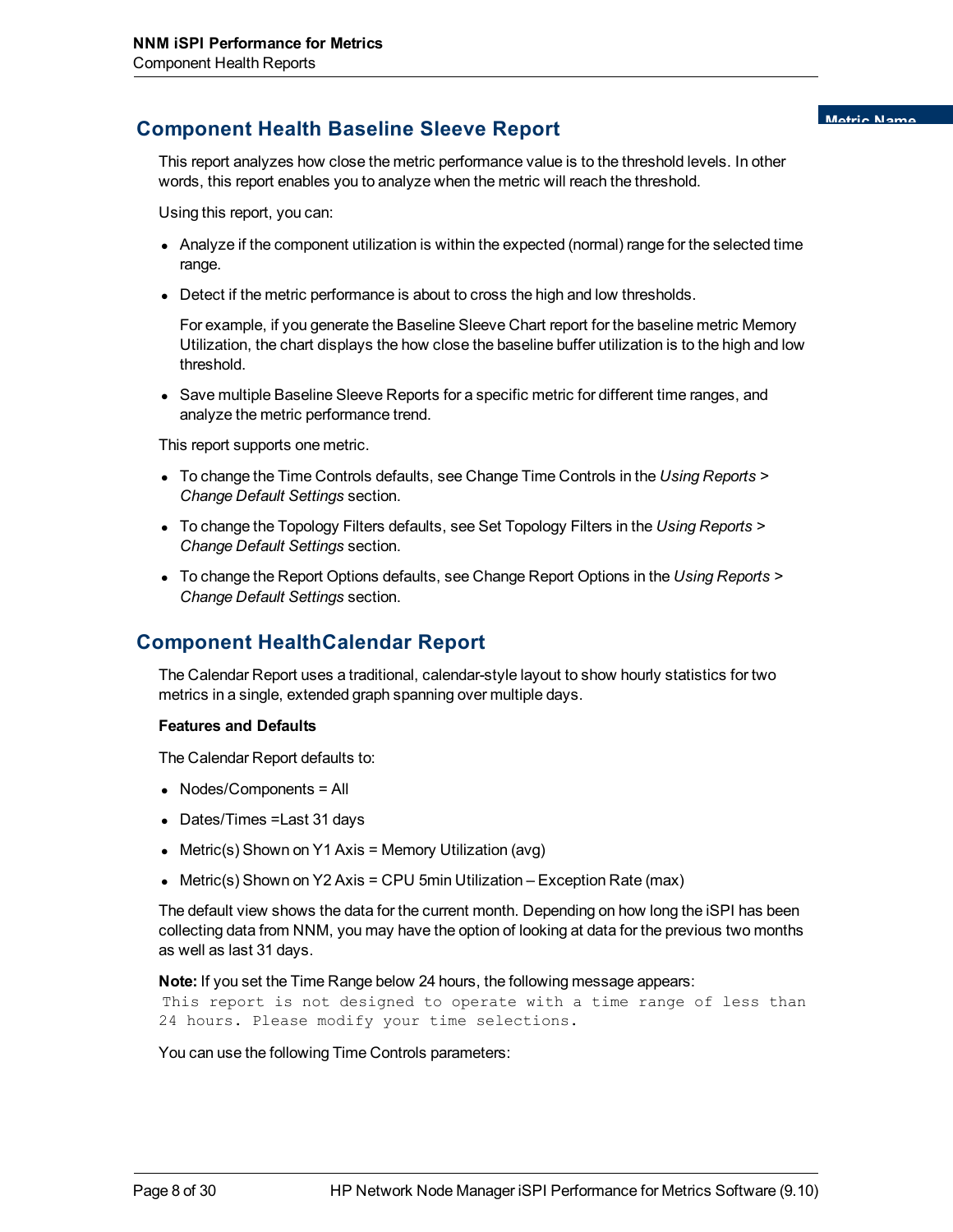- Start Date/Time
- **Time Range**
- **Auto Refresh**

#### **Use Cases**

Use this report to observe:

- gradual trends over time
- $\bullet$  to spot isolated spikes
- to verify that an abnormal condition has returned to normal
- to make comparisons

For example, to compare the data of the last 31 days, or to compare data for last month to data for the preceding month.

This report also reveals:

- Day of week patterns
- Hour of day patterns

For example, if utilization is spiking on Tuesdays, or if response time issues are occurring daily at 11:00 a.m., the report will highlight these events.

- To change the Time Controls defaults, see Change Time Controls in the *Using Reports* > *Change Default Settings* section.
- **To change the Time Controls defaults, see Change Time Controls in the** *Using Reports* **>** *Change Default Settings* section.
- To change the Time Controls defaults, see Change Time Controls in the *Using Reports* > *Change Default Settings* section.

### **Component HealthChart Detail Report**

[[[Undefined variable PerfSPIVariables.CompHealth]]] Chart Detail report enables you to perform a trend analysis for the network health and performance based on historical component health data.

The Chart Detail report displays a comparative analysis of the selected metrics for each time unit.

For example, if you need to compare how the average Threshold Exception Rate was affected by variance in the average SNMP Response Time per millisecond for the past one week, you can generate the Weekly Component Health report for the selected node group.

You can also select two or more component or component groups to generate Chart Detail report.

Using this report you can:

• Analyze the trend of network health and performance for multiple components or component groups based on one unit of time. Each unit of time is called as a Display Grain . Each Display Grain is measured as follows: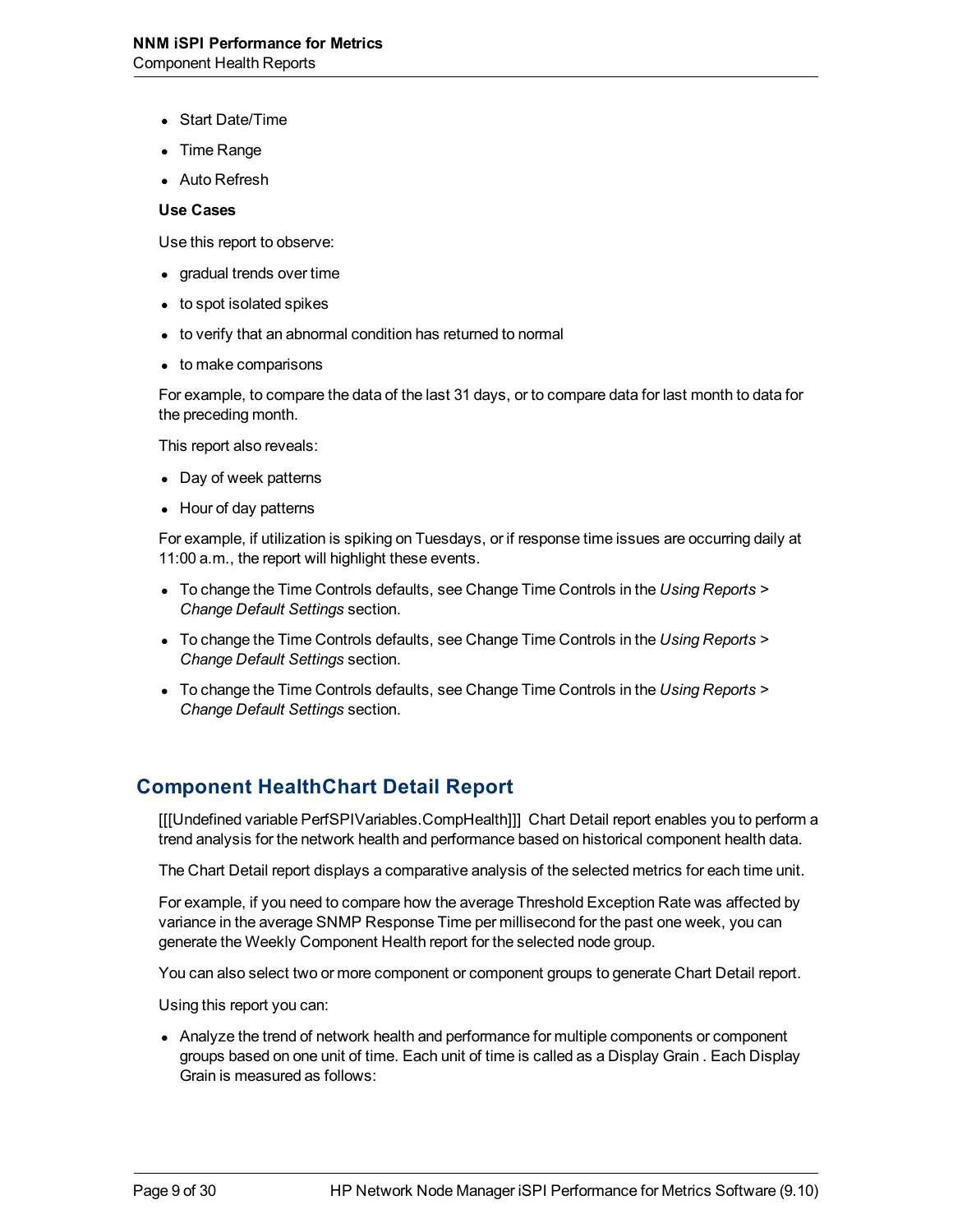- **Five minutes for Hourly report**
- One hour for daily report
- One day for weekly report
- One day for monthly report
- Analyze the reason for any ups and downs in the network health and performance.
- Detect any persistent problem in the network health and performance.
- Compare network health and performance of more than two components or component groups based on historical component health data.

#### **Component Health Chart Detail Reports Options**

The Chart Detail report displays the following options:

- Metric(s) Shown on Y1 Axis:  $1$
- Metric(s) Shown on Y2 Axis:  $2$
- Chart or Table<sup>3</sup>

This report tracks up to six metrics for each axis for the selected time period. This report displays the selected metrics using two Y axis.

- $\bullet$  The left Y axis (also known as the Y1 axis) displays the performance of the main metric based on which you want to generate the report.
- The right Y axis (also known as the Y2 axis) displays the performance of the metric that should overlay the main (primary) metric.

To add another metric, click **Options** and then click (**Add new metric**).

To remove a metric that you have already added, click **Options** and then click (**Remove metric**).

- **To change the Time Controls defaults, see Change Time Controls in the** *Using Reports* **>** *Change Default Settings* section.
- To change the Topology Filters defaults, see Set Topology Filters in the *Using Reports* > *Change Default Settings* section.
- **To change the Report Options defaults, see Change Report Options in the Using Reports >** *Change Default Settings* section.

<sup>&</sup>lt;sup>1</sup>The default selection is Memory Utilization (avg)

<sup>2</sup>The default selection is CPU 5 min Utilization - Exception Rate (max)

 $3$ The Chart Detail report enables you to view the data in the tabular format as well. To view the table, click **Options**, and then select **Table**. To view both the chart and the table, click **Options**, and then select **Chart and Table**.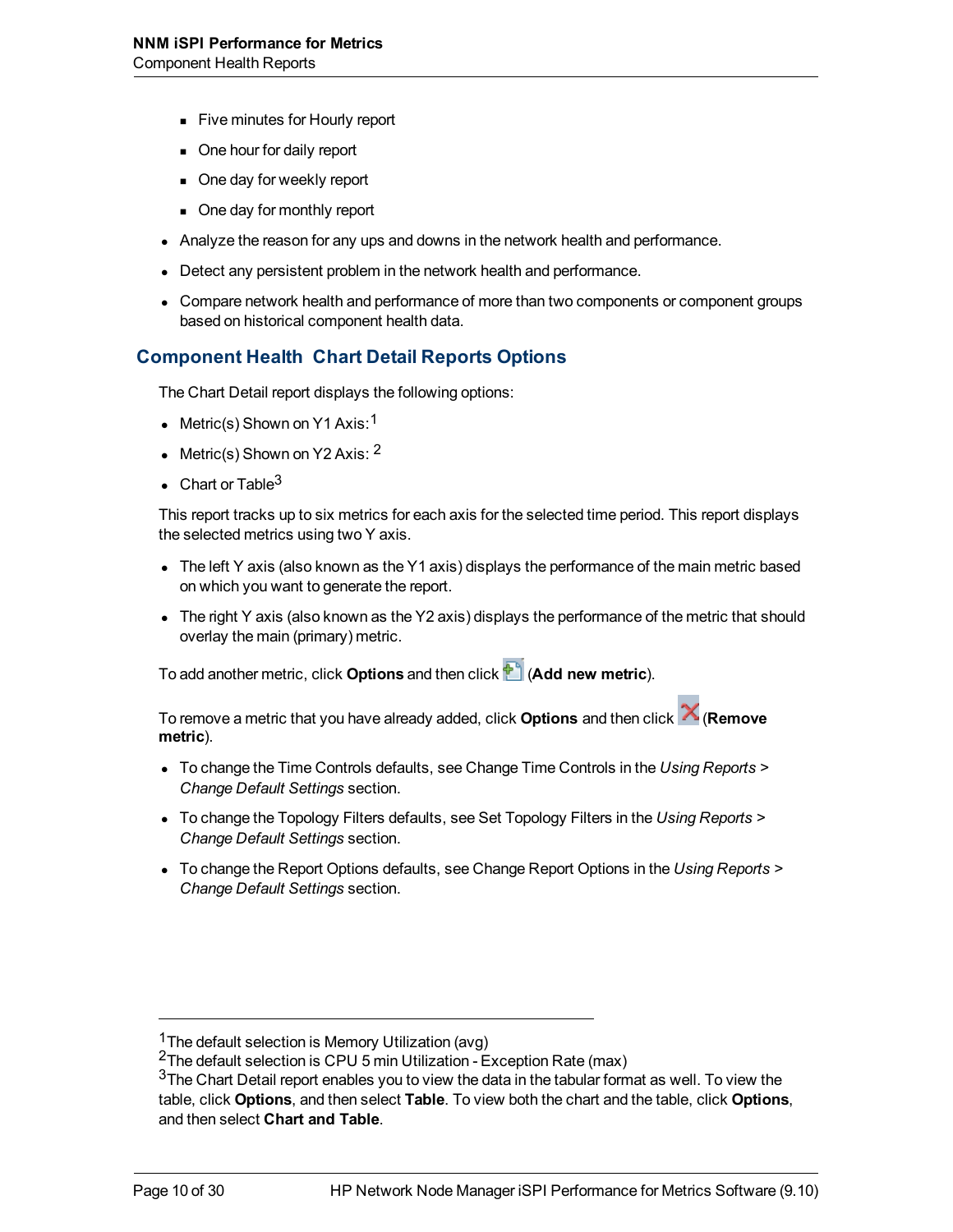### **Component Health Dashboard**

The Dashboard report provides an overview of the components available on your network using a combination of gauges, heat charts, and ordered Top 5 lists. The report displays the threshold violations for volume, error, and availability. Threshold violations can point to a network-related problem or may indicate that your thresholds within NNMi need to be changed.

To group the data within the dashboard:

- 1. Click **Options**.
- 2. In the Grouping By: field, select a topology filter to group the dashboard data.

For example: if you use a grouping option of Node Name, all Availability exceptions that fall within the time and topology constraints are grouped by Node Name and displayed as a percentage of the total samples in the left gauge.

#### **Dashboard Sections**

**Gauge** 

The gauges provide the following exception count statistics:

- Memory Utilization Exceptions (% samples)
- Buffer Utilization Exceptions (% samples)
- Buffer Miss Rate Exceptions (% samples)
- CPU Utilization Exceptions (% samples)

When the NPS database has no data, the needle icons on the gauges on the Dashboard report do not appear.

#### Top 5 Lists

The top-5 lists displays nodes responsible for the exceptions showing up in the gauges:

- Top 5 Qualified Component Names by Memory Utilization Exceptions
- Top 5 Qualified Component Names by CPU Utilization Exceptions

Top 5 Qualified Component Names by Buffer Utilization Exceptions and Buffer Utilization Heat **Chart** 

Using the heat chart, you can:

- Analyze the pattern of buffer utilization exception for past one hour.
- Compare the buffer utilization performance of different components.
- Detect the time range in the past one hour when the buffer utilization performance was the lowest.

#### **Example**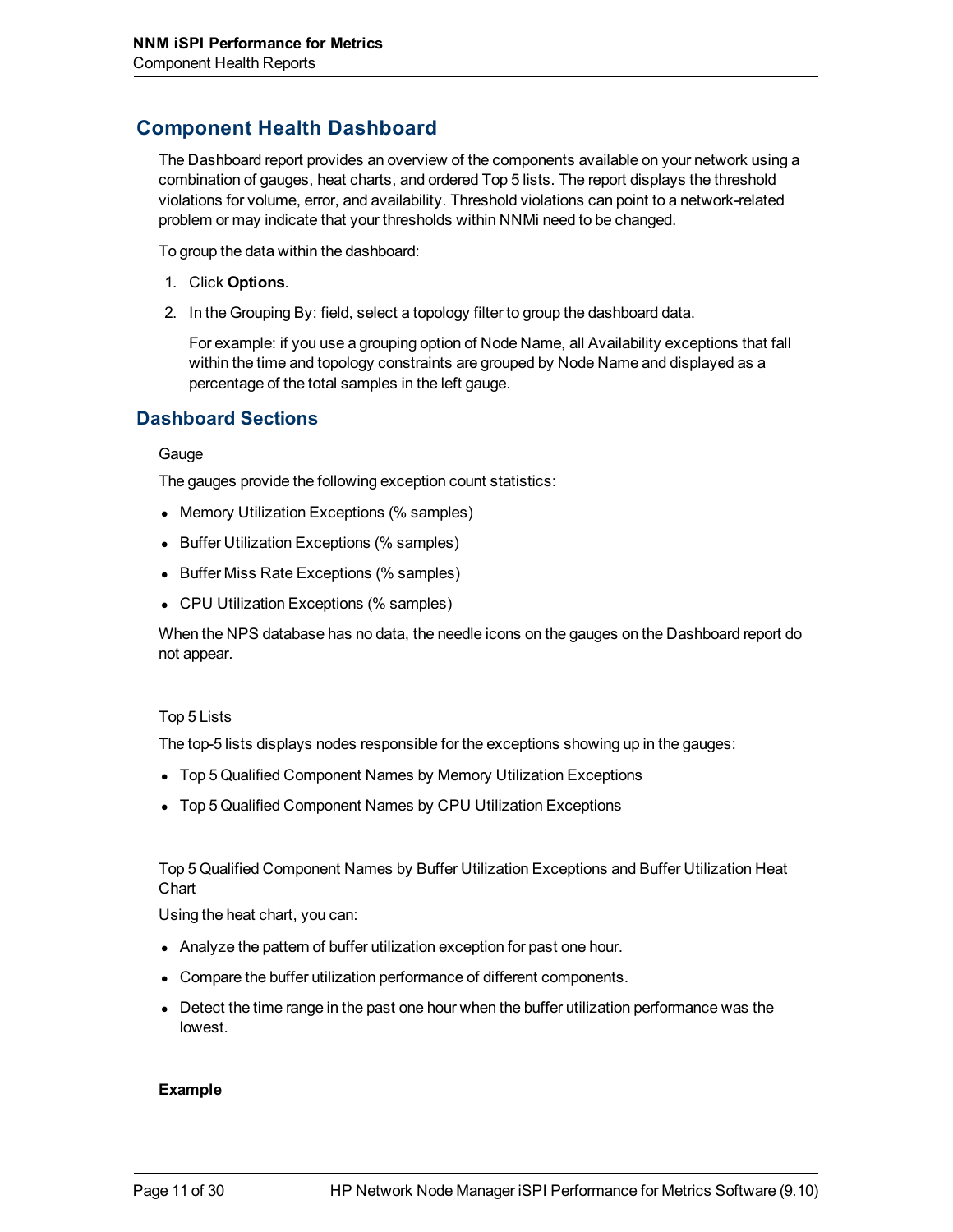If the gauges are showing few or no exceptions, this means that none of your nodes, including the nodes in the top 5 lists, are experiencing problems with memory, buffer, or CPU utilization.

For example, your network is divided into groups that represent regions or strategic locations for your enterprise. With the grouping option set to Node Group name, the report lists each of your strategic Node Groups (as defined within NNMi) and provides the current statistics for exceptions within each group.

If an unexpected change in exception counts is noted, you can click the appropriate gauge needle or Node Group within the Top 5 lists, and then launch another report (such as Chart Detail) to investigate trends or changes within the network as they are occurring.

The thresholds that create exceptions are set from NNMi, not from the iSPI. If you want to set or modify thresholds, refer to the online help for NNMi administrators.

- To change the Time Controls defaults, see Change Time Controls in the *Using Reports* > *Change Default Settings* section.
- To change the Topology Filters defaults, see Set Topology Filters in the *Using Reports* > *Change Default Settings* section.
- To change the Report Options defaults, see Change Report Options in the *Using Reports* > *Change Default Settings* section.

### **Component Health Executive Report**

The Executive Report provides a broad view of component performance for the selected time range, using the following graphs:

- Average Memory Utilization and Exception Percentage
- Average Backplane Utilization and Exception Percentage
- Average Buffer Utilization and Exception Percentage
- Maximum Rate of Buffer Miss, Buffer Failure, and No Memory Exceptions
- Average 1 minute CPU Utilization and Exception Percentage
- Average Disk Space Utilization and Exception Percentage

This report enables you to:

- View every aspect of performance at once.
- View trends and verify that performance is meeting expectations.
- Identify isolated aberration in the graphs and detect any unexpected performance trend.

The Executive report does not provide options to create graphs based on other metrics.

The default display grain for the Executive report is one hour.

This report shows the data for exceptions only if thresholds for performance metrics are set in NNMi.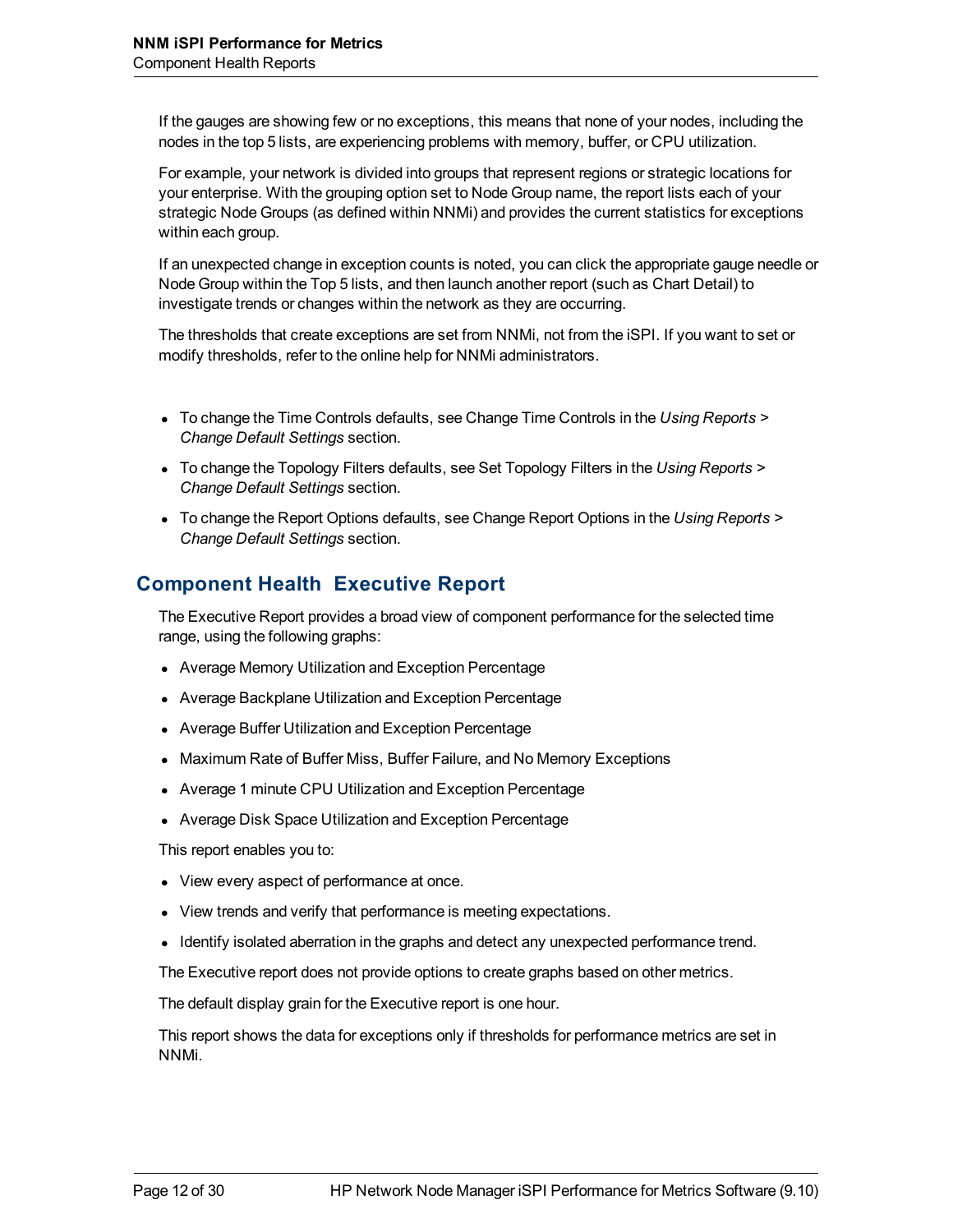- To change the Time Controls defaults, see Change Time Controls in the *Using Reports* > *Change Default Settings* section.
- To change the Topology Filters defaults, see Set Topology Filters in the *Using Reports* > *Change Default Settings* section.

### **Component Health Executive Report**

The Executive Report provides a broad view of component performance for the selected time range, using the following graphs:

- Average Memory Utilization and Exception Percentage
- Average Backplane Utilization and Exception Percentage
- Average Buffer Utilization and Exception Percentage
- Maximum Rate of Buffer Miss, Buffer Failure, and No Memory Exceptions
- Average 1 minute CPU Utilization and Exception Percentage
- Average Disk Space Utilization and Exception Percentage

This report enables you to:

- View every aspect of performance at once.
- View trends and verify that performance is meeting expectations.
- Identify isolated aberration in the graphs and detect any unexpected performance trend.

The Executive report does not provide options to create graphs based on other metrics.

The default display grain for the Executive report is one hour.

This report shows the data for exceptions only if thresholds for performance metrics are set in NNMi.

- To change the Time Controls defaults, see Change Time Controls in the *Using Reports* > *Change Default Settings* section.
- To change the Topology Filters defaults, see Set Topology Filters in the *Using Reports* > *Change Default Settings* section.

### **Component HealthHeat Chart Report**

The Heat Chart Report tracks the hourly performance of a single metric. The default metric is Memory Utilization (avg). The default time period is the last 31 days. Performance is color-coded, making it easy to spot a condition that is gradually worsening and making it easy to distinguish satisfactory performance from unsatisfactory performance.

#### **Features and Defaults**

The legend at the top of the report maps a range of normalized performance values to a particular color.

Beneath the legend, a table represents the normalized values of a performance metric (rows of the table represent hours of the day; columns of the table represent days).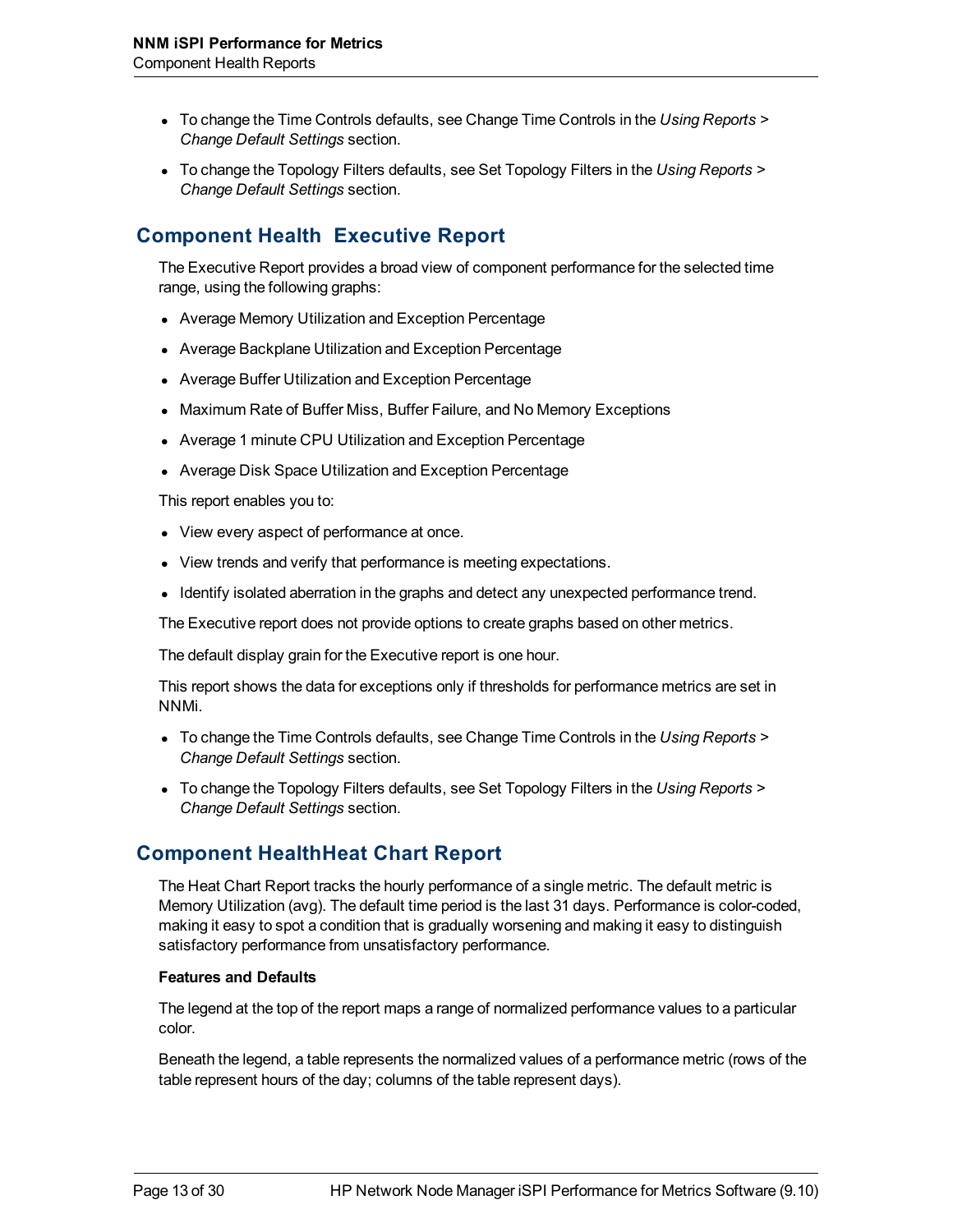Each cell inside the table is color-coded and each cell inside the table indicates a specific value of the metric. You can also hover the mouse pointer on the cell to see the absolute metric value of each hour.

The Heat Chart defaults to:

- $\bullet$  Nodes/Components = All
- $\bullet$  Time Period = Last 31 days
- $\bullet$  Hour of Day = All
- $\bullet$  Day of Week = All
- $\bullet$  Metric = Memory Utilization (avg)

While selecting the Time Controls parameters, you can choose the following values:

- A specific day other than Last Day
- $\bullet$  A specific week this month (or partial week)
- $\bullet$  A specific week in a previous month (or partial week)
- Last 31 days
- $\bullet$  A previous month

**Note:** If you set the Time Range below 24 hours, the following message appears:

This report is not designed to operate with a time range of less than 24 hours. Please modify your time selections.

This report tracks percentages. If you open Heat Chart from a report that is using a non-supported metric (for example, Sample Count or Response Time), you will be told to open the report controls window and select an alternate metric.

#### **Use Case**

Use the Heat Chart to identify:

- gradual shifts from one range of performance to another range
- to spot an isolated instance of poor performance that affected the results for one day
- $\bullet$  to spot day-of-week or hour of day patterns
- to verify that an abnormal condition returned to normal after a problem was corrected
- To change the Time Controls defaults, see Change Time Controls in the *Using Reports* > *Change Default Settings* section.
- To change the Time Controls defaults, see Change Time Controls in the *Using Reports* > *Change Default Settings* section.
- To change the Time Controls defaults, see Change Time Controls in the *Using Reports* > *Change Default Settings* section.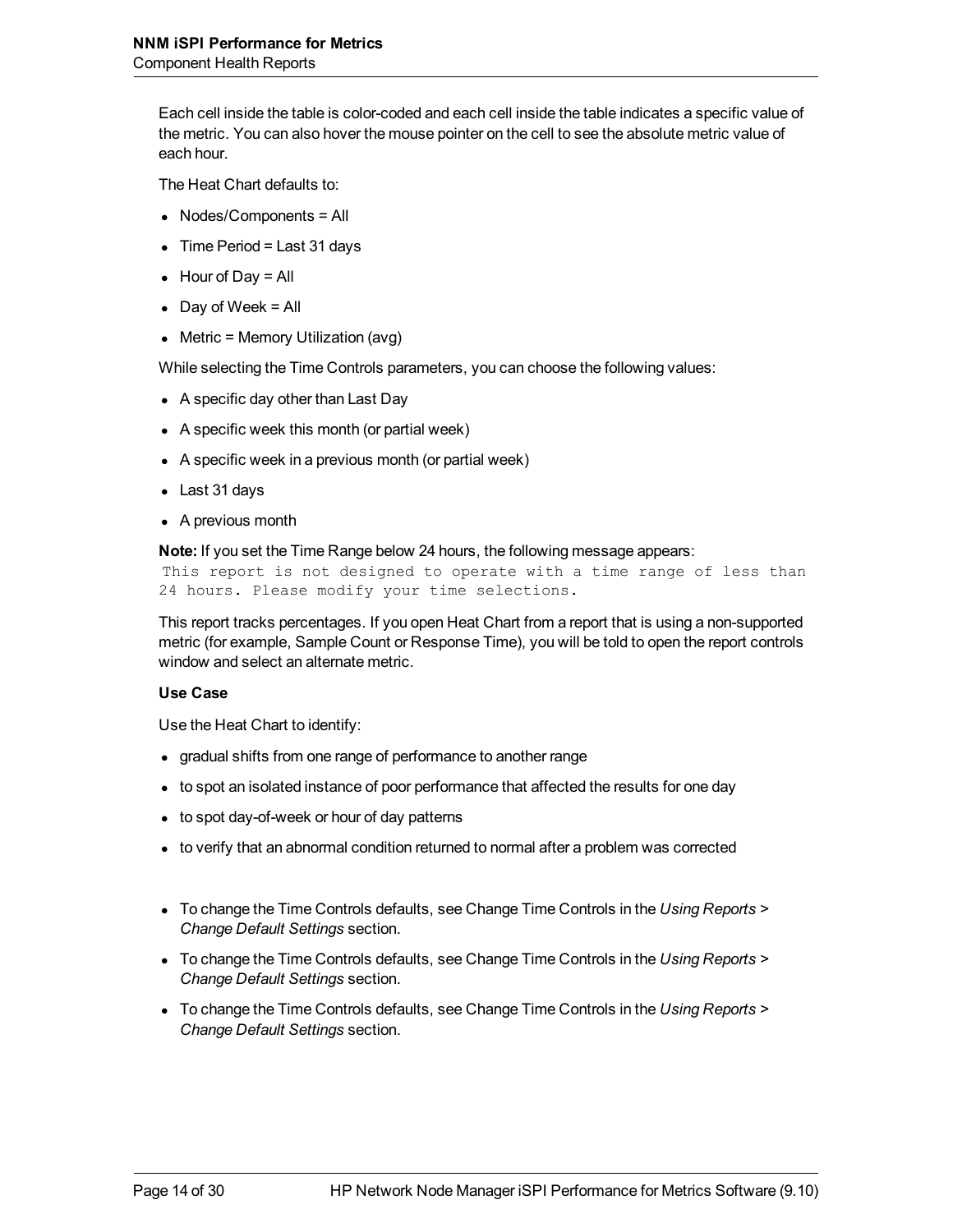### **Component Health Managed Inventory Report**

Use the Managed Inventory Report to view the number of instances of each topology attribute seen in the collected data within the selected time range. For example, if the report is run for 'Last 1 Hour,' you will see the number of unique values for each attribute seen in the data collected over the last hour. This report can be useful for checking, for example, the number of nodes polled over any given time range.

You can use the available attributes to filter the data of your interest and create a report that represents only the elements of your interest. The report presents the list of attributes in the form of a table; the Count column of the table indicates the number of entries for each attribute. For example, count 5 for the topology item Node Location means all nodes on your network can be grouped based on 5 different locations that host the nodes.

You can use the following topology attributes with the Component Health reports:

- Qualified Component Name
- Component Name
- **Component Type**
- Component ID
- Component UUID
- Node Name
- Node Contact
- Node Location
- Node Family
- Node Vendor
- $\bullet$  Node ID
- Node UUID
- **To change the Time Controls defaults, see Change Time Controls in the** *Using Reports* **>** *Change Default Settings* section.
- To change the Time Controls defaults, see Change Time Controls in the *Using Reports* > *Change Default Settings* section.

The Managed Inventory report may take significant time to build if you select a time range greater than one day.

### **Component HealthMost Changed Report**

This report compares performance of the components for two different (consecutive) time periods and ranks components by the amount of change. The sort order is most-changed to least-changed.

#### **Features and Defaults**

This report contains one table and provides data for one metric only.

The table presents the following columns: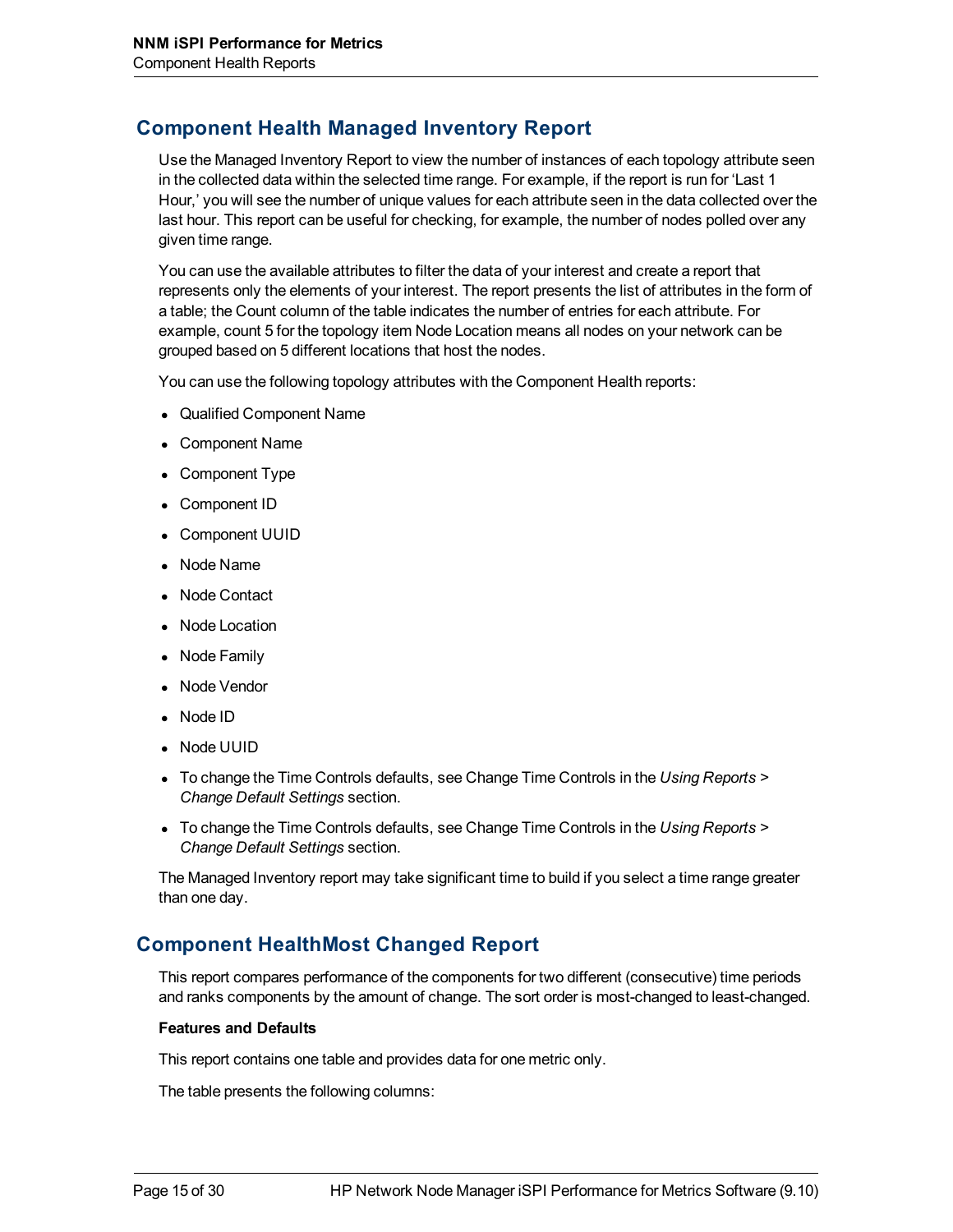- Component
- <sup>l</sup> Performance for the previous time period
- Performance for the selected time period
- Growth, expressed as a percentage increase
- Change

The Most Changed report defaults to:

- Grouping by Elements  $=$  Qualified Component Name
- Start Date/Time = Depends on default Time Range and data available in the database
- $\bullet$  Time Range = Last 1 hour
- $\bullet$  Hour of Day = All
- Day of Week  $=$  All
- Rank Metric = Memory Utilization (Avg%)
- $\bullet$  Top N Option = Top 10

By default, the report groups data by Qualified Component Name. You can select multiple grouping

attributes by using the (**Add New Grouping**) button. Use the (**Remove Grouping**) button to remove a grouping attribute.

#### **Use Case**

Use this report to identify components that saw significant change from one time period to the next. Significant change could point to a developing problem. The report shows the rate of change in the Growth Rate column. You can change the ranking metric and you can change how many elements are listed.

- To change the Time Controls defaults, see Change Time Controls in the *Using Reports* > *Change Default Settings* section.
- To change the Time Controls defaults, see Change Time Controls in the *Using Reports* > *Change Default Settings* section.
- **To change the Time Controls defaults, see Change Time Controls in the** *Using Reports* **>** *Change Default Settings* section.

### **Component Health Overview Report**

The Overview Report displays the utilization and performance of the most commonly monitored metrics in Component Health extension pack.

Using this report, you can:

- Monitor the daily utilization and performance of a set of pre-defined metrics.
- Identify the components with unusual performance or utilization and drill down to other reports to analyze the problem.
- Rank the components based on their utilization levels.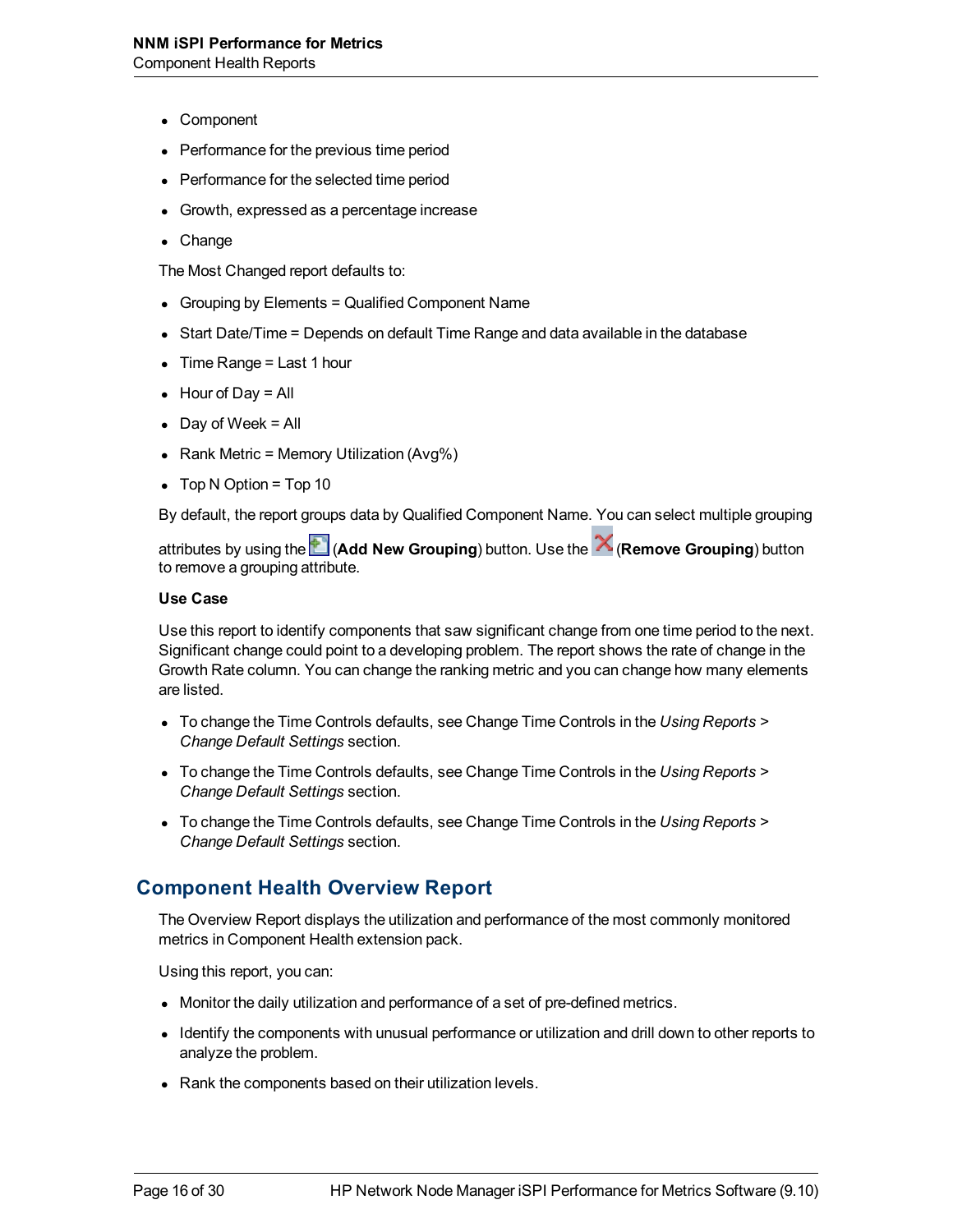- Identify the metrics that are close to the threshold. Use the following sections to identify such components:
	- Top 10 CPU Forecasts
	- Top 10 Memory Forecasts

The default display grain for this report is one hour. To select a different time grain or time range, use the Time Controls tab in the navigation panel.

To change the Time Controls defaults, see Change Time Controls in the *Using Reports > Change Default Settings* section.

To change the topology filters, use the Topology Filters tab in the navigation panel.

To change the Topology Filters defaults, see Set Topology Filters in the *Using Reports > Change Default Settings* section.

You cannot select the metrics for this report.

### **Component Health Peak Period Report**

The Component Health Peak Period Report ranks the utilization and performance of a component during the busiest time of the selected time range.

Using this report, you can:

- Identify the performance and utilization of the selected metrics during the peak period.
- Identify the components that have the highest or lowest performances or utilization levels during the peak period.
- Compare the performance for multiple components during the peak period using this report.

#### **Use Case**

Use this report to:

- Identify a group of components or nodes having a common network performance problem.
- Identify the component that is suffering from a persistent performance problem.

#### **Component Health Peak Period Report Options**

- <sup>l</sup> **Top / Bottom N**<sup>1</sup>
- **Select Metric(s)<sup>2</sup>**
- **Grouping by Time Period**<sup>3</sup>

This report tracks up to six metrics over the selected time period.

To add another metric, click **Options** and then click

<sup>&</sup>lt;sup>1</sup>Select a rank between top or bottom five, ten, 25, 50, 100, all descending, and all ascending for the selected component.

 $2$ Select the metrics based on which you want to generate the report.

 $3$ Enables you to group the report data based on a specific time grain. Click Add New Grouping icon to add a new group.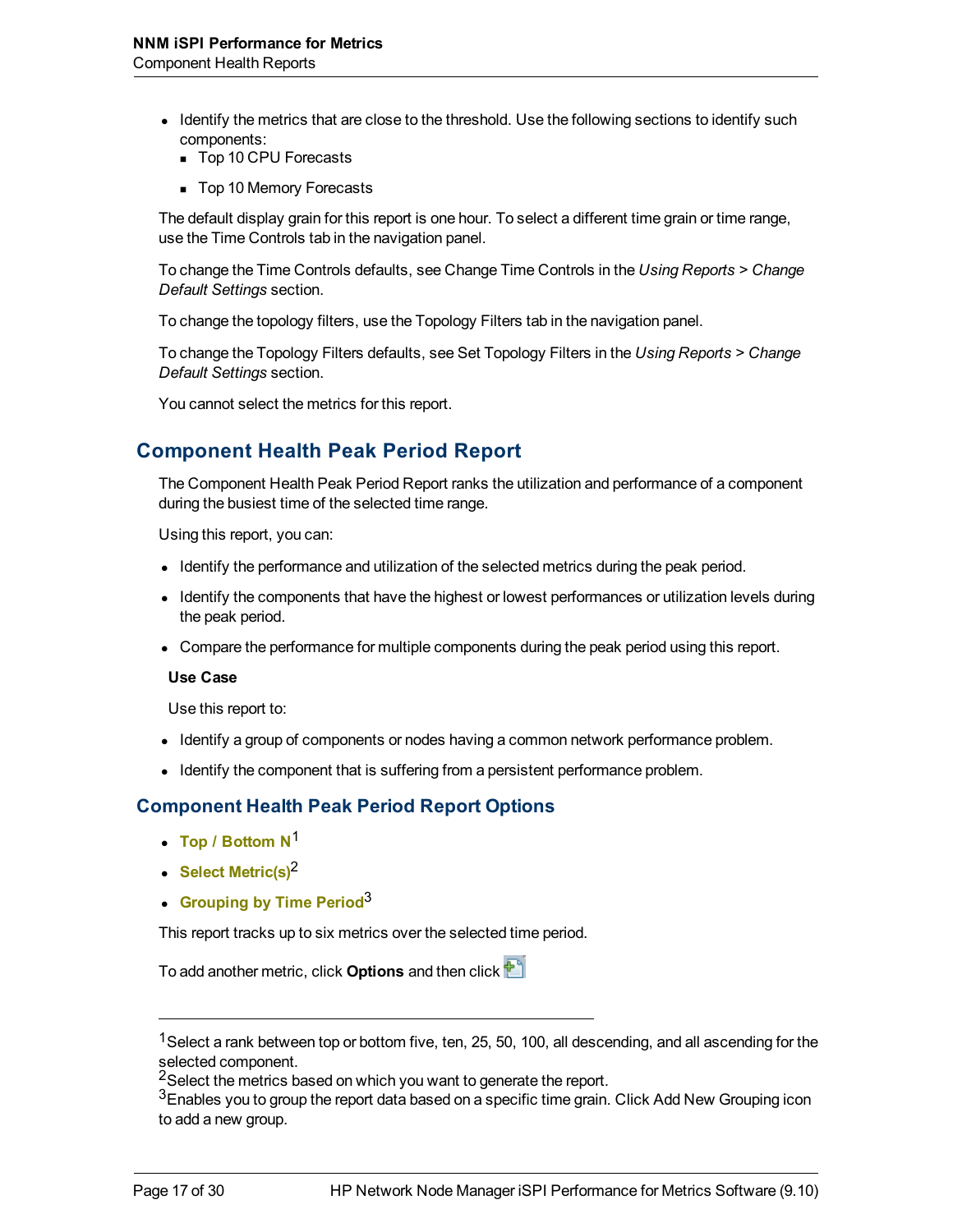To remove a metric that you have already added, click **Options** and then click .

To select a range of value for the metric, click  $\mathbb{L}$ , click  $\mathbb{V}$ , and select a range of metric value that the report should consider.

While specifying the range for a percentage metric, make sure that the ranges are any of the following formats:

- **Decimal multiplier (for example, 1 to specify 100%, 0.5 to specify 50%, etc)**
- Range with the % (Percentage) symbol (for example,  $100\%$ ,  $50\%$ , etc)

For example if you want to see the top five CPUs with the average memory utilization between 10% and 90% type the following ranges:

- <sup>l</sup> 0.1 or 10% as **Lowest Value**
- <sup>l</sup> 0.9 or 90% as the **Highest Value**

By default, the report groups data by Qualified Component Name. You can select multiple grouping

attributes by using the (**Add New Grouping**) button. Use the (**Remove Grouping**) button to remove a grouping attribute.

**Tip:**

- Use this report to identify the period when the component utilization was the highest.
- Check this report once a day to see which component may need special attention.
- Check this report periodically throughout the day to see which component is performing at the extremes and may need special attention.
- To change the Time Controls defaults, see Change Time Controls in the *Using Reports* > *Change Default Settings* section.
- To change the Topology Filters defaults, see Set Topology Filters in the *Using Reports* > *Change Default Settings* section.
- To change the Report Options defaults, see Change Report Options in the *Using Reports* > *Change Default Settings* section.

### **Component Health Threshold Sleeve Report**

This report analyzes how close the metric performance value is to the threshold levels. In other words, this report enables you to analyze when the metric will reach the threshold.

Using this report, you can:

- Forecast over-utilization or under-utilization of the selected component.
- Detect if the metric performance is about to cross the high and low thresholds.

For example, if you generate the Threshold Sleeve Chart report for Buffer Utilization (avg), the chart displays the how close the average buffer utilization is to the high and low threshold.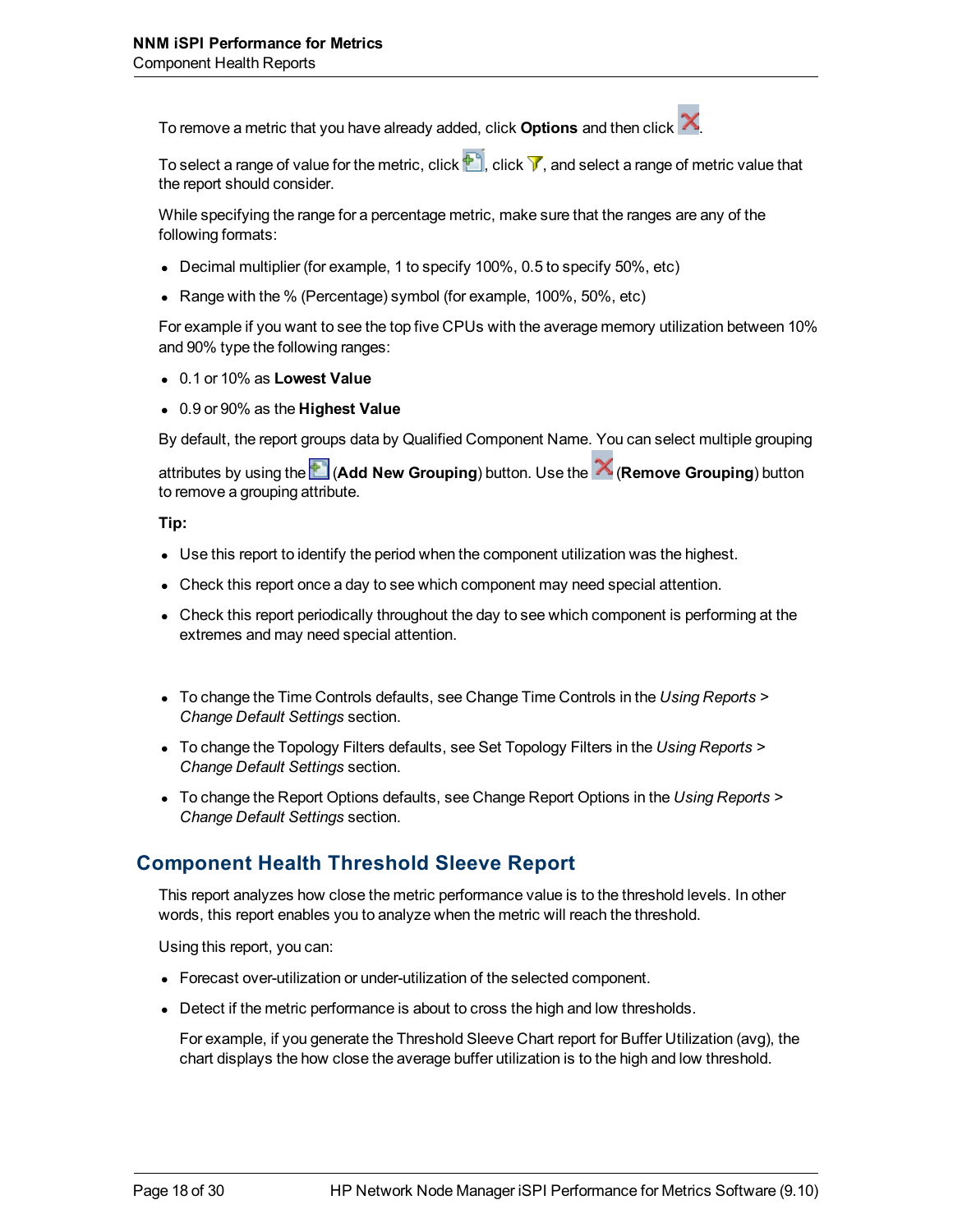• Save multiple Threshold Sleeve Reports for a specific metric for different time ranges, and analyze the metric performance trend.

This report supports one metric.

- To change the Time Controls defaults, see Change Time Controls in the *Using Reports* > *Change Default Settings* section.
- To change the Topology Filters defaults, see Set Topology Filters in the *Using Reports* > *Change Default Settings* section.
- <sup>l</sup> To change the Report Options defaults, see Change Report Options in the *Using Reports > Change Default Settings* section.

### **Component HealthTop N Report**

This report ranks network elements by the metric you select.

Use this report to spot the element that performed at the extremes. You can use this report to analyze the historical data for elements that are exhibiting unusual utilization levels.

Using this report you can:

- Detect the component having a health or performance problem.
- Analyze the utilization of the NNMi managed network components based on a specific time range.
- Detect the over-utilized and under-utilized components in the network.
- Compare the performance for multiple network components using this report.

#### **Example**

Some of the routers in your network are performing poorly. Using this report, you can group the routers reporting highest average response time. The router reporting the highest response time is ranked first.

#### **Component Health Top N Reports Options**

The Top N report displays the following options:

- Top / Bottom N<sup>1</sup>
- Select Metric(s)<sup>2</sup>: The report ranks the selected nodes or components based on the value of the first metric listed in the Select Metric(s) field.

<sup>&</sup>lt;sup>1</sup>Select a rank between top or bottom five, ten, 25, 50, 100, all descending, and all ascending for the selected component.

<sup>&</sup>lt;sup>2</sup>Select the metrics based on which you want to generate the report.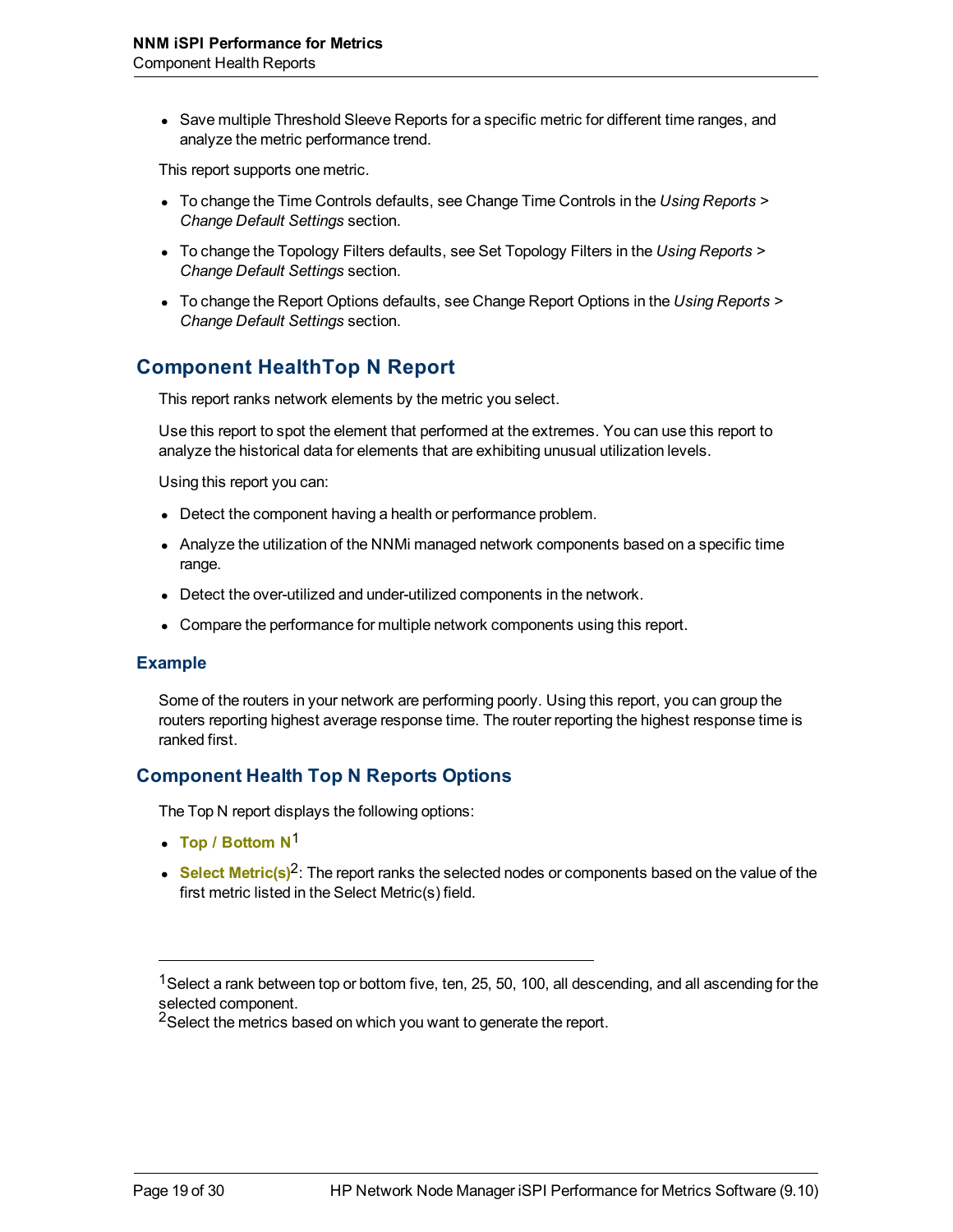- **Display Time Series Chart1**
- **Grouping By<sup>2</sup>**

This report tracks up to six metrics for each metric type for the selected time period. The report supports the following metric types:

- **The main metric:** Also known as the primary metric. The report is generated based on this metric.
- **The secondary metric:** Displays the performance of the metric that should overlay the main (primary) metric.

To add a new metric, click **Options** and then click (**Add new metric**).

To remove a metric that you have already added, click **Options** and then click (**Remove metric**).

To select a range of value for the metric, click (**Apply Filter**), and select a range of metric value that the report should consider.

While specifying the range for a percentage metric, make sure that the ranges are any of the following formats:

- Decimal multiplier (for example, 1 to specify 100%, 0.5 to specify 50%, etc)
- Range with the % (Percentage) symbol (for example, 100%, 50%, etc)

For example if you want to see the top five CPUs with the average memory utilization between 10% and 90% type the following ranges:

- <sup>l</sup> 0.1 or 10% as **Lowest Value**
- <sup>l</sup> 0.9 or 90% as the **Highest Value**

By default, the report groups data by Qualified Component Name. You can select multiple grouping

attributes by using the (**Add New Grouping**) button. Use the (**Remove Grouping**) button to remove a grouping attribute.

The Time Series Chart report displays the selected metrics using two Y axis.

- The left Y axis (also known as the Y1 axis) displays the performance of the primary metric.
- The right Y axis (also known as the Y2 axis) displays the performance of the secondary metric.

**Tip :**

• By default, Top N Report does not display the Time Series Chart. To view the chart with the detail table,perform any of the following steps:

<sup>&</sup>lt;sup>1</sup>Select Yes to view the detail chart with the table. Select No to hide the chart and display only the table. The created Top N Report displays the graphical representation of the metric values for the components over the selected time range.

<sup>&</sup>lt;sup>2</sup>Organize the report data based on a specific parameter. Click Add New Grouping icon to add a new group.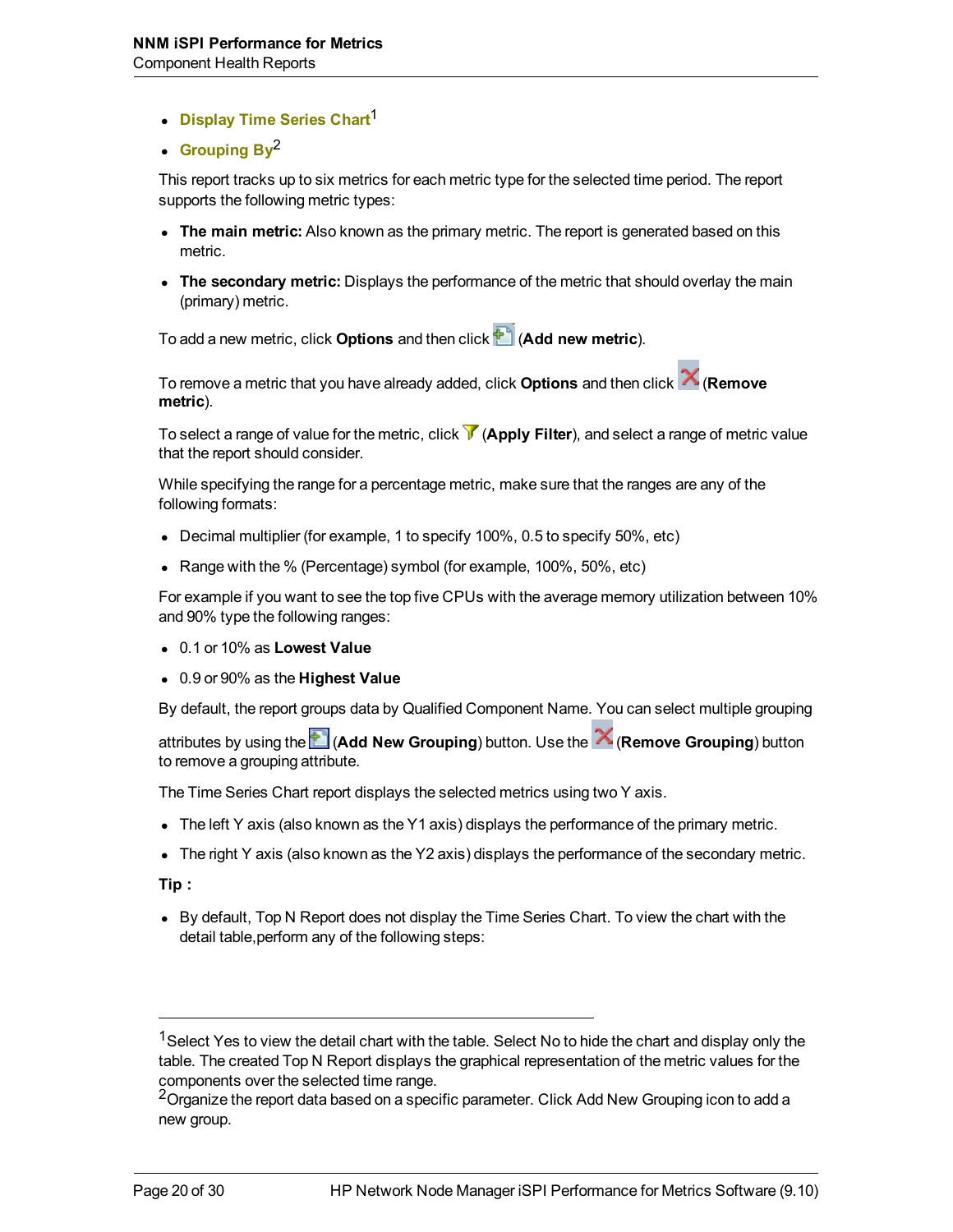- <sup>n</sup> Select **Options** > **Display Time Series Chart** > **Confirm Selection**.
- **EXECUTE:** Click **Show Chart** link below the detail table.
- Check this report once a day to see which network component may need special attention.
- Check this report periodically throughout the day to see which network components are performing at the extremes and may need special attention.
- To change the Time Controls defaults, see Change Time Controls in the *Using Reports* > *Change Default Settings* section.
- **To change the Topology Filters defaults, see Set Topology Filters in the Using Reports >** *Change Default Settings* section.
- To change the Report Options defaults, see Change Report Options in the *Using Reports* > *Change Default Settings* section.

### **Component HealthTop N Chart Report**

Like the Top N report, this report also ranks the components by the metric you select. Moreover, the Top N Chart report displays an individual chart for each topology filter and metric selected for the report.

Using this report, you can:

- Spot the component that performed at the extremes.
- Analyze the historical data for components that are exhibiting unusual utilization levels.
- $\bullet$  Detect the component having a health or performance problem.
- Analyze the utilization of the NNMi managed components based on a specific time range.
- Detect the over-utilized and under-utilized components in the network.
- Detect the underlying reason of a persistent problem with a component. You can compare the performance for multiple components using this report.

#### **Example**

Some of the routers in your network are performing poorly. Using this report, you can group the routers reporting highest average response time. The router reporting the highest response time is ranked first.

#### **Component Health Top N Chart Reports Options**

The Top N report displays the following options:

- <sup>l</sup> **Top / Bottom N**<sup>1</sup>
- **Select Metric(s)<sup>2</sup>**

<sup>1</sup>Select a rank between top or bottom five, ten, 25, 50, 100, all descending, and all ascending for the selected component.

<sup>2</sup>Select the metrics based on which you want to generate the report.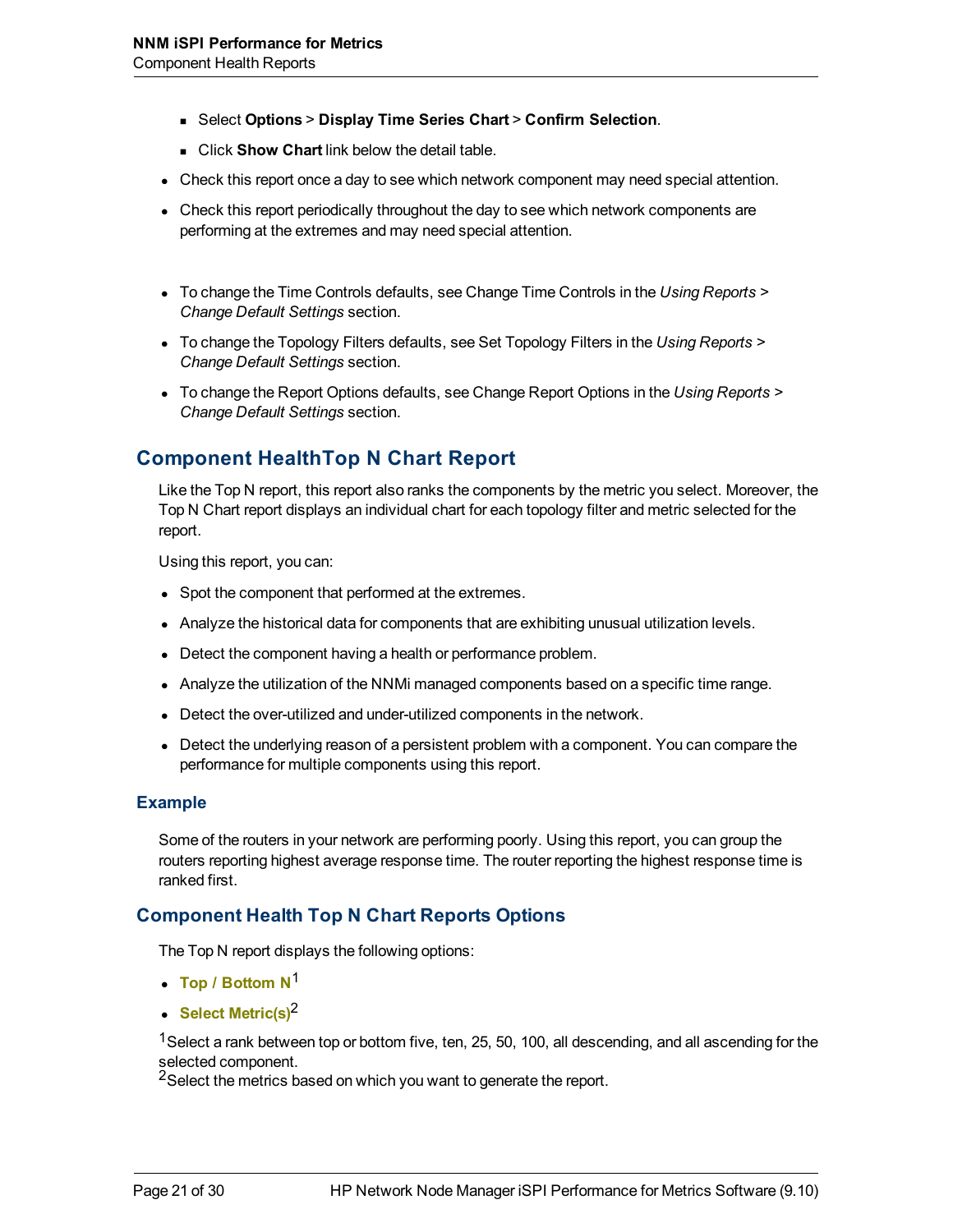#### **c** Grouping By<sup>1</sup>

This report tracks up to six metrics for each axis for the selected time period. This report displays the selected metrics using two Y axis.

- $\bullet$  The left Y axis (also known as the Y1 axis) displays the performance of the main metric based on which you want to generate the report.
- The right Y axis (also known as the Y2 axis) displays the performance of the metric that should overlay the main (primary) metric.

To add another metric, click **Options** and then click (**Add new metric**).

To remove a metric that you have already added, click **Options** and then click (**Remove metric**).

To select a range of value for the metric, click (**Apply Filter**), and select a range of metric value that the report should consider.

While specifying the range for a percentage metric, make sure that the ranges are any of the following formats:

- Decimal multiplier (for example, 1 to specify 100%, 0.5 to specify 50%, etc)
- Range with the % (Percentage) symbol (for example,  $100\%$ ,  $50\%$ , etc)

For example if you want to see the top five CPUs with the average memory utilization between 10% and 90% type the following ranges:

- <sup>l</sup> 0.1 or 10% as **Lowest Value**
- <sup>l</sup> 0.9 or 90% as the **Highest Value**

By default, the report groups data by Qualified Component Name. You can select multiple grouping

attributes by using the (**Add New Grouping**) button. Use the (**Remove Grouping**) button to remove a grouping attribute.

- To change the Time Controls defaults, see Change Time Controls in the *Using Reports* > *Change Default Settings* section.
- To change the Topology Filters defaults, see Set Topology Filters in the *Using Reports* > *Change Default Settings* section.
- To change the Report Options defaults, see Change Report Options in the *Using Reports* > *Change Default Settings* section.

# **iSPI for Performance Reportlets**

In a large enterprise network the NNM iSPI Performance products<sup>2</sup> may produce a large amount of data and large cardinality. This means that these networks often have a very large amount of

 $1$ Organize the report data based on a specific parameter. Click Add New Grouping icon to add a new group.

<sup>&</sup>lt;sup>2</sup>NNM ISPI Performance for Metrics, NNM ISPI Performance for Quality Assurance, and NNM iSPI Perforance for Traffic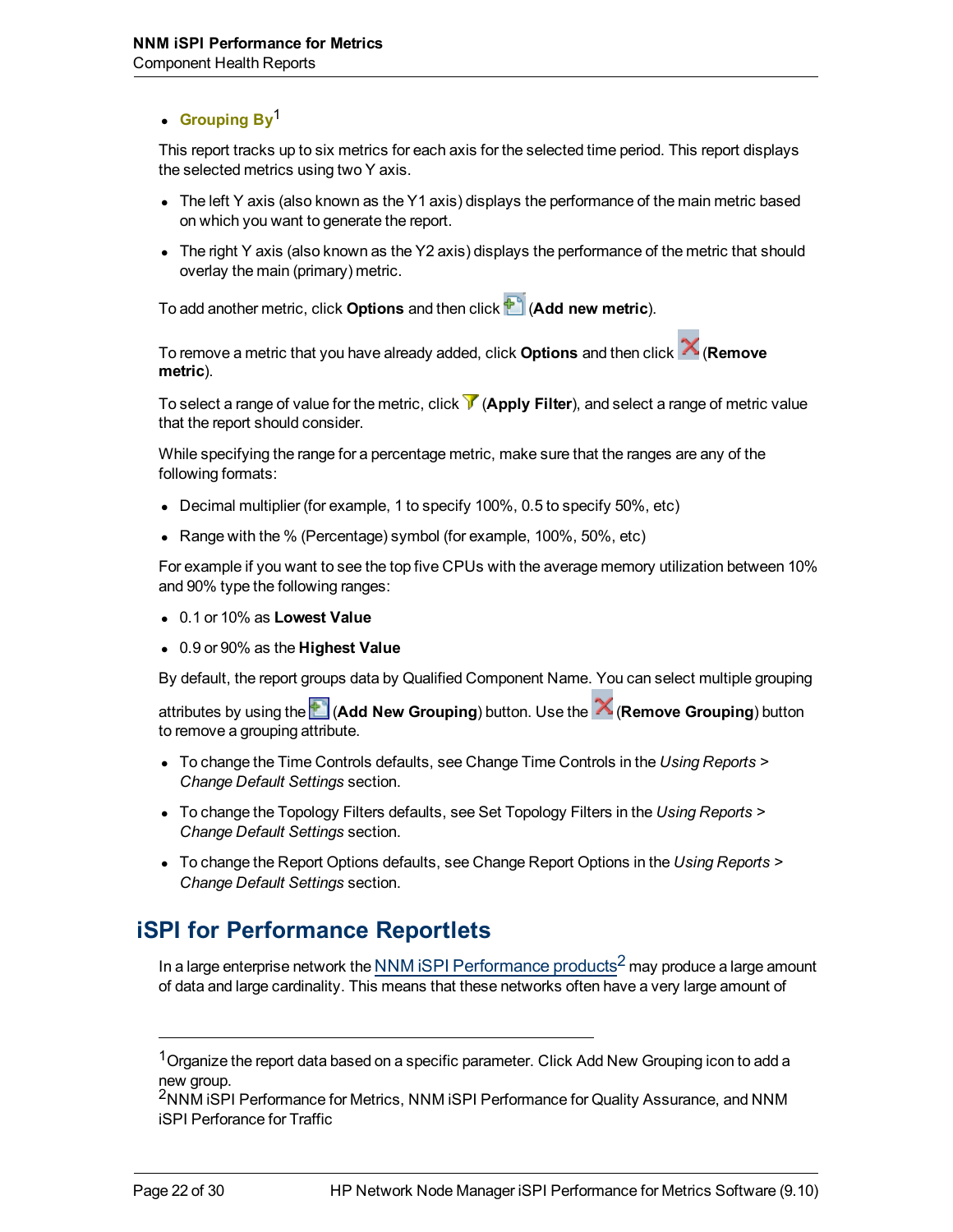unique IP addresses, source nodes and destination nodes, interfaces, and components each producing large amount of data. Generating reports using such large data volume may be time consuming.

Reportlets enable you to generate quick impressions of the larger reports using the iSPI for Performance Dashboards.

### **Viewing iSPI for Performance Reportlets**

To display the reportlets:

- 1. [Log](../../../../../../Administration/Content/Administration/PerfSPI_Admin_LoggingSSO.htm) [in](../../../../../../Administration/Content/Administration/PerfSPI_Admin_LoggingSSO.htm) [to](../../../../../../Administration/Content/Administration/PerfSPI_Admin_LoggingSSO.htm) [Network](../../../../../../Administration/Content/Administration/PerfSPI_Admin_LoggingSSO.htm) [Performance](../../../../../../Administration/Content/Administration/PerfSPI_Admin_LoggingSSO.htm) [Server](../../../../../../Administration/Content/Administration/PerfSPI_Admin_LoggingSSO.htm) [\(NPS\) Home](../../../../../../Administration/Content/Administration/PerfSPI_Admin_LoggingSSO.htm) [Page.](../../../../../../Administration/Content/Administration/PerfSPI_Admin_LoggingSSO.htm)
- 2. On the left navigation panel, select **Dashboard Reportlets**.
- 3. Select an extension pack and then select a reportlet.

You can also create custom dashboards using the reportlets. See [Creating](../../../../../../Administration/Content/Integration_iSPI/nnmPerfSPI_CreateCustDash.htm) [Custom](../../../../../../Administration/Content/Integration_iSPI/nnmPerfSPI_CreateCustDash.htm) [Dashboards](../../../../../../Administration/Content/Integration_iSPI/nnmPerfSPI_CreateCustDash.htm) [Using](../../../../../../Administration/Content/Integration_iSPI/nnmPerfSPI_CreateCustDash.htm) [BI Server](../../../../../../Administration/Content/Integration_iSPI/nnmPerfSPI_CreateCustDash.htm) [Portal](../../../../../../Administration/Content/Integration_iSPI/nnmPerfSPI_CreateCustDash.htm) for information on the procedure to create the custom dashboards.

### **Baseline Metric Snapshot with Range**

Displays the aggregated metric performance for the selected time range.

Enables you to:

 $\bullet$  Build a performance history for the selected baseline metric and analyze how the metric performance changes over time.

Such history may help you to select an expected performance level for the metric

• Compare the performance for multiple metrics over a specified time range.

Though you can generate snapshot report for a single metric, you can save the snapshot report for various metrics and compare the performance of each metric over a time range.

This reportlet supports one metric.

### **Baseline Sleeve Chart**

Analyzes how close the metric performance value is to the threshold levels.

Enables you to:

• Detect if the metric performance is about to cross the high and low thresholds.

For example, if you generate the Baseline Sleeve Chart reportlet for Utilization (avg), the chart displays how many exceptions are raised on average utilization in the past one day,

• Save multiple Sleeve Reports for a time range, and for analyze the trend of performance for the metric.

This reportlet supports one metric.

### **Baseline Sparkline**

Evaluates the trend of how the selected baseline metric value has changed for the selected time range.

Enables you to: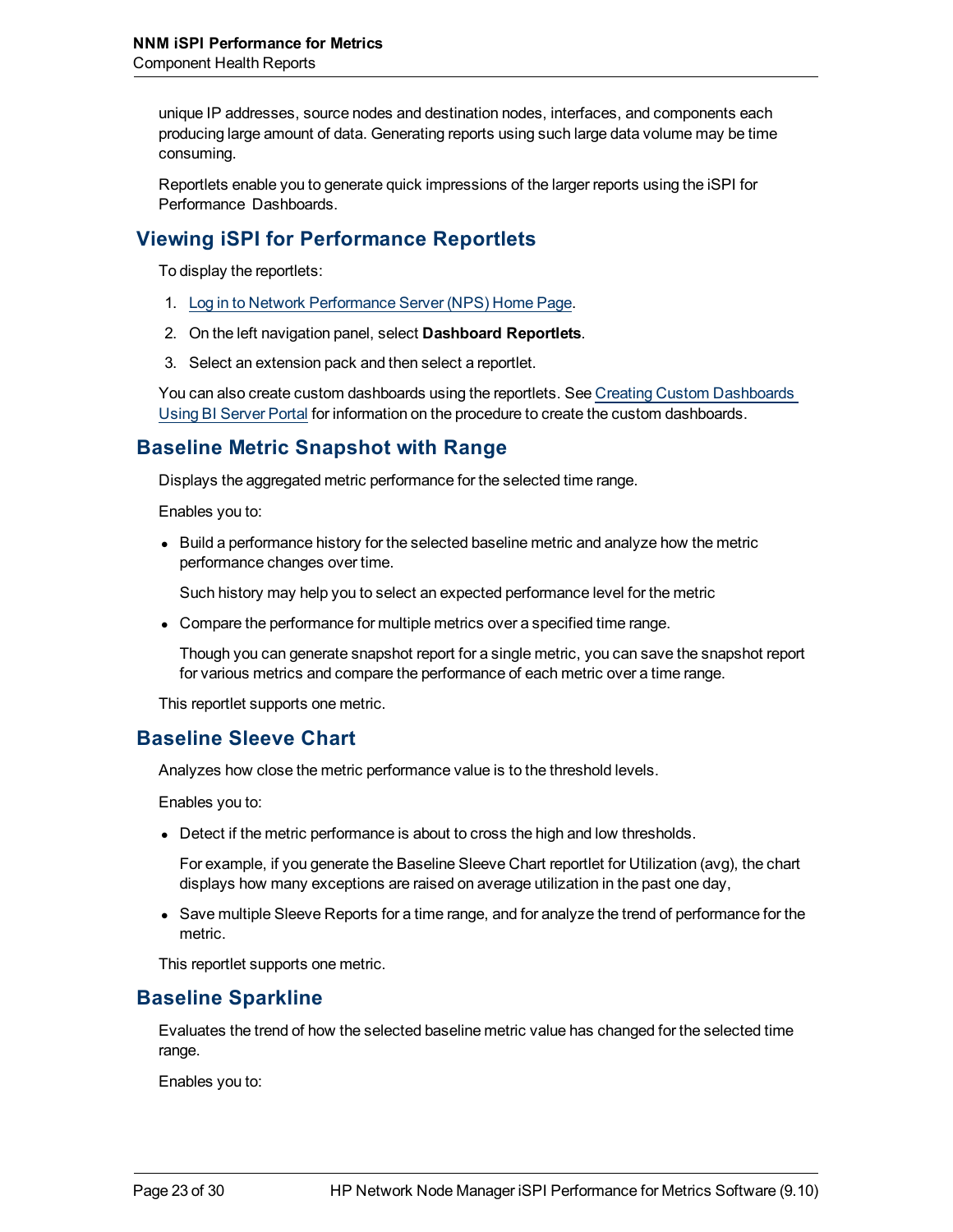- Analyze the variations in the performance for the selected metric.
- Decide whether the expected behavior for the selected metric should be reassessed.

This reportlet supports one metric.

### **Baseline Sparkline with Range**

Evaluates the trend of how the selected baseline metric value has changed for the selected time range.

Enables you to:

- Evaluate the performance trend of the selected metric for the selected time range.
- Compare the present performance trend with the normal (expected) performance range.
- Measure the performance of past one day in percentage.

This reportlet supports one metric.

#### **Calendar**

Displays a comparative study of the selected **Primary Metric**<sup>1</sup> and **Secondary Metric**<sup>2</sup>

The default display grain is set to one hour. You cannot change the display grain of this reportlet.

Enables you to monitor the following:

- Daily component utilization
- Volume of data passed through the component for past one day
- Performance of the component for past one day

This reportlet supports two metrics.

#### **Gauge**

Evaluates the metric for the selected point of time.

Select only the metrics that displays the percentage values.

Enables you to:

- Measure the daily performance of the selected metric.
- Detect any abnormal or unexpected performance level.

This reportlet supports one metric.

When the NPS database has no data, the needle icon on the gauge does not appear.

#### **Heat Chart**

Grades the performance of the selected metric for the selected time range.

 $1$ Enables you to select the main metric based on which you want to generate the report. The primary metric that you select is displayed on the left Y axis of the report.

<sup>&</sup>lt;sup>2</sup>Enables you to select the metric that would overlay the primary metric. The secondary metric that you select is displayed on the right Y axis of the report.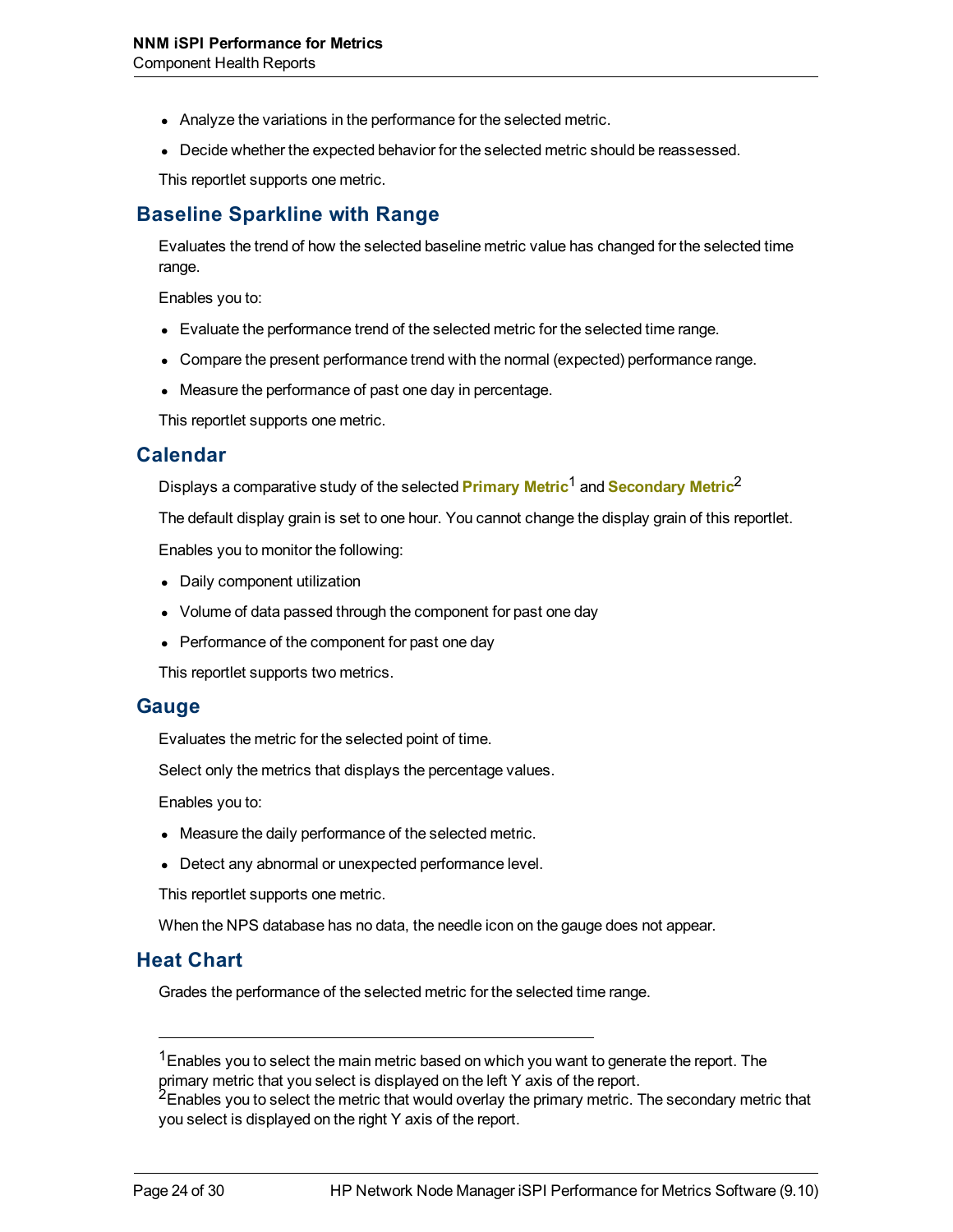The metric performance is aggregated based on an hourly display grain.

Enables you to:

- View how the component performance gets affected by a varying metric.
- Compare the hourly performance of the selected metric.
- Detect the time range when the component performance was affected adversely because of the fluctuating metric value.

This reportlet supports one metric.

#### **Metric Snapshot**

Displays the metric performance for the selected time range.

Enables you to:

• Build a performance history for the selected metric and analyze how the metric performance changes over time.

Such history may help you to decide the baseline value for the metric

• Compare the performance for multiple metrics over a specified time range.

Though you can generate snapshot report for a single metric, you can save the snapshot report for various metrics and compare the performance of each metric over a time range.

This reportlet supports one metric.

#### **Most Changed**

Compares the metric performance between the following:

- Selected time range
- Period preceding the selected time range

Aggregates the metric utilization and ranks the performance in a descending order.

Enables you to:

- Measure the performance fluctuations for the components.
- Detect the top N components having a common performance or utilization problem.

You can enhance the report usability using the following features:

- <sup>l</sup> **Top / Bottom N**<sup>1</sup>
- Grouping By<sup>2</sup>

This reportlet supports one metric.

<sup>&</sup>lt;sup>1</sup>Select a rank between top or bottom five, ten, 25, 50, 100, all descending, and all ascending for the selected component.

<sup>&</sup>lt;sup>2</sup>Organize the report data based on a specific parameter. Click Add New Grouping icon to add a new group.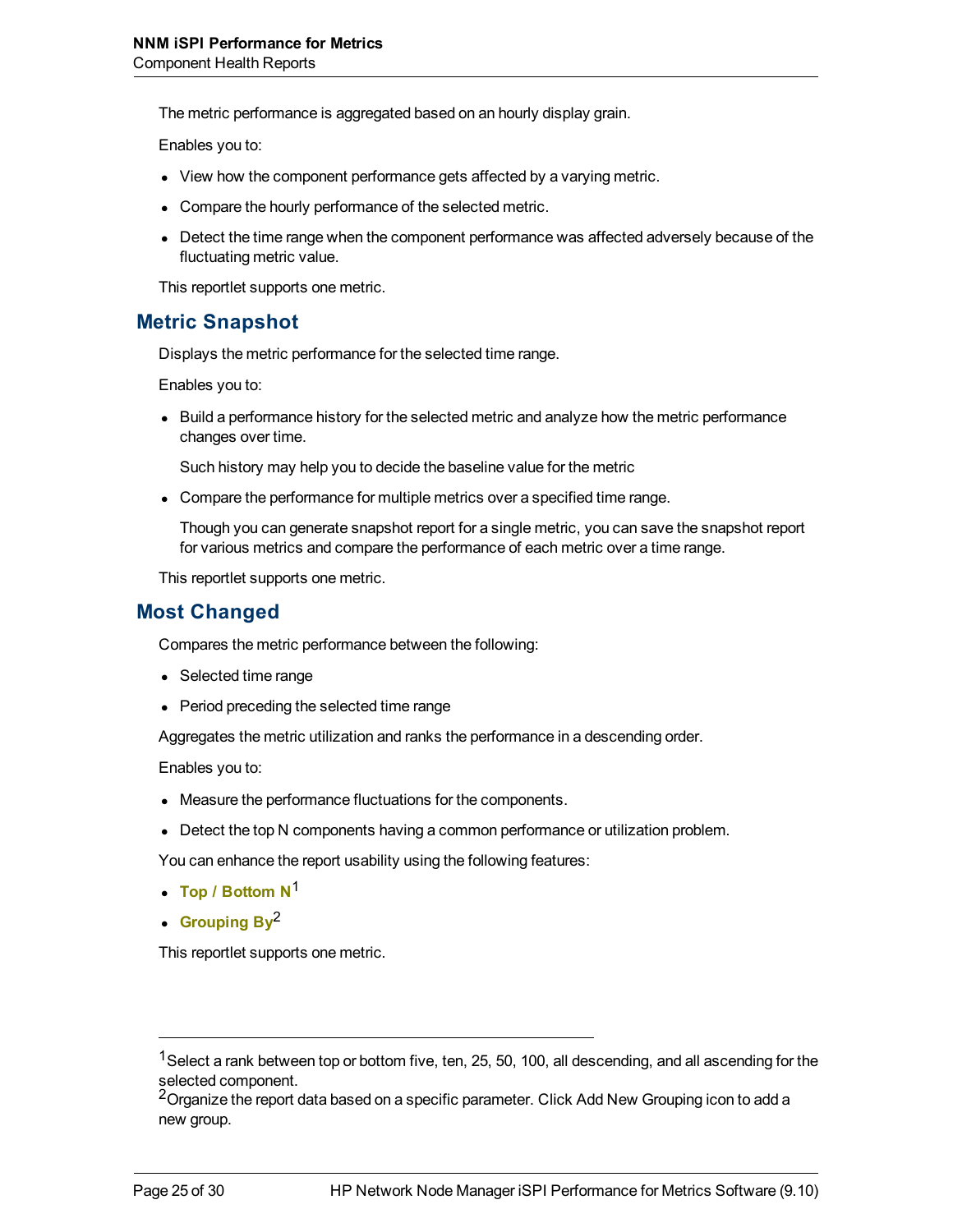### **Multimetric Chart**

Analyzes the performance trend for the selected metrics for the selected time range.

Enables you to:

• Perform comparative analysis of the selected metrics for each display grain.

The default display grain is one hour.

- Analyze the reason for any ups and downs in the component performance.
- Detect any persistent problem in the component performance.

This reportlet supports up to six metrics.

### **Simple Bar and Line Chart**

Displays the trend of component performance for past one day using the following values:

- **Primary Metric<sup>1</sup> on the bar chart**
- **Secondary Metric**<sup>2</sup> on the line chart

Enables you to:

- Compare the performance trends of multiple metrics.
- Analyze how the value of the secondary metric increases or decreases based on the increase or decrease in the value of the primary metric.

This reportlet supports two metrics.

### **Simple Bar Chart**

Compares the performance of two metrics for the selected time range.

Enables you to:

- Compare the performance trends of multiple metrics.
- Analyze how the value of the secondary metric increases or decreases based on the increase or decrease in the value of the primary metric.

This reportlet supports two metrics.

To select a new metric for your reportlet, see Change Reportlet Options in the *Using Reports > Change Default Settings* section.

### **Simple Chart**

Analyzes the utilization trend for the selected metrics for the selected time range.

Enables you to:

<sup>&</sup>lt;sup>1</sup> Enables you to select the main metric based on which you want to generate the report. The primary metric that you select is displayed on the left Y axis of the report.

<sup>&</sup>lt;sup>2</sup>Enables you to select the metric that would overlay the primary metric. The secondary metric that you select is displayed on the right Y axis of the report.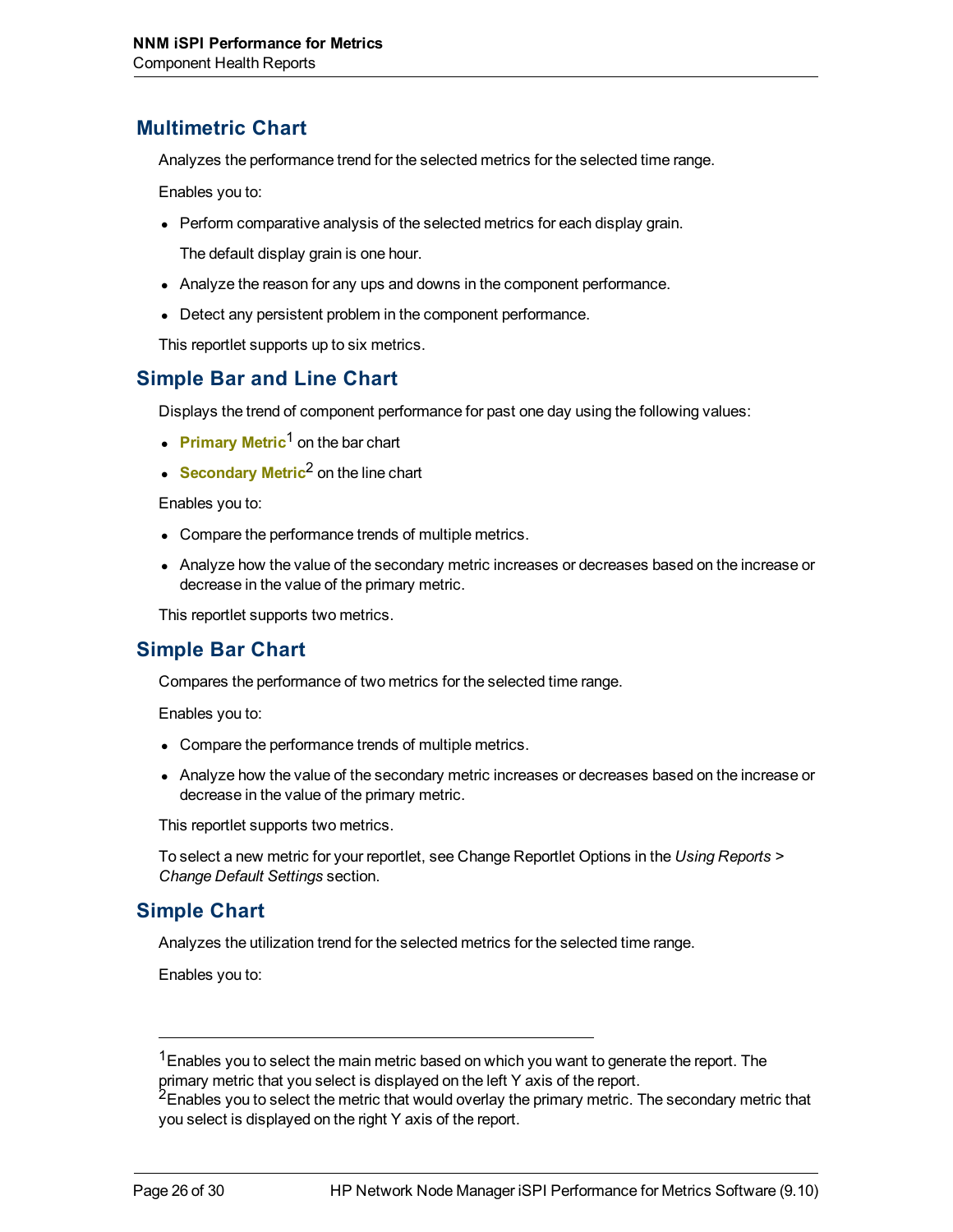• Perform comparative analysis of the selected metrics for each display grain.

The default display grain is one hour.

- Analyze the reason for any ups and downs in the component performance.
- Detect any persistent problem in the component performance.

This reportlet supports two metrics.

#### **Simple Table**

Analyzes the utilization trend for the selected metrics for the selected time range.

The default display grain is one hour.

Enables you to:

- Analyze the hourly performance of the metrics.
- Detect any abnormal or unexpected component performance.
- Analyze how the value of the secondary metric increases or decreases based on the increase or decrease in the value of the primary metric.

This reportlet supports up to six metrics.

#### **Sparkline**

Evaluates the trend of how the selected metric value has changed for the selected time range.

Enables you to:

- Analyze the variations in the performance for the selected metric.
- Decide whether the expected behavior for the selected metric should be reassessed.

This reportlet supports one metric.

### **Threshold Sleeve Chart**

Analyzes how close the metric performance value is to the threshold levels.

Enables you to:

• Detect if the metric performance is about to cross the high and low thresholds.

For example, if you generate the Exception Sleeve Chart reportlet for Utilization (avg), the chart displays how many exceptions are raised on average utilization in the past one day,

• Save multiple Sleeve Reports for a time range, and analyze the trend of performance for the metric.

This reportlet supports one metric.

### **Top N Chart**

Ranks the individual contribution of each metric for the component performance for the selected time range.

The performance of the component is aggregated on hourly basis.

Enables you to: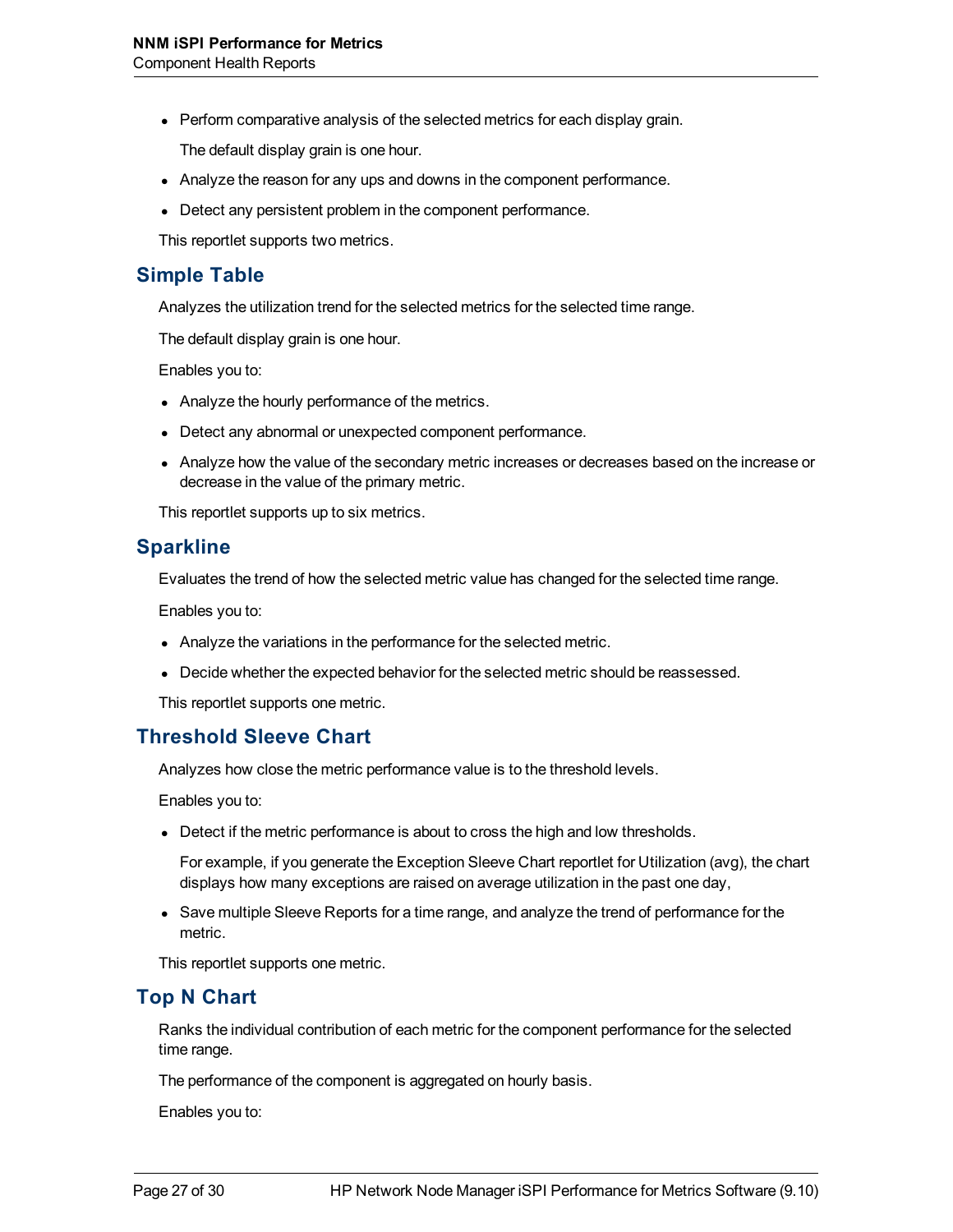- Spot the components for which the performance metrics present extreme values.
- Investigate the aggregated data for the components that are exhibiting unusual utilization levels.
- Select the metric based on which you want to generate the report. The metric that you select is used to rank the components.
- <sup>l</sup> Group the report data based on a specific parameter. Click **Add Group** to add a subgroup.

This reportlet supports one metric.

#### **Top N Line Chart**

Ranks the utilization trend for the selected metrics for the selected time range.

The performance of the component is aggregated on hourly basis.

Enables you to:

- Spot the components for which the performance metrics present extreme values.
- Investigate the aggregated data for the components that are exhibiting unusual utilization levels.
- Select the metric based on which you want to generate the report. The metric that you select is used to rank the components.
- <sup>l</sup> Group the report data based on a specific parameter. Click **Add Group** to add a subgroup.

This reportlet supports one metric.

### **Top N Stacked Chart**

Ranks the individual contribution of each component based on the selected metrics.

The performance of each component is aggregated for the default display grain of one hour.

Enables you to:

- Spot the components for which the performance metrics present extreme values.
- Investigate the aggregated data for the components that are exhibiting unusual utilization levels.
- Detect the network path having a common network performance problem.

This reportlet supports up to six metrics.

### **Top N Table**

Ranks the components based on the selected metric.

Enables you to:

- Spot the components for which the performance metrics present extreme values.
- Investigate the aggregated data for the components that are exhibiting unusual utilization levels.
- Select the metric based on which you want to generate the report. The metric that you select is used to rank the components.
- <sup>l</sup> Group the report data based on a specific parameter. Click **Add Group** to add a subgroup.

This reportlet supports up to six metrics.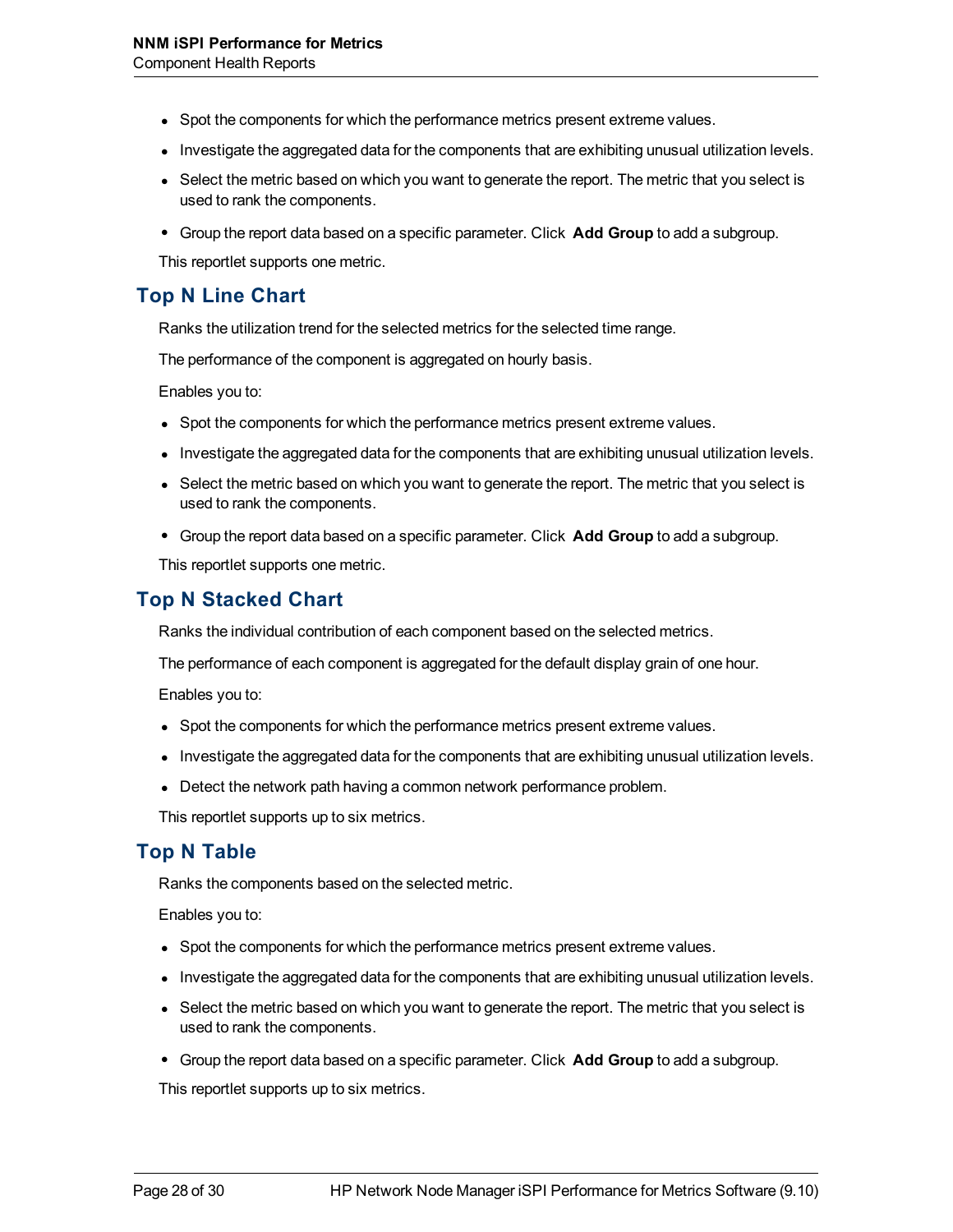### **Top N Table With Bars**

Ranks the components based on the selected metric and displays a horizontal bar to depict the aggregated metric value.

Enables you to:

- Spot the components for which the performance metrics present extreme values.
- Investigate the aggregated data for the components that are exhibiting unusual utilization levels.
- Select the metric based on which you want to generate the report. The metric that you select is used to rank the components.
- <sup>•</sup> Group the report data based on a specific parameter. Click **Add Group** to add a subgroup.

This reportlet supports up to six metrics.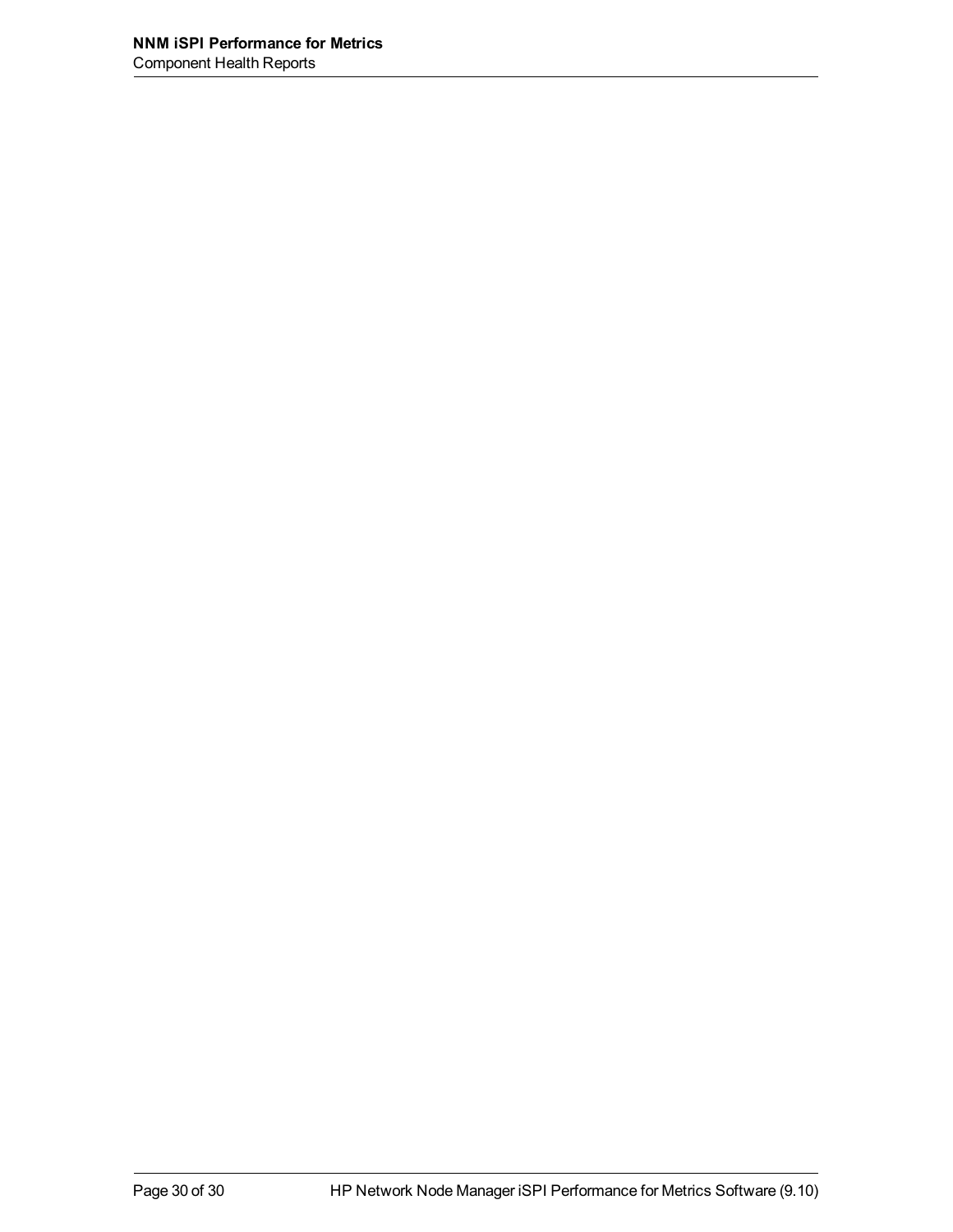# **Interface Health Reports**

The Interface Health reports show the performance data for network interfaces. Graphs and charts on Interface Health reports reflect the details that help you identify the following:

- Interface utilization
- Errors in interfaces
- Interface discard rate
- Availability of interfaces

Use Interface Health reports to determine the status of the interfaces on your network.

# **Opening Reports from NNMi**

From the NNMi Console, you have the following options to open reports:

- Move from NNMi to the iSPI, and launch reports from the Report Menu.
- Launch pre-filtered reports directly from NNMi.

If you are interested in a particular node group, node, or interface, you will probably want to launch a pre-filtered report from NNMi; otherwise, open a workspace view from NNM, move to the iSPI, and begin your investigation from Report Menu. To move from NNM to the iSPI:

- 1. Log on to the NNMi console.
- 2. Select a workspace.
- 3. Open a view of nodes, interfaces, or incidents.
- 4. Select **Actions > Reporting Report Menu**

#### **Related Topics**

<span id="page-134-0"></span>[Glossary](#page-134-0) [of](#page-134-0) [Metrics](#page-134-0)

# **iSPI for Performance Metrics Types**

The Interface Health extension pack provides you with the following types of metrics:

- <sup>l</sup> **Gauge:1**
- <sup>l</sup> **Percent:2**

<sup>2</sup>Metrics with single non-cumulative percentage values. For example: Discards Rate, Error Rate. The iSPI Performance for Metrics calculates the average, minimum, and maximum values while aggregating the values of percent metrics.

<sup>&</sup>lt;sup>1</sup>Metrics with single non-cumulative values. For example: SNMP Response Time, Throughput (bps). The iSPI Performance for Metrics calculates the average, minimum, and maximum values while aggregating the values of gauge metrics.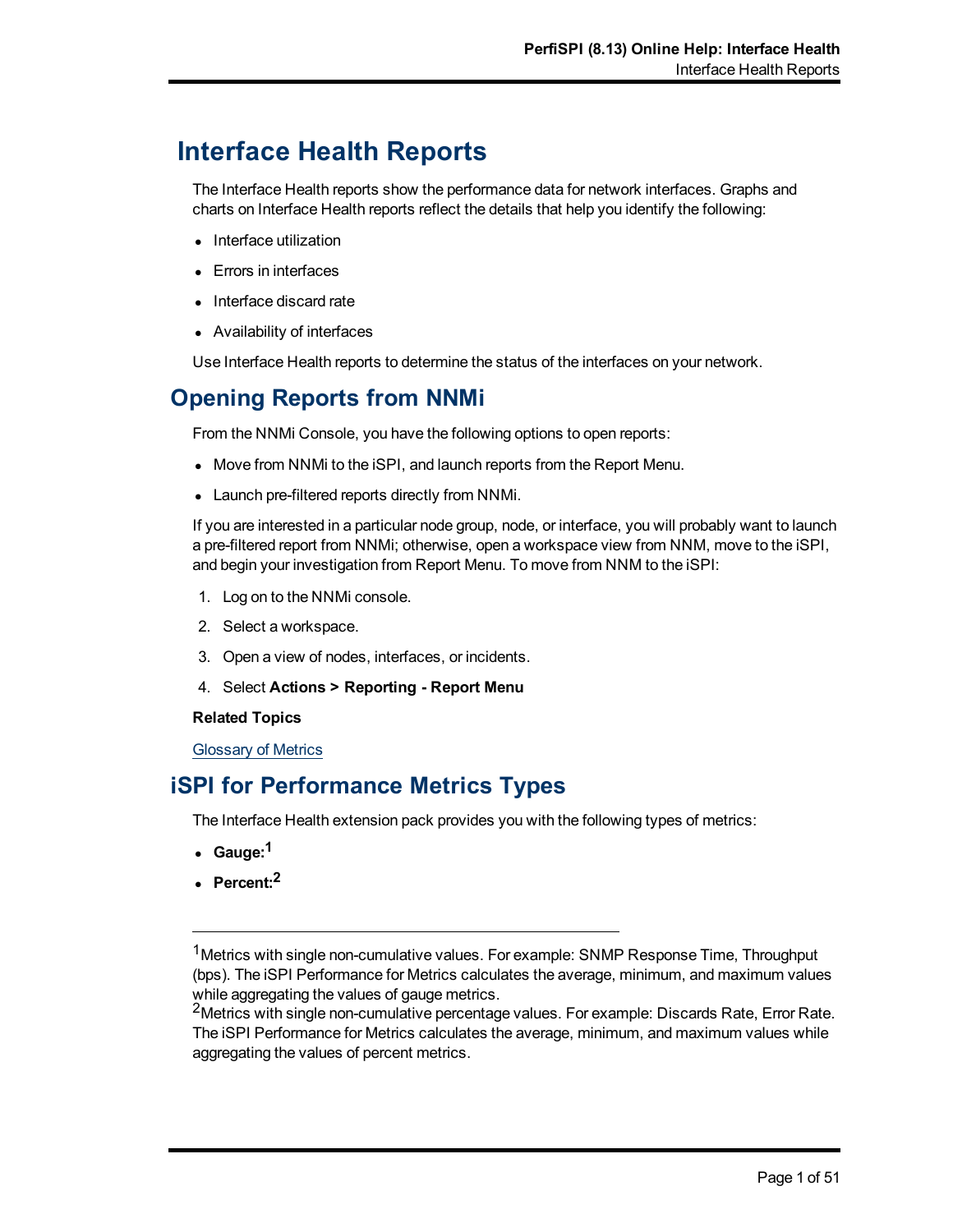- <sup>l</sup> **Counter:1**
- <sup>l</sup> **Exceptions:2**

<sup>&</sup>lt;sup>1</sup>Metrics that have incremental values. For example: Volume - Bytes, Volume - Packets. The iSPI Performance for Metrics calculates the sum while aggregating the values of counter metrics. <sup>2</sup>The exceptions metrics indicate the count or percentage of samples that are out of the threshold boundary defined in NNMi. If you want to use exception metrics, you must set the thresholds in NNMi by following the instructions in the Configure Threshold Monitoring for Interfaces section in NNMi Help for Administrators. The Exception (sum) metrics indicate the count of samples that are outside the threshold boundary (depends on the polling interval); the Exception (Avg%, Max%, Min%) metrics indicate the percentage of sample outside the threshold boundary (independent of the polling interval).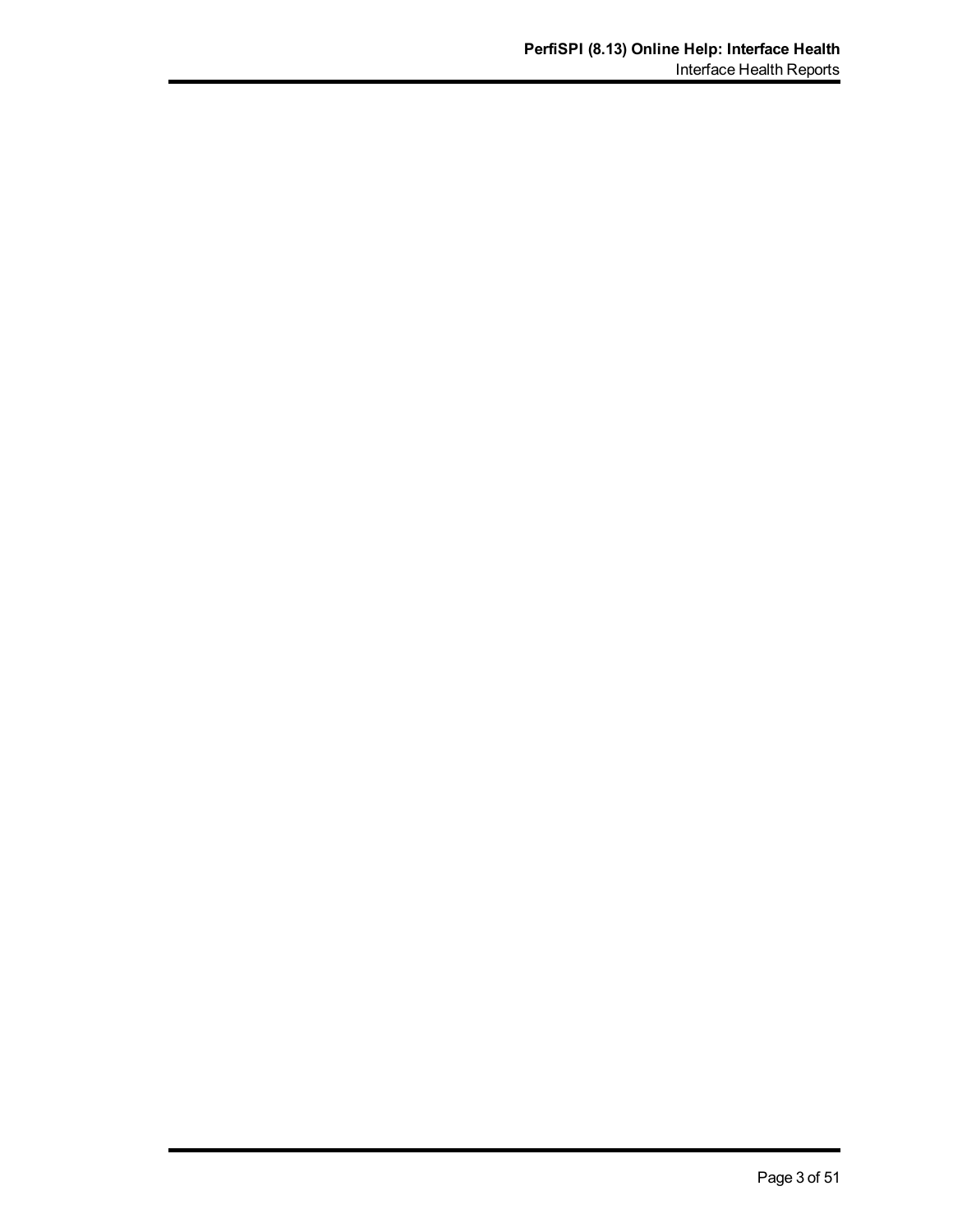# **Glossary for the Basic iSPI for Performance Metrics**

| <b>Metric Name</b>                      | <b>Description</b>                                                                                                                                                      |
|-----------------------------------------|-------------------------------------------------------------------------------------------------------------------------------------------------------------------------|
| Discards Packets                        | Total number of discarded packets, in and out combined,                                                                                                                 |
| Discards Packets (sum)                  | followed by the number of discarded incoming packets and<br>the number of discarded outbound packets.                                                                   |
| Discards Packets In (sum)               |                                                                                                                                                                         |
| Discards Packets Out (sum)              |                                                                                                                                                                         |
| <b>Discard Rate</b>                     | Total number of packets with discards as a percentage of                                                                                                                |
| Discard Rate (avg, min, and<br>max)     | total packets (minimum, maximum, and average); followed<br>by the number of discarded packets incoming, as a<br>percentage of total incoming packets (minimum, maximum, |
| Discard Rate In (avg, min,<br>and max)  | and average), and the number of discarded packets<br>outbound, as a percentage of total outbound packets                                                                |
| Discard Rate Out (avg, min,<br>and max) | (minimum, maximum, and average).                                                                                                                                        |
| Errors                                  | Total number of packets with errors, in and out combined;                                                                                                               |
| Errors - Packets (sum)                  | number of incoming packets with errors; number of<br>outbound packets with errors.                                                                                      |
| Errors - Packets In (sum)               |                                                                                                                                                                         |
| Errors - Packets Out (sum)              |                                                                                                                                                                         |
| <b>Error Rate</b>                       | Total number of packets with errors as a percentage of total                                                                                                            |
| Error Rate (avg)                        | packets; followed by number of packets with errors received<br>as a percentage of total packets received, and number of                                                 |
| Error Rate (min)                        | packets with errors transmitted, as a percentage of total                                                                                                               |
| Error Rate (max)                        | packets transmitted.                                                                                                                                                    |
| Error Rate In (avg)                     |                                                                                                                                                                         |
| Error Rate In (min)                     |                                                                                                                                                                         |
| Error Rate In (max)                     |                                                                                                                                                                         |
| Error Rate Out (avg)                    |                                                                                                                                                                         |
| Error Rate Out (min)                    |                                                                                                                                                                         |
| Error Rate Out (max)                    |                                                                                                                                                                         |
| Throughput (bps)                        | Total throughput on the interface (in bits-per-second):<br>$\bullet$<br>Throughput (bps) (avg)                                                                          |
|                                         | Throughput (bps) (min)                                                                                                                                                  |
|                                         | Throughput (bps) (max)                                                                                                                                                  |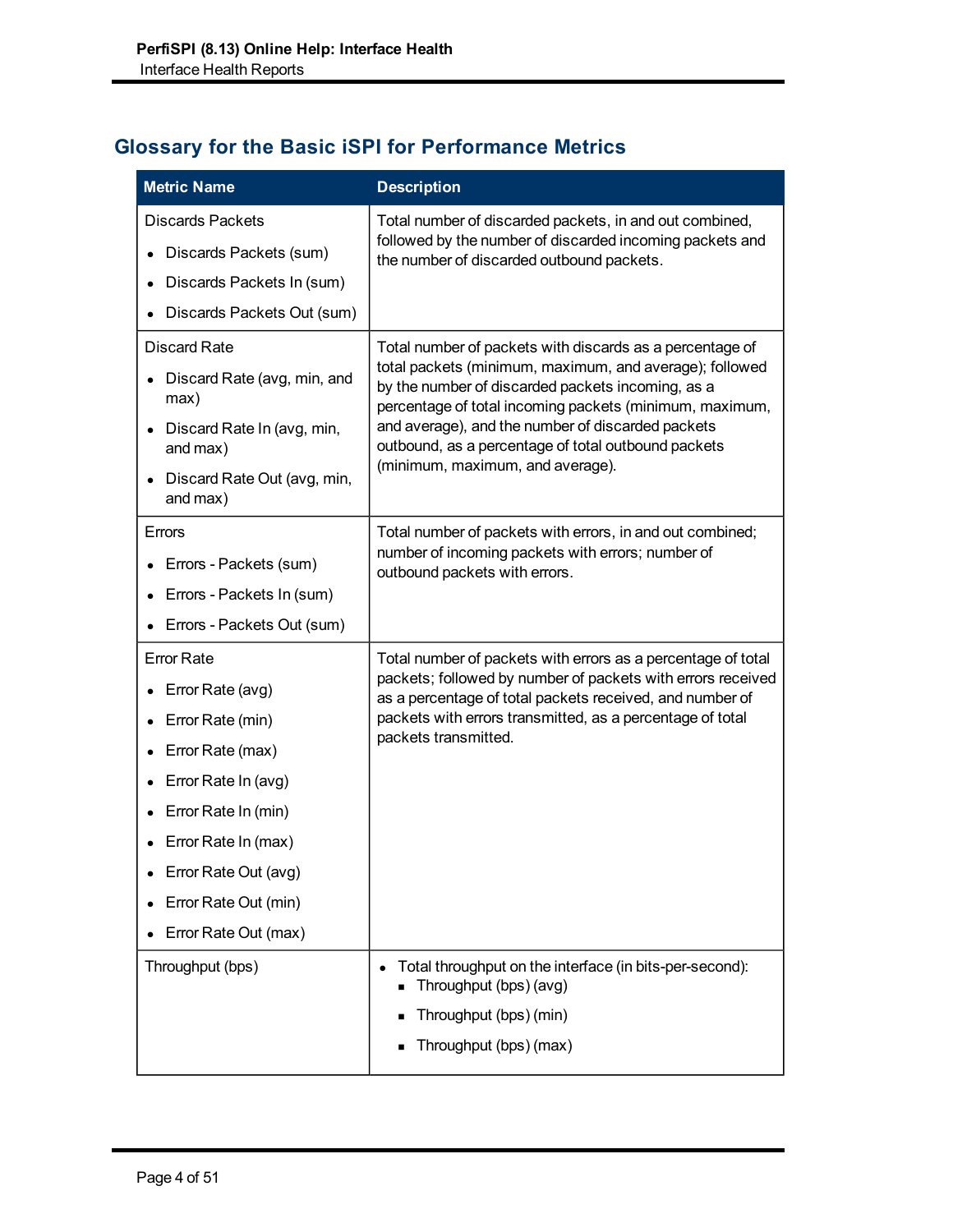|                                                                                                              | Incoming throughput on the interface (in bits-per-<br>$\bullet$<br>second):<br>Throughput In (bps) (avg)<br>Throughput In (bps) (min)<br>Throughput In (bps) (max)<br>Outgoing throughput on the interface (in bits-per-second):<br>Throughput Out (bps) (avg)<br>Throughput Out (bps) (min)<br>Throughput Out (bps) (max) |
|--------------------------------------------------------------------------------------------------------------|----------------------------------------------------------------------------------------------------------------------------------------------------------------------------------------------------------------------------------------------------------------------------------------------------------------------------|
| <b>Utilization Exceptions</b><br>Utilization Exceptions (sum)<br><b>Utilization Exceptions</b><br>(%samples) | Number of exceptions; percentage of samples above or<br>below the threshold range set in NNMi.                                                                                                                                                                                                                             |
| <b>Discard Exceptions</b><br>Discard Exceptions (sum)<br><b>Discard Exceptions</b><br>(%samples)             | Number of packet discard exceptions; percentage of<br>samples above the discard exception threshold.                                                                                                                                                                                                                       |
| <b>Error Exceptions</b><br>Error Exceptions (#samples)<br>Error Exceptions (%samples)                        | Number of packet error exceptions; percentage of samples<br>above the error exception threshold.                                                                                                                                                                                                                           |
| <b>SNMP Response Time</b>                                                                                    | SNMP Response Time (msec) (avg, min, max): time for<br>interface/device to respond to polling request                                                                                                                                                                                                                      |
| Sample Count                                                                                                 | Sample count = number of polled samples.                                                                                                                                                                                                                                                                                   |
| Utilization - avg%<br>Utilization (avg)<br>Utilization In (avg)<br>Utilization Out (avg)                     | Average utilization from any sample                                                                                                                                                                                                                                                                                        |
| Utilization - max%<br>Utilization (max)<br>Utilization In (max)<br>Utilization Out (max)                     | maximum utilization in (the largest value from any sample);<br>maximum utilization out (the largest value from any sample)                                                                                                                                                                                                 |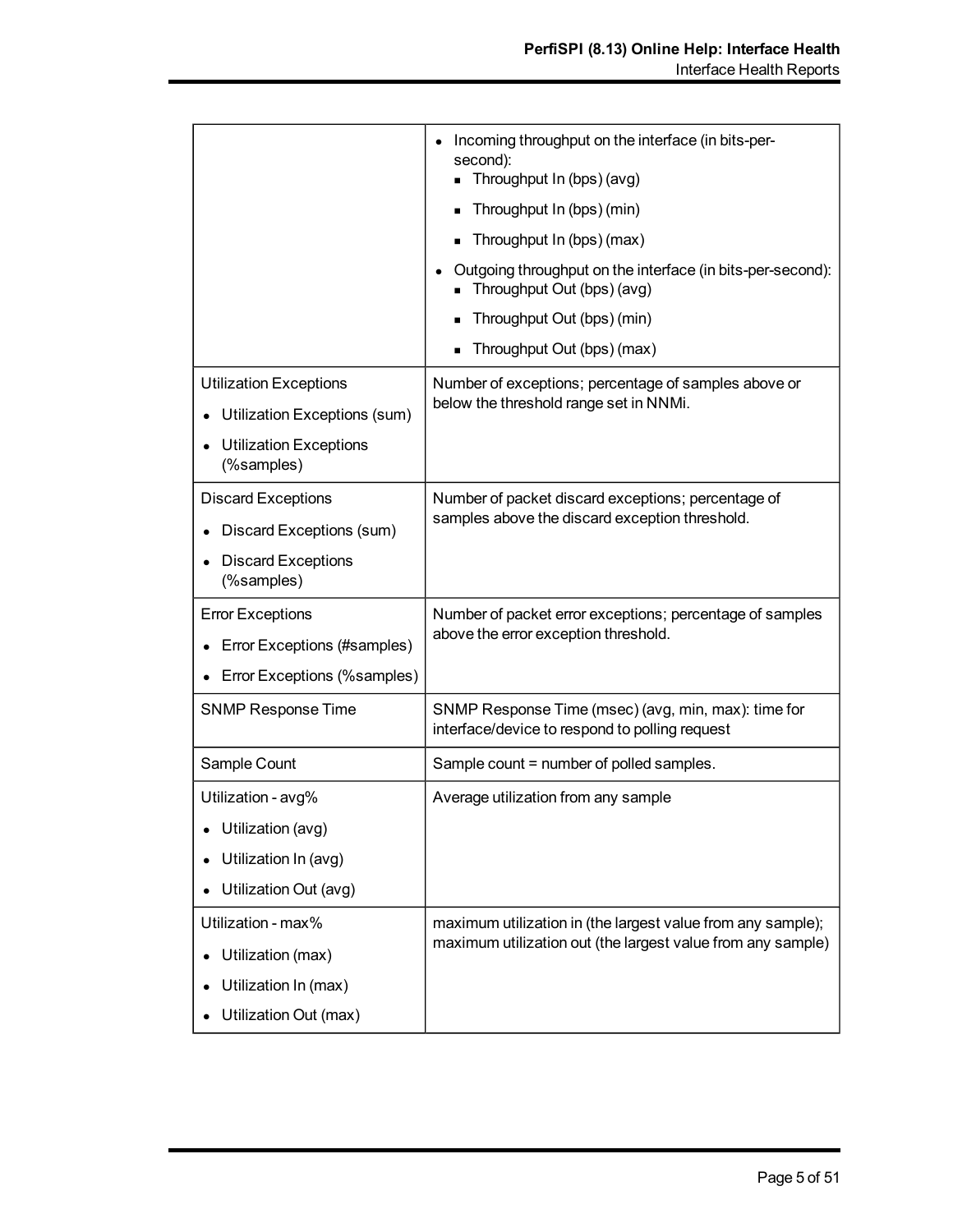| Utilization - min%<br>minimum utilization in (the smallest value from any sample);<br>minimum utilization out (the smallest value from any<br>Utilization (min)<br>sample)<br>Utilization In (min)<br>Utilization Out (min)<br>Volume<br>Total number of data packets or bytes passing through the<br>network<br>Volume - Packets (sum)<br>Volume - Packets In (sum)<br>Volume - Packets Out (sum)<br>Volume -Bytes (sum)<br>Volume - Bytes In (sum)<br>Volume - Bytes Out (sum)<br>The duration (in seconds) between consecutive polling<br>Period - Length (secs) (sum)<br>cycles of NNMi.<br>countDistinct Metrics<br>The Interface Health extension pack provides you with an<br>additional set of metrics-the countDistinct metrics. The<br>countDistinct metrics are the counter metrics that help you<br>track the number of interfaces over a period of time. You can<br>use a countDistinct metric on a report with a topology filter<br>selection to track the number of interfaces that belong to the<br>selected topology group.<br>For example, if you select the Qualified Interface Name<br>metric with the topology filter selection of a particular<br>Interface Group, you can track the number of interfaces that<br>belong to the selected group from the generated report.<br>Some of the available countDistinct metrics are:<br><b>Qualified Interface Name</b><br>Interface Name<br><b>Interface Alias</b><br><b>Interface Descr</b><br>Interface Index<br>Interface Type<br>$\bullet$<br>Interface Physical address<br>Interface Speed (In:Out)<br>Interface ID<br>Interface UUID |  |
|------------------------------------------------------------------------------------------------------------------------------------------------------------------------------------------------------------------------------------------------------------------------------------------------------------------------------------------------------------------------------------------------------------------------------------------------------------------------------------------------------------------------------------------------------------------------------------------------------------------------------------------------------------------------------------------------------------------------------------------------------------------------------------------------------------------------------------------------------------------------------------------------------------------------------------------------------------------------------------------------------------------------------------------------------------------------------------------------------------------------------------------------------------------------------------------------------------------------------------------------------------------------------------------------------------------------------------------------------------------------------------------------------------------------------------------------------------------------------------------------------------------------------------------------------------------------------------------------------------|--|
|                                                                                                                                                                                                                                                                                                                                                                                                                                                                                                                                                                                                                                                                                                                                                                                                                                                                                                                                                                                                                                                                                                                                                                                                                                                                                                                                                                                                                                                                                                                                                                                                            |  |
|                                                                                                                                                                                                                                                                                                                                                                                                                                                                                                                                                                                                                                                                                                                                                                                                                                                                                                                                                                                                                                                                                                                                                                                                                                                                                                                                                                                                                                                                                                                                                                                                            |  |
|                                                                                                                                                                                                                                                                                                                                                                                                                                                                                                                                                                                                                                                                                                                                                                                                                                                                                                                                                                                                                                                                                                                                                                                                                                                                                                                                                                                                                                                                                                                                                                                                            |  |
|                                                                                                                                                                                                                                                                                                                                                                                                                                                                                                                                                                                                                                                                                                                                                                                                                                                                                                                                                                                                                                                                                                                                                                                                                                                                                                                                                                                                                                                                                                                                                                                                            |  |
|                                                                                                                                                                                                                                                                                                                                                                                                                                                                                                                                                                                                                                                                                                                                                                                                                                                                                                                                                                                                                                                                                                                                                                                                                                                                                                                                                                                                                                                                                                                                                                                                            |  |
|                                                                                                                                                                                                                                                                                                                                                                                                                                                                                                                                                                                                                                                                                                                                                                                                                                                                                                                                                                                                                                                                                                                                                                                                                                                                                                                                                                                                                                                                                                                                                                                                            |  |
|                                                                                                                                                                                                                                                                                                                                                                                                                                                                                                                                                                                                                                                                                                                                                                                                                                                                                                                                                                                                                                                                                                                                                                                                                                                                                                                                                                                                                                                                                                                                                                                                            |  |
|                                                                                                                                                                                                                                                                                                                                                                                                                                                                                                                                                                                                                                                                                                                                                                                                                                                                                                                                                                                                                                                                                                                                                                                                                                                                                                                                                                                                                                                                                                                                                                                                            |  |
|                                                                                                                                                                                                                                                                                                                                                                                                                                                                                                                                                                                                                                                                                                                                                                                                                                                                                                                                                                                                                                                                                                                                                                                                                                                                                                                                                                                                                                                                                                                                                                                                            |  |
|                                                                                                                                                                                                                                                                                                                                                                                                                                                                                                                                                                                                                                                                                                                                                                                                                                                                                                                                                                                                                                                                                                                                                                                                                                                                                                                                                                                                                                                                                                                                                                                                            |  |
|                                                                                                                                                                                                                                                                                                                                                                                                                                                                                                                                                                                                                                                                                                                                                                                                                                                                                                                                                                                                                                                                                                                                                                                                                                                                                                                                                                                                                                                                                                                                                                                                            |  |
|                                                                                                                                                                                                                                                                                                                                                                                                                                                                                                                                                                                                                                                                                                                                                                                                                                                                                                                                                                                                                                                                                                                                                                                                                                                                                                                                                                                                                                                                                                                                                                                                            |  |
|                                                                                                                                                                                                                                                                                                                                                                                                                                                                                                                                                                                                                                                                                                                                                                                                                                                                                                                                                                                                                                                                                                                                                                                                                                                                                                                                                                                                                                                                                                                                                                                                            |  |
|                                                                                                                                                                                                                                                                                                                                                                                                                                                                                                                                                                                                                                                                                                                                                                                                                                                                                                                                                                                                                                                                                                                                                                                                                                                                                                                                                                                                                                                                                                                                                                                                            |  |
|                                                                                                                                                                                                                                                                                                                                                                                                                                                                                                                                                                                                                                                                                                                                                                                                                                                                                                                                                                                                                                                                                                                                                                                                                                                                                                                                                                                                                                                                                                                                                                                                            |  |
|                                                                                                                                                                                                                                                                                                                                                                                                                                                                                                                                                                                                                                                                                                                                                                                                                                                                                                                                                                                                                                                                                                                                                                                                                                                                                                                                                                                                                                                                                                                                                                                                            |  |
|                                                                                                                                                                                                                                                                                                                                                                                                                                                                                                                                                                                                                                                                                                                                                                                                                                                                                                                                                                                                                                                                                                                                                                                                                                                                                                                                                                                                                                                                                                                                                                                                            |  |
|                                                                                                                                                                                                                                                                                                                                                                                                                                                                                                                                                                                                                                                                                                                                                                                                                                                                                                                                                                                                                                                                                                                                                                                                                                                                                                                                                                                                                                                                                                                                                                                                            |  |
|                                                                                                                                                                                                                                                                                                                                                                                                                                                                                                                                                                                                                                                                                                                                                                                                                                                                                                                                                                                                                                                                                                                                                                                                                                                                                                                                                                                                                                                                                                                                                                                                            |  |
|                                                                                                                                                                                                                                                                                                                                                                                                                                                                                                                                                                                                                                                                                                                                                                                                                                                                                                                                                                                                                                                                                                                                                                                                                                                                                                                                                                                                                                                                                                                                                                                                            |  |
|                                                                                                                                                                                                                                                                                                                                                                                                                                                                                                                                                                                                                                                                                                                                                                                                                                                                                                                                                                                                                                                                                                                                                                                                                                                                                                                                                                                                                                                                                                                                                                                                            |  |
|                                                                                                                                                                                                                                                                                                                                                                                                                                                                                                                                                                                                                                                                                                                                                                                                                                                                                                                                                                                                                                                                                                                                                                                                                                                                                                                                                                                                                                                                                                                                                                                                            |  |
|                                                                                                                                                                                                                                                                                                                                                                                                                                                                                                                                                                                                                                                                                                                                                                                                                                                                                                                                                                                                                                                                                                                                                                                                                                                                                                                                                                                                                                                                                                                                                                                                            |  |
|                                                                                                                                                                                                                                                                                                                                                                                                                                                                                                                                                                                                                                                                                                                                                                                                                                                                                                                                                                                                                                                                                                                                                                                                                                                                                                                                                                                                                                                                                                                                                                                                            |  |
|                                                                                                                                                                                                                                                                                                                                                                                                                                                                                                                                                                                                                                                                                                                                                                                                                                                                                                                                                                                                                                                                                                                                                                                                                                                                                                                                                                                                                                                                                                                                                                                                            |  |
|                                                                                                                                                                                                                                                                                                                                                                                                                                                                                                                                                                                                                                                                                                                                                                                                                                                                                                                                                                                                                                                                                                                                                                                                                                                                                                                                                                                                                                                                                                                                                                                                            |  |
|                                                                                                                                                                                                                                                                                                                                                                                                                                                                                                                                                                                                                                                                                                                                                                                                                                                                                                                                                                                                                                                                                                                                                                                                                                                                                                                                                                                                                                                                                                                                                                                                            |  |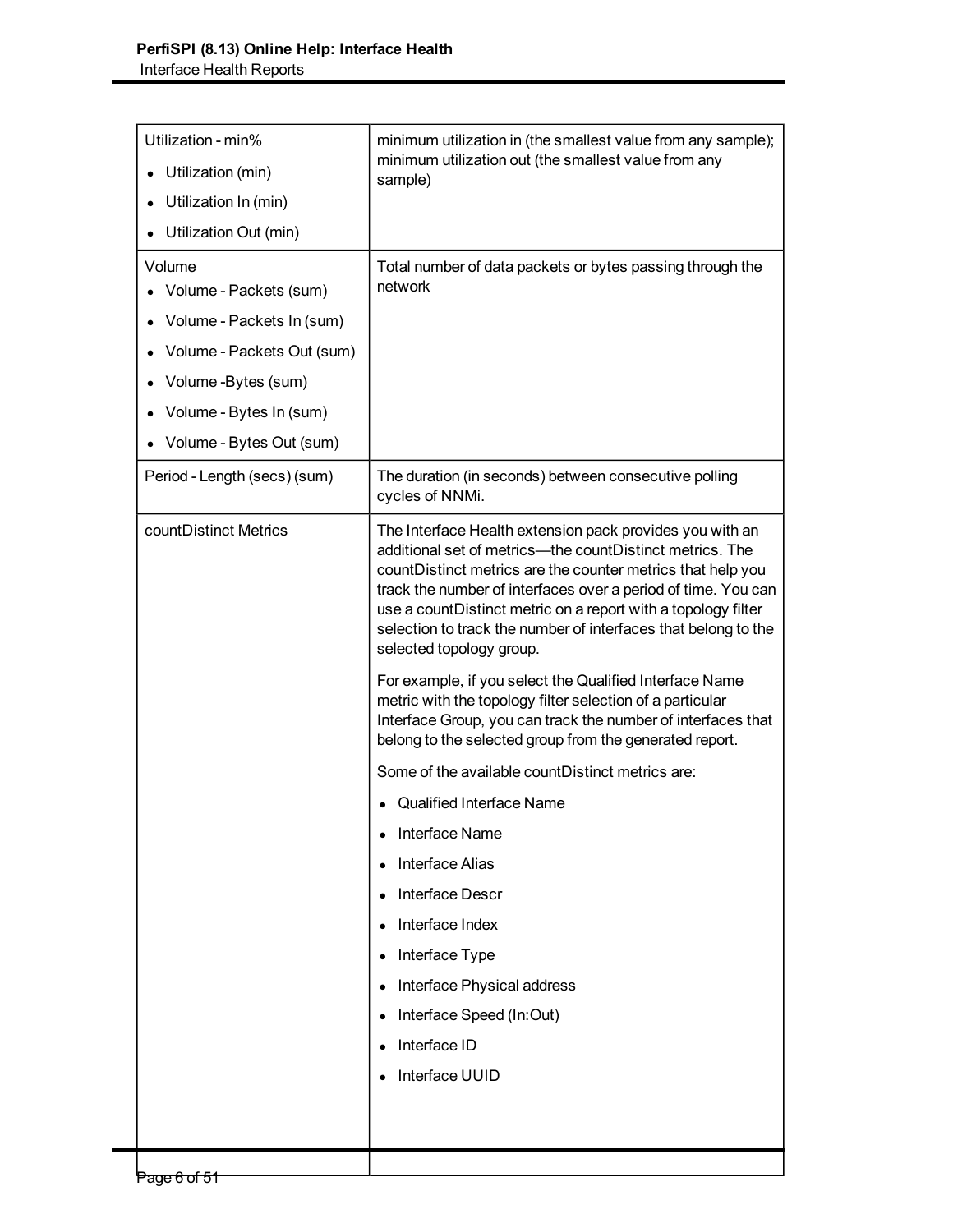| Node Name<br>$\bullet$     |
|----------------------------|
| Node Contact<br>$\bullet$  |
| Node Location<br>$\bullet$ |
| Node Family<br>$\bullet$   |
| Node Vendor<br>$\bullet$   |
| Node ID<br>$\bullet$       |
| Node UUID                  |

# **Glossary for Polling Metrics**

| <b>Metric Name</b>        | <b>Description</b>                                                                                                                                                                                                              |
|---------------------------|---------------------------------------------------------------------------------------------------------------------------------------------------------------------------------------------------------------------------------|
| Target Error (avg)        | Generated if the target interface returns any of the following<br>SNMP error responses:                                                                                                                                         |
|                           | Authentication error                                                                                                                                                                                                            |
|                           | No such name                                                                                                                                                                                                                    |
|                           | No such object.                                                                                                                                                                                                                 |
| Reboot (avg)              | Generated if the target interface was restarted during the<br>poll and no data could be retrieved from the interface.                                                                                                           |
|                           | NNMi checks the sysUptime metric to determine whether<br>the interface was restarted during the last poll.                                                                                                                      |
| Invalid Data (avg)        | Generated when NNMi has successfully polled data from<br>the target, but has determined that the data is invalid. For<br>example, this metric is calculated when the number of<br>packets is greater than the number of octets. |
| Unresponsive Target (avg) | Generated when the SNMP agent did not respond when<br>collecting metrics for a particular polling policy.                                                                                                                       |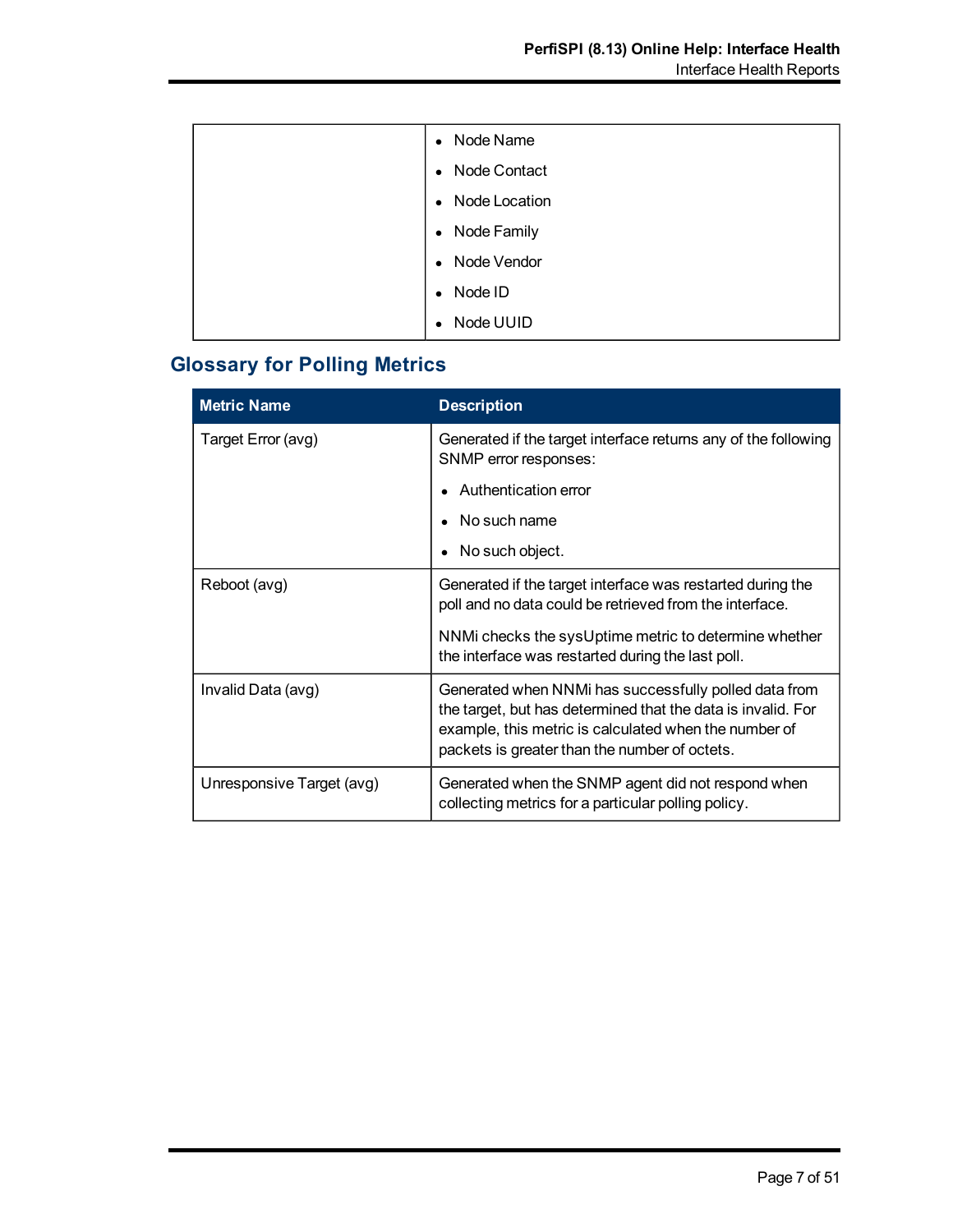# **Glossary for Packet Type Counts Metrics**

| <b>Metric Name</b>               | <b>Description</b>                                                                                                  |
|----------------------------------|---------------------------------------------------------------------------------------------------------------------|
| NonUnicast - Packets (sum)       | Total number of packets received and sent<br>by the interfaces using the non-unicast<br>protocol                    |
| NonUnicast - Packets In (sum)    | Total number of packets received by the<br>interfaces using the non-unicast protocol                                |
| NonUnicast - Packets Out (sum)   | Total number of packets sent by the<br>interfaces using the non-unicast protocol                                    |
| Multicast - Packets (sum)        | Total number of packets received and sent<br>by the interfaces using the multicast<br>protocol                      |
| Multicast - Packets In (sum)     | Total number of packets received by the<br>interfaces using the multicast protocol                                  |
| Multicast - Packets Out (sum)    | Total number of packets sent by the<br>interfaces available using the multicast<br>protocol                         |
| Unicast - Packets (sum)          | Total number of packets received and sent<br>by the interfaces using the unicast protocol                           |
| Unicast - Packets In (sum)       | Total number of packets received by the<br>interfaces using the unicast protocol                                    |
| Unicast - Packets Out (sum)      | Total number of packets sent by the<br>interfaces using the unicast protocol                                        |
| Broadcast - Packets (sum)        | Total number of packets received and sent<br>by the interfaces using the broadcast<br>protocol                      |
| Broadcast - Packets In (sum)     | Total number of packets received by the<br>interfaces using the broadcast protocol                                  |
| Broadcast - Packets Out (sum)    | Total number of packets sent by the<br>interfaces using the broadcast protocol                                      |
| Unknown Protocol - Packets (sum) | Total number of packets received and sent<br>by the interfaces using any protocol other<br>than the following ones: |
|                                  | Unicast                                                                                                             |
|                                  | Non-unicast                                                                                                         |
|                                  | Multicast                                                                                                           |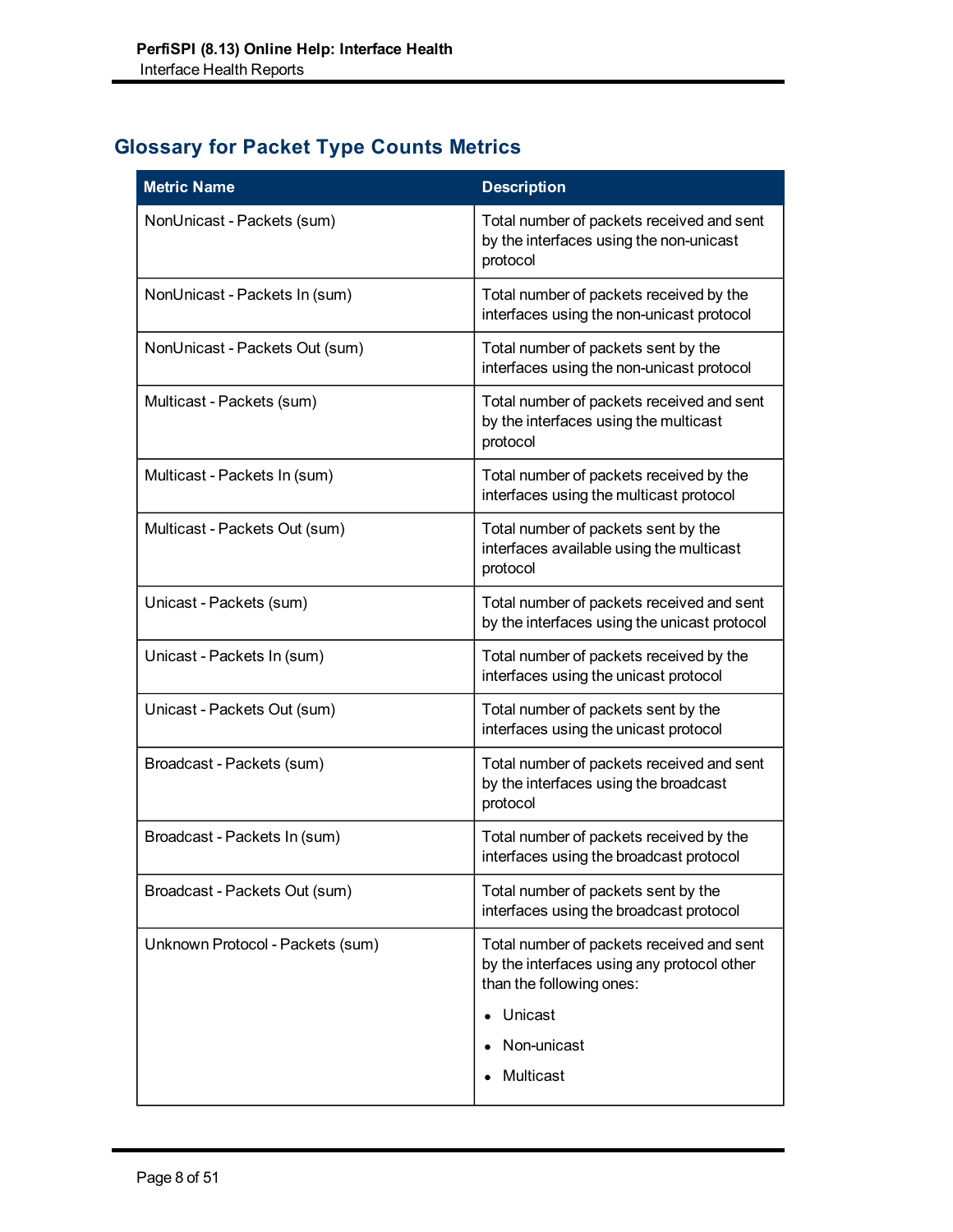|                                       | • Broadcast                                                                                                   |
|---------------------------------------|---------------------------------------------------------------------------------------------------------------|
| Average Packet Size - Bytes (avg)     | Average number of bytes received and<br>transmitted by the selected interface for the<br>selected time range. |
|                                       | Calculated using the following method:                                                                        |
|                                       | Volume - Bytes (sum) / Volume -<br>Packets (sum)                                                              |
| Average Packet Size - Bytes In (avg)  | Average number of bytes received by the<br>selected interface for the selected time<br>range.                 |
|                                       | Calculated using the following method:                                                                        |
|                                       | Volume - Bytes In (sum) /<br>Volume - Packets In (sum)                                                        |
| Average Packet Size - Bytes Out (avg) | Average number of bytes transmitted by the<br>selected interface for the selected time<br>range.              |
|                                       | Calculated using the following method:                                                                        |
|                                       | Volume - Bytes Out (sum) /<br>Volume - Packets Out (sum)                                                      |

### **Glossary for LAN Metrics**

Available for any of the following MIB:

- ETHERLIKE -MIB
- OLD-CISCO-INTERFACES-MIB

<sup>&</sup>lt;sup>1</sup>Number of output collisions detected on the selected interface for the selected time range <sup>1</sup>Number of packets that higher-level protocols requested be transmitted, and which were not addressed to a multicast or broadcast address at the sub-layer for the selected interface. These include those packets that were discarded or not sent.

 $1$ Number of packets transmitted to a multicast address per second during the selected time range  $1$ Number of packets transmitted to a broadcast address per second during the selected time range

<sup>&</sup>lt;sup>1</sup>Number of packets that higher-level protocols requested be transmitted, and which were not addressed to a multicast or broadcast address at the sub-layer for the selected interface. These include those packets that were discarded or not sent.

<sup>&</sup>lt;sup>1</sup>Number of packets that higher-level protocols requested be transmitted to a non-unicast (i.e., a subnet roadcast or subnet multicast) address. These include the packets that were discarded or not sent.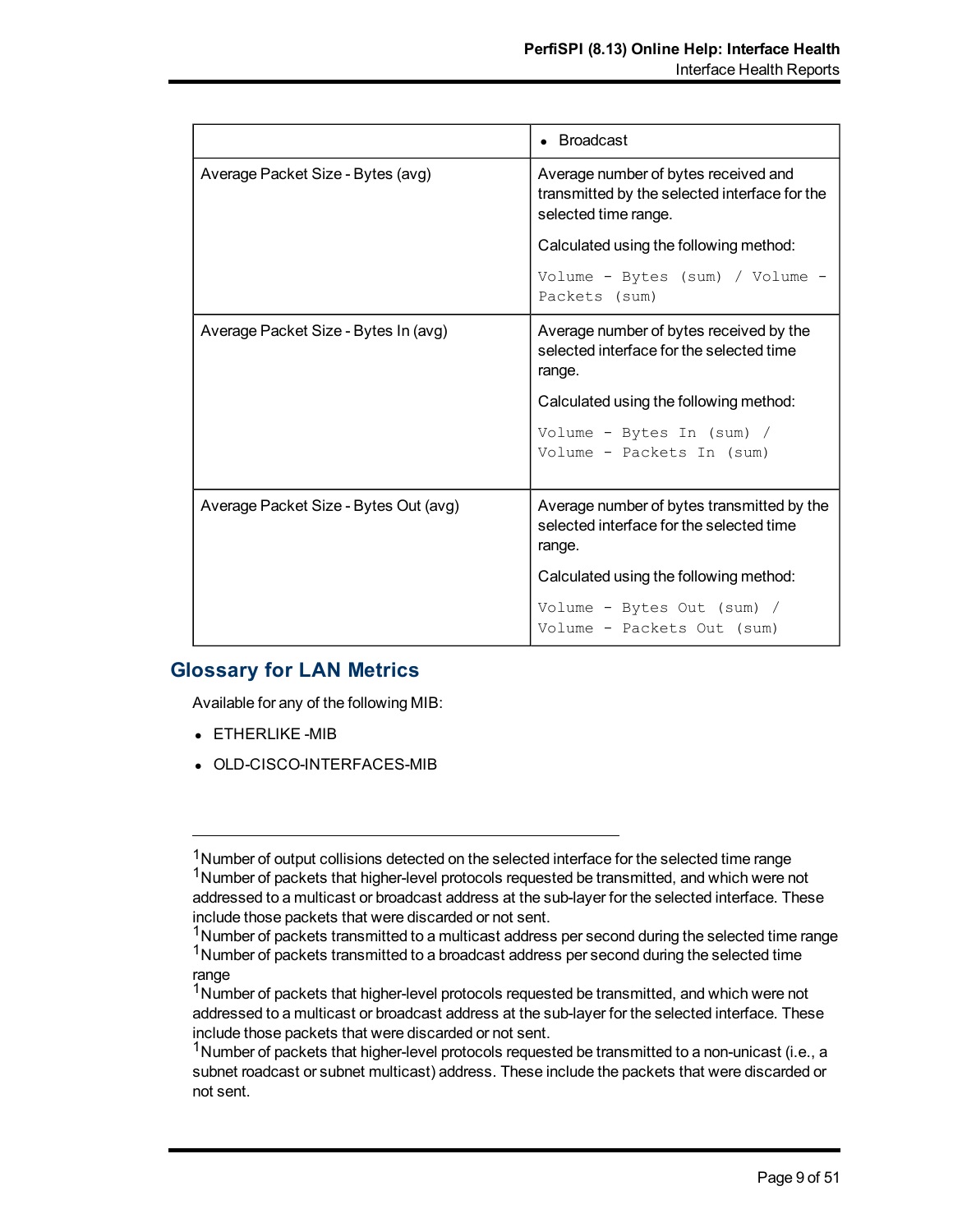| <b>Metric Name</b>                           | <b>Description</b>                                                                                                                                        |
|----------------------------------------------|-----------------------------------------------------------------------------------------------------------------------------------------------------------|
| <b>LAN FCS Error Count</b>                   | Number of frames received on the selected interface that                                                                                                  |
| Sum                                          | consist of the necessary number of octets in length but do not<br>pass the FCS check.                                                                     |
| Average                                      | This count does not include the frames received with any of                                                                                               |
| Minimum                                      | the following errors:                                                                                                                                     |
| Maximum                                      | frame-too-long                                                                                                                                            |
| Baseline Average (avg)                       | frame-too-short                                                                                                                                           |
| <b>Baseline Deviation (avg)</b>              | The count of LAN FCS error increases when the MAC service                                                                                                 |
| Slope (avg)                                  | returns a frameCheckError to the LLC or another MAC user.                                                                                                 |
| Upper Normal (max)                           | NNMi enables you to define an upper and a lower thresholds<br>for the count of FCS WLAN Errors.<br>See HP Network Node Manager i Software Online Help for |
| Lower Normal (min)                           |                                                                                                                                                           |
| Days To Threshold (min)                      | Administrators for information about how to define thresholds                                                                                             |
| <b>Baseline Exception Count</b><br>(sum)     | using the Threshold Configuration form.                                                                                                                   |
| <b>Baseline Exception Rate</b><br>(avg)      |                                                                                                                                                           |
| <b>Baseline Intercept</b><br>Component (avg) |                                                                                                                                                           |
| <b>Baseline Trend Component</b><br>(avg)     |                                                                                                                                                           |
| <b>Baseline Seasonal</b><br>Component (avg)  |                                                                                                                                                           |
| <b>Anomaly Sample Flags</b><br>Window (sum)  |                                                                                                                                                           |
|                                              |                                                                                                                                                           |

<sup>4</sup>Number of output collisions detected on the selected interface for the selected time range <sup>1</sup>Number of packets that higher-level protocols requested be transmitted, and which were not addressed to a multicast or broadcast address at the sub-layer for the selected interface. These include those packets that were discarded or not sent.

<sup>1</sup>Number of packets transmitted to a multicast address per second during the selected time range <sup>1</sup>Number of packets transmitted to a broadcast address per second during the selected time range

<sup>1</sup>Number of packets that higher-level protocols requested be transmitted, and which were not addressed to a multicast or broadcast address at the sub-layer for the selected interface. These include those packets that were discarded or not sent.

<sup>1</sup>Number of packets that higher-level protocols requested be transmitted to a non-unicast (i.e., a subnet roadcast or subnet multicast) address. These include the packets that were discarded or not sent.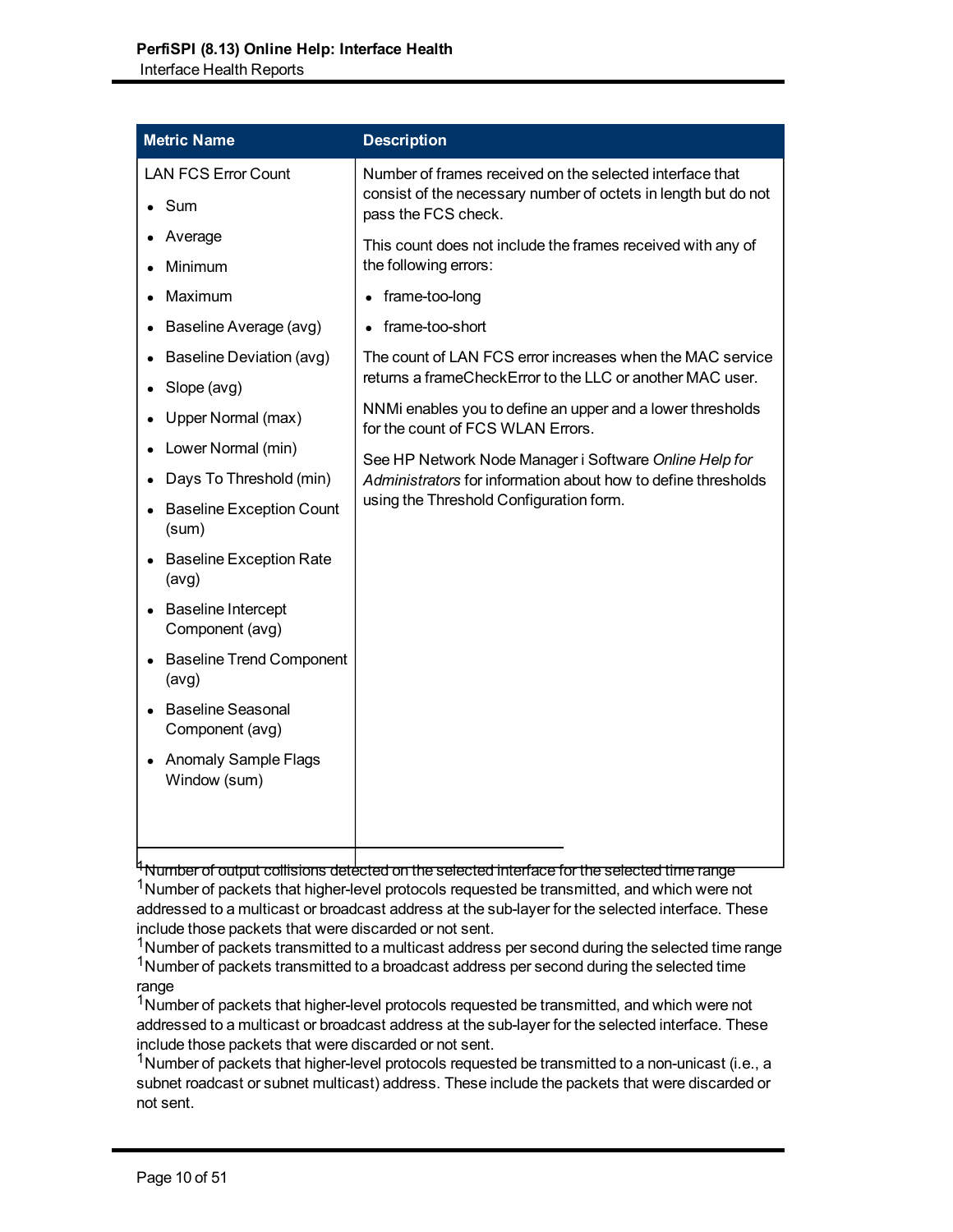| <b>Metric Name</b>                           | <b>Description</b>                                             |
|----------------------------------------------|----------------------------------------------------------------|
| <b>Baseline Linear Samples</b><br>Used (avg) |                                                                |
| Baseline Seasonal<br>Samples Used (avg)      |                                                                |
| Upper Threshold (max)                        |                                                                |
| Lower Threshold (min)                        |                                                                |
| <b>Threshold Exception Count</b><br>(sum)    |                                                                |
| <b>Threshold Exception Rate</b><br>(avg)     |                                                                |
| LAN Collision Count (sum)                    | Number of output collisions detected on the selected interface |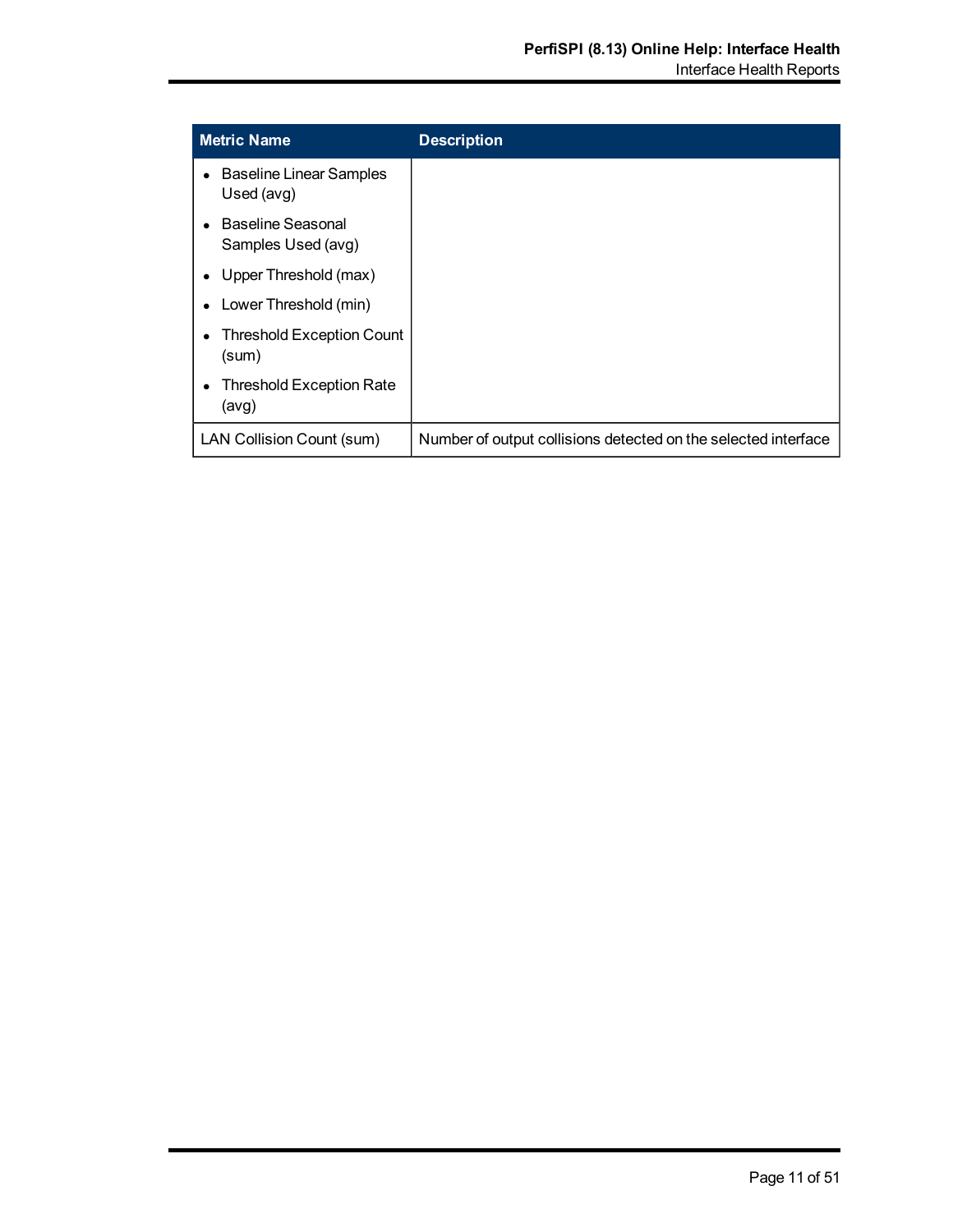| <b>Metric Name</b>                   | <b>Description</b>                                                                                                                                |
|--------------------------------------|---------------------------------------------------------------------------------------------------------------------------------------------------|
| <b>LAN Collision Rate</b><br>Average | Percentage of output collisions detected on the selected<br>interface for the selected time range                                                 |
| Minimum                              | Calculated using any of the following methods based on the<br>interface type:                                                                     |
| Maximum                              | $((100.0 * collisonsOut1)$ /<br>$(i$ fHCOutUcastPkts <sup>1</sup> +<br>ifHCOutMulticastPkts <sup>1</sup> +<br>ifHCOutBroadcastPkts <sup>1</sup> ) |
|                                      | $((100.0 * collisonsOut) /$<br>$(i$ fOutUcastPkts <sup>1</sup> + ifOutNUcastPkts <sup>1</sup> )                                                   |
|                                      | $(100.0 * collisonsOut) / (ifOutUcastPkts)$<br>+ ifOutMulticastPkts + ifOutBroadcastPkts)                                                         |
| LAN Deferred Frames (sum)            | Total number of frames for which the first transmission<br>attempt on the selected interface is delayed because the<br>medium is busy             |
|                                      | The count does not include the following:                                                                                                         |
|                                      | • Frames involved in collisions                                                                                                                   |
|                                      | Interfaces that are operating in full-duplex mode                                                                                                 |
|                                      | • Frames delayed because of discontinuities in the<br>management system                                                                           |
| LAN Alignment Errors (sum)           | Total number of input packets that had cyclic redundancy<br>checksum errors                                                                       |

<sup>&</sup>lt;sup>1</sup>Number of output collisions detected on the selected interface for the selected time range

<sup>&</sup>lt;sup>1</sup>Number of packets that higher-level protocols requested be transmitted, and which were not addressed to a multicast or broadcast address at the sub-layer for the selected interface. These include those packets that were discarded or not sent.

<sup>&</sup>lt;sup>1</sup>Number of packets transmitted to a multicast address per second during the selected time range <sup>1</sup>Number of packets transmitted to a broadcast address per second during the selected time range

<sup>&</sup>lt;sup>1</sup>Number of packets that higher-level protocols requested be transmitted, and which were not addressed to a multicast or broadcast address at the sub-layer for the selected interface. These include those packets that were discarded or not sent.

<sup>&</sup>lt;sup>1</sup>Number of packets that higher-level protocols requested be transmitted to a non-unicast (i.e., a subnet roadcast or subnet multicast) address. These include the packets that were discarded or not sent.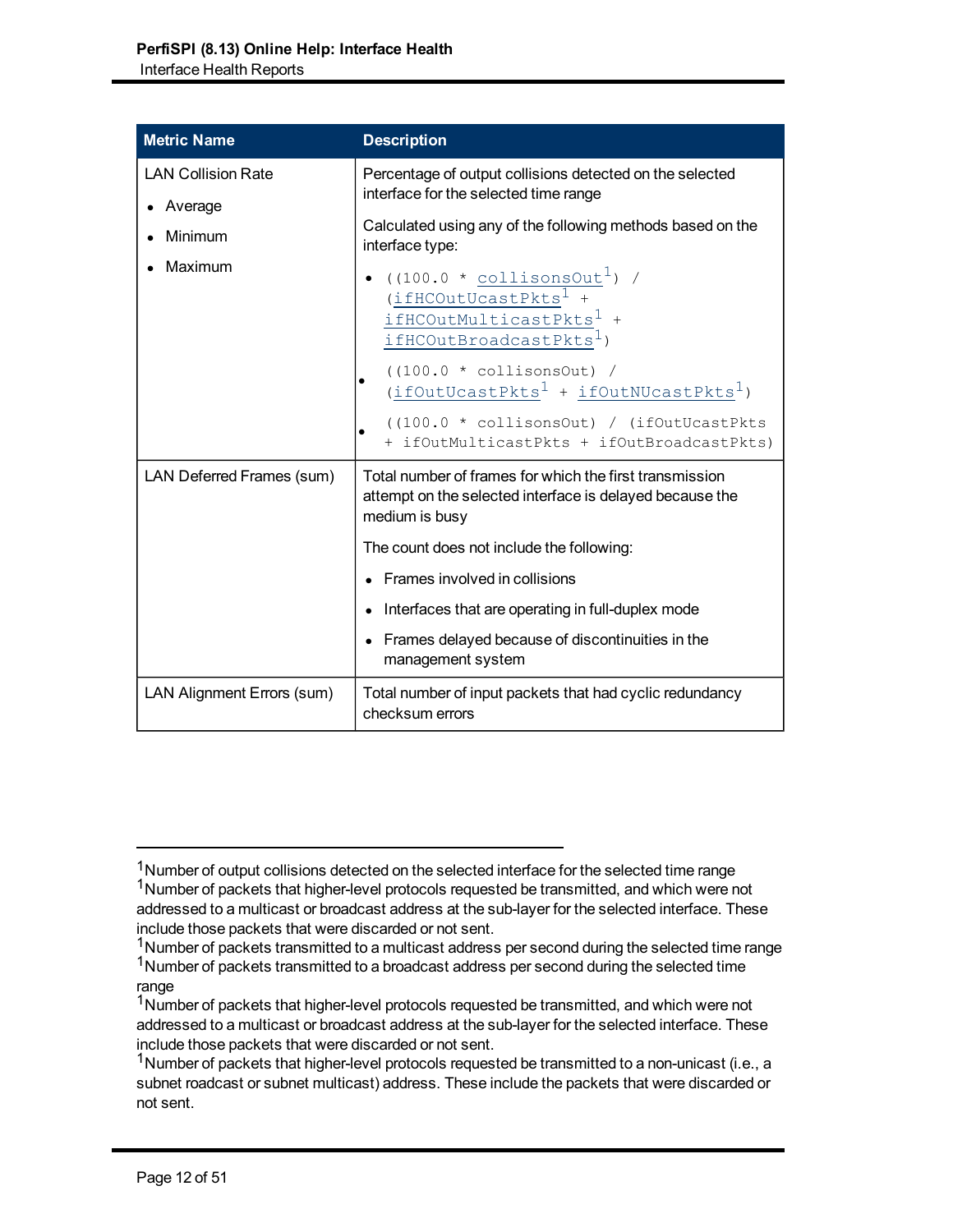| <b>Metric Name</b>                             | <b>Description</b>                                                                                |
|------------------------------------------------|---------------------------------------------------------------------------------------------------|
| Input Queue Drops                              | Number of packets the selected interface dropped because<br>the input queue was full              |
| $\bullet$ Sum                                  |                                                                                                   |
| Baseline Average (avg)                         | NNMi enables you to define an upper and a lower thresholds<br>for the count of input queue drops. |
| Baseline Deviation (avg)                       | See HP Network Node Manager i Software Online Help for                                            |
| Baseline Slope (avg)                           | Administrators for information about how to define thresholds                                     |
| Upper Normal (max)                             | using the Threshold Configuration form.                                                           |
| Lower Normal (min)                             |                                                                                                   |
| Days To Threshold (min)                        |                                                                                                   |
| <b>Baseline Exception Count</b><br>(sum)       |                                                                                                   |
| <b>Baseline Exception Rate</b><br>(avg)        |                                                                                                   |
| <b>Baseline Intercept</b><br>Component (avg)   |                                                                                                   |
| <b>Baseline Trend Component</b><br>(avg)       |                                                                                                   |
| <b>Baseline Seasonal</b><br>Component (avg)    |                                                                                                   |
| <b>Anomaly Sample Flags</b><br>Window (sum)    |                                                                                                   |
| <b>Baseline Linear Samples</b><br>Used (avg)   |                                                                                                   |
| <b>Baseline Seasonal</b><br>Samples Used (avg) |                                                                                                   |
| Upper Threshold (max)                          |                                                                                                   |
| Lower Threshold (min)                          |                                                                                                   |
| <b>Threshold Exception Count</b><br>(sum)      |                                                                                                   |
| <b>Threshold Exception Rate</b><br>(avg)       |                                                                                                   |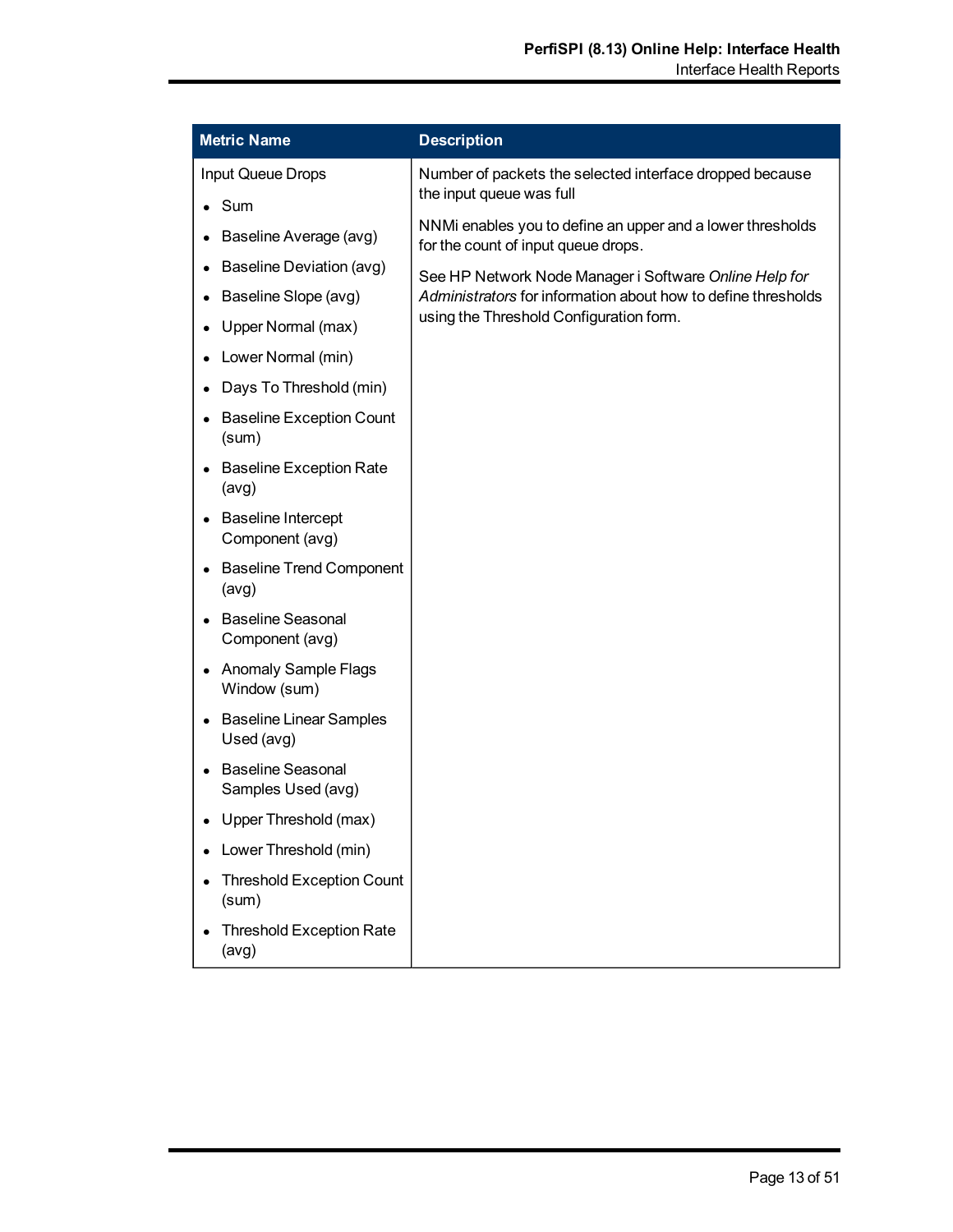| <b>Metric Name</b>                                      | <b>Description</b>                                                                                       |
|---------------------------------------------------------|----------------------------------------------------------------------------------------------------------|
| <b>Output Queue Drops</b>                               | Number of packets the selected interface dropped because<br>the output queue was full                    |
| $\bullet$ Sum<br>Baseline Average (avg)                 | NNMi enables you to define an upper and a lower thresholds                                               |
| <b>Baseline Deviation (avg)</b>                         | for the count of output queue drops.<br>See HP Network Node Manager i Software Online Help for           |
| Baseline Slope (avg)<br>$\bullet$<br>Upper Normal (max) | Administrators for information about how to define thresholds<br>using the Threshold Configuration form. |
| Lower Normal (min)                                      |                                                                                                          |
| Days To Threshold (min)                                 |                                                                                                          |
| <b>Baseline Exception Count</b><br>$\bullet$<br>(sum)   |                                                                                                          |
| <b>Baseline Exception Rate</b><br>(avg)                 |                                                                                                          |
| <b>Baseline Intercept</b><br>Component (avg)            |                                                                                                          |
| <b>Baseline Trend Component</b><br>(avg)                |                                                                                                          |
| <b>Baseline Seasonal</b><br>Component (avg)             |                                                                                                          |
| <b>Anomaly Sample Flags</b><br>Window (sum)             |                                                                                                          |
| • Baseline Linear Samples<br>Used (avg)                 |                                                                                                          |
| <b>Baseline Seasonal</b><br>Samples Used (avg)          |                                                                                                          |
| Upper Threshold (max)                                   |                                                                                                          |
| Lower Threshold (min)                                   |                                                                                                          |
| <b>Threshold Exception Count</b><br>(sum)               |                                                                                                          |
| <b>Threshold Exception Rate</b><br>(avg)                |                                                                                                          |

#### **Note:**The ETHERLIKE-MIB polling policies override the OLD-CISCO-INTERFACES-MIB polling policies, if the selected interface supports both ETHERLIKE-MIB and OLD-CISCO-INTERFACES-MIB, and thus both State Poller policies.

# **Glossary for Wireless LAN Metrics**

<sup>1</sup>Clear to Send

Available only only only interfaces – Following IEEE802dot11 performance policy A<del>N SURBER O</del>R SEND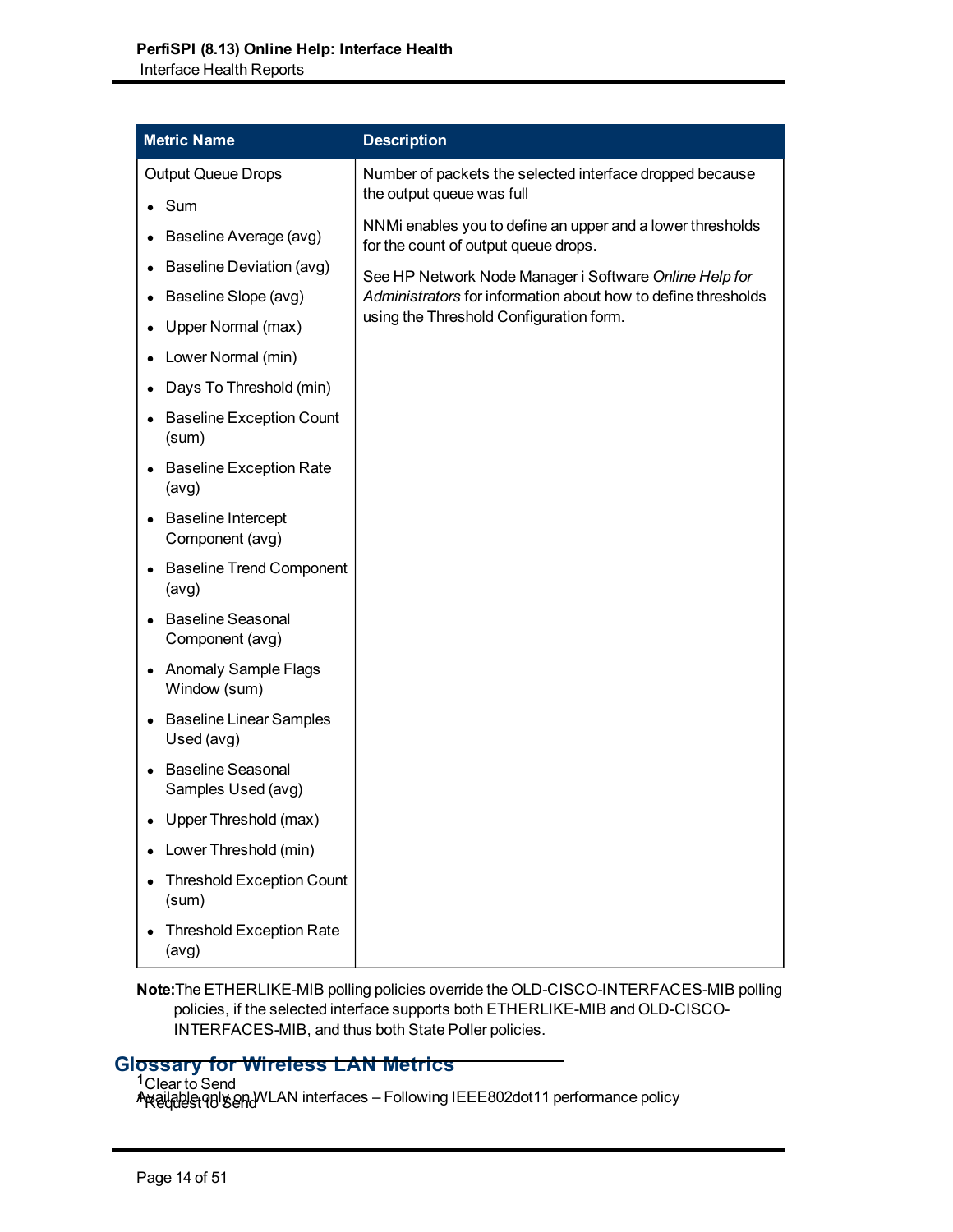| <b>Metric Name</b>                | <b>Description</b>                                                                                                                                                                                                                                                                                                         |
|-----------------------------------|----------------------------------------------------------------------------------------------------------------------------------------------------------------------------------------------------------------------------------------------------------------------------------------------------------------------------|
| SuccessfulRetryCount (sum)        | Total number of times the MSDU is successfully<br>transmitted after one or more re-transmissions.                                                                                                                                                                                                                          |
| RTSSuccessCount (sum)             | Total number of $CTS1$ received in response to an RTS <sup>1</sup> .                                                                                                                                                                                                                                                       |
| TransmittedFragmentCount<br>(sum) | Total number of acknowledged MPDU with an individual<br>address in the address 1 field or an MPDU with a multicast<br>address in the address 1 field of type Data or<br>Management."                                                                                                                                       |
| MaxedOutTransmitAttempts<br>(sum) | Total number of times the MSDU is not transmitted<br>successfully due to the number of transmit attempts<br>exceeding either the dot11ShortRetryLimit or<br>dot11LongRetryLimit.                                                                                                                                           |
| ReceivedFragmentCount (sum)       | Total number of successfully received MPDU of type Data<br>or Management.                                                                                                                                                                                                                                                  |
| UndecryptableFrames (sum)         | Total number of frames received with the WEP subfield of<br>the Frame Control field set to one and the WEPOn value for<br>the key mapped to the TA's MAC address indicates that<br>the frame should not have been encrypted or that frame is<br>discarded due to the receiving STA not implementing the<br>privacy option. |
| RTSFailureCount (sum)             | Total number of CTS signals failed to be sent in response<br>to an RTS.                                                                                                                                                                                                                                                    |
| ACKFailureCount (sum)             | Total number of times the ACK was not received when<br>expected.                                                                                                                                                                                                                                                           |
| FrameDuplicateCount (sum)         | Total number of frames received that the Sequence Control<br>field indicates is a duplicate.                                                                                                                                                                                                                               |
| FCSErrorCount (sum)               | Total number of FCS errors detected in received MPDU.                                                                                                                                                                                                                                                                      |

# **Glossary for Wireless LAN Metrics**

Available only on WLAN interfaces supporting CISCO-DOT11-ASSOCIATION-MIB

| <b>Metric Name</b>       | <b>Description</b>                                                                                     |
|--------------------------|--------------------------------------------------------------------------------------------------------|
| NumActiveWirelessClients | Number of wireless clients currently associating with the<br>selected device on the selected interface |
|                          | You can select the device and interface using the NPS                                                  |

 $1$ Clear to Send <sup>1</sup>Request to Send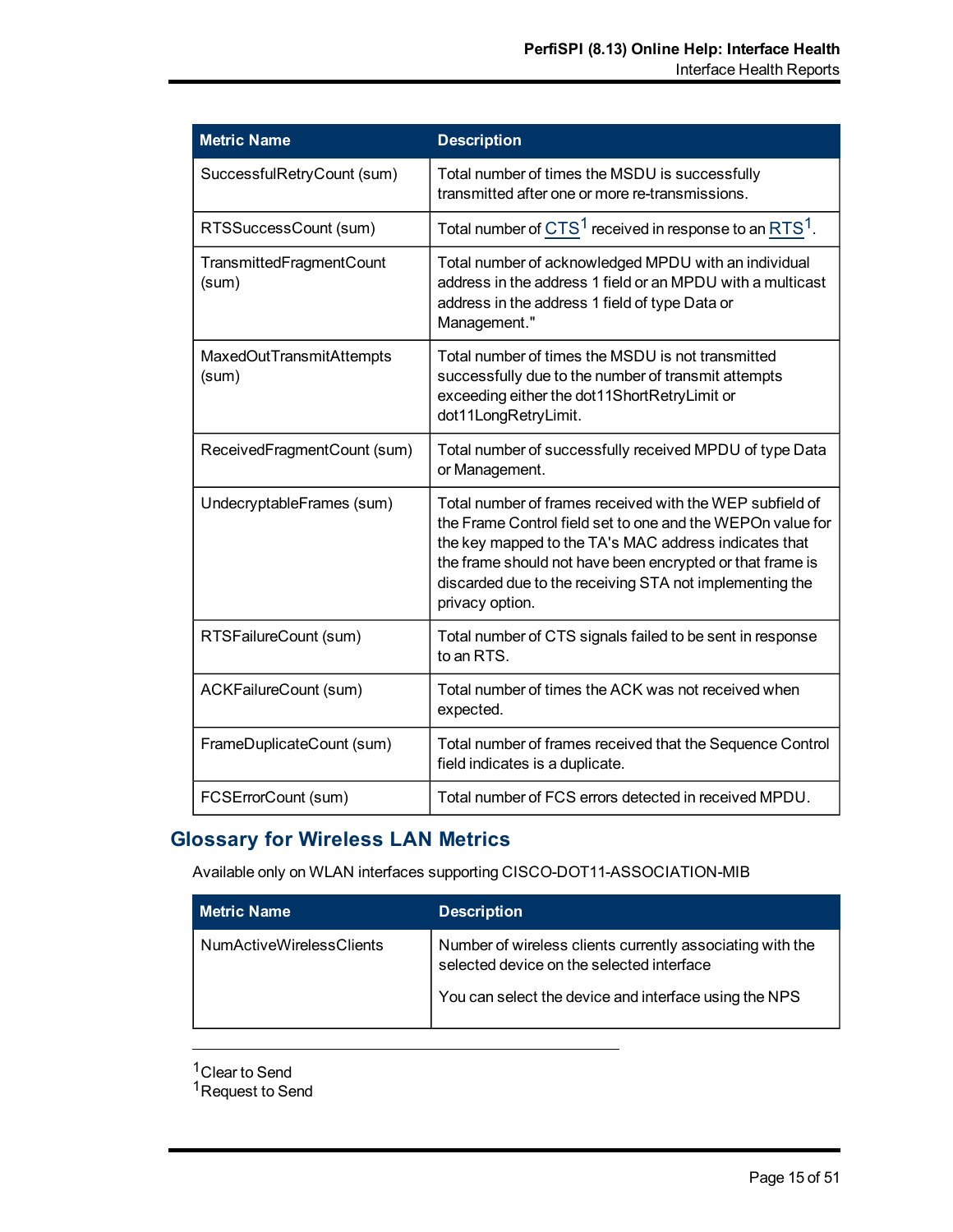| Average                              | <b>Topology Selector.</b>                                                                                                                 |
|--------------------------------------|-------------------------------------------------------------------------------------------------------------------------------------------|
| Minimum<br>Maximum                   | NPS calculates the metric to display average, minimum,<br>and maximum number of wireless clients associated to the<br>selected interface. |
| <b>NumActiveBridges</b><br>Average   | Number of bridges currently associating with this device on<br>the selected interface.                                                    |
| Minimum                              | You can select the device and interface using the NPS<br>Topology Selector.                                                               |
| Maximum                              | NPS calculates the metric to display average, minimum,<br>and maximum number of bridges associated to the<br>selected interface.          |
| <b>NumActiveRepeaters</b><br>Average | Number of repeaters currently associating with this device<br>on the selected interface.                                                  |
| Minimum                              | You can select the device and interface using the NPS<br><b>Topology Selector.</b>                                                        |
| Maximum                              | NPS calculates the metric to display average, minimum,<br>and maximum number of repeaters associated to the<br>selected interface.        |
| StationsAssociated (sum)             | Total number of stations associated with this device on the<br>selected interface.                                                        |
|                                      | Displays the number of stations associated to the interface<br>since the device re-started.                                               |
| StationsAuthenticated (sum)          | Total number of stations authenticated with this device on<br>the selected interface.                                                     |
|                                      | Displays the number of stations authenticated on the<br>interface since the device re-started.                                            |
| StationsRoamedIn (sum)               | Total number of stations roamed (transferred) from another<br>device to this device on the selected interface                             |
|                                      | Displays the number of stations transferred to the selected<br>interface since the device re-started.                                     |
| StationsRoamedAway (sum)             | Total number of stations roamed (transferred) away from<br>this device on the selected interface                                          |
|                                      | Displays the number of stations transferred from the<br>selected interface since the device re-started.                                   |
| StationsDeauthenticated (sum)        | Total number of stations de-authenticated with this device<br>on the selected interface                                                   |
|                                      | Displays the number of stations for which the                                                                                             |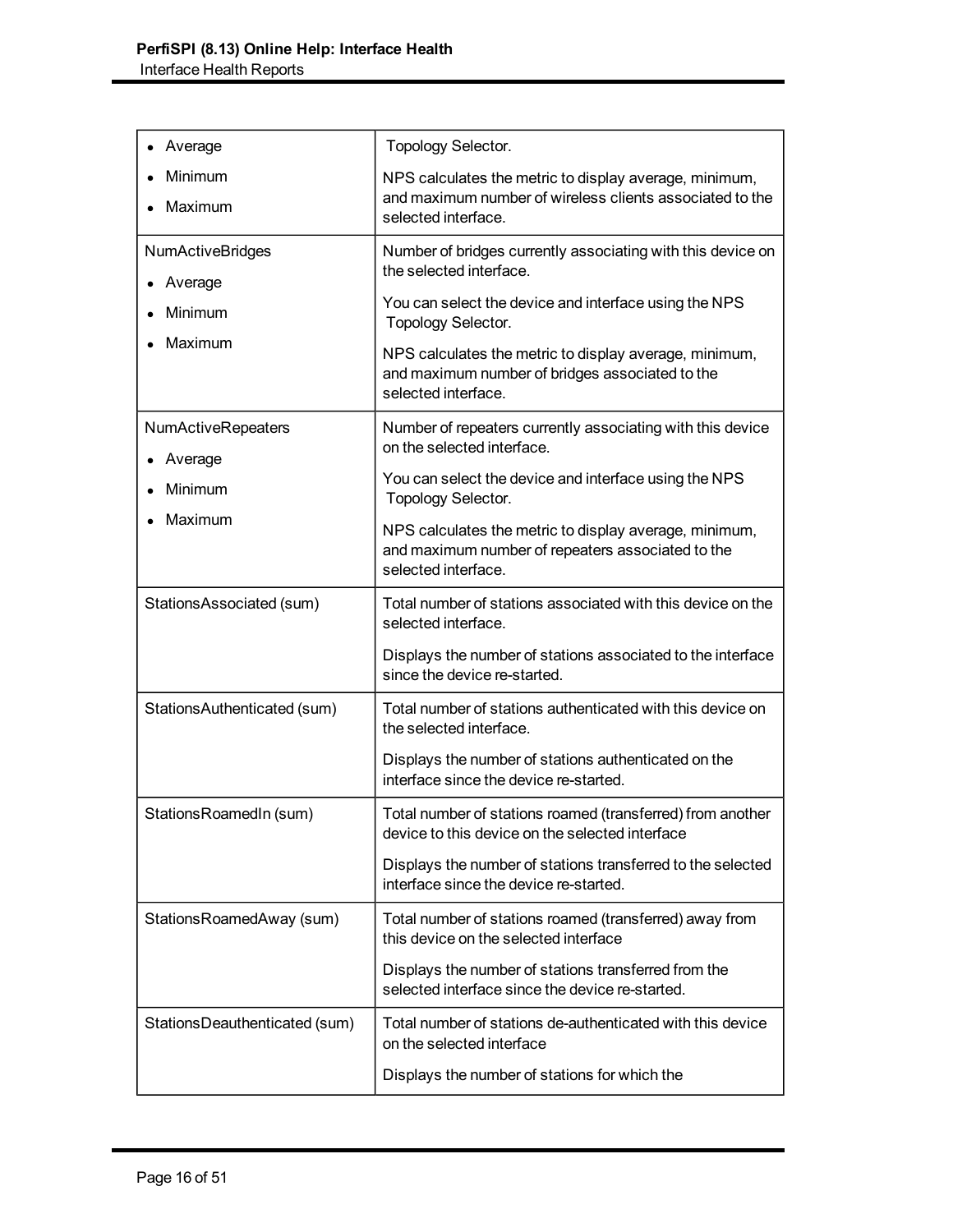|                             | authentication were removed from the selected interface<br>since the device re-started.                             |
|-----------------------------|---------------------------------------------------------------------------------------------------------------------|
| StationsDisassociated (sum) | Total number of stations disassociated with this device on<br>the selected interface                                |
|                             | Displays the number of stations that were disassociated<br>from the selected interface since the device re-started. |

# **Glossary for SDH DS1 Metrics**

Available only for DS1 Interfaces

| <b>Metric Name</b>             | <b>Description</b>                                                                                                                                    |
|--------------------------------|-------------------------------------------------------------------------------------------------------------------------------------------------------|
| DSx1SESs<br>Rate               | Rate of Severely Errored Seconds encountered by the selected DS1 interface<br>in one second.                                                          |
| Average<br>Minimum             | The object returns the total number of Severely Errored Seconds encountered<br>by the interface in past 15 minutes.                                   |
| Maximum                        | NPS calculates the rate of Severely Errored Seconds per second.                                                                                       |
|                                | NPS calculates the metric to display average, minimum, and maximum rate of<br>Severely Errored Seconds encountered by the selected interface.         |
| DSx1SEFSs<br>Rate              | Rate of Severely Errored Framing Seconds encountered by the selected DS1<br>interface in one second.                                                  |
| Average<br>Minimum             | The object returns the total number of Severely Errored Framing Seconds<br>encountered by the interface in past 15 minutes.                           |
| Maximum                        | NPS calculates the rate of Severely Errored Framing Seconds per second.                                                                               |
|                                | NPS calculates the metric to display average, minimum, and maximum rate of<br>Severely Errored Framing Seconds encountered by the selected interface. |
| <b>DSx1ESs Rate</b><br>Average | Rate of Errored Seconds encountered by the selected DS1 interface in one<br>second.                                                                   |
| Minimum                        | The object returns the total number of Errored Seconds encountered by the<br>interface in past 15 minutes.                                            |
| Maximum                        | NPS calculates the rate of Errored Seconds per second.                                                                                                |
|                                | NPS calculates the metric to display average, minimum, and maximum rate of<br>Errored Seconds encountered by the selected interface.                  |
| <b>DSx1UASs</b><br>Rate        | Rate of Unavailable Seconds encountered by the selected DS1 interface in<br>one second.                                                               |
| Average<br><b>Minimum</b>      | The object returns the total number of Errored Seconds encountered by the<br>interface in past 15 minutes.                                            |
| Maximum<br>$\bullet$           | NPS calculates the rate of Errored Seconds per second.                                                                                                |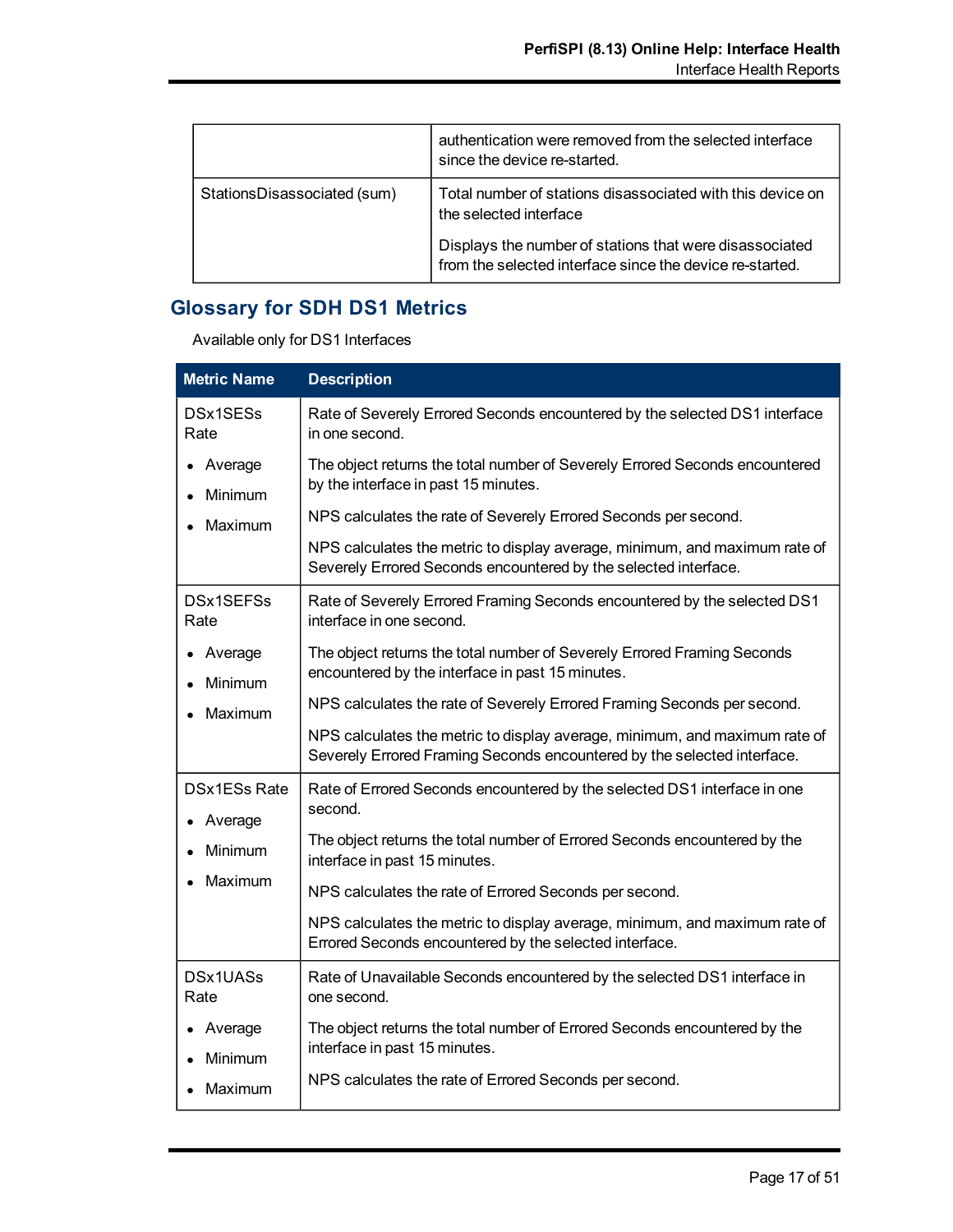| <b>Metric Name</b>      | <b>Description</b>                                                                                                                          |
|-------------------------|---------------------------------------------------------------------------------------------------------------------------------------------|
|                         | NPS calculates the metric to display average, minimum, and maximum rate of<br>Errored Seconds encountered by the selected interface.        |
| DSx1PCVs/sec<br>Average | Rate of Path Coding Violations encountered by the selected DS1 interface in<br>one second.                                                  |
| <b>Minimum</b>          | The object returns the total number of Path Coding Violations encountered by<br>the interface in past 15 minutes.                           |
| Maximum                 | NPS calculates the rate of Path Coding Violations per second.                                                                               |
|                         | NPS calculates the metric to display average, minimum, and maximum rate of<br>Path Coding Violations encountered by the selected interface. |
| DSx1DMs Rate<br>Average | Rate of Degraded Minutes encountered by the selected DS1 interface in one<br>second.                                                        |
| Minimum                 | The object returns the total number of Degraded Minutes encountered by the<br>interface in past 15 minutes.                                 |
| Maximum                 | NPS calculates the rate of Degraded Minutes per second.                                                                                     |
|                         | NPS calculates the metric to display average, minimum, and maximum rate of<br>Degraded Minutes encountered by the selected interface.       |
| DSx1BESs<br>Rate        | Rate of Bursty Errored Seconds encountered by the selected DS1 interface in<br>one second.                                                  |
| Average<br>Minimum      | The object returns the total number of Bursty Errored Seconds encountered by<br>the interface in past 15 minutes.                           |
| Maximum                 | NPS calculates the rate of Bursty Errored Seconds per second.                                                                               |
|                         | NPS calculates the metric to display average, minimum, and maximum rate of<br>Bursty Errored Seconds encountered by the selected interface. |
| DSx1LESs<br>Rate        | Rate of Line Errored Seconds encountered by the selected DS1 interface in<br>one second.                                                    |
| Average<br>Minimum      | The object returns the total number of Line Errored Seconds encountered by<br>the interface in past 15 minutes.                             |
| Maximum                 | NPS calculates the rate of Line Errored Seconds per second.                                                                                 |
|                         | NPS calculates the metric to display average, minimum, and maximum rate of<br>Line Errored Seconds encountered by the selected interface.   |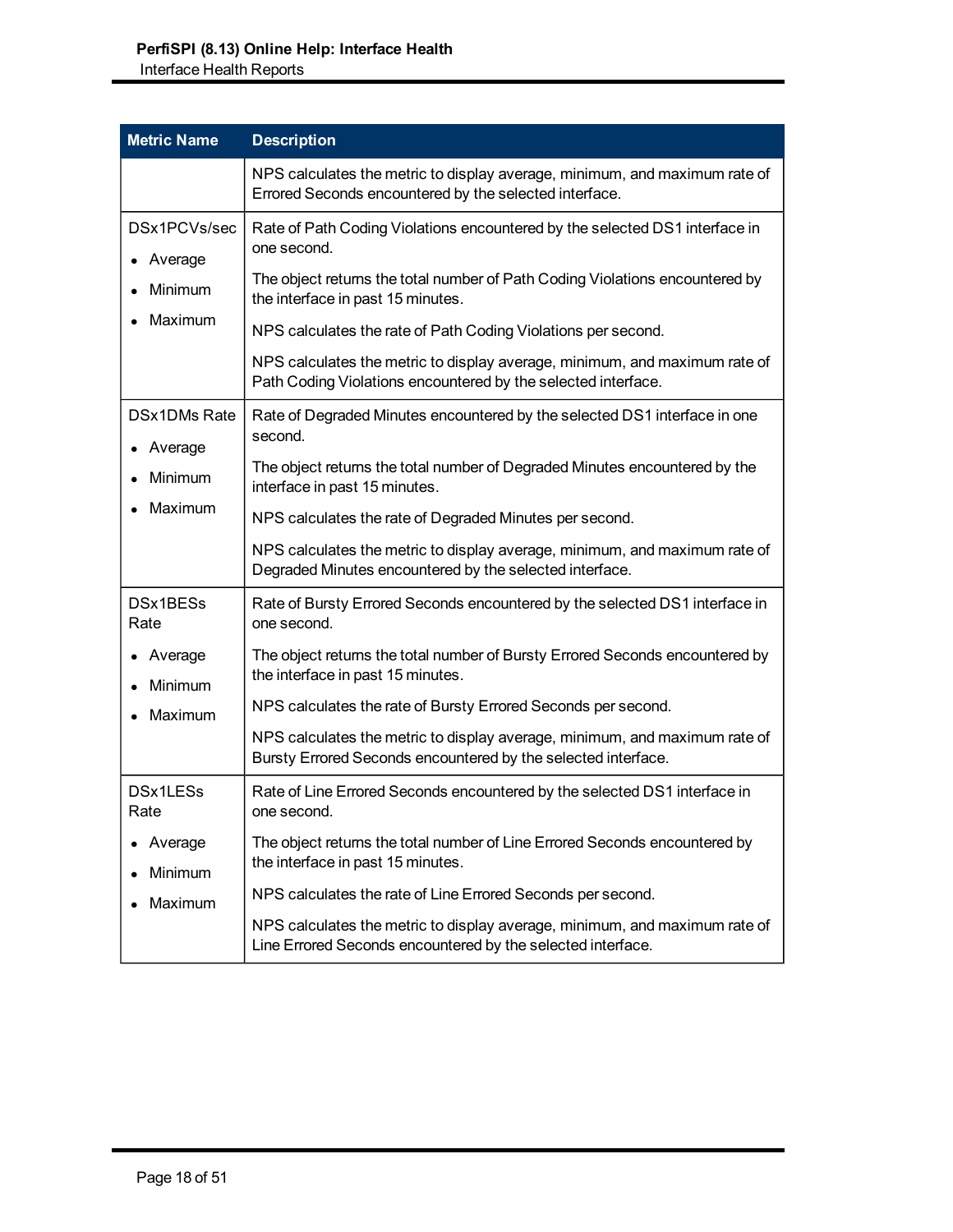| <b>Metric Name</b>      | <b>Description</b>                                                                                                                           |
|-------------------------|----------------------------------------------------------------------------------------------------------------------------------------------|
| DSx1LCVs/sec<br>Average | Rate of Line Coding Violations encountered by the selected DS1 interface in<br>one second.                                                   |
| Minimum                 | The object returns the total number of Line Coding Violations encountered by<br>the interface in past 15 minutes.                            |
| Maximum                 | NPS calculates the rate of Line Coding Violations per second.                                                                                |
|                         | NPS calculates the metric to display average, minimum, and maximum rate of<br>Line Coding Violations encountered by the selected interface.  |
| DSx1CSSs<br>Rate        | Rate of Controlled Slip Seconds encountered by the selected DS1 interface in<br>one second.                                                  |
| Average                 | The object returns the total number of Controlled Slip Seconds encountered by                                                                |
| Minimum                 | the interface in past 15 minutes.                                                                                                            |
| Maximum                 | NPS calculates the rate of Controlled Slip Seconds per second.                                                                               |
|                         | NPS calculates the metric to display average, minimum, and maximum rate of<br>Controlled Slip Seconds encountered by the selected interface. |

# **Glossary for SDH DS3 Metrics**

Available only for DS3 Interfaces

| <b>Metric Name</b>                            | <b>Description</b>                                                                                                                            |
|-----------------------------------------------|-----------------------------------------------------------------------------------------------------------------------------------------------|
| DSx3PCVs/sec<br>Average<br>Minimum<br>Maximum | Count of Path Coding Violations encountered by the selected DS3 interface<br>in one second.                                                   |
|                                               | The object returns the total number of Path Coding Violations encountered<br>by the interface in past 15 minutes.                             |
|                                               | NPS calculates the total number of Path Coding Violations per second.                                                                         |
|                                               | NPS calculates the metric to display average, minimum, and maximum<br>number of Path Coding Violations encountered by the selected interface. |
| DSx3LESs<br>Rate                              | Rate of Line Errored Seconds encountered by the selected DS3 interface in<br>one second.                                                      |
| Average<br><b>Minimum</b>                     | The object returns the total number of Line Errored Seconds encountered by<br>the interface in past 15 minutes.                               |
| Maximum                                       | NPS calculates the percentage of Line Errored Seconds per second.                                                                             |
|                                               | NPS calculates the metric to display average, minimum, and maximum rate<br>of Line Errored Seconds encountered by the selected interface.     |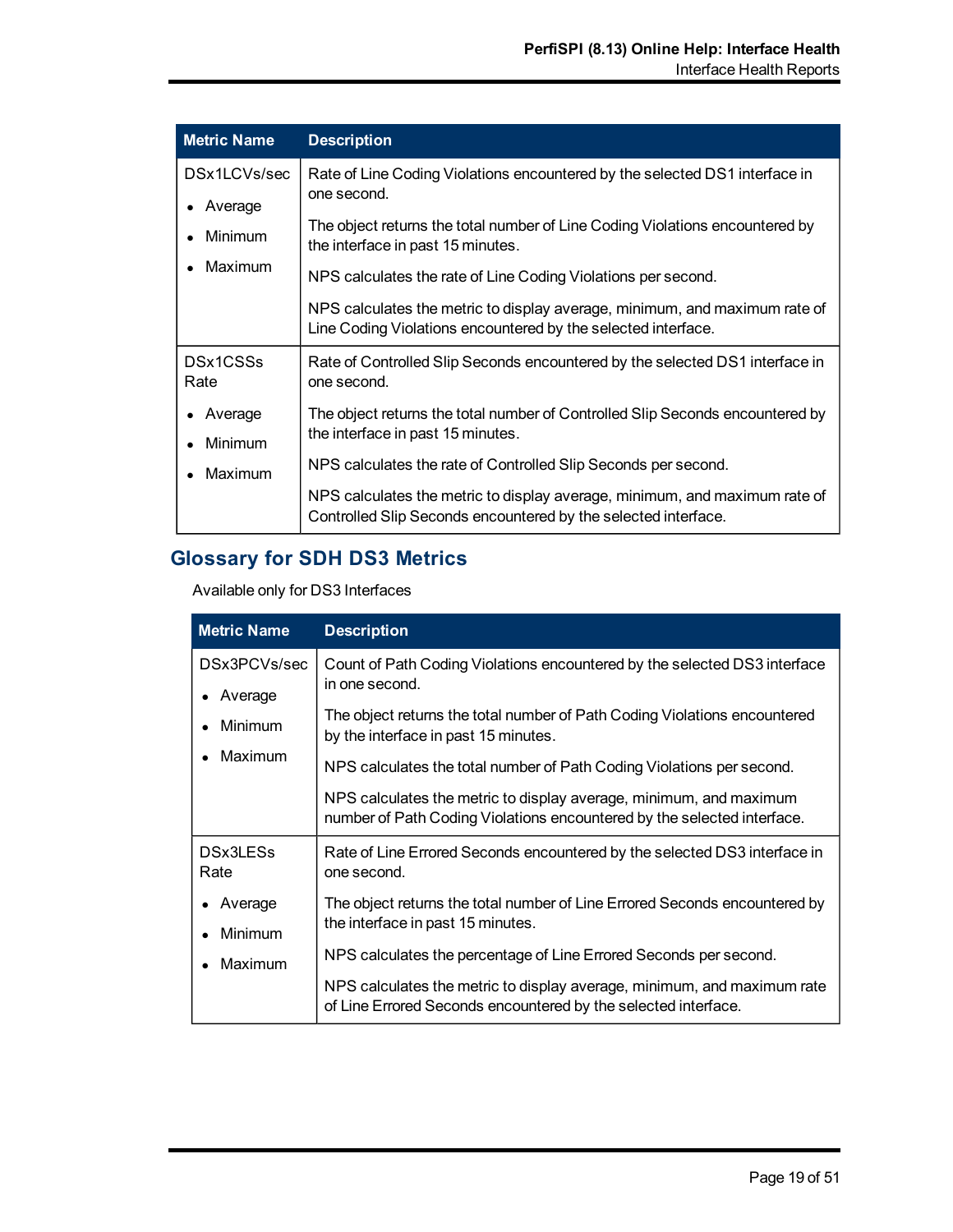| <b>Metric Name</b>                        | <b>Description</b>                                                                                                                                    |
|-------------------------------------------|-------------------------------------------------------------------------------------------------------------------------------------------------------|
| DSx3LCVs/sec<br>Average<br><b>Minimum</b> | Count of Line Coding Violations encountered by the selected DS3 interface<br>in one second.                                                           |
|                                           | The object returns the total number of Line Coding Violations encountered by<br>the interface in past 15 minutes.                                     |
| Maximum                                   | NPS calculates the total number of Line Coding Violations per second.                                                                                 |
|                                           | NPS calculates the metric to display average, minimum, and maximum<br>number of Line Coding Violations encountered by the selected interface.         |
| DSx3CCVs/sec<br>Average<br>Minimum        | Count of C-bit Coding Violations encountered by the selected DS3 interface<br>in one second.                                                          |
|                                           | The object returns the total number of C-bit Coding Violations encountered<br>by the interface in past 15 minutes.                                    |
| Maximum                                   | NPS calculates the number of C-bit Coding Violations per second.                                                                                      |
|                                           | NPS calculates the metric to display average, minimum, and maximum<br>number of C-bit Coding Violations encountered by the selected interface.        |
| DSx3SEFSs<br>Rate                         | Rate of Severely Errored Framing Seconds encountered by the selected<br>DS3 interface in one second.                                                  |
| Average<br>Minimum<br>Maximum             | The object returns the total number of Severely Errored Framing Seconds<br>encountered by the interface in past 15 minutes.                           |
|                                           | NPS calculates the percentage of Severely Errored Framing Seconds per<br>second.                                                                      |
|                                           | NPS calculates the metric to display average, minimum, and maximum rate<br>of Severely Errored Framing Seconds encountered by the selected interface. |
| DSx3CSESs<br>Rate                         | Rate of C-bit Severely Errored Seconds encountered by the selected DS3<br>interface in one second.                                                    |
| • Average<br>Minimum<br>Maximum           | The object returns the total number of C-bit Severely Errored Seconds<br>encountered by the interface in past 15 minutes.                             |
|                                           | NPS calculates the percentage of C-bit Severely Errored Seconds per<br>second.                                                                        |
|                                           | NPS calculates the metric to display average, minimum, and maximum rate<br>of C-bit Severely Errored Seconds encountered by the selected interface.   |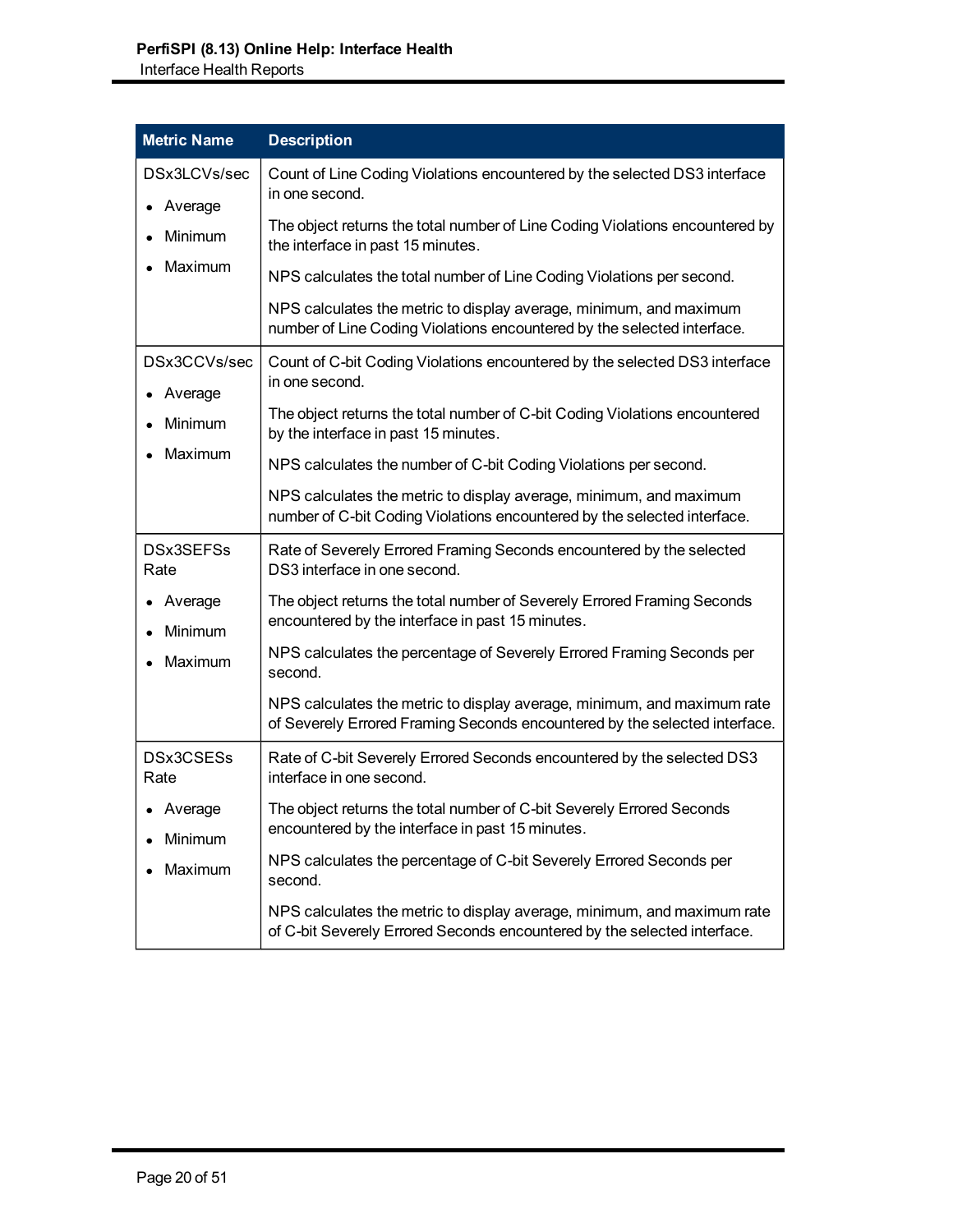| <b>Metric Name</b>            | <b>Description</b>                                                                                                                                  |
|-------------------------------|-----------------------------------------------------------------------------------------------------------------------------------------------------|
| DSx3PESs<br>Rate              | Rate of P-bit Errored Seconds encountered by the selected DS3 interface in<br>one second.                                                           |
| Average<br>Minimum<br>Maximum | The object returns the total number of P-bit Errored Seconds encountered by<br>the interface in past 15 minutes.                                    |
|                               | NPS calculates the percentage of P-bit Errored Seconds per second.                                                                                  |
|                               | NPS calculates the metric to display average, minimum, and maximum rate<br>of P-bit Errored Seconds encountered by the selected interface.          |
| DSx3PSESs<br>Rate             | Rate of P-bit Severely Errored Seconds encountered by the selected DS3<br>interface in one second.                                                  |
| Average<br>Minimum<br>Maximum | The object returns the total number of P-bit Severely Errored Seconds<br>encountered by the interface in past 15 minutes.                           |
|                               | NPS calculates the percentage of P-bit Severely Errored Seconds per<br>second.                                                                      |
|                               | NPS calculates the metric to display average, minimum, and maximum rate<br>of P-bit Severely Errored Seconds encountered by the selected interface. |
| DSx3UASs<br>Rate              | Rate of Unavailable Seconds encountered by the selected DS3 interface in<br>one second.                                                             |
| Average<br>Minimum            | The object returns the total number of Errored Seconds encountered by the<br>interface in past 15 minutes.                                          |
| Maximum                       | NPS calculates the percentage of Errored Seconds per second.                                                                                        |
|                               | NPS calculates the metric to display average, minimum, and maximum rate<br>of Errored Seconds encountered by the selected interface.                |
| DSx3CESs<br>Rate              | Rate of C-bit Errored Seconds encountered by the selected DS3 interface in<br>one second.                                                           |
| Average<br>Minimum            | The object returns the total number of C-bit Errored Seconds encountered by<br>the interface in past 15 minutes.                                    |
| Maximum                       | NPS calculates the percentage of C-bit Errored Seconds per second.                                                                                  |
|                               | NPS calculates the metric to display average, minimum, and maximum rate<br>of C-bit Errored Seconds encountered by the selected interface.          |

# **Glossary for SONET/SDH Metrics**

Available only for SONET/SDH Interfaces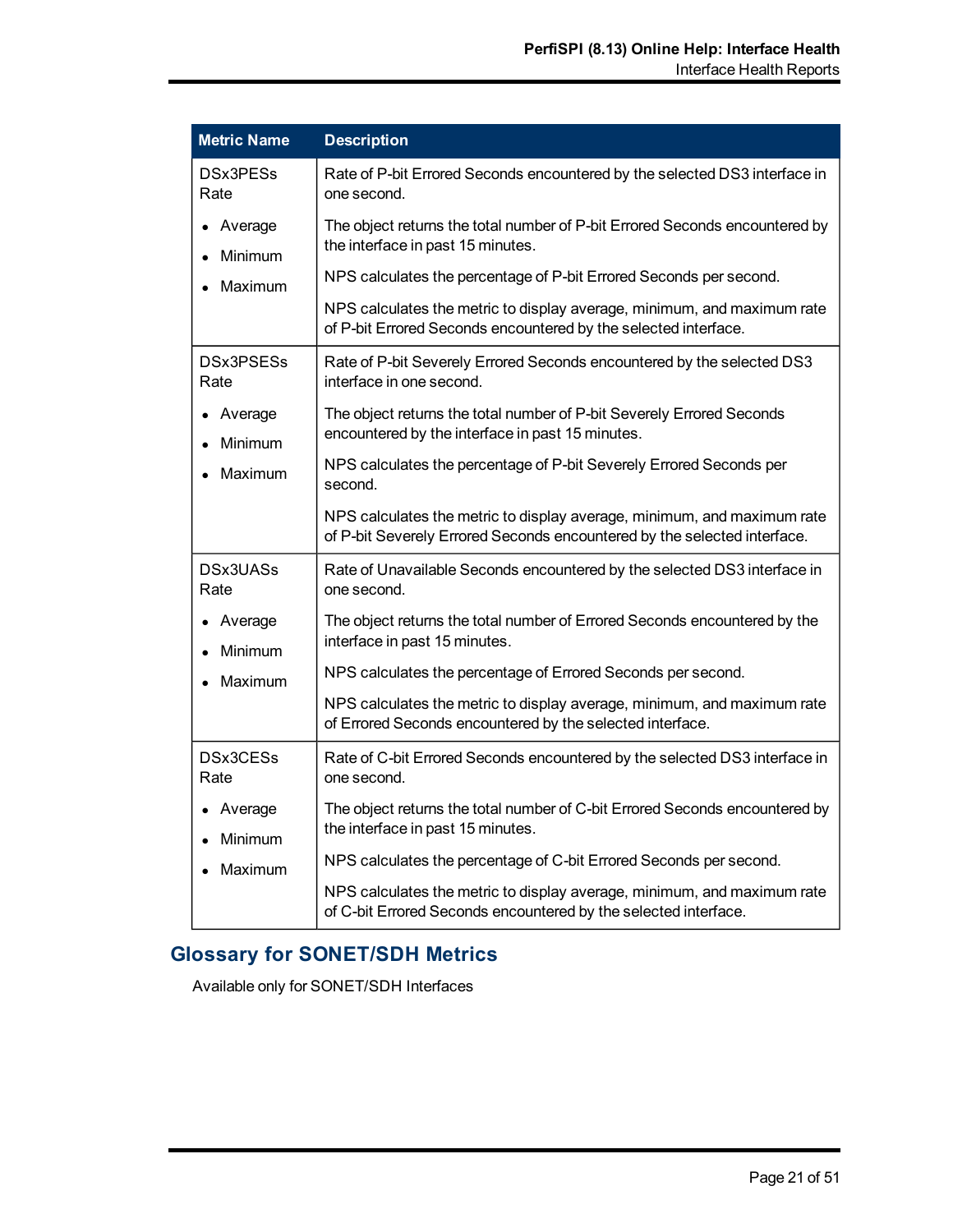| <b>Metric Name</b>                                      | <b>Description</b>                                                                                                                                                                                                                                                                                                                                                                                                                                                                                                                 |
|---------------------------------------------------------|------------------------------------------------------------------------------------------------------------------------------------------------------------------------------------------------------------------------------------------------------------------------------------------------------------------------------------------------------------------------------------------------------------------------------------------------------------------------------------------------------------------------------------|
| SonetSectionESs Rate<br>Average<br>Minimum<br>Maximum   | Rate of Errored Seconds encountered by the selected<br>SONET/SDH Section interface in one second.<br>The object returns the total number of Errored Seconds<br>encountered by the SONET/SDH Section interface in past 15<br>minutes.<br>NPS calculates the rate of Errored Seconds per second.<br>NPS calculates the metric to display average, minimum, and<br>maximum rate of Errored Seconds encountered by the selected<br>SONET/SDH Section interface.                                                                        |
| SonetSectionSESs Rate<br>Average<br>Minimum<br>Maximum  | Rate of Severely Errored Seconds encountered by the selected<br>SONET/SDH Section interface in one second.<br>The object returns the total number of Severely Errored Seconds<br>encountered by the SONET/SDH Section interface in past 15<br>minutes.<br>NPS calculates the rate of Severely Errored Seconds per second.<br>NPS calculates the metric to display average, minimum, and<br>maximum rate of Severely Errored Seconds encountered by the<br>selected SONET/SDH Section interface.                                    |
| SonetSectionSEFSs Rate<br>Average<br>Minimum<br>Maximum | Rate of Severely Errored Framing Seconds encountered by the<br>selected SONET/SDH Section interface in one second.<br>The object returns the total number of Severely Errored Framing<br>Seconds encountered by the SONET/SDH Section interface in<br>past 15 minutes.<br>NPS calculates the rate of Severely Errored Framing Seconds per<br>second.<br>NPS calculates the metric to display average, minimum, and<br>maximum rate of Severely Errored Framing Seconds encountered<br>by the selected SONET/SDH Section interface. |
| SonetSectionCVs/sec<br>Average<br>Minimum<br>Maximum    | Rate of Coding Violations encountered by the selected<br>SONET/SDH Section interface in one second.<br>The object returns the total number of Coding Violations<br>encountered by the SONET/SDH Section interface in past 15<br>minutes.<br>NPS calculates the rate of Coding Violations per second.<br>NPS calculates the metric to display average, minimum, and<br>maximum rate of Coding Violations encountered by the selected<br>SONET/SDH Section interface.                                                                |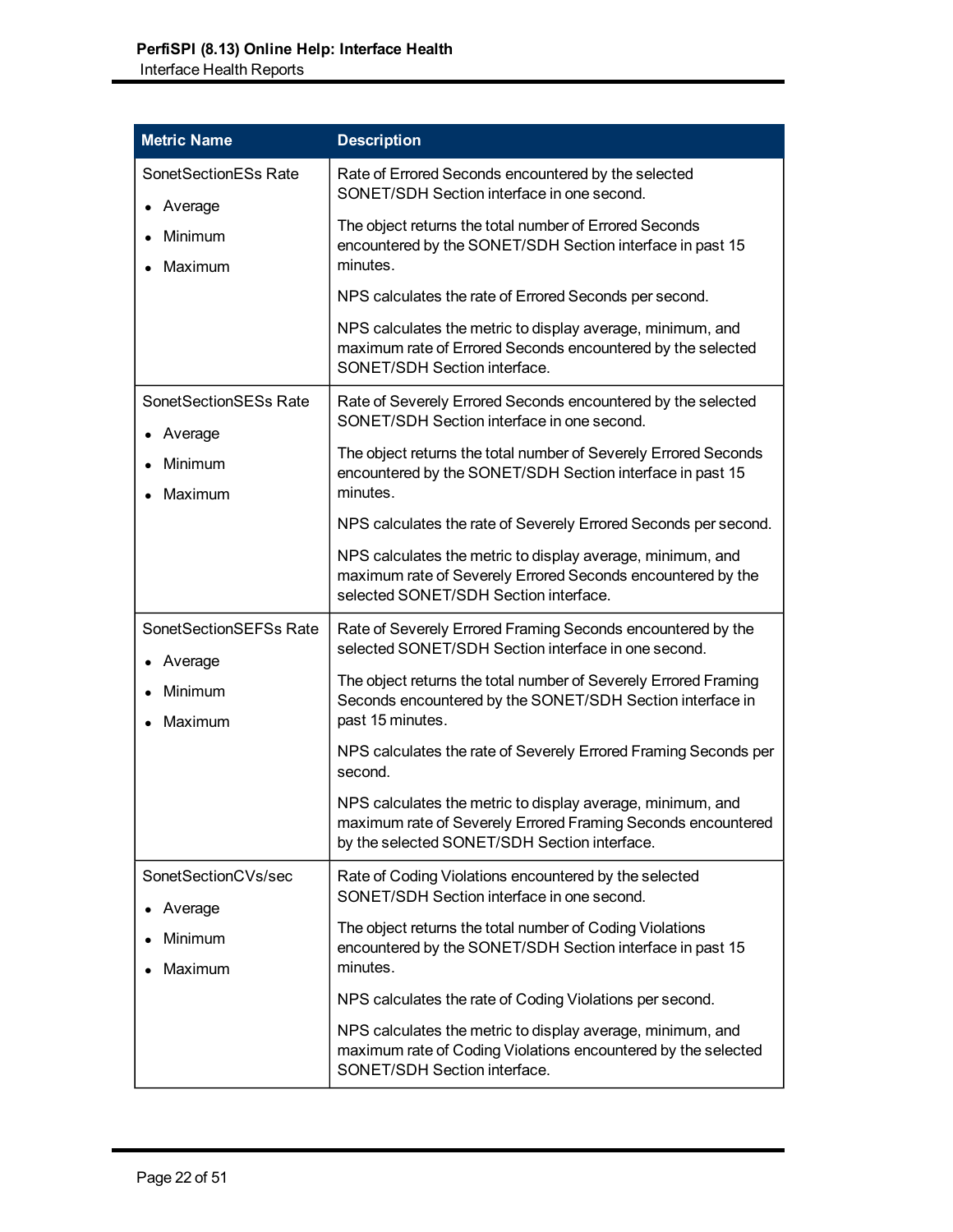| <b>Metric Name</b>                                 | <b>Description</b>                                                                                                                                                                                                             |
|----------------------------------------------------|--------------------------------------------------------------------------------------------------------------------------------------------------------------------------------------------------------------------------------|
| SonetLineESs Rate<br>Average<br>Minimum<br>Maximum | Rate of Errored Seconds encountered by the selected<br>SONET/SDH Line interface in one second.<br>The object returns the total number of Errored Seconds<br>encountered by the SONET/SDH Line interface in past 15<br>minutes. |
|                                                    | NPS calculates the rate of Errored Seconds per second.                                                                                                                                                                         |
|                                                    | NPS calculates the metric to display average, minimum, and<br>maximum rate of Errored Seconds encountered by the selected<br>SONET/SDH Line interface.                                                                         |
| SonetLineSESs Rate<br>Average                      | Rate of Severely Errored Seconds encountered by the selected<br>SONET/SDH Line interface in one second.                                                                                                                        |
| Minimum<br>Maximum                                 | The object returns the total number of Severely Errored Seconds<br>encountered by the SONET/SDH Line interface in past 15<br>minutes.                                                                                          |
|                                                    | NPS calculates the rate of Severely Errored Seconds per second.                                                                                                                                                                |
|                                                    | NPS calculates the metric to display average, minimum, and<br>maximum rate of Severely Errored Seconds encountered by the<br>selected SONET/SDH Line interface.                                                                |
| SonetLineUASs Rate<br>• Average                    | Rate of Unavailable Seconds encountered by the selected<br>SONET/SDH Line interface in one second.                                                                                                                             |
| Minimum<br>Maximum                                 | The object returns the total number of Unavailable Seconds<br>encountered by the SONET/SDH Line interface in past 15<br>minutes.                                                                                               |
|                                                    | NPS calculates the rate of Unavailable Seconds per second.                                                                                                                                                                     |
|                                                    | NPS calculates the metric to display average, minimum, and<br>maximum rate of Unavailable Seconds encountered by the<br>selected SONET/SDH Line interface.                                                                     |
| SonetFarEndLineESs<br>Rate                         | Rate of Far End Errored Seconds encountered by the selected<br>SONET/SDH Medium/Section/Line interface in one second.                                                                                                          |
| Average                                            | The object returns the total number of Far End Errored Seconds<br>encountered by the SONET/SDH Medium/Section/Line interface                                                                                                   |
| Minimum<br>Maximum                                 | in past 15 minutes.                                                                                                                                                                                                            |
|                                                    | NPS calculates the rate of Far End Errored Seconds per second.                                                                                                                                                                 |
|                                                    | NPS calculates the metric to display average, minimum, and<br>maximum rate of Far End Errored Seconds encountered by the<br>selected SONET/SDH Medium/Section/Line interface.                                                  |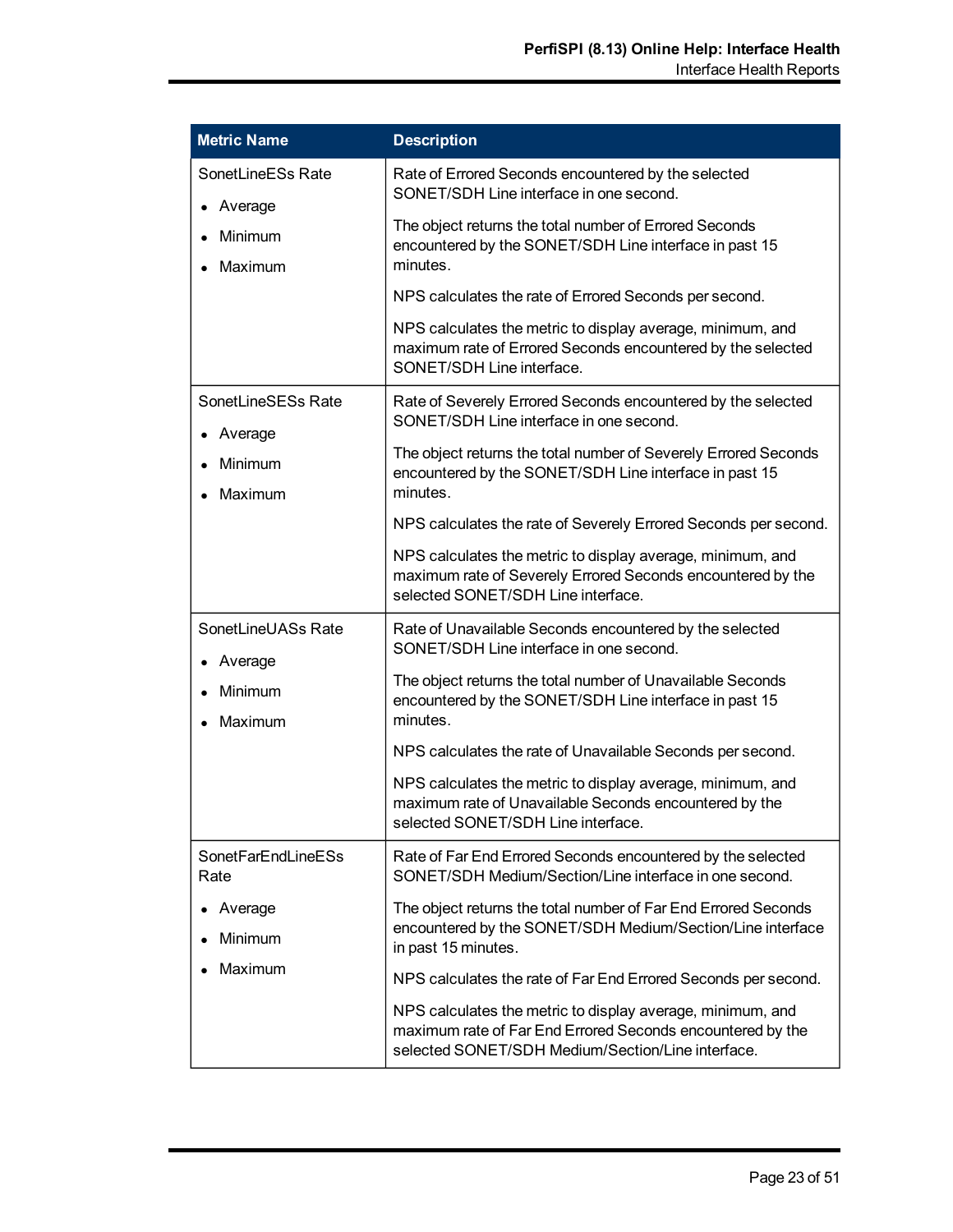| <b>Metric Name</b>                     | <b>Description</b>                                                                                                                                                                     |
|----------------------------------------|----------------------------------------------------------------------------------------------------------------------------------------------------------------------------------------|
| SonetFarEndLineSESs<br>Rate<br>Average | Rate of Far End Severely Errored Seconds encountered by the<br>selected SONET/SDH Medium/Section/Line interface in one<br>second.                                                      |
| Minimum<br>Maximum                     | The object returns the total number of Far End Severely Errored<br>Seconds encountered by the SONET/SDH Medium/Section/Line<br>interface in past 15 minutes.                           |
|                                        | NPS calculates the rate of Far End Severely Errored Seconds per<br>second.                                                                                                             |
|                                        | NPS calculates the metric to display average, minimum, and<br>maximum rate of Far End Severely Errored Seconds encountered<br>by the selected SONET/SDH Medium/Section/Line interface. |
| SonetFarEndLineCVs/sec<br>Average      | Rate of Far End Coding Violations encountered by the selected<br>SONET/SDH Medium/Section/Line interface in one second.                                                                |
| Minimum<br>Maximum                     | The object returns the total number of Far End Coding Violations<br>encountered by the SONET/SDH Medium/Section/Line interface<br>in past 15 minutes.                                  |
|                                        | NPS calculates the rate of Far End Coding Violations per second.                                                                                                                       |
|                                        | NPS calculates the metric to display average, minimum, and<br>maximum rate of Far End Coding Violations encountered by the<br>selected SONET/SDH Medium/Section/Line interface.        |
| SonetFarEndLineUASs<br>Rate<br>Average | Rate of Far End Unavailable Seconds encountered by the<br>selected SONET/SDH Medium/Section/Line interface in one<br>second.                                                           |
| Minimum<br>Maximum                     | The object returns the total number of Far End Unavailable<br>Seconds encountered by the SONET/SDH Medium/Section/Line<br>interface in past 15 minutes.                                |
|                                        | NPS calculates the rate of Far End Unavailable Seconds per<br>second.                                                                                                                  |
|                                        | NPS calculates the metric to display average, minimum, and<br>maximum rate of Far End Unavailable Seconds encountered by<br>the selected SONET/SDH Medium/Section/Line interface.      |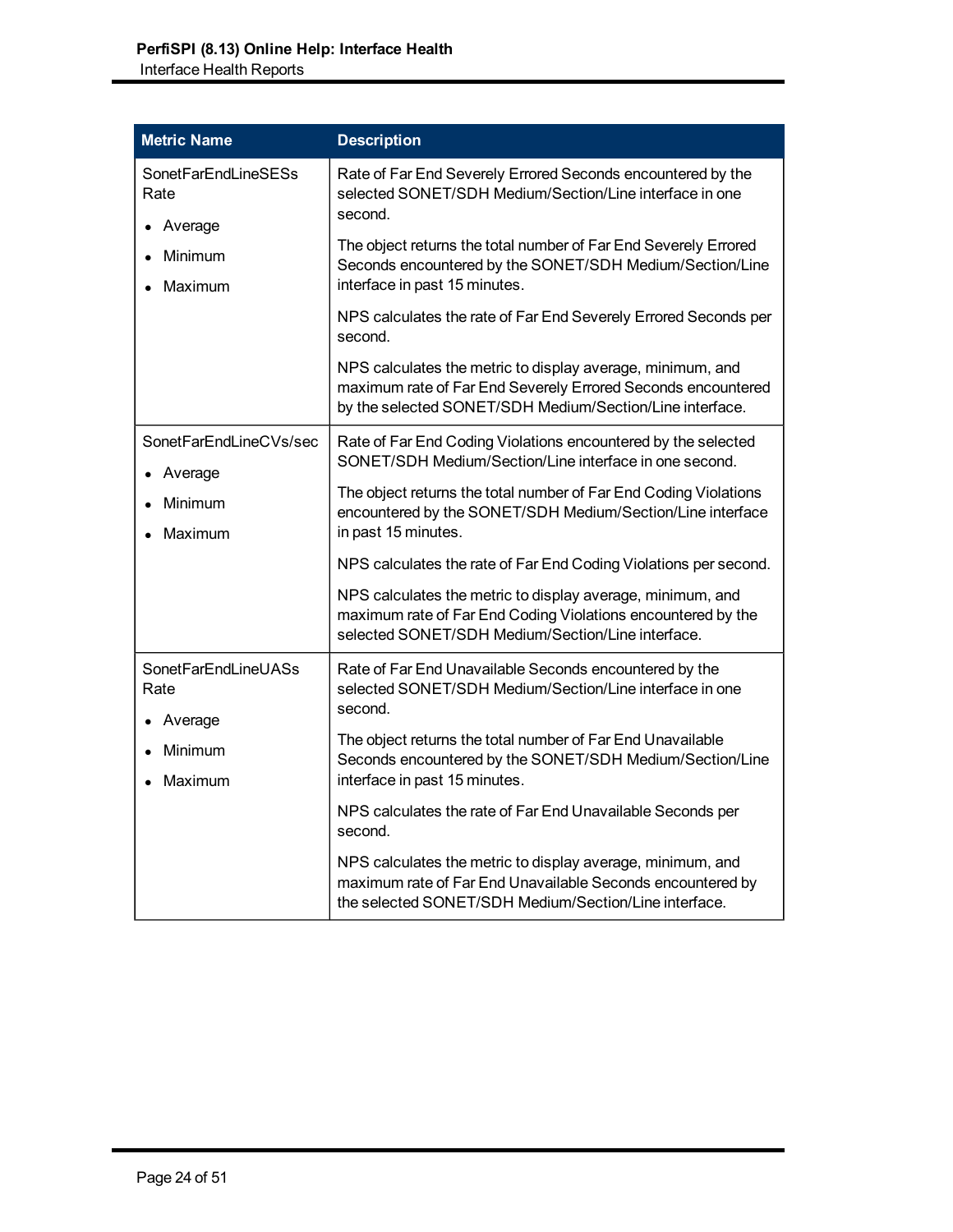| <b>Metric Name</b>            | <b>Description</b>                                                                                                                                              |
|-------------------------------|-----------------------------------------------------------------------------------------------------------------------------------------------------------------|
| SonetPathESs Rate<br>Average  | Rate of Errored Seconds encountered by the selected<br>SONET/SDH Path interface in one second.                                                                  |
| Minimum<br>Maximum            | The object returns the total number of Errored Seconds<br>encountered by the SONET/SDH Path interface in past 15<br>minutes.                                    |
|                               | NPS calculates the rate of Errored Seconds per second.                                                                                                          |
|                               | NPS calculates the metric to display average, minimum, and<br>maximum rate of Errored Seconds encountered by the selected<br>SONET/SDH Path interface.          |
| SonetPathSESs Rate<br>Average | Rate of Severely Errored Seconds encountered by the selected<br>SONET/SDH Path interface in one second.                                                         |
| Minimum<br>Maximum            | The object returns the total number of Severely Errored Seconds<br>encountered by the SONET/SDH Path interface in past 15<br>minutes.                           |
|                               | NPS calculates the rate of Severely Errored Seconds per second.                                                                                                 |
|                               | NPS calculates the metric to display average, minimum, and<br>maximum rate of Severely Errored Seconds encountered by the<br>selected SONET/SDH Path interface. |
| SonetPathCVs/sec<br>Average   | Rate of Coding Violations encountered by the selected<br>SONET/SDH Path interface in one second.                                                                |
| Minimum<br>Maximum            | The object returns the total number of Coding Violations<br>encountered by the SONET/SDH Path interface in past 15<br>minutes.                                  |
|                               | NPS calculates the rate of Coding Violations per second.                                                                                                        |
|                               | NPS calculates the metric to display average, minimum, and<br>maximum rate of Coding Violations encountered by the selected<br>SONET/SDH Path interface.        |
| SonetPathUASs Rate<br>Average | Rate of Unavailable Seconds encountered by the selected<br>SONET/SDH Path interface in one second.                                                              |
| Minimum<br>Maximum            | The object returns the total number of Unavailable Seconds<br>encountered by the SONET/SDH Path interface in past 15<br>minutes.                                |
|                               | NPS calculates the rate of Unavailable Seconds per second.                                                                                                      |
|                               | NPS calculates the metric to display average, minimum, and<br>maximum rate of Unavailable Seconds encountered by the<br>selected SONET/SDH Path interface.      |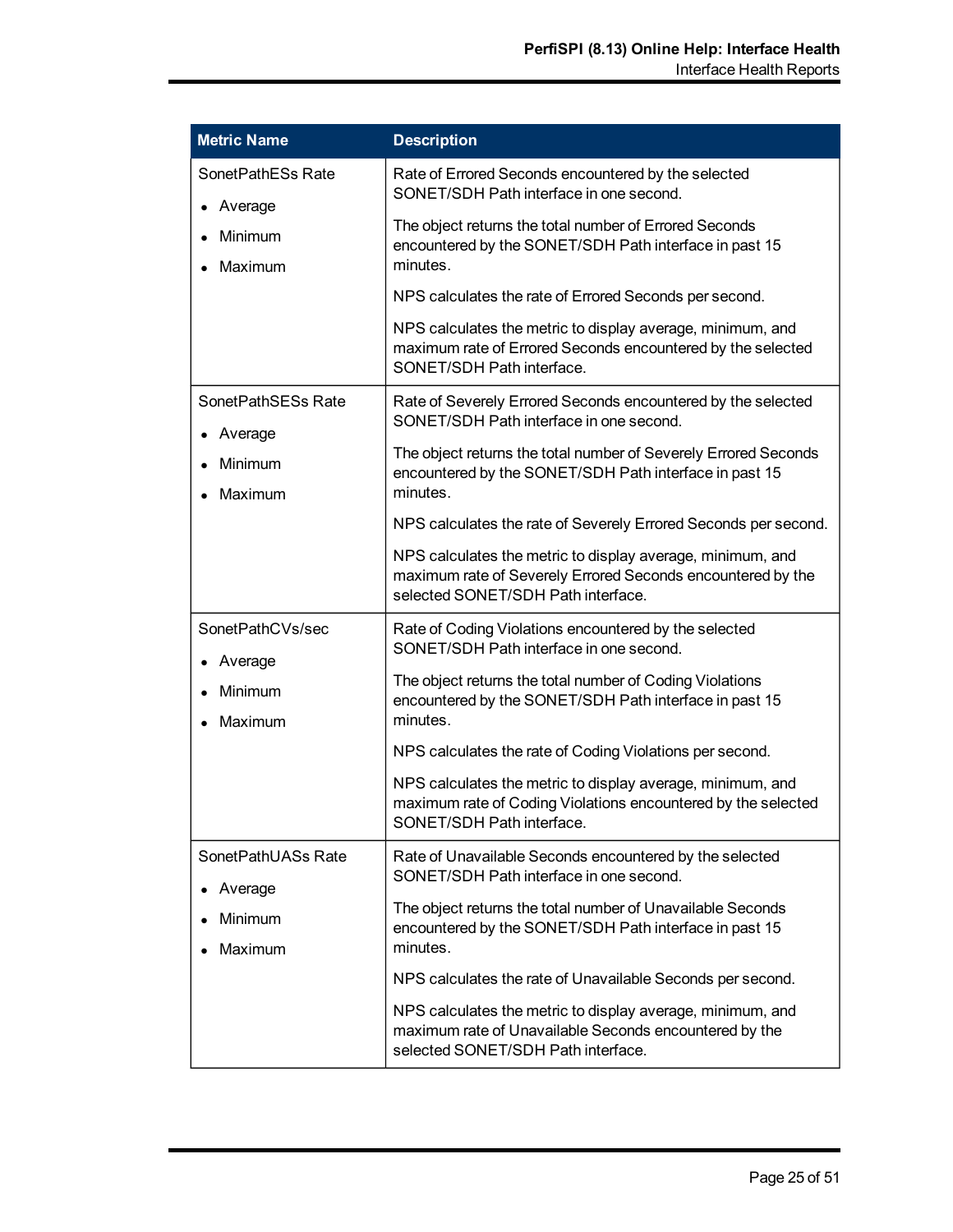| <b>Metric Name</b>                 | <b>Description</b>                                                                                                                                                      |
|------------------------------------|-------------------------------------------------------------------------------------------------------------------------------------------------------------------------|
| SonetFarEndPathESs<br>Rate         | Rate of Far End Errored Seconds encountered by the selected<br>SONET/SDH Path interface in one second.                                                                  |
| Average<br>Minimum                 | The object returns the total number of Far End Errored Seconds<br>encountered by the SONET/SDH Path interface in past 15<br>minutes.                                    |
| Maximum                            | NPS calculates the rate of Far End Errored Seconds per second.                                                                                                          |
|                                    | NPS calculates the metric to display average, minimum, and<br>maximum rate of Far End Errored Seconds encountered by the<br>selected SONET/SDH Path interface.          |
| <b>SonetFarEndPathSESs</b><br>Rate | Rate of Far End Severely Errored Seconds encountered by the<br>selected SONET/SDH Path interface in one second.                                                         |
| Average<br>Minimum                 | The object returns the total number of Far End Severely Errored<br>Seconds encountered by the SONET/SDH Path interface in past<br>15 minutes.                           |
| Maximum                            | NPS calculates the rate of Far End Severely Errored Seconds per<br>second.                                                                                              |
|                                    | NPS calculates the metric to display average, minimum, and<br>maximum rate of Far End Severely Errored Seconds encountered<br>by the selected SONET/SDH Path interface. |
| SonetFarEndPathCVs/sec<br>Average  | Rate of Far End Coding Violations encountered by the selected<br>SONET/SDH Path interface in one second.                                                                |
| Minimum<br>Maximum                 | The object returns the total number of Far End Coding Violations<br>encountered by the SONET/SDH Path interface in past 15<br>minutes.                                  |
|                                    | NPS calculates the rate of Far End Coding Violations per second.                                                                                                        |
|                                    | NPS calculates the metric to display average, minimum, and<br>maximum rate of Far End Coding Violations encountered by the<br>selected SONET/SDH Path interface.        |
| SonetFarEndPathUASs<br>Rate        | Rate of Unavailable Seconds encountered by the selected<br>SONET/SDH Path interface in one second.                                                                      |
| Average<br>Minimum                 | The object returns the total number of Unavailable Seconds<br>encountered by the SONET/SDH Path interface in past 15<br>minutes.                                        |
| Maximum                            | NPS calculates the rate of Unavailable Seconds per second.                                                                                                              |
|                                    | NPS calculates the metric to display average, minimum, and<br>maximum rate of Unavailable Seconds encountered by the<br>selected SONET/SDH Path interface.              |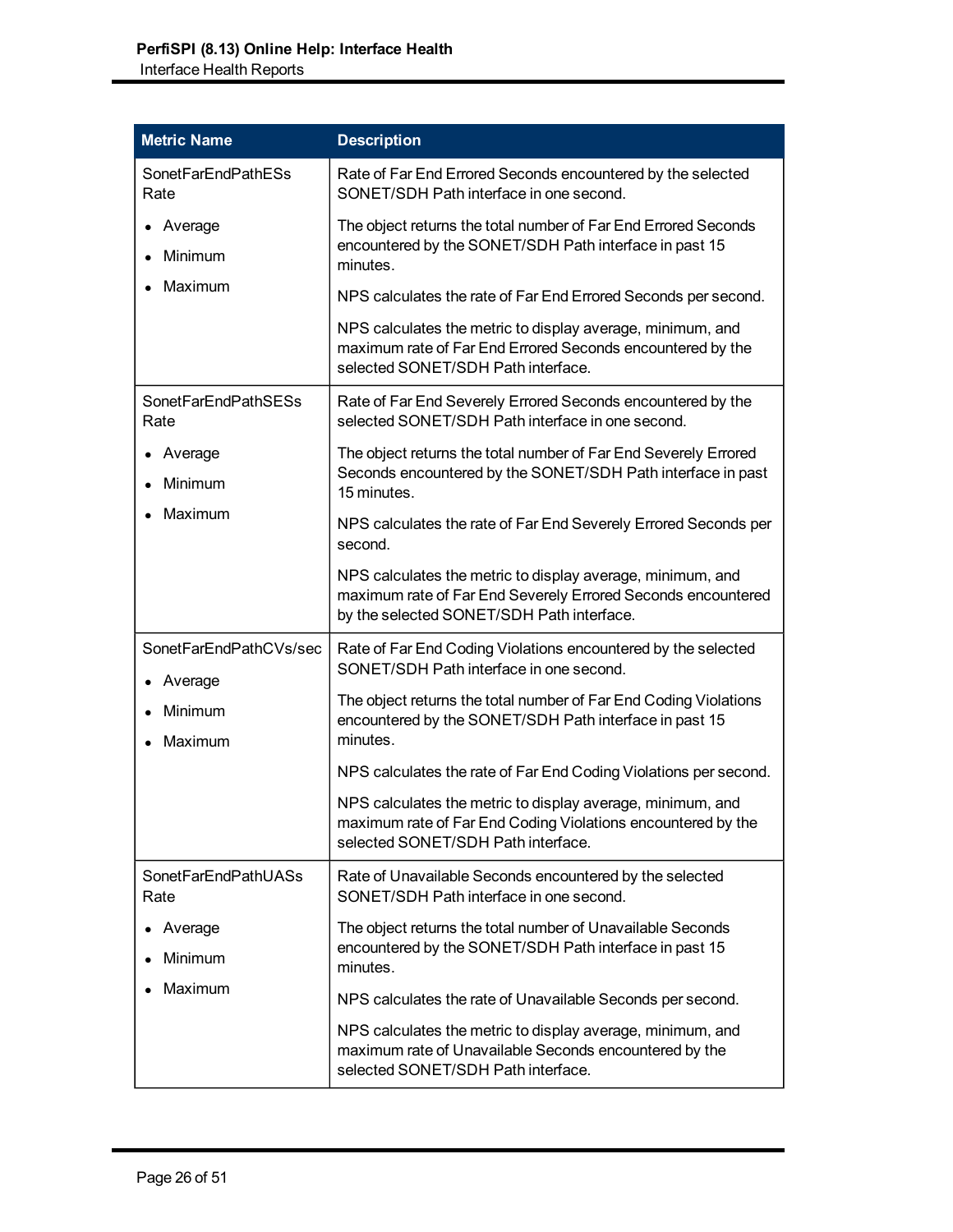# **Interface Health Reports**

The Interface Health reports show the performance data for network interfaces in your environment.

Use Interface Health reports to determine if an interface is over-utilized or if it needs an upgrade.

# **Opening Reports from NNMi**

From the NNMi Console, you have these options:

- <sup>l</sup> Click the **Reporting Report Menu** option under the **Actions menu**; launch reports from the Report Menu.
- Launching Pre-Filtered iSPI Reports Directly from NNMi

If you are interested in a particular interface, launch a pre-filtered report from NNMi; otherwise, open a workspace view from NNMi, move to the iSPI, and begin your investigation from the Report Menu. To move from NNMi to the iSPI:

- a. Log in to the NNMi Console.
- b. Select a workspace.
- c. Open a view (nodes, interfaces, components, or incidents).
- d. Select **Actions > Reporting Report Menu page**

## **Interface Health Baseline Sleeve Report**

This report analyzes how close the metric performance value is to the threshold levels. In other words, this report enables you to analyze when the metric will reach the threshold.

Using this report, you can:

- Analyze if the interface utilization or performance is within the expected (normal) range for the selected time range.
- Detect if the metric performance is about to cross the high and low thresholds.

For example, if you generate the Baseline Sleeve Chart report for the baseline metric Utilization In, the chart displays the how close the interface utilization for incoming flow is to the high and low threshold.

• Save multiple Baseline Sleeve Reports for a specific metric for different time ranges, and analyze the metric performance trend.

This report supports one metric.

To change the Time Controls defaults, see Change Time Controls in the *Using Reports > Change Default Settings* section.

To change the Topology Filters defaults, see Set Topology Filters in the *Using Reports > Change Default Settings* section.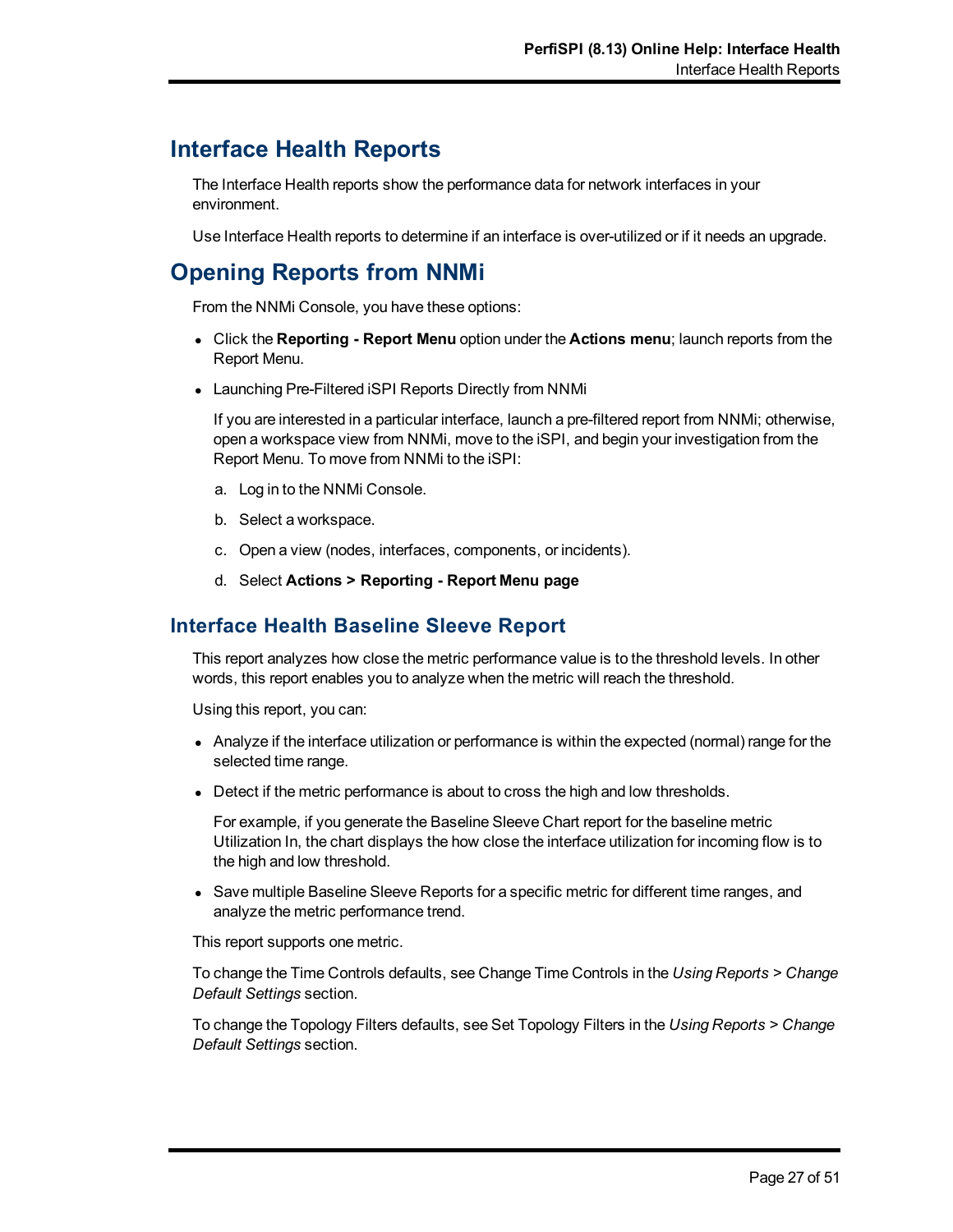To change the Report Options defaults, see Change Report Options in the *Using Reports > Change Default Settings* section.

# **Interface Health Calendar Report**

The Calendar Report uses a traditional, calendar-style layout to show hourly statistics for two metrics in a single, extended graph spanning over multiple days.

#### **Features and Defaults**

The Calendar Report defaults to:

- $\bullet$  Interfaces = All
- Dates/Times = Last 31 days
- Metric(s) Shown on Y1 Axis (Primary Metric) = Volume Bytes (sum)
- Metric(s) Shown on Y2 Axis (Secondary Metric) = Utilization (avg)

The default view shows data for the current month. Depending on how long the iSPI has been collecting data from NNMi, you may have the option of looking at data for the previous 70 days if you use the option Until Now.

#### **Note:** If you set the Time Range below 24 hours, the following message appears:

This report is not designed to operate with a time range of less than 24 hours. Please modify your time selections.

#### **Use Case**

Use this report to observe:

- gradual trends over time
- isolated spikes
- to verify that an abnormal condition has returned to normal
- to make comparisons

This report also reveals:

- Day of week patterns
- $\bullet$  Hour of day patterns

For example, if utilization is spiking on Tuesdays, or if response time issues are occurring daily at 11:00 a.m., the report will highlight these events.

- To change the Time Controls defaults, see Change Time Controls in the *Using Reports* > *Change Default Settings* section.
- To change the Topology Filters defaults, see Set Topology Filters in the *Using Reports* > *Change Default Settings* section.
- To change the Report Options defaults, see Change Report Options in the *Using Reports* > *Change Default Settings* section.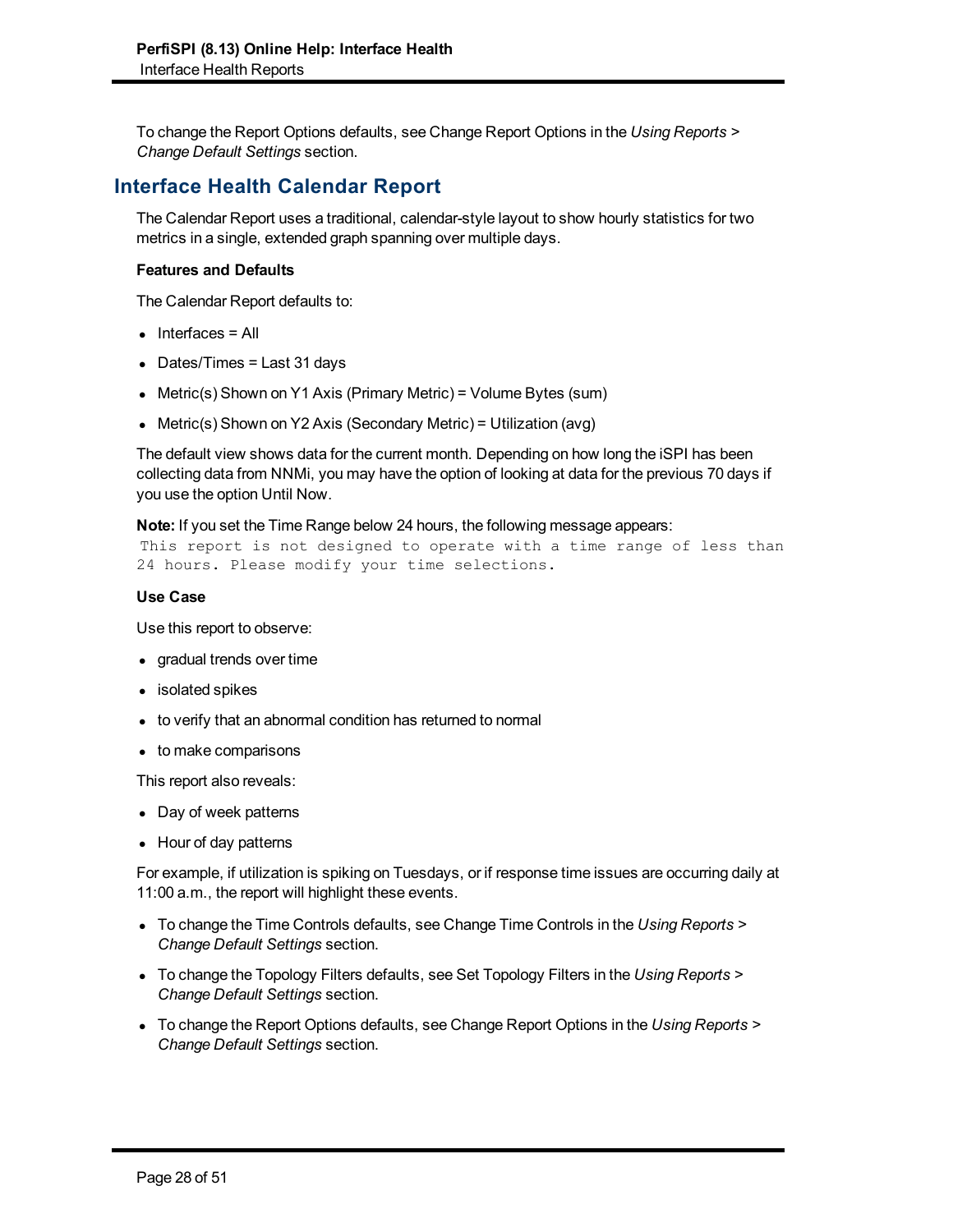# **Interface Health Chart Detail Report**

Chart Detail report enables you to perform a trend analysis for the network health and performance based on historical interface health data.

The Chart Detail report displays a comparative analysis of the selected metrics for each time unit.

For example, if you need to compare how the average Threshold Exception Rate was affected by variance in the average Response Time per millisecond for the past one week, you can generate the Weekly Interface Health report for the selected node group.

You can also select two or more nodes, node groups, interfaces, or interface groups to generate Chart Detail report.

Using this report you can:

- Analyze the trend of network health and performance for multiple nodes, node groups, interfaces, or interface groups based on one unit of time. Each unit of time is called as a Display Grain . Each Display Grain is measured as follows:
	- Five minutes for Hourly report
	- One hour for daily report
	- One day for weekly report
	- One day for monthly report
- Identify the interface that is causing any ups and downs in the network health and performance.
- Detect any persistent problem in the interface health and performance.
- Compare network health and performance of more than two nodes, node groups, interfaces, or interface groups based on historical interface health data.

The following are the available filters in the Time Controls pane for Chart Detail Report:

- Start Date/Time
- Time Range
- Display Grain
- $\bullet$  Hour of day
- Day of Week

#### **Features and Defaults**

The graph on this report tracks up to six metrics per axis over the selected time period. Unless you modify the defaults, Chart Detail defaults to the following:

- $\bullet$  Interfaces = All
- Metric(s) Shown on Y1 Axis = Volume Bytes (sum)
- Metric(s) Shown on Y2 Axis = Availability Utilization (avg)

The Chart Detail report displays the selected metrics using two Y axis.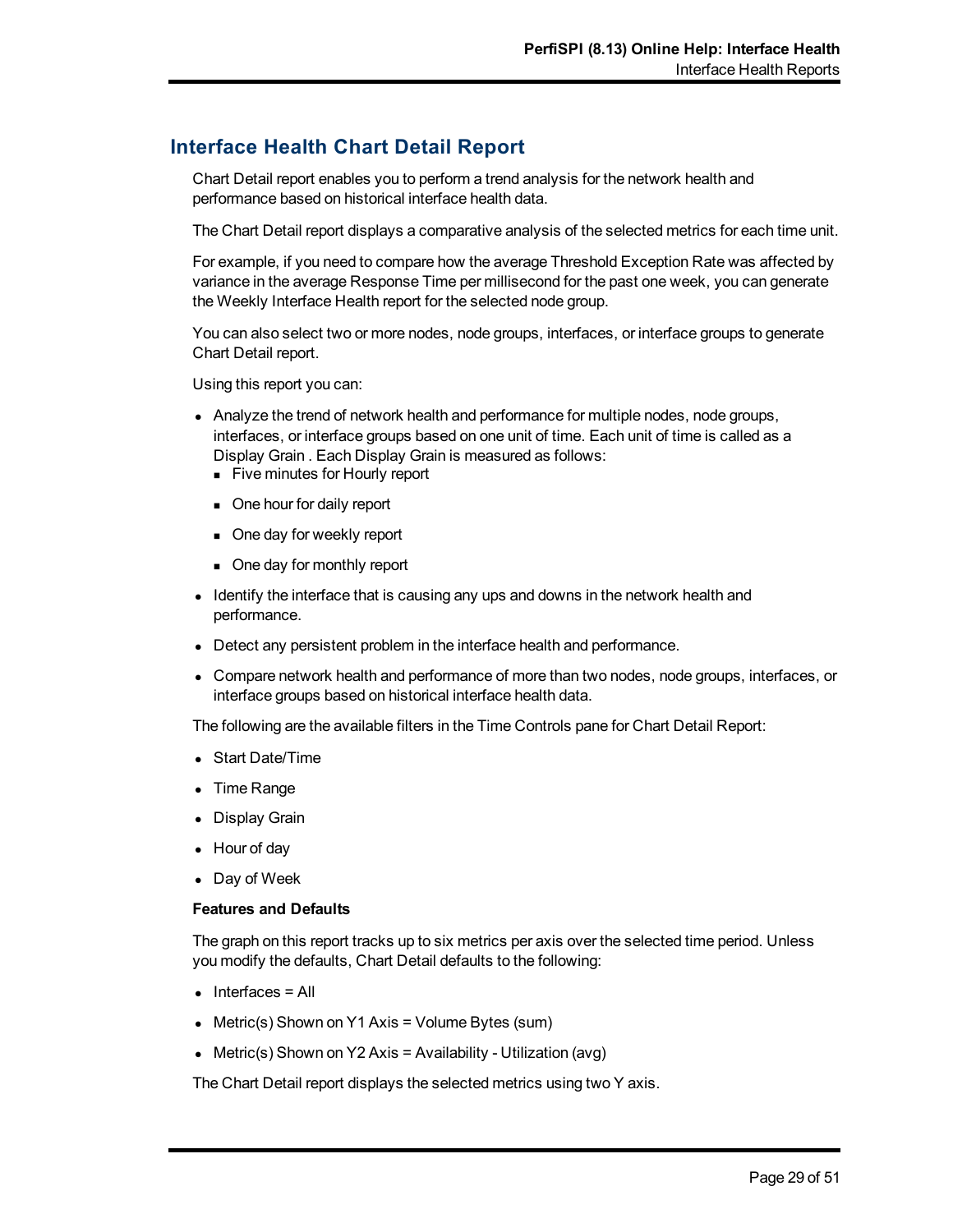- $\bullet$  The left Y axis (also known as the Y1 axis) displays the performance of the main metric based on which you want to generate the report.
- The right Y axis (also known as the Y2 axis) displays the performance of the metric that should overlay the main (primary) metric.

To add another metric, click **Options** and then click .

To remove a metric that you have already added, click **Options** and then click .

The Chart Detail report enables you to view the data in the tabular format as well. To view the table, click **Options**, and then select Table. The Table appears instead of the chart. To view both the chart and the table, click **Options**, and then select Chart and Table.

- To change the Time Controls defaults, see Change Time Controls in the *Using Reports* > *Change Default Settings* section.
- To change the Topology Filters defaults, see Set Topology Filters in the *Using Reports* > *Change Default Settings* section.
- To change the Report Options defaults, see Change Report Options in the *Using Reports* > *Change Default Settings* section.

## **Interface Health Dashboard**

The Dashboard report provides an overview of the interfaces available on your network using a combination of gauges, heat charts, and ordered Top 5 lists. The report displays the threshold violations for volume, error, and availability. Threshold violations can point to a network-related problem or may indicate that your thresholds within NNMi need to be changed.

To group the data within the dashboard:

- 1. Click **Options**.
- 2. In the Grouping By: field, select a topology filter to group the dashboard data.

For example: if you use a grouping option of Node Name, all Availability exceptions that fall within the time and topology constraints are grouped by Node Name and displayed as a percentage of the total samples in the left gauge.

#### **Dashboard Sections**

**Gauge** 

The gauges provide the following exception count statistics:

- Availability Exceptions (% samples)
- Utilization Exceptions (% samples)
- Discard Rate Exceptions (% samples)
- Error Rate Exceptions (% samples)

When the NPS database has no data, the needle icons on the gauges on the Dashboard report do not appear.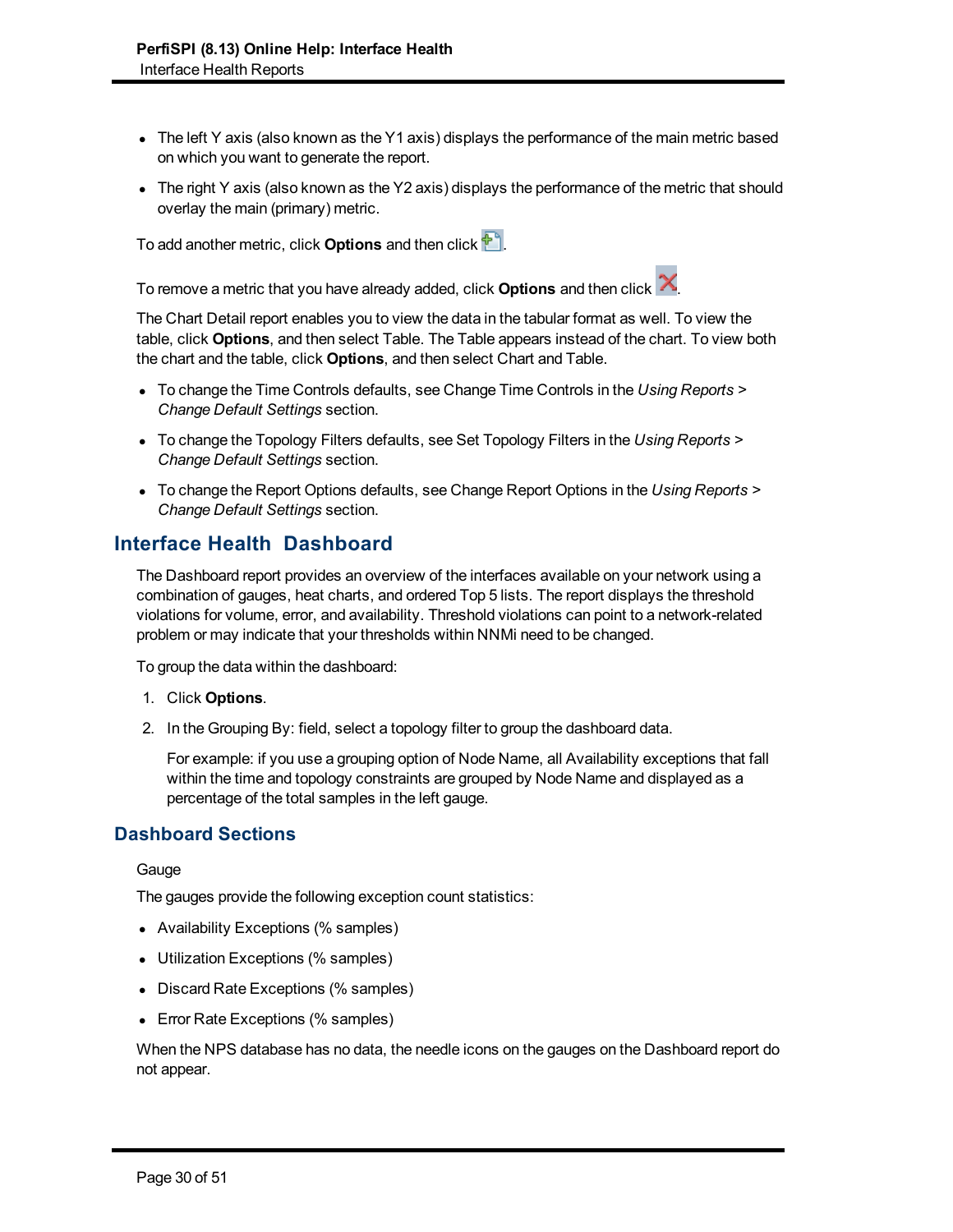#### Top 5 Lists

The top-5 lists displays nodes responsible for the exceptions showing up in the gauges:

- Top 5 Qualified Interface Names by Utilization Exceptions
- Top 5 Qualified Interface Names by Availability Exceptions

Top 5 Qualified Interface Names by Discard Exceptions Heat Chart Using the heat chart, you can:

- Analyze the pattern of discard exception for past one hour.
- Compare the discard performance of different interfaces.
- Detect the time range in the past one hour when the discard rates were the highest.

#### **Example**

If the gauges are showing few or no exceptions, this means that none of your interfaces, including the interfaces in the top 5 lists, are experiencing problems with utilization or availability.

For example, your network is divided into groups that represent regions or strategic locations for your enterprise. With the grouping option set to Node Group name, the report lists each of your strategic Node Groups (as defined within NNMi) and provides the current statistics for exceptions within each group.

If an unexpected change in exception counts is noted, you can click the appropriate gauge needle or Node Group within the Top 5 lists, and then launch another report (such as Chart Detail) to investigate trends or changes within the network as they are occurring.

The thresholds that create exceptions are set from NNMi, not from the iSPI. If you want to set or modify thresholds, refer to the online help for NNMi administrators.

- To change the Time Controls defaults, see Change Time Controls in the *Using Reports* > *Change Default Settings* section.
- To change the Topology Filters defaults, see Set Topology Filters in the *Using Reports* > *Change Default Settings* section.
- To change the Report Options defaults, see Change Report Options in the *Using Reports* > *Change Default Settings* section.

# **Interface Health Headline Report**

The Headline Report provides a broad view of interface performance for past one day, using the following graphs:

- Volume of data passed through the interface (in MB)
- Average percentage of interface availability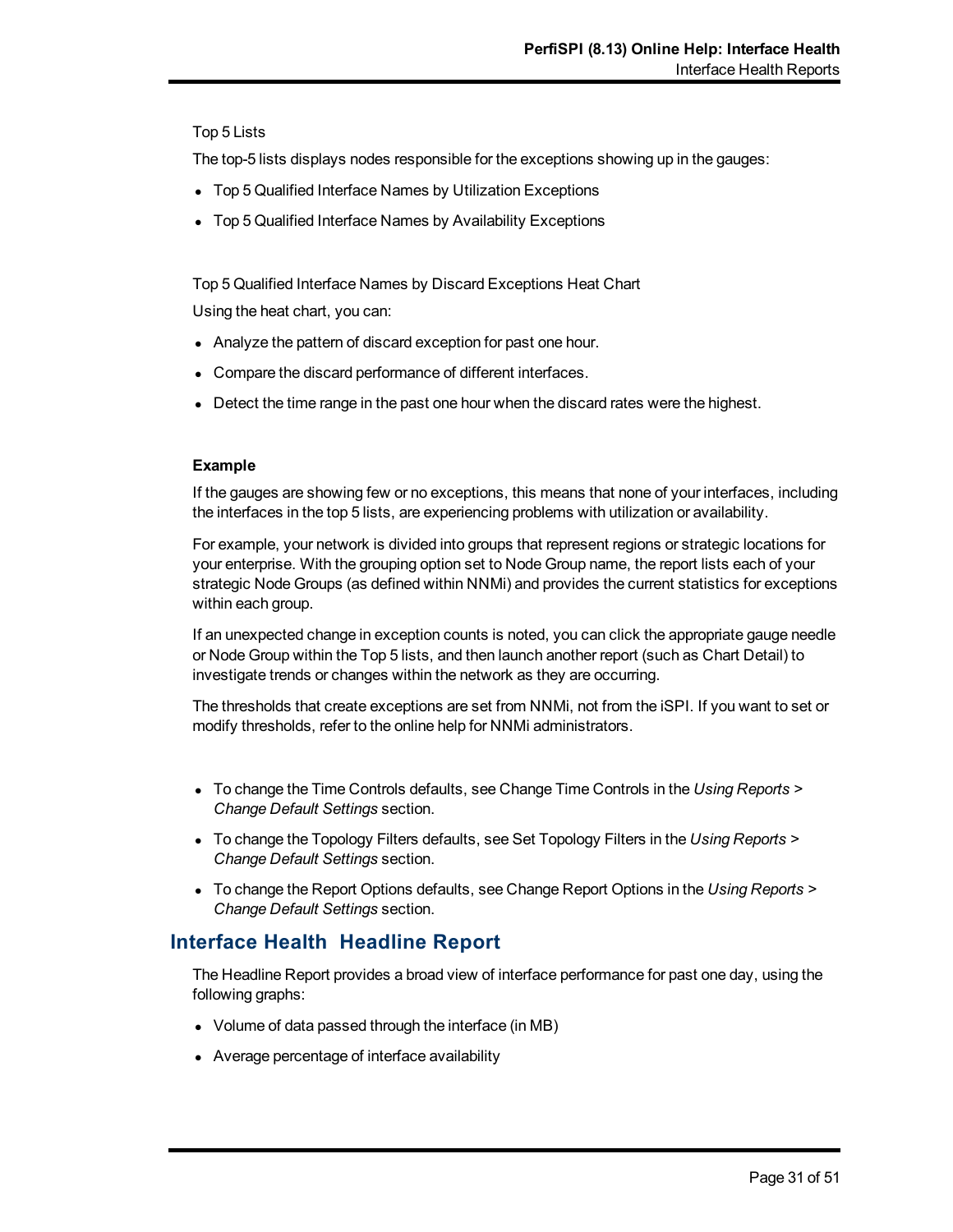- Average and maximum interface utilization percentage
- Threshold and baseline utilization exception rates
- Maximum throughput per second (in bps)
- Total number of data packets transmitted or received using unknown protocol
- Maximum percentage of discard rate
- Total number of discard rate exceptions
- Maximum percentage of error rate
- Total number of error rate exceptions

This report enables you to:

- View every aspect of interface utilization and performance at once.
- View trends and verify that interface utilization and performance are meeting expectations.
- Identify isolated aberration in the graphs and detect any unexpected utilization or performance trend.

The Headline report does not provide options to create graphs based on other metrics.

This report shows the data for exceptions only if thresholds for performance metrics are set in NNMi.

- **To change the Time Controls defaults, see Change Time Controls in the** *Using Reports* **>** *Change Default Settings* section.
- **To change the Topology Filters defaults, see Set Topology Filters in the Using Reports >** *Change Default Settings* section.
- **To change the Report Options defaults, see Change Report Options in the Using Reports >** *Change Default Settings* section.

## **Interface Health Executive Report**

The Executive Report provides a broad view of interface performance for the selected time range, using the following graphs:

- Volume of data passed through the interface (in GB)
- Average percentage of interface availability
- Average and maximum interface utilization percentage
- Threshold and baseline utilization exception rates
- Volume of data aggregated based on the following:
	- Volume of data passed through the node groups
	- <sup>n</sup> Volume of data passed for each hour of the for the selected time range
- Average percentage of interface utilization for the node groups for the selected time range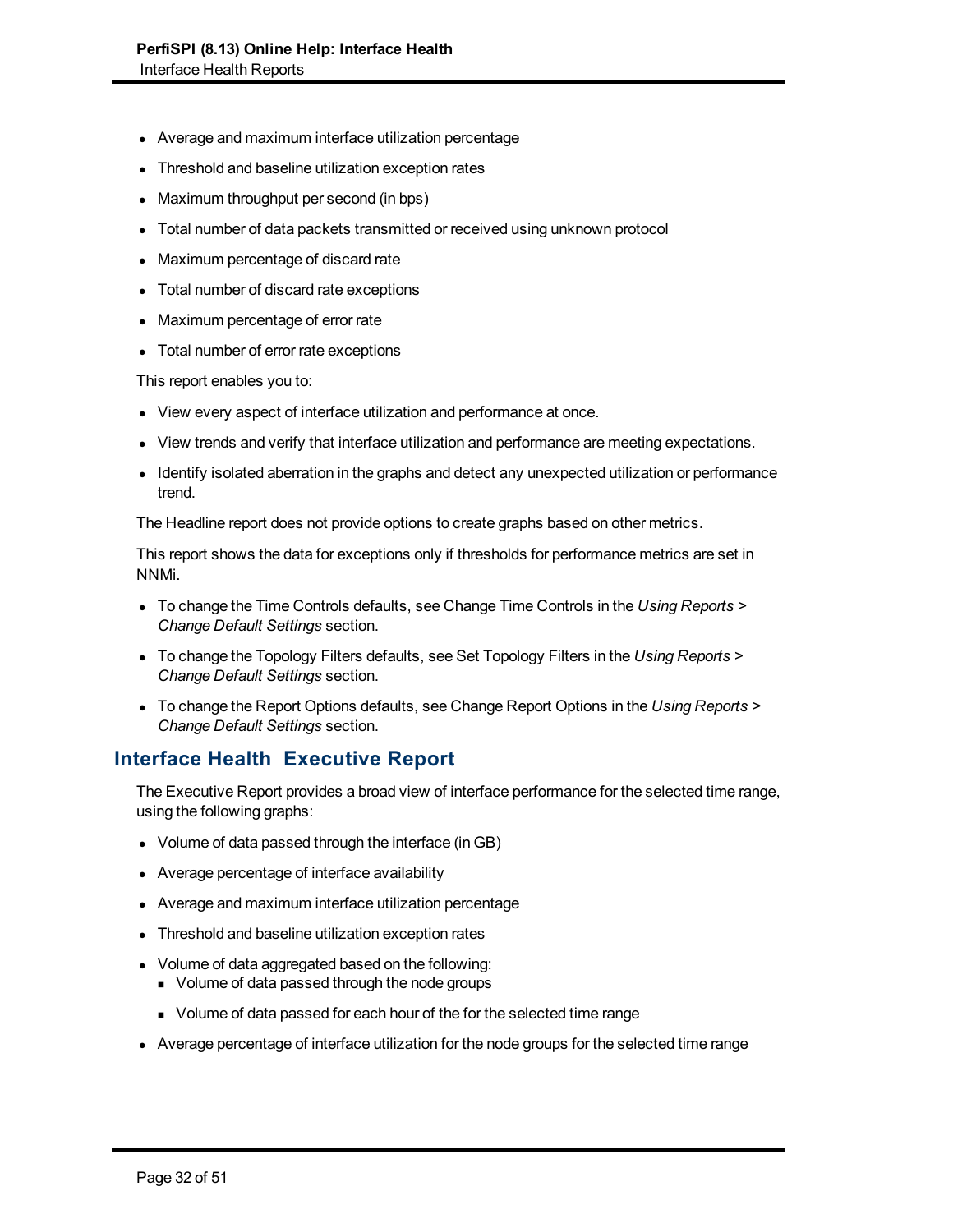• Average number of threshold and baseline exception faced by the node groups for the selected time range

This report enables you to:

- View every aspect of interface utilization and performance at once.
- View trends and verify that interface utilization and performance are meeting expectations.
- Identify isolated aberration in the graphs and detect any unexpected utilization or performance trend.
- View the trend of utilization for the node groups for the selected time range

The Executive report does not provide options to create graphs based on other metrics.

The default display grain for the Executive report is one hour.

This report shows the data for exceptions only if thresholds for performance metrics are set in NNMi.

- To change the Time Controls defaults, see Change Time Controls in the *Using Reports* > *Change Default Settings* section.
- To change the Topology Filters defaults, see Set Topology Filters in the *Using Reports* > *Change Default Settings* section.

### **Interface Health Headline - Wireless LAN Report**

#### **Available only on WLAN interfaces – Following IEEE802dot11 performance policy**

The Headline - Wireless LAN Report provides a performance overview of the wireless LAN interfaces available in your network. The report displays interface availability and performance for past 24 hours, using the following graphs:

- Total number of fragmented packets the interfaces have transmitted (sent and received) successfully
- Total number of successful RTS<sup>1</sup> compared to the total number of failed RTS
- Average and maximum number of wireless clients using the interface
- Maximum number of active bridges and repeaters available in the network for past 24 hours
- Total number of wireless stations available in the network. The graph displays total number of associated, authenticated, roamed in and roamed away stations available in the network.
- Total number of  $ACK^2$  failures occurred in the wireless LAN for past 24 hours
- Total number of duplicate frames transmitted by the wireless LAN

 $1$ Request To Send: A message sent from a device seeking access to a wireless network. <sup>2</sup>Acknowledgement code: A transmission control character used to indicate that a transmitted message was received uncorrupted, without errors or that the receiving station is ready to accept transmissions. The receiving station sends this code to the sender to indicate that it has accepted the transmission.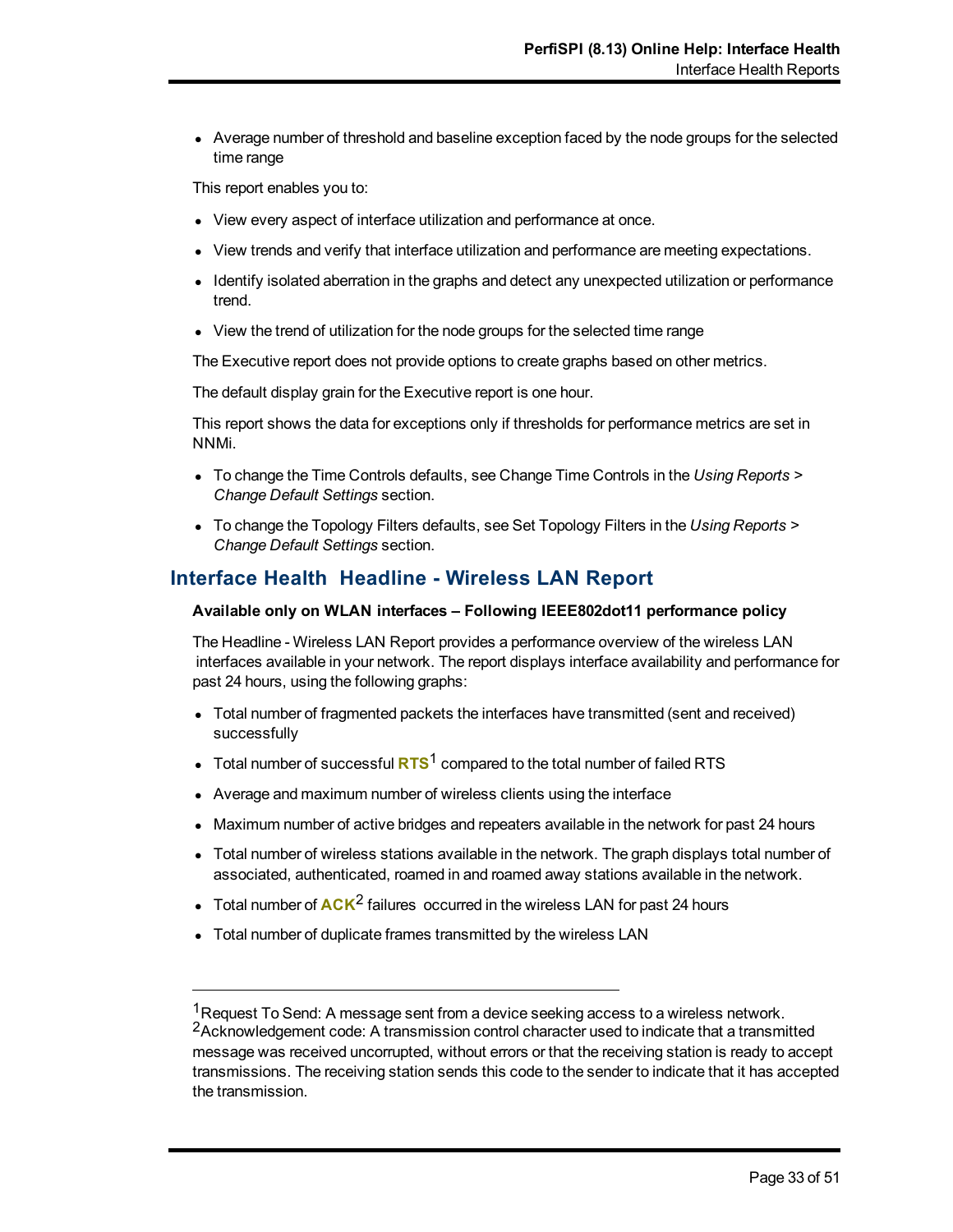- Total number of maxed out transmission attempts made by wireless LAN
- Total number of undecryptable frames received by wireless LAN in past 24 hours
- **Total number of FCS<sup>1</sup> error occurred in the wireless LAN for past 24 hours**

This report enables you to:

- View every aspect of the wireless LAN interface utilization and performance at once.
- View trends and verify that the utilization and performances of the wireless LAN interfaces are meeting expectations.
- Identify isolated aberration in the graphs and detect any unexpected utilization or performance trend.

The Headline - Wireless LAN report does not provide options to create graphs based on other metrics.

This report shows the data for exceptions only if thresholds for performance metrics are set in NNMi.

- To change the Time Controls defaults, see Change Time Controls in the *Using Reports* > *Change Default Settings* section.
- To change the Topology Filters defaults, see Set Topology Filters in the *Using Reports* > *Change Default Settings* section.
- To change the Report Options defaults, see Change Report Options in the *Using Reports* > *Change Default Settings* section.

# **Interface Health Heat Chart Report**

The Heat Chart tracks the hourly performance of a single metric. The default metric is Volume - Bytes (sum). The default time period is the last 31 days. Performance is color-coded, making it easy to see whether performance has been satisfactory or unsatisfactory.

#### **Features and Defaults**

The legend at the top of the report maps a range of normalized performance values to a particular color.

Beneath the legend, a table represents the normalized values of a performance metric (rows of the table represent hours of the day; columns of the table represent days).

Each cell inside the table is color-coded and each cell inside the table indicates a specific value of the metric. You can also hover the mouse pointer on the cell to see the absolute metric value of each hour.

The default topology filters for the Heat Chart are as follows:

<sup>&</sup>lt;sup>1</sup> Frame Check Sequence: Each PPP packet has a checksum attached to ensure that the data being received is the data being sent. If the FCS of an incoming packet is incorrect, the packet is dropped and the FCS error count is increased.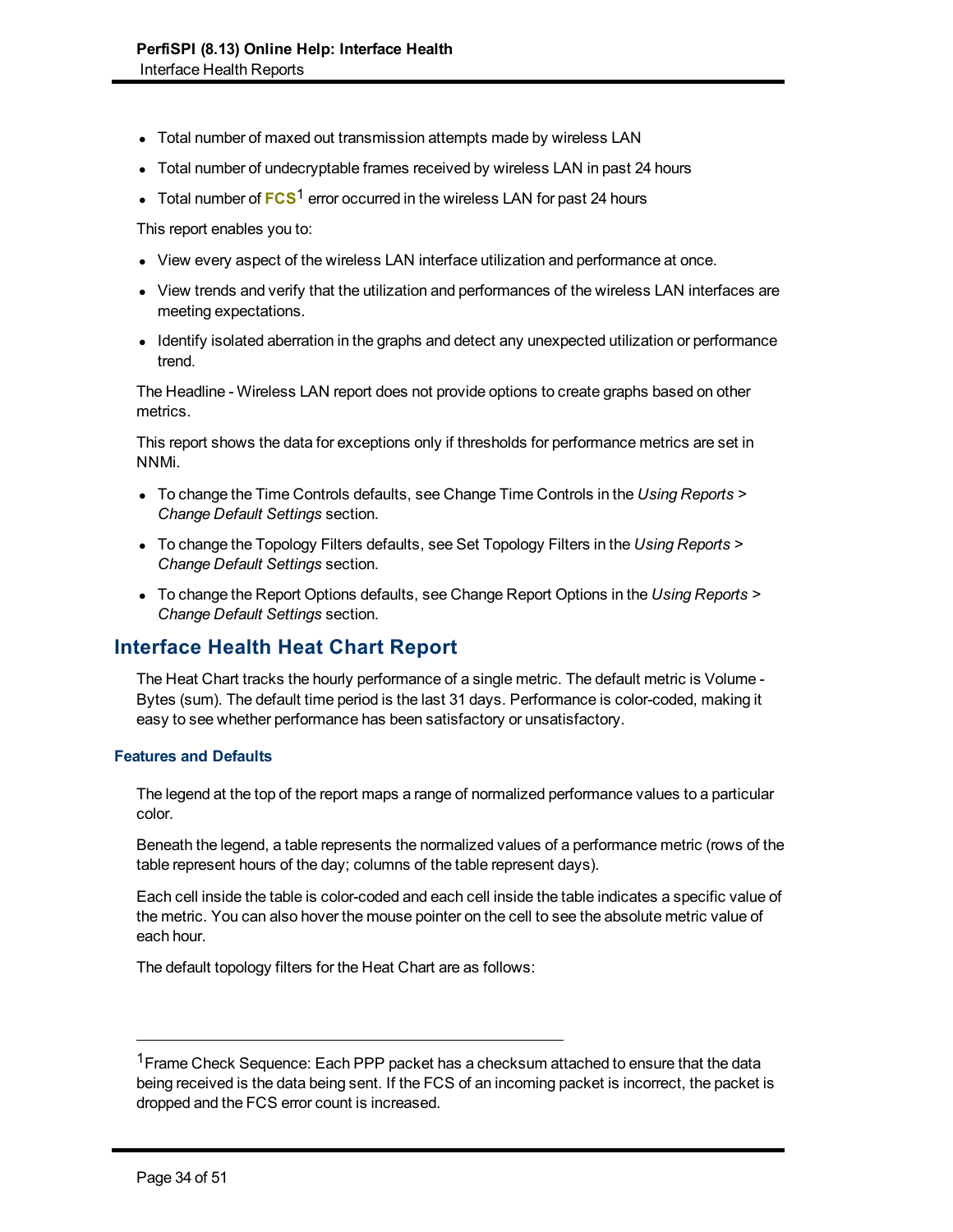- $\bullet$  Interfaces = All
- $\bullet$  Time Period = Last 31 days
- $\bullet$  Hour of Day = All
- $\bullet$  Day of Week = All
- $\bullet$  Metric = Volume Bytes (sum)

Time range options are any period that is not less than 24 hours.

#### **Use Case**

Use the Heat Chart to identify gradual shifts from one range of performance to another range, to spot an isolated instance of poor performance that affected the results for past 24 hours, to spot day-of-week patterns, and to verify that an abnormal condition returned to normal after a problem was corrected.

- To change the Time Controls defaults, see Change Time Controls in the *Using Reports* > *Change Default Settings* section.
- To change the Topology Filters defaults, see Set Topology Filters in the *Using Reports* > *Change Default Settings* section.
- To change the Report Options defaults, see Change Report Options in the *Using Reports* > *Change Default Settings* section.

### **Interface Health Managed Inventory Report**

Use the Managed Inventory Report to view the number of instances of each topology attribute seen in the collected data within the selected time range. For example, if the report is run for 'Last 1 Hour,' you will see the number of unique values for each attribute seen in the data collected over the last hour. This report can be useful for checking, for example, the number of nodes polled over any given time range.

You can use the available attributes to filter the data of your interest and create a report that represents only the elements of your interest. The report presents the list of attributes in the form of a table; the Count column of the table indicates the number of entries for each attribute. For example, count 5 for the topology item Node Location means all nodes on your network can be grouped based on 5 different locations that host the nodes.

You can use the following topology attributes with the Interface Health reports:

- Qualified Interface Name
- <sup>l</sup> Interface Name
- Interface Alias
- Interface Descr
- Interface Index
- $\bullet$  Interface Type
- Interface Physical Address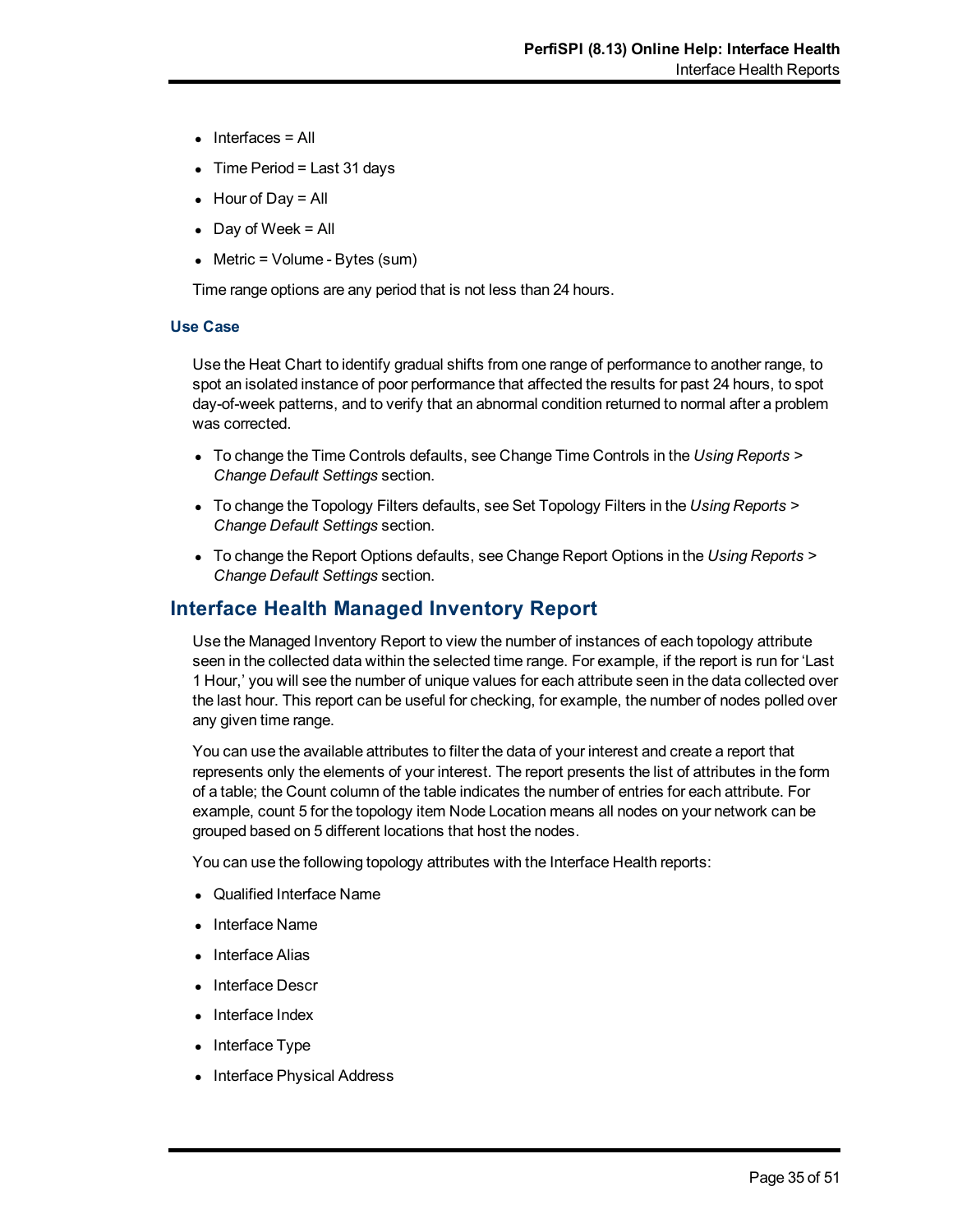- Interface Speed (In:Out)
- Interface ID
- Interface UUID
- Node Name
- Node Contact
- Node Location
- Node Family
- Node Vendor
- Node ID
- Node UUID
- Interface ODBID
- Node ODBID
- Tenant Name
- Tenant UUID
- SecGroup Name
- SecGroup UUID)
- To change the Time Controls defaults, see Change Time Controls in the *Using Reports* > *Change Default Settings* section.
- **To change the Topology Filters defaults, see Set Topology Filters in the Using Reports >** *Change Default Settings* section.

The Managed Inventory report may take significant time to build if you select a time range greater than 24 hours.

The Managed Inventory report may take significant time to build if you select a time range greater than 24 hours.

## **Interface Health Most Changed Report**

This report compares performance the components for two different (consecutive) time periods and ranks components by the amount of change. The sort order is most-changed to leastchanged.

#### **Features and Defaults**

This report contains one table. The table provides data for one metric only.

The table columns are:

- Grouping by levels; one to five columns, each displaying a level
- Performance for the previous time period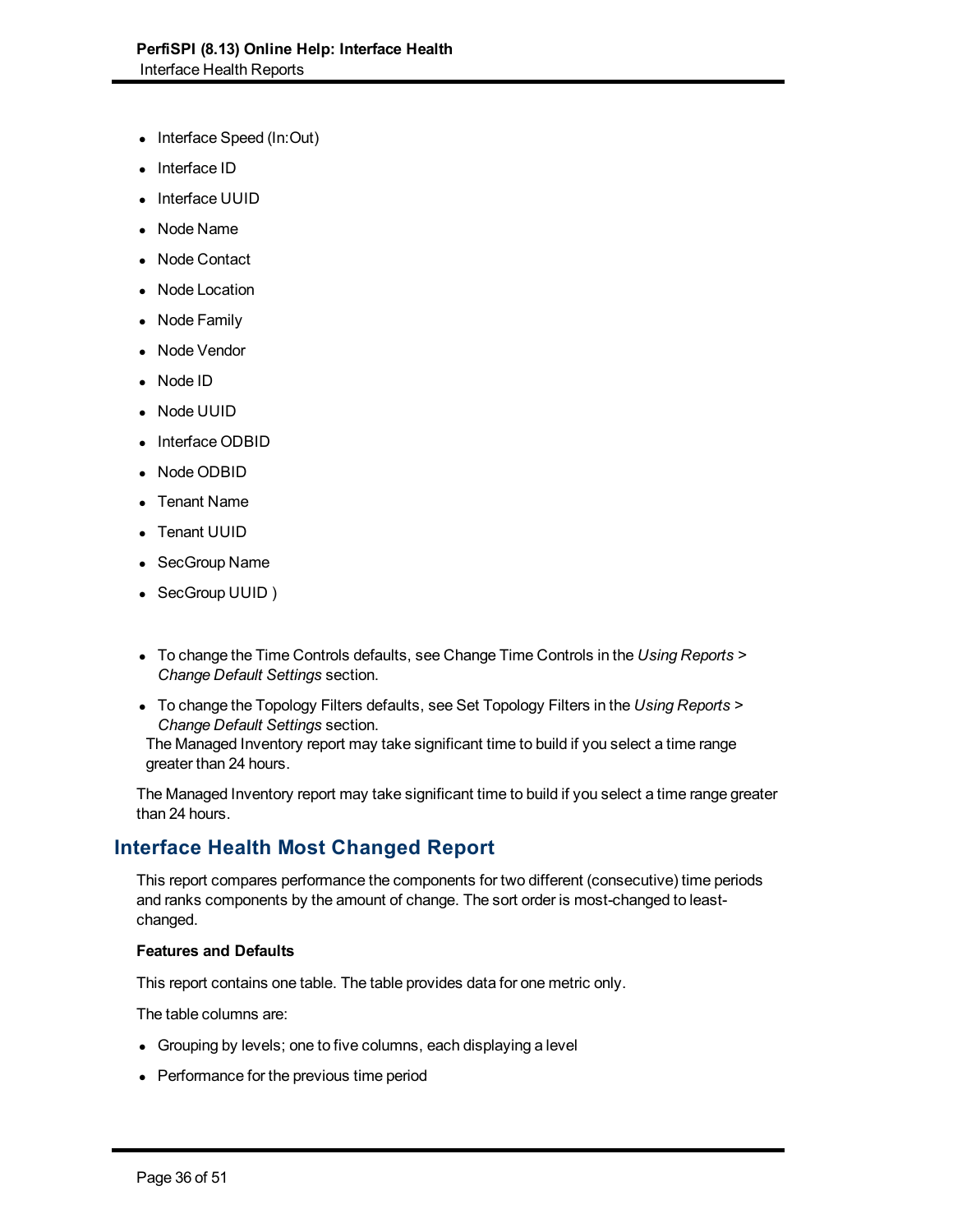- Performance for the current time period
- Growth, expressed as a percentage increase
- $\bullet$  Change

The default filters for the Most Changed report defaults to:

- $\bullet$  Grouping by Elements = Qualified Interface Name
- Start Date/Time = depends on default Time Range and data available in database
- $\bullet$  Hour of Day (HOD) = All
- $\bullet$  Day of Week (DOW) = All
- Ranking Metric = Volume Bytes (sum)
- $\bullet$  Top N Option = Top 10

You can select multiple grouping attributes by using the **<sup>4</sup>D** (Add New Grouping) button. Use

the (**Remove Grouping**) button to remove a grouping attribute.

#### **Use Case**

Use this report to spot objects at selected grouping level that saw significant growth from the previous selected time period to the selected time period. Significant growth could point to a developing problem you need to know about. You can change the ranking metric and you can change how many elements are listed.

- To change the Time Controls defaults, see Change Time Controls in the *Using Reports* > *Change Default Settings* section.
- To change the Topology Filters defaults, see Set Topology Filters in the *Using Reports* > *Change Default Settings* section.
- To change the Report Options defaults, see Change Report Options in the *Using Reports* > *Change Default Settings* section.

### **Interface Health Overview Report**

The Overview Report displays the utilization and performance of the most commonly monitored metrics in Interface Health extension pack.

Using this report, you can:

- Monitor the daily utilization and performance of a set of pre-defined metrics.
- Identify the interfaces with unusual performance or utilization and drill down to other reports to analyze the problem.
- $\bullet$  Rank the interfaces based on their utilization levels.
- Identify the metrics that are close to the threshold. Use the following sections to identify such interfaces: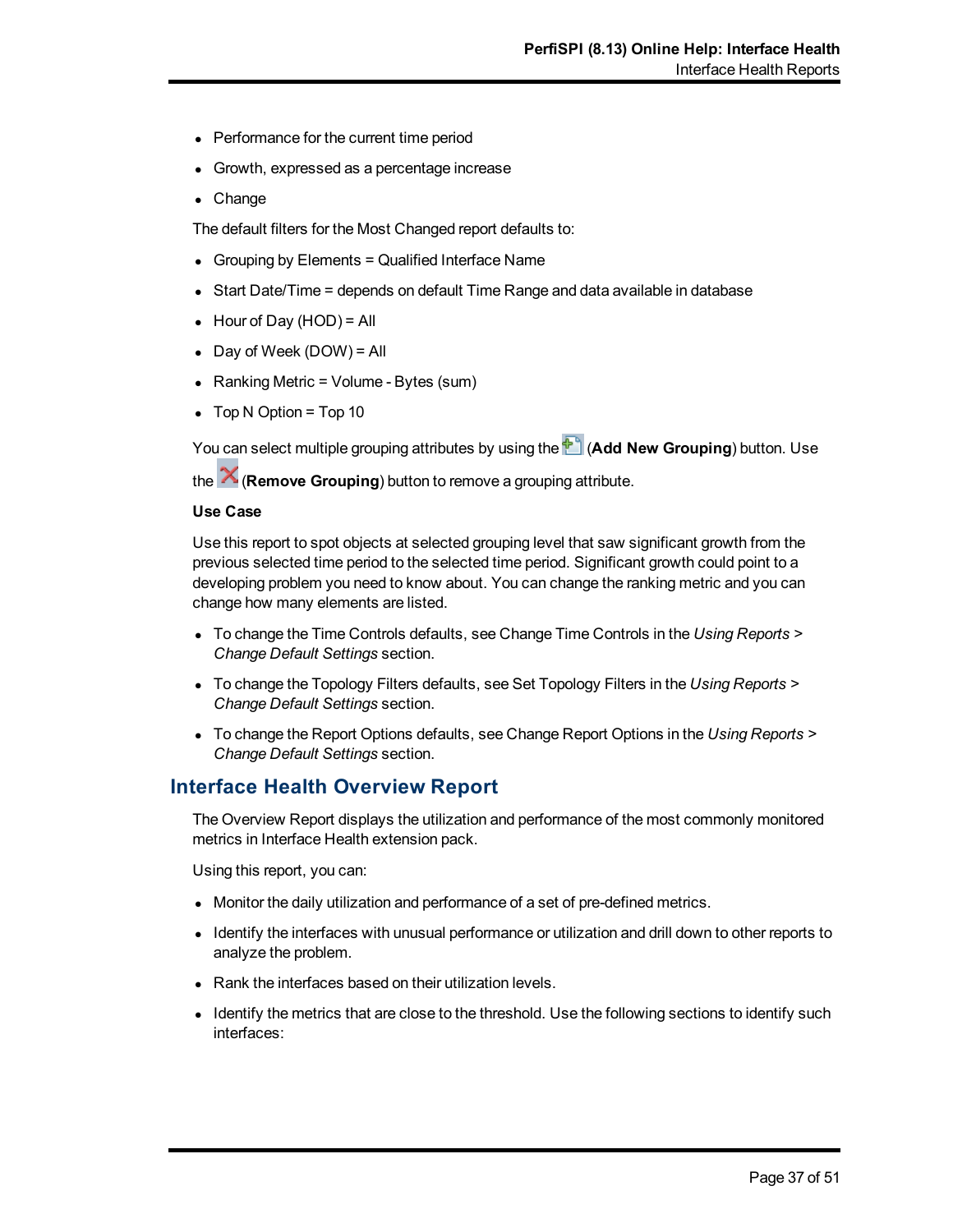- 12 Weeks Utilization In Forecasts
- 12 Weeks Utilization Out Forecasts

The default display grain for this report is one hour. To select a different time grain or time range, use the Time Controls tab in the navigation panel.

To change the Time Controls defaults, see Change Time Controls in the *Using Reports > Change Default Settings* section.

To change the topology filters, use the Topology Filters tab in the navigation panel.

To change the Topology Filters defaults, see Set Topology Filters in the *Using Reports > Change Default Settings* section.

You cannot select the metrics for this report.

## **Interface Health Peak Period Report**

The Interface Health Peak Period Report ranks the utilization and performance of an interface during the busiest time of the selected time range.

Using this report, you can:

- Identify the performance and utilization of the selected metrics during the peak period.
- Identify the interfaces that have the highest or lowest performances or utilization levels during the peak period.
- Compare the performance for multiple interfaces during the peak period using this report.

#### **Use Case**

Use this report to:

- Identify a group of interfaces having a common network performance problem.
- Identify the interface that is suffering from a persistent performance problem.

#### **Interface Health Peak Period Report Options**

- Top / Bottom N<sup>1</sup>
- **.** Metric
- **Grouping by Time Period<sup>2</sup>**

This report tracks up to six metrics over the selected time period.

To add another metric, click **Options** and then click

To remove a metric that you have already added, click **Options** and then click .

<sup>2</sup>Enables you to group the report data based on a specific time grain. Click Add New Grouping icon to add a new group.

<sup>&</sup>lt;sup>1</sup> Select a rank between top or bottom five, ten, 25, 50, 100, all descending, and all ascending for the selected component.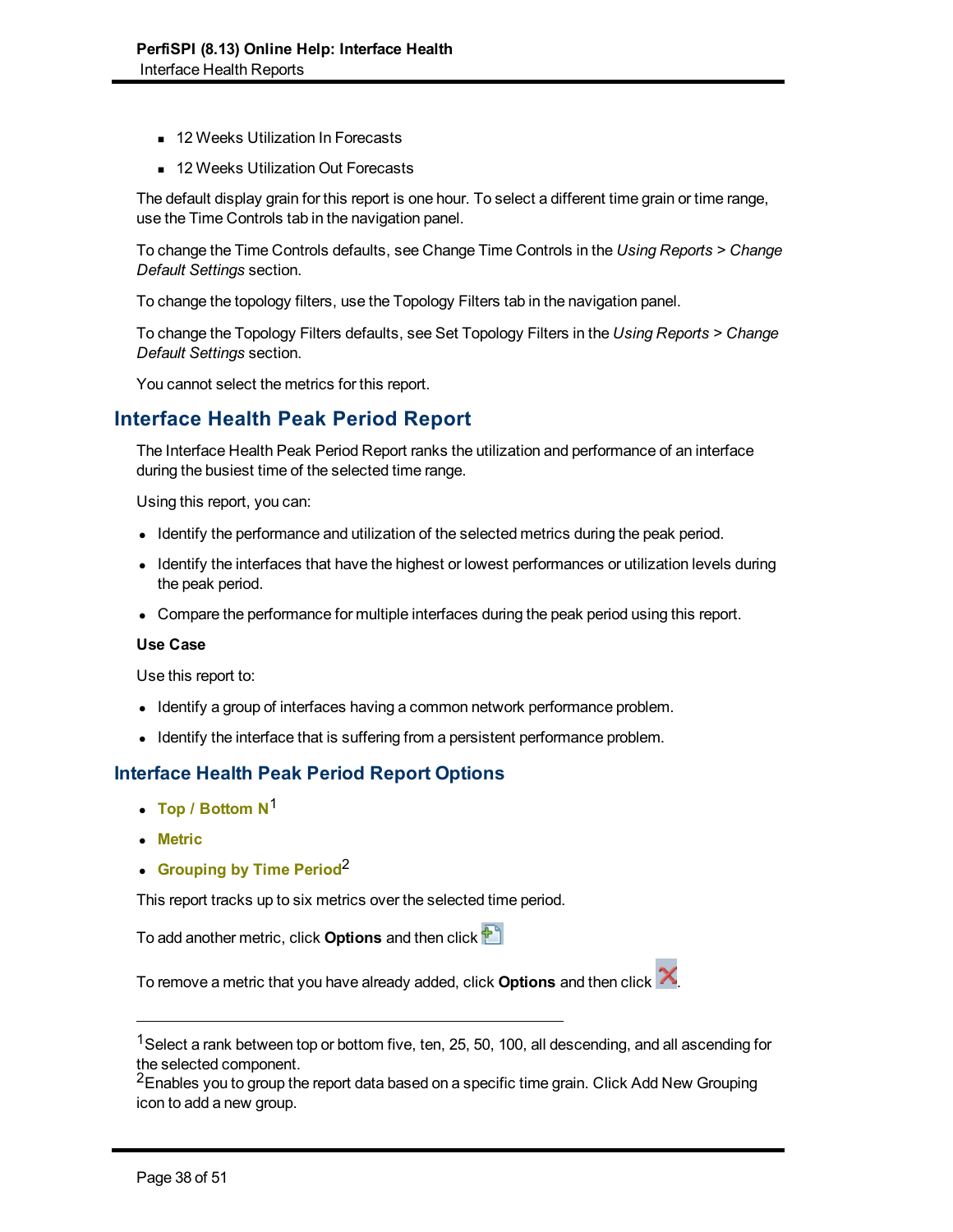To select a range of value for the metric, click  $\mathbf{r}$ , click  $\mathbf{v}$ , and type a range of metric value that the report should consider.

While specifying the range for a percentage metric, make sure that the ranges are any of the following formats:

- **Decimal multiplier (for example, 1 to specify 100%, 0.5 to specify 50%, etc)**
- Range with the % (Percentage) symbol (for example,  $100\%$ ,  $50\%$ , etc)

For example if you want to see the top five interfaces for the node 15.2.103.112 with the average utilization between 10% and 90% type the following ranges:

- <sup>l</sup> 0.1 or 10% as **Lowest Value**
- <sup>l</sup> 0.9 or 90% as the **Highest Value**

By default, the report groups data by Qualified Interface Name. You can select multiple grouping

attributes by using the (**Add New Grouping**) button. Use the (**Remove Grouping**) button to remove a grouping attribute.

**Tip:**

- Use this report to identify the period when the interface utilization was the highest.
- Check this report once a day to see which interface may need special attention.
- Check this report periodically throughout the day to see which interface is performing at the extremes and may need special attention.

To change the Time Controls defaults, see Change Time Controls in the *Using Reports > Change Default Settings* section.

To change the Topology Filters defaults, see Set Topology Filters in the *Using Reports > Change Default Settings* section.

To change the Report Options defaults, see Change Report Options in the *Using Reports > Change Default Settings* section.

### **Interface Health Threshold Sleeve Report**

This report analyzes how close the metric performance value is to the threshold levels. In other words, this report enables you to analyze when the metric will reach the threshold.

Using this report, you can:

- Forecast over-utilization or under-utilization of the selected interface.
- Detect if the metric performance is about to cross the high and low thresholds.

For example, if you generate the Threshold Sleeve Chart report for Availability (avg), the chart displays the how close the average interface availability is to the high and low threshold.

• Save multiple Threshold Sleeve Reports for a specific metric for different time ranges, and analyze the metric performance trend.

This report supports one metric.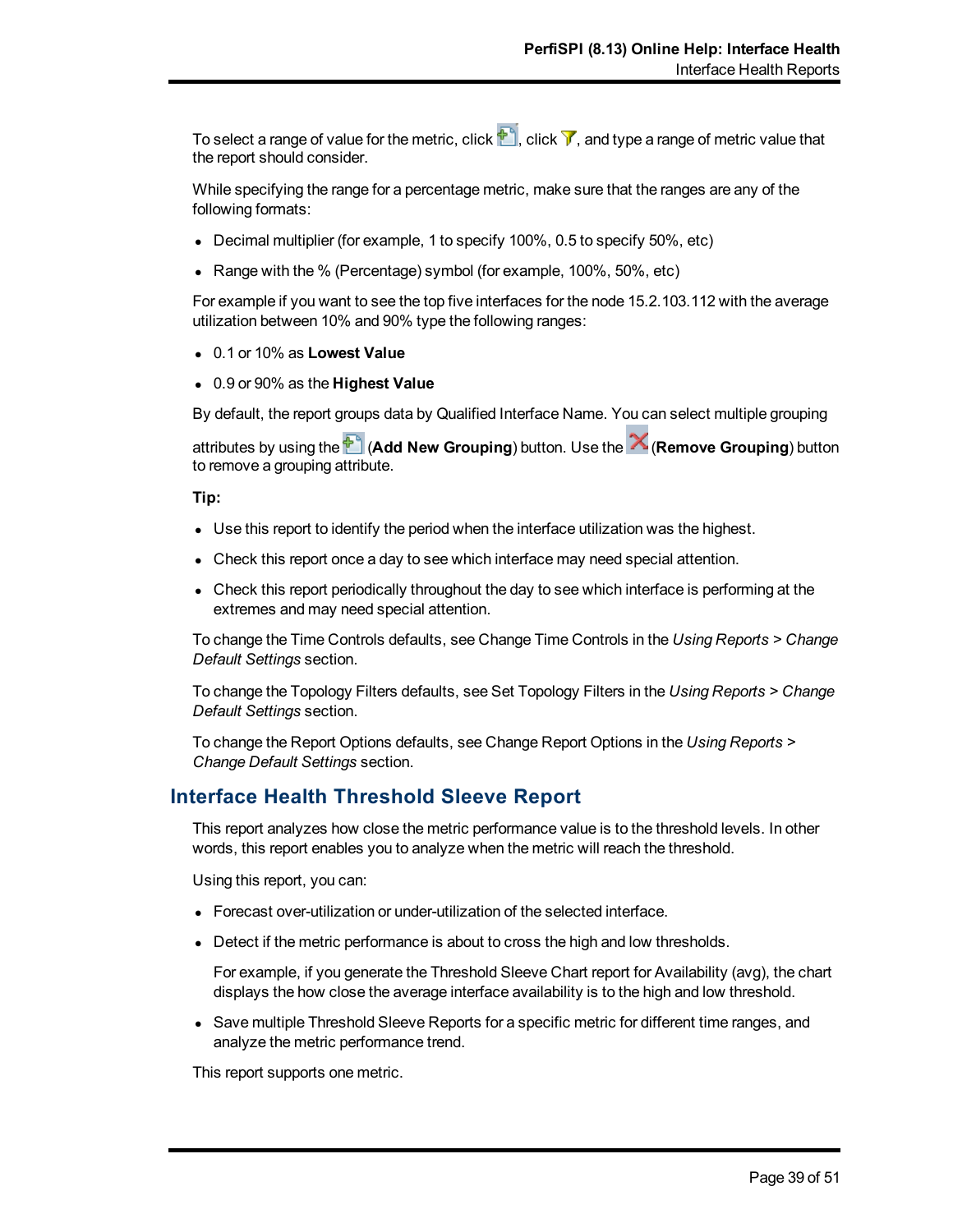- <sup>l</sup> To change the Time Controls defaults, see Change Time Controls in the *Using Reports > Change Default Settings* section.
- To change the Topology Filters defaults, see Set Topology Filters in the *Using Reports* > *Change Default Settings* section.
- To change the Report Options defaults, see Change Report Options in the *Using Reports* > *Change Default Settings* section.

# **Interface Health Top N Report**

This report ranks network elements by the metric that you select. Use this report to spot the element that performed at the extremes. You can use this report to analyze the historical data for elements that are exhibiting unusual utilization levels.

Using this report you can:

- Detect the network interface having a health or performance problem.
- Analyze the utilization of the NNMi managed network interfaces based on a specific time range.
- Detect the over-utilized and under-utilized network interfaces in the network.
- Compare the performance of multiple network interfaces for a single node or multiple nodes using this report.

#### **Example**

One of the routers in your network are performing poorly. Using this report, you can group the router interfaces reporting highest average error rate. The interface reporting the highest average error rate is ranked first.

### **Interface Health Top N Reports Options**

The Top N report displays the following options:

- Top / Bottom N<sup>1</sup>
- **Select Metric(s)<sup>2</sup>:** The report ranks the selected interfaces based on the value of the first metric listed in the Select Metric(s) field.
- **Display Time Series Chart<sup>3</sup>**
- **Grouping By**<sup>4</sup>

<sup>&</sup>lt;sup>1</sup>Select a rank between top or bottom five, ten, 25, 50, 100, all descending, and all ascending for the selected component.

<sup>&</sup>lt;sup>2</sup>Select the metric based on which you want to generate the report. The metric that you select is used to rank the report data.

 $3$ elect Yes to view the detail chart with the table. Select No to hide the chart and display only the table. The created Top N Report displays the graphical representation of the metric values for the components over the selected time range.

 $4$ Organize the report data based on a specific parameter. Click Add New Grouping icon to add a new group.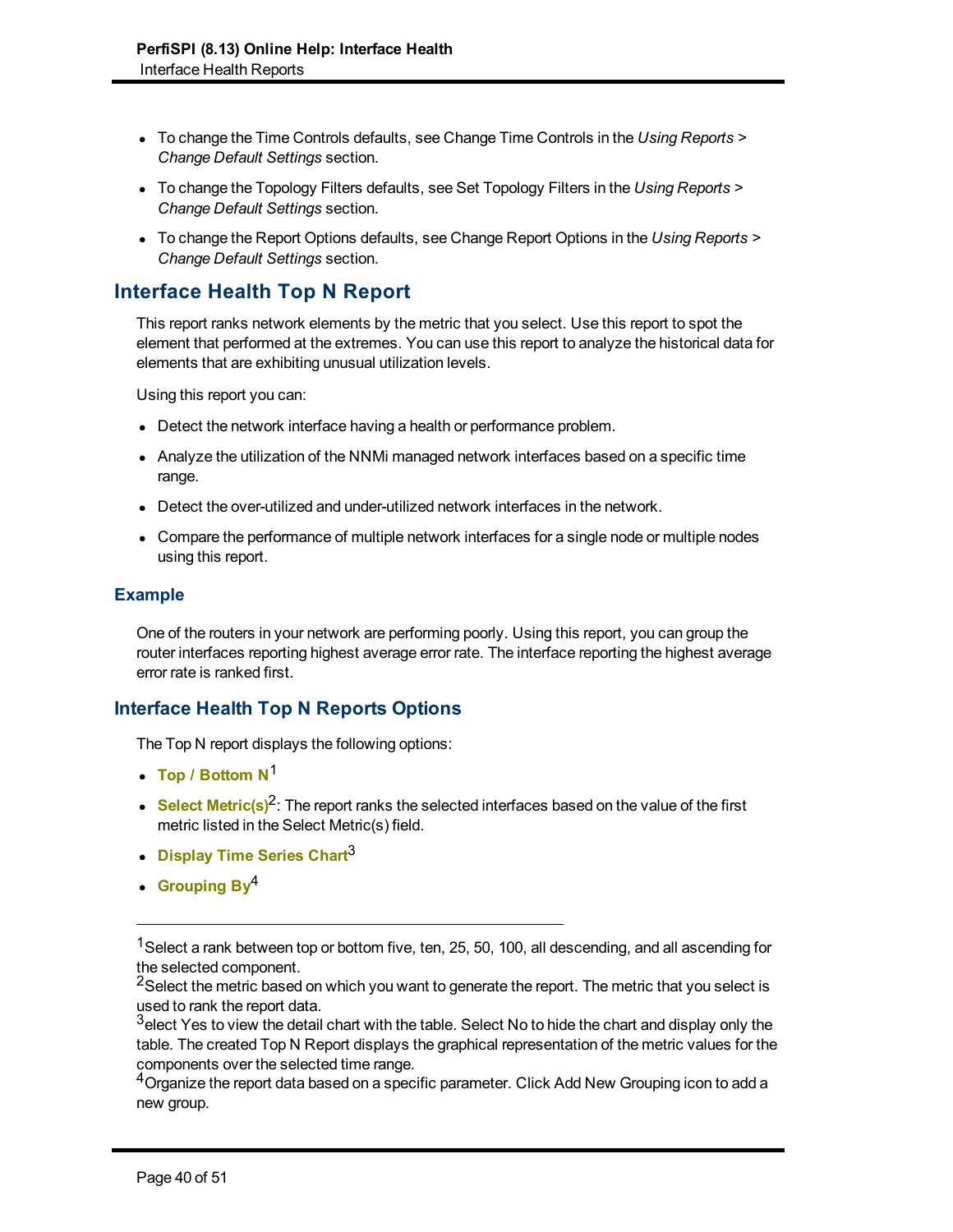This report tracks up to six metrics for each metric type over the selected time period.

To add another metric, click **Options** and then click .

To remove a metric that you have already added, click **Options** and then click .

To select a range of value for the metric, click  $\mathbb{P}^n$ , click  $\mathbb{V}$ , and select a range of metric value that the report should consider.

While specifying the range for a percentage metric, make sure that the ranges are any of the following formats:

- Decimal multiplier (for example, 1 to specify  $100\%$ , 0.5 to specify  $50\%$ , etc)
- Range with the % (Percentage) symbol (for example,  $100\%$ ,  $50\%$ , etc)

For example if you want to see the top five interfaces for the node 15.2.103.112 where the average utilization between 10% and 90% type the following ranges:

- <sup>l</sup> 0.1 or 10% as **Lowest Value**
- <sup>l</sup> 0.9 or 90% as the **Highest Value**

By default, the report groups data by Qualified Interface Name. You can select multiple grouping

attributes by using the (**Add New Grouping**) button. Use the (**Remove Grouping**) button to remove a grouping attribute.

The Time Series Chart report displays the selected metrics using two Y axis.

- The left Y axis (also known as the Y1 axis) displays the performance of the main metric based on which you want to generate the report.
- The right Y axis (also known as the Y2 axis) displays the performance of the metric that should overlay the main (primary) metric.

#### **Tip :**

- By default, Top N Report does not display the Time Series Chart. To view the chart with the detail table,perform any of the following steps:
	- <sup>n</sup> Select **Options** > **Display Time Series Chart** > **Confirm Selection**.
	- **EXECUTE:** Click **Show Chart** link below the detail table.
- Check this report once a day to see which network interface may need special attention.
- Check this report periodically throughout the day to see which network interfaces are performing at the extremes and may need special attention.

To change the Time Controls defaults, see Change Time Controls in the *Using Reports > Change Default Settings* section.

To change the Topology Filters defaults, see Set Topology Filters in the *Using Reports > Change Default Settings* section.

To change the Report Options defaults, see Change Report Options in the *Using Reports > Change Default Settings* section.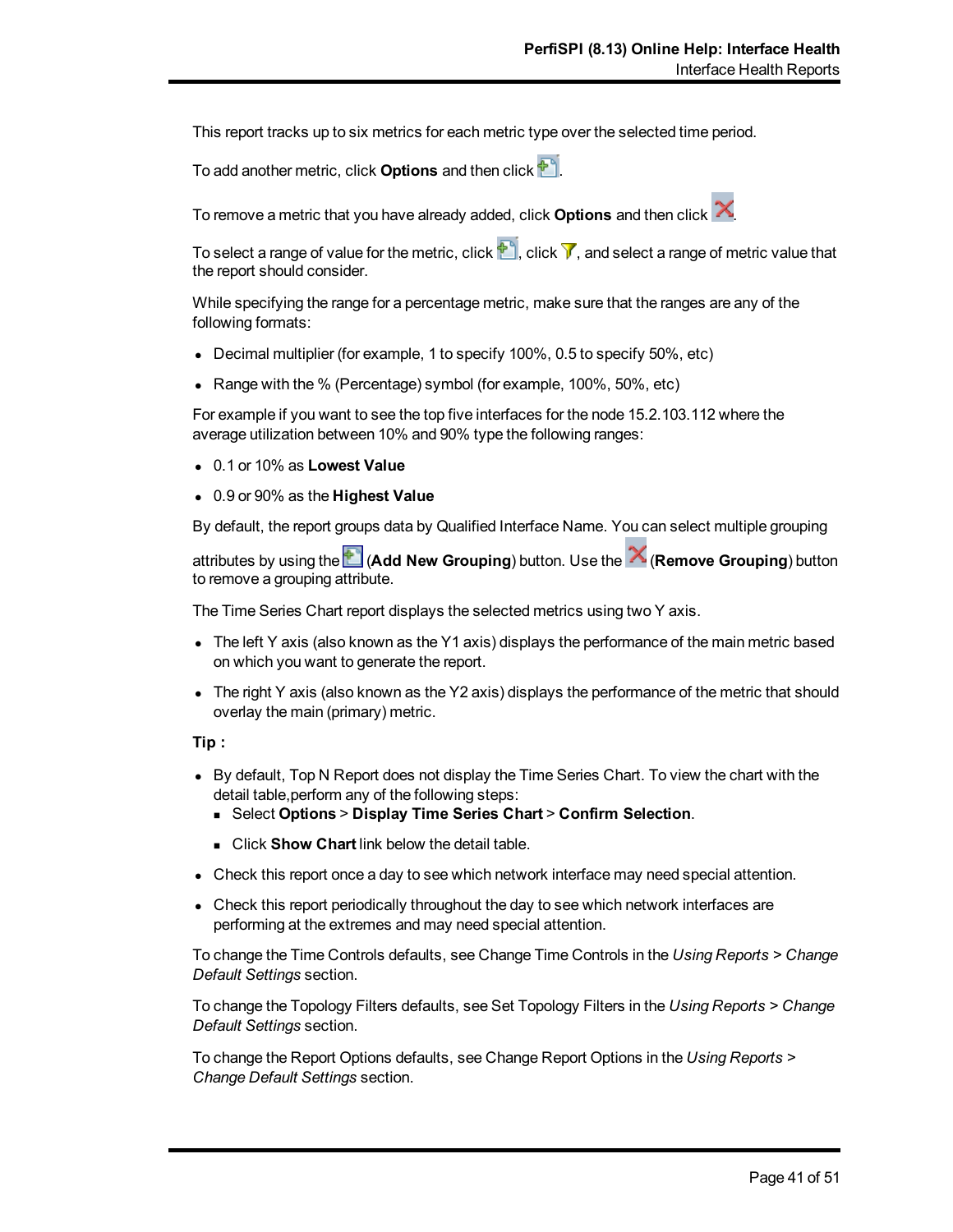# **Interface Health Top N Chart**

Like the Top N report, this report also ranks the interfaces by the metric you select.

Using this report, you can:

- Spot the interface that performed at the extremes.
- Analyze the historical data for interfaces that are exhibiting unusual utilization levels.
- Detect the interface having a health or performance problem.
- Analyze the utilization of the NNMi managed interfaces based on a specific time range.
- Detect the over-utilized and under-utilized interfaces in the network.
- Detect the underlying reason of a persistent problem with a interface. You can compare the performance for multiple interfaces using this report.

### **Interface Health Top N Chart Options**

The Top N Chart displays the following options:

- Top / Bottom N<sup>1</sup>
- <sup>l</sup> **Metric**
- **Grouping By<sup>2</sup>**

This report tracks up to six metrics over the selected time period.

To add another metric, click **Options** and then click .

To remove a metric that you have already added, click **Options** and then click .

To select a range of value for the metric, click  $\mathbb{P}^n$ , click  $\mathbb{V}$ , and select a range of metric value that the report should consider.

While specifying the range for a percentage metric, make sure that the ranges are any of the following formats:

- Decimal multiplier (for example, 1 to specify 100%, 0.5 to specify 50%, etc)
- Range with the % (Percentage) symbol (for example, 100%, 50%, etc)

For example if you want to see the top five interfaces for the node 15.2.103.112 with the average utilization between 10% and 90% type the following ranges:

- <sup>l</sup> 0.1 or 10% as **Lowest Value**
- <sup>l</sup> 0.9 or 90% as the **Highest Value**

<sup>2</sup>Organize the report data based on a specific parameter. Click Add New Grouping icon to add a new group.

<sup>&</sup>lt;sup>1</sup> Select a rank between top or bottom five, ten, 25, 50, 100, all descending, and all ascending for the selected component.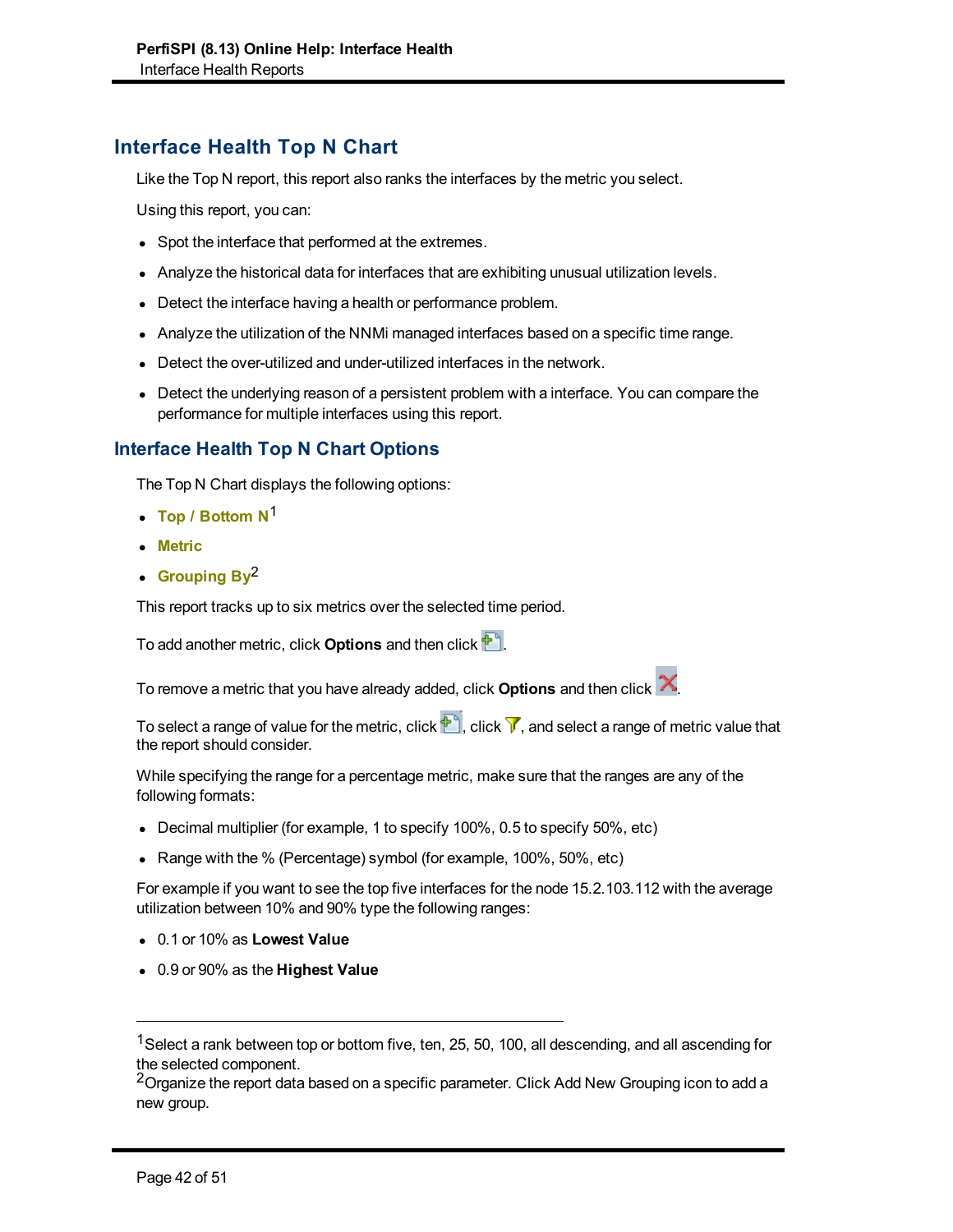By default, the report groups data by Qualified Interface Name. You can select multiple grouping

attributes by using the (**Add New Grouping**) button. Use the (**Remove Grouping**) button to remove a grouping attribute.

The Top N Chart report displays the selected metrics using two Y axis.

- The left Y axis (also known as the Y1 axis) displays the performance of the main metric based on which you want to generate the report.
- The right Y axis (also known as the Y2 axis) displays the performance of the metric that should overlay the main (primary) metric.

**Tip :**

- Check this report once a day to see which interface may need special attention.
- Check this report periodically throughout the day to see which interfaces are performing at the extremes and may need special attention.
- To change the Time Controls defaults, see Change Time Controls in the *Using Reports* > *Change Default Settings* section.
- To change the Topology Filters defaults, see Set Topology Filters in the *Using Reports* > *Change Default Settings* section.
- To change the Report Options defaults, see Change Report Options in the *Using Reports* > *Change Default Settings* section.

# **iSPI for Performance Reportlets**

In a large enterprise network the NNM iSPI Performance products<sup>1</sup> may produce a large amount of data and large cardinality. This means that these networks often have a very large amount of unique IP addresses, source nodes and destination nodes, interfaces, and components each producing large amount of data. Generating reports using such large data volume may be time consuming.

Reportlets enable you to generate quick impressions of the larger reports using the iSPI for Performance Dashboards.

## **Viewing iSPI for Performance Reportlets**

To display the reportlets:

- 1. [Log](../../../../../../Administration/Content/Administration/PerfSPI_Admin_LoggingSSO.htm) [in](../../../../../../Administration/Content/Administration/PerfSPI_Admin_LoggingSSO.htm) [to](../../../../../../Administration/Content/Administration/PerfSPI_Admin_LoggingSSO.htm) [Network](../../../../../../Administration/Content/Administration/PerfSPI_Admin_LoggingSSO.htm) [Performance](../../../../../../Administration/Content/Administration/PerfSPI_Admin_LoggingSSO.htm) [Server](../../../../../../Administration/Content/Administration/PerfSPI_Admin_LoggingSSO.htm) [\(NPS\) Home](../../../../../../Administration/Content/Administration/PerfSPI_Admin_LoggingSSO.htm) [Page](../../../../../../Administration/Content/Administration/PerfSPI_Admin_LoggingSSO.htm).
- 2. On the left navigation panel, select **Dashboard Reportlets**.
- 3. Select an extension pack and then select a reportlet.

You can also create custom dashboards using the reportlets. See [Creating](../../../../../../Administration/Content/Integration_iSPI/nnmPerfSPI_CreateCustDash.htm) [Custom](../../../../../../Administration/Content/Integration_iSPI/nnmPerfSPI_CreateCustDash.htm) [Dashboards](../../../../../../Administration/Content/Integration_iSPI/nnmPerfSPI_CreateCustDash.htm) [Using](../../../../../../Administration/Content/Integration_iSPI/nnmPerfSPI_CreateCustDash.htm) [BI Server](../../../../../../Administration/Content/Integration_iSPI/nnmPerfSPI_CreateCustDash.htm) [Portal](../../../../../../Administration/Content/Integration_iSPI/nnmPerfSPI_CreateCustDash.htm) for information on the procedure to create the custom dashboards.

<sup>&</sup>lt;sup>1</sup>NNM ISPI Performance for Metrics, NNM ISPI Performance for Quality Assurance, and NNM iSPI Perforance for Traffic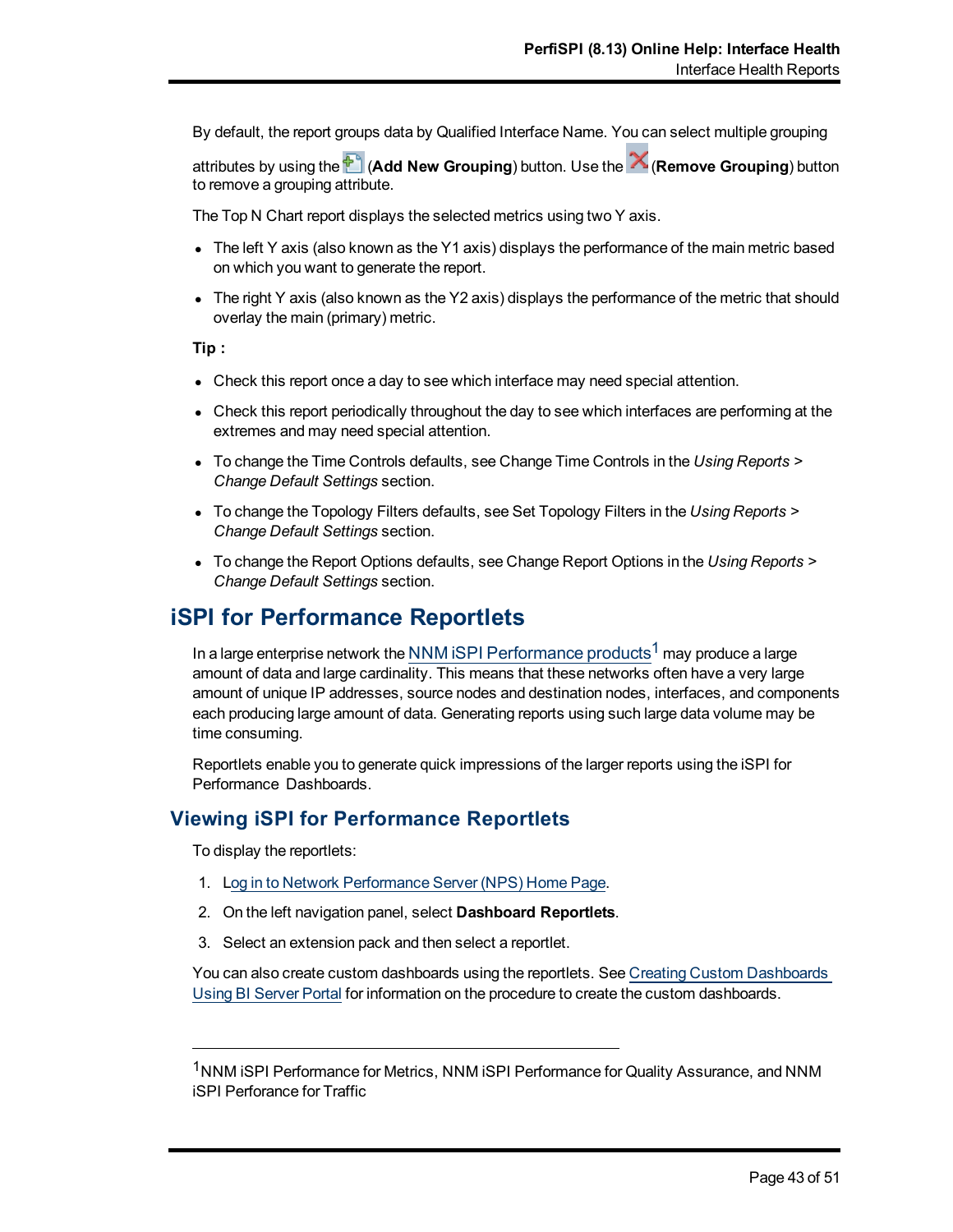# **Baseline Metric Snapshot with Range**

Displays the aggregated metric performance for the selected time range.

Enables you to:

• Build a performance history for the selected baseline metric and analyze how the metric performance changes over time.

Such history may help you to select an expected performance level for the metric

• Compare the performance for multiple metrics over a specified time range.

Though you can generate snapshot report for a single metric, you can save the snapshot report for various metrics and compare the performance of each metric over a time range.

This reportlet supports one metric.

To select a new metric for your reportlet, see Change Reportlet Options in the *Using Reports > Change Default Settings* section.

# **Baseline Sleeve Chart**

Analyzes how close the metric performance value is to the threshold levels.

Enables you to:

• Detect if the metric performance is about to cross the high and low thresholds.

For example, if you generate the Baseline Sleeve Chart reportlet for Utilization (avg), the chart displays how many exceptions are raised on average utilization in the past 24 hours,

• Save multiple Sleeve Reports for a time range, and for analyze the trend of performance for the metric.

This reportlet supports one metric.

To select a new metric for your reportlet, see Change Reportlet Options in the *Using Reports > Change Default Settings* section.

## **Baseline Sparkline**

Evaluates the trend of how the selected baseline metric value has changed for the selected time range.

Enables you to:

- Analyze the variations in the performance for the selected metric.
- Decide whether the expected behavior for the selected metric should be reassessed.

This reportlet supports one metric.

To select a new metric for your reportlet, see Change Reportlet Options in the *Using Reports > Change Default Settings* section.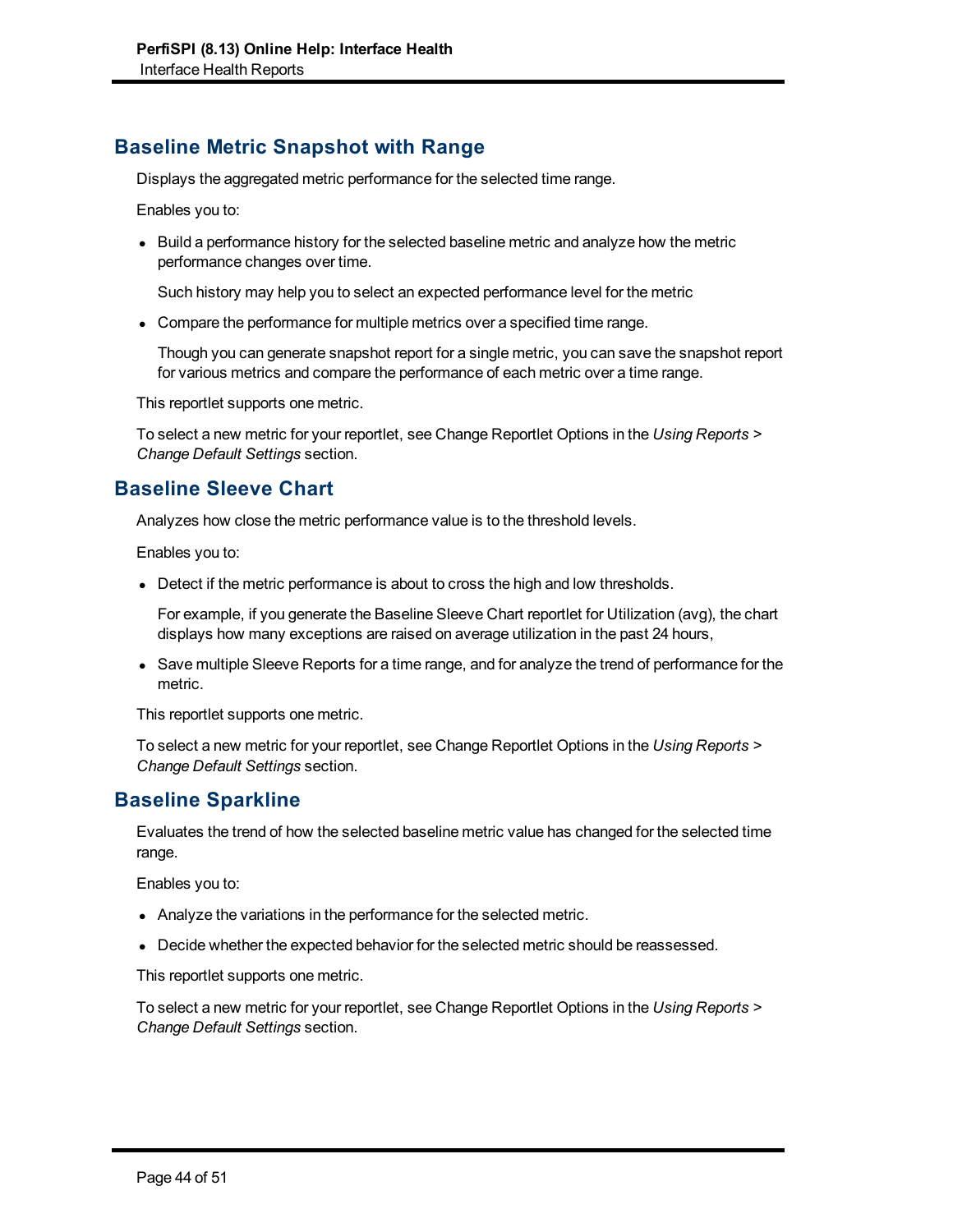# **Baseline Sparkline with Range**

Evaluates the trend of how the selected baseline metric value has changed for the selected time range.

Enables you to:

- Evaluate the performance trend of the selected metric for the selected time range.
- Compare the present performance trend with the normal (expected) performance range.
- Measure the performance of past 24 hours in percentage.

This reportlet supports one metric.

To select a new metric for your reportlet, see Change Reportlet Options in the *Using Reports > Change Default Settings* section.

### **Calendar**

Displays a comparative study of the selected **Primary Metric**<sup>1</sup> and **Secondary Metric**<sup>2</sup>

The default display grain is set to one hour. You cannot change the display grain of this reportlet.

Enables you to monitor the following:

- Daily interface utilization
- Volume of data passed through the interface for past 24 hours
- Performance of the interface for past 24 hours

This reportlet supports two metrics.

To select a new metric for your reportlet, see Change Reportlet Options in the *Using Reports > Change Default Settings* section.

#### **Gauge**

Evaluates the metric for the selected point of time.

Select only the metrics that displays the percentage values.

Enables you to:

- Measure the daily performance of the selected metric.
- Detect any abnormal or unexpected performance level.

This reportlet supports one metric.

When the NPS database has no data, the needle icon on the gauge does not appear.

<sup>1</sup> Enables you to select the main metric based on which you want to generate the report. The primary metric that you select is displayed on the left Y axis of the report.

 $2$ Enables you to select the metric that would overlay the primary metric. The secondary metric that you select is displayed on the right Y axis of the report.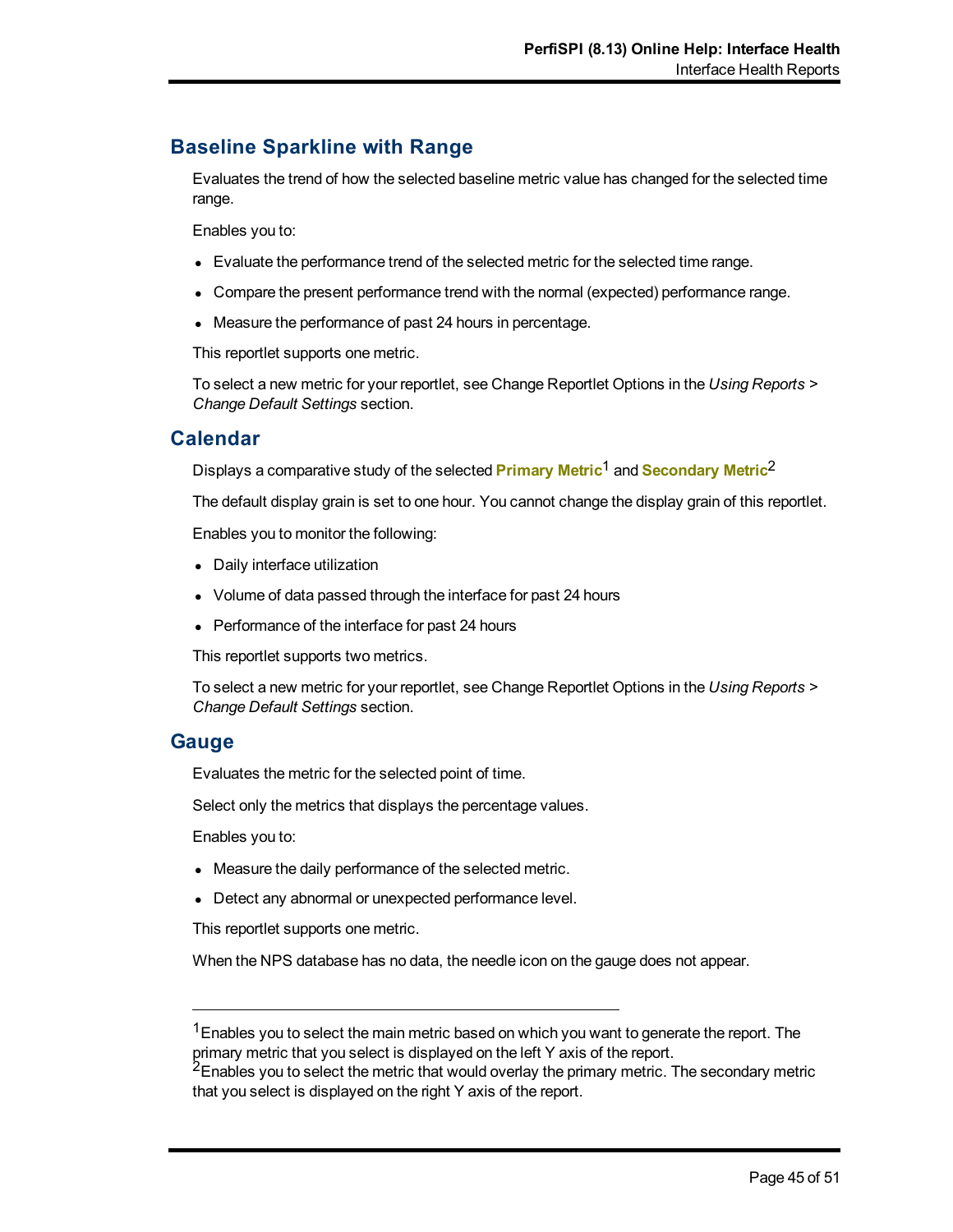To select a new metric for your reportlet, see Change Reportlet Options in the *Using Reports > Change Default Settings* section.

## **Heat Chart**

Grades the performance of the selected metric for the selected time range.

The metric performance is aggregated based on an hourly display grain.

Enables you to:

- View how the interface performance gets affected by a varying metric.
- Compare the hourly performance of the selected metric.
- Detect the time range when the interface performance was affected adversely because of the fluctuating metric value.

This reportlet supports one metric.

To select a new metric for your reportlet, see Change Reportlet Options in the *Using Reports > Change Default Settings* section.

### **Metric Snapshot**

Displays the metric performance for the selected time range.

Enables you to:

• Build a performance history for the selected metric and analyze how the metric performance changes over time.

Such history may help you to decide the baseline value for the metric

• Compare the performance for multiple metrics over a specified time range.

Though you can generate snapshot report for a single metric, you can save the snapshot report for various metrics and compare the performance of each metric over a time range.

This reportlet supports one metric.

To select a new metric for your reportlet, see Change Reportlet Options in the *Using Reports > Change Default Settings* section.

## **Most Changed**

Compares the metric performance between the following:

- Selected time range
- Period preceding the selected time range

Aggregates the metric utilization and ranks the performance in a descending order.

Enables you to:

- Measure the performance fluctuations for the interfaces.
- Detect the top N interfaces having a common performance or utilization problem.

You can enhance the reportlet usability using the following features: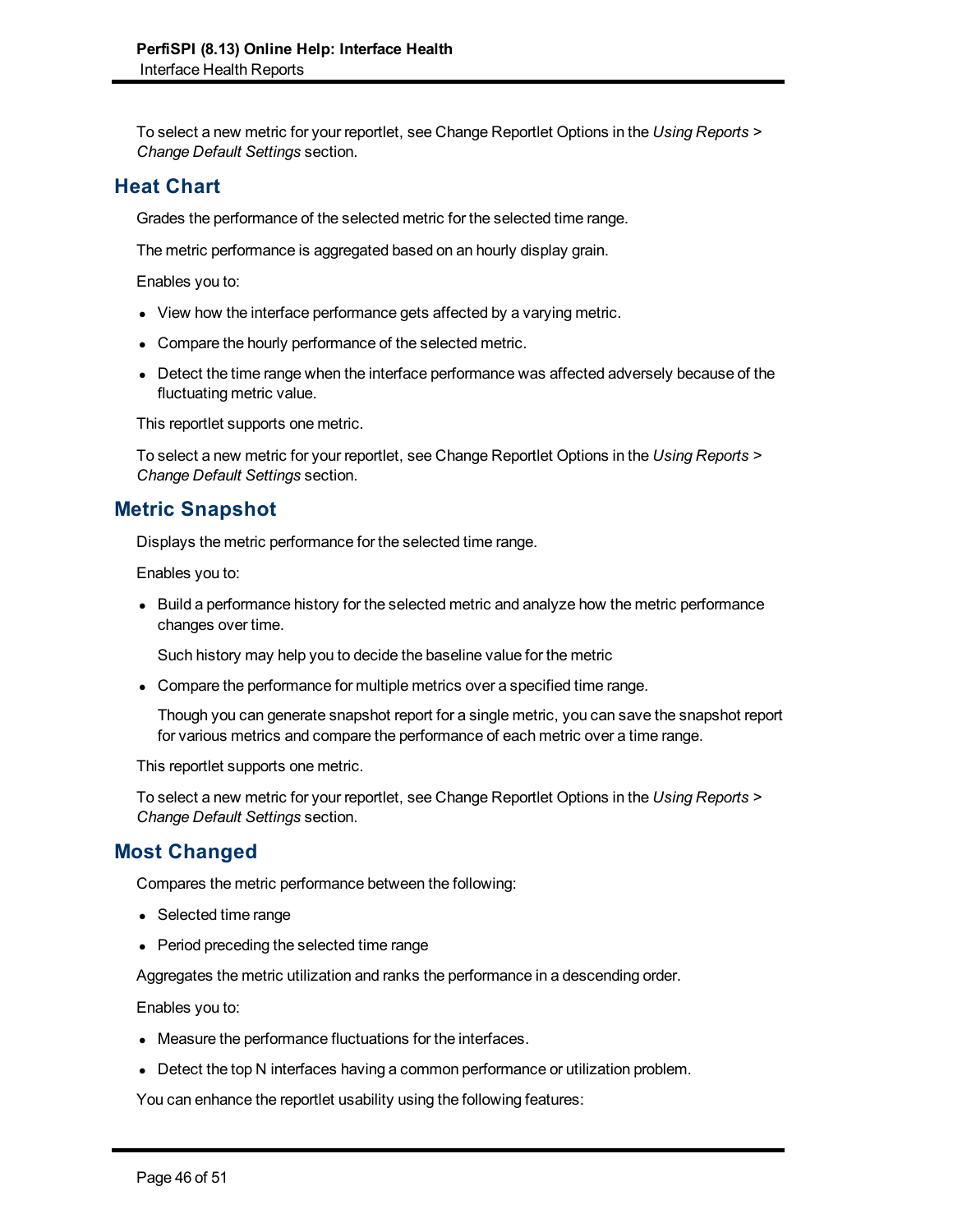- Top / Bottom N<sup>1</sup>
- **Grouping By**<sup>2</sup>

This reportlet supports one metric.

To select a new metric for your reportlet, see Change Reportlet Option in the *Using Reports > Change Default Settings* section..

### **Multimetric Chart**

Analyzes the performance trend for the selected metrics for the selected time range.

Enables you to:

• Perform comparative analysis of the selected metrics for each display grain.

The default display grain is one hour.

- Analyze the reason for any ups and downs in the interface performance.
- Detect any persistent problem in the interface performance.

This reportlet supports up to six metrics.

To select a new metric for your reportlet, see Change Reportlet Options in the *Using Reports > Change Default Settings* section.

### **Simple Bar and Line Chart**

Displays the trend of interface performance for past 24 hours using the following values:

- **Primary Metric<sup>3</sup> on the bar chart**
- **Secondary Metric<sup>4</sup> on the line chart**

Enables you to:

- Compare the performance trends of multiple metrics.
- Analyze how the value of the secondary metric increases or decreases based on the increase or decrease in the value of the primary metric.

This reportlet supports two metrics.

To select a new metric for your reportlet, see Change Reportlet Options in the *Using Reports > Change Default Settings* section.

<sup>&</sup>lt;sup>1</sup> Select a rank between top or bottom five, ten, 25, 50, 100, all descending, and all ascending for the selected component.

 $2$ Organize the report data based on a specific parameter. Click Add New Grouping icon to add a new group.

<sup>&</sup>lt;sup>3</sup>Enables you to select the main metric based on which you want to generate the report. The primary metric that you select is displayed on the left Y axis of the report.

 $4$ Enables you to select the metric that would overlay the primary metric. The secondary metric that you select is displayed on the right Y axis of the report.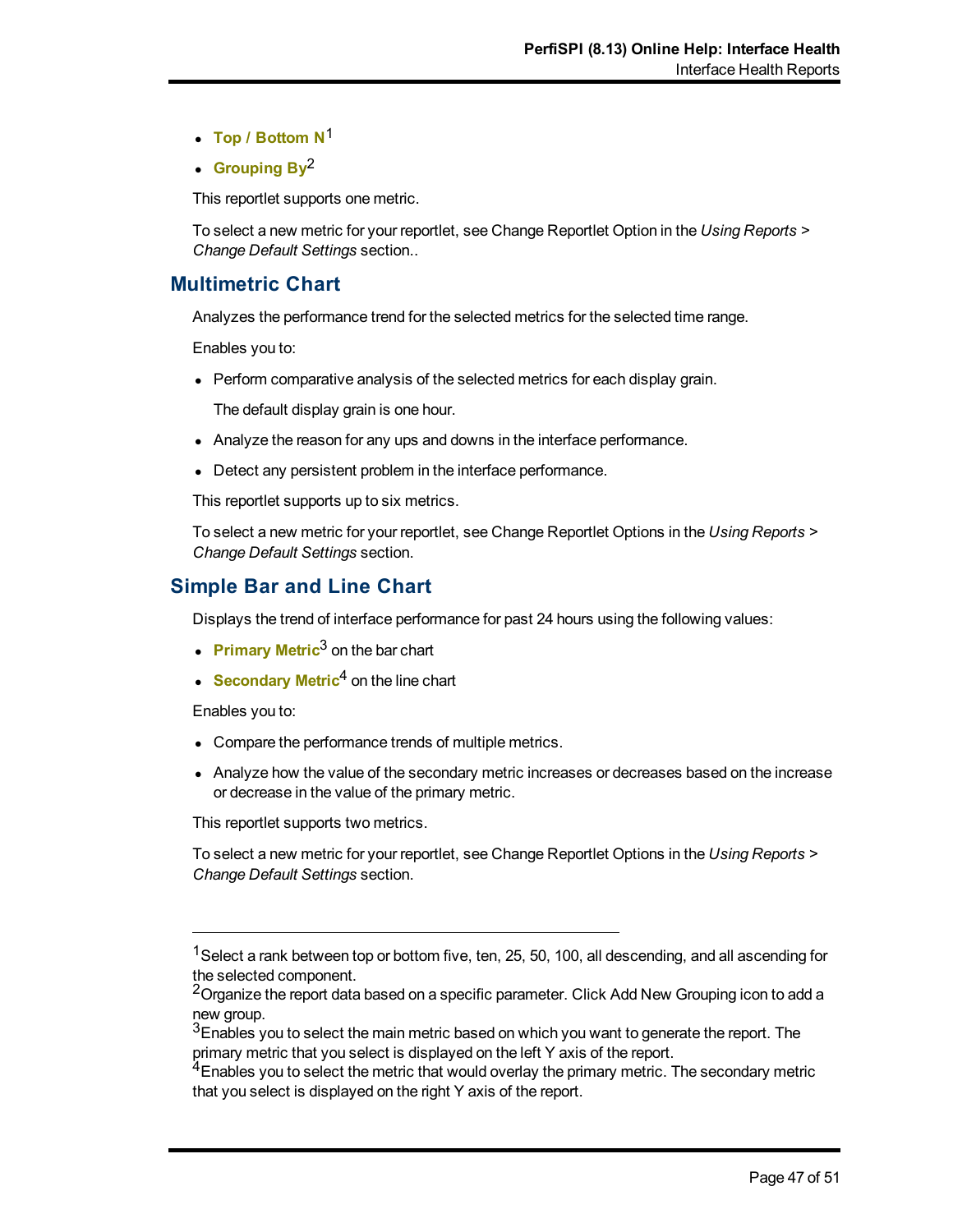## **Simple Bar Chart**

Compares the performance of two metrics for the selected time range.

Enables you to:

- Compare the performance trends of multiple metrics.
- Analyze how the value of the secondary metric increases or decreases based on the increase or decrease in the value of the primary metric.

This reportlet supports two metrics.

To select a new metric for your reportlet, see Change Reportlet Options in the *Using Reports > Change Default Settings* section.

### **Simple Chart**

Analyzes the utilization trend for the selected metrics for the selected time range.

Enables you to:

• Perform comparative analysis of the selected metrics for each display grain.

The default display grain is one hour.

- Analyze the reason for any ups and downs in the interface performance.
- Detect any persistent problem in the interface performance.

This reportlet supports two metrics.

To select a new metric for your reportlet, see Change Reportlet Options in the *Using Reports > Change Default Settings* section.

### **Simple Table**

Analyzes the utilization trend for the selected metrics for the selected time range.

The default display grain is one hour.

Enables you to:

- Analyze the hourly performance of the metrics.
- Detect any abnormal or unexpected interface performance.
- Analyze how the value of the secondary metric increases or decreases based on the increase or decrease in the value of the primary metric.

This reportlet supports up to six metrics.

To select a new metric for your reportlet, see Change Reportlet Options in the *Using Reports > Change Default Settings* section.

## **Sparkline**

Evaluates the trend of how the selected metric value has changed for the selected time range.

Enables you to: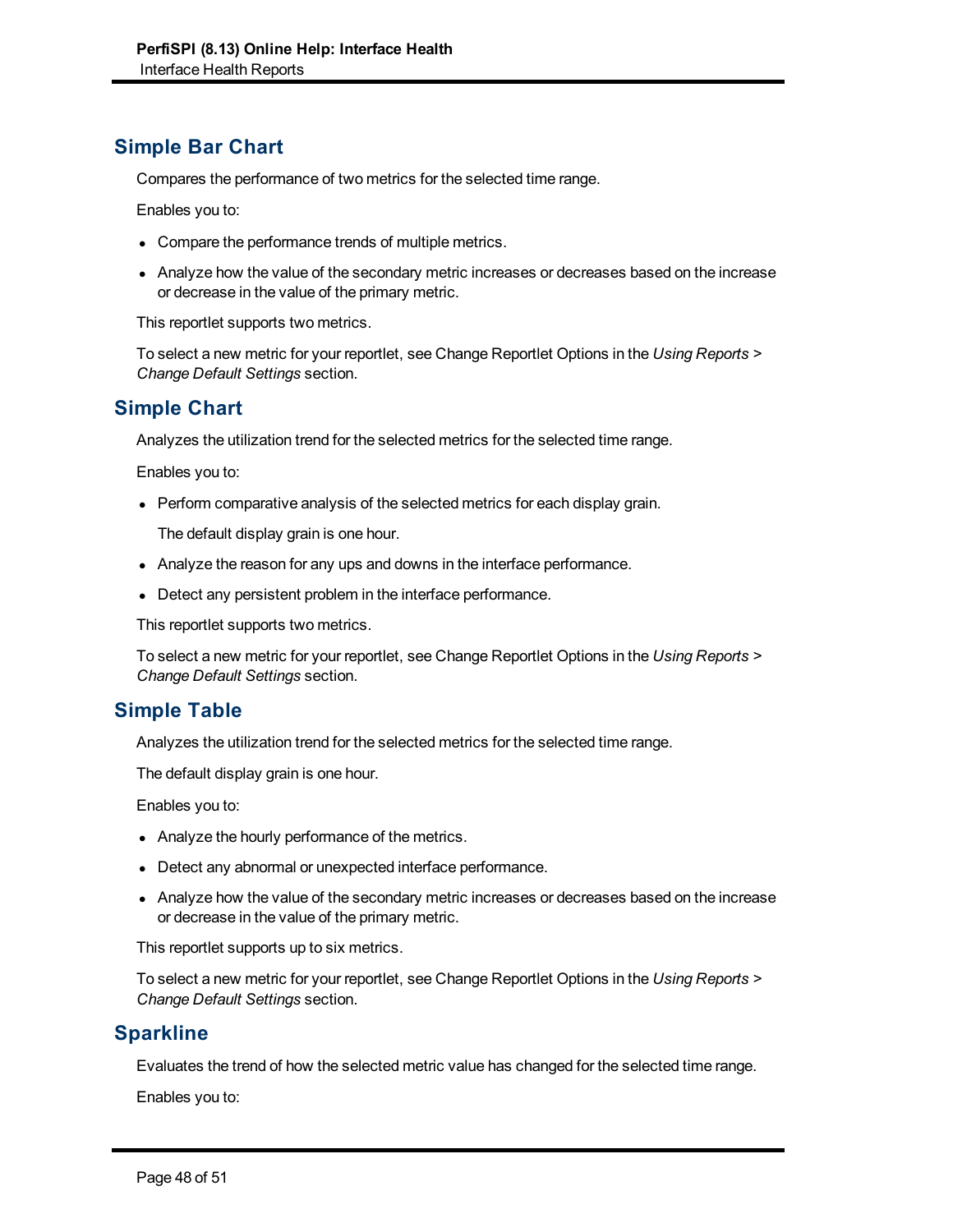- Analyze the variations in the performance for the selected metric.
- Decide whether the expected behavior for the selected metric should be reassessed.

This reportlet supports one metric.

To select a new metric for your reportlet, see Change Reportlet Options in the *Using Reports > Change Default Settings* section.

### **Threshold Sleeve Chart**

Analyzes how close the metric performance value is to the threshold levels.

Enables you to:

• Detect if the metric performance is about to cross the high and low thresholds.

For example, if you generate the Exception Sleeve Chart reportlet for Utilization (avg), the chart displays how many exceptions are raised on average utilization in the past 24 hours,

• Save multiple Sleeve Reports for a time range, and for analyze the trend of performance for the metric.

This reportlet supports one metric.

To select a new metric for your reportlet, see Change Reportlet Options in the *Using Reports > Change Default Settings* section.

## **Top N Chart**

Ranks the individual contribution of each metric for the interface performance for the selected time range.

The performance of the interface is aggregated on hourly basis.

Enables you to:

- Spot the interfaces for which the performance metrics present extreme values.
- Investigate the aggregated data for the interfaces that are exhibiting unusual utilization levels.
- Select the metric based on which you want to generate the report. The metric that you select is used to rank the interfaces.
- <sup>•</sup> Group the report data based on a specific parameter. Click **Add Group** to add a subgroup.

This reportlet supports one metric.

To select a new metric for your reportlet, see Change Reportlet Options in the *Using Reports > Change Default Settings* section.

## **Top N Line Chart**

Ranks the utilization trend for the selected metrics for the selected time range.

The performance of the interface is aggregated on hourly basis.

Enables you to: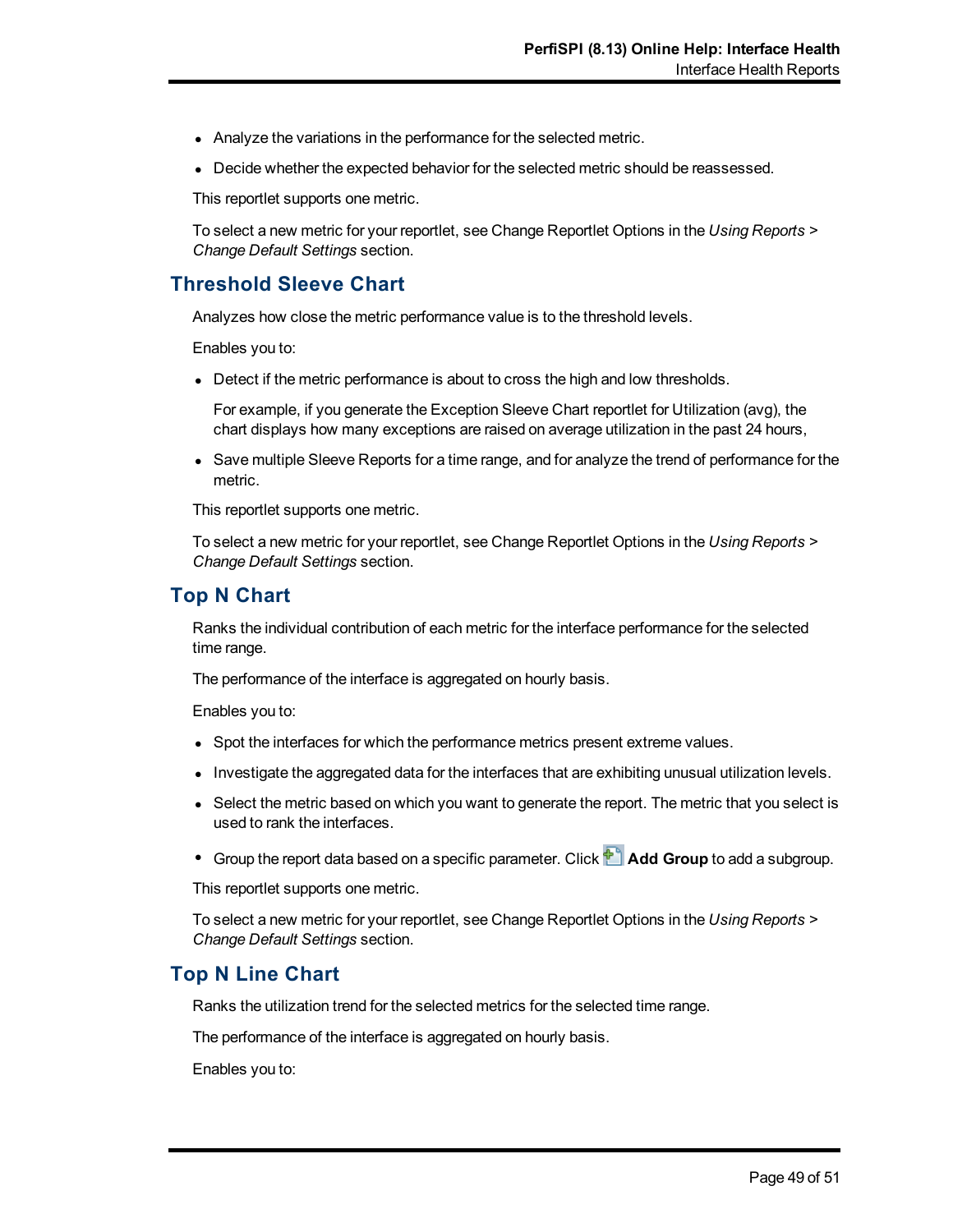- Spot the interfaces for which the performance metrics present extreme values.
- Investigate the aggregated data for the interfaces that are exhibiting unusual utilization levels.
- Select the metric based on which you want to generate the report. The metric that you select is used to rank the interfaces.
- **C** Group the report data based on a specific parameter. Click **Add Group** to add a subgroup.

This reportlet supports one metric.

To select a new metric for your reportlet, see Change Reportlet Options in the *Using Reports > Change Default Settings* section.

## **Top N Stacked Chart**

Ranks the individual contribution of each interface based on the selected metrics.

The performance of each interface is aggregated for the default display grain of one hour.

Enables you to:

- Spot the interfaces for which the performance metrics present extreme values.
- Investigate the aggregated data for the interfaces that are exhibiting unusual utilization levels.
- Detect the network path having a com m on network performance problem.

This reportlet supports up to six metrics.

To select a new metric for your reportlet, see Change Reportlet Options in the *Using Reports > Change Default Settings* section.

## **Top N Table**

Ranks the interfaces based on the selected metric.

Enables you to:

- Spot the interfaces for which the performance metrics present extreme values.
- Investigate the aggregated data for the interfaces that are exhibiting unusual utilization levels.
- Select the metric based on which you want to generate the report. The metric that you select is used to rank the interfaces.
- **City** Group the report data based on a specific parameter. Click **Add Group** to add a subgroup.

This reportlet supports up to six metrics.

To select a new metric for your reportlet, see Change Reportlet Options in the *Using Reports > Change Default Settings* section.

### **Top N Table With Bars**

Ranks the interfaces based on the selected metric and displays a horizontal bar to depict the aggregated metric value.

Enables you to: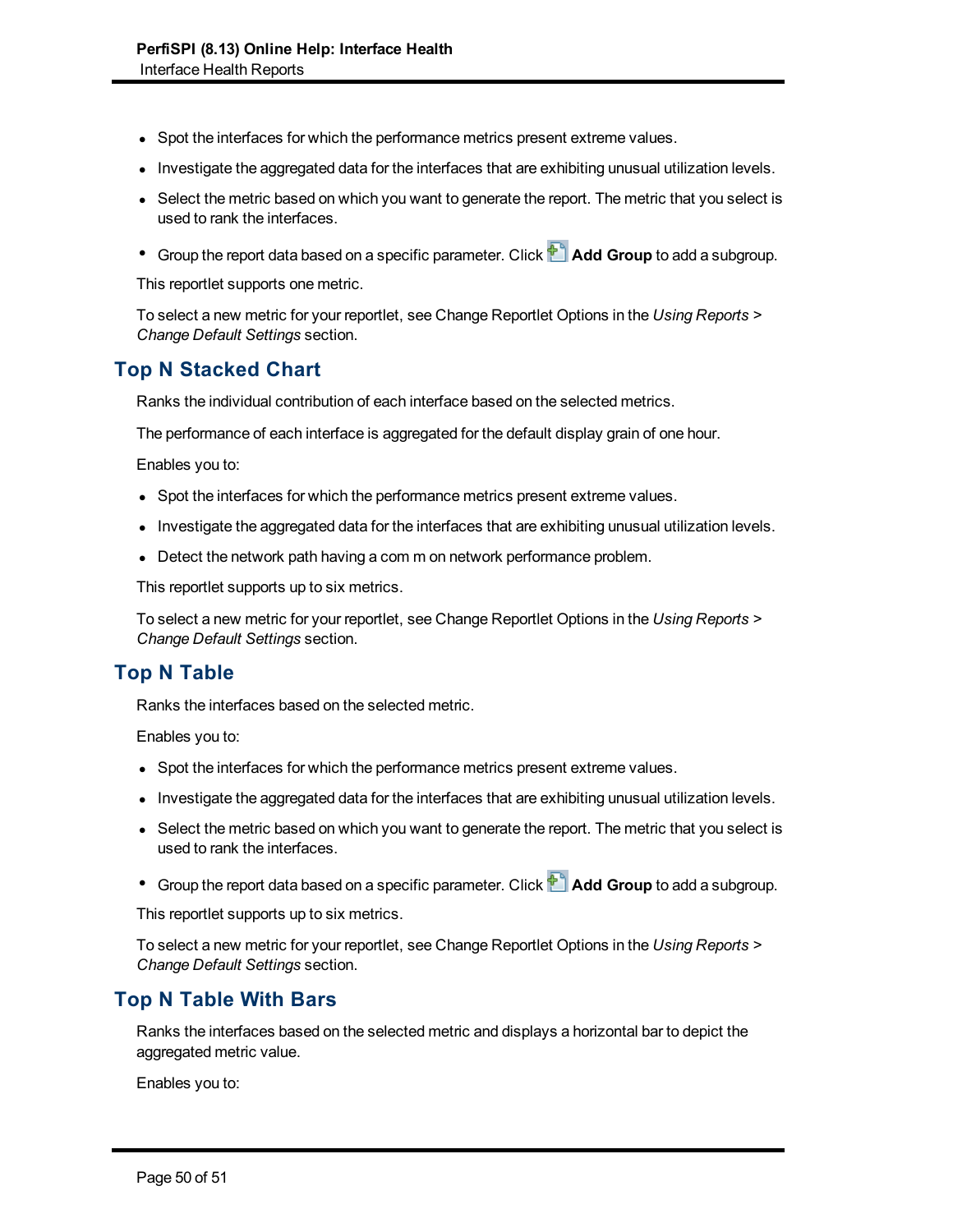- Spot the interfaces for which the performance metrics present extreme values.
- Investigate the aggregated data for the interfaces that are exhibiting unusual utilization levels.
- Select the metric based on which you want to generate the report. The metric that you select is used to rank the interfaces.
- **•** Group the report data based on a specific parameter. Click **Add Group** to add a subgroup.

This reportlet supports up to six metrics.

To select a new metric for your reportlet, see Change Reportlet Options in the *Using Reports > Change Default Settings* section.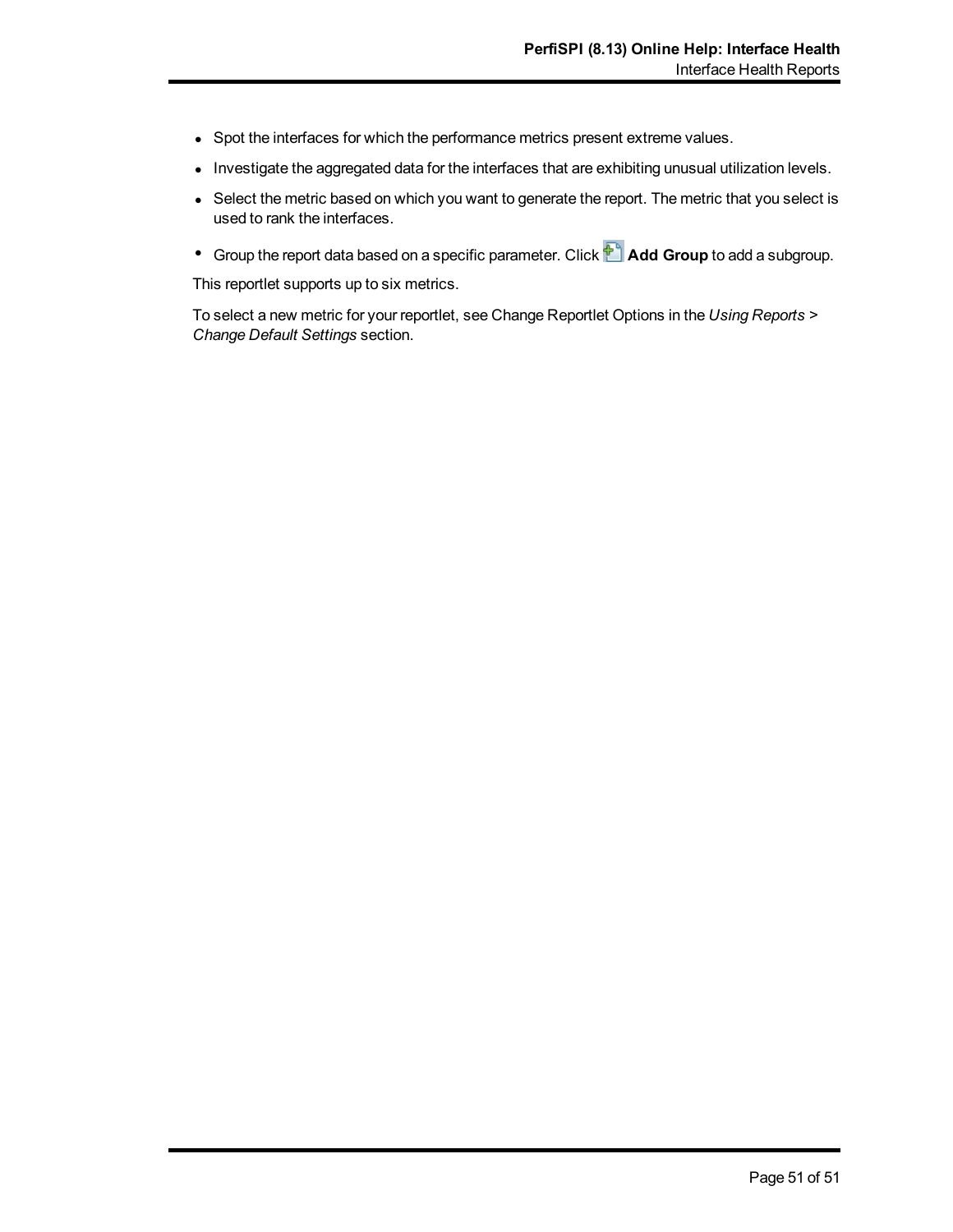# <span id="page-185-0"></span>**Path Health Overview**

Path Health displays icons representing the nodes and interfaces in a path. A vertical chain of nodes and interfaces represents the path from one managed element to another. Each step along the path (node or interface) shows a series of small pie charts and trend lines depicting activity and performance for that element over the previous six hours.

Path Health helps you analyze the following:

- Ratio of exceptions per metric over the last hour (one pie chart per metric)
- Metric values over the last six hours (one graph per metric)

Use them to view whether the values are:

- $\bullet$  static
- rising steadily
- falling steadily
- fluctuating
- 1. From one of the NNMi inventory views, select two elements.
- 2. Select **Action**-->**Path View** from the NNMi console to view the Path View page.

**Note:** The only way to launch Path Health is from a Path View in NNMi.

2. From the Path View, select **Actions-->Reporting - Path Health**

The **Path View** page opens with the following segment menus:

- **Source Node:** The first element of the selected path
- **Destination Node:** The last element of the selected path
- 3. Select **Actions-->Reporting Path Health** to create the Path Health report.

If the Path View is showing multiple paths between hops, NNMi will ask you to select a specific path. To make the choice, click the appropriate connecting line within NNMi. The colors on the screen will change when you make the selection. The Path Health option under Actions does not function until your selections are complete.

## **Launch Path Health Reports for Nodes with Multiple paths**

NNMi console may often present more than one path between your source and destination nodes. When you request the Path Health report using the **Actions > Reporting - Path Health** menu, the left-most icon on the path changes color if multiple paths exist between the source and destination nodes. To launch a Path Health report, select a particular path by clicking every visible node on the path, and then click **Actions > Reporting - Path Health**.

#### **Features and Defaults**

The Path Health report pulls data from the following extension packs: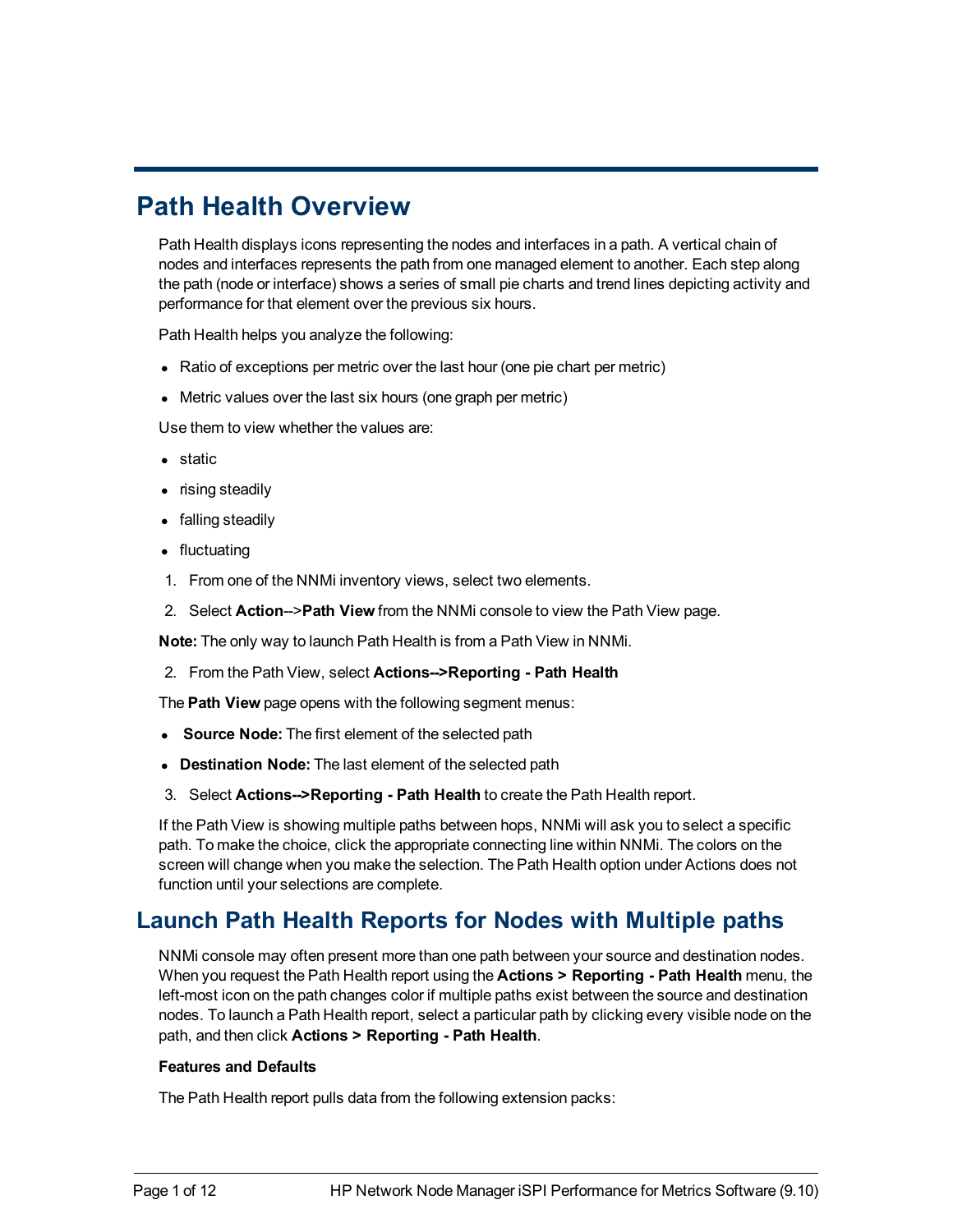- Component Health
- Interface Health

From the Component Health collections, Path Health generates the following statistics for a node in a path:

- CPU exceptions last hour / CPU utilization last six hours
- Memory exceptions last hour / Memory utilization last six hours
- Buffer exceptions last hour / Buffer utilization last six hours

From the Interface Health collections, Path Health generates the following statistics for an interface in a path:

- Utilization exceptions last hour / Utilization over the last six hours
- Discard exceptions last hour / Number of discards per poll over the last six hours
- Error exceptions last hour / Number of errors per poll last six hours

The Path Health report pulls data from two Tables:

- Component Health Live Table
- Interface Health Live Table

#### **Use Case**

Use Path Health to monitor the fault conditions that are showing up in a Path View. The performance data in Path Health can help you determine what is causing the fault condition you are seeing in the Path View.

If a node, or interface, or component, in the Path Health report is showing exceptions, you can easily find more information about those by clicking the links for node, interface, or component.

For example, if a node is showing CPU exceptions, you could open Report Menu, select a appropriate report, and then drill down on the node until you identify the specific component that is reporting problems.

#### **Related Topics**

<span id="page-186-0"></span>[Path](#page-186-0) [Health](#page-186-0) [Report](#page-186-0)

## **Path Health Report**

Path Health displays icons representing the nodes and interfaces in a path. A vertical chain of nodes and interfaces represents the path from one managed element to another. Each step along the path (node or interface) shows a series of small pie charts and trend lines depicting activity and performance for that element over the previous six hours.

Path Health helps you analyze the following:

- $\bullet$  Ratio of exceptions per metric over the last hour (one pie chart per metric)
- Metric values over the last six hours (one graph per metric)

The selected Path View displays as shown below.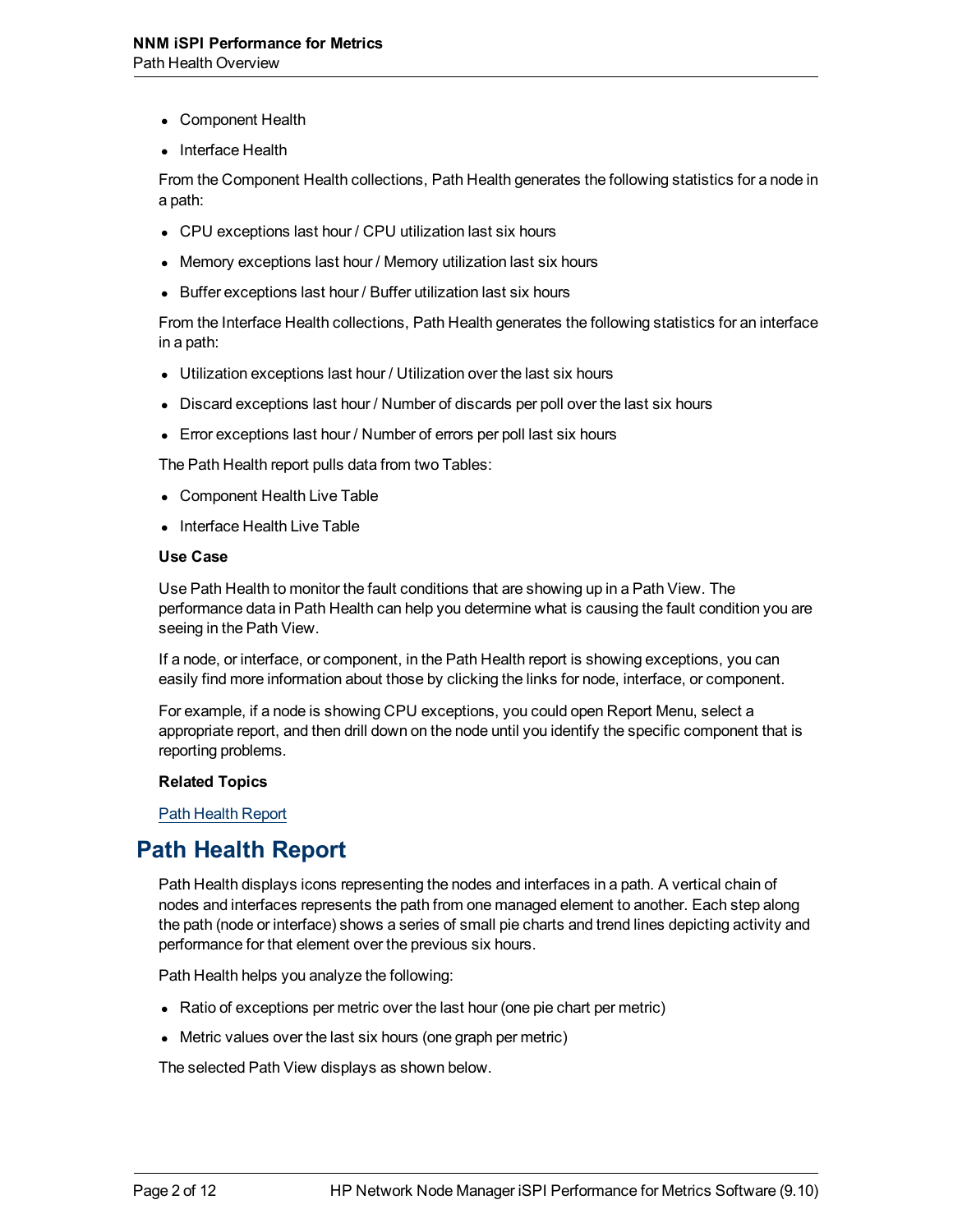

The pie chart enables you to view the comparison between the number of polls which are below or above the set threshold. The data shown in the pie chart represents the samples collected within the last hour.

The line graphs track sampled data over the previous six hours.

### **Unknown Items**

Unknown icons (icons associated with the ? icon) appear in the Path Health report for a device or interface that is not being polled for the required data. The Path Health report presents Component Health data for each node and Interface Health data for each interface. It is possible that a node can support the Interface Health collections (MIB-II), but not the Component Health collections. For this reason, the report may display data regarding the inbound and outbound interfaces on a node but not about the node itself.

#### **Related Topics**

[Path](#page-185-0) [Health](#page-185-0) [Overview](#page-185-0)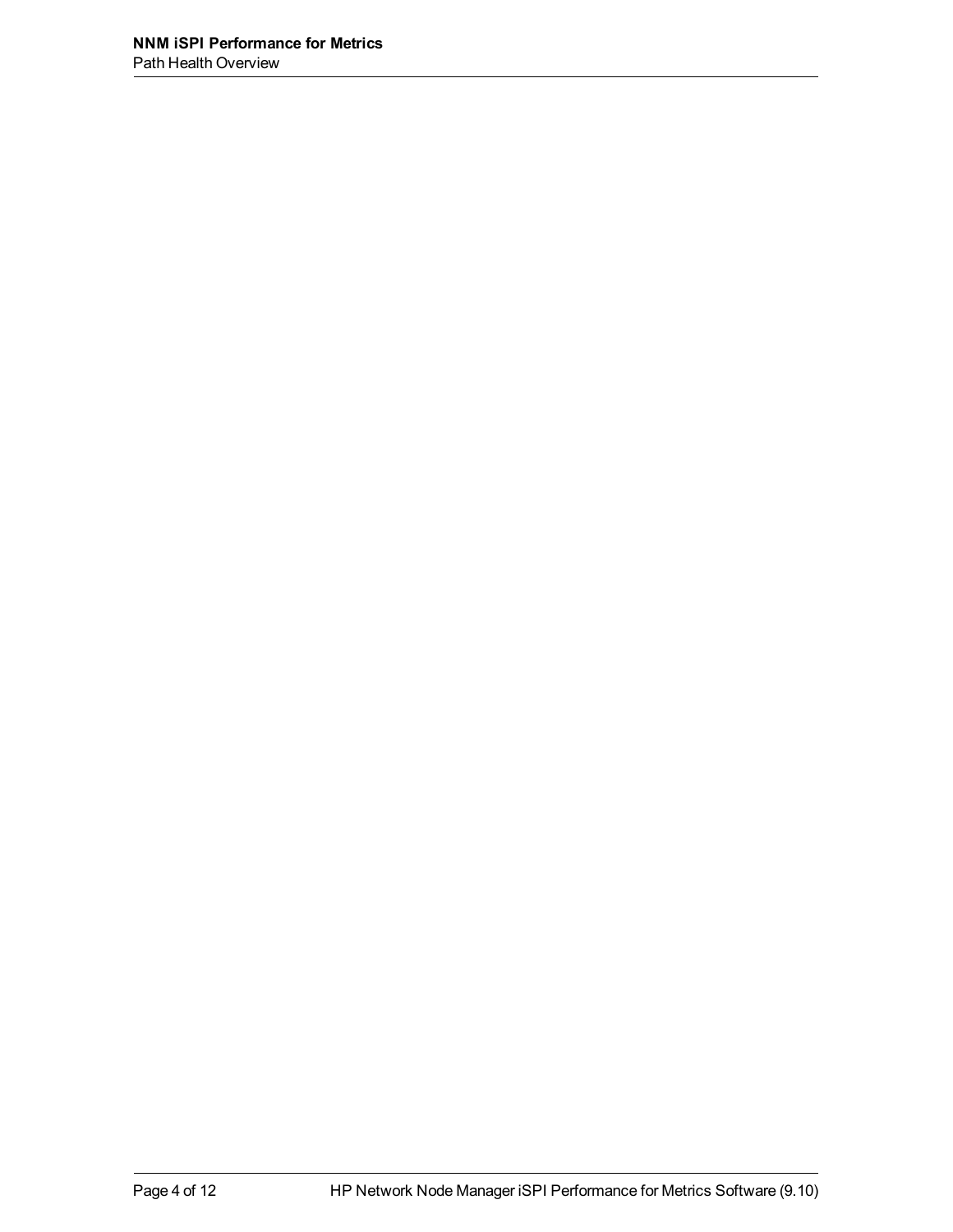# **Overview of Custom Poller Configuration**

*Available only with the NNM iSPI Performance for Metrics.*

*After the 30-day evaluation period, you can view reports based on Custom Poller collections only if you obtain a license for the NNM iSPI Performance for Metrics.*

NNMi's Custom Polling feature enables the NNMi administrator to take a proactive approach to network management by gathering additional device information using SNMP MIB variables.

For example, an NNMi administrator might want NNMi to monitor the Status of COM (communication) ports on all of your Windows servers.

Using Custom Poller, the NNMi administrator can also configure NNMi to do the following:

- Send incidents when certain MIB values are detected
- Map returned MIB values to States and include these States as part of node Status calculations.

The NNMi Custom Poller feature enables network operators to:

- View the list of topology nodes for which additional information is being polled as well as the name of the associated Policy.
- View the polling results. The first time the results for a specified MIB variable are discovered, the results appear in a Polled Instance object. The Polled Instance object is updated whenever a change in State is detected and includes the most current polled value that caused the State to change.
- View incidents that are generated by Custom Poller for a MIB Poll Variable.

You can use the data collected by Custom Poller collections to construct and view reports if you use the NNM iSPI Performance for Metrics.

#### **Overview of Custom Poller Collections and Their Associated Policies**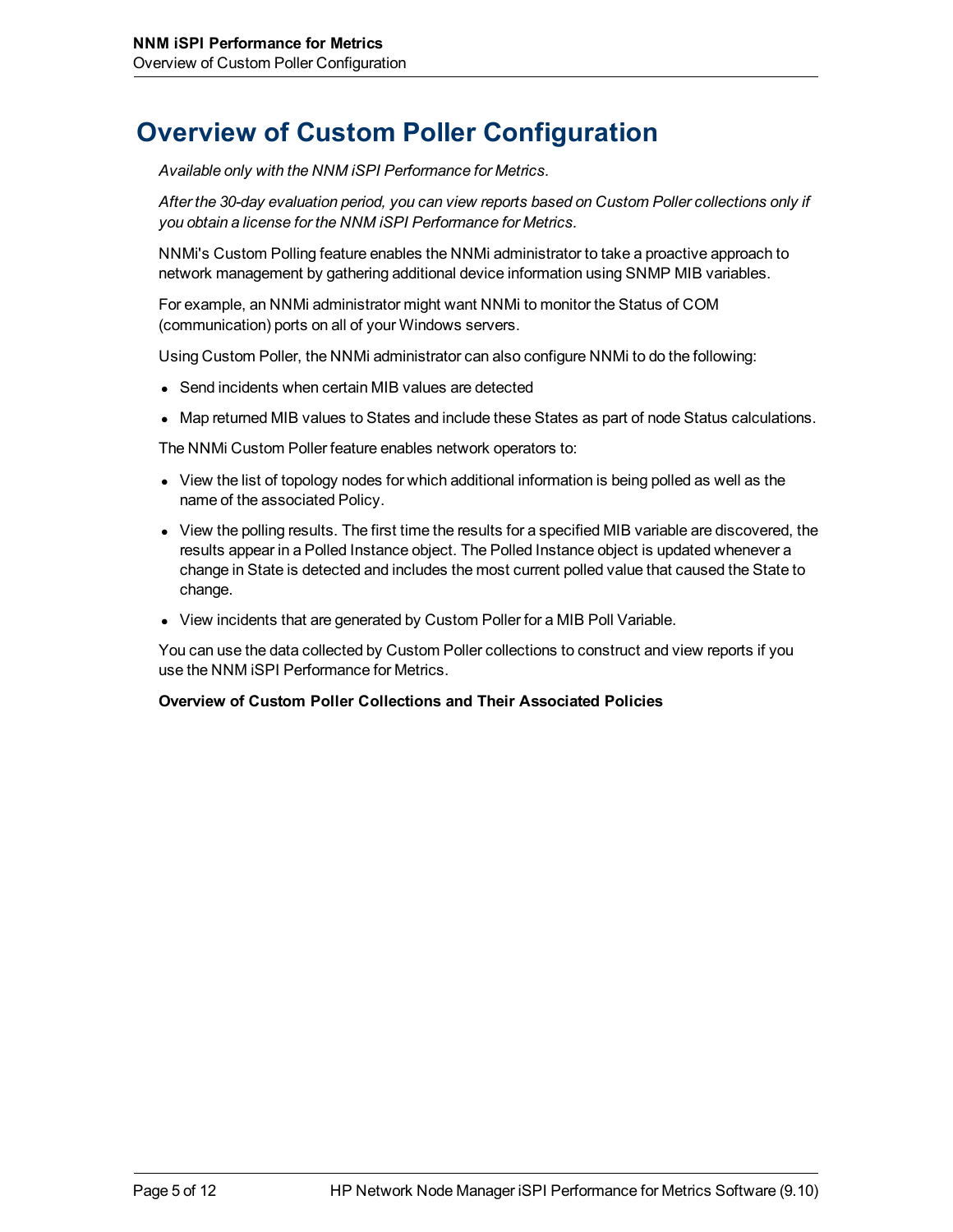Overview of Custom Poller Configuration



**Note:** See NNMi online help for more information on Custom Poller.

## **Reports for Custom Poller Collections**

If you use the Custom Poller feature of NNMi, you can configure the NNM iSPI Performance to create reports based on the data collected by NNMi's Custom Poller. The Report Groups tab in the Custom Poller Configuration form enables you to generate reports from the metrics obtained from Custom Poller collections.

The NNM iSPI Performance creates new extension packs to display reports generated from the data collected by Custom Poller collections.

## **Mechanism of Creating Additional Extension Packs**

When you add a report group to the Report Groups tab, NNMi creates an extension pack for each SNMP MIB table referenced in the Custom Poller collection. On the NPS Home Page, the extension pack reflects the name of the SNMP MIB table. Multiple Custom Poller collections are combined into a single extension pack if the collections use OIDs from the same MIB table.

## **Create Extension Packs for Custom Poller Collections**

To create an extension pack for a Custom Poller Collection, you must create a report group for a Custom Poller Collection from the NNMi console.

**Prerequisite:** You must log on to the NNMi console with the administrative privilege.

#### **Task 1: Create a Custom Poller Collection**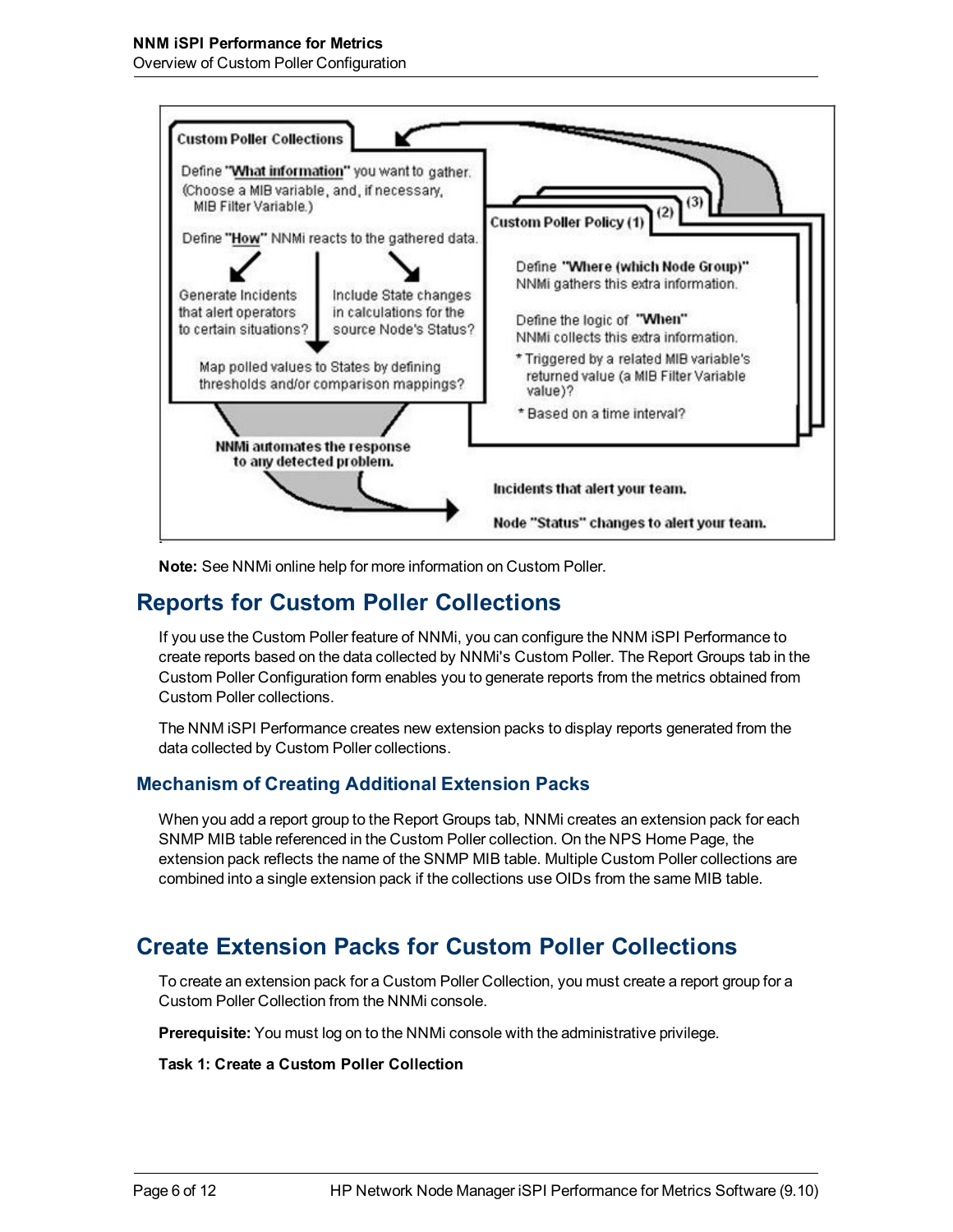Create a Custom Poller Collection in the Custom Poller Configuration form by following the instructions in *NNMi Help for Administrators*.

#### **Task 2: Create a Custom Poller policy**

Create a Custom Poller policy in the Custom Poller Configuration form by following the instructions in *NNMi Help for Administrators*.

#### **Task 3: Create an extension pack for a Custom Poller Collection**

- 1. **Navigate to the Custom Poller Configuration form**.
	- a. From the workspaces navigation pane, select the **Configuration** workspace.
	- b. Select **Custom Poller Configuration**.
- 2. In the Custom Poller Configuration form, go to the Report Groups tab.
- 3. Click **New**. The Report Group form opens.
- 4. In the Report Group form, specify a name for the extension pack in the Basics section. Do not use spaces in the name.
- 5. In the Report Collections tab, click **New**. The Report Collections form opens.
- 6. To add a Custom Poller Collection to the report group, click (the Lookup icon):
	- To specify a Custom Poller Collection, click **Quick Find**.
	- To create a new Custom Poller Collection, click **New**.
- 7. Set the Report Data Type to one of the following values:
	- **Gauge:** Represents single non-cumulative values. Examples of Gauge data types include Response Time, Bit Rate, and Temperature. During aggregation, the NNM iSPI Performance for Metrics calculates the minimum, maximum, and average values of gauge metrics.
	- **Percent:** Represents single non-cumulative values that are formatted with a percent sign (%) and two decimal places. Examples of Percent data types include Utilization and Discard Rate. During aggregation, the NNM iSPI Performance for Metrics calculates the minimum, maximum, and average values of percent metrics.
	- **Counter:** Represents incremental values. Examples of Counter data types include byte counts, packet counts, and flow counts.
- 8. In the Report Collections form, click **Save and Close**.
- 9. In the Report Group form, click **Save and Close**. The NNM iSPI Performance for Metrics creates a new extension pack and adds a new tab on the Report Menu page.

Guidelines to Create Custom Poller Extension Pack

- You can associate a Custom Poller Collection to only one report group.
- If you associate more than one Custom Poller Collection with the same Report Group, make sure the combination of Collections generates a meaningful report. As a general guideline, select Collections whose MIB Variables represent the same index value across Custom Poller Collections.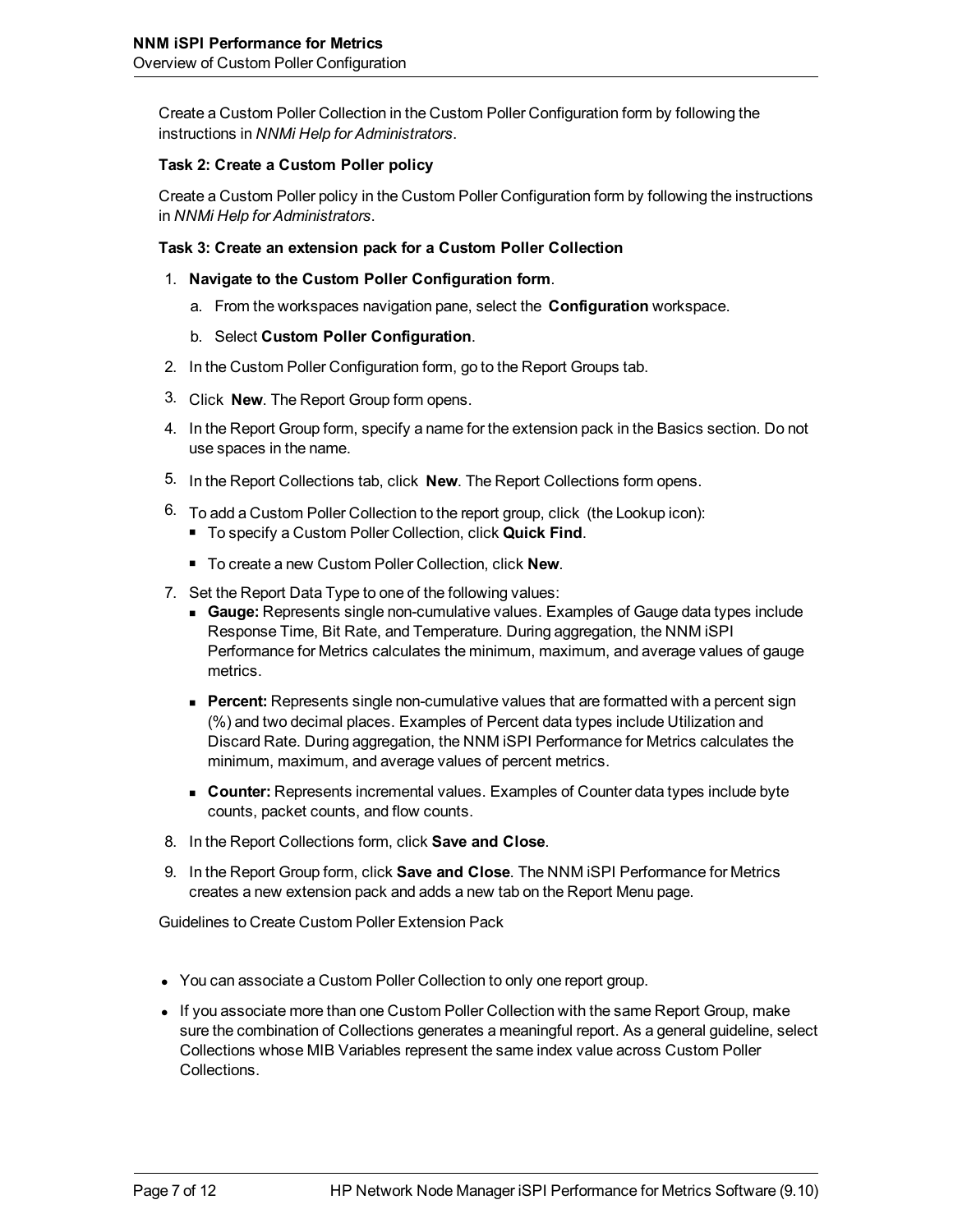- Avoid using keyboard symbols while naming the Custom Poller collection and customPoll OID. If you still use the following symbols **<,>,",',&,\**, they are replaced by a **!** character in the report.
- **EXECT** Reports are not created if the # symbol is used in a customPoll name.

## **Remove Custom Poller Extension Packs**

If you want, you can remove the extension packs. The NNM iSPI Performance provides you with command line tools to remove Custom Poller extension packs.

#### **To remove Custom Poller extension packs:**

- 1. Log on with the administrative or root privileges to the system where the NNM iSPI Performance is installed.
- 2. Go to the following directory:
	- **n** *On Windows: %NPSInstallDir%*\NNMPerformanceSPI\bin
	- **n** On UNIX or Linux: /opt/OV/NNMPerformanceSPI/bin
- 3. Run the following command to view the list of extension packs: **uninstallExtensionPack.ovpl**
- 4. Run the following command: **uninstallExtensionPack.ovpl -p** *<extension\_pack\_name>*
- **Note:** You cannot recover the data associated with an extension pack if you inadvertently delete it. Make sure to type the correct extension pack name with the command. Do not delete the following default NNM iSPI Performance for Metrics extension packs unless you want to remove iSPI Performance for Metrics reports: Interface Health, Component Health. If you delete the PerfSPI Diagnostics.extension pack, you will not be able to monitor the health of the NPS processes.

## **Custom Poller Report Controls**

You can use the standard report control links to access **Time Controls, Topology Filter, Report Options** and **Adjust Time Range** filters. You can search using any of the available attributes and set filters to create a report based on the modification.

Time Control

On the navigation panel of NPS Home Page, click the Time Control tab to change the default time filters for a report.

#### **Time Control Filters**

| <b>Filter</b> | <b>Usage</b>                                                                                                                                                          |
|---------------|-----------------------------------------------------------------------------------------------------------------------------------------------------------------------|
| ⊞ -           | Click the drop-down calendar box and select the appropriate date.<br>By default, the date is automatically set to the current date when you select the Time<br>Range. |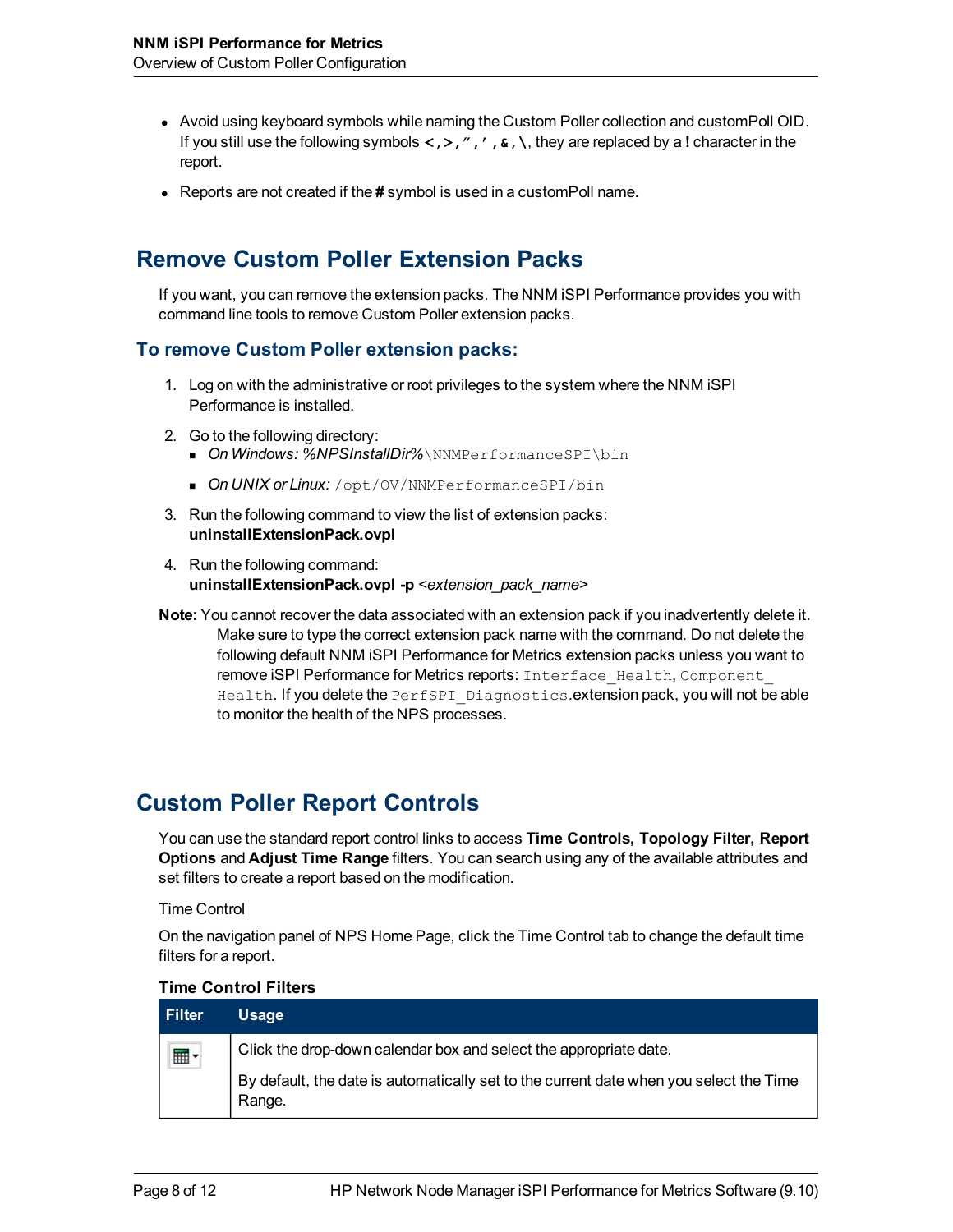#### **NNM iSPI Performance for Metrics**

Overview of Custom Poller Configuration

| <b>Filter</b>   | <b>Usage</b>                                                                                                                       |  |  |  |  |
|-----------------|------------------------------------------------------------------------------------------------------------------------------------|--|--|--|--|
|                 |                                                                                                                                    |  |  |  |  |
| $\frac{1}{x}$   | To set the time manually, select the Hour/Minutes/Meridian options separately, and<br>then select the value by clicking the arrow. |  |  |  |  |
|                 | By default, the time is automatically set to the current time when you select the Time<br>Range.                                   |  |  |  |  |
| Time<br>Range   | Click the drop-down menu to display the list of time ranges, and then select the<br>appropriate time.                              |  |  |  |  |
|                 | If you select a time range that is beyond the <b>Start Date and Time</b> , the following<br>message appears:                       |  |  |  |  |
|                 | Your start date/time is out of range. It will be adjusted.                                                                         |  |  |  |  |
|                 | Click OK to adjust accordingly.                                                                                                    |  |  |  |  |
| Auto<br>Refresh | Click the drop-down menu, and then select the desired time to recreate the reports<br>based on the set interval.                   |  |  |  |  |
|                 | By default, the Auto refresh is OFF.                                                                                               |  |  |  |  |
|                 | The Auto Refresh option appears on the Time Controls page only after the first report<br>is generated.                             |  |  |  |  |

#### Topology Filters

On the navigation panel of NPS Home Page, click the Topology Filters tab to launch the Topology Selector.

The Topology Filter enables you to quickly find or select an element from the topology table using selection mechanisms appropriate for the attribute type.

| <b>Attribute</b>      | <b>Parameter</b>                                                 |
|-----------------------|------------------------------------------------------------------|
| Node<br>Group<br>Name | Contains the list of the available Node groups in the network.   |
| Node<br>Name          | Contains the list of the available Node name in the network.     |
| Node<br>Contact       | Contains the list of the available Node Contact in the network.  |
| Node<br>Location      | Contains the list of the available Node Location in the network  |
| Node<br>Family        | Contains the list of the available Node Families in the network. |

| <b>Attributes and Related Parameters Available for the Topology Filters</b> |  |  |  |  |  |
|-----------------------------------------------------------------------------|--|--|--|--|--|
|-----------------------------------------------------------------------------|--|--|--|--|--|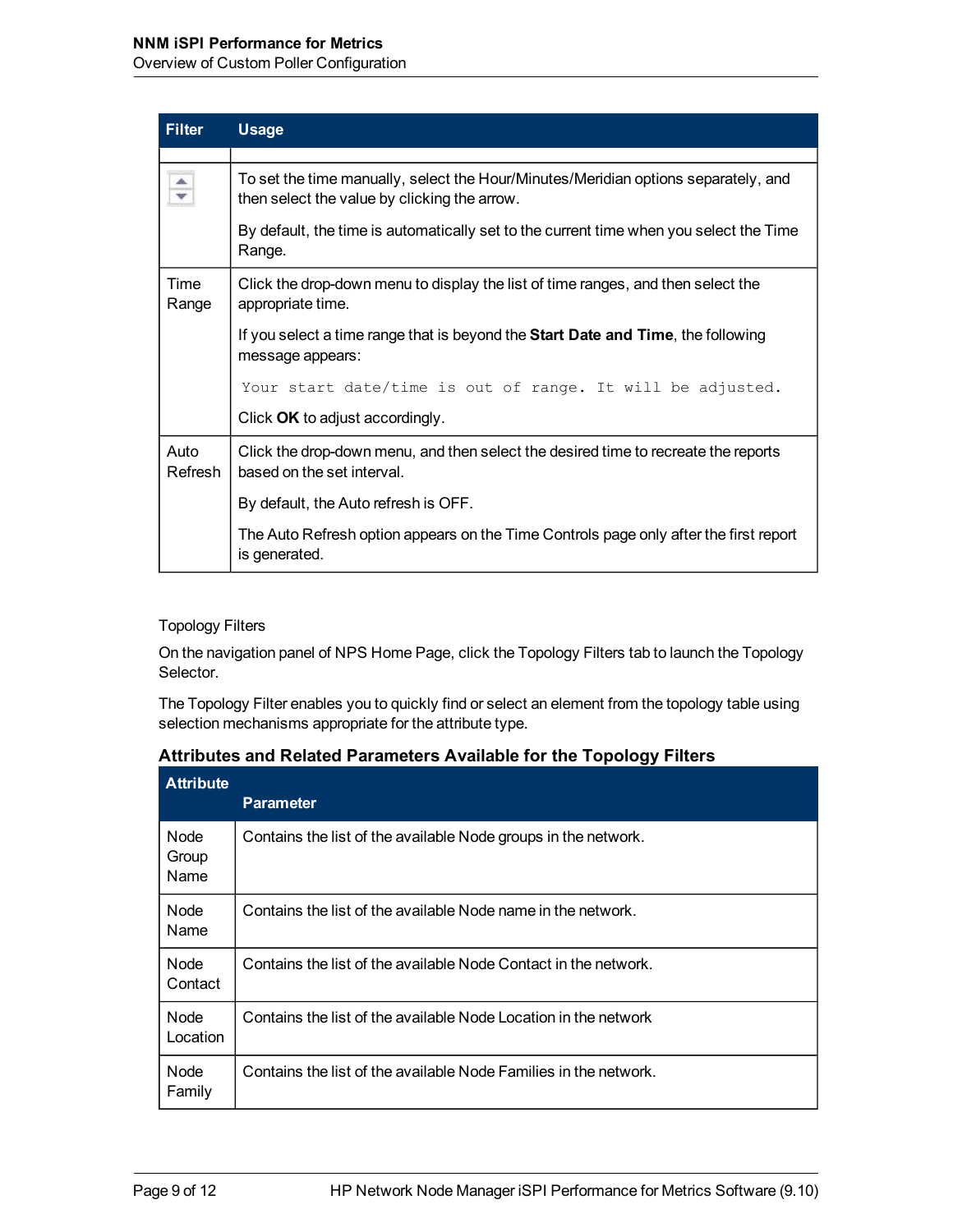## **NNM iSPI Performance for Metrics**

Overview of Custom Poller Configuration

| <b>Attribute</b> | <b>Parameter</b>                                                                                                                                                                                                                                                                                                                                                                       |
|------------------|----------------------------------------------------------------------------------------------------------------------------------------------------------------------------------------------------------------------------------------------------------------------------------------------------------------------------------------------------------------------------------------|
| Node.<br>Vendor  | Contains the list of the available Vendors in the network.                                                                                                                                                                                                                                                                                                                             |
| Node ID          | Contains the list of the available Nodes ID in the network.                                                                                                                                                                                                                                                                                                                            |
| Node<br>UUID     | Contains the list of the available Node UUID in the network.                                                                                                                                                                                                                                                                                                                           |
| Index            | Contains the list of the available Index in the network. This field contains the SNMP<br>index OID values that identify specific MIB table instances polled by Custom Poller<br>policies; if you want, you can use these SNMP index OID values to filter Custom<br>Poller reports to show only specific instances from the MIB table (use in conjunction<br>with the NodeName filter). |

Report Options

On the report, click on the Options link to access the Report Options panel.

Report options provide a list of primary and secondary metrics for the selected Custom Poller extension pack.

**Note:** The metrics drop-down list differs according to the selected extension pack.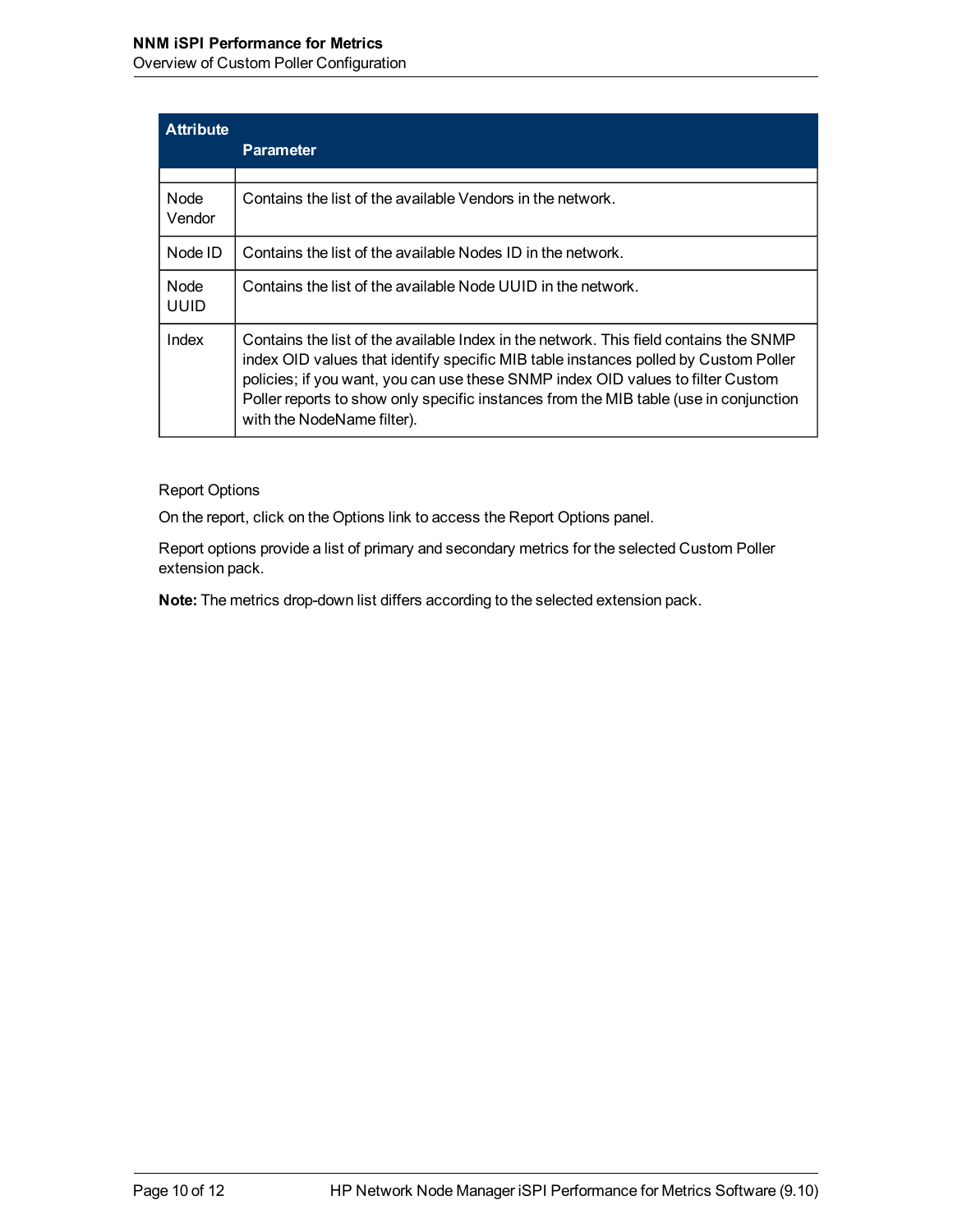# **Modifying Topology Attribute Values and Group Memberships from NNMi**

The topology attributes and groups help you filter the data and build the report with the data polled from nodes and interfaces of your interest. The NPS retrieves the topology attribute details from NNMi and other iSPIs. If you make modifications to topology attributes and group memberships from NNMi, the changes are reflected in the NPS within about an hour.

Changes are not applied retroactively to the existing data. Changes are always forward-looking; the NPS preserves the historical accuracy of the data 'as it was' when it was collected.

For example:

- If a new node is added to a group, it is only added for the new data collected going forward. The NPS cannot assume that the node was a member of the group in the past.
- If an interface attribute changes—for example, ifSpeed is changed from old to new value, it is only applied going forward. The NPS does not assume that the new speed applies to the historical data.

If you delete or change a member of a topology attribute, the old member continues to appear in the list of topology filters in NPS. The old attribute member continues to appear in the list of topology filters. If you select the old member, the data that was collected before making the change gets sampled in the report.

#### **Example**

If you modify the node group name A to B in the NNMi console, the new node name gets reflected in NPS after at least an hour. Later on, the old node group name continues to appear in the list of Node Groups in the Topology Filters section. However, when you select A, you cannot retrieved data samples associated with A that are polled after changing the Node Group name to B.

For example, you might have an interface group called "Oracle Server Ports" identifying switch interfaces assigned to your Oracle Server cluster, but now you have a new server cluster available online, and you want to transfer your Oracle applications to the new one, and re-purpose the old servers to host the Microsoft Exchange Server.

Therefore, you rename "Oracle Server Ports" to "Exchange Server ports" and create a new interface group for "Oracle Server Ports" identifying the ports associated with the new servers. If you want to run a report at the end of the month to see the health of your "Oracle Server Ports" and your new "Exchange Server Ports" over the month, the NPS will define "Oracle Server ports" group to include the data collected for the original ports up until the point you made the change, and for the new ports after that point.

Similarly, the NPS will define the "Exchange Server ports" group to only include the ports from the point the group was renamed—it does not include the ports while they were still being used for Oracle.